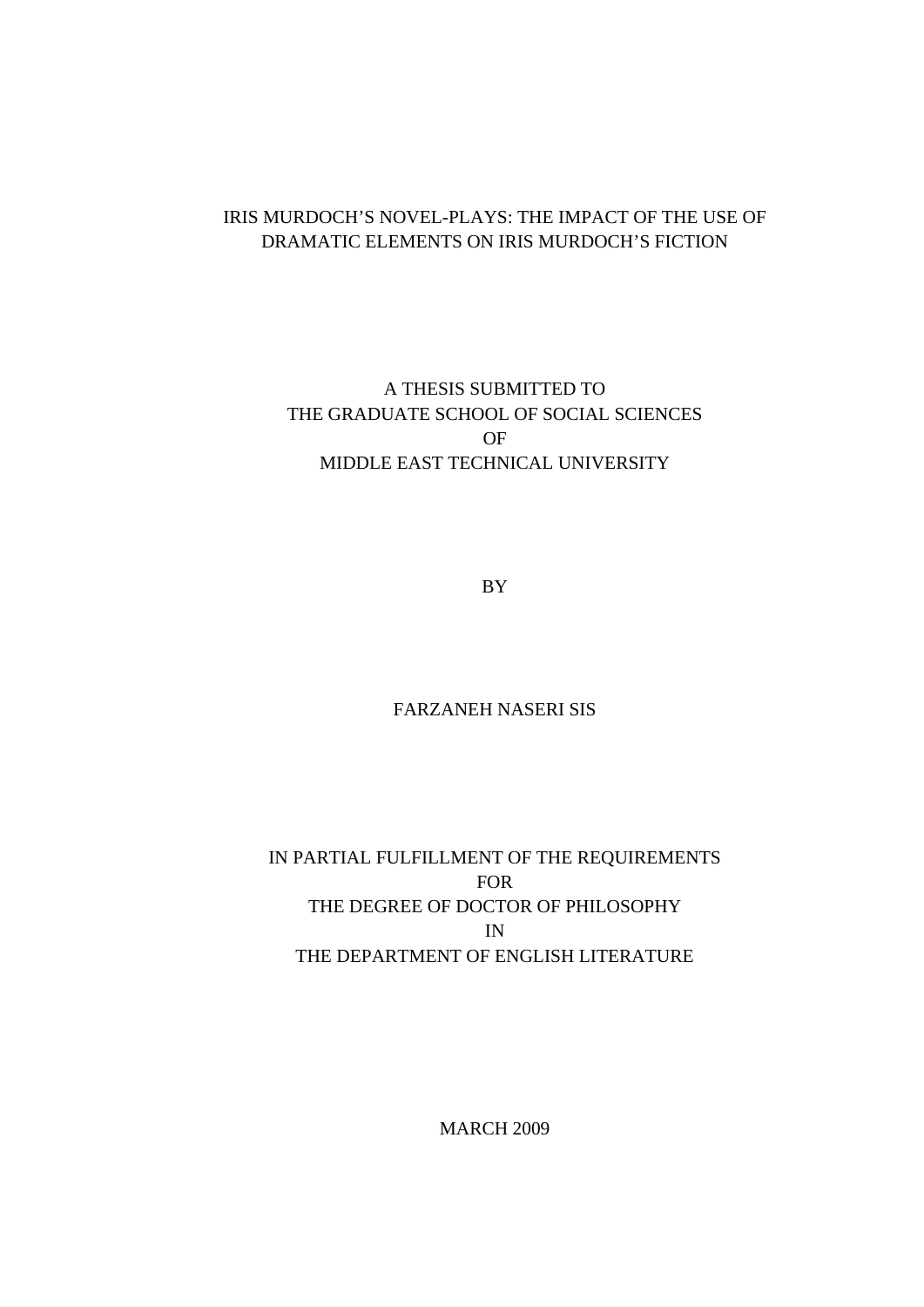Approval of the Graduate School of Social Sciences

 Prof. Dr. Sencer Ayata Director

 $\mathcal{L}=\frac{1}{2}$  , where  $\mathcal{L}=\frac{1}{2}$  , where  $\mathcal{L}=\frac{1}{2}$ 

I certify that this thesis satisfies all the requirements as a thesis for the degree of Doctor Philosophy

> Prof. Dr. Wolf König Head of Department

 $\mathcal{L}_\text{max}$  and  $\mathcal{L}_\text{max}$  and  $\mathcal{L}_\text{max}$ 

This is to certify that we have read this thesis and that in our opinion it is fully adequate, in scope and quality, as a thesis for the degree of Doctor of Philosophy.

\_\_\_\_\_\_\_\_\_\_\_\_\_\_\_\_\_\_\_ \_\_\_\_\_\_\_\_\_\_\_\_\_\_\_\_\_\_\_\_\_

Prof. Dr. Nursel çöz Yrd.Doç.Dr. Margaret Sönmez Supervisor Co-Supervisor

### **Examining Committee Members**

| Prof. Dr. Nursel çöz                          | (METU, FLE) |  |
|-----------------------------------------------|-------------|--|
| Yrd. Doç. Dr. Margaret Sönmez                 | (METU, FLE) |  |
| Dr. Valerie Kennedy (BILKENT. ng. Dili ve Ed) |             |  |
| Dr. Berkem Gürenci Sa lam (BA KENT. AMER)     |             |  |
| Doç. Dr. Ünal Norman                          | (METU, FLE) |  |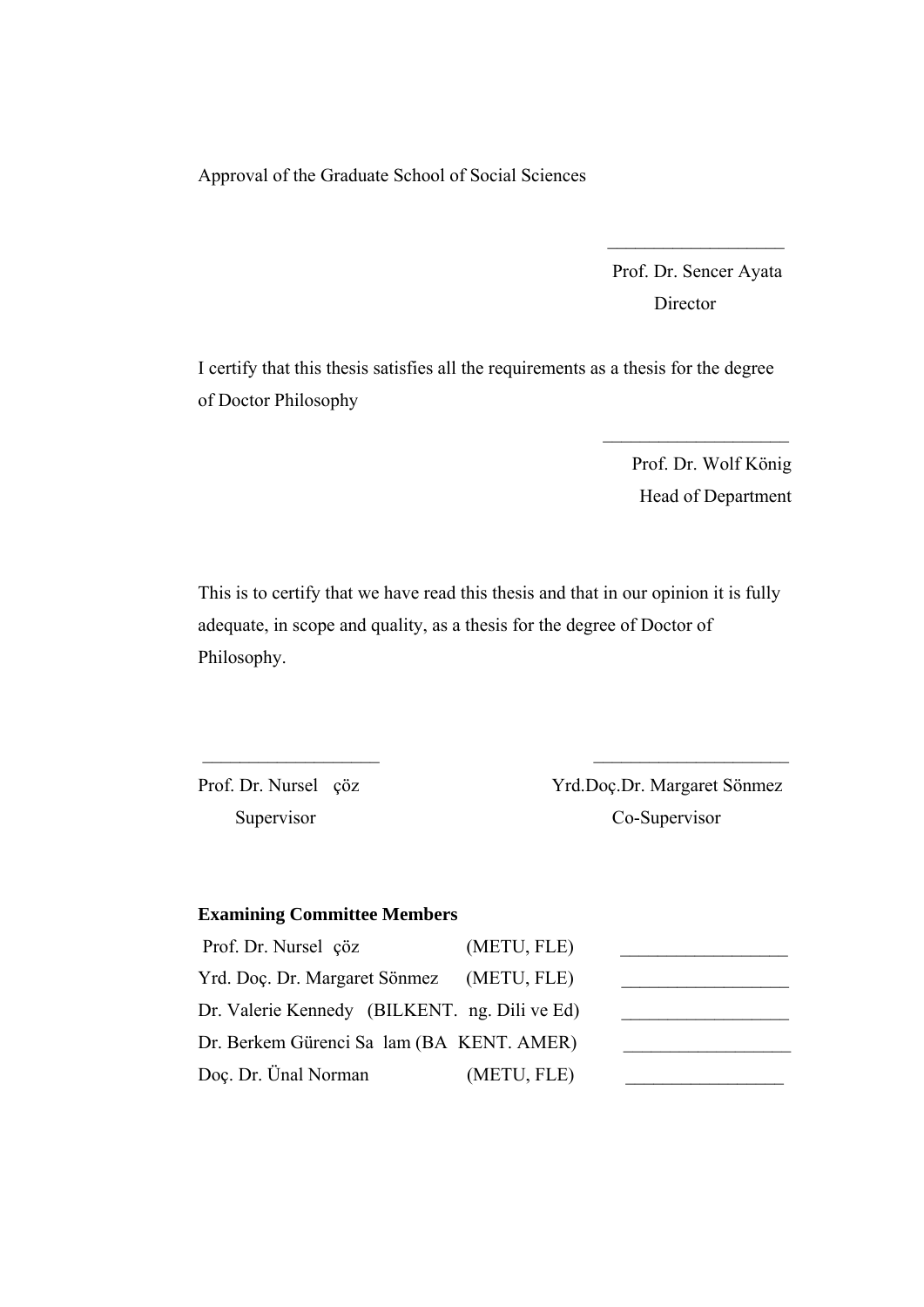**I hereby declare that all information in this document has been obtained and presented in accordance with academic rules and ethical conduct. I also declare that, as required by these rules and conduct, I have fully cited and referenced all material and results that are not original to this work.** 

> Name, Last Name: Farzaneh Naseri Sis Signature: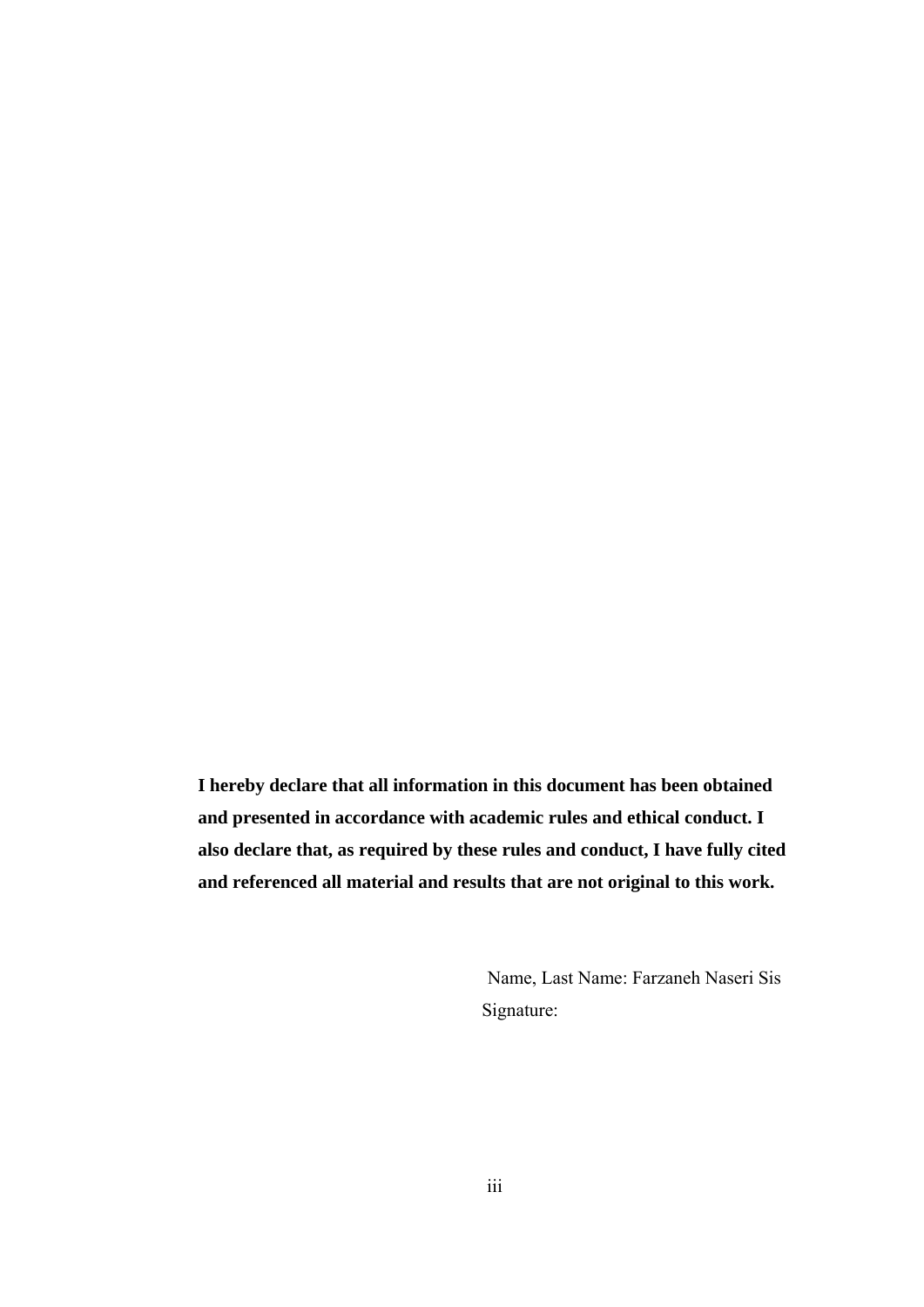## **ABSTRACT**

# IRIS MURDOCH'S NOVEL-PLAYS: THE IMPACT OF THE USE OF DRAMATIC ELEMENTS ON IRIS MURDOCH"S FICTION

Naseri Sis, Farzaneh Ph.D., English Literature Supervisor: Prof. D. Nursel çöz Co-Supervisor Yrd. Doc. Dr. Margaret Sönmez

#### March 2009, 173 Pages

Murdoch's fiction has been influenced by dramatic elements, particularly comic elements. This influence has been revealed as parody. Murdoch parodies the comic character types of the *eiron*, *alazon*, buffoon and *agroikos* by exaggerating and mixing their functions and themes of love, separated lovers and metamorphosis in her novels, *The Nice and the Good*, *The Black Prince*, and *The Sea, The Sea*. In addition, she makes parodic uses of Shakespearean plays, *As You Like It* and *Love's Labour's Lost*, *Hamlet*, and *The Tempest*, in her novels in question. Her use of parody as a weapon against the genre of romantic comedy, its character types and main themes is the result of her philosophical view of drama and the dramatic. She argues that comedy and tragedy deal with appearance whereas drama and the dramatic ought to involve reality. In her novels in question, she shows that the dramatic is the conflict of selfish self with itself to reach self-knowledge. Murdochian self- knowledge is the knowledge of what lies beyond self. This kind of knowledge is achieved by unselfing, a process through which a solipsistic self recognizes its solipsism and challenges it by means of love and art.

Keywords: intertextuality, parody, comedy, comic character types, solipsism, unselfing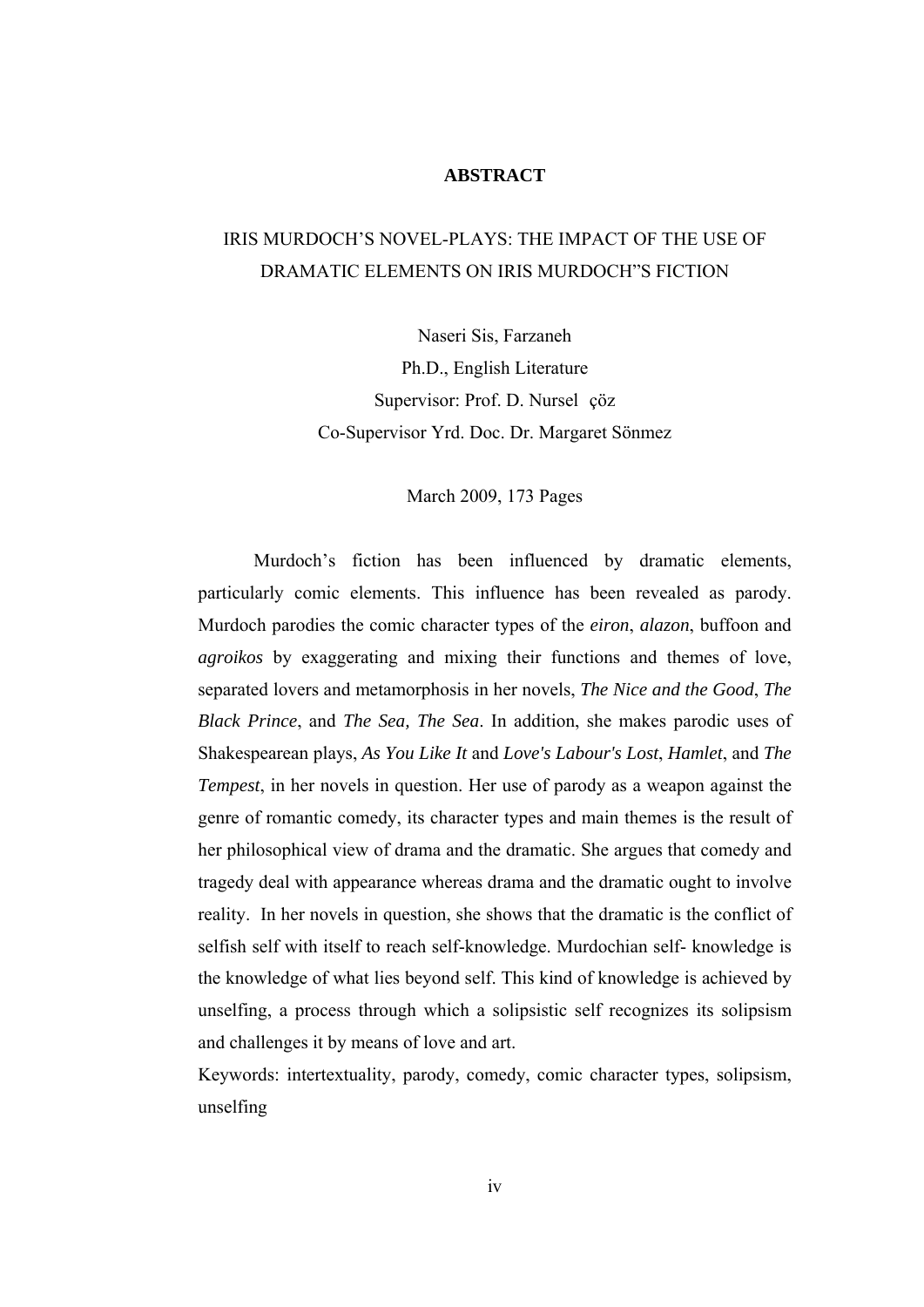# IRIS MUDOCH'UN ROMAN- OYUNLARI: DRAMATIK OGELERIN KULLANIMININ IRIS MURDOCH'UN ESERLERINE ETKISI

Ferzaneh Naseri Sis Doktora, ngiliz Edebiyatı Tez Yöneticisi: Prof. Dr. Nursel çöz Yard. Tez Yöneticisi: Y. Doç. Dr. Margaret Sönmez Mart 2009, 173 Sayfa

Murdoch'ın romanları, komedi ögeleri ba ta olmak üzere drama ögelerinden etkilenmi tir. Bu etkilenme kendisini parodi olarak göstermektedir. Murdoch, *The Nice and the Good*, *The Black Prince* ve *The Sea, The Sea* adlı eserlerinde ele aldı ı a k, birle emeyen a ıklar ve metamorfoz temalarını ve i levlerini karı tırarak ve abartarak *eiron*, *alazon*, buffoon (soytarı) ve de *agroikos* komik karakter tiplerinin parodisini yapar. Bununla birlikte, Murdoch bu eserlerinde, Shakespeare'ın *As You Like It*, *Love's Labour's Lost*, *Hamlet* and *The Tempest* adlı oyunlarını da parodi amacıyla kullanır. Romantik komedi türüne, bu türün karakter tiplemesi ve temalarına kar ı bir silah olarak parodiyi kullanması, romancının drama ve dramatik anlayı ının bir sonucudur. Yazar, komedi ve trajedi görüntüyle ilgilenirken, drama ve dramatik olanın gerçekli i ele alması gerekti ini öne sürmektedir. Bu çalı mada kullanılan romanlarında Murdoch, dramatik olanı bencil durumda olan benli in kendini tanıması amacıyla yine kendisiyle olan çat ması olarak gösterir. Murdoch'ın romanlarında kar ımıza çıkan bu "kendini tanıma" benli in ötesinde yer alan bilginin kendisidir. Bu türden bir bilgi/anlama benlikten sıyrılarak ba arılabilir. Bu, ben-merkezli benli in solipsizminin/tekbencili inin farkına vardı ı ve buna kar ı a k ve sanatla kar ı koydu u bir süreçtir.

Anahtar Kelimeler: metinlerarası ili ki, parodi, komedi, komedi karakter tiplemesi, tekbencilik, benlikten sıyrılma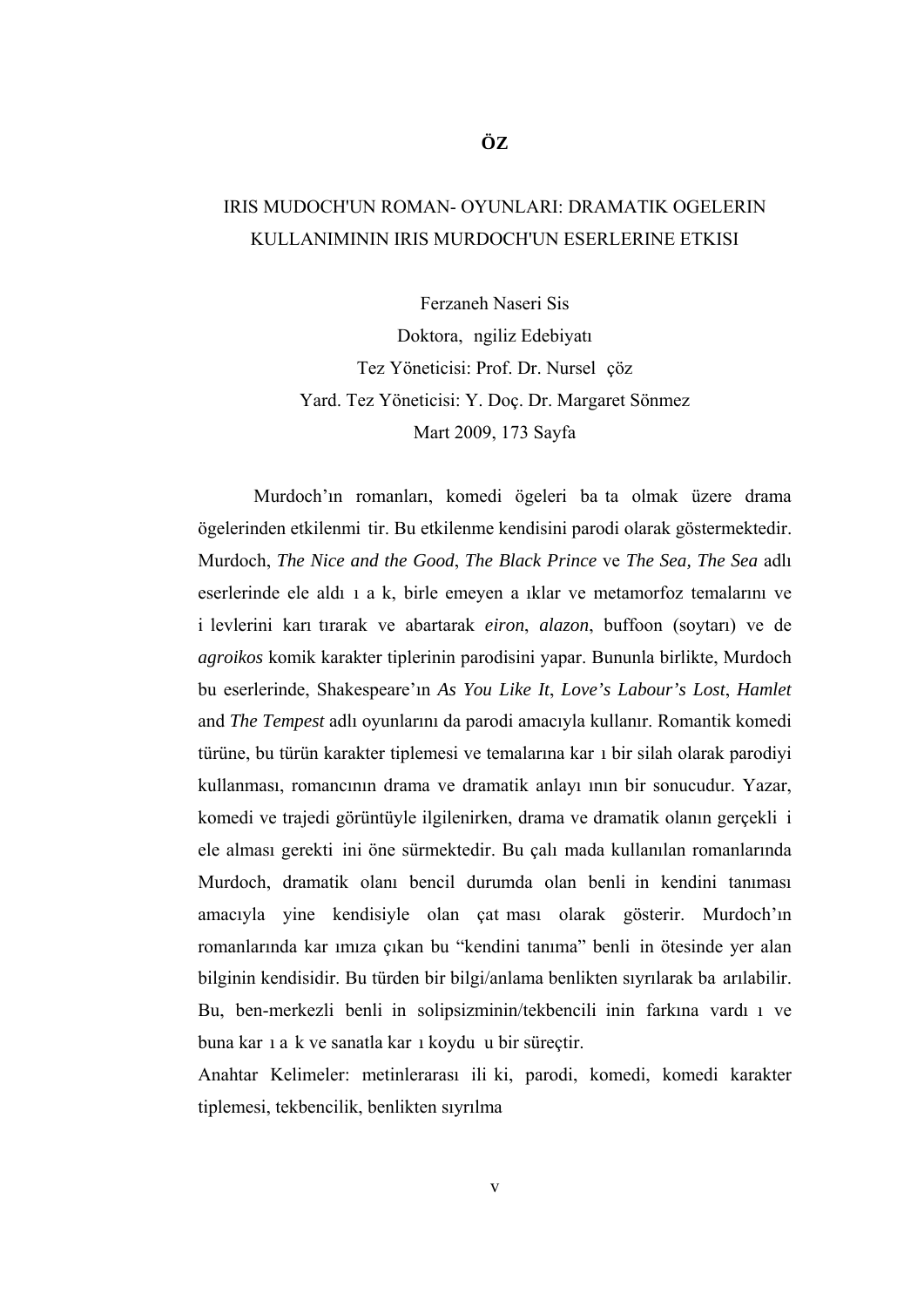To my brother, Ardeshir Naseri Sis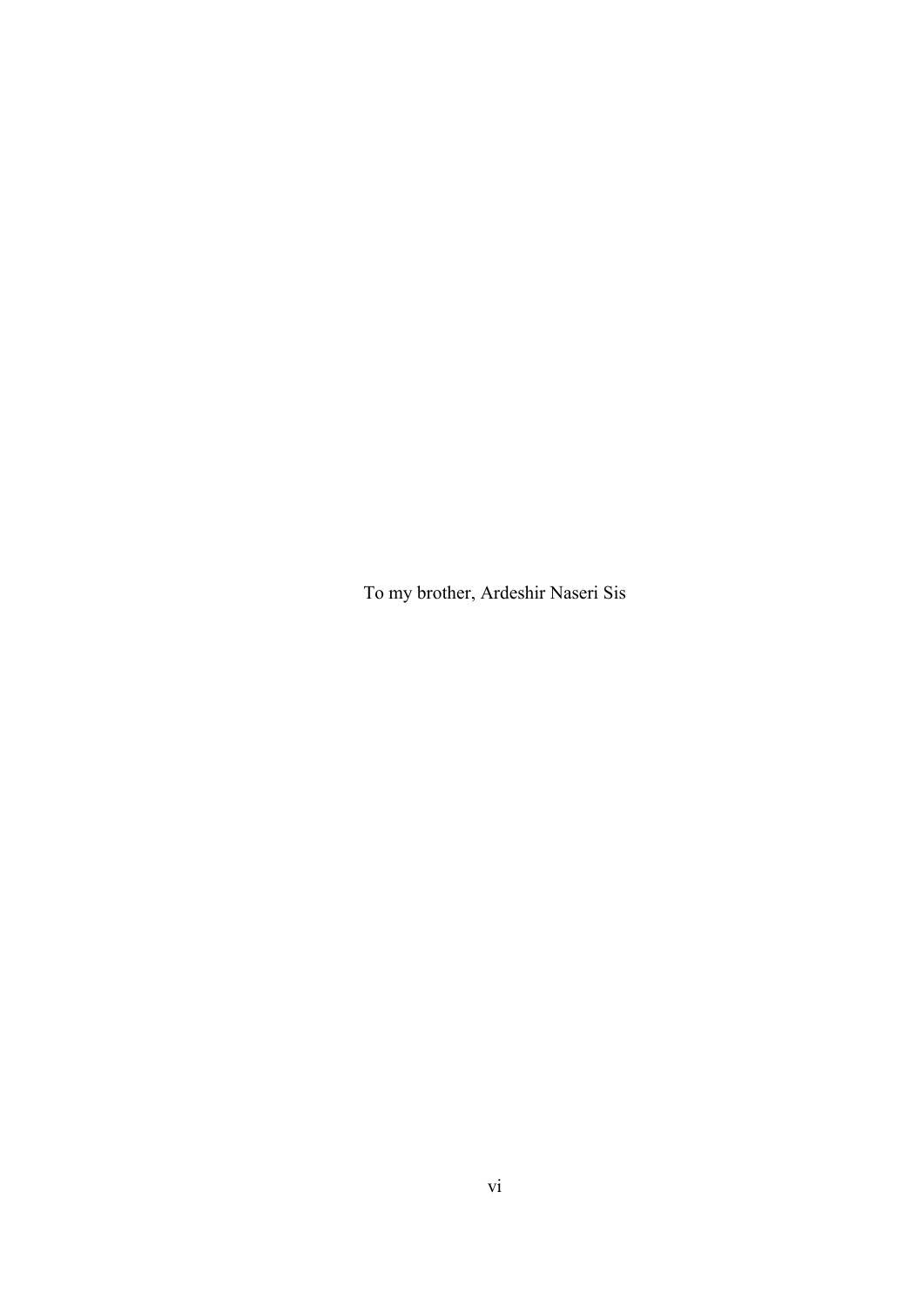#### **ACKNOWLEDGEMENTS**

Chief among those who have been indispensable to my efforts are, my supervising professor, Dr Nursel çöz, who has taught me Iris Murdoch and has patiently helped me throughout my research, and my co-supervisor, Dr. Margaret Sönmez, whose invaluable insight has encouraged me.

I am also indebted to Dr. Valerie Kennedy whose erudite comments I have benefited from. I would like to thank other jury members, Dr. Berkem Gürenci Sa lam, and Doc. Dr. Ünal Norman.

The last not least, I am also grateful to my dear friends, Mustafa Zeki, Mustafa Kırca, and Mehrdad Alizadeh Mizani's help, and my very dear parents, my sisters, and my brother.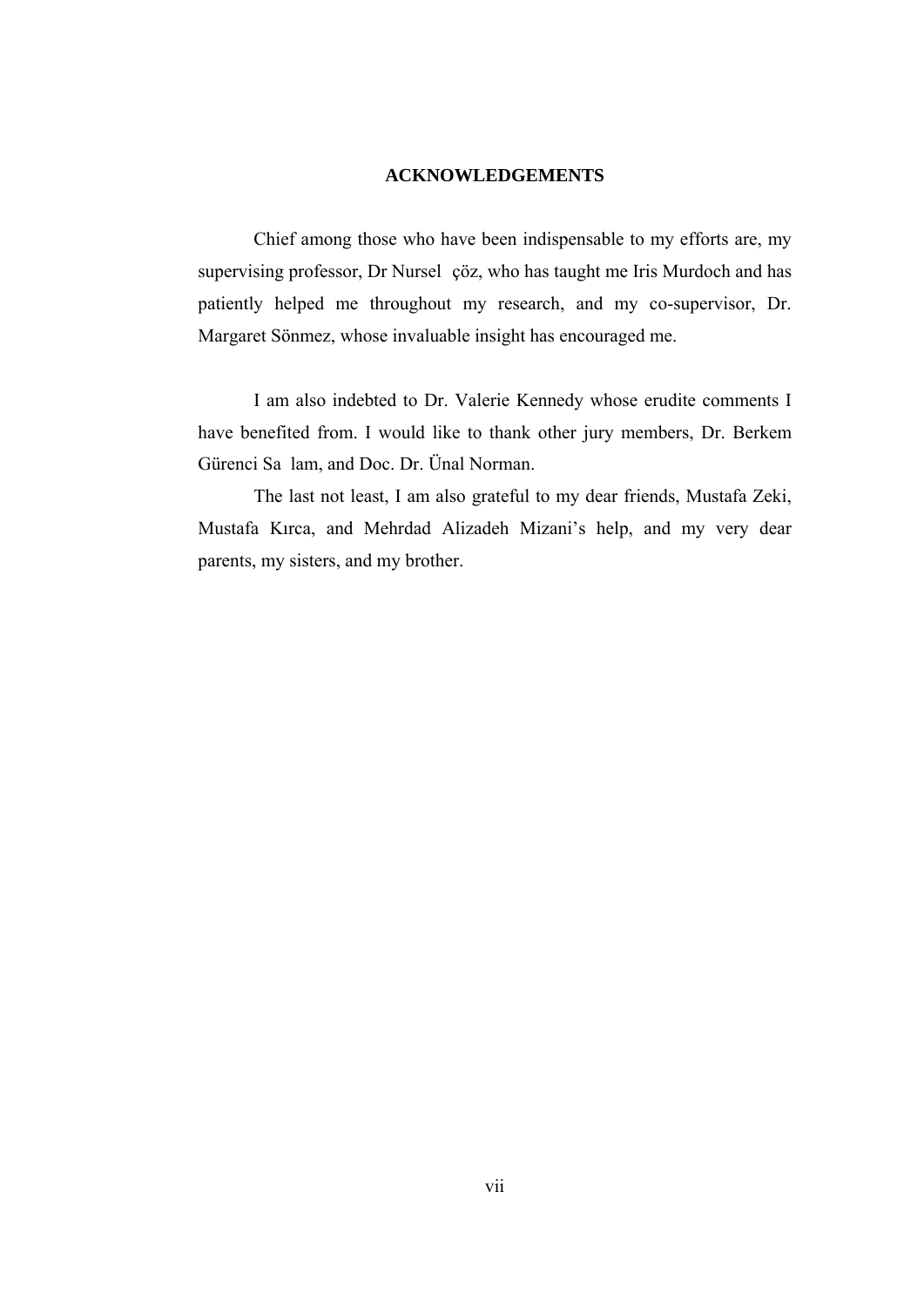## **TABLE OF CONTENTS**

|                                                                   | 111  |
|-------------------------------------------------------------------|------|
|                                                                   | iv   |
|                                                                   | V    |
|                                                                   | V1   |
|                                                                   | vii  |
|                                                                   | viii |
| <b>CHAPTER</b>                                                    |      |
| 1.                                                                | - 1  |
| THEORETICAL BACKGROUND<br>2.                                      |      |
|                                                                   | 9    |
|                                                                   | 10   |
|                                                                   | 14   |
| 2.4. The Concept of Parody, Parodic Genres, Comic characters      |      |
| Comic characters and Themes and Shakespearean Plays               | 22   |
| 2.5. Murdoch's Philosophical View of the Dramatic                 | 25   |
| 3. THE NICE AND THE GOOD                                          |      |
|                                                                   | 35   |
| 3.2. The Parodic Character Types and Parodic Themes of Love,      |      |
|                                                                   | 36   |
| 3.3. The Parodic Uses of As You Like It and                       |      |
|                                                                   |      |
| 3.4. Murdoch's Philosophical view of the Dramatic in The Nice and |      |
|                                                                   | 65   |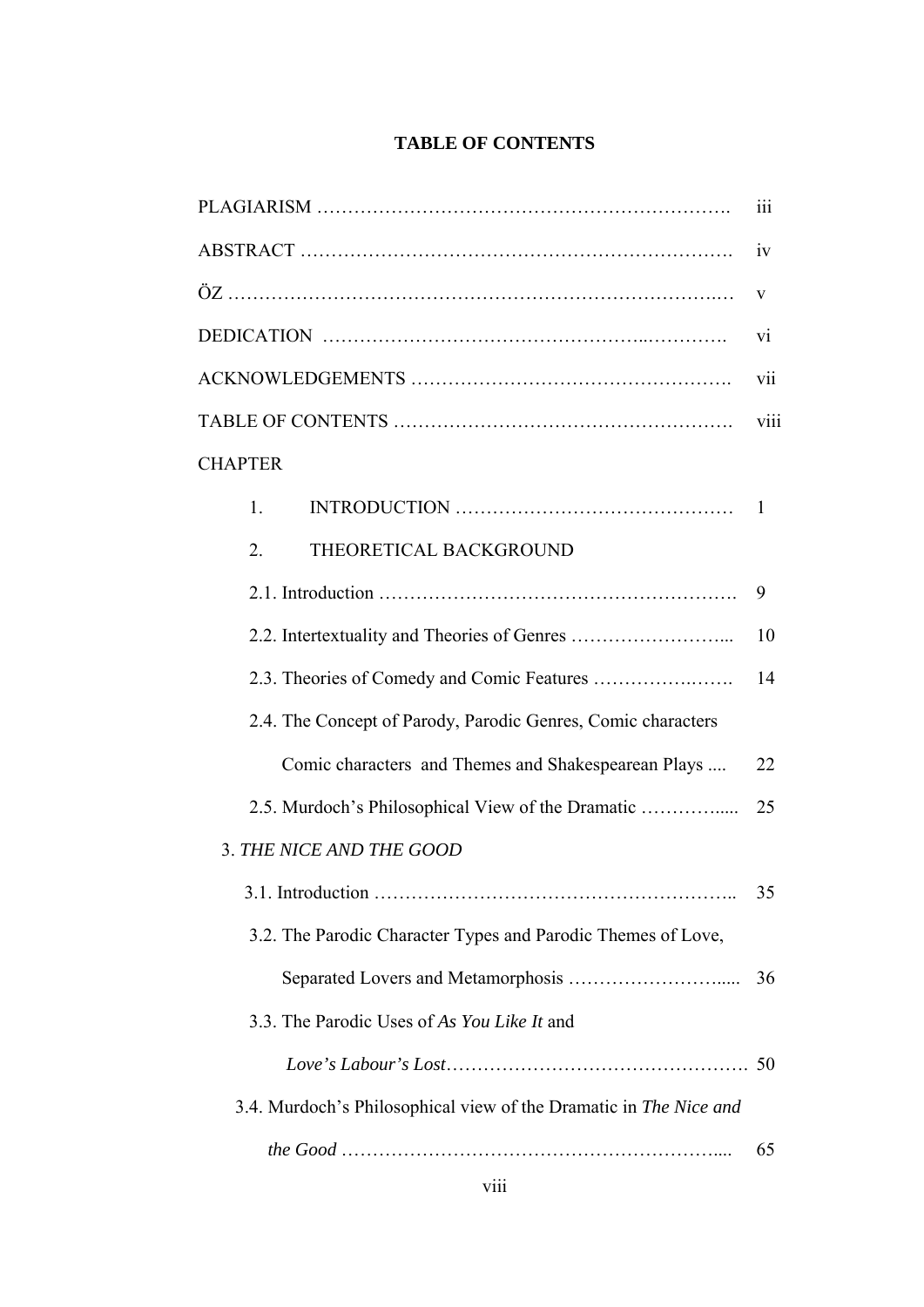|                                                                | 75  |
|----------------------------------------------------------------|-----|
| <b>4. THE BLACK PRINCE</b>                                     |     |
|                                                                | 76  |
| 4.2. The Parodic Character Types and Parodic Themes of Love,   |     |
|                                                                | 77  |
|                                                                | 89  |
| 4.4. Murdoch's Philosophical view of the Dramatic in The Black |     |
|                                                                | 99  |
|                                                                | 109 |
| 5. THE SEA, THE SEA                                            |     |
|                                                                | 110 |
| 5.2. The Parodic Character Types and Parodic Themes of Love,   |     |
|                                                                | 112 |
|                                                                | 122 |
| 5.4. Murdoch's Philosophical view of the Dramatic in           |     |
|                                                                | 130 |
|                                                                | 143 |
|                                                                | 144 |
|                                                                | 149 |
| <b>APPENDICES</b>                                              |     |
| 1.                                                             | 158 |
| 2.                                                             | 173 |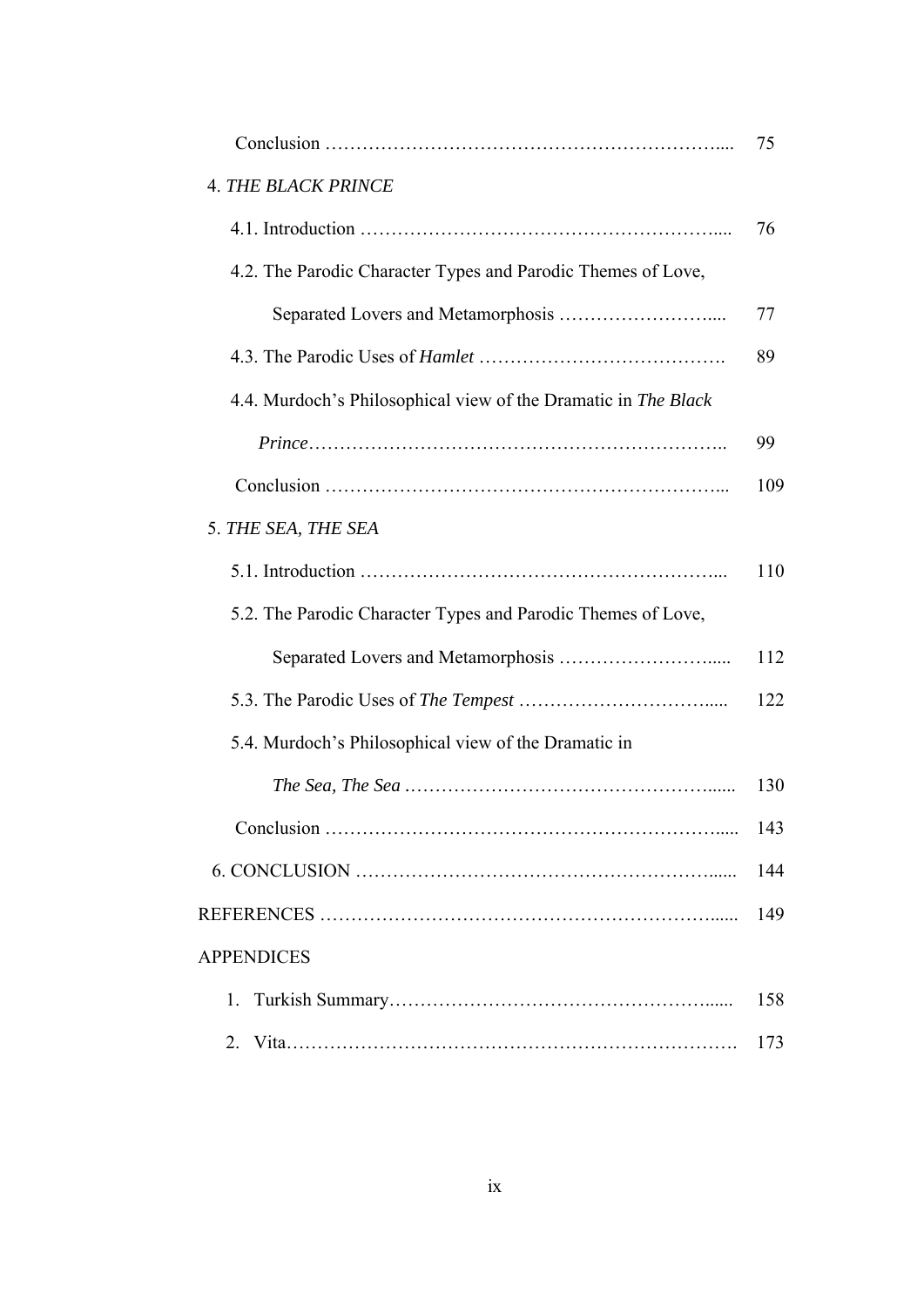#### **CHAPER I**

#### **INTRODUCTION**

 The curtain ascends in 1989. Iris Murdoch's *The Black Prince*, the play adaptation of the novel *The Black Prince* is performed – with the cast cut to six main characters. Subsequently, the play is criticized for not being as mature as the novel; however, the Hamlet-like soliloquies of the protagonist, Pearson, work well on the stage. Iris Murdoch has also adapted *A Severed Head* and *The Italian Girl* for the stage. She has published two one-act plays, *The Servants and the Snow* and *The Three Arrows* as well as *Acastos* (Platonic Dialogues). Murdoch's writing plays, her adaptation of some of her novels for the stage, and her admiration of Shakespeare (who is alluded to explicitly and implicitly throughout her works) show her interest in drama. Some critics, namely, Dipple, Conradi, Stevens Heusel, Phillips, Bradbury and Kennedy also believe that she employs dramatic techniques in the three novels selected in this dissertation, *The Nice and the Good*, *The Black Prince*, and *The Sea, The Sea*. Allan Kennedy notes that "her work is often built around allusion to the drama" (Kennedy 277), and Malcolm Bradbury thinks that "Theater and opera seem heavily to have guided both the staging and the ceremonial of her latest books [the three novels in question]; there is also a clear new texture of Shakespearean allusion and a sense of art shaped by the laws of his later comedies" (1987 247). To quote Phillips:

> The importance she attaches in her novels to the introductory chapters (and especially to the opening scene) which serve to sketch the background against

> which the plot will unfold, to introduce the leading dramatis personae and to summarize past events that have led to the present situation; the composition of a plot ending in a climax followed by a catastrophe; the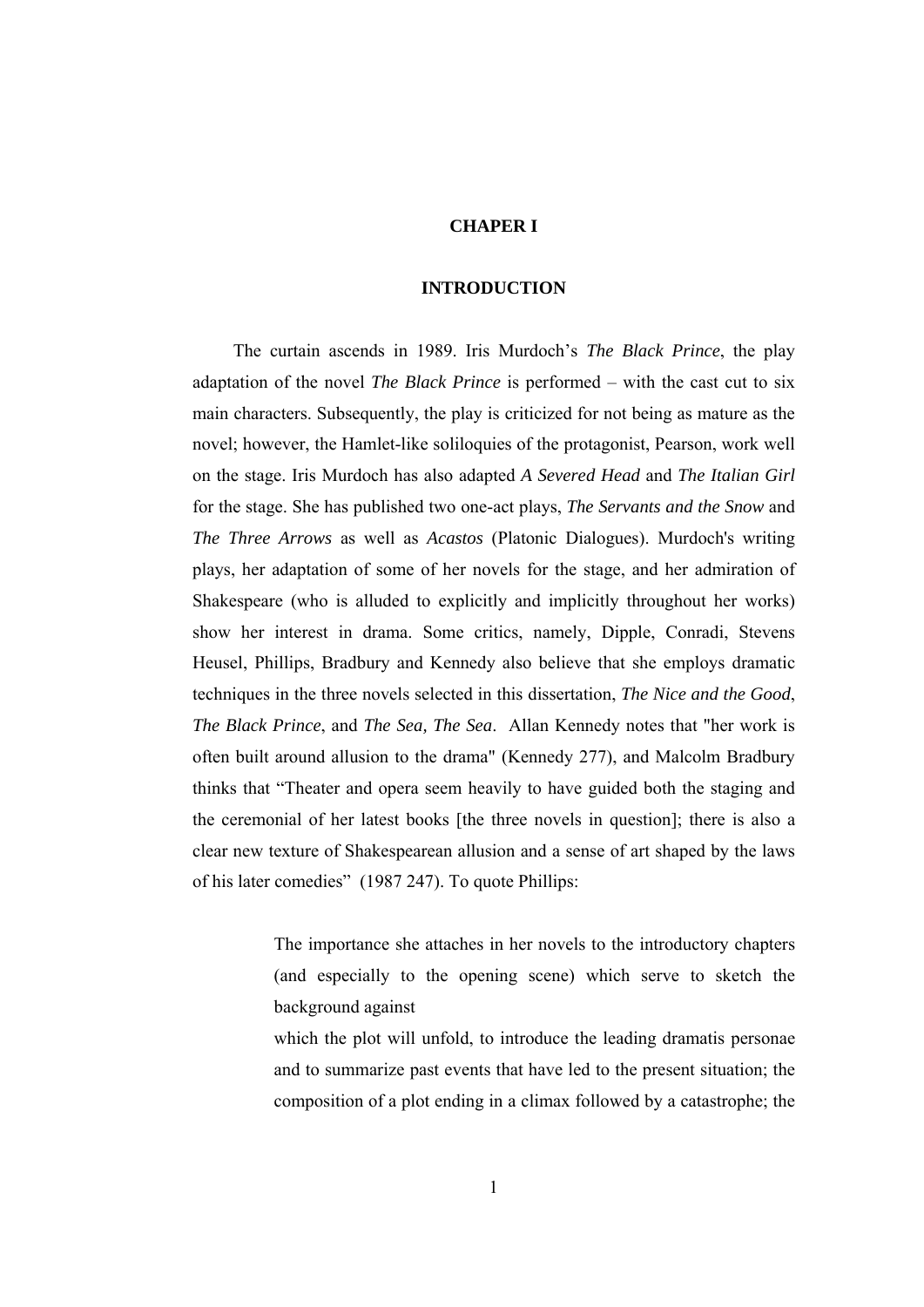occasional addition of an epilogue; her preference for portrayal of the characters through their own words and acts; the interpretation of the fictional world from within, that is to say, through one or more of the characters themselves, are among the most obvious techniques Murdoch borrows from drama (21-22).

However, Elizabeth Dipple believes that her novels "are not, especially the late ones, very suitable for dramatization. For all the verve and energy of their action, their brilliantly exciting scenes, their sudden turns, surprises and *peripeteia*, their lasting interest and most profound life exist in issues that cannot be portrayed by means of stage"(89). This is of course true – it is hard to envisage any dramatic production of, for instance *The Black Prince*, being able to do justice to a novel that radically defies authoritative interpretation as part of its theme as well as structure. Nevertheless, it is probably a mistake to brush aside the dramatic elements just because they are not practical in staging terms.

 Murdoch's particular interest is comedy, and she employs comic themes, subjects and devices. The reason Murdoch creates a comic vision is that she sees life as essentially comic. Murdoch believes that, "the novel must contain comedy if it attempts a realistic portrayal of human life" (qtd. in Hague 9). Even in her most serious novel, *The Black Prince*, that contains tragic events, Murdoch herself shows that she is capable of making her reader laugh at a man who is trying, in vain, to prove the truth of his story that is mocked and subverted by the other characters that are similarly comic. In an interview in *The Times*, Murdoch said that,

> I wouldn't object to being called a comic novelist. On the contrary, I hope that even in the most serious of my later novels a strong current of comedy is still to be seen. I don't think one can avoid it in a novel. In a play it is possible to limit one's scope to 'pure' tragedy and 'pure' comedy, but the novel is almost inevitably an inclusive genre, and breaks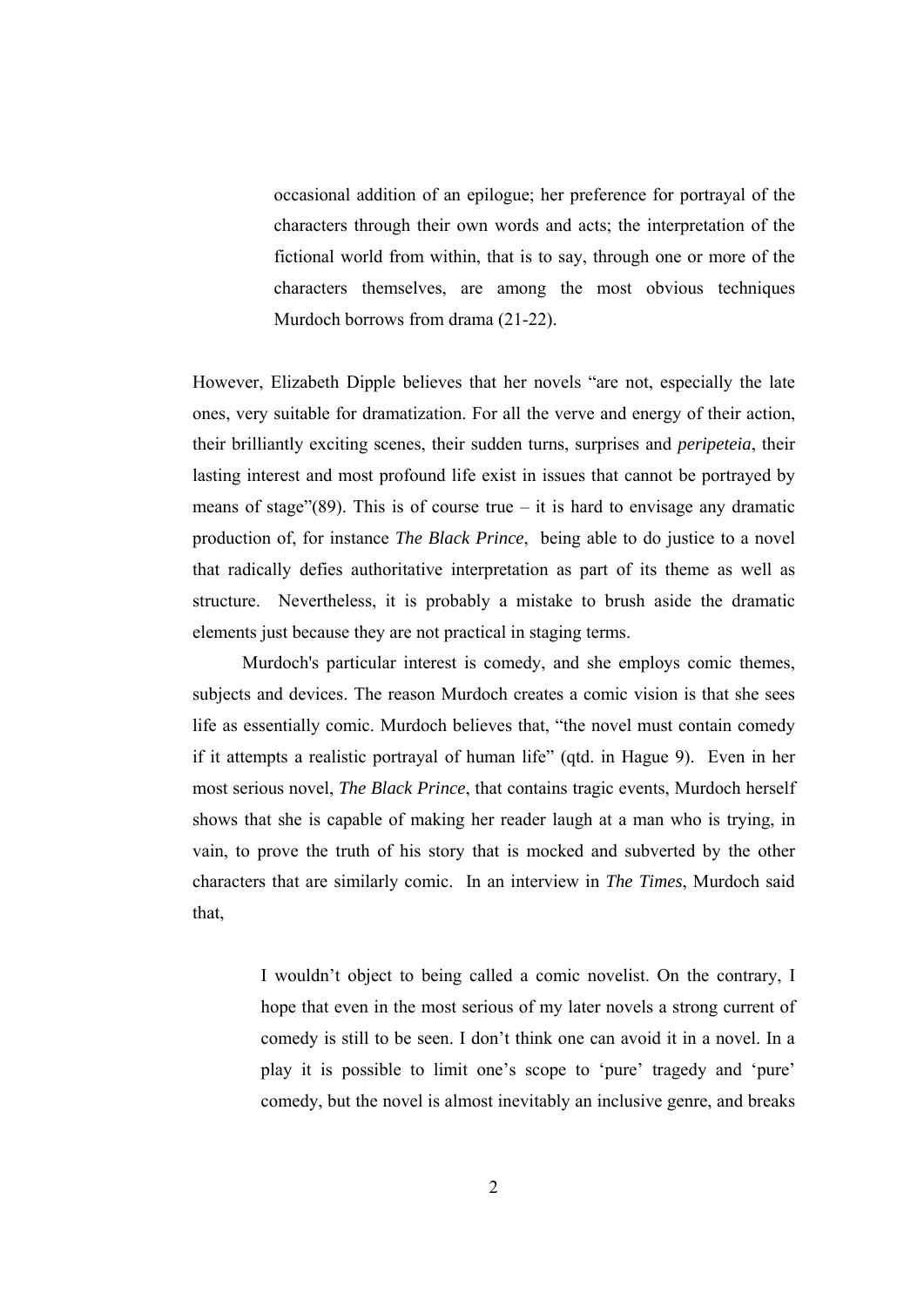out of such limitations. Can one think of any great novel which is without comedy? I can't (15).

 It is beyond the scope of this project to study the dramatic versions of Murdoch's novels, her plays or her interest in comedy; however, regarding the subjects of drama and the dramatic, there are three main points that require consideration in Murdoch's later novels, especially in the novels studied in this dissertation, *The Nice and the Good*, *The Black Prince*, and *The Sea, The Sea*. First, Murdoch's recourse to dramatic techniques and devices, particularly comic features, in these novels dissolves the generic boundaries between comedy and these works; nonetheless, these comic devices are not formally interrelated, do not serve their conventional dramatic function of shaping a work into an organic whole and are treated playfully. Second, although Murdoch expresses admiration for Shakespeare in her works of philosophy and is deeply influenced by him, she seems to parody his plays in the novels in question. Finally, Murdoch has her own particular idea of the dramatic that is philosophical.

 Thus, the three aims of this doctoral dissertation are, first, to demonstrate how Murdoch parodies conventional comic features, the four major comic character types of the *eiron*, *alazon*, buffoon and *agroikos* and the comic themes of love, lovers separated by blocking characters and metamorphosis in the three selected novels. As it will be discussed in the second chapter, these comic features have traditional roles and are formally interrelated but Murdoch parodies them either by reversing, exaggerating or by treating them playfully. Second, this study will focus on how the three novels studied parody the Shakespearean plays *As You Like It* and *Love's Labour's Lost*, *Hamlet*, and *The Tempest*, which are frequently alluded to in these works. Finally, this study will show how her idea of the dramatic is philosophical.

 Therefore, the main focus of this study is, first, Murdochian parody, and next Murdoch's philosophical view of the dramatic. The kinds of parody that this study can be based on are formal parody and parodic allusions. The former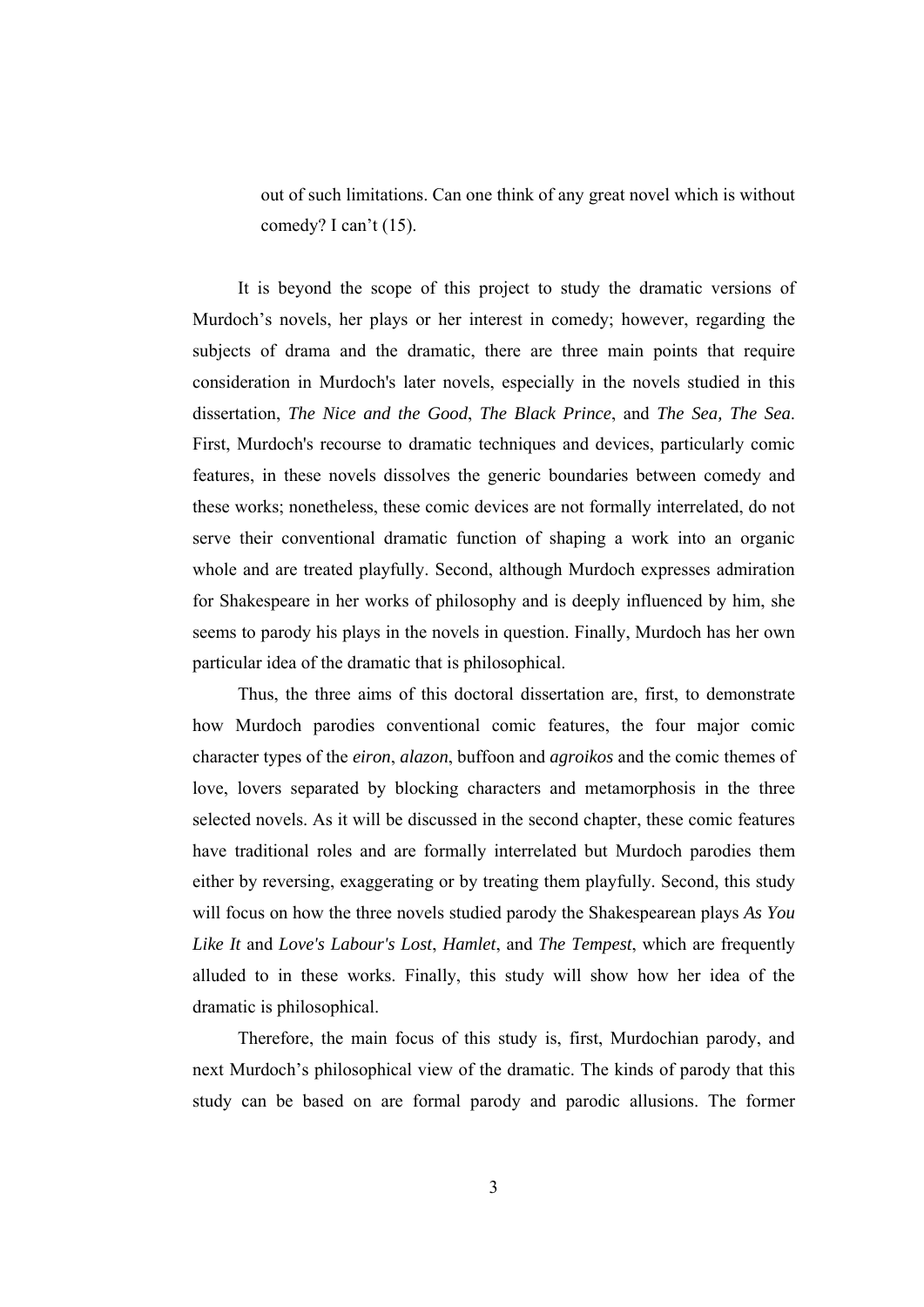involves parodying a whole genre and the latter consists of parodied fragments, phrases and quotations; they both subject their objects to satire or attack, treating them playfully or exaggerating them to ludicrous effect.

 In a classical comedy, there are four main conventional character types, the *eiron*, *alazon*, buffoon, and *agroikos*. The first pair, the *eiron*, and the *alazon*, makes the basis for the comic action that usually involves a central character's (an *eiron* type's) desire hindered by blocking characters or the *alazon* that are eventually defeated. The next pair, the buffoon and the *agroikos*, adds to the comic mood of comedy. However, Murdoch parodies these comic character types by exaggerating and mixing their functions in *The Nice and the Good*, *The Black Prince*, and *The Sea, The Sea*. Therefore, the comic character types have specific roles formally interrelated to the whole structure of a conventional comedy. Murdoch also parodies the themes of love, lovers separated by the *alazon* (or blocking characters in Frye's terminology, particularly what Frye calls the heavy father) and metamorphosis through exaggerating their traits and functions to ludicrous effect. Unlike the comic themes in Murdoch novels, the main action of a traditional romantic comedy usually includes a young man's blind, ardent love for a virtuous woman, which is thwarted by the *alazon* (or blocking character in Frye's terminology) who is defeated and changed in disposition and the play usually ends with the young people's marriage or a festivity and celebration. In the romantic comedies sometimes the central character is ousted and deprived of his rightful position by a blocking character and the action involves his attempt to challenge the blocking characters in order to reach his aim with a happy ending. Besides, the conventional happy resolution of a comedy simply offers the audience what they desire which is lasting happiness, and the change in a blocking character's temperament as they wish.

 Murdoch admires Shakespeare and his works. In an interview with Magee on Literature and Philosophy, she says that, "Art is cognition in another mode. Think much thought, how much truth a Shakespeare play contains, or a great novel." ("Literature and Philosophy" 11) She maintains that, "A great writer can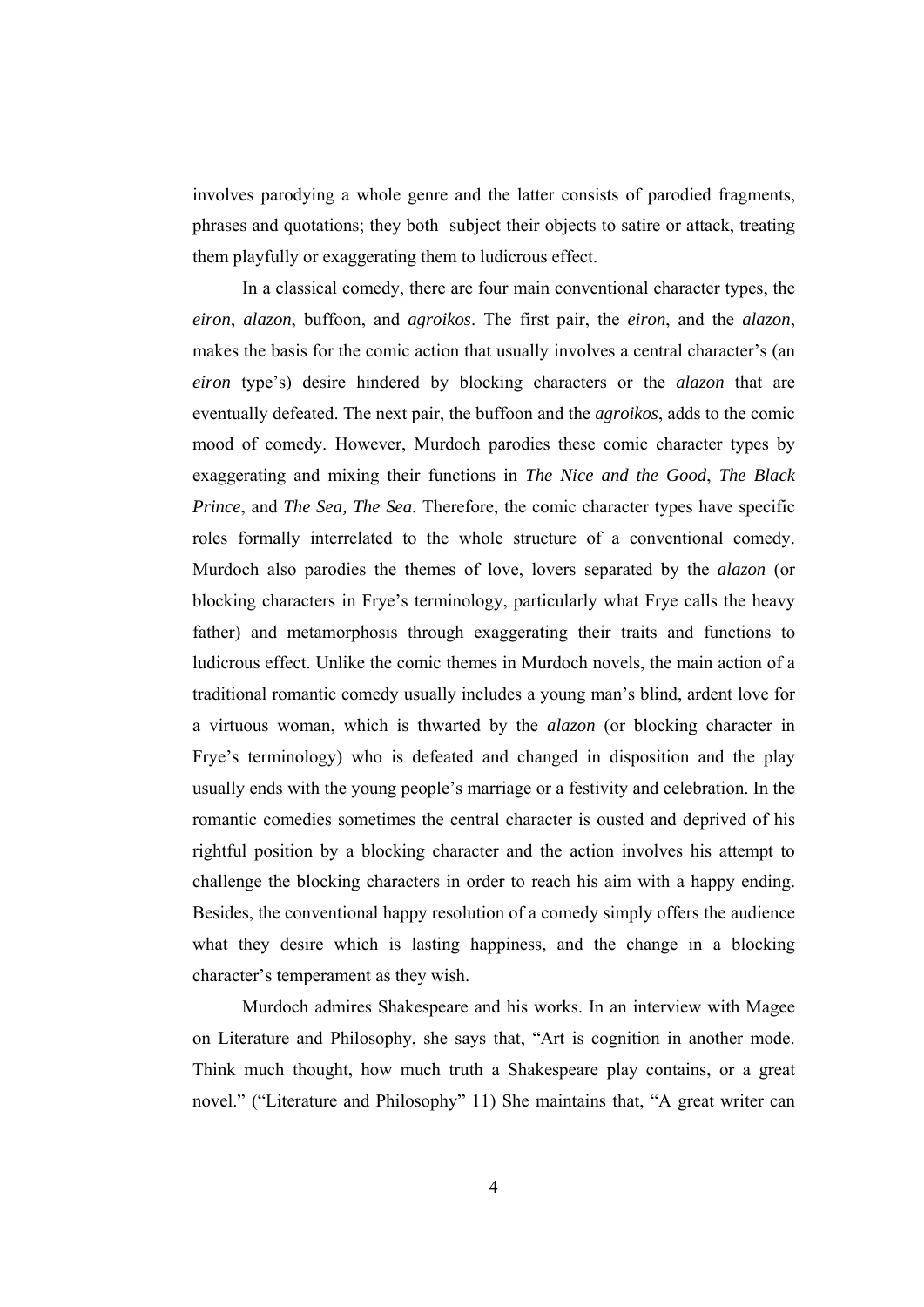combine form and character in a felicitous way (think how Shakespeare does it) so as to produce a large space in which characters can exist freely and yet at the same time serve the purposes of the tale." (28) However, the second aim of this dissertation is to study how Murdoch makes parodic uses of the Shakespearean plays. *As You Like It* and *Love's Labour's Lost*, *Hamlet*, and *The Tempest* are treated playfully through parodic allusions to their characters, themes and motifs and through formal parody of their genres in the three novels.

 The reason Murdoch employs comic features and makes extensive references to Shakespeare's plays while treating them all in a playful and exaggerated manner seems to be her different view of the dramatic, and the last aim of this study is also to show that Murdoch's view of the dramatic is philosophical. In her work of philosophy, "The Sublime and the Beautiful Revisited", she argues that drama, tragedy or comedy, deals with appearance, not reality, and the dramatic in the novel (particularly her philosophical novels with comic vision) could embody reality. She declares that tragedy is "a product of appearance not reality. It is the mutual misunderstanding of the parts of the whole. From the point of view of the whole itself there is no tragedy...however, there is the conflict" (264). She also attempts to elaborate on the idea of the dramatic comparing and contrasting Kant, Hegel, and Kierkegaard. She seems to agree with Hegel as she believes that the dramatic consists of "the conflict: the self locked in struggle with itself and evolving as a result of the struggle." (264). She also favors Kierkegaard whose ideas of the dramatic she sees as similar to Hegel's. She says that Kierkegaard "retain[s]… the clear, dramatic, solipsistic picture of the self at war with itself and passing in this war through phases in the direction of self-knowledge." (265) Murdoch argues that the Hegelian and Kierkegaardan man (self) is a self-centered man who 'mistrusts his inner life', 'abhors the contingent or accidental', and he is a man who appears to be 'in a battle of consciousness' (269). Similarly, Murdoch's heroes abhor the accidental that may endanger their selves. Murdoch concludes that, "the man that I have in mind, faced by manifold of humanity, may feel, as well as terror, delight, but not, if he really sees what is before him, superiority. He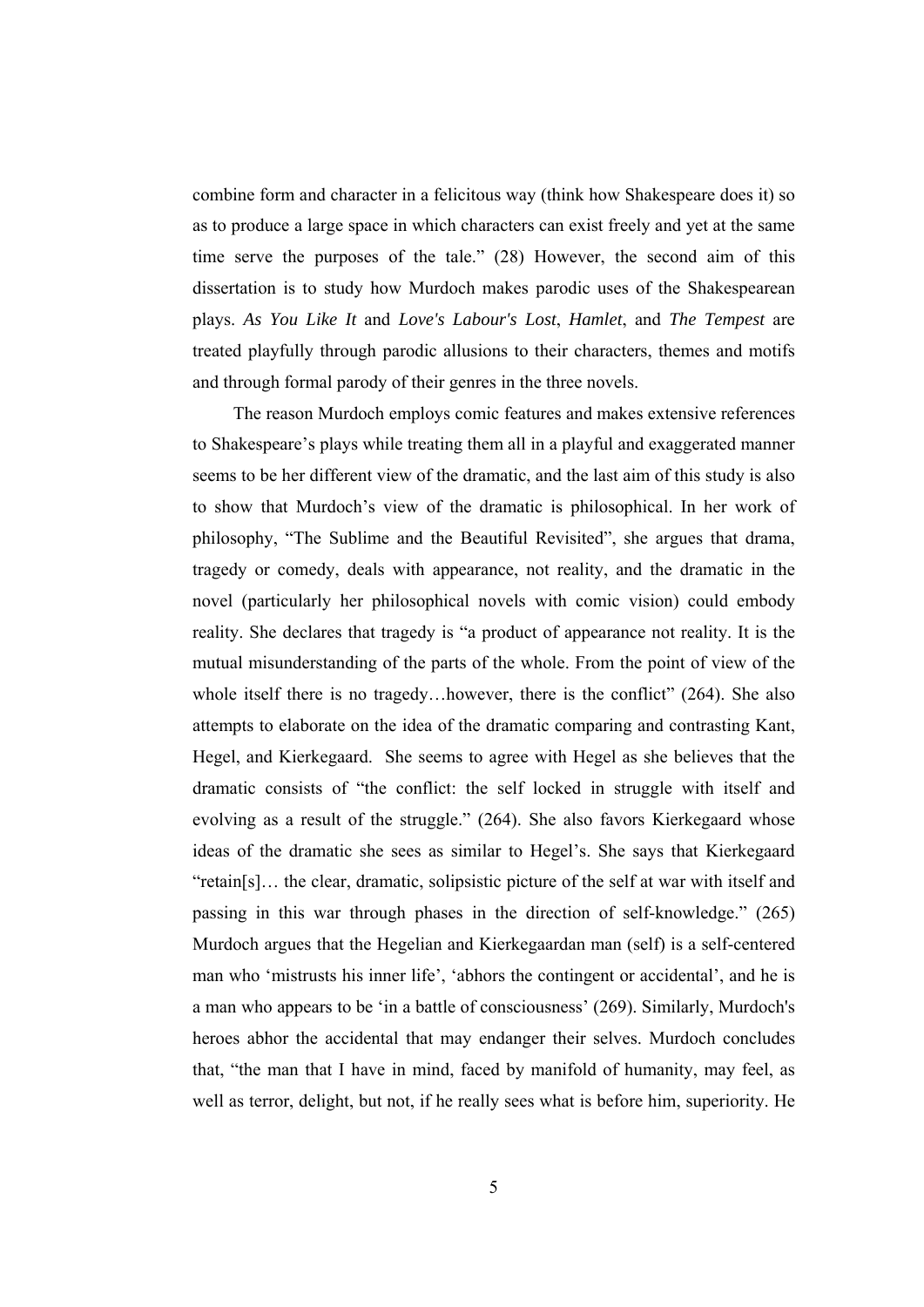will suffer that undramatic, because, un-self-centered, agnosticism which goes with tolerance." (283) Alan Kennedy says this passage shows that Murdoch has a different view of the dramatic and he regards her idea of the dramatic as "equal to 'self-centered', and it is self-centeredness which is the greatest evil in Murdoch's world." (281) Kennedy's comment on Murdoch's view of the dramatic is incomplete. Self-centeredness is only a fraction of her idea of the dramatic. In addition to "The Sublime and the Beautiful Revisited", "The Sovereignty of Good over Other Concepts", and "The Fire and the Sun", in which Murdoch reviews Plato's moral philosophy, give a clear explanation of her view of the dramatic.

 Murdoch thinks that the dramatic is the conflict of self with selfishness or the state of illusion that first requires the recognition of the selfishness or illusion, and then a trial to be stripped of it or to be unselfed. In other words, the dramatic is the war one wages on solipsism and/or illusion, in order to overcome them. Besides, one will not attempt to undergo this process unless one is aware of one's own solipsistic or illusory state. Another name for such a challenge is unselfing, a process that finally results in not only gaining Murdochian self-knowledge but also experiencing the unself. Murdochian self-knowledge or unself-knowledge is the knowledge of what lies beyond the self, a self stripped of solipsism or illusion.

 The process of unselfing includes three steps: the first step is solipsism or a state of illusion. The second step is a recognition of this solipsism or state of illusion and being stripped of it through love (usually low Eros), the creation of a work of art or metaphoric death, and a near death experience. The final step is spiritual love and/or death.

 Love is the primary and most significant means of unselfing that helps one to focus one's attention on things other than one's self. It is also the force behind creating a work of art. In "The Sublime and the Good" Murdoch says that, "The essence of both art and morals is love. Through love and art and morals one can realize that 'something rather than oneself' is real. They are all means of discovering reality" (215). It is necessary to add that, like Plato, she considers two kinds of love, physical and spiritual. The former works on two levels and is an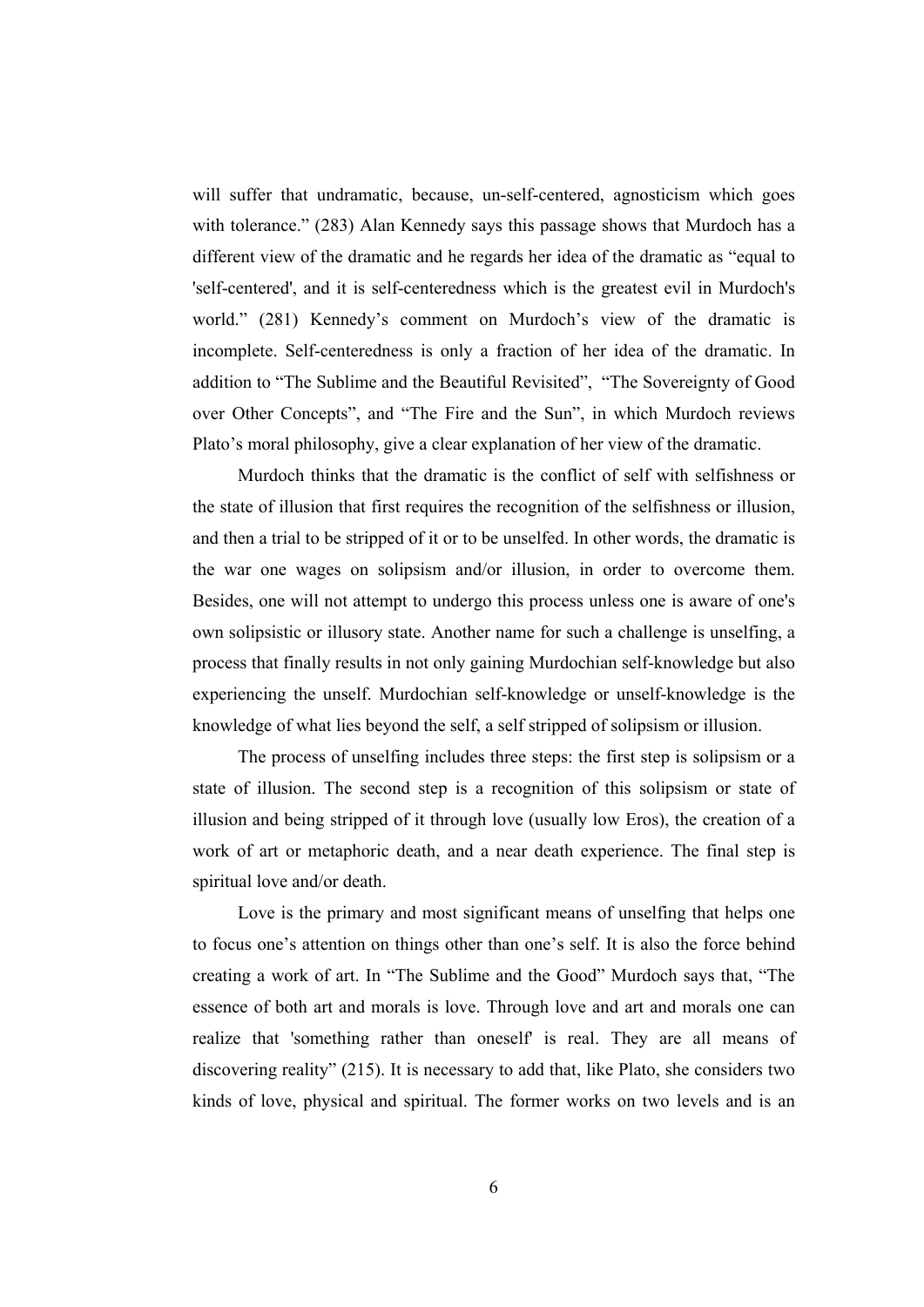enabling force behind both partial unselfing and the creating of a work of art (that is itself a means of unselfing), and the latter is said to be akin to death.

 Murdoch claims, in addition to love, that art is also a means of recognizing solipsism or an illusion and a vehicle for expressing the truth about it. She believes that, "Great art…by introducing a chaste self-critical precision into …its representation of the world by would-be complete, yet incomplete forms, inspires truthfulness and humility. (So Plato, though partly right, was partly wrong.) Great art is able to display and discuss the central area of our reality, our actual consciousness" ("Salvation by Words" 240). She adds that, "Good art reveals what we are usually too selfish and too timid to recognize" ("The Sovereignty of Good over Other Subjects" 271). Creating a work of art is considered in this study as a metaphorical death. It is not a concept that is explicitly discussed by Murdoch, but it corresponds to those forms of art in which an artist tries to create his work of art and thus moves completely away from his self and focuses on what he is creating. Iris Murdoch usually creates protagonists who are artists and writers, since she believes that "the serious artist looks at the world and … he sees more of the world. The great artist sees the marvels which selfish anxiety conceals from the rest of us." ("Literature and Philosophy" 29) Murdoch argues that artists are the unselfed and virtuous people since they apprehend and respect things other than themselves. In "The Sublime and the Beautiful Revisited", she says that,

> Virtue is not essentially…concerned with …stripping the personality for a leap. It is concerned with really apprehending that other people exist. This too is what freedom really is; and it is impossible not to feel the creation of a work of art as a struggle for freedom… freedom is knowing and understanding and respecting things quite other than ourselves. Virtue is in this sense to be construed as knowledge, and connects us so with reality... The knowledge and imagination which is virtue is precisely the kind which the novelist needs to let his characters be, to respect their freedom…to apprehend the reality of others. The artist is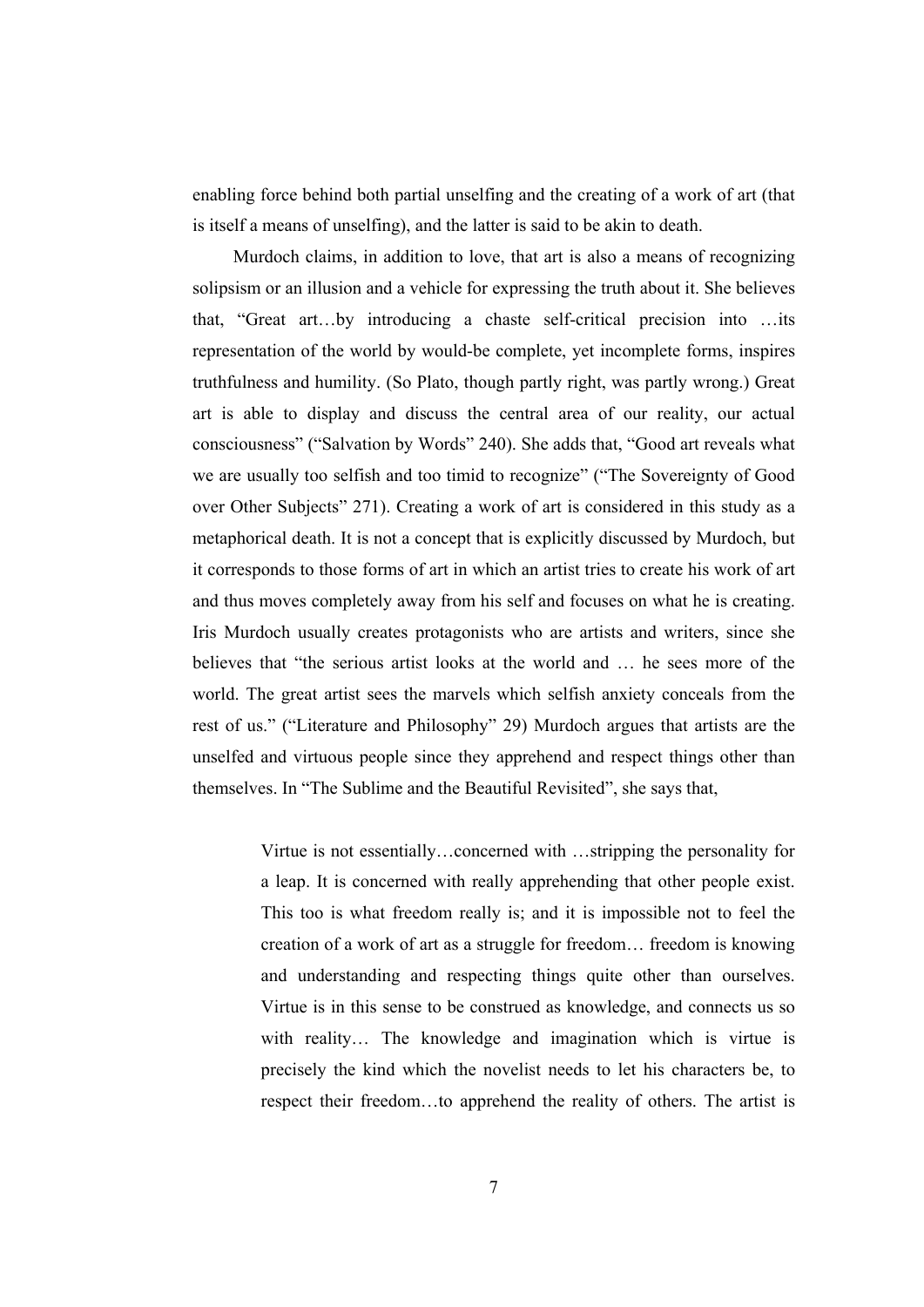indeed the analogon of the good man…the lover who, nothing himself, lets other things be through him. (284)

Murdoch emphasizes that it is only an unselfed artist who is able to see without illusion and convey the truth as he sees it through his work of art that is created through love. The third means, the near death experience, is not directly mentioned by Murdoch but it is displayed in her novels under study. It can be regarded as an experience after which the characters recognize their solipsism or illusion and become more altruistic or become more selfless. The final stage is real death or spiritual love that makes one completely unselfed. In fact, the readers of the novels in this study will realize that Murdoch is trying to make her characters act out her philosophical view of the dramatic.

 Considering these arguments, this study consists of six chapters. The second chapter will deal with the theoretical background of the study. It will include four parts: first, intertextuality and theories of genres will be reviewed to demonstrate how the generic boundaries have been dissolved in Murdoch's fiction. Second, theories of comedy, the features of romantic comedy, the comic character types and themes that Murdoch parodies in her novels will be evaluated. Third, the concept of parody and how Murdoch handles this concept in her novels will be studied. Finally, Murdoch's philosophical view of drama and the dramatic will be fully discussed.

 The third, fourth, and fifth chapters will be concerned successively with the study of *The Nice and the Good*, *The Black Prince*, and *The Sea, The Sea*. The first part of each chapter will deal with the parodic comic character types, and the themes of love, lovers separated by blocking characters and metamorphosis. The second part will present the parodic role of Shakespearean plays *As You Like It* and *Love's Labour's Lost* in *The Nice and the Good*, *Hamlet* in *The Black Prince*, and *The Tempest* in *The Sea, The Sea*, to show how the themes, characters and genres of the plays are parodied in the novels. Finally, the Murdochian view of the dramatic will be discussed in each novel.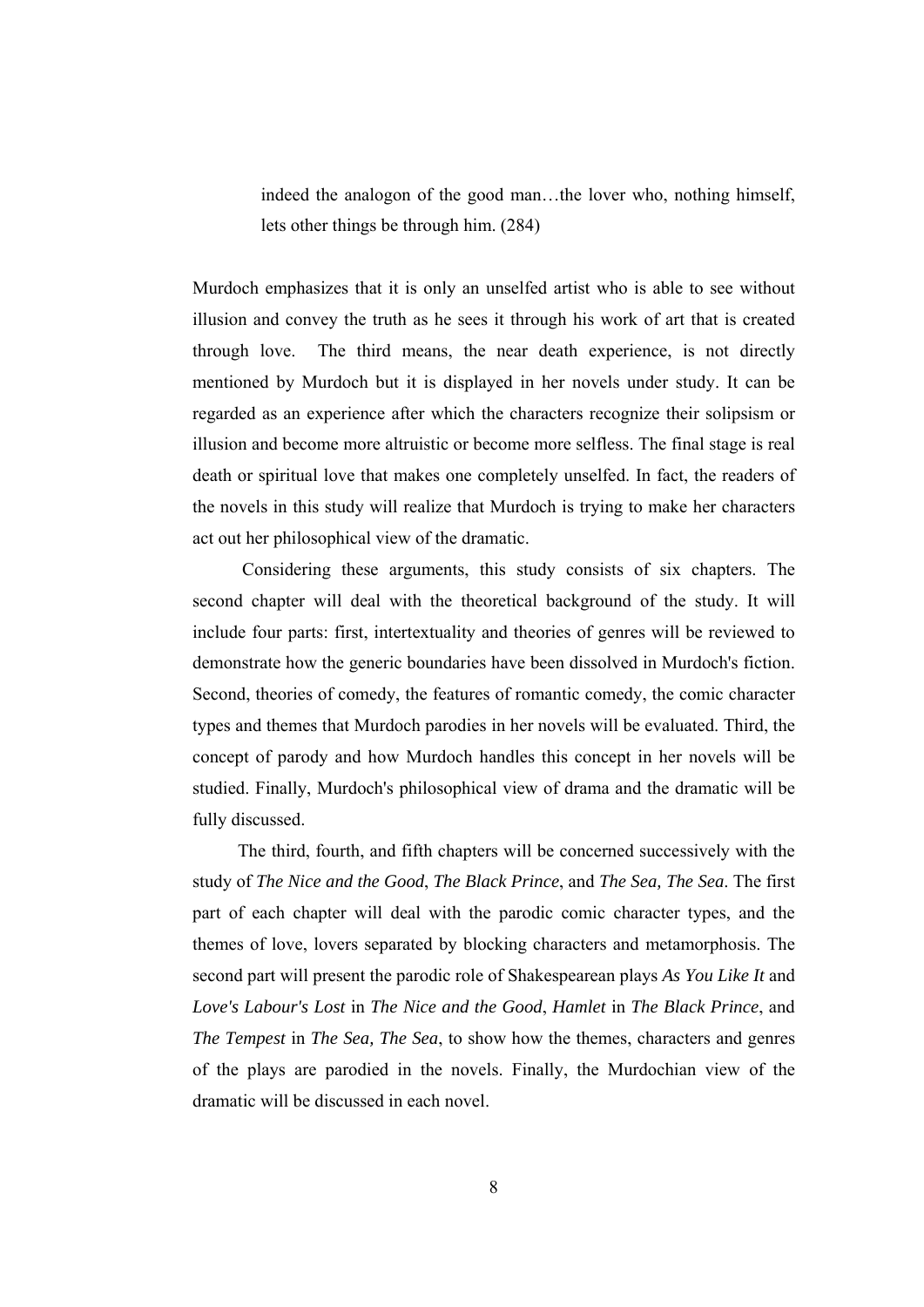#### **CHAPTER II**

### **THEORETICAL BACKGROUND**

#### **2.1. Introduction**

 Iris Murdoch's novels, *The Nice and the Good*, *The Black Prince*, and *The Sea, The Sea*, employ comic features, and they make extensive references to Shakespearean works. These novels, however, also parody both comic elements and Shakespearean plays. This is because Murdoch has an alternative view of the dramatic. Therefore, this chapter is an attempt to review the theories and terms that explain Murdoch's use of parody and her philosophical view of the dramatic.

First and foremost, the word "impact" in the title of this thesis – "Iris" Murdoch's Novel-Plays: The Impact of the Use of Dramatic Elements on Iris Murdoch's Fiction" –introduces one of the dominant theories in literature, intertextuality, and indicates the disappearance of generic boundaries between drama and the novel. The theories of intertextuality and genres explain how drama has influenced the novel but intertextuality also substantiates Murdoch's parodic use of comic devices, and her parodic allusions to Shakespearean works, *As You Like It* and *Love's Labour's Lost* in *The Nice and the Good*, *Hamlet* in *The Black Prince* and *The Tempest* in *The Sea, The Sea*. Therefore, the first part briefly reviews both the theories of intertextuality and Cairns's, Fishelov's and Fowler's ideas on how generic boundaries have been dissolved.

 The second part restricts drama and the dramatic to comedy, particularly romantic comedy, comic characters and themes. The second part includes, first, an appraisal of the theories of comedy and comic characters. Although the relevant ideas of the scholars Aristotle, Olson, Cornford, and Sypher will be reviewed briefly, the main discussion will involve Frye and his theories of myths. Northrope Frye's *Anatomy of Criticism* includes a detailed study of comedy and is reviewed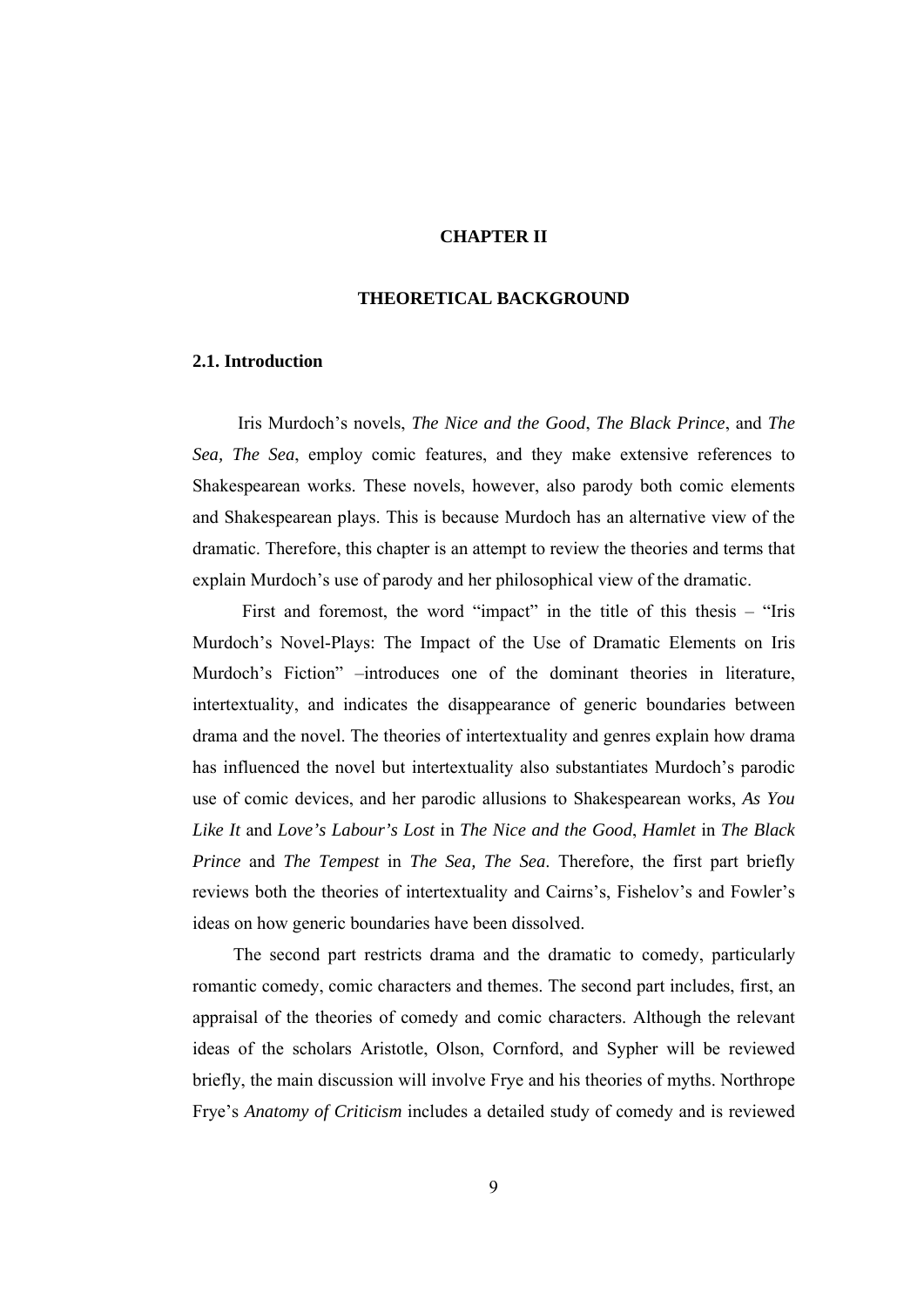in this chapter in detail. Four major comic character types, which are the *eiron*, *alazon*, buffoon and *agroikos,* will be studied. The contest between the *eiron* and *alazon* character types that have formed the main design of comedy will be the central focus. A classification of all the character types will also be provided. The *eiron* type characters include the hero, the heroine, the trickster, and the older man. The *alazon* type characters include the blocking father, the pedant, the miser, the misanthrope, the hypocrite or the hypochondriac. The buffoon group can be classified as the fools, the clowns, the pages, the singers, the incidental characters and the characters with foreign accents. The last group is the *agroikos*, the churlish or the rustic. This part contains an elaboration on the themes of love, lovers separated by blocking characters, and the metamorphosis of comic characters.

 In the third part, the concept of parody will be discussed. Some general definitions of parody will be given, followed by its classification as formal parody and parodic allusions, both of which are considered in *The Nice and the Good*, *The Black Prince* and *The Sea, The Sea*. The ways in which Murdoch parodies comic features and Shakespearean plays will also be elaborated in this part.

 The last part of this chapter explains Murdoch's philosophical idea of the dramatic. It seems that for Murdoch drama does not mean merely some works of literature that are written to be performed on the stage, in general, with exceptions like the closet drama. For Murdoch, drama is not an external performance and experience that may or may not affect the audience. She thinks it is moral and philosophical. The dramatic, for Murdoch, is a moral war, called unselfing, waged on the self that is selfish or in a state of illusion until its metaphoric or real death through unselfing.

#### **2.2. Intertextuality and Theories of Genres**

 The term intertextuality, although coined by Kristeva, has a rather longer history. This history briefly starts with Saussure's concept of the linguistic sign as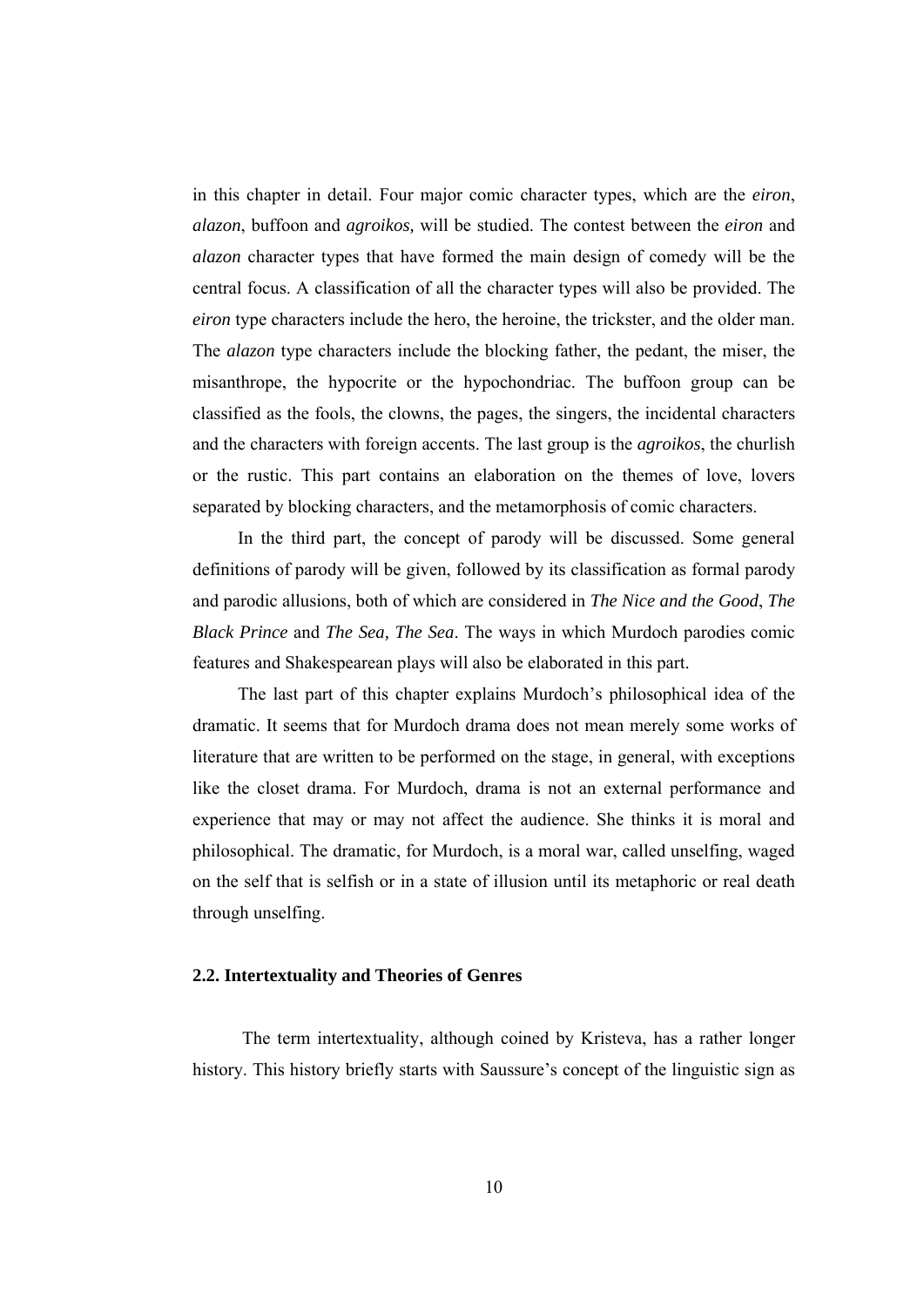being differential, not referential, and arbitrary<sup>\*</sup>. The next influential figure whose ideas have helped to shape the theory of intertextuality is Bakhtin, who asserts that the words which one chooses have traces of the utterances of others and who elaborates on his idea. Bakhtin believes that:

> any utterance, in addition to its own theme, always responds … in one form or another to others' utterances that precede it. The speaker is not Adam, and therefore the subject of his speech itself inevitably becomes the arena where his opinions meet those of his partner… or other viewpoints, trends, theories and so forth… (1986 93-4).

Besides, Bakhtin introduces three more concepts that highlight the intertextual nature of language in general and literature in particular: dialogism, heteroglossia, and the carnival. In his essay, "Discourse in the Novel", he explains dialogism and heteroglossia as the coexistence of voices of others within one's own voice (276-93). The carnivalesque is dialogic in that the constituents of the carnival fight against what is official. The carnival is an arena where official/serious and unofficial worldviews clash.

 For Roland Barthes, a text is "woven entirely with citations, references, echoes, cultural languages… antecedent or contemporary, which cut across it through … the citations which go to make up a text [and] are anonymous, untraceable, and yet *already read*: they are quotations without inverted commas" (160). But it is actually Julia Kristeva who exploits Saussure's and Bakhtin's theories in order to coin the concept of intertextuality. Particularly, she has emphasized the theories of Bakhtin, stating that "any text is constructed as a

-

<sup>\*</sup> Saussure argues that, "Language is a system of interdependent terms in which the value of each term results solely from the simultaneous presence of the others" (114). Thus, every sign becomes decipherable only when it is explained through other signs.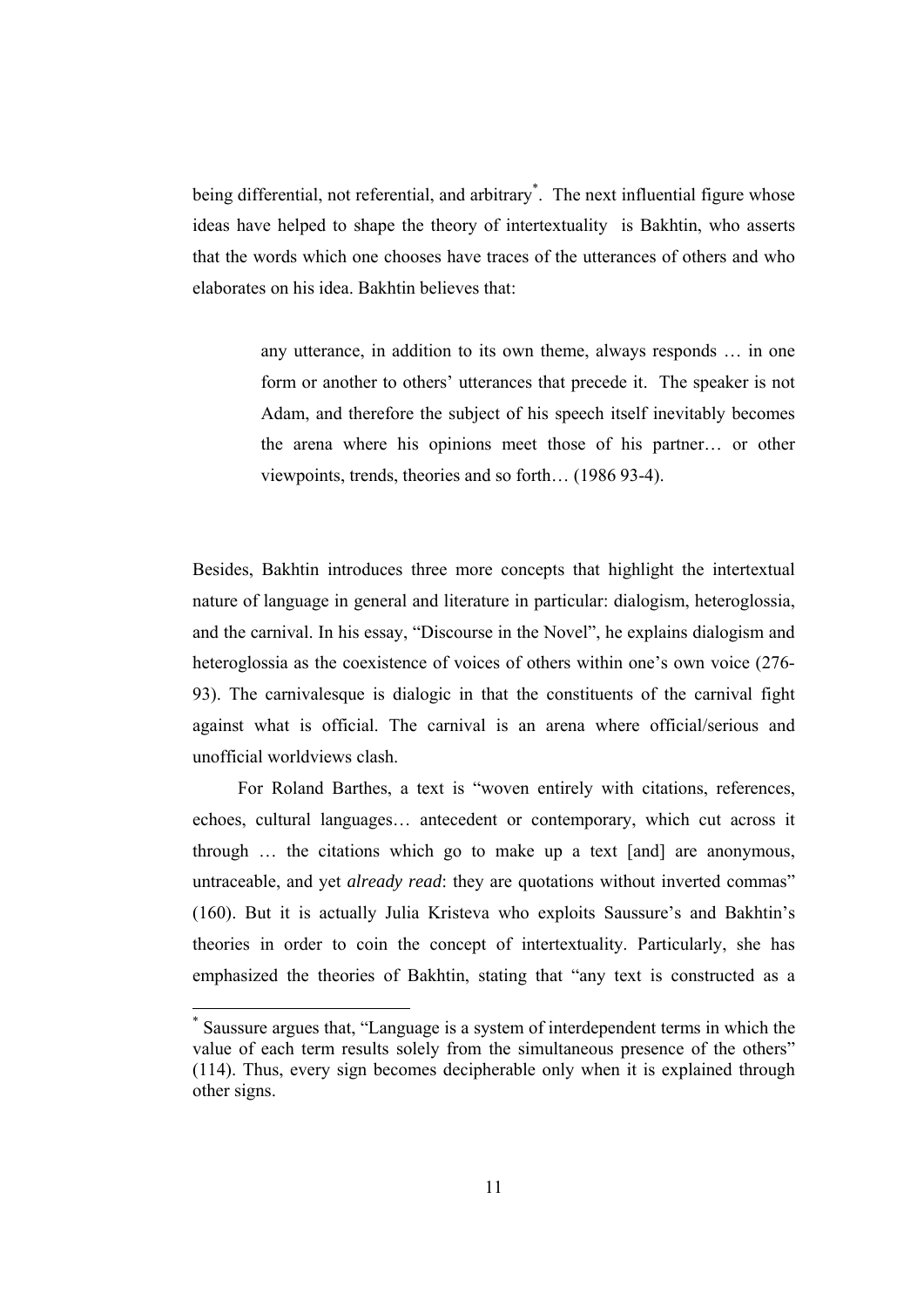mosaic of quotations; any text is the absorption and transformation of another. The notion of *intertextuality* replaces that of intersubjectivity. And poetic language is read as at least *double*" (66). Graham Allan summarizes Kristeva's theory by remarking that a text is constructed out of already existent texts (35).

 Genette interpreted intertextuality similarly but he used his own new terms, *hypertexuality* and *metatextuality*, closely related to the present study. Genette has a structuralist definition of the term, unlike the above-mentioned thinkers who are poststructuralists. Genette uses the term Transtextuality instead of intertextuality and subdivides it into intertextuality, paratextuality, hypertexuality and metatextuality. The term intertextuality, for Genette, is reduced to "a relationship of copresence between two texts or among several texts" (1997 a 1). Genette also regards intertextuality as "the actual presence of one text within another" (2). Paratextuality includes paratexts: *epitexts* and *peritexts*. Paratexts are "those elements which lie on the threshold of the text and which help to direct and control the reception of a text by its readers." (Allen 103)

 The term hypertextuality, crucial to this study due to its inclusion of parody, is defined as any relationship that interlinks a text B, which he calls the *hypertext*, to an earlier text A, which he calls the *hypotext*, upon which the *hypertext* is 'grafted' not as a comment (5) but as an imitation. Genette, moreover, is concerned with texts that are self-consciously related to previous texts. The term hypertextuality, in fact, "marks a field of literary works the generic essence of which lies in the relation to previous [texts]" (Allen 108). A quotation from Genette clarifies what he means by *hypertextual* genres: " Above all hypertextuality as a category of works, is in itself a generic, or more precisely, transgeneric architext … a category of texts which wholly encompasses certain canonical (though minor) genres such as pastiche, parody, travesty, and which also touches upon other genres – probably all genres" (8). The term, *metatextuality*; however, is more general. It embodies parodying a genre rather than a specific text.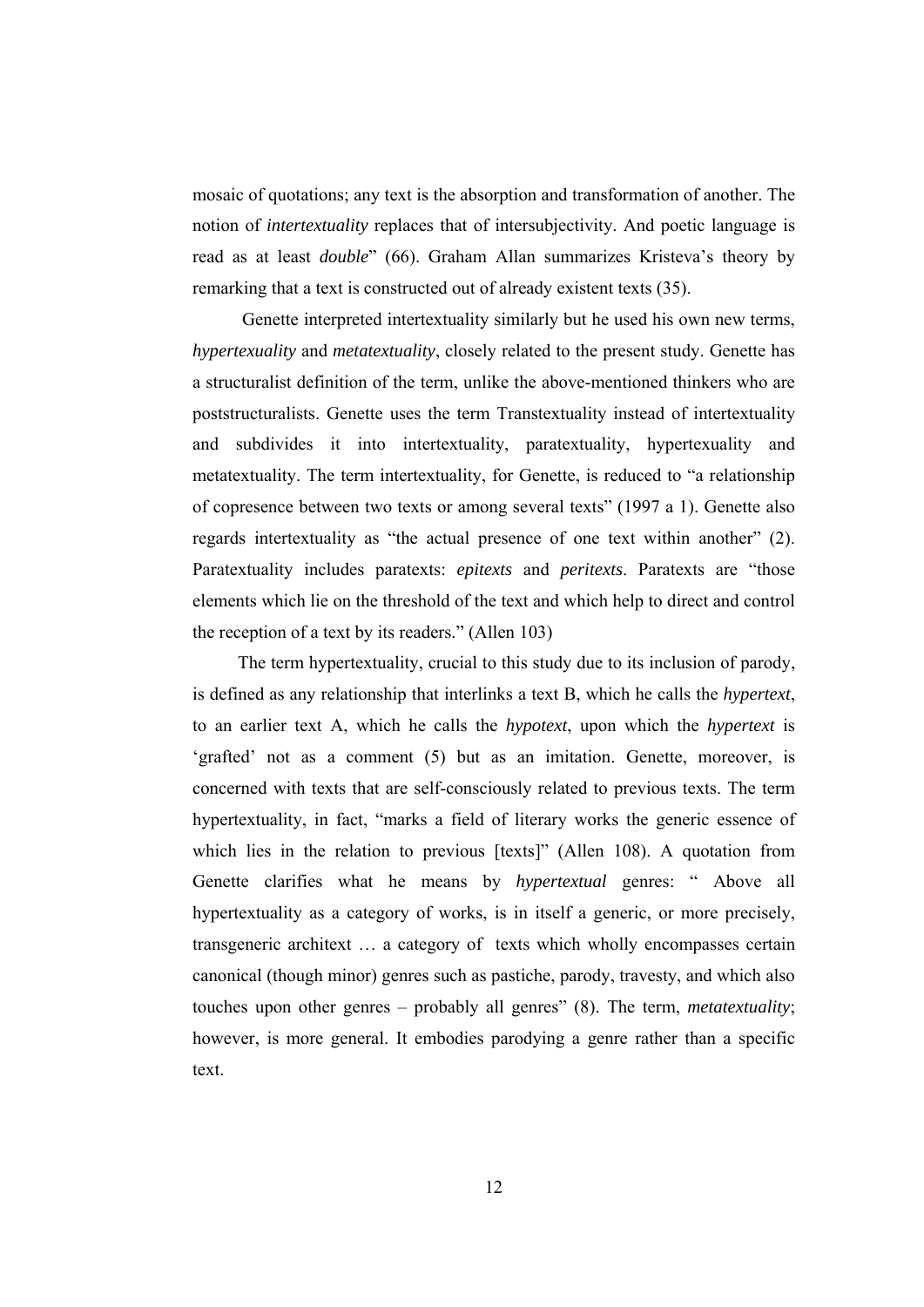The following brief review of Cairns's, Fishelov's and Fowler's ideas on genres suggests that the dividing line that determines the characteristics of specific genres has faded with the passage of time. In his study of kinds of literature, Francis Cairns argues that "Every genre can be thought of having a set of primary or logically necessary elements which in combination distinguish that genre from every other genre" (6). Some of these primary elements may be transformed according to the requirements of different literary periods. The necessary elements Cairns mentions can be reduced to a few, due to the fact that all the genres have integrated the elements of other genres – Fowler for instance cites comedy as an example: all comedies have characters; that is, character is a necessary element of comedy (39). And as it will be extensively argued later in this chapter, all classical comedies include a young man's desire for a young woman that is obstructed by a blocking father figure; however, a comedy ends happily when the young couple are united in a marriage ceremony. Yet, as Alastair Fowler notes: "With modern genres, boundaries are even more indistinct and shifting, overlapping and allowing an intricate mixture. Necessary elements are sparse"(39).

 David Fishelov also primarily considers genres as historical and elucidates what he means by this by saying that genres "are transmitted through history" (10), and are not limited to one literary period; thus, he maintains that "During the process of transmission some significant changes may of course occur, but literary genres still serve as a network of linkages between different literary periods, sometimes successively, sometimes through chronologically discontinuous 'leaps'" (10).

Studied in the light of Robert C. Elliot's theories, three necessary conditions for the novel which he has adopted from Forster can be formulated: a novel has to be a work of fiction, it should be presented in prose, and it should be of considerable length, three traits that are respectively opposed to history/philosophy, verse, and short story/novella (22). However, in the three novels under consideration here, several other elements and characteristics have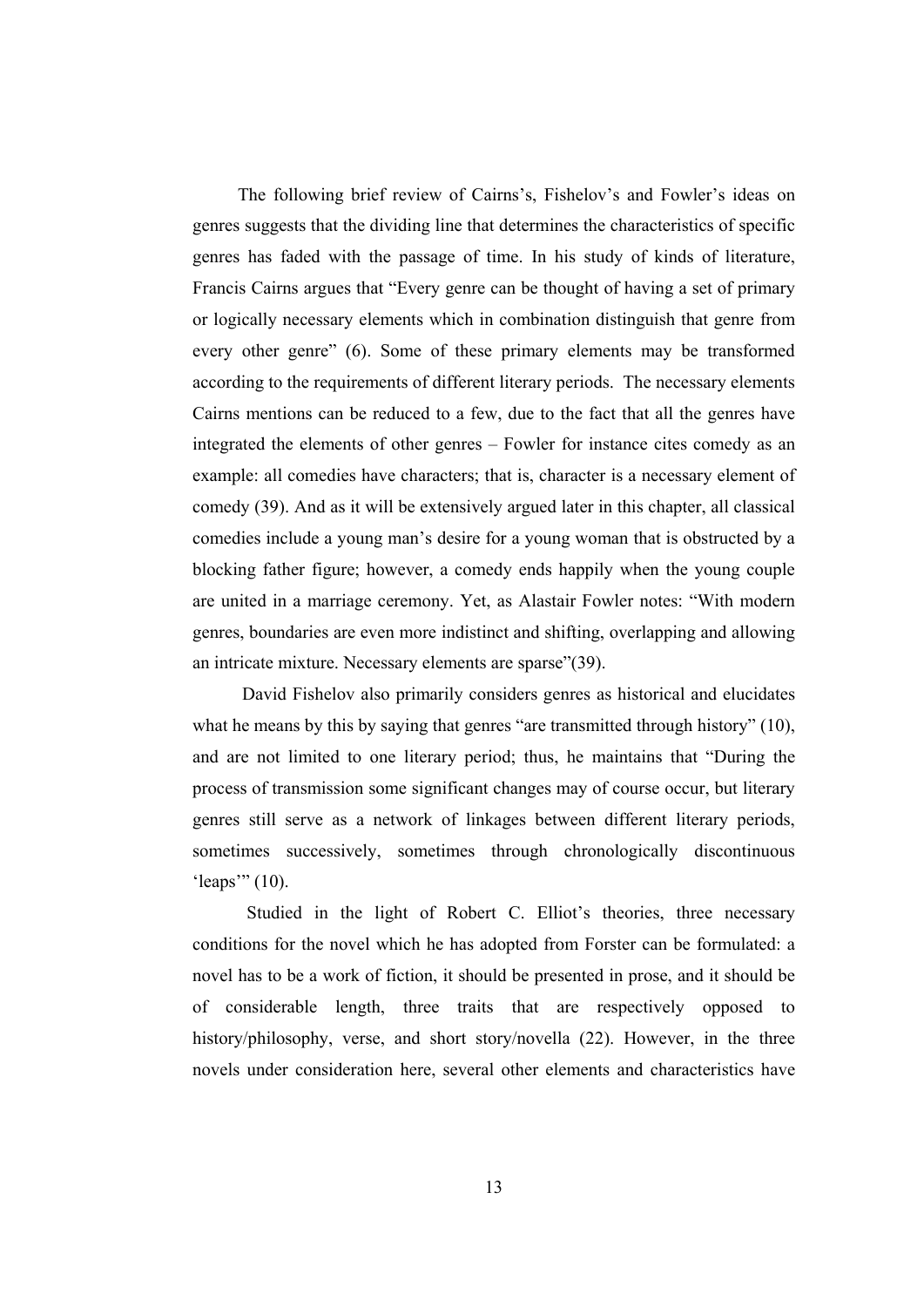been added to the necessary conditions, that are beyond the focus of this dissertation.

 How do the above assumptions respond to and find reflection in Murdoch's fiction? Briefly speaking, if studied in the light of the above theories of intertextuality, Murdoch's novels will be revealed to be substantially influenced by comedy and its elements and subjects. The theories of genres also reveal the shifting and mixture of genres; for instance, the diverse elements that go into the making of a comedy can also be traced in Murdoch's novels as intertexts, namely, comic character types and comic themes. However, as I shall also stress under the title of parody in the Third Part of this section, Murdoch's main aim in exploiting the elements of comedy is parody. She uses comic elements not in their traditional sense; rather she exaggerates and playfully treats the elements without which a comedy loses its organic whole, namely, conventional comic characters and themes.

 In the same manner, Murdoch treats Shakespearean plays in a playful manner, which is the main aim of parody. Her novels under study not only parody the whole genre of comedy but each novel seems to make parodic allusions to Shakespearean works and parody their genres. That is, *The Nice and the Good*, *The Black Prince*, and *The Sea, The Sea*, are hypertexts related to the precursor texts or hypotexts *As You Like It*, *Love's Labour's Lost*, *Hamlet* and *The Tempest* through parody and parodic allusions. Those plays of Shakespeare are thus parodied in two ways: by making parodic allusions to them and by parodying their genres.

#### **2.3. Theories of Comedy and Comic features**

 The word drama is a general term in the title of this dissertation that means drama in its traditional sense including tragedy and comedy and that also embodies Murdoch's view of the dramatic. Therefore, it needs further explanation. This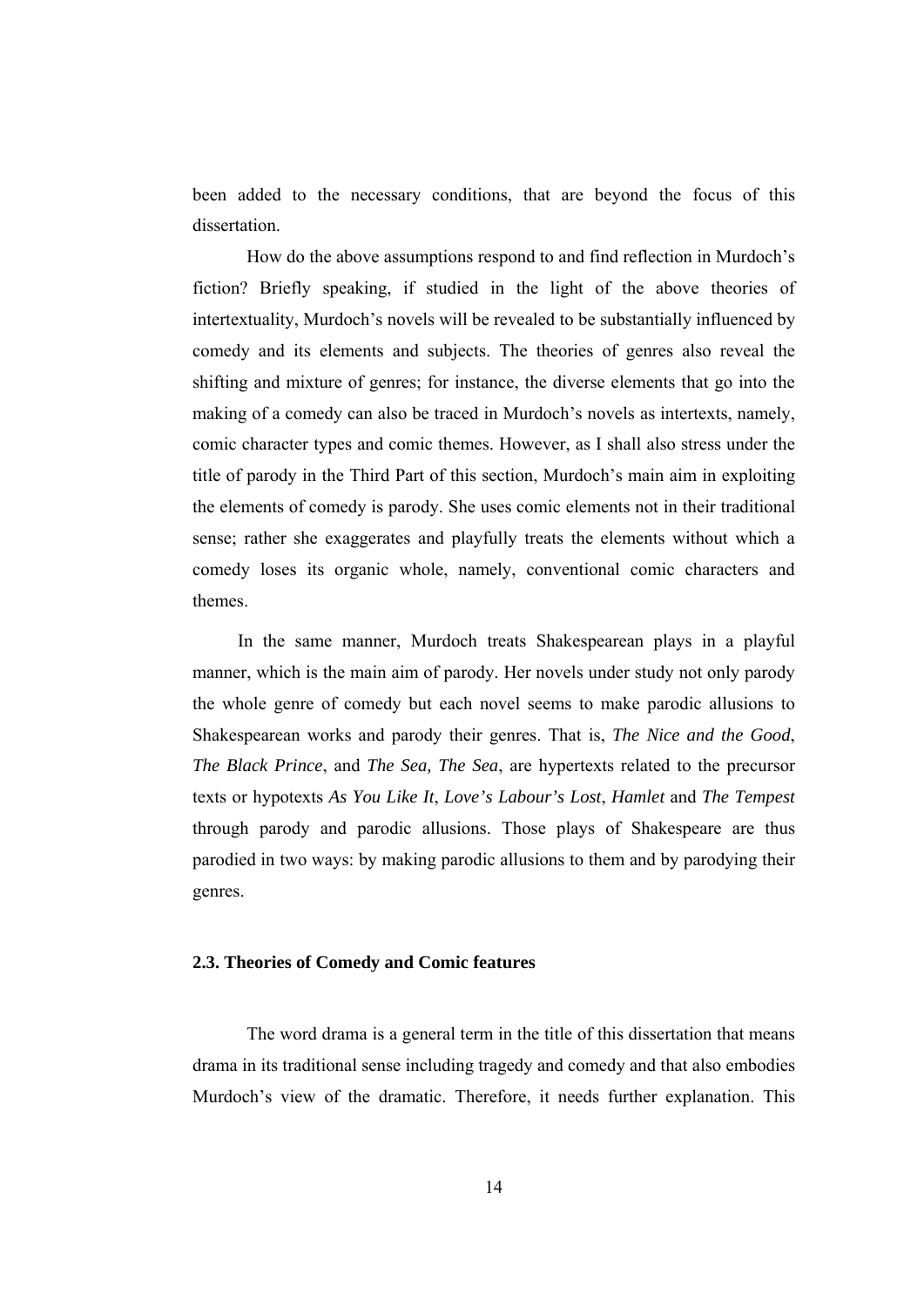section focuses only on comedy, especially romantic comedy, four comic character types and three major comic themes.

 Aristotle's definition of comedy is not as comprehensive as that of tragedy. He defines comedy as "an imitation of persons worse than the average. Their badness, however, does not extend to the point of utter depravity; rather, ridiculousness is a particular form of the shameful and may be described as the kind of error and unseemliness that is not painful or destructive … the comic mask is unseemly and distorted but expresses no pain" (49).

 Other philosophers and scholars, like Olson, Cornford, Frye, Sypher, and Bergson have given more detailed descriptions of comedy. For Cornford, Sypher and Frye, theories of myths seem to be basic. These scholars believe that comedy has evolved from ancient rituals. The last two emphasize the mythic characteristics of comedy based on Cornford's theories. Sypher thinks that comedy evolves from "the fertility ceremony…[which] requires a contest or *agon* between the old and the new kings, a slaying of a god or king, a feast and a marriage to commemorate the initiation, reincarnation, or resurrection of the slain god…[the ceremony may be] interrupted by an unwelcome intruder (an *alazon*)"(217).

 Frye begins his theory of myths of comedy by observing that "dramatic comedy, from which fictional comedy is mainly descended, has been remarkably tenacious of its structural principles and character types." (163) That is, some characteristics of comedy are outworn repetitions of the Attic comedy. He then summarizes the plot of a comedy, particularly romantic comedy, as a happening in which a young man's desire for a young woman is hindered by some opposition, 'usually parental'; however, the plot comes to a happy ending in which the young people's wishes are fulfilled, and this happy ending is social; thus, it is celebrated by a ritual festivity, a party or marriage ceremony (163).

 In the romantic comedies sometimes the central character is ousted and deprived of his rightful position as a ruler or an heir by a blocking character and the action involves his attempt to challenge the blocking characters in order to reach his aim and a happy ending. Frye (with all the above scholars) agrees on the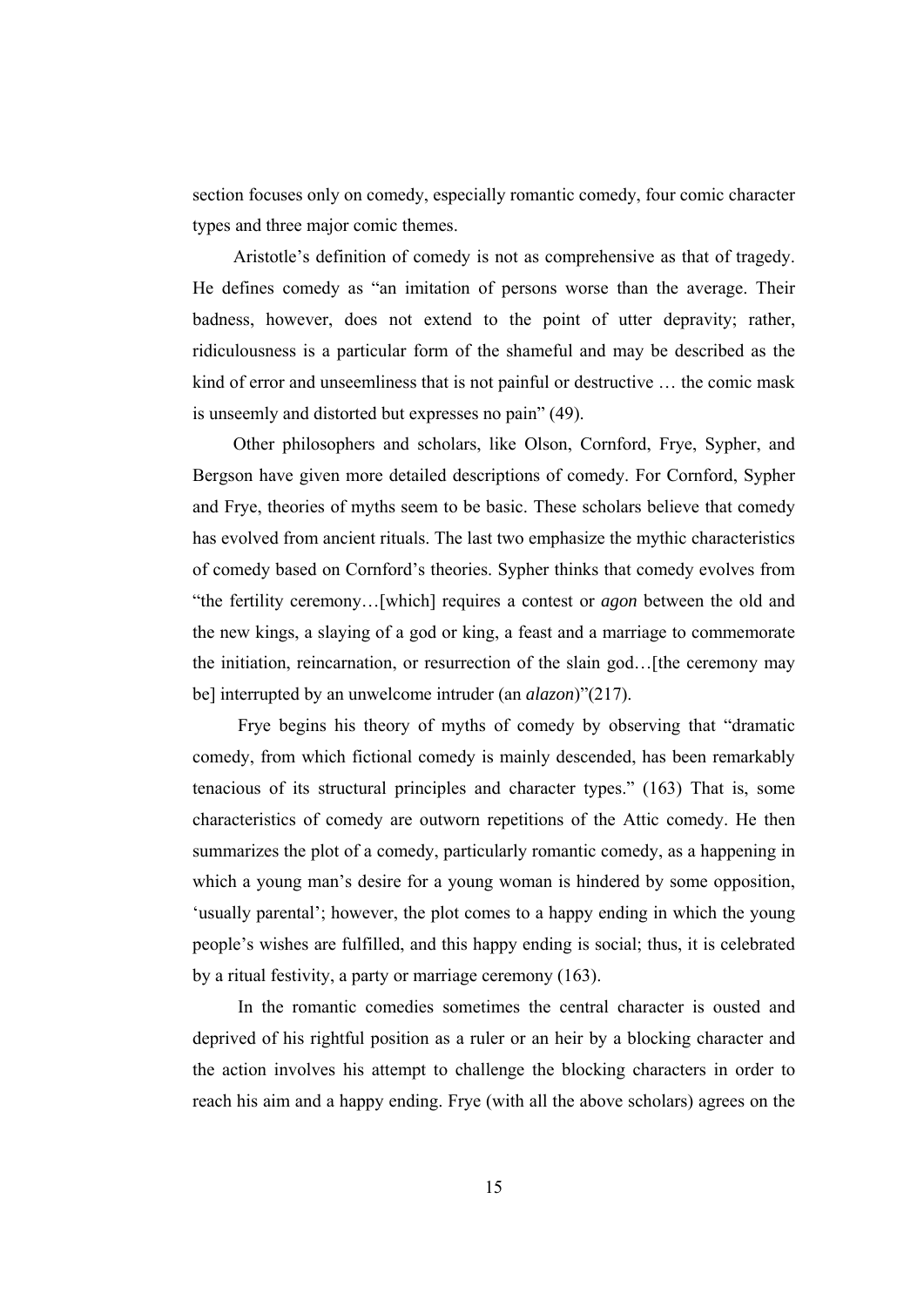social level of life in comedy. Similarly, Alexander Leggatt believes that "the traditional ending is essentially social" (5) in comedy. There is nothing individual about marriage or a festivity. These are both social events.

 Frye, in his classification of comedy, notes that, "Comedy ranges from the most savage irony to the most dreamy wish-fulfillment romance" (177). According to Frye, comedy passes through six phases until it comes to full maturity. The first three phases have an ironic color and the next three have a romantic color. Earlier in his book, Frye describes ironic comedy as "the portrayal of a chattering-monkey society devoted to snobbery and slander"  $(48)$ .

 Frye views comedies of the first three phases as having some specific characteristics. In the first phase there are features like the existence of a demonic world in which there is the ritual punishment of the tricky slave. There is also a fear of death that threatens the central character until the end; however, there is a redeeming agent. There is an element that Frye calls the "point of ritual death"; that is, the central character experiences near death that is followed by *cognito*, or recognition. In the second or quixotic phase, parody is prevalent and the theme of freeing a slave is one of the recurrent themes. The third phase seems to embody the characteristics of comedy of manners. Comedy of manners aims at the corrupted manners of gallants and ladies to whom life is a pleasant comedy of which marriage is the main design. However, infidelity in marriage and Oedipal themes are widespread. It must be noted that the comedy of humor and manners and satiric comedy belong to the three early phases of comedy.

 Frye dedicates the next three phases to romantic comedies that include romantic comedy, the comedy of errors, dark comedy or tragicomedies. Earlier in his discussion he states that in romantic comedy "the same easy connection with myth recurs in the fact that such imagery [pastoral] is often used … for the theme of salvation" (43). Despite the social interest of comedy, romantic comedy preserves the theme of escape from society to an idealized simple life in the country and association with nature. Therefore, the fourth phase includes the ritual theme of the triumph of life and love over the waste land. In this phase there is a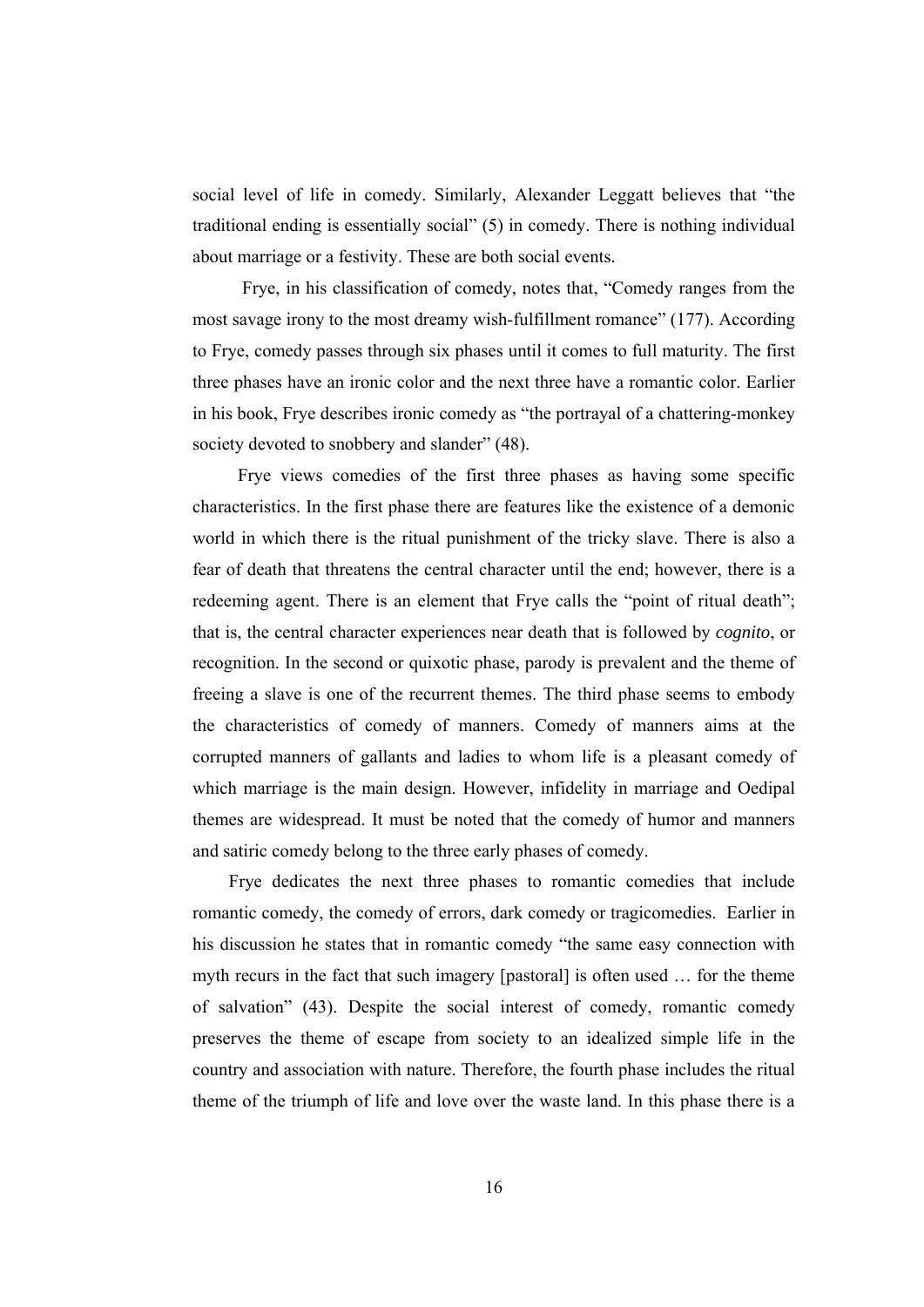movement from a normal world to a green world where metamorphosis happens, and back again (182). This phase also has an element of rebirth that usually involves a female figure; for instance, to bring about the comic resolution the heroine disguises herself as a boy. In some comedies, the rebirth of the hero and the motif of the healing of the impotent king are also seen.

 The fifth phase involves sea comedies. The sea becomes a "lower and chaotic world". There are separations and reunions as well. There are two worlds and sometimes the whole action takes place in the second world. Finally, the sixth phase involves the love of the occult, and individual detachment from routine existence. The comedy in this phase involves "the world of ghost stories …[and] Gothic romances" (185).

 According to Frye the form of comedy develops either through blocking characters or through a "series of discovery and reconciliations. One is the general tendency of comic irony, satire, realism, and studies of manners; the other is the tendency of Shakespearean and other types of romantic comedy."(166-7) This study will put the emphasis on all comic characters not just blocking characters. According to Frye, there are four main groups: the *eiron*, *alazon*, buffoon and *agroikos*. He says that, "the contest of *eiron* and *alazon* forms the basis of the comic action, and the buffoon and the churl polarize the comic mood." (172)

 Cornford, Sypher (as mentioned earlier), Frye and Fishelov argue that the plot of a comedy develops through an *agon* between the *eiron* and *alazon* figures. Cornford notes that comedy is a development of ancient religious rituals that included the *agon* between *eiron* and *alazon* and culminated in the defeat of death and the victory of spring/rebirth over winter/death (39-40). In his institutional analysis of comedy, Fishelov also presents a related idea concerning the role of the *alazon* figure in comedy. Fishelov attempts "to analyze comedy as a literary 'institution' that has [its] specific goals… [such as] the happy ending, usually in the form of the union of the young couple…The central roles are those of the young lovers, [and] the blocking figure who tries to stop them on their way to the happy ending…"(99).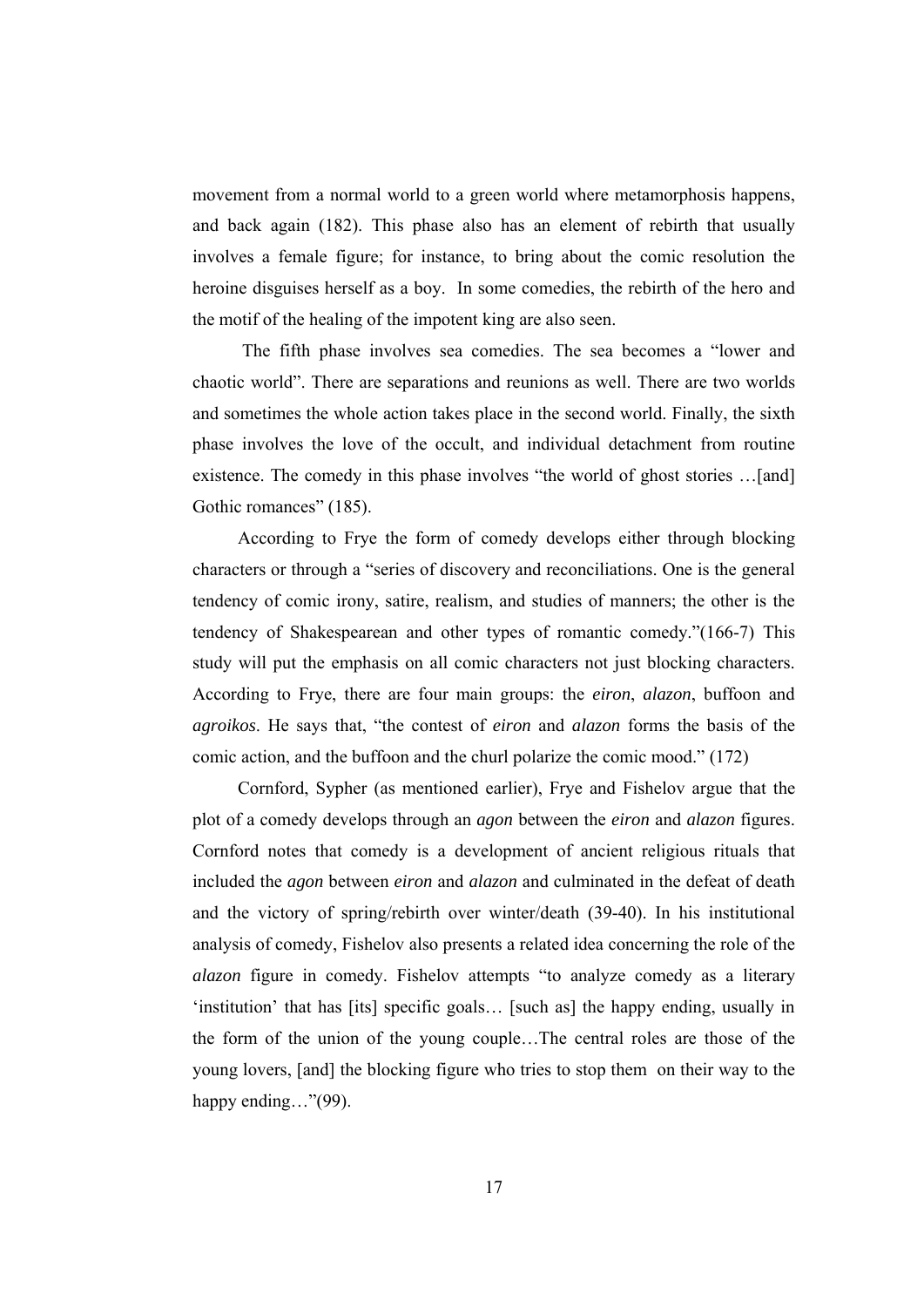Likewise, Frye states that, in conventional romantic comedy, an *alazon* figure or the blocking father type temporarily hinders the young couple's pairingoff, but in the end the obstacle is overcome and followed by marriage. This blocking figure, according to Fishelov, is the *alazon* figure who causes a conflict in comedy that is resolved through the victory of the [lovers] over the *alazon* with the aid of the *eiron* (101). In the same way Abrams defines the e*iron* as selfderogatory, a dissembler, whose contest with the *alazon*, the braggart in Greek comedy, is central to the comic plot. He also calls the "verbal conflict between two characters, each one aided by half the Chorus" the *agon* (134-5). Briefly, the role of the *alazon* in developing the plot of comedy is central.

 Frye classifies the *eiron* type as the hero, the heroine, the female confidant, the trickster, and the older man. Central to the *eiron* group is the hero; the hero triumphs over the blocking father, or other types of *alazon* or blocking characters and has his wishes fulfilled. Cornford also remarks that the "Hero has a mocking irony" (110). Next in the category is the heroine who "accompanies a male hero in his triumph" and sometimes disguises herself; in the end she turns out to be the person the hero has been looking for (Frye 173).

 Another *eiron* type is the trickster who is a tricky slave "entrusted with hatching the schemes which bring about the hero's victory" (173). Olson's wellintentioned fool corresponds to Frye's tricky slave who helps the central character (Olson 52-3). There is also another type of the trickster who is believed to have "developed from the vice of the morality plays …[but] is, in spite of his name, benevolent." (173). The last type of this group is the older man "who begins the action of the play by withdrawing from it, and ends the play by returning" (174).

 Olson generalizes the *alazon* types and regards them as ill-intentioned fools who try to block the central characters (52-3). Cornford remarks that the main type character among the *alazon* group of characters or blocking characters is the blocking father who rages and threatens, has obsessions and is gullible. In addition to a blocking father, another *alazon* type is the blocking father surrogate who is a man of words rather than action. There are other *alazon* types such as the pedant,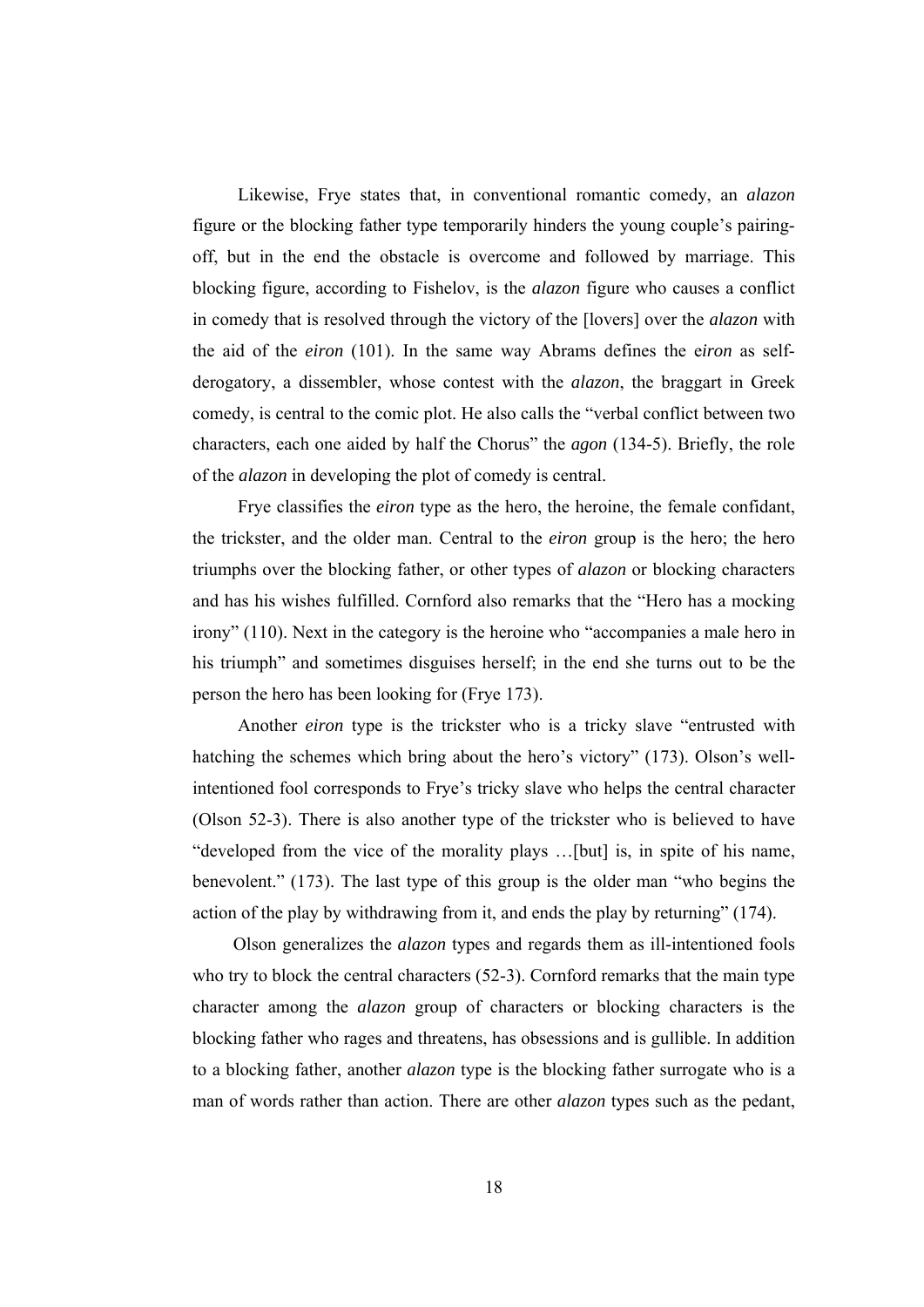"often a student of occult sciences"(172), the miser, the misanthrope, the boastful rival, the hypocrite or the hypochondriac. Cornford refers to the *alazon* as a pretentious and conceited character as well (154).

 Later, Frye focuses on one of the main reasons – quite relevant to this study – that makes the blocking character, or the *alazon*, comic and that is the comic character's obsession or humor (as Frye quotes from Ben Jonson). He maintains that, "the humor in comedy is usually someone with a good deal of social prestige and power, who is able to force much of the play's society into line with his obsession." (168-9) What happens to the *alazon* in the end of the comedy? On the one hand, Frye says that at the end of comedy "the blocking characters are more often reconciled or converted than simply repudiated. On the other, (considering some conventions and conventional examples) he adds that "the braggart must be exposed, ridiculed, swindled, and beaten." (165). There is also an irreconcilable character in comedy called *pharmakos*. Comedy often includes a scapegoat ritual of expulsion which gets rid of some irreconcilable character…" (Frye 165). The scapegoat or *pharmakos* is explained by him earlier in his book when he states some themes of ironic comedy, "the theme of social revenge on an individual, however great a rascal he may be, tends to make him look less involved in guilt and the society more so." (45)

 The third group of comic characters is the buffoon type which, according to Frye, has been derived from Greek Middle Comedy and includes various types of fools, clowns, singers (entertainers), pages, characters with foreign accents and incidental characters. "The oldest of this incidental nature is the parasite who…does nothing but entertain the audience by talking about his appetite" (175). Cornford also says that the buffoon is "in some way attached to the hero as a friend or attendant..." (139). Langer states that this stock figure in comedy is "an obvious device for building up the comic rhythm…he remains a jester, servant, or other subsidiary character whose comments, silly or witty or shrewd, serve to point the essentially comic pattern of the action" (516).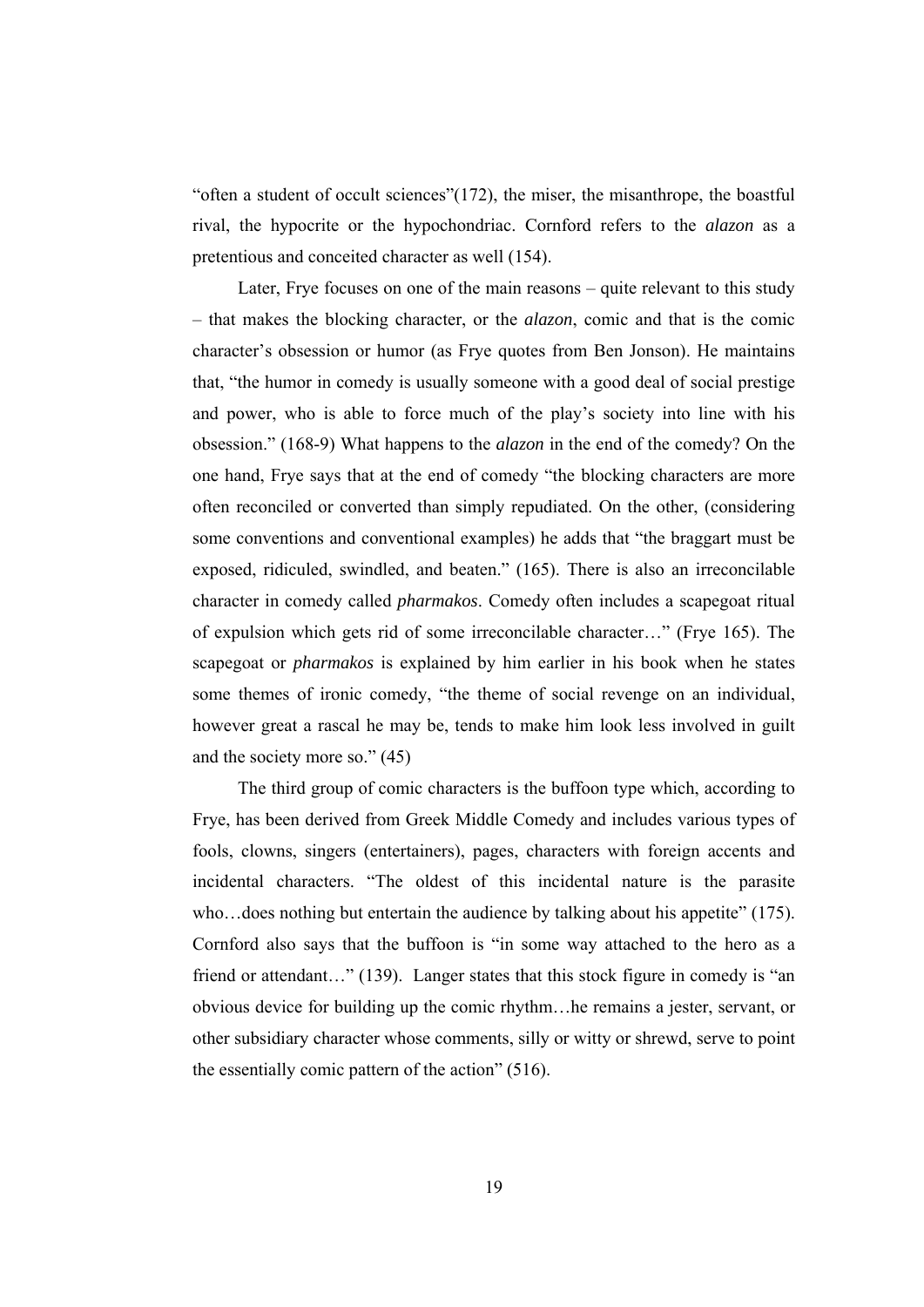Frye, finally, classifies the last group of comic characters as the *agroikos* that, like the buffoon, polarizes the comic mood of the comedy. Frye says that the *agroikos*, usually means either churlish or rustic. "This type may also be extended to cover the Elizabethan gull and…in vaudeville [it] used to be called the straight man, the solemn or inarticulate character who allows the humor to bounce him off…We find the churls in the miserly, snobbish, or priggish characters whose role is that of the refuser of festivity, the killjoy who tries to stop the fun" (176). Frye also discusses a type of *agroikos* in a very ironic comedy, which (with an overt reference to Restoration comedy) he calls the 'plain dealer'. A character who is a dissatisfied railer and morally superior to others may play the role of the *agroikos* (176).

 The comic character type of the fool needs more elaboration since some critics have called the hero (the *eiron* type) a fool (a buffoon type). Cornford says, " the Buffoon and the *eiron* are … closely allied" (137). Frye talks about a hero (the *eiron* type) who is also a fool in ironic comedy, and Sypher asserts that "hero has a close kinship with fool" (233). However, Sypher talks about two kinds of fools, one is the parasite, the other is the prophetic figure. Sypher says that, "At his most contemptible the artificial fool may be the parasite of the old Greco-Roman comedies, a servile instrument in the hands of wealth and power. These fools use oily manners… But the fool can also be the seer, the prophet, the 'possessed', since the madness of the fool is oracular, sibylline, Delphic."(233) In this study the former will be considered as the buffoon fool and the latter the *eironic* fool that corresponds to the hero.

 After the characters, the comic themes of love, lovers separated by blocking characters, and metamorphosis of the characters will be dealt with. First, love, in romantic comedy, can be considered as a dramatic device: as Olga Kenyon remarks "Falling in love is a convenient *dramatic* device containing suspense, surprise, theatrical coincidence, even violence" (26). Correspondingly, in his theory of myths, Frye says that, "The presiding genius of comedy is Eros, and Eros has adapted himself to the moral facts of society." (181); however, he refers to the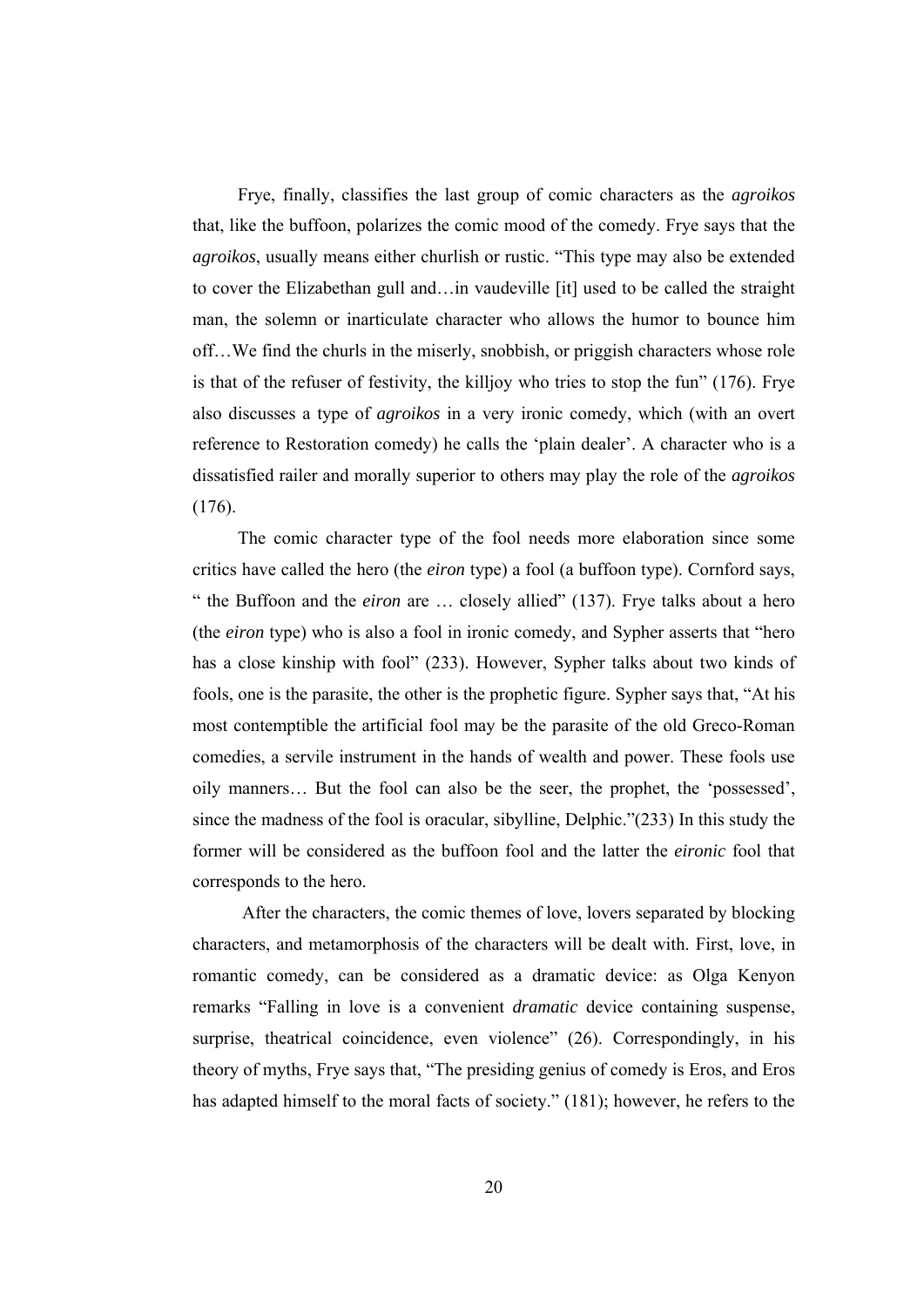minor possibilities of incestuous combination as well. He further elaborates on Shakespeare's type of romantic comedy and calls it the drama of the green world in which the plot assimilates " the ritual theme of triumph of … love" (182).

 The tradition of romantic love involves two (usually young) people who fall in love at first sight. The lover loves his virtuous beloved with a blind, eternal and innocent love and suffers from the agonies that love causes-- as far as the study of *As You Like It*, *Love's Labour's Lost* and *The Tempest* are concerned. The beloved also loves her lover in a similar way. Although the lover and beloved are sometimes blocked temporarily (by a blocking character, or the blocking father), they are finally united and usually married and live happily ever after. However, the themes of love and separated lovers that are closely related are parodied in the three Murdoch novels. Parodic romantic love will be discussed in *The Nice and the Good*, *The Black Prince* and *The Sea, The Sea*.

One of the concluding concepts in traditional comedy is the concept of change. Frye says that since comedy is a movement from an arbitrary, elderly, ritualistic society to one controlled by youth and pragmatic freedom, it is therefore a movement from "illusion to reality", or from "*pistis* to *gnosis"*, as the Greek words express it (169). That is, characters change and the theme of the metamorphosis of comic character types becomes an indispensable part of comedy. Moreover, in the end of a classical comedy, readers "are simply given to understand that [everybody] will live happily ever after, or that at any rate they will get along in a relatively unhumourous and clear-sighted manner." (Frye 169) The happy resolution of comedy promises that the blocking characters will miraculously change, they will repent of their past villainous deeds, become good and (usually) will not relapse into their former state. As Frye maintains, "Unlikely conversions, miraculous transformations, and providential assistance are inseparable from comedy. Further, whatever emerges is supposed to be there for good" (170).

 These three dominant themes in traditional romantic comedies, love, separated lovers and metamorphosis are parodied in *The Nice and the Good*, *The*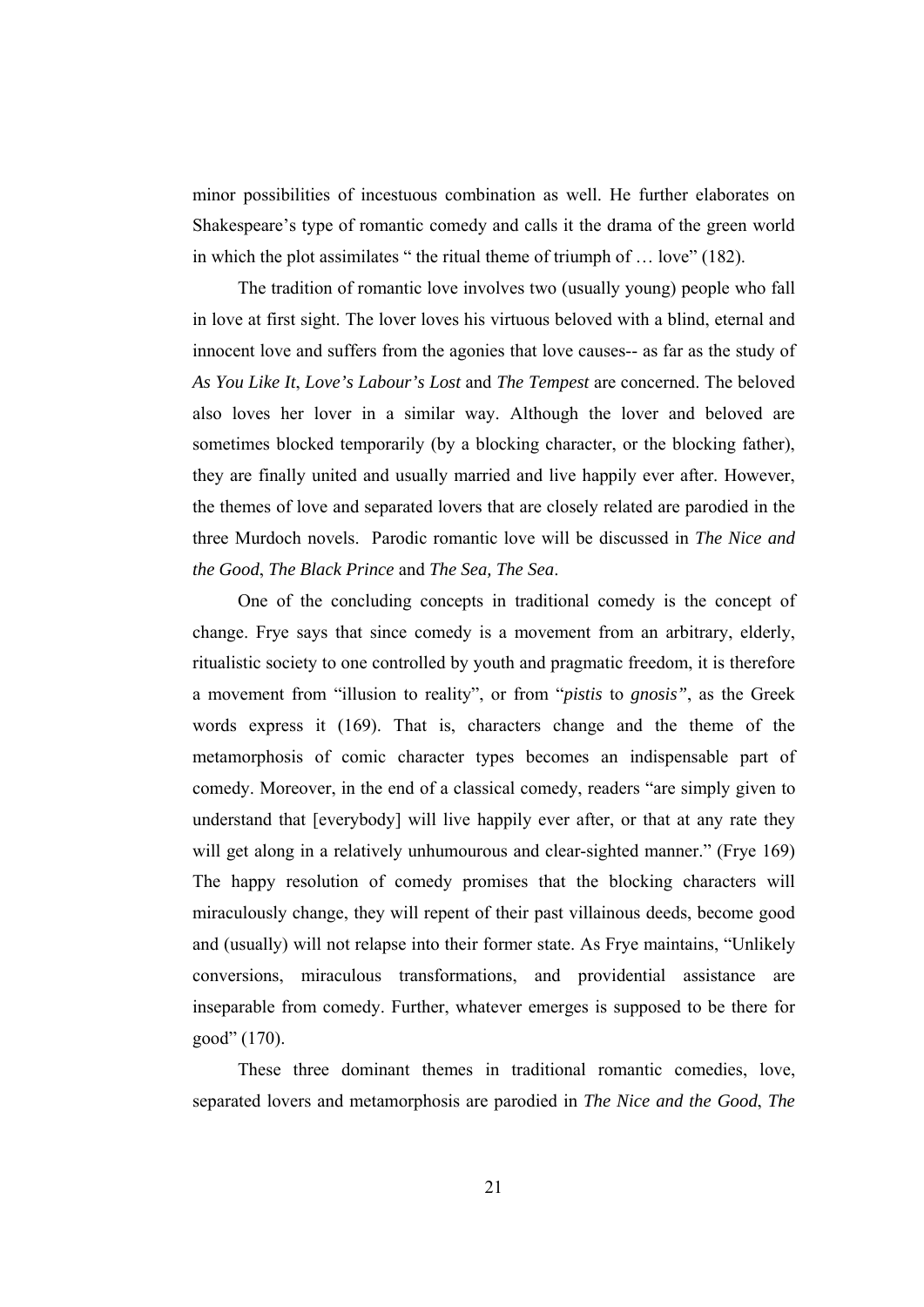*Black Prince* and *The Sea, The Sea*. A detailed discussion on how Murdoch has parodied these themes will be offered in the next three chapters. The next section of this chapter will present a detailed study of the concept of parody and the ways in which Murdoch handles parody in the novels under study.

# **2.4. The Concept of Parody, and Parodic Genres, Comic Characters, Themes and Shakespearean Plays:**

 The literary device of parody is an indispensable part of this study because Murdoch parodies both comic features and Shakespearean plays. Cuddon defines parody as

> The imitative use of the words, style, attitude, tone and ideas of an author in such a way as to make them ridiculous. This is usually achieved by exaggerating certain traits, using more or less the same technique as the cartoon caricaturist. In fact, a kind of satirical mimicry. As a branch of satire … its purpose may be corrective as well as derisive.(640)

Although in the beginning of this entry Cuddon restricts parody to the imitation of an author, later on he cites the example of "Cervantes [who] parodied the whole tradition of medieval romances in *Don Quixote*" (641). Both definitions are quite relevant to the study of Murdoch's selected novels since she both parodies and exaggerates certain traits of the genre of comedy and makes parodic allusions to Shakespeare's works.

 Abrams also offers a similar definition of parody: "A parody imitates the serious manner and characteristic features of a particular literary work, or the distinctive style of a particular author, or the typical stylistic and other features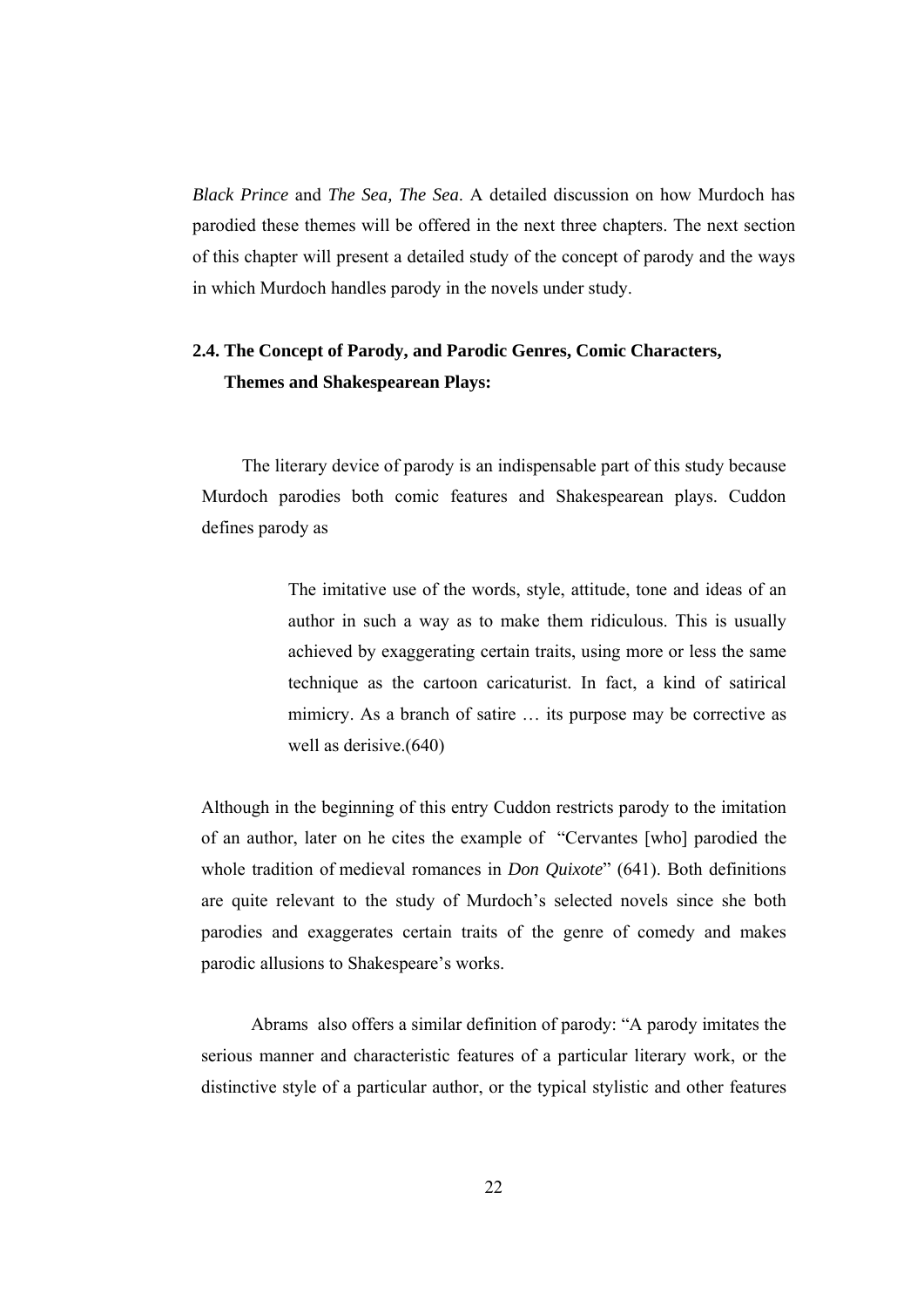of a serious literary genre, and deflates the original by applying the imitation to a lowly or comically inappropriate subject." (27)

 Simon Dentith's account of parody is more comprehensive. He starts with a general review of parody and continues with more detailed aspects of it. He starts his argument by defining parody in language based on his study of Bakhtin. He remarks that "at some level…parody involves the imitation and transformation of another's words." (3) He maintains that one has no choice but parrot others' words. Language involves imitation and parody is an inflection of imitation. He, then, turns to written parodies and suggests that one of the ways in which one can understand written parodies is intertextuality.

 Although, Dentith's account is similar to the discussion on intertextuality that was discussed earlier, his main focus is parody. Dentith characterizes intertextuality as follows: "initially as the interrelatedness of writing…all written…texts… situate themselves in relation to texts that precede them, and are in turn alluded to or repudiated by texts that follow." (5) Later, he expands the meaning of the term and states that intertextuality obviously "denotes the myriad *conscious* ways in which texts are alluded to or cited in other texts: the dense network of quotation, glancing reference, imitation, polemical refutation and so on in which all texts have their being." Then he adds that at a profound level intertextuality

> refers to a dense web of allusion out of which individual texts are constituted – their constant and inevitable use of ready-made formulation, catch phrases, slang, jargon, cliché, commonplaces, unconscious echoes and formulaic phrases. All these linguistic echoes and repetitions are accented in variously evaluative ways, as they are subjected – or not – to overt ridicule, or mild irony (5).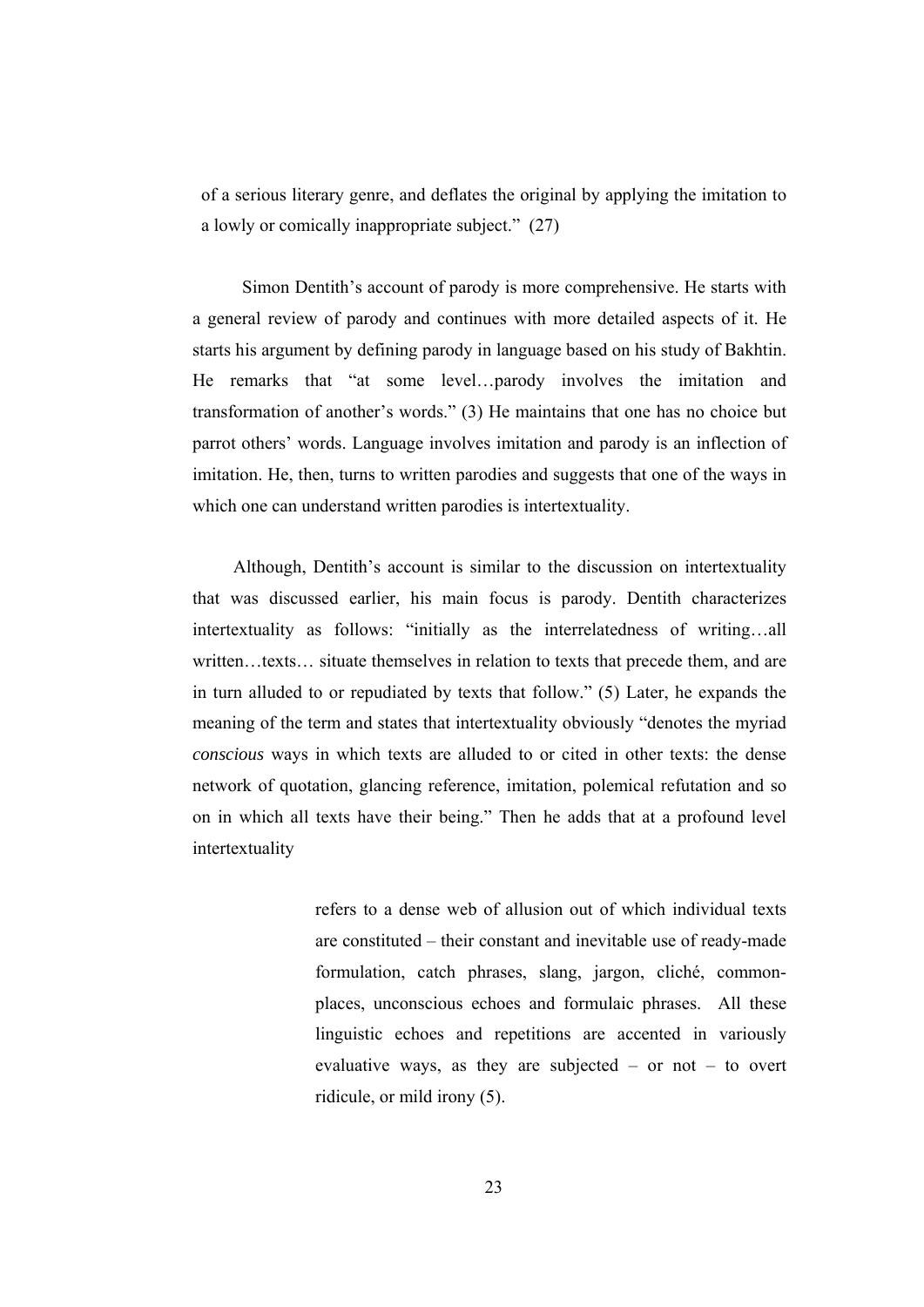Dentith bases his simple definition of parody in relation to intertextuality on the precursor texts as "one of the many forms of intertextual allusion out of which texts are produced." (6) He classifies parody into specific and general or formal parody and parodic allusions. As the name denotes, specific parody aims at a specific precursor text whereas general parody aims at "a whole body of texts or kind of discourse."(7) Formal parody embodies the whole text whereas parodic allusions constitute only fragments, phrases and quotes. Finally Dentith concludes that "Parody includes any cultural practice which provides a relatively polemical allusive imitation of another cultural production or practice." (9) Parodies draw on the authority of precursor texts to attack, satirize, or just playfully refer to their elements. "One of the typical ways in which parody works is to seize on particular aspects of a manner or a style and exaggerate it to ludicrous effect" (Dentith 32). As for the use of parody in the novel, Dentith notes that "the novel establishes itself and its credentials for serious consideration by the deployment of parody, which it uses to devalue alternative genres and their ways of depicting the world."(55)

 Accordingly, *The Nice and the Good*, *The Black Prince*, and *The Sea, The Sea* handle parody in two ways. According to Dentith's second classification of parody, the novels can serve as formal parodies and they employ parodic allusions. They parody romantic comedy either by reversing its features or by mixing its features with those of satiric comedy, exaggerating and treating its features playfully. In classical comedies, the functions of the *eiron* and the *alazon* group, and of the buffoon and the *agroikos* group are distinguished. The first group forms the design of the comedy and the second group adds to the comic mood. The characters in *The Nice and the Good*, *The Black Prince* and *The Sea, The Sea* sometimes bear substantial resemblance to these character types; however, they neither form the basis for the comic action nor add to the comic mood. Murdoch parodies the themes of romantic everlasting love and young lovers separated by blocking characters in different ways-- for instance, by creating unconventional romantic love and lovers or by demonstrating love in different guises – lust,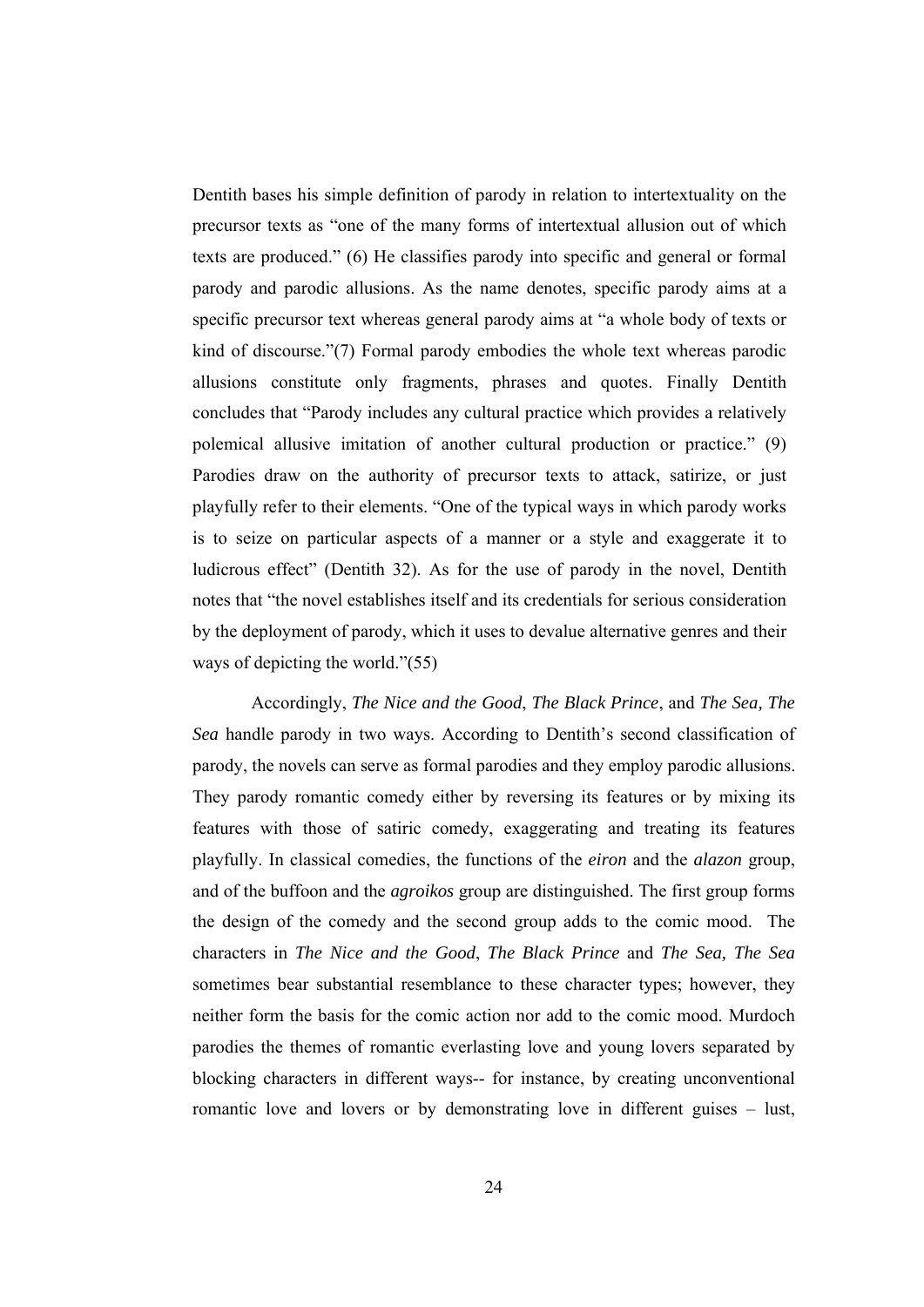jealousy, carnal and transient love. Murdoch also parodies the theme of metamorphosis. Conventions say that the blocking characters at the end of a comedy are sorry for their deeds and miraculously become good. However, in these novels there are either no blocking characters or Murdoch uses a modern comic device, the unreliable character-narrator-artist, that creates a discrepancy between what is said and what the readers see happening through what the other characters show or say. Murdoch "depicts the writer as a fool, a practice that curiously calls into question the validity of artistic activity, or the comic writer will use an artist as narrator or major character in order to have a consciousness capable of sensitivity and detachment necessary for the narrative" (Hague 37). On the whole, reversal, exaggeration and mixing are the ways in which Murdoch's parody functions in *The Nice and The Good* and reversal, mixing and playfulness are the ways in which it functions in *The Black Prince*.

 Finally, Murdoch's selected novels parody Shakespearean works: *As You Like It* and *Love's Labour's Lost* in *The Nice and the Good*, *Hamlet* in *The Black Prince* and *The Tempest* in *The Sea, The Sea*. Her novels make parodic allusions to characters, themes, and symbols, and parody the main design of the conventional romantic comedy, character types, and the genres of Shakespearean plays.

#### **2.5. Murdoch's Philosophical View of the Dramatic**

 This part presents Murdoch's philosophical view of the dramatic. The comic themes of love and metamorphosis, and some functions of comic blocking character types such as obsession are parodied in Murdoch's fiction because she thinks these features of comedy deal with appearance. Therefore, she presents nearly the same subjects in a philosophical context to show that for instance love may help an obsessed person change so that he might be able to see reality. In the Introduction a brief explanation was given of Murdoch's idea of drama and the dramatic; however, a more detailed study of some of her works of philosophy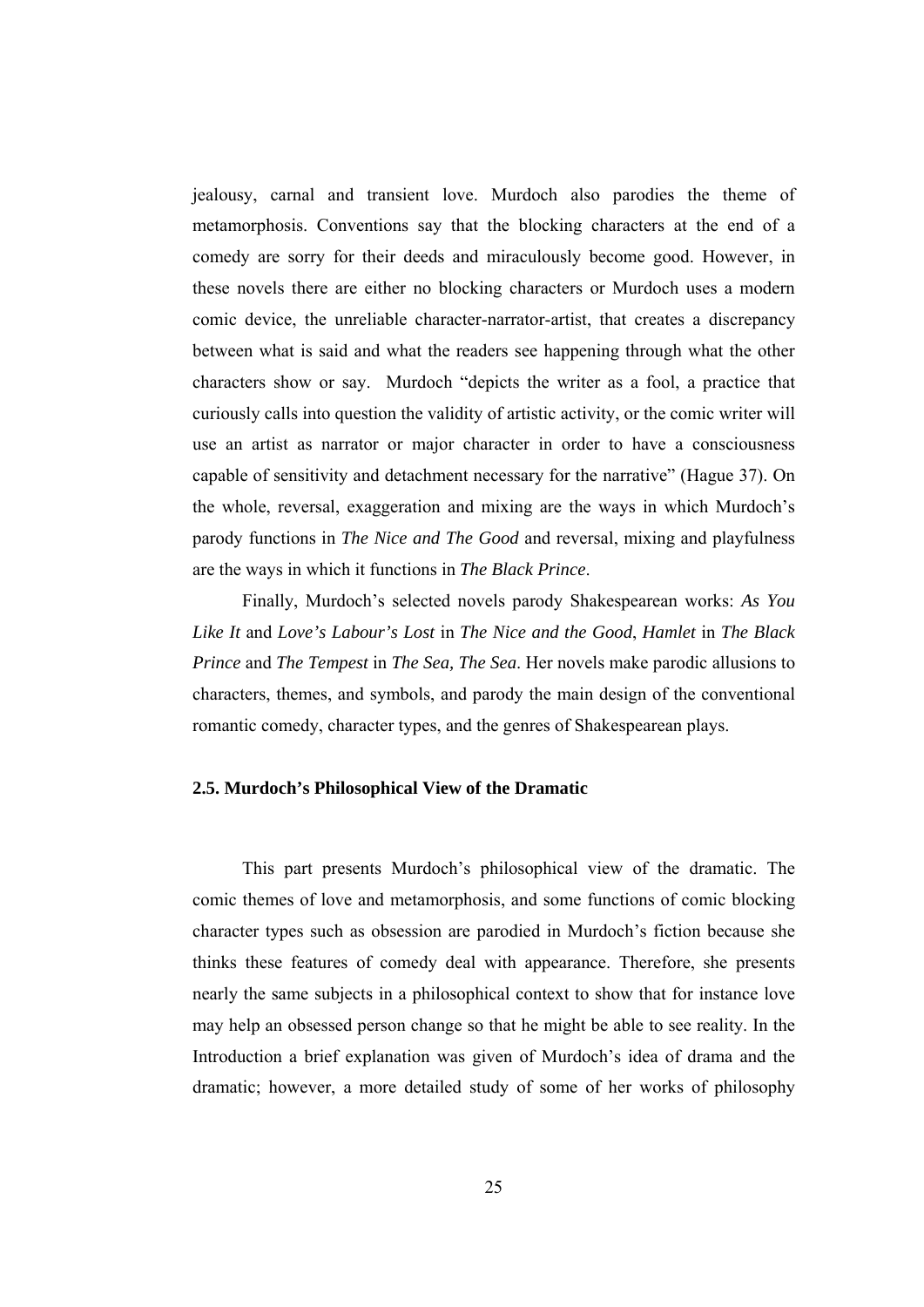"The Sublime and the Beautiful Revisited", "The Sovereignty of Good over Other Concepts", and "The Fire and the Sun" is now necessary.

 Iris Murdoch reviews the philosophy of Hegel and Kierkegaard in "The Sublime and the Beautiful Revisited". She favors both their idea of the dramatic as consisting of a self in a war of consciousness and their idea of a self-centered man who despises contingencies of life or chancy life (in Murdoch's terminology). Murdoch's heroes too are self-centered and therefore abhor the accidental that may endanger their selves. After examining Kant, Hegel, Kierkegaard, and Plato, she, finally, proposes her view of the dramatic. For Murdoch, drama, whether tragedy or comedy, deals with appearance not reality. She adopts the concept of conflict which is an indispensible part of drama and uses it in the context of her moral philosophy. According to Murdoch, the dramatic is the conflict of a self-centered and mediocre man (or a bad man in Platonic terminology) with his solipsism and state of illusion after recognizing his state in order to become a selfless or a good man. She proposes the idea of solipsism or illusion as the primary state the self is in and on which one wages a war called unselfing. Thus, unselfing is impossible unless one is solipsist or in a state of illusion and has realized one's state. Shortly, unselfing means being stripped of solipsism and illusion and it not only results in Murdochian self-knowledge but also in experiencing the unself or the Good (in Platonic terminology). Murdochian self-knowledge can be regarded also as the unself-knowledge, the knowledge of what lies beyond the selfish self and it is unattainable unless the solipsistic self is turned into the unself. Thus, the main moral imperative of Murdoch's philosophy and work is unselfing. One's moral burden is self-centeredness and unselfing is one's moral task (Gordon 7).

 Considering Murdoch's three works of philosophy, "The Sublime and the Beautiful Revisited", "The Sovereignty of Good over Other Concepts", and "The Fire and the Sun" and her works under study, the process of unselfing can be summarized as including three steps. Unselfing is shown as both partial and complete in *The Nice and the Good*, *The Black Prince*, and *The Sea, The Sea*. The partial unselfing usually includes the first two steps and the complete unselfing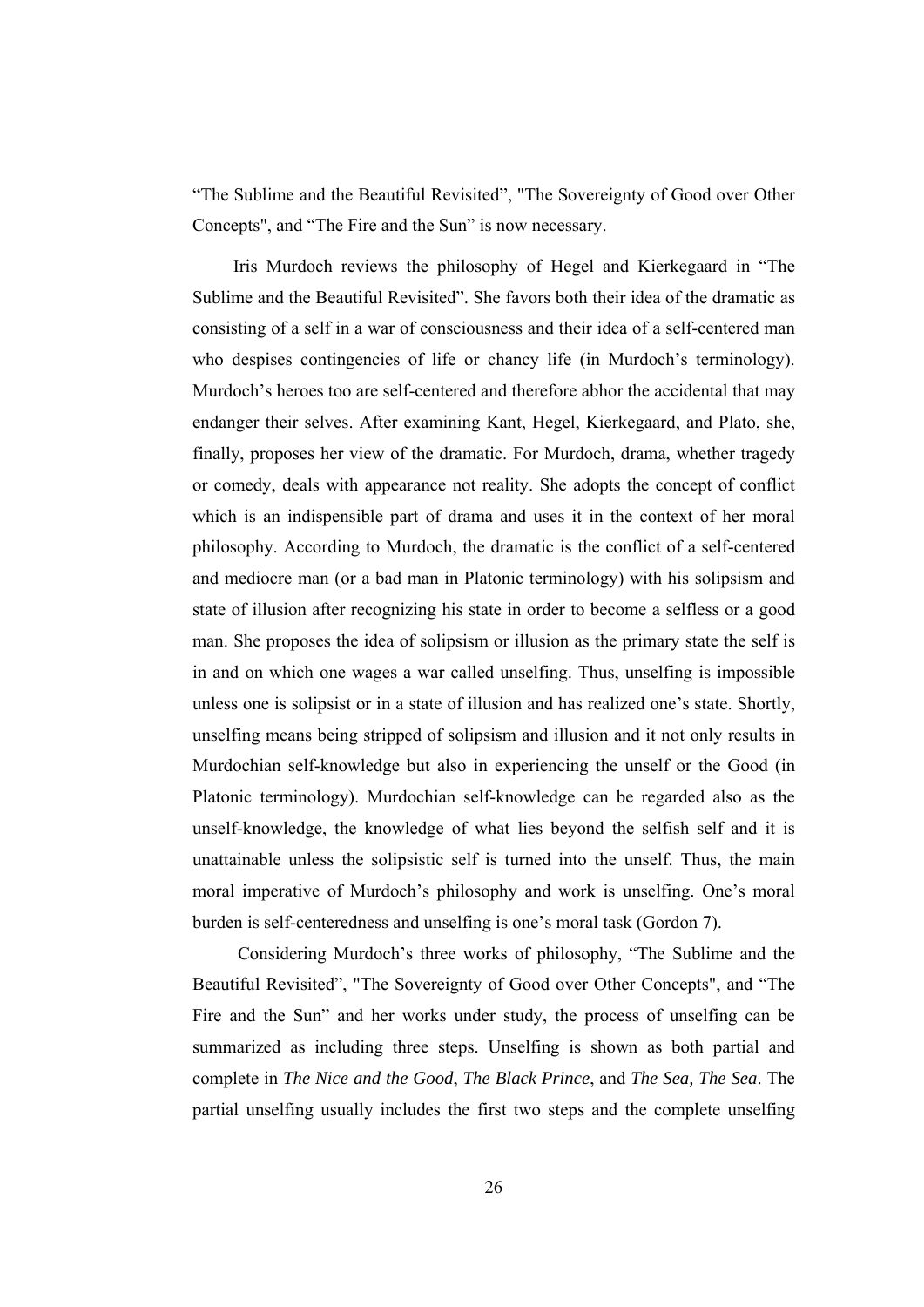includes the final step as well. Murdoch's concept of unselfing and the unself can also be diagrammed as follows:



 The first step of unselfing is solipsism or the state of illusion. In "The Sovereignty of Good over Other Concepts", Murdoch highlights the concept of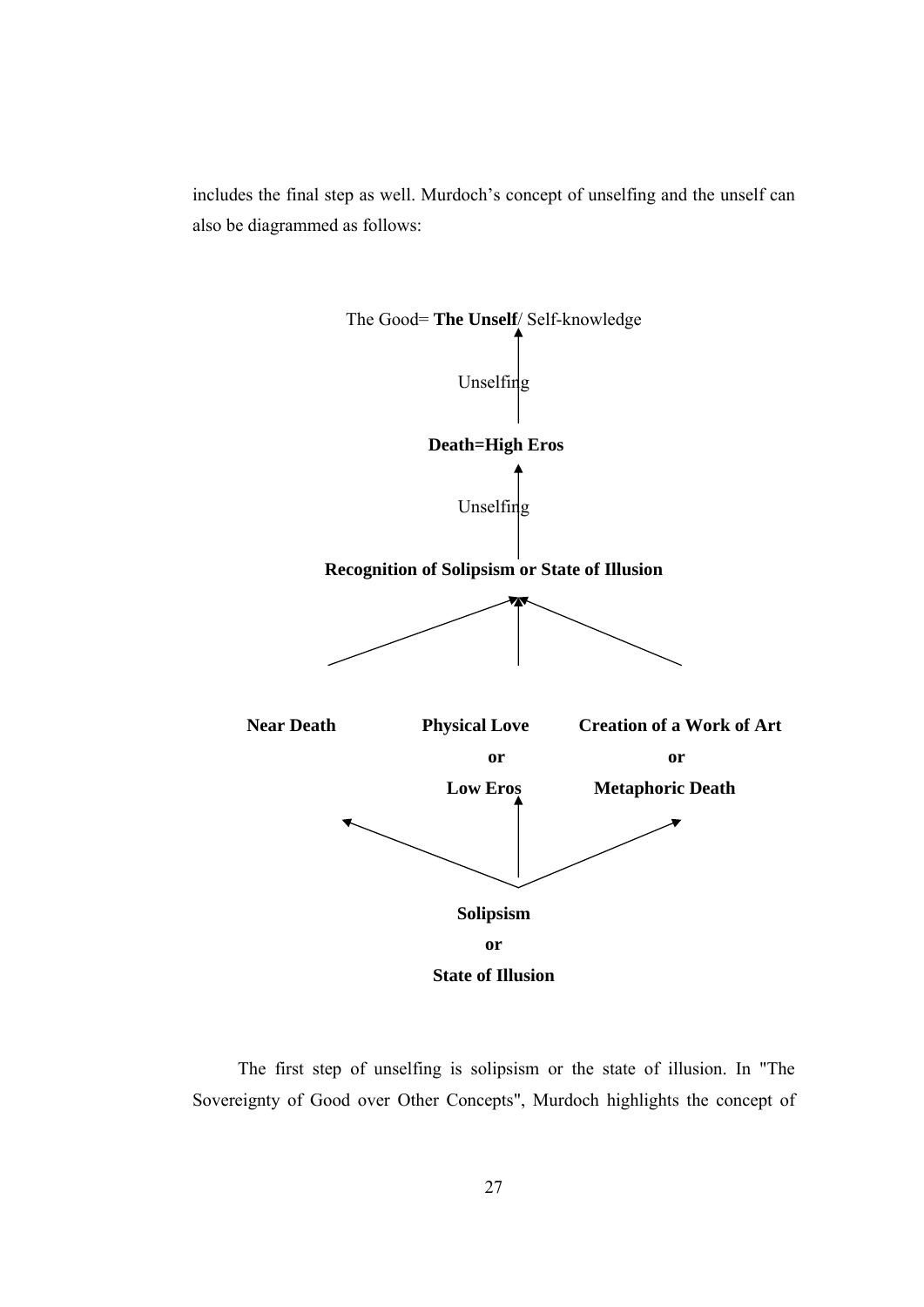solipsism by arguing that, "human beings are naturally selfish," (364) and "The self, the place where we live, is a place of illusion." (376). "The Sovereignty of Good over Other Concepts" and "The Fire and the Sun" show the similarities and differences between Plato's and Murdoch's argument about the means of unselfing. These works reflect Murdoch's concept of unselfing as "a Platonic concern for seeing without illusion" (Gordon 12).

 In "The Fire and the Sun", she starts reviewing Plato's moral philosophy by stating that "Plato pictures human life as a pilgrimage from appearance to reality" (387). According to Plato this pilgrimage involves a man's quest from the Cave of illusions towards self-knowledge through love. The Myth of the Cave is described in Plato's *Republic VI*. The Myth is about a cave in which there are chained prisoners. Behind them there is a parapet along which are statues and behind that there is a fire. The prisoners see only the shadows of the statues cast by the fire. If one of them was released he could not only turn round and see the fire and the statues but could also make his way out of the cave to the objects in the world above ground and finally the Sun which, according to an earlier analogy in *Republic VI*, represents the supreme Forms, the Form of the Good, for instance (1133). Simply, one can take the Cave as the metaphor of the self and the Sun as the metaphor of the Good gained through unselfing. If one is to see the Sun one has to leave that Cave to experience ascesis, the state of the soul that is detached from the body. Murdoch alludes extensively to the Myth of the Cave in her fiction because this metaphor corresponds with her idea of unselfing as a journey (or war) for self-knowledge as well.

 Murdoch adds that, "It remains Plato's…view that the bad (or mediocre) man is in a state of illusion, of which egoism is the most general name, though particular cases would of course suggest more detailed description. Obsession, prejudice, envy, anxiety, ignorance, greed, neurosis, and so on and so on *veil*  reality." ("The Fire and the Sun" 426). Most of the particular cases of illusion characterize Murdoch's main characters in *The Nice and the Good*, *The Black*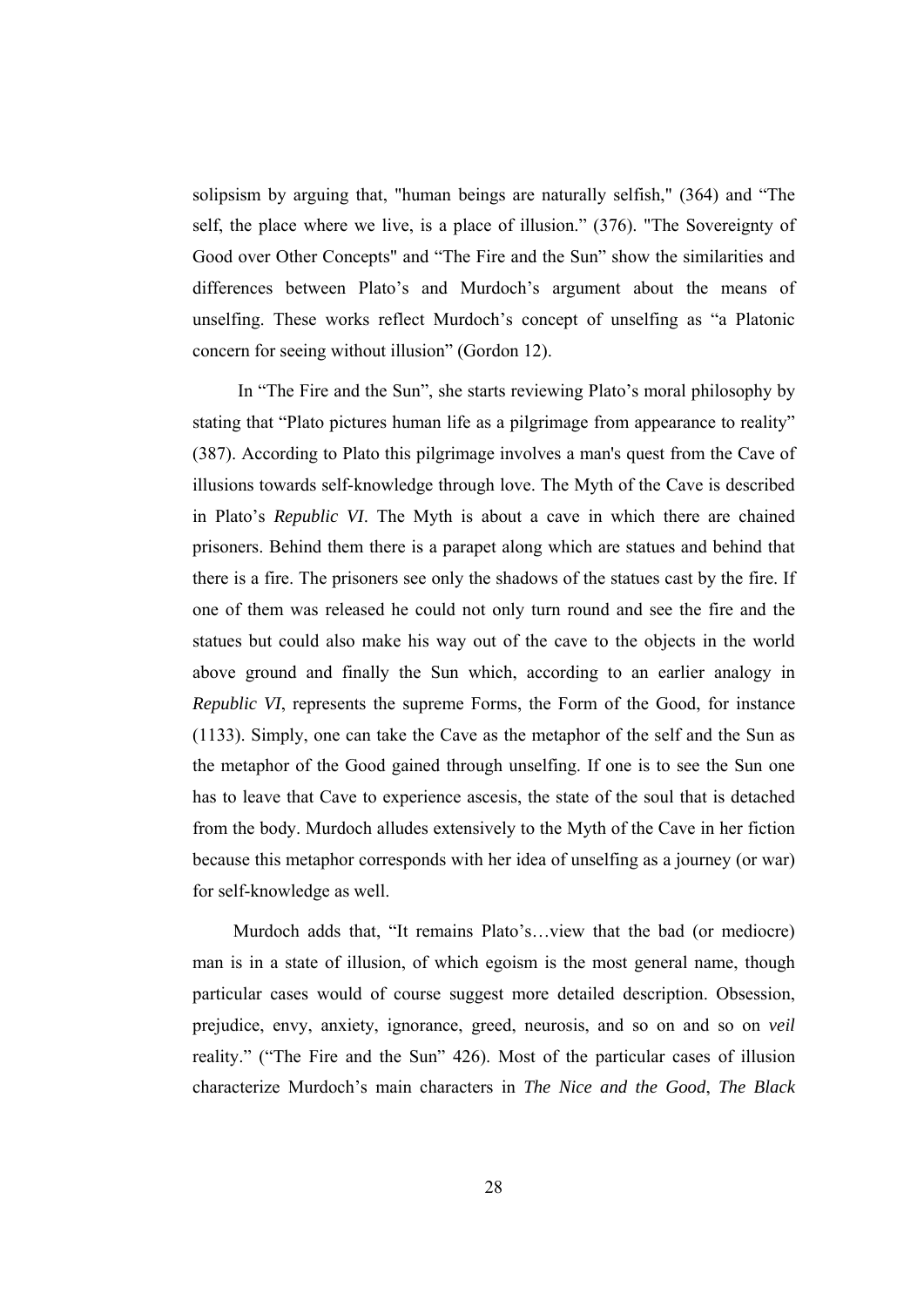*Prince*, and *The Sea, The Sea*, namely, ignorance of reality, obsession, prejudice, envy, anxiety, and neurosis. These are moral burdens that can only be solved through unselfing.

 In the first place, unselfing starts as the recognition of self-centeredness or illusion, through love. Therefore, as the study of the three selected novels will reveal, a person in love can recognize the reality of others outside of one's self. Once one has become aware of the others and things other than one's self and has begun attending to (or loving) them, unselfing is initiated. Murdoch discusses the enabling power of love in "The Sovereignty of Good over Other Concepts", (in which she reviews Plato's ideas) and states that the obvious thing in one's surroundings that can be regarded as an occasion for unselfing is [love of] beauty (369). She maintains that the love of beauty in nature is an ennobling force that enables one to gain the unself-knowledge (the knowledge of the Good). The Good is also "the magnetic center towards which love naturally moves." (384) since it embodies all virtues including Beauty.

 Love is the key topic of the dialogues in *The Symposium,* that presents Plato's account of the soul's ability in this life to ascend from the perception of particulars to the knowledge of the Forms through love of beauty. The soul's progression towards the Sun (The World of Ideal Forms) requires an evoking power that, in *The Symposium*, is said to be Eros or love of beauty. It is love (Eros) that provides the driving force behind the soul's progress from interest in beautiful bodies to concern for the beauty of character and beauty of mind to a final vision of true and unchanging Beauty, the Form itself. At Socrates' inquiry, Diotima, in relation to her view of the contemplation of Eros and beauty, explains the role of physical beauty in attaining spiritual love as follows:

> The man who would pursue the right way to this goal must begin, when he is young, by applying himself to the contemplation of physical beauty, and, if he is properly directed by his guide, he will first fall in love with one particular beautiful person and beget noble sentiments in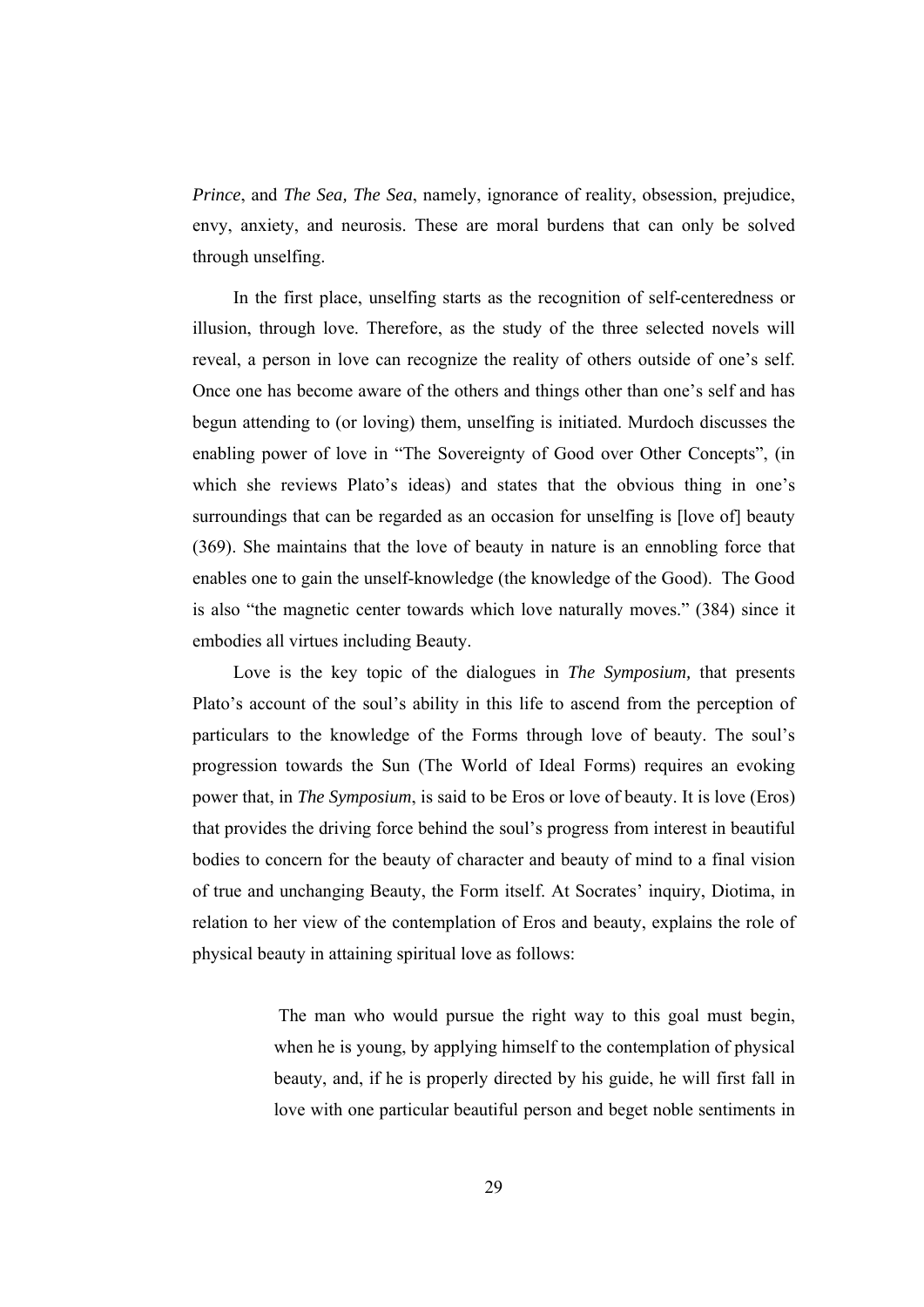partnership with him. Later he will observe that physical beauty in any person is closely akin to physical beauty in any other, and that, if he is to make beauty of outward form the object of his quest, it is great folly not to acknowledge that the beauty exhibited in all bodies is one and the same; when he has reached this conclusion he will become a lover of all physical beauty…The next stage is for him to reckon beauty of soul more valuable than beauty of body; the result will be that, when he encounters a virtuous soul in a body which has little of the bloom of beauty, he will be content to love and cherish it and to bring forth such notions as may serve to make young people better…This is the right way …to begin with examples of beauty in this world, and using them as steps to ascend continually with that absolute beauty as one's aim  $(94-6)$ .

 In Murdoch's philosophical works examined in this dissertation and in the three selected novels the concept of love is associated with both high and low Eros. Like Plato, Murdoch believes that low Eros or physical and possessive love is crucial and constructs the basis for spiritual love or high Eros. Although low Eros is egoistic and selfish, it is necessary to alter consciousness, but it also ought to be changed into high Eros or death, the final step of unselfing. Low Eros can be destructive unless it is transformed into its spiritual form. ("Fire and the Sun" 416- 18) Murdoch's commentators also emphasize physical love as essential; for instance, Gordon says that, "The seizure of the mind by Eros, in the Murdochian universe is both peremptory and subtle… It liberates 'the soul from fantasy' and enables one to 'see'"(46). Spear explains that the love to redeem "purifies the emotion moving away from the selfish and personal towards the spiritual and universal." (75) Redemptive love or high Eros is the spiritual love and destructive love or low Eros is the possessive love or physical love. Naussbaum, like Gordon,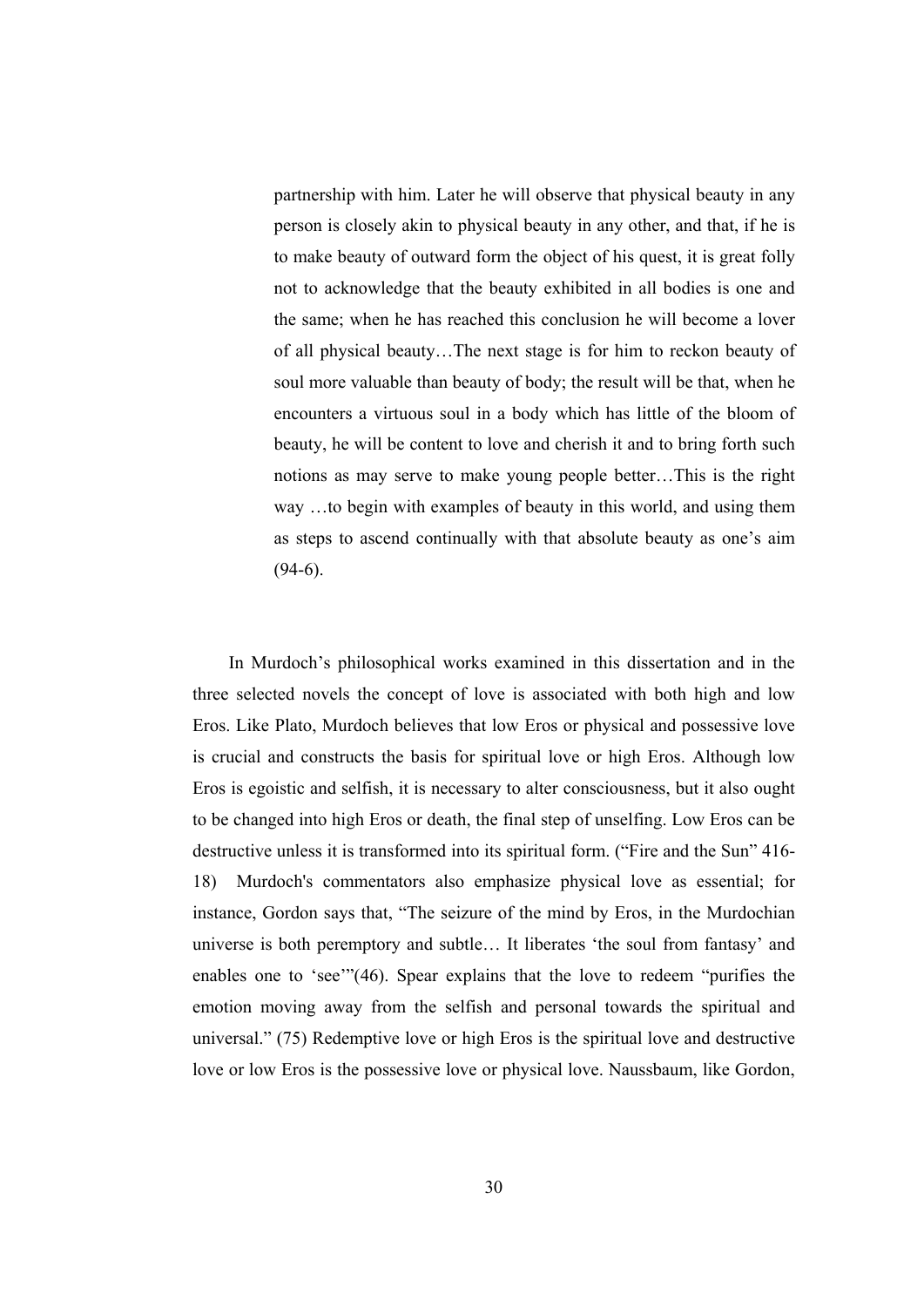also supposes that low Eros is a source of motivation for the soul in its quest for the Ideal Forms, the Good (31).

 Second, Murdoch, in "The Fire and the Sun", emphasizes that love is also the force behind creating a work of art, which is itself a vehicle for recognizing solipsism and illusion and expressing the truth about such a state. "Murdoch's principal paths to the Good are Eros and art. Eros and Art are by no means unegoistic or incorruptible in her scheme of things, but they are capable of transforming selfhood into a mode of spiritual aspiration, a step on the Platonic ladder to a reality beyond appearances." (Gordon 46) This is totally in contrast with Plato's philosophy that sees art as making one "content with appearances" (443). Murdoch confers a central role on art in its both showing and also making one see beyond appearance:

> [Art is] a pure transcendent value, a steady visible enduring higher good, and perhaps provides for many people, in an unreligious age without prayer or sacraments, their clearest *experience* of something grasped as separate and precious and beneficial and held quietly and unpossessively in the attention. Good art which we love can seem holy, and attending to it can be like praying. Our relation to such art, though probably never entirely pure, is markedly unselfish. ("The Fire and the Sun" 453)

 Plato excludes all poets from his Republic, but Murdoch's artists have prominent roles in her work. She notes that "Art and artist are condemned by Plato to exhibit the lowest and most irrational kind of awareness, *eikasia*, a state of vague imageridden illusion; in terms of the cave myth this is the condition of the prisoners who face the black wall and see only shadows cast by the fire" ("The Sovereignty of Good over Other Concepts" 389-390).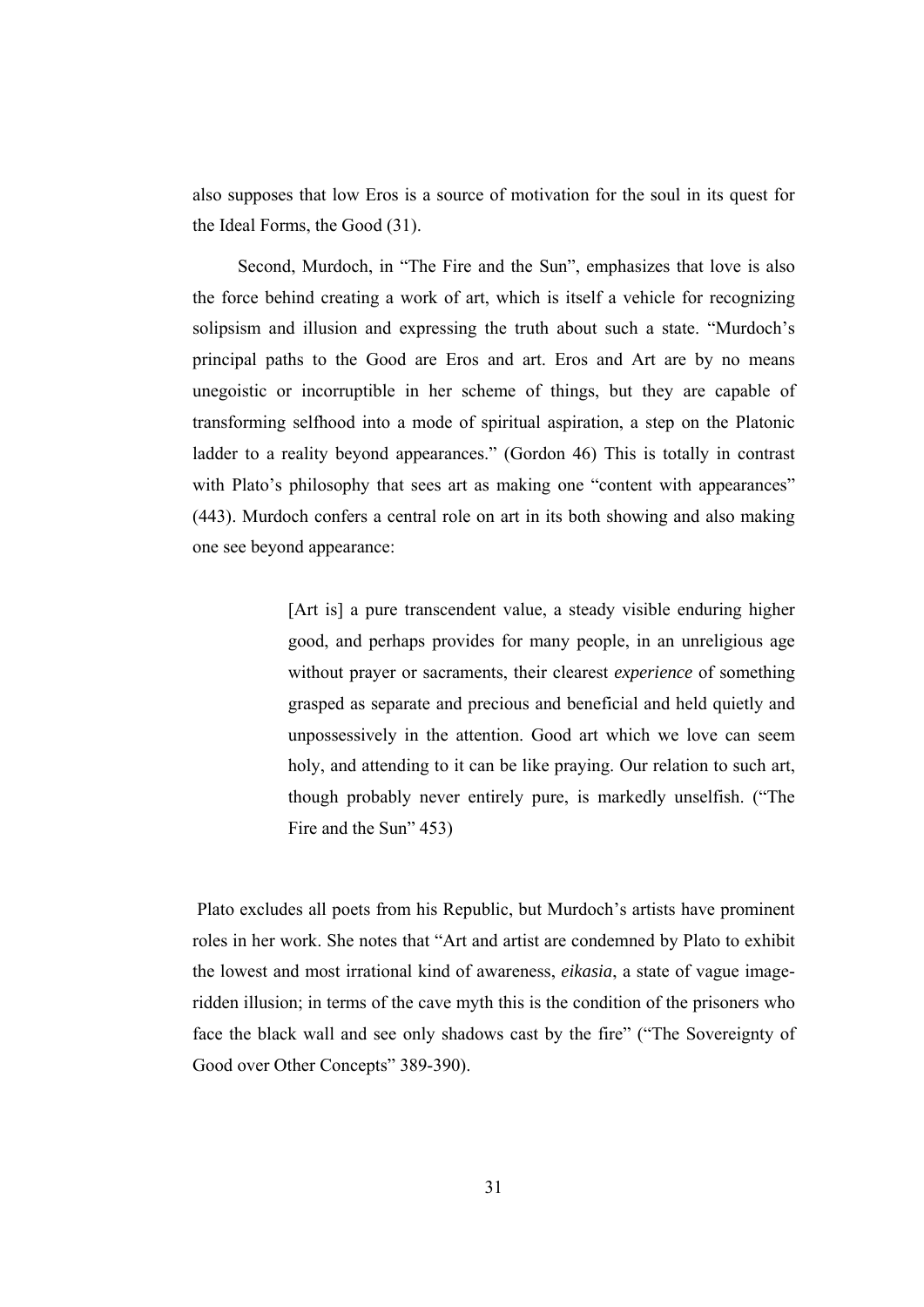In "The Sovereignty of Good over Other Concepts" Murdoch makes similar arguments and adds that human beings are "transient mortal creatures subject to necessity and chance" (365). They become selfishly obsessed to protect themselves against the contingencies of life or chancy life (in Murdoch's terminology). Since art is "a thing totally opposed to selfish obsession" (370), contemplating a work of art or creating it acts as an incentive for the individual to forget himself and any movement away from self is seen as unselfing. Murdoch's novels often deal with a creative person, an artist or a scholar, who approaches goodness. These characters have developed their moral aspects and have an acute sense of moral awareness that entails their altruism (Bove 17). The act of creating a work of art, Murdoch thinks, makes the artist draw his attention away from the every day net of egotism towards creation so that he is able to be selfless or metaphorically dies and, thus, sees without illusion through his work of art. metaphoric death is not a concept that is explicitly discussed by Murdoch in her works of philosophy; however, she repeatedly argues in her works of philosophy and shows in her novels that an artist gets unselfed (partially) through creating a work of art:

> Art transcends selfish and obsessive limitations of personality and can enlarge the sensibility of its consumer. A kind of goodness by proxy…[in art] we find a remarkable redemption of our tendency to conceal death and chance by invention of forms. Any story which we tell about ourselves consoles us since it imposes pattern upon something which might otherwise seem intolerably chancy and incomplete…[art] reveals to us aspects of our world which our ordinary dull dream-consciousness is unable to see…and gives sense to the notion of reality which lies beyond appearance; it exhibits virtue in its true guise in the context of death and chance. ("The Sovereignty of Good over Other Concepts" 371-2)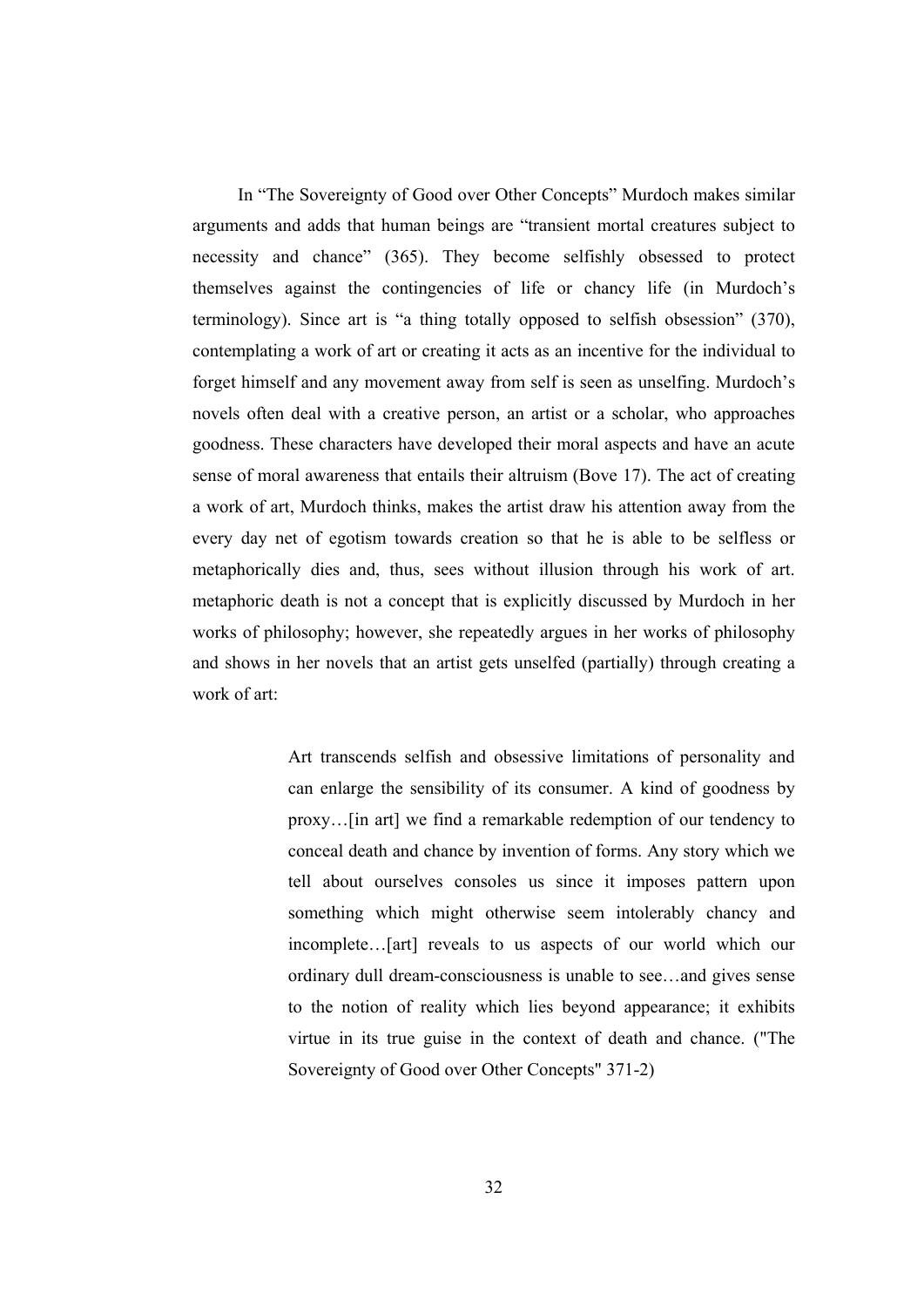In brief, an artist gets unselfed through his work of art and a selfless artist "is not afraid of the contingent" ("The Sublime and the Beautiful Revisited" 271).

 The third means of recognizing solipsism or illusion is the near death experience. Near death, which is usually connected with chance, in fact, functions as a *memento mori*. Coincidences and chance show that death might be around the corner and might happen at any and every moment of life. They are the reminders of mortality. "There is a special link between the concept of Good and the ideas of Death and Chance. (One might say that Chance is really a subdivision of Death. It is certainly our most effective *memento mori*.) A genuine sense of mortality enables us to see virtue as the only thing of worth" ("The Sovereignty of Good over Other Concepts" 381). The near death experience is not a concept that Murdoch explicitly talks about in her works of philosophy but is central to two of the novels under study *The Nice and the Good* and *The Sea, The Sea*, in which her two central characters experience it. These characters change, after the near death experience, particularly in the former, so that they accept the contingencies of life and realize the nature of solipsism or illusion.

 Murdoch thinks that unselfing ranges from suffering to death; that is, the process of unselfing can be partially or fully experienced. Consequently, her characters either suffer because of their inability to be completely detached and experience partial unselfing only through physical love, art and near death or they accept death and die to be entirely unselfed and become good. Murdoch argues that, "Goodness is connected with the acceptance of real death… the acceptance of death is an acceptance of our own nothingness which is an automatic spur to our concern with what is not ourselves." ("The Sovereignty of Good over Other Concepts" 385) And she also adds that, "Philosophy is a training for death, when soul will exist without body…It attempts by…pursuit of truth to detach the soul from material and egoistic goals and enliven its spiritual faculty, which is …akin to the good." ("The Fire and the Sun" 404). Briefly, in *The Nice and the Good*, *The Black Prince*, and *The Sea, The Sea*, love, art, and near death help the characters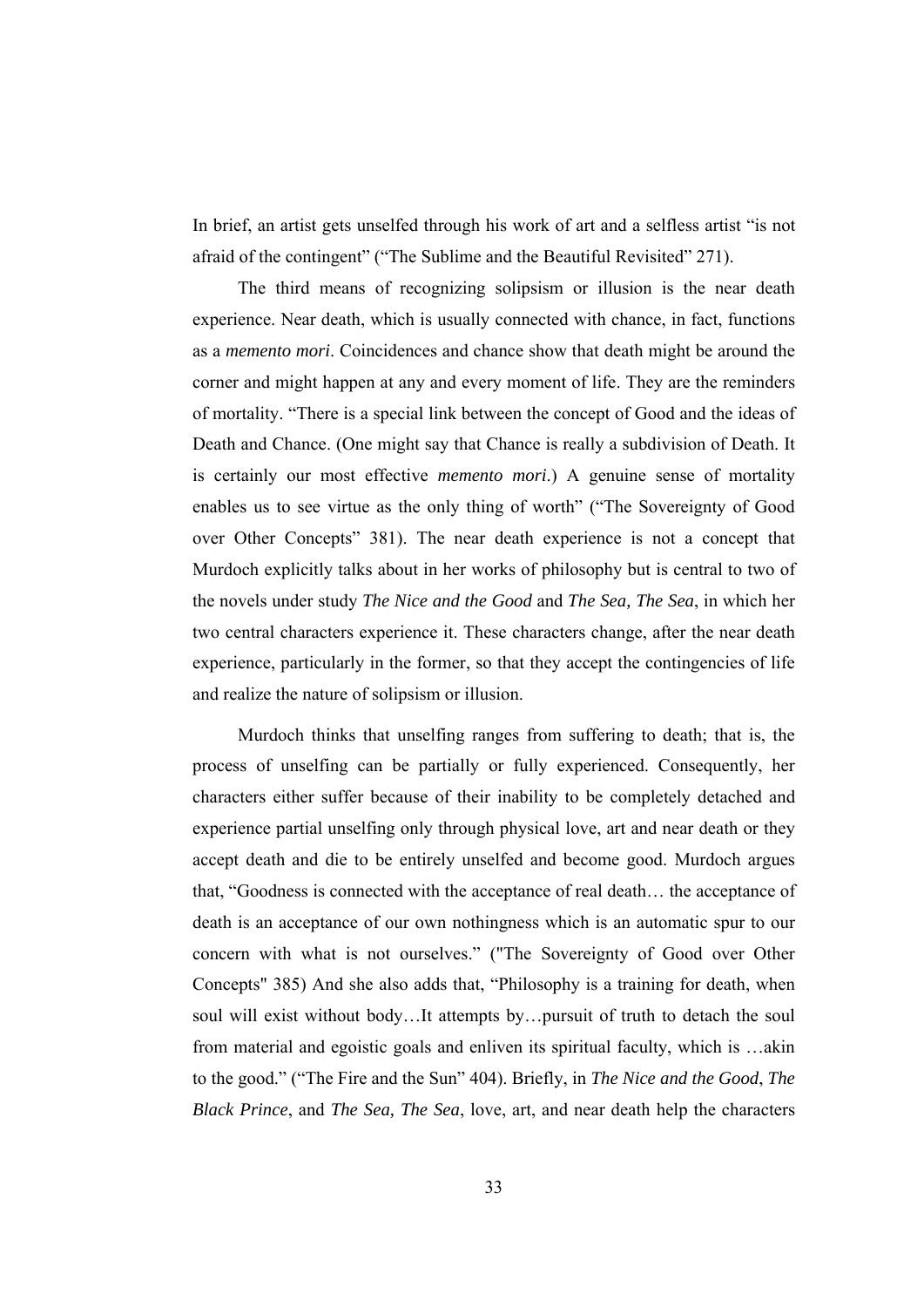who are in a moral dilemma and/or a state of illusion to recognize their state and improve their unselfing process, gaining (Murdochian) self-knowledge, unselfknowledge or the Platonian<sup>†</sup> knowledge of the Good. Some characters' deaths also eventually end in experiencing the unself, and the Good.

 <sup>†</sup> Critics on Murdoch have used the adjective Platonian instead of Platonic, since the latter is sometimes used in its common connotation of romantic innocent love rather than the philosophical love Plato is actually discussing in *The Symposium* and *Phaedrus*.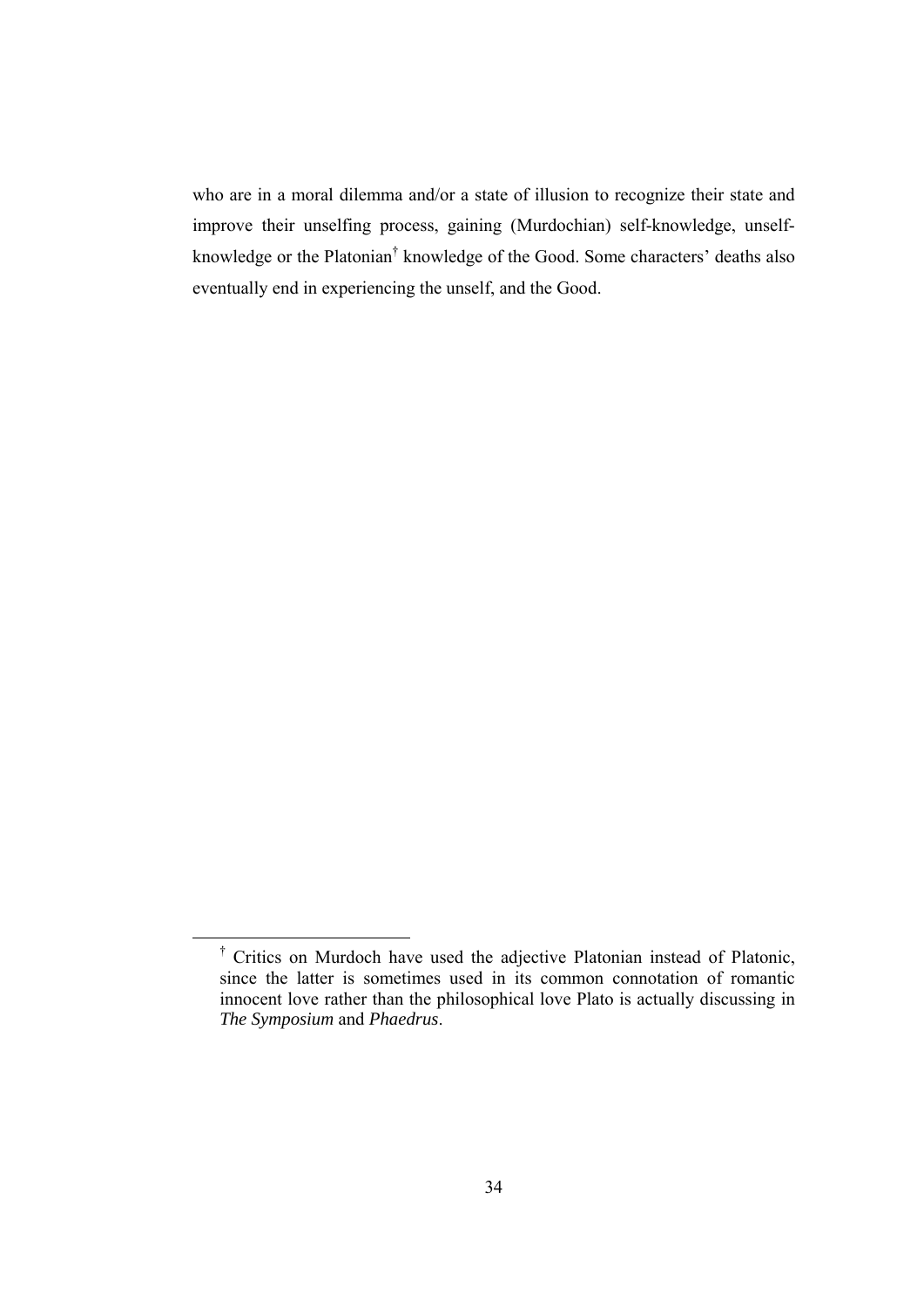## **CHAPTER III**

*The Nice and the Good* 

## **3.1. Introduction**

 This chapter has three aims in relation to *The Nice and the Good*. Its primary aim is to study the parodic features of romantic comedy including the comic character types of the *eiron*, *alazon*, buffoon and *agroikos*, the themes of love, lovers separated by blocking characters and metamorphosis. Willy Kost, Theodore Gray, Peter McGrath, and Fivey are the parodic and exaggerated versions of conventional character types. What is conventionally expected from these characters is that they should either develop the plot, like the *eiron,* and *alazon* group or add to the comic mood, like the buffoon and *agroikos* group; however, they function parodically by both developing the plot and adding to the comic mood. Willy Kost is parodic of the *alazon* types of the pedant, the obsessed man, the father surrogate, the hypochondriac, the *eiron* dissembler, the buffoon type of the character with foreign accent and the *agroikos* type of the refuser of festivity. Theodore Gray functions as the parodic *alazon* types of the obsessed man, the father surrogate, the hypochondriac, the buffoon type of parasite, and the *agroikos* types of the railer and the sulker. Peter McGrath parodies the buffoon page, the parasite, and the *alazon* blocking type. Fivey can be considered as parodic of the *eiron* trickster, the buffoon type of character with a foreign accent, and the *agroikos* rustic type.

 The theme of love is parodied in three ways. First, parodic love stories embody both the parodic hero and heroine. Secondly, love is parodied through the odd and exaggerated profusion of love stories. Third, it is parodied by love in different guises, lust and jealousy, carnal, illicit, and transient love, marital infidelity, and the Lolita complex. Subsequently, the theme of young lovers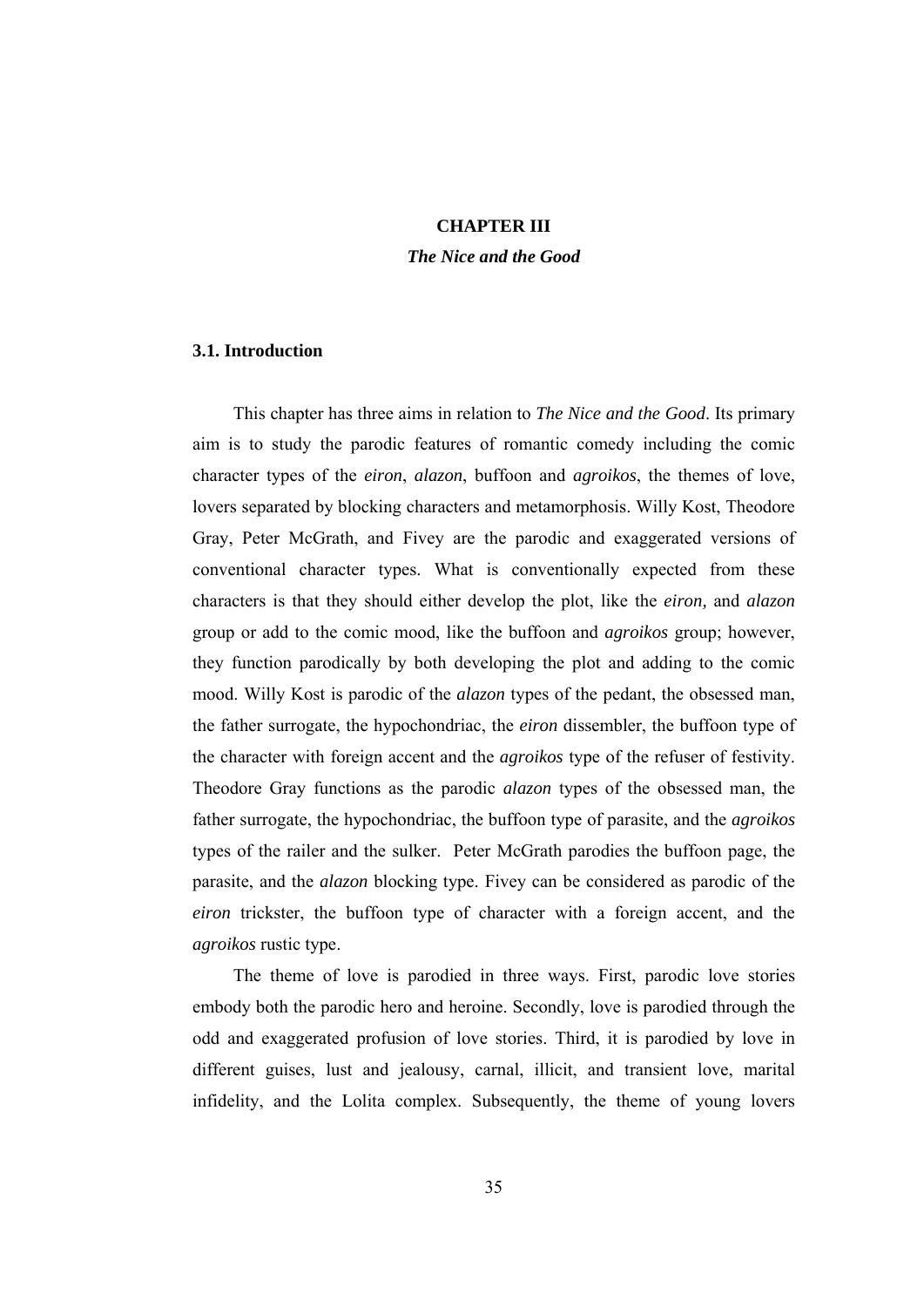separated by the blocking characters is parodied in *The Nice and the Good*. Unlike the young lovers of a conventional romantic comedy who are separated by blocking characters, the unconventional lovers in *The Nice and the Good* are not blocked in their relationships since there are no traditional blocking characters. In contrast with the conventional romantic comedy in which the audience is simply made to believe that the blocking characters change for the better permanently, the theme of metamorphosis is parodied through the character who only seems to function as the blocking character (a sham blocking character) and the characters who are not blocking characters try to change.

 The second aim of this chapter is to study how Shakespearean plays are parodied in the novels. *The Nice and the Good* parodies *As You Like It* and *Love's Labour's Lost* in three ways. First, it makes parodic allusions to both plays. Second, *The Nice and the Good* parodies the features of both plays as conventional romantic comedies focusing mainly on their main design and comic character types and comic themes. Third, it parodies the features of *As You Like It* and *Love's Labour's Lost* as (Frye's) fourth phase romantic comedies.

 Finally, this chapter aims to show Murdoch's philosophical idea of the dramatic and highlights the study of John Ducane's and Theodore Gray's process of unselfing. The former character is shown to be in a state of illusion that he comes to recognize through love and a near death experience, and he finally becomes partially unselfed. The latter is demonstrated to have already recognized the nature of his solipsism or state of illusion. He, finally, accepts death and becomes a candidate for being fully unselfed.

## **3.2. The Parodic Character Types and the Parodic Themes of Love, Separated Lovers and Metamorphosis**

 All the characters in *The Nice and the Good* are comic characters; yet Willy Kost, Theodore Gray, Peter McGrath and Fivey show substantial resemblance to their ancestors, they also deflate expectations when they exaggerate, mix or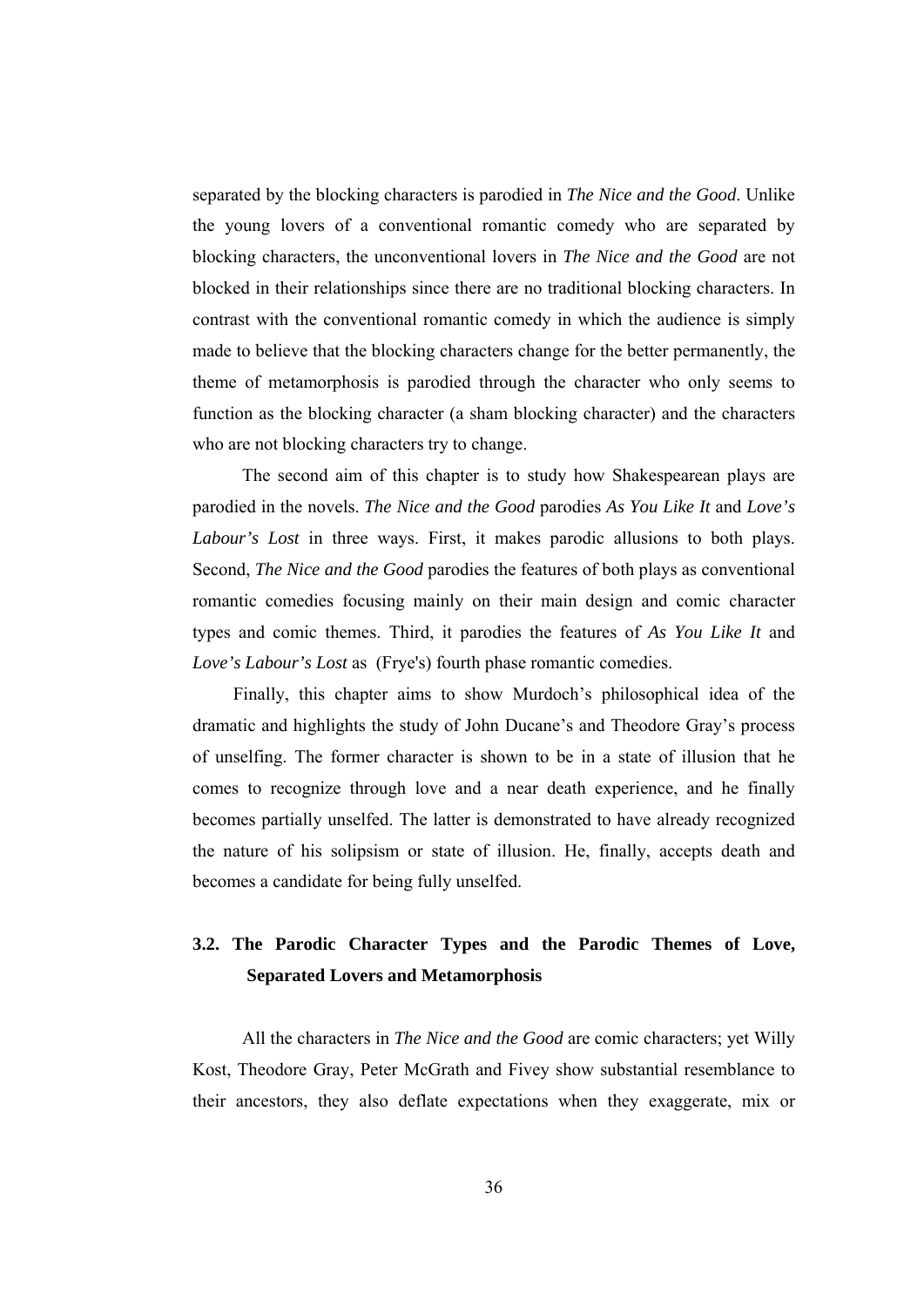reverse the functions of conventional character types. At a cursory glance, Kost appears as the *eiron* type who seems to have a better understanding of everything, and like the *eiron* dissembler, Kost also appears to intentionally contradict himself and to use his addressee as an object to reach the point he has desired, to show that his addressee is ignorant. In Chapter Six Ducane, who is confident about his own knowledge, is intimidated by Kost in their conversations on philosophical subjects. It is said that Ducane "was never sure if Willy meant what he said or meant the opposite of what he said. He felt he were being used, as if Willy were using him as a hard neutral surface against which to crush him" (53).

However, as the novel develops Kost reveals the characteristics of the *alazon*, the buffoon and the *agroikos* types as well. Kost's focus on Greek and Roman studies and his occasional quotations from the poets and scholars of the past seem to give him an air of the pedant. He is not necessarily a conventional student of occult science; rather he is the type character involved in preaching the classics he has read, or is translating them, in an exaggerated manner. "He was a classical scholar…working on an edition of Propertius" (48). His big table is "covered with texts and notebooks", that Ducane pretends to be a source of envy to him (51): "Ducane touched the open pages, pretending to look at them. He felt a slight embarrassment as he often did with Willy." (51) Kost is said to observe Ducane with amused detachment and answers his question about "life, [and] work" with a classic quotation: "'Day unto day uttereth speech and night unto night showeth knowledge.'" (51) Besides, Kost is engaged in teaching some members of the Trescombe household Latin. He uses [a] Latinate language, citing Latin scholars and annoying people like Barbara Gray who does not understand a word he says (183). However, Ducane casts doubt on his seeming engagement in the classics; he wonders why he will not let any of them see him, if he is really working (48). Theodore Gray, too, questions the use of his senseless agitation concerning Propertius and whether his edition of Propertius is really going to be a great work of scholarship (129).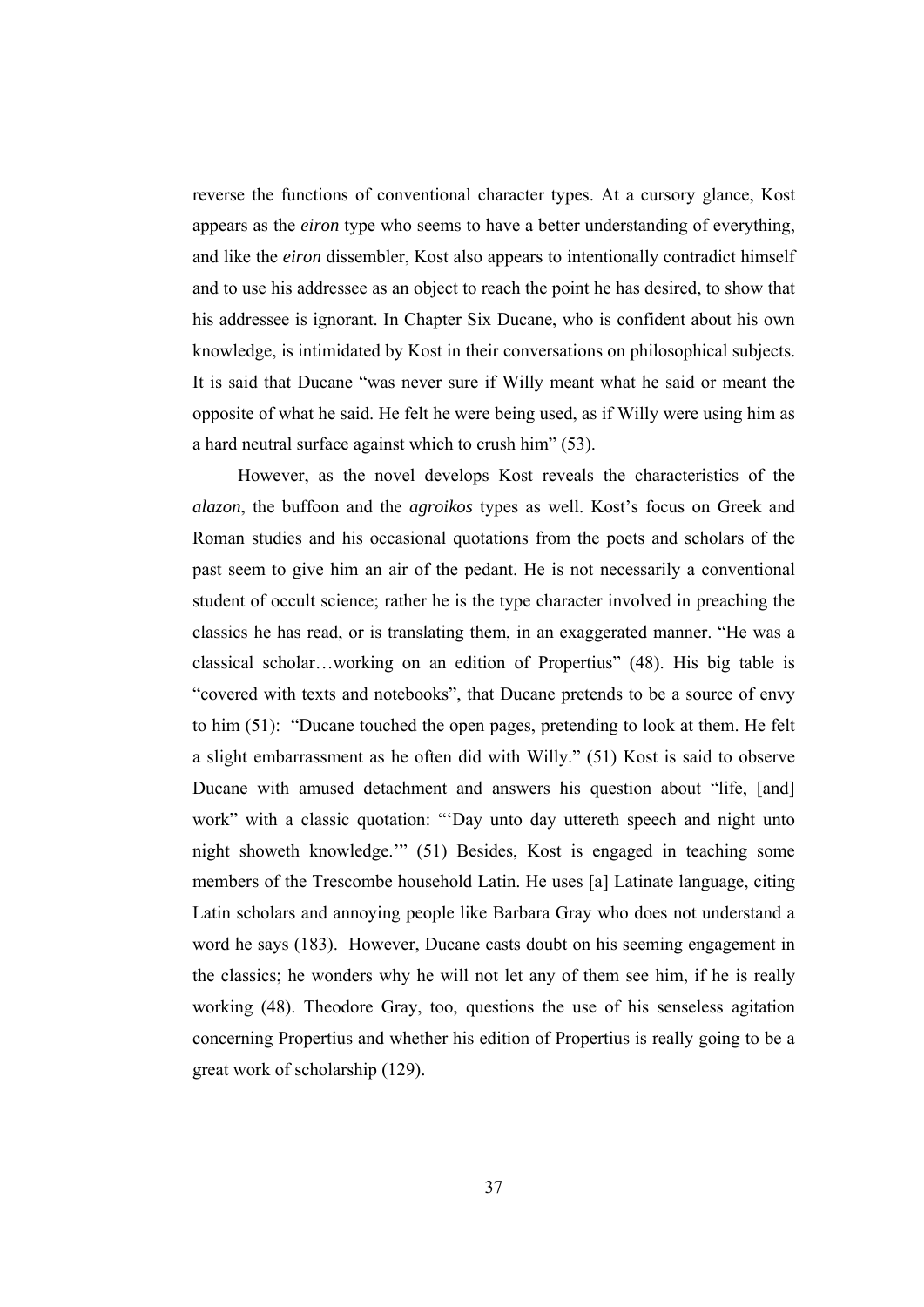Kost functions as both the father surrogate and the obsessive type. Among the *alazon* types, the character of the father surrogate has been said to be conventionally a man of words but no action. The obsessive character type is said to have an obsession that he forces on other characters. Kost is both obsessed with the past and talks about the necessity of forgiving the past. He has "never uttered a word about [his past] to anyone"(49) and cannot forgive his own past deeds of treachery in a German Camp, but gives both Theodore Gray and Jessica Bird advice on the subjects of love and forgiveness. He advises Theodore to "'Pardon the past and let it go…absolutely …away.'" (131) He also gives a long speech to Jessica Bird on love and forgiveness:

> 'You wish to act out your love, to give it body, but there is only one act left to you that is truly loving and that is to let him go … Put your energy into that and you will win from the world of the spirit a grace which you cannot now even dream of. For there is grace, … there is unknown good which flies magnetically toward the good we know … We are not good people, and the best we can hope for is to be gentle, to forgive each other and to forgive the past … '(198-99).

Another instance is the announcements of projected attempts to commit suicide that are never actualized: "Willy Kost was given to announcing from time to time that his life was an unbearable burden and he proposed to terminate it" (47-8), but, like the typical man of words, he neither puts into action what he says nor does his humor or his obsession with the past help the plot of the novel to develop, like the King's humor of academic retreat or pedantry in *Love's Labour's Lost*. Unlike conventions, his humor only causes anxiety to the household and some readers might find his obsession with the past gloomy, since it involves two people's death in the German concentration camp.

 A traditional hypochondriac type character is ill and is obsessed and preoccupied with his illness. What makes Kost parodic of the hypochondriac type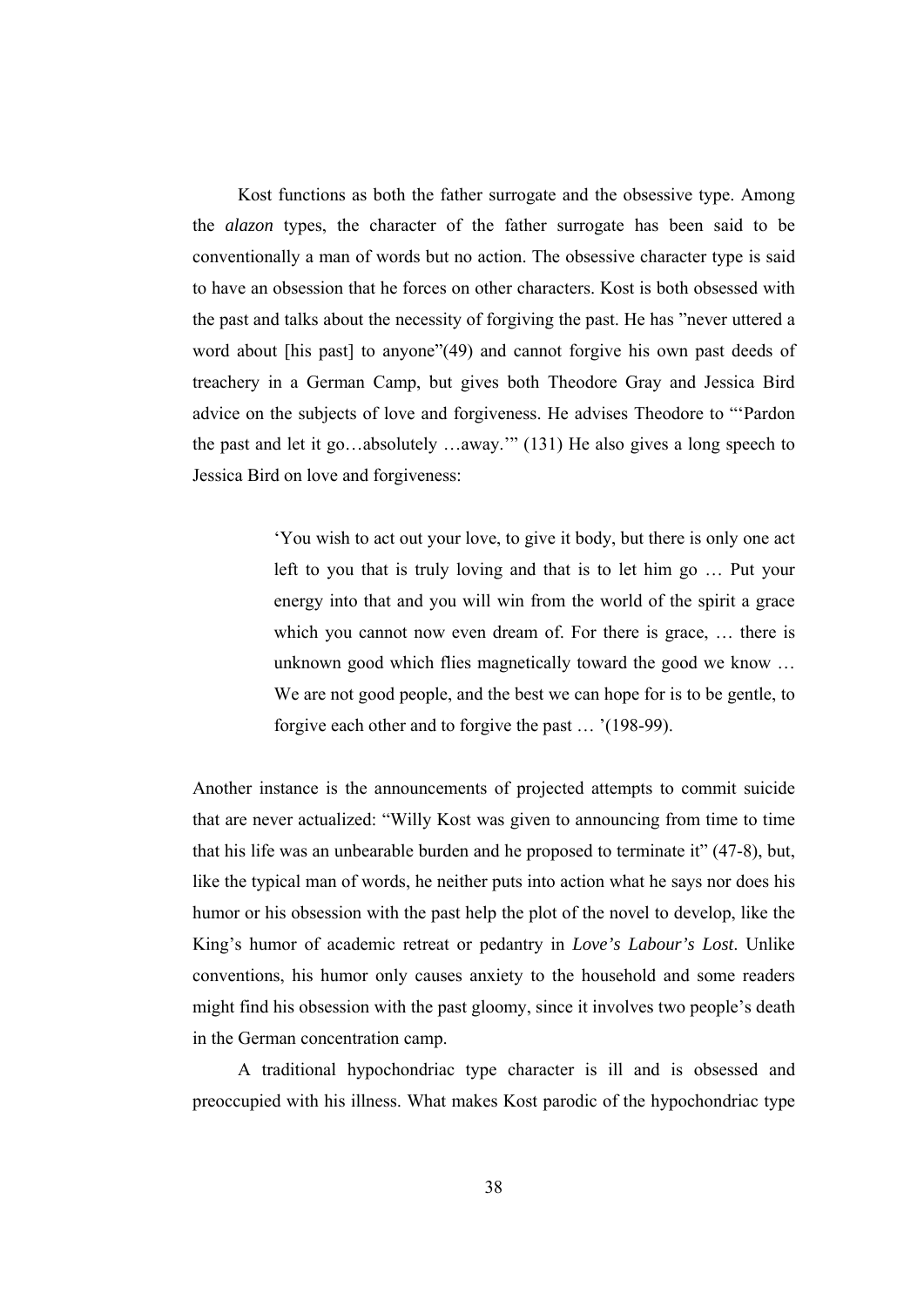is that, on the one hand, he seems to pretend he is ill, and on the other, the Trescombe household members seem more preoccupied by his 'health' problem than he himself who "suffered from melancholia which was a cause of anxiety to the household." (17) As a result, Paula Biranne, Mary Clothier and Ducane frequently visit him to make sure that he will not commit suicide; and in fact he does not, as already discussed. Ducane even tries to hide the news of Radeechy's suicide from him; however, despite his fuss about his melancholia and committing suicide, Kost seems less affected by his situation than others are and tells Ducane that he is fine (55). Therefore, he probably only pretends to suffer from melancholia. He also says that he is impotent but is not preoccupied with it. Like his melancholia, his impotence is probably imaginary. He repeatedly ignores or shuns Mary Clothier's affectionate manner towards him. His love making to Mary is described as follows " She began to caress him, drawing her fingers very lightly through the longish silky white hair…Then she started to caress his face…with a movement that did not break the rhythm of hers, Willy captured her hand and held it with the palm flattened against the side of his head…for a long time they sat quietly thus. Such was their love-making." (99) Later when Mary proposes to him, he tells her that he is impotent (169). He pretends to be so probably because he wants either to get rid of Mary and not to appear cruel to her by rejecting her love or because he is attracted to Barbara Gray. As inherent in his name (Will meaning desire in German) he, finally, becomes involved in the "sacrilege … a very human activity" of lovemaking with Jessica Bird in Ducane's house in London (201). Such behavior makes a mockery of him as suffering from melancholia, and impotence.

 As a German Jew, Kost's accent is particularly revealed through his questions, "what ees eet…?" (54, 96, 98, 166, 181) and is exaggerated too by himself (54). He also speaks in German and recites Latin poetry with a funny accent, according to Barbara Gray (183). It seems that this trait has been deliberately highlighted and exaggerated to constantly remind the readers that Kost is a foreigner. In contrast with the conventional character type of the buffoon with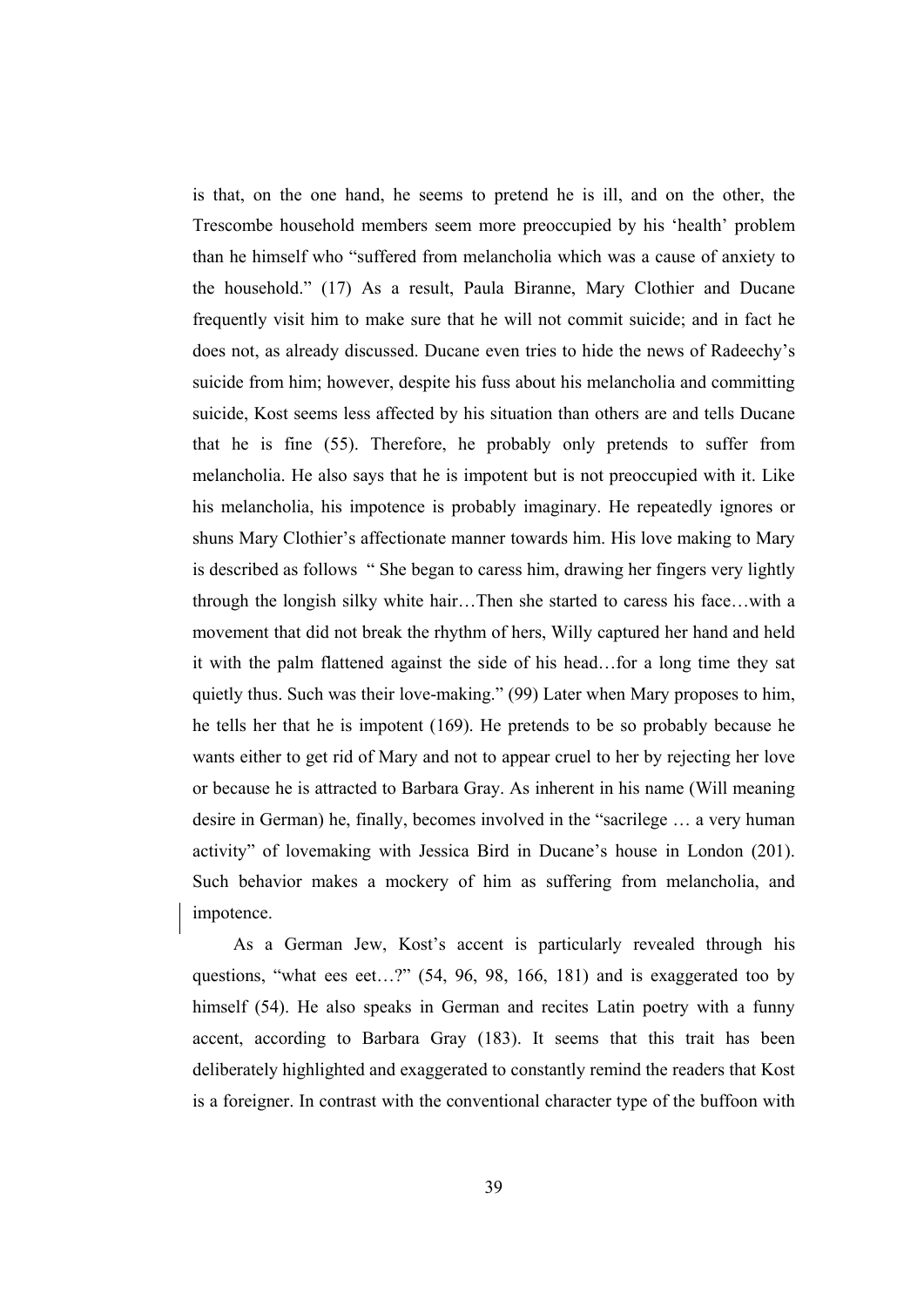an accent, this trait does not make him appear humorous, comic or entertaining, since later it is revealed that as a German Jew in the concentration camp, he was a traitor.

 Kost seems to have the characteristics of the *agroikos* refuser of festivity; he is living in the cottage in Trescombe (17) in solitude, refusing to join the rest of the household and claiming that he does not see them much (186). He did not want visitors (46) and particularly "adult visitors were barred" (48) from his cottage; he was pleased to be "solitary" (48). However, as the novel progresses, this selfimposed isolation turns out to be a sham, as one notices that he has more visitors than the household of Trescombe House and the cocooned-cottage-man, Kost, all of a sudden, has an affair with Jessica during a brief sojourn in London (199-200).

 The account of Theodore Gray portrays him as a figure of little or no significance when the novel opens. Like Kost, Theodore is obsessed with the past and a father surrogate. He has left India for London under a cloud (89) and has never talked about it but seems to be preoccupied with it. He asks Kost to forgive his past but he himself waits to forgive himeslf right until the end of the novel. They ask each other about their experiences in India and in the concentration camp, but they both remain silent on their respective subjects (131). However, nobody appears to be disturbed or affected by Theodore's obsession. In fact, he has become invisible to the Trescombe household members (90).

 The household of Trescombe regards Theodore Gray as a pretender rather than a hypochondriac. He is not actually ill but he pretends or appears to be so and his room always smells of medicines and disinfectants. "It was true that he behaved like an ill person, at any rate he spent an inordinate amount of time in bed…he talked a lot about familiars whom he called his viruses'. But no one had ever believed that Theodore Gray had any definite, indeed any real, illness" (90).

 The household of Trescombe also considers Theodore parasitic because he is unemployed and lives on his shares in Whitehall. He is noticeably relaxed, even lazy, and has everyone provide food for him in his room. This "buffoonish quality forbade his being taken too seriously" (90). His contemptuous references to his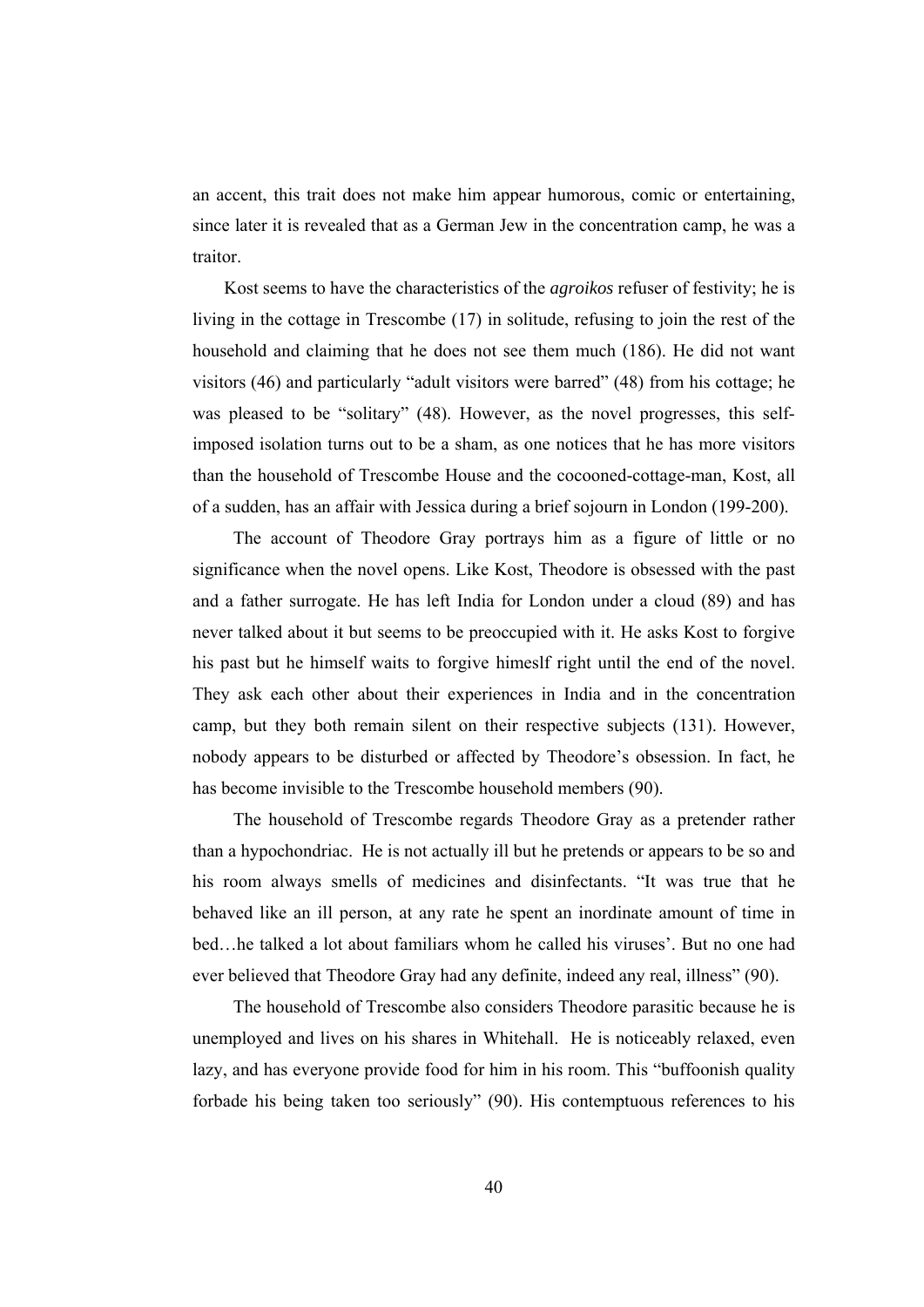brother are "ignored by common consent." (14) No one even counts him as a man (21). He also has an air of "bovine ease", (90). He rarely lets anyone clean his room, which smells, and "This rancid odour was alleged by the twins to be the basis of affinity between Uncle Theo and Mingo [the dog]." (89)

 Theodore functions as the *agroikos* railer type as well. Apparently, he is morally superior to some other characters and he comments on the immoral relationships between the people in Trescombe House, telling Kost that,

> 'They're all of them sex maniacs and they don't even know it. There's my dear brother, the perfect O, getting erotic satisfaction out of his wife flirting with another man – '

> 'Why not pardon them a little. …They don't do much harm. You rail on us all for not being saints.'(130-1)

However, Theodore himself has had a relationship with a young man in the Indian Monastery and is also attracted to the young boy, Pierce. Like an *agroikos* sulky character type, Theodore, too, spends most of the time in his bedroom avoiding contacts with the household. He has made himself invisible to the household members by sending out "rays that paralysed other people's concern about him" (89) When someone said there was nobody there that meant that Theodore Gray was there (89). Later in the novel, Ducane asks Kost if Theodore Gray has stopped sulking and has come to see him  $(191)$ .

 Peter McGrath occupies such a major part of the novel that he might be seen to play an important role, but he actually seems to be grotesque figure of fun. In addition to his qualities as the buffoon or a figure of fun, McGrath is a petty blackmailer who has been involved in Radeechy's black masses. Therefore, there is a gloomy aspect associated with this character as well as an exaggerated comic one. Unlike the pages in comedy, who usually bring news less grave than news of death, he is said to be the 'office messenger' (7) (the buffoon page type) who brings the news of Joseph Radeechy's suicide in the opening scene of the novel.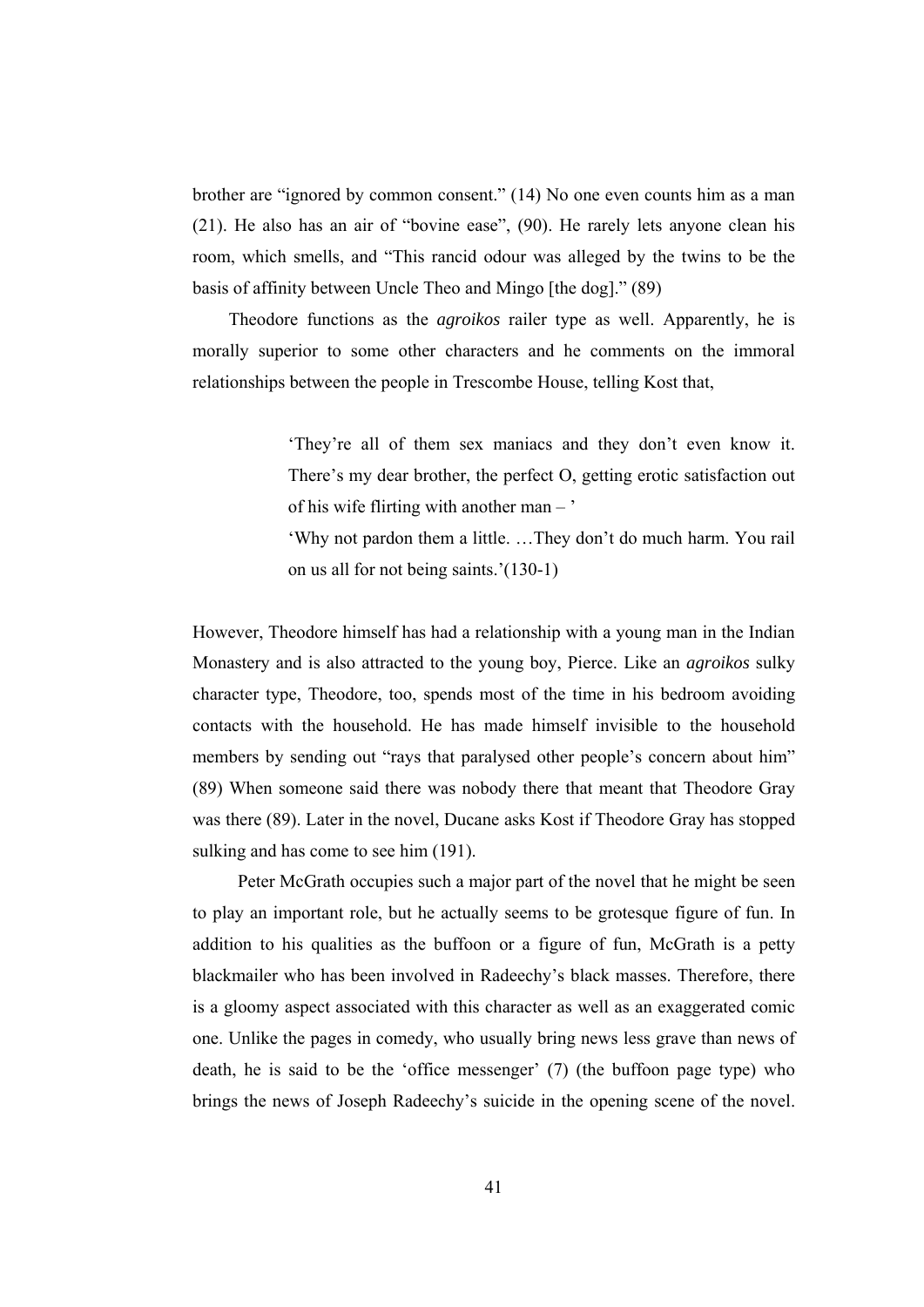McGrath has also a great role in dealing with letters in the novel. In a comedy, another role of pages was delivering letters, particularly to lovers, and letters were sometimes mistakenly given to the wrong lover. Letters turning up in the wrong hands was usually a device employed by the playwright to intensify the comic vision of a play. However, McGrath intends to blackmail people through letters, unlike traditional comic pages. He is also the parasite who has an enormous appetite for money and thus lives by blackmailing people. He had blackmailed Joseph Radeechy from whom he extracted an "enormous sum of money" (75). He blackmails both Ducane and Biranne as well, and sells Radeechy's story to the press for money (67). McGrath is said to have some "sort of roguery" (68) and to be an "inefficient rogue" (73).

 McGrath seems to function as the blocking *alazon* type who tries to block the central character, Ducane, from reaching his end as he tries to blackmail him through his lovers' letters. Like the *alazon,* his deeds are exposed and he is ridiculed at the end of the novel, as he replaces Fivey (who, in turn, has eloped with McGrath's wife) as chauffeur working for Ducane whom he has previously blackmailed. Ducane ironically introduces him to his wife as his new chauffeur, a very useful man (357) and cleverly thwarts McGrath's further intrusion into his private life and his future blackmailing by a glass screen between the front and back of the car that McGrath is driving (358). However, at a deeper level, he cannot be regarded as the conventional *alazon* blocking character, since he is, in fact, threatening Ducane's love affairs not his relationship with the woman he finally marries.

 Among the parodic character types discussed, Fivey is probably the most entertaining one. He functions as the trickster that convention says is incarnated in a clever, mischievous man, a simple peasant who tries to survive the dangers and challenges of the world using trickery and deceit as a defense. Like the *eiron* trickster type, Gavin Fivey, the taciturn chauffeur and manservant (32), outwits and cheats people by making different people believe he comes from their background. Ducane believes that he and Fivey have a common Scottish bond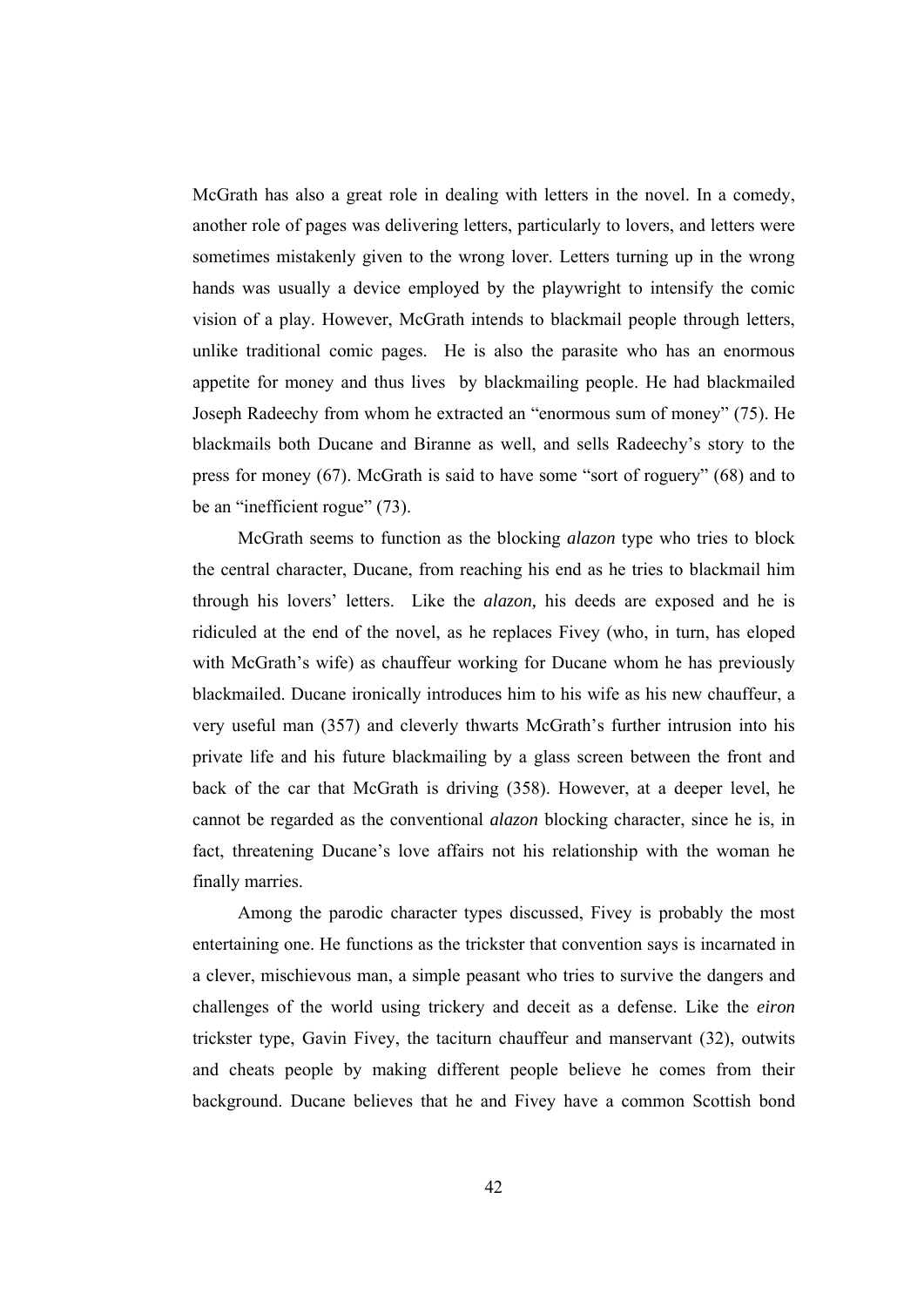(31). He tells Ducane that he too had gone to primary school in Glasgow (31). As soon as he encounters Kate Gray, who is Irish, he changes his accent to Irish and tells Kate that like her he comes from County Clare in Ireland (154). Finally, he steals Ducane's expensive cufflinks and his father's signet ring, and elopes with Judy McGrath as "Mr Right" who thinks that Ewan (whose name resonates with that of Saint Ewan) Fivey is Welsh-Australian (66) with a father who owns a motor business (326-7).

 Fivey can also be regarded as the parodic buffoon type with an accent. In an exaggerated manner, Fivey seems to change his accents since he is depicted as having a "slow Scottish voice " (30) like Ducane, early in the novel, then he speaks in an Irish accent to Kate who exclaims "Mr Ducane never told you were Irish!" (153-4). He probably speaks in a Welsh-Australian accent to Judy McGrath who thinks they both have the same background.

 The rustics (*agroikos*) in the conventional comedies were usually ridiculously funny characters who sometimes made a good source of fun for other (sometimes more sophisticated) characters. Above all, with remarkable naiveté they added to the comic mood of a play. Although Gavin Fivey tells Kate Gray about his rustic background as "a country boy" (154), the no-saint Ewan Fivey, in fact, parodies the rustic type since in an exaggerated manner he appears to be clever, mischievous, deceitful and cunning rather than naïve. He is a witty chameleon type that deceives everyone.

 Parodic romantic love is one of the main themes in *The Nice and the Good*. In the first place, *The Nice and the Good* presents unconventional and parodic lovers. Ducane, the main character, does not display the traits of a conventional hero in a blind everlasting and innocent love; rather he is in a moral muddle. He is 'half in love with' the women around him (50). When the novel opens, he tries to get rid of Jessica Bird, his mistress, and loves another married woman, Kate Gray, who also easily becomes involved in love affairs with others, and he finally marries Mary Clothier. Ducane also has a blocking opponent, McGrath, who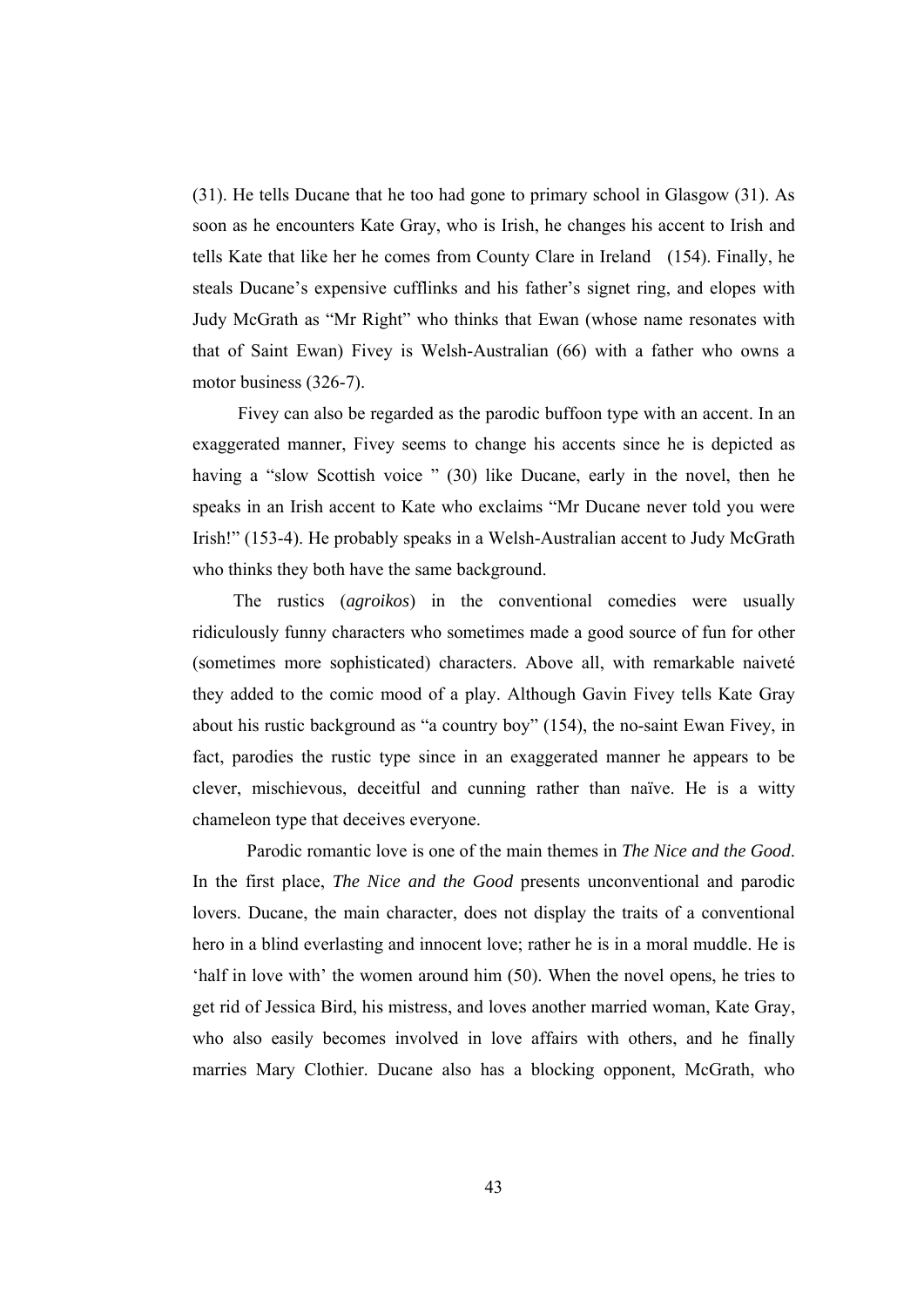parodically threatens his love life but this only involves his mistresses, not the woman he eventually thinks is his true love and who he marries .

 The central female figure is Mary Clothier whom Ducane falls in love with and marries in the end. Mary is also an unconventional heroine who is preoccupied with her dead husband's and Kost's love before she realizes that she is, in fact, in love with Ducane. This happens after he rescues her son from drowning. As a widow and a mother of a fifteen-year-old boy, Mary is not at all the young, unmarried traditional heroine of romantic comedies. Like Ducane, she is unable to make up her mind about whom she is in love with; namely, Alistair, Kost or Ducane. The conventional *eiron* types of the hero and the heroine in a romantic comedy are parodied and they become unconventional middle-aged characters who are not sure whom they love, or who love several people simultaneously. Even after they confess their love for each other and get married, the readers are not assured that they will live happily ever after since transient love, one of the dominant themes in the novel (conveyed through Bronzino's painting), renders it impossible.

 Secondly, the novel is oddly saturated with stories of characters falling in and out of love that parody the everlasting love of a conventional romantic comedy. McEwan notes that " Who loves whom as a novelist's device comes close to being made itself an object of ridicule in the course of this deliberately overelaborate patterning of infatuations and estrangements."(50) Who loves whom makes an exaggerated profusion of relationships and a muddle of the following relationships or infatuations in *The Nice and the Good*: Ducane and Jessica Bird, Ducane and Kate Gray, Ducane and Judy McGrath, Ducane and Mary Clothier, Kate and Octavian Gray, Kate Gray and Fivey, Octavian Gray and his secretary, Willy Kost and Mary Clothier, Willy Kost and Jessica Bird, Willy Kost and Barbara Gray, Pierce and Barbara, Richard and Paula Biranne, Richard Biranne and Claudia Radeechy, Richard Biranne and Judy McGrath, Joseph Radeechy and Claudia, Joseph Radeechy and Judy McGrath, Judy McGrath and Fivey, Paula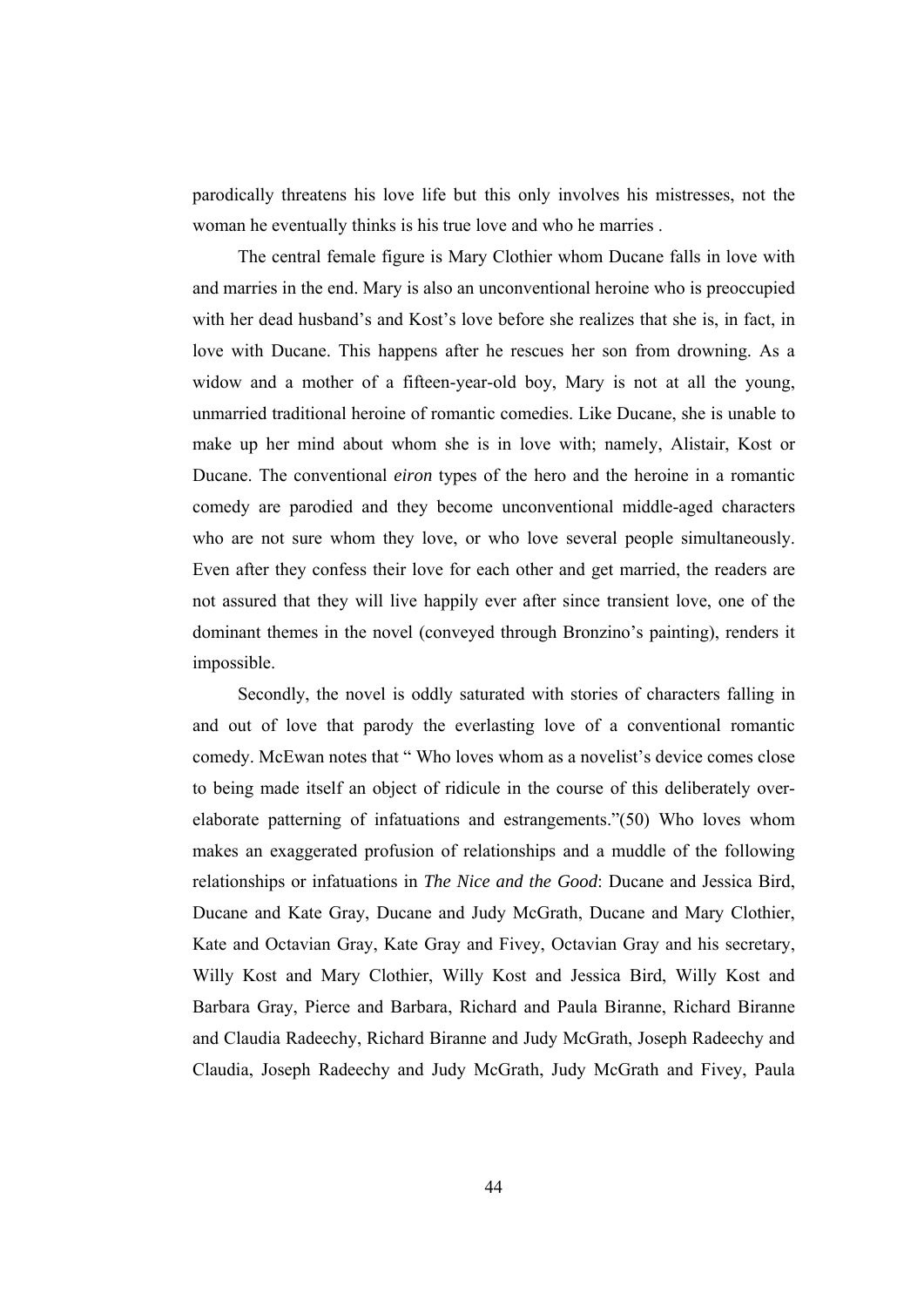Biranne and Eric Sears, Theodore Gray and the young man in the Indian monastery, Theodore Gray and Pierce.

 Towards the end of the novel nearly all the characters seem to be reconciled or paired off: John Ducane and Mary Clothier, Pierce and Barbara Gray, Judy McGrath and Fivey, Jessica Bird and Willy Kost and Paula and Richard Biranne. Peter J. Conradi refers to both the supernatural power of romantic love and the parodic and ironic nature of the theme of reconciliation in *The Nice and the Good* and remarks that the novel contains "the miraculous themes of love, forgiveness and reconciliation. An ideal world in which love could have supernatural harmonizing power conflicts with intractable muddle and multiplicity" (143). However, he also notes the hyperbolic use of the theme of reconciliation and states that at the end of *The Nice and the Good* "the carnival of reconciliation extends as far as the dog and cat, unable equally to share a basket until then" (156).

 Thirdly, love is depicted in different guises in *The Nice and the Good* and the Bronzino painting is employed as a motif to refer to these different guises of love and its transient nature. Ann Landi describes Bronzino's painting, *Venus, Cupid, Folly and Time,* as follows:

> Posed in a sensuous S-curve, Venus, the Roman goddess of love, twists to receive a kiss from her son, Cupid, who places one hand on her breast. … At the right … Folly, carries a bunch of flowers crushed in his hands. Above him is Time, a bearded, bald-headed man, who pulls aside curtain, perhaps to reveal the figures of Venus and Cupid. A howling creature tearing its hair has been interpreted as jealousy. Another figure, with the tail of a serpent and rear legs of a lion, might represent Fraud. … scholars are still uncertain of the meaning. Bronzino's message may be that folly blinds humans to the false nature of sensual love, which only time can reveal (83).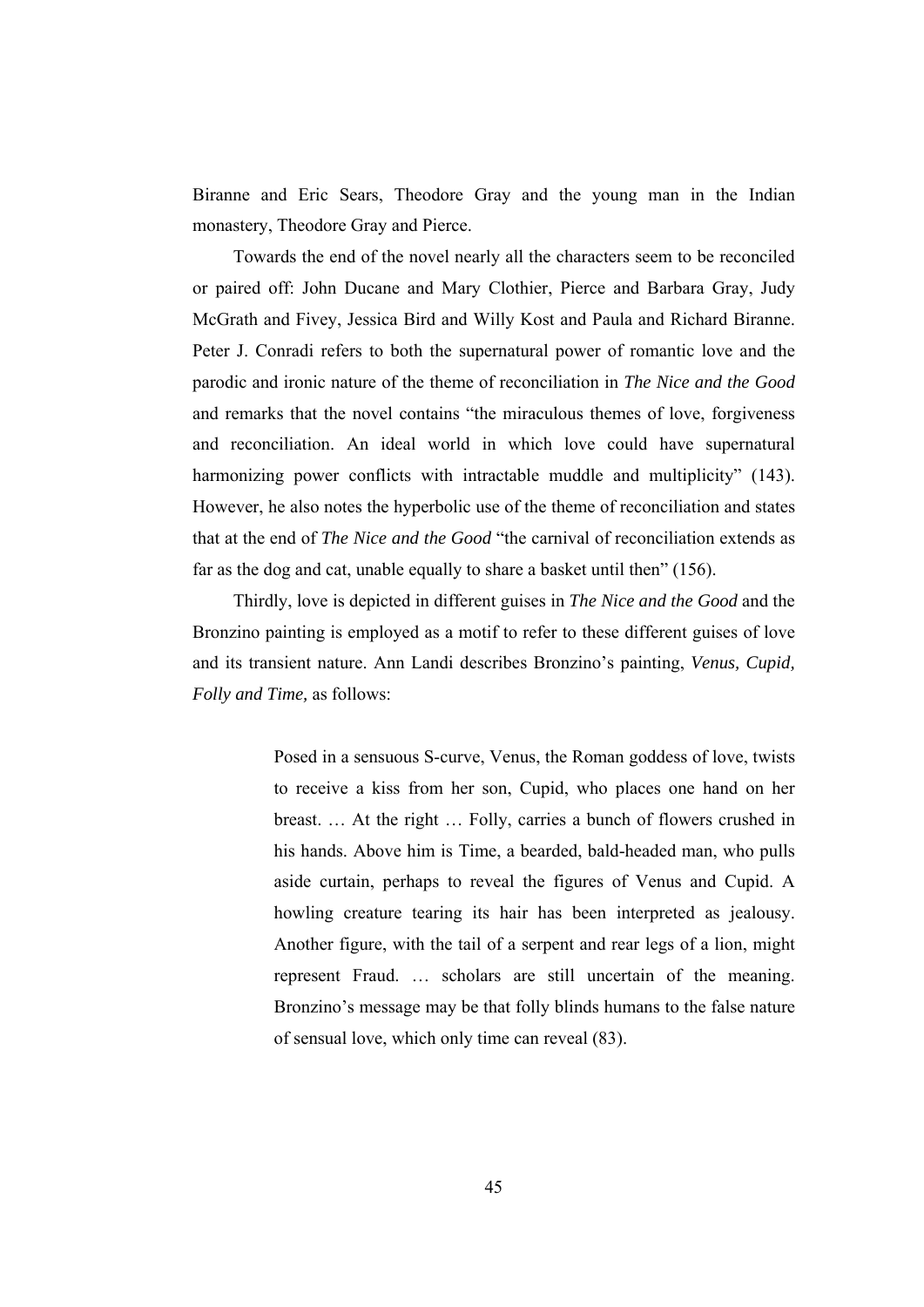The painting has been alluded to implicitly several times through the characters, symbols and scenes before it becomes explicitly the object of Paula Biranne's ruminations. First, there are indirect echoes of the images and characters of the painting in the novel. Fraud with a handful of honeycomb in the painting is echoed through images and characters associated with honey. Edward tells Uncle Theo about "some birds called honey guides who lived in the Amazonian jungle and these birds had such a clever arrangement with the bears and things, they would lead them to where the wild bees and their nests were and then the bears and things would break open the nests to eat the honey and so the birds could eat the honey too." (*The Nice and the Good* 107) Judy McGrath calls Ducane 'Mr Honeyman' or "Mr Honey" repeatedly. The mythological figures in the painting have also been personified by the characters in the novel; namely, Octavian Gray is the personified Folly who rejoices in his wife's illicit affairs, and Judy and Kate Gray are Venus figures in the novel. The scene in which Judy attempts to seduce John Ducane in Chapter Thirteen, echoes the figure of Venus, the snake tail of Fraud with a handful of honeycomb, the flowers Folly is ready to throw, and the kiss in the painting: "[Mrs McGrath's] left hand now began to curl snake-like round his [hands]… She leaned gradually forward and laid her lips very gently upon his lips…He felt the outraged joy of someone round whose neck an absurdly bulky garland of flowers has quite unexpectedly been thrown." (120-1). Later in the novel, in Chapter Twenty-nine (256-59) Ducane finds Judy again naked in his bed trying to seduce him.

Second, the painting is directly mentioned by Paula four times throughout the novel: in chapters seventeen, twenty-one, twenty-four, and thirty-eight. It is not only connected with Paula and Richard Biranne's relationship but it also reflects the whole novel and the relationships of all the characters. In fact, the painting "can be read as a central reference against which [Murdoch's] work can be placed" (Dipple 3). The following is one of Paula's comments on the painting, where she says that everything sweet (she thinks of Eric Sears and her lecherous husband) is transient: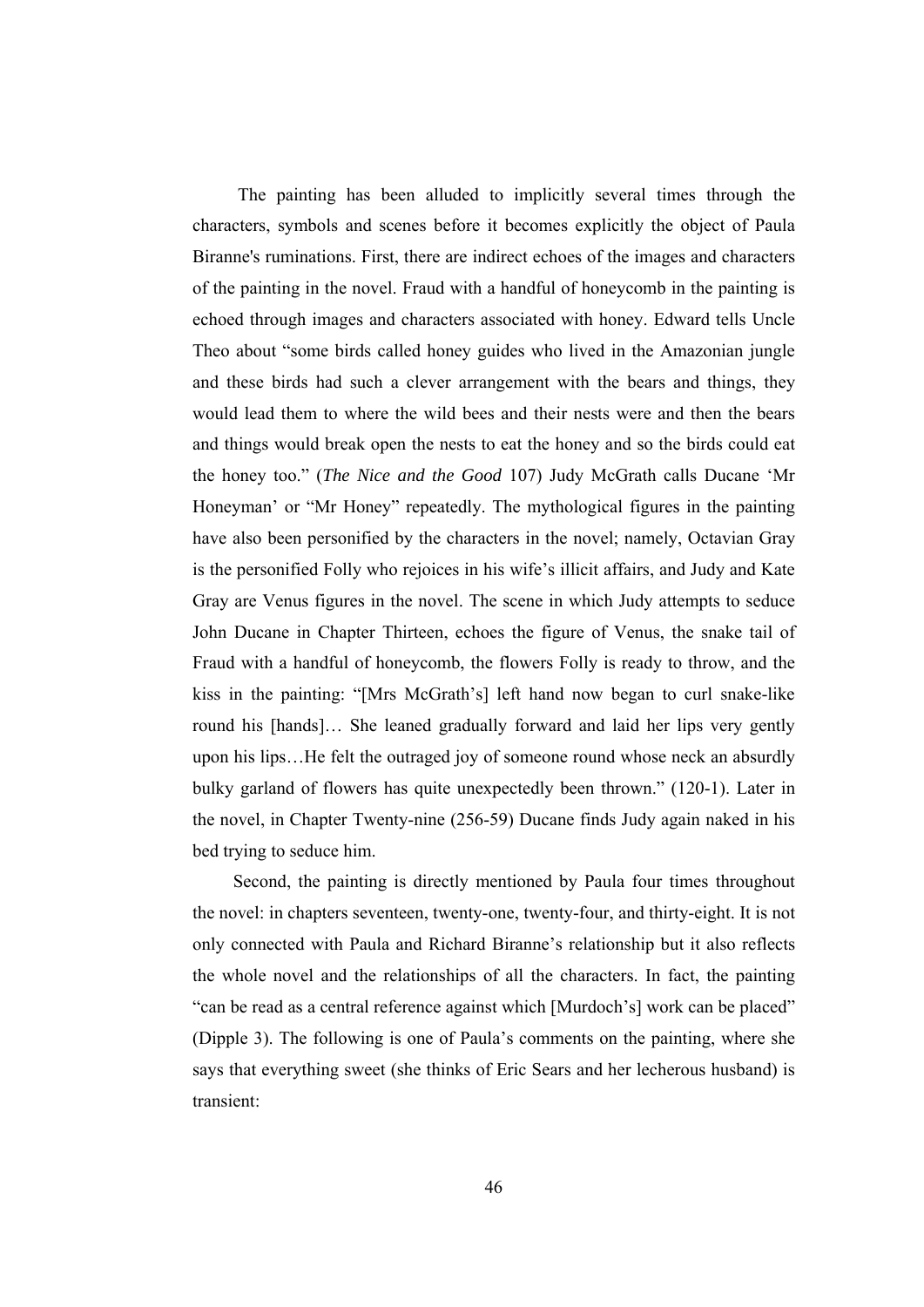A slim elongated naked Venus turns languidly towards a slim elongated naked Cupid. Cupid stoops against her, his long fingered left hand supporting her head, his long-fingered right hand lightly upon hers, or perhaps beside hers. …Against a background of smooth masks and desperate faces the curly-headed Folly advanced to deluge with rose petals the drugged and amorous pair, while the older lecher Time himself reaches out a long and powerful arm above the scene to bring all sweet things to an end (148).

As the painting shows, love both has different guises,-- jealousy, adultery, lust and seduction --and is transient in *The Nice and the Good.* The characters in *The Nice and the Good* are noticeably characterized by jealousy. Mary is jealous of the relationship between Paula and Kost (96); Kost tries to teach Mary German but as she fails, he gives his time to Paula; Biranne who has himself several relationships divorces his wife when he finds out she has had an affair with Eric Sears (40); Jessica attributes Ducane's cold manners towards her to a mysterious mistress and becomes jealous (197); Radeechy is jealous of Biranne when he finds out that his wife, Claudia, has had a relationship with him (240); and Pierce is jealous of Barbara and Kost's flirtation (108).

 Lust is another dominant facet of love in the novel. Characters like Octavian and Kate Gray, Richard Biranne, Kost and Judy McGrath, are involved in some love affairs. Theodore calls his brother and his wife "sex maniacs" (130). Kate who is "on very affectionate terms with a number of men" easily discusses her love affairs with Octavian, who enjoys it. After her affair with Fivey, she talks about his "heavenly moustache" and her husband's reaction is, "Kate Darling, you're mad, I adore you!" and he adds that, "you are in a proper fix now with Ducane, aren't you, with his valet as your fancy man!" (*The Nice and the Good* 156) While Paula and Richard Biranne are trying to become reconciled, Biranne says, "If the old pattern continues I'd probably be unfaithful now and then." (337).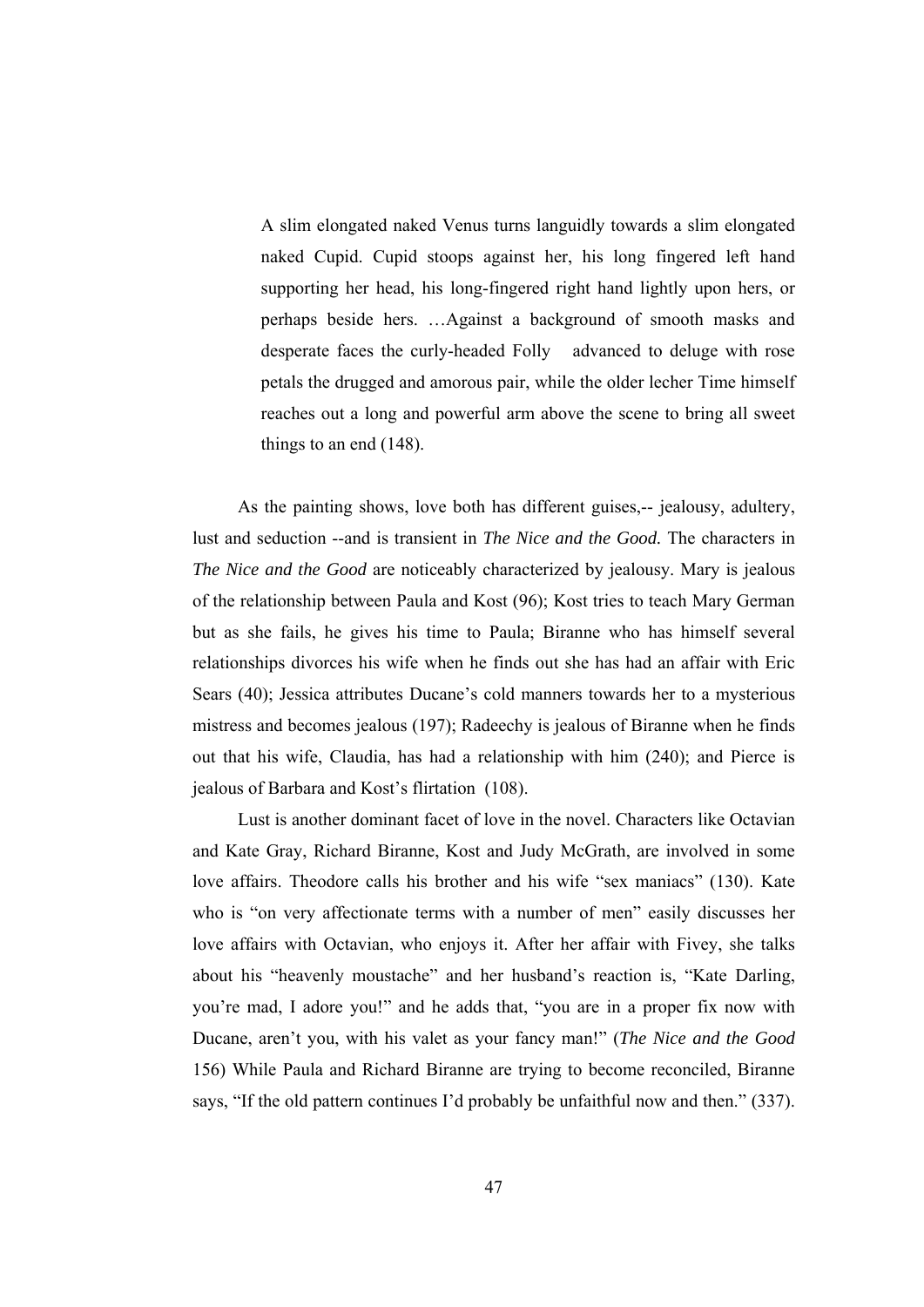McGrath has forced his wife, Judy, to be engaged in Radeechy's black masses and to have an affair with him and she has also had affairs with Biranne, attempts to seduce Ducane and, finally, elopes with Fivey. Kost's Lolita complex makes him attracted to the fourteen-year-old Barbara Gray (184)

 Transient love is also another form of a parody of conventional romantic love in *The Nice and the Good*. Characters easily shift their attention from one person to another. Mary thinks that it is terrible that one does not love people forever (215). Ducane is involved in several relationships at the same time. He is half in love with every woman. At one point he thinks that he loves Kate and does not want Jessica in his life and later he thinks: "After all he was not in love with Kate. He adored Kate and could be made happy by her, but he was not really in love with her," (103) whereas, earlier in the novel, "he had found himself somehow in love with her and had apprehended her as somehow in love with him." (29) Later he thinks that he is truly in love with his old friend Mary Clothier (343). Pierce who seems to be lovesick and wretched because of Barbara's love (113) easily prefers yachting and says he does love her but yachts are important too (350). Mary Clothier thinks that even what made her love her husband has faded away utterly (215), and seems to be lovesick and mad about Willy Kost, but nevertheless she finds it easy to shift her attention from Willy Kost to John Ducane. "Had she then not been in love with Willy? No, she had not been in love with Willy. She had loved Willy with her careful anxious mind and with her fretful fingertips. She had not thus adored him with her whole thought-body, her whole being of yearning." (342) Jessica also finds it easy to fall madly in love with Ducane and to fall out of love when she receives Kate Gray's letter to Ducane. "Jessica said to herself aloud, 'It is all over now with John. It is the end.' Still no screams, no tears, no tendency to fall down in a faint." (235) She locates Kost, using Kate's letter in which Kost was mentioned, and visits him in Trescombe. Paula, whose love affair with Eric Sears entails her divorce, finds her heart emptied of his love forever and thinks that perhaps she had fallen in love with his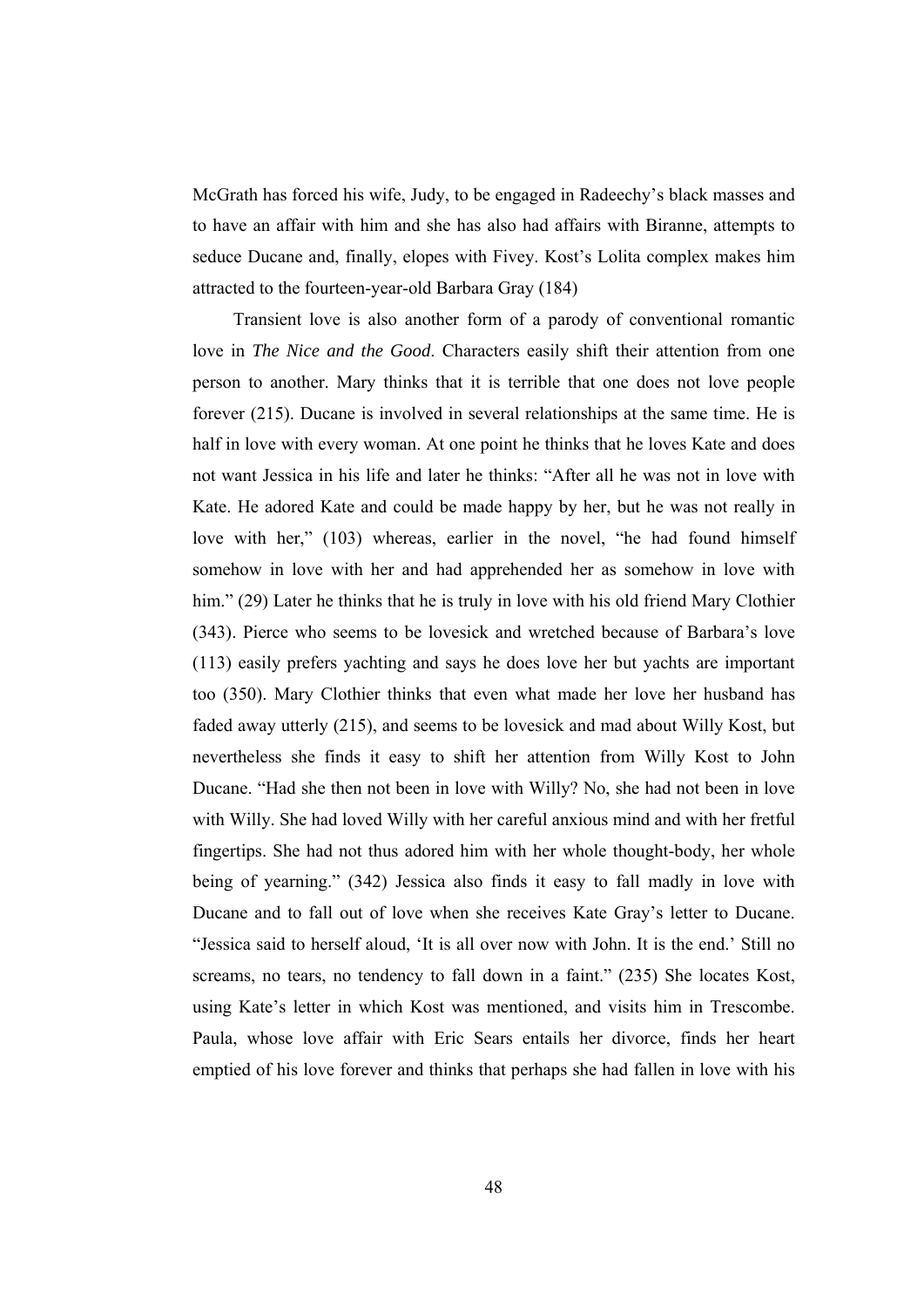work (pottery). In fact, "*The Nice and the Good* lavishly illustrates the wild absurdities possible among lovers" (McEwan 49).

 The theme of lovers separated by a blocking character is also parodied in *The Nice and the Good.* It ought, however, to be mentioned that there are neither lovers in their traditional forms to be separated by the blocking characters nor traditional blocking characters to block them. Ducane, the central character, respectively falls in love with Jessica, Kate, and is attracted to Judy and in his relations to all of them he is not hindered and finally marries Mary Clothier. At some point, he is threatened by a blackmailing McGrath, the parodic blocking character (McGrath). However, Ducane seems to be more involved in solving the Radeechey case than with the women he has relationships with. He simply tells McGrath, "You can do what you like about the young ladies" (226).

 *The Nice and the Good* also parodies the other main comic theme of metamorphosis, in the first place by showing that there is no blocking character in its traditional sense to be miraculously transformed. As already discussed, McGrath only seems to function as a blocking character insofar as he blackmails people; however, the readers do not know whether he repents and changes or even promises to repent of his past deeds. In addition, some other people, not conventional blocking characters, Ducane, Kost and Theodore, are depicted in the process of change or as repentant of their past deeds. These characters' change seems to be transient, or so says the Bronzino Painting. They are shown as becoming reconciled with their pasts and attempting to amend their follies. Ducane, who is a legal advisor, has a near death experience that makes him hate law and think that love and forgiveness are the only things that matter; however, he does not forgive McGrath who blackmails him. Kost says that he will never forgive his past (353) and Theodore thinks that perhaps he would go back to the monastery in India (361). *The Nice and the Good* playfully shows that the conventional theme of change fails to be fully materialized.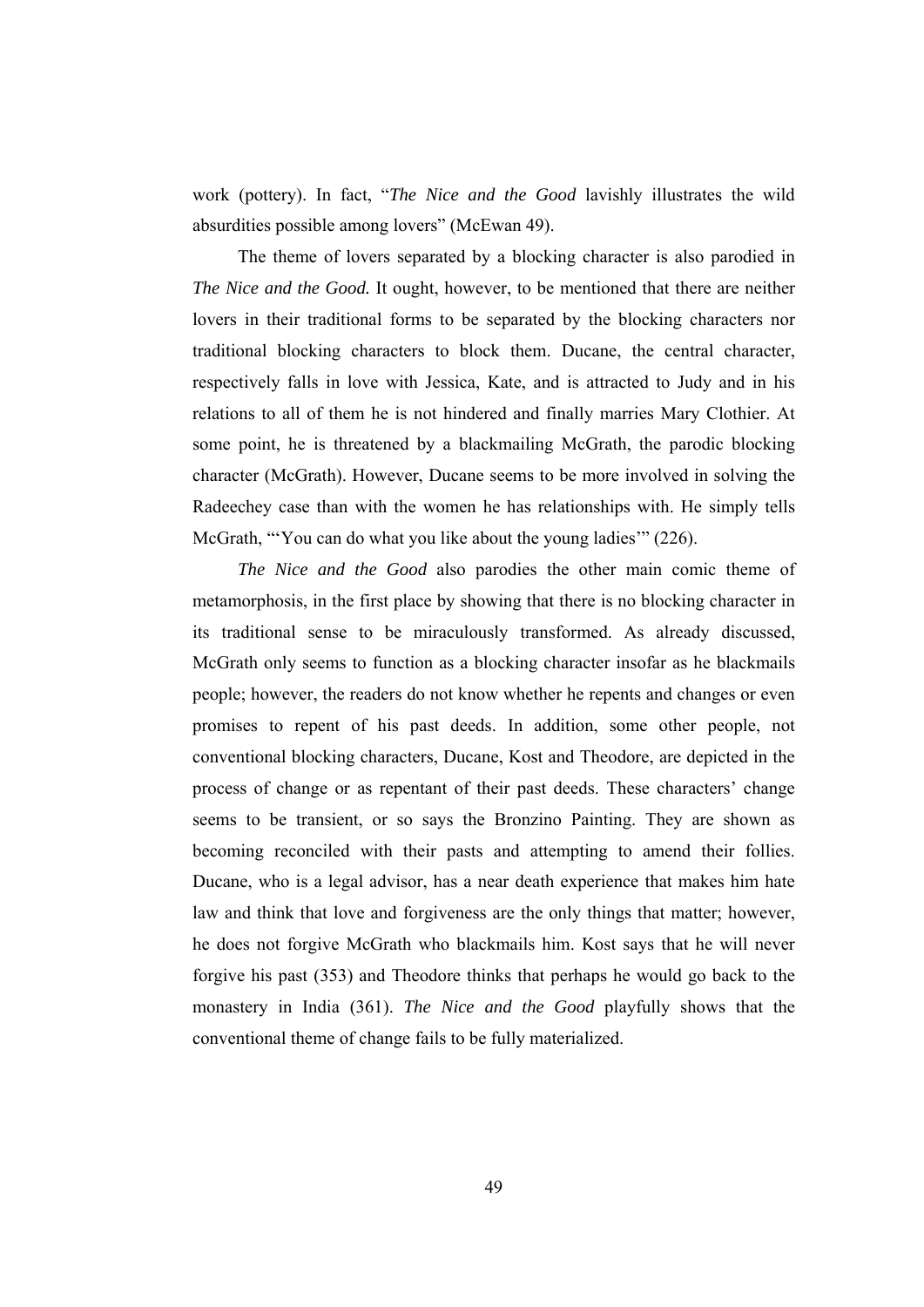## **3.3. The Parodic** *Uses of As You Like It* **and** *Love's Labour's Lost*

Shakespeare is admired by the characters in *The Nice and the Good.* In Chapter Twelve, the Trescombe House inhabitants are engaged in a discussion on Shakespeare. In reply to Henrietta's question "Why did Shakespeare never write a play about Merlin?" (106) Theodore and Mary give the following responses:

'Because Shakespeare was Merlin,' said Uncle Theo.

'I think I know,' said Mary. 'Shakespeare knew… that world of magic … the subject was dangerous … and those sort of relationships [were]… not quite in the real world … it just wasn't his sort of thing ... and it had such a definite atmosphere of its own … he just couldn't use it … Shakespeare's world was something different, larger' (106).

 It is not just Shakespeare, but Shakespeare's works and Shakespearean dimension that are included in the novel. Indirect allusions to Shakespearean works are not restricted to *As You Like It* and *Love's Labour's Lost*. *A MidsummerNight's Dream* is also alluded to when Willy Kost calls himself the ass and Barbara Gray Titania. Conradi also finds a strong Shakespearean dimension to the novel and notes that,

> What is Shakespearean about this novel is its lyrical meditation, as in late romances…and the miraculous themes of love, forgiveness and reconciliation. An ideal world in which love could have supernatural harmonizing power conflicts with intractable muddle and multiplicity; the poignant mood, like that of the mature bitter-sweet comedies, is extraordinarily poised between joy and a sad compliance (143)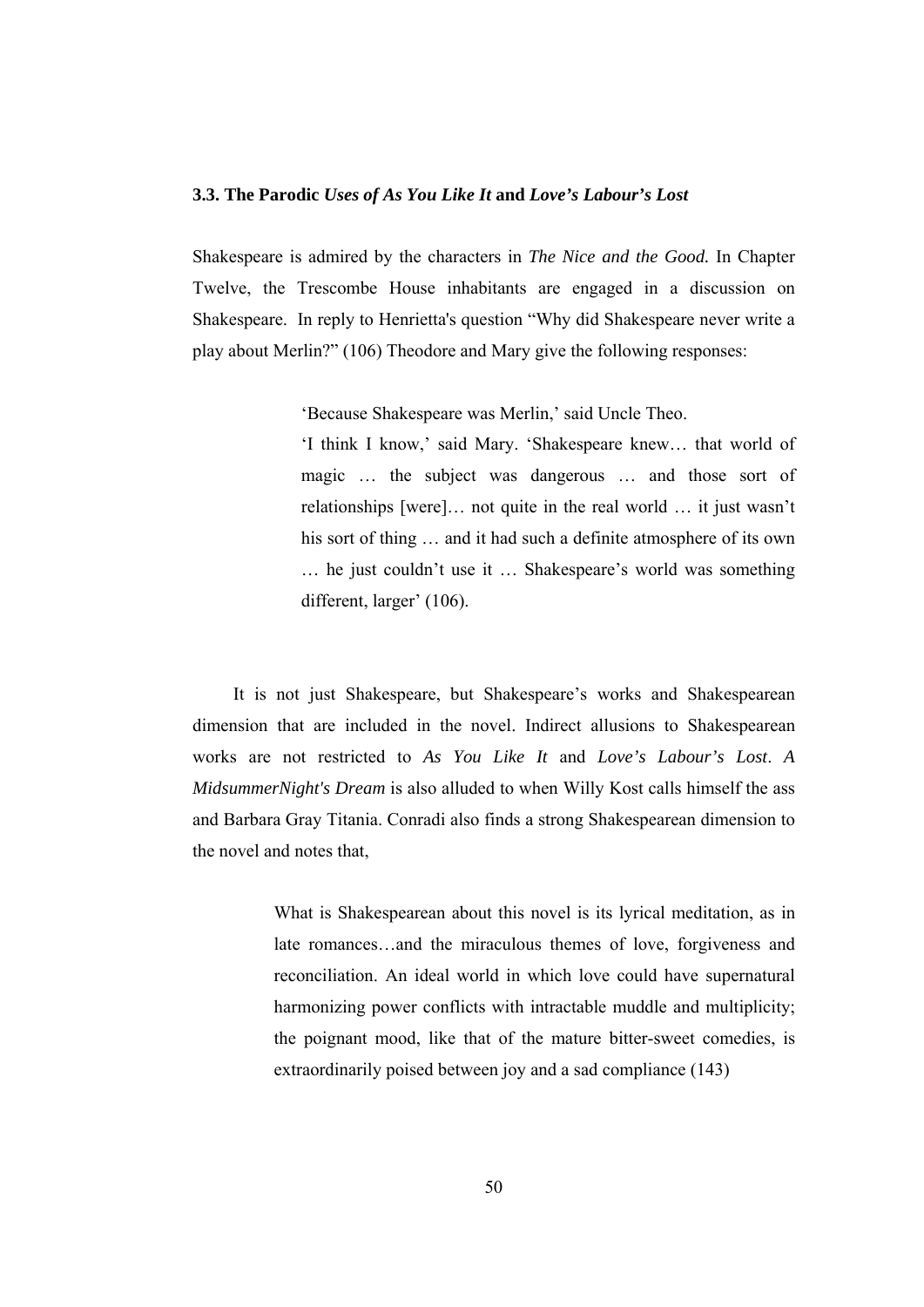*The Nice and the Good* imitates some features of *As You Like It* and *Love's Labour's Lost*; however, it reverses them and exaggerates some to ludicrous effect. *The Nice and the Good* parodies both plays in three ways. First, it makes parodic allusions to *As You Like It* and *Love's Labour's Lost* that include setting, characters, themes, motifs and symbols. Each of these aspects will be discussed, but for the sake of brevity, only one example for each will be given.

 The Forest of Arden as the Arcadian and ideal setting of *As You Like It* seems to be parodied by Murdoch. Duke Senior elaborates on the serenity of the life in the forest compared to the life at the court:

> Hath not old customs made this life more sweet Than that of painted pomp? Are not these woods More free from peril than the envious court? Here feel we but plenty of Adam, The seasons' difference; … … 'these are counselors That feelingly persuades me what I am' (2, 1. 2-11).

In the same way, the narrator's description of Dorset illustrates a place of perfection by referring to the roundness of everything and the narrator's emphasis on Ducane's satisfaction and peace of mind in that estate: The narrator says that:

> There was…a consciousness of [Ducane's] surroundings, a participation, an extension of himself into nature, into the compact curvy veronica bushes, into the spherical huge-leaved catalpa tree…Everything in Dorset is round, thought Ducane. The little hills are round, these bricks are round … He thought, everything in Dorset is *just the right size*. This thought gave him immense satisfaction and sent out through the other layers and compartments of his mind a stream of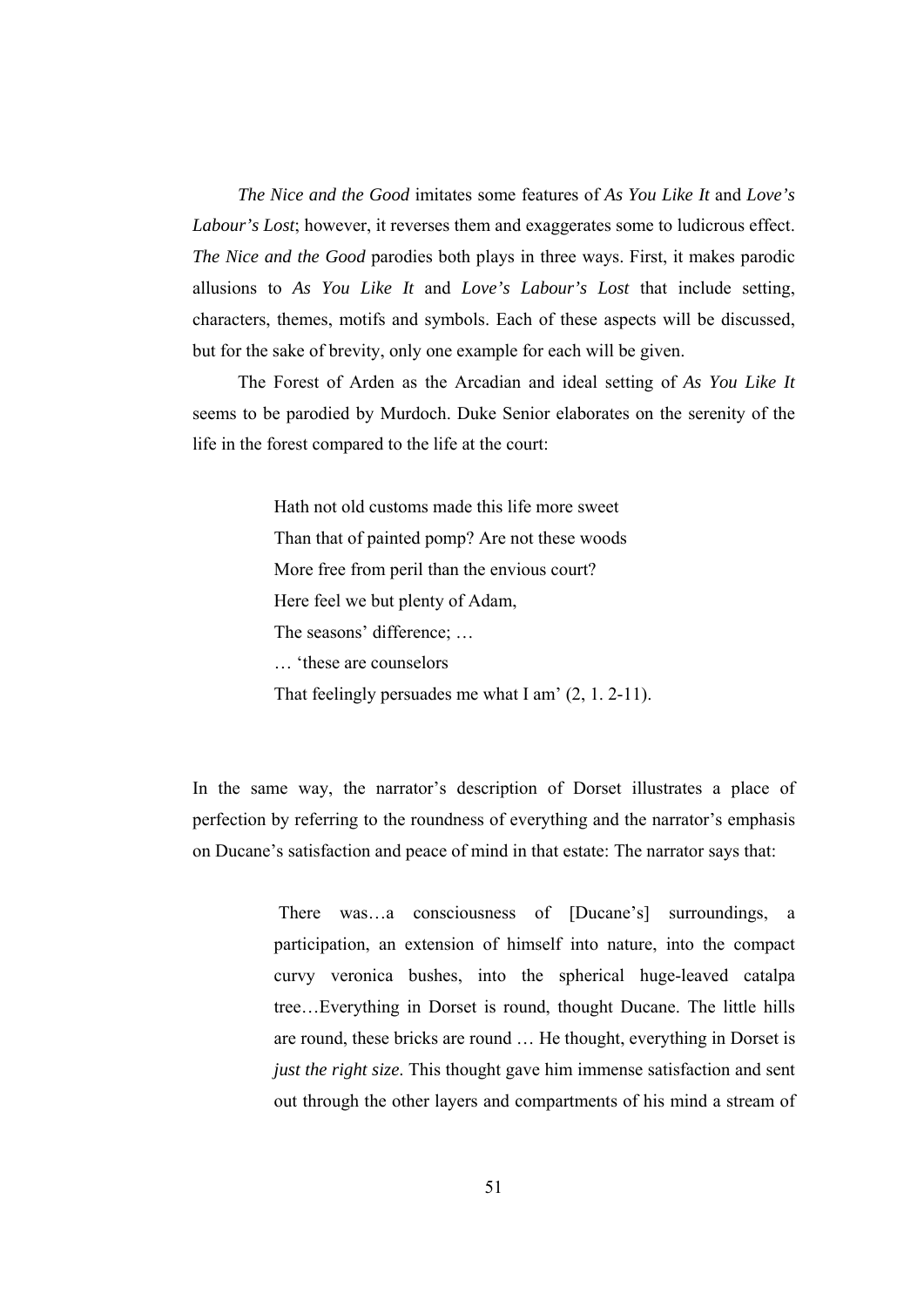warm and soothing particles…They were walking in a narrow lane with high slopping banks up which white flowering nettles and willow herb crawled…A cuckoo called nearby in the wood (*The Nice and the Good* 47).

 Arden is an ideal pastoral haven where characters are exiled and live away from the corruptions of the court life, where lovers are in pursuit of their romantic love, where the pastoral contentment is experienced by the courtiers, and where the blocking character, Oliver, changes for the good, in contrast to Trescombe house, where nearly all the household members, with the exception of a few, are in moral muddles (symbolized by the cuckoo), and where transient change can be detected as the novel closes.

 As for the similarity between the characters, there is a noticeable resemblance between the characters of Theodore Gray in *The Nice and the Good* and Jaques in *As You Like It*. At a cursory glance, Theodore Gray's words and disposition echo those of Jaques's: both characters have had a 'sinful' past, are enjoying self-imposed isolation; they comment on others' actions, are melancholic and thoughtful refusers of festivity. Jaques says, "Give me leave to speak my mind," and the criticism that flows forth will "Cleanse the foul body of th'infected world" (2.7.58–60). Like Jaques, Theodore Gray criticizes the inhabitants at Trescombe. The similarity between these two characters is also detectable between the lines. As already quoted, Theodore Gray's railing against the other characters echoes Jaques who declares that "I'll rail against all the first-born in Egypt' (2. 5. 54) or "will you sit down with me, and we two will rail against our mistress the world, and all our misery" (3. 2. 271-2). Finally, both characters return to the monastery. However, Theodore Gray decides to go back to the Indian Monastery to die there, which gives a tragic air to the resolution of the novel, unlike the happy ending of *As You Like It*.

 The similarity in disposition and name between the characters of Berowne in *Love's Labour's Lost* and Biranne in *The Nice and the Good* also needs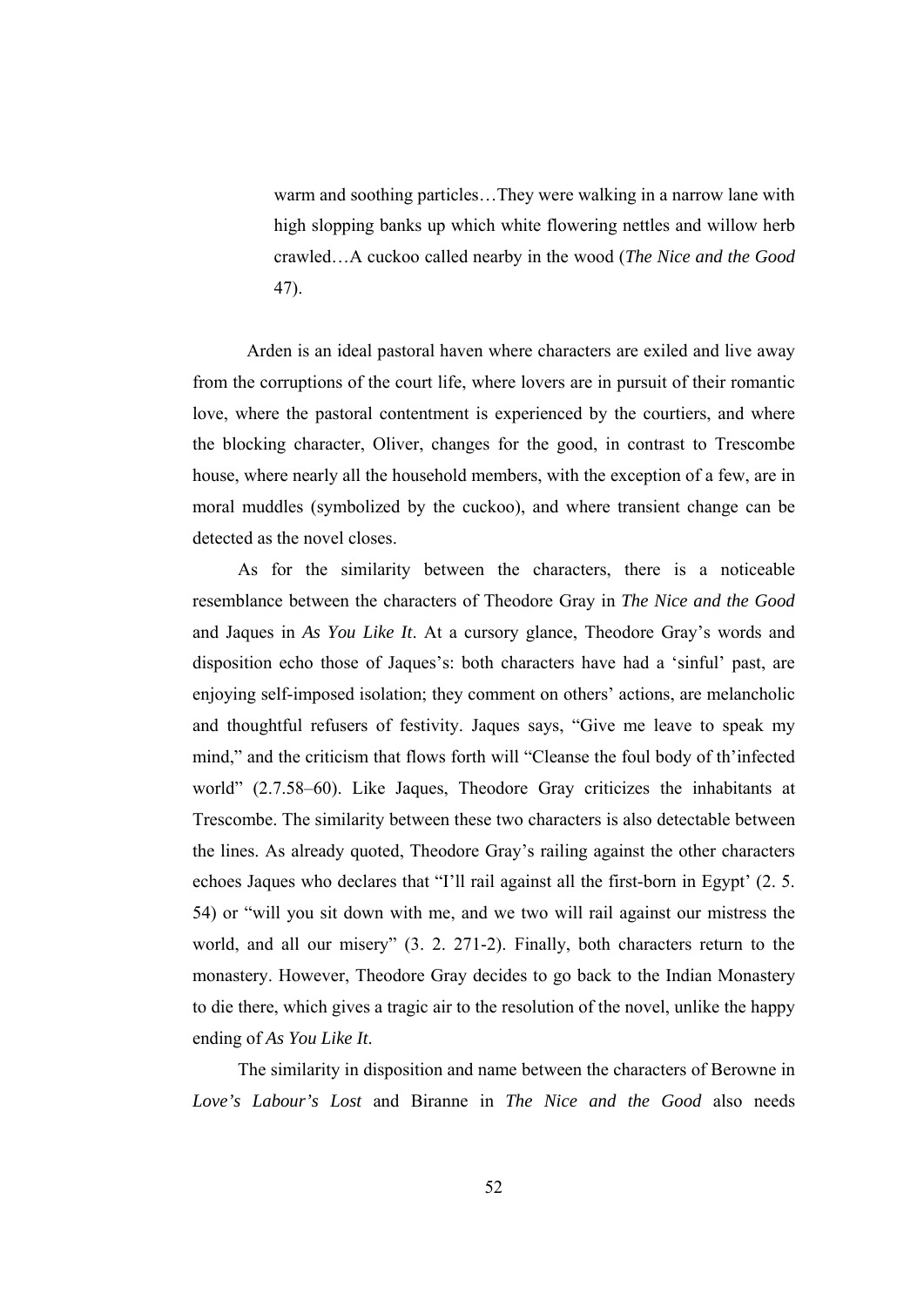consideration. Neither of the characters denies the power of love and sex (McEvan 49). Biranne's special picture is Bronzino's painting that emphasizes love and sex and Berowne implies that love and sex are human necessities in Act One, Scene One. However, Berowne's romantic love for Rosaline is parodied by Biranne's married infidelity and his several illicit relationships.

 Cupid is the dominant symbol in the three works studied in this part. Cupid, who symbolizes the delight of love, is explicitly referred to in *The Nice and the Good*, and *As You Like It* and *Love's Labour's Lost*. In *As You Like It*, Rosalind's words about Cupid signify the theme of love:

> …that same wicked bastard of Venus That was begot of thought, conceived of spleen, And born of madness, that blind rascally boy That abuses every one's eye because his own are Out, let him be judge how deep I am in love. (4. 1. 198-202)

Likewise in *Love's Labour's Lost* the king calls him 'Saint Cupid' (*Love's Labour's Lost* 4. 3. 362), or he is alluded to as a shooter (of arrows) by Boyet: "Who is the shooter? Who is the shooter?" (5. 2. 425) And Berowne is mocked by the other gentlemen as being under the sway of "this signor, junior, giant-dwarf, Dan Cupid" (4. 1. 177). Cupid or Love also is implicitly presented in all the three works to show the existence of love stories. However, in the aforementioned plays, Cupid is the symbol of romantic love at first sight, but in *The Nice and the Good*, the Cupid of Bronzino's painting symbolizes transient love.

 The Cuckoo symbol is another similarity between *The Nice and the Good*, and *Love's Labour's Lost*. In the end of Act V, the Spring Song in *Love's Labour's Lost* refers to the cuckoo sound that symbolizes the victory of true love (spring) over winter. McEvan thinks, first, that the cuckoo is, the symbol of unfaithful lovers in *The Nice and the Good*. Second, Murdoch exaggerates the cuckoo motif. Mentioned several times and sometimes absurdly in *The Nice and*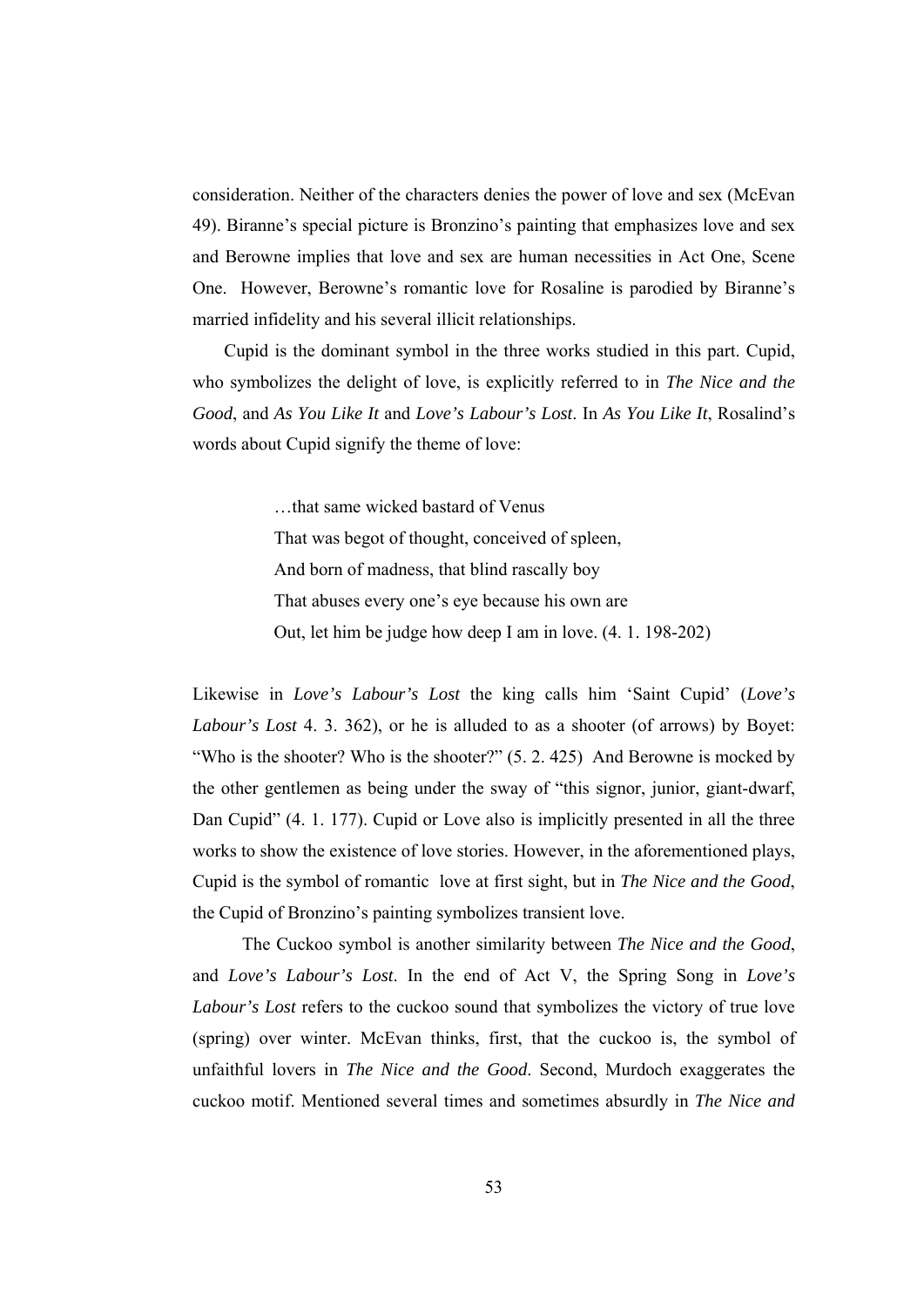*the Good*, the cuckoo is heard everywhere: when Ducane and Kate Gray have a walk and exchange kisses (*The Nice and The Good* 49), or when Willy Kost wakes up to a cuckoo sound (54); in Chapter Seven, Kate and Octavian Gray talk about Ducane and the cuckoo clock Barbara Gray has bought as a birthday present for her father (65), a symbol of his and his wife's marital infidelity. When Kate Gray receives Jessica Bird's letters revealing Ducane's double unfaithfulness to both women: the cuckoo "in the wood crie[s] out, hesitant and hollow, *cu-cuckoo cucuckoo*" (274). Edward asks, "'Isn't it funny to think that the cuckoo is silent in Africa?'" and he also says, "'Cuckoo in June changes his tune' …[and] A distant hollow *cu-cuckoo cu-cuckoo* came through the open window " (263). In the end of the novel, Kate Gray says that Trescombe is quiet and the cuckoos have left (357). Mentioned only once in *Love's Labour's Lost*, the cuckoo symbol signifies infidelity and is exaggerated through its repetition in *The Nice and the Good*.

 The theme of learning or more precisely pedantry seems to be a common theme in both *Love's Labour's Lost* and *The Nice and the Good*. In *Love's Labour's Lost*, the King of Navarre obsessively proposes to dedicate himself and his three gentlemen-in-waiting to the pursuit of scholarship and thus makes the courtiers sign an oath to devote themselves to learning rather than banqueting and being engaged in love. The oath is gradually broken, secretly, by each courtier since all find it unnatural. The yearning for reading is central to *The Nice and the Good*. The characters seem to be involved in reading classics. However, like the exaggeration on the theme of reconciliation, referred to by Conradi, the longing for reading classics is exaggerated as it extends to children, Edward and Henrietta, who are engaged in learning the classics.

 Letters that turn out to be in the wrong hands is also another common device in both *Love's Labour's Lost* and *The Nice and the Good*. In *Love's Labour's Lost*, the letter Armado writes to Jaquenetta and sends through Coatard is given to the King by Dull upon Holofernes's order, and the same letter is given to Rosaline instead of Berowne's letter to her but Boyet opens it upon the Princess's order. Berowne's letter to Rosaline is given to Jaquenetta. Costard is not a blackmailer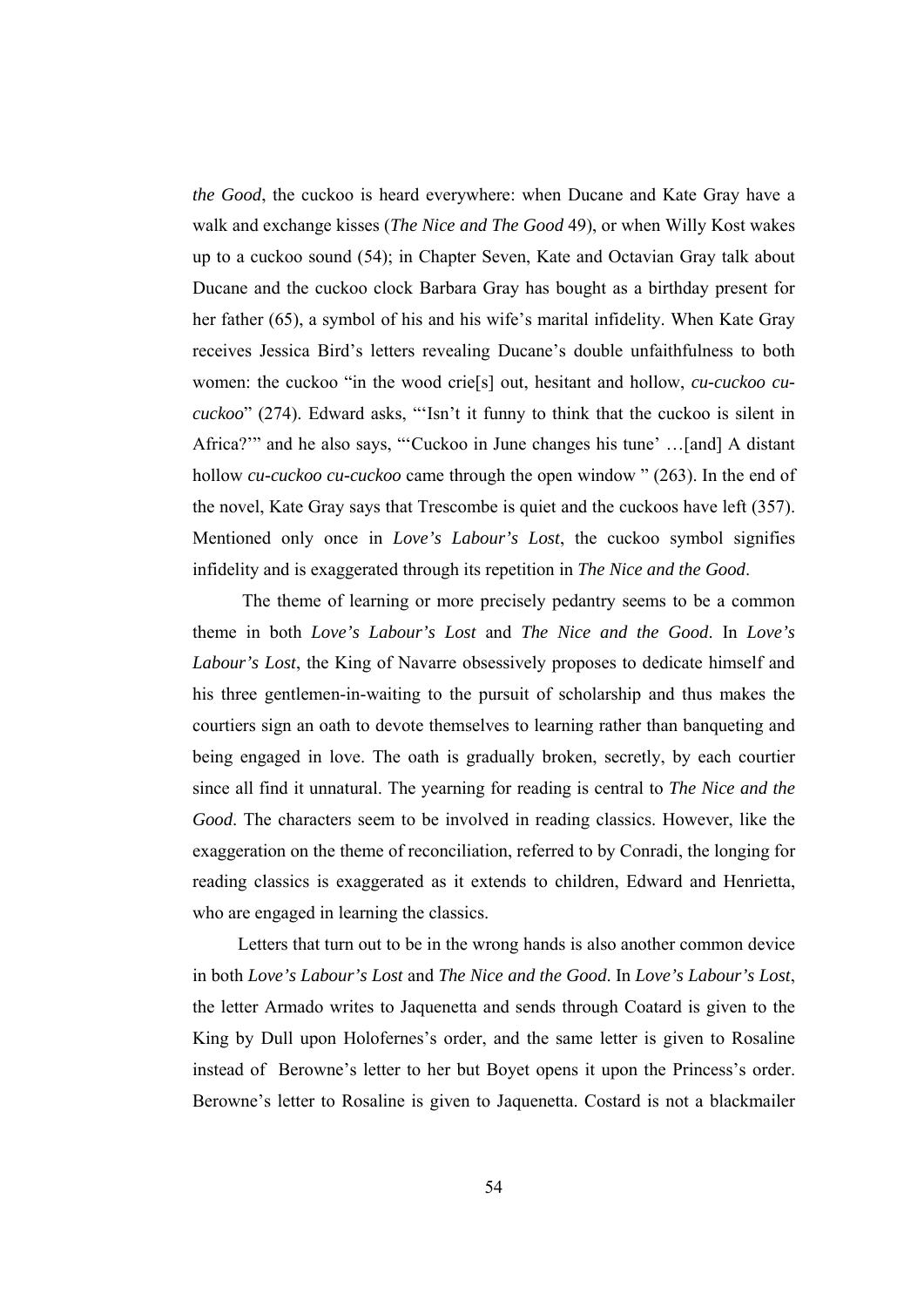and he does not deliberately deliver the wrong letters, therefore, his punishment is not justly served. However, McGrath, in *The Nice and the Good*, blackmails Ducane to buy back from him the letters of his mistresses, and his punishment is just.

 Second, in addition to the above parodic allusions to both plays, the conventions of comedy, particularly romantic comedy, in *As You Like It* and *Love's Labour's Lost* are also parodied in *The Nice and the Good*. The conventional comic character types, and the comic themes are all part of the whole comic structures of the plays, unlike *The Nice and the Good*. The main conventional design (developed through characters) in *As You Like It* is that Duke Frederick, the *alazon*, banishes his brother, Duke Senior and his companions, after the usurpation of their positions. Subsequently, a society of the exiled courtiers gathers in the Forest of Arden. Duke Frederick attempts to attack the Forest of Arden but, like every conventional *alazon* type, is miraculously transformed and the *eiron* type characters are all triumphant over the *alazon* blocking characters. Besides, the heroine, Rosalind, and, the hero, Orlando, the *eiron* character types, fall in love and suffer the same fate as Rosalind's father, Duke Senior. The main action involves the usurpation of power by Duke Frederick and its restoration by Duke Senior and Orlando and Rosalind's love that results in their marriage and three other pairs of characters' marriages, despite being blocked.

 Next, the buffoon and *agroikos* including the clowns, the fools, the singers, the churls, the peasants add to the comic mood in *As You Like It*. To cite a few examples of these comic character types, one can refer to Touchstone, the fool, who falls in love with Audrey and challenges William, his rival, a comic caricature of a peasant who thinks he has "a pretty wit" (5. 2. 28). Touchstones replies to him: "...I do now remember a saying, 'the fool doth think he is wise, but the wise man knows himself to be a fool." (5. 2. 29-31). Touchstone also warns William away in a hyperbolic manner:

you clown, abandon (which is in the vulgar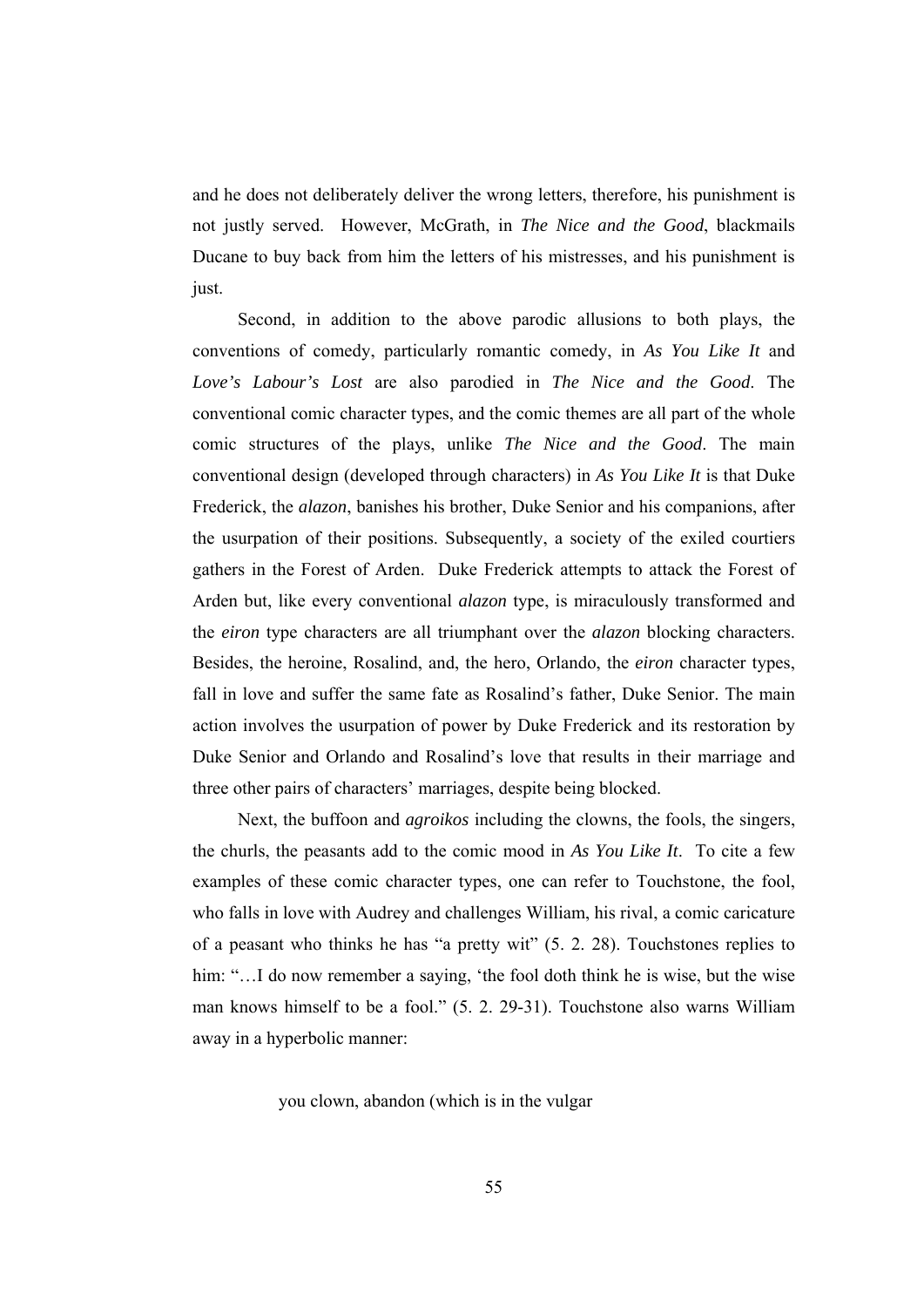leave) the society (which in the boorish is , company) of this female (which in the common is, woman); which together is, abandon the society of this female, or, clown, thou perishest; or to thy better understanding, diest; or, to wit, I kill thee, make thee away, translate thy life into death, thy liberty into bondage. I will deal in poison with thee, or in bastinado, or in steel; I will bandy with thee in faction; I will o'errun thee with policy; I will kill thee a hundred and fifty ways. (5. 2. 46-55)

 Audrey is so ridiculously uneducated that she is even unfamiliar with the word "poetical" (3. 3. 15-16) but she is naïve and honest like every typical peasant. Amien, the singer, sings entertaining songs comparing the life at the court to the virtuous life in the Forest of Arden. Phebe, the shepherdess falls in love with Ganymede (Rosalind disguised as a young man) and scorns Silvius, a parody of the ardent lover, passionately in love with her. Rosalind calls Silvius "a tame snake" who deserves no pity (4. 3. 70). In short, the plot of *As You Like It* develops according to conventions and through blocking characters, and the buffoon and *agroikos* add to its comic mood.

 The theme of love is dominant, and romantic love brings suffering and torment to Orlando and Rosalind as instances of conventional romantic lovers. Orlando is like the slave or servant of his beloved, as typical in the courtly love tradition: Celia says Orlando loves Rosalind so ardently that he wants to be Rosalind's slave (3. 2. 150). Orlando is lovesick and expresses his love in the commonplace cliché that he would die without Rosalind. He becomes a traditional love slave who swears by the beloved's hands.

> Hang there, my verse, in witness of my love: And thou, thrice-crowned queen of night, survey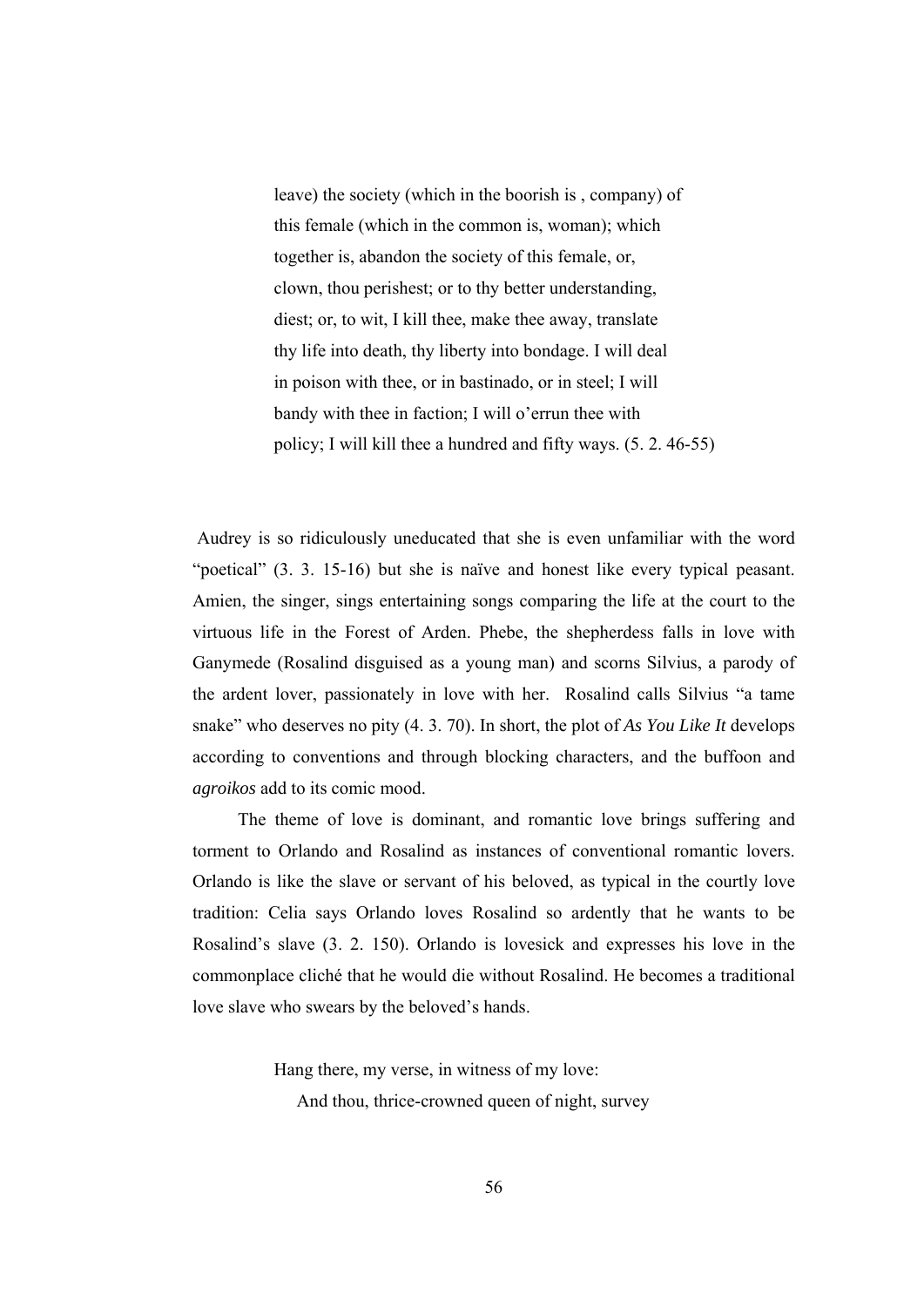With thy chaste eye, from thy pale sphere above,

Thy huntress' name, that my full life doth away.

O Rosalind! These trees shall be my books,

And in their barks my thoughts I'll character, (3. 2. 1-6).

Rosalind and Orlando are separated (exiled) but eventually united. The resolution of *As You Like It* promises the audience that the four couples who are finally united, will live happily, Duke Senior will rule justly in his regained rightful position and Duke Frederick and Oliver's transformations into better people will be retained ever after in *As You Like It*.

 Although, *Love's Labour's Lost* is " a comedy that ends in separation, not reunion, in postponement of marital joy, not in the fulfillment of courtship…from the beginning we anticipate that love will subdue those who try to deny its power." (Ornstein 36) The main design in *Love's Labour's Lost*, involves the King of Navarre who forces the comic society, the young male courtiers, into line with his mandatory desire. According to Frye the King is

> The humor in comedy…someone with a good deal of social prestige and power who is able to force much of the play's society into line with his obsession. Thus the humor is intimately connected with the theme of the absurd or irrational law that the action of comedy moves toward breaking…[sometimes] law is replaced by "oath"… Or it may take the form of a sham Utopia…a society…constructed by an act of humorous or pedantic will…(Frye 169)

The irrational oath to give up women and dedicate three years to studying must be taken by the young courtiers. The King's edict follows as: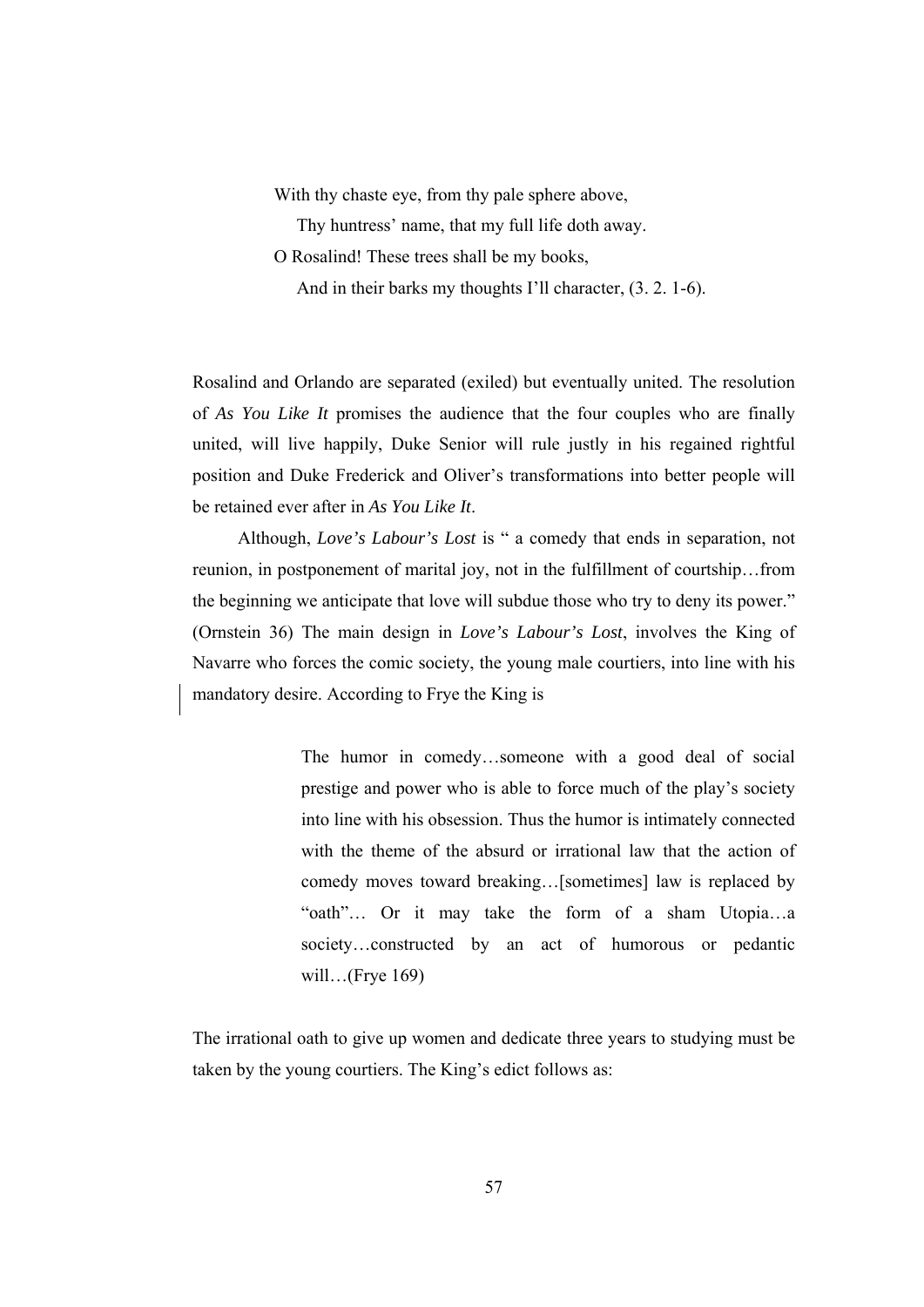…brave conquerors – for so you are That war against your own affections And the huge army of the world's desires – Navarre shall be the wonder of the world; Our court shall be a little academe… (1. 1. 8-13)

The King himself and all his courtiers pretend to prefer knowledge to love upon his order. They take oaths to read rather than to love. However, the dominant theme in *Love's Labour's Lost*, as in other romantic comedies is that love is the most valuable element in human life. Berowne is the first of all the courtiers who break their unnatural oaths and thus he defeats the *alazon* King. Leggatt comments on Berowne as a major comic character with a range of feeling and vision that characterizes him as the *eiron* figure, and believes that, " …only Berowne seems conscious of the artificiality of the action they are engaged in …" (64). He protests against the King's irrational decree and questions the oath taking to avoid pleasures in favor of studying. When the play opens he says "What is the end of study, let me know"(1. 1. 55). Berowne also perceives that:

> Why, all delights are vain, but that most vain Which, with pain purchased, doth inherit pain; As painfully to pore upon a book To seek the light of truth while truth the while

Doth falsely blind the eyesight of his look. (1. 1. 72-76)

 But, like the obsessive *alazon*, the King reacts to Berowne's reasoning as he exclaims, "How well he's read, to reason against reading!" (I. i. 94)

 Finally, the *alazon* character type, the King, is defeated and the irrational oath is broken and all give up studying in favor of love in the end. Therefore,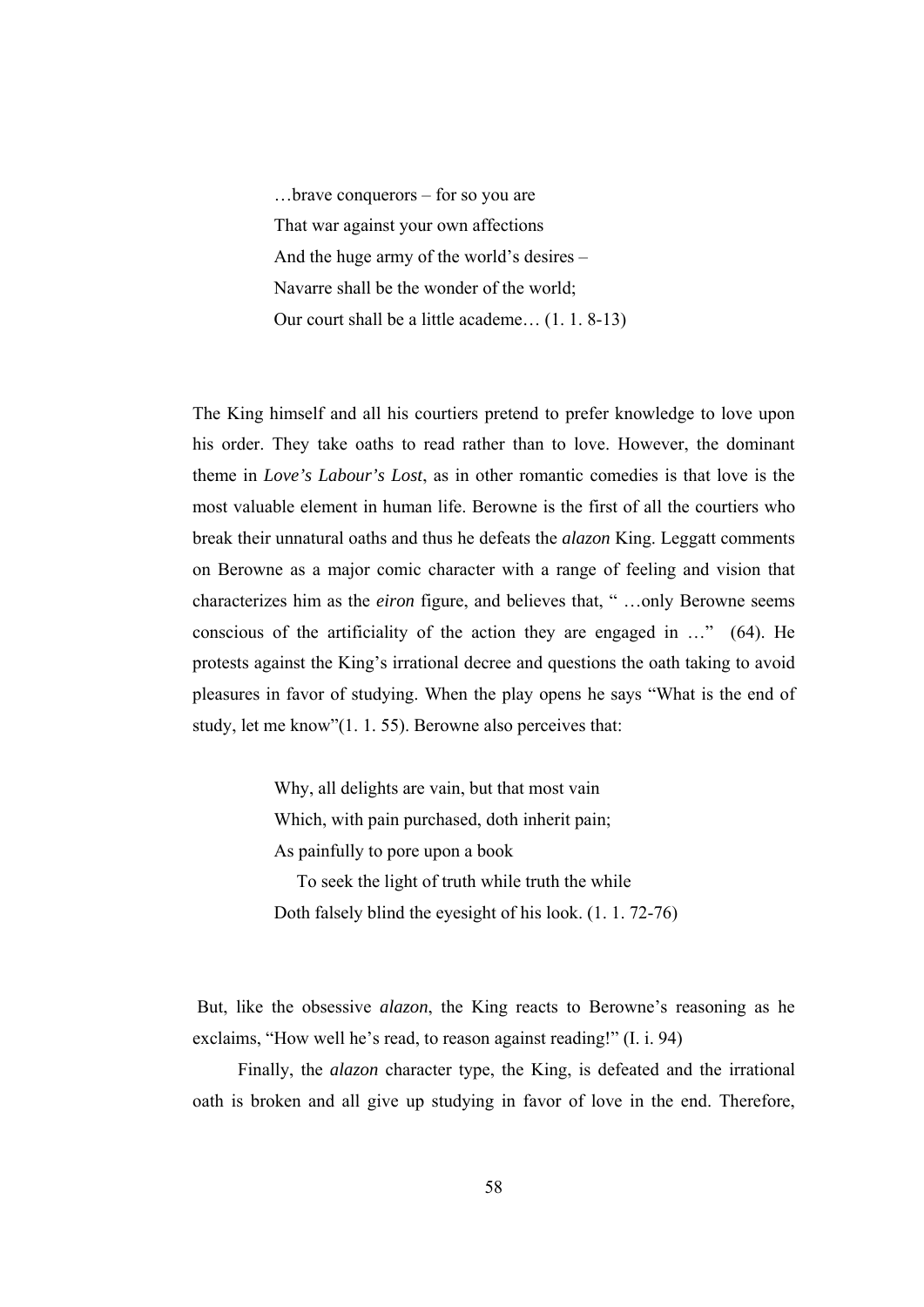*Love's Labour's Lost* follows the same design of comedy, but with a belated denouement. Readers are sure that it is a typical comedy with a prospective happy ending explicitly mentioned when the Princess (Queen) of France and the King of Navarre have to part because of the King of France's death, but exchange words of promises:

> Queen. …at the expiration of the year Come challenge me, challenge me by these deserts' And, by this virgin palm now kissing thine, I will be thine…. King . If this, or more than this, I would deny, To flatter up these powers of mine with rest, The sudden hand of death close up mine eyes! Hence hermit then – my heart is in thy breast.  $(5, 2, 793-806)$

Although Berowne's words also remind the audience that the play does not end like a typical comedy: "Our wooing doth not end like an old play;/ Jack hath not Jill" (5. 2. 867-8), the King reassures the audience and Berowne that "it wants a twelve month and a day,/ And then 'twill end" (5. 2. 870-1).

 Like *As You Like It*, *Love's Labour's Lost* also contains the buffoon and the *agroikos* like the pages, the dull and naïve characters, and the rustic characters add to the comic mood: Costard, Dull, Armando, Moth, Jaquenetta and Forester. Costard is employed to deliver letters but he gives the wrong letters to the wrong people. In Act Four, he delivers the letter Armado has written to Jaquenetta to Rosaline instead of Berowne's letter to her. Costard is regarded as a source of entertainment from the beginning as Longaville, a courtier, says "Costard the swain and he shall be our sport, And so to study three years is but short."(1. 1. 176-7) Costard's name already provokes jokes. In Act III, Moth and Armado playfully poke fun on his name: "Here is a costard broken in a shin." (3. 1. 68)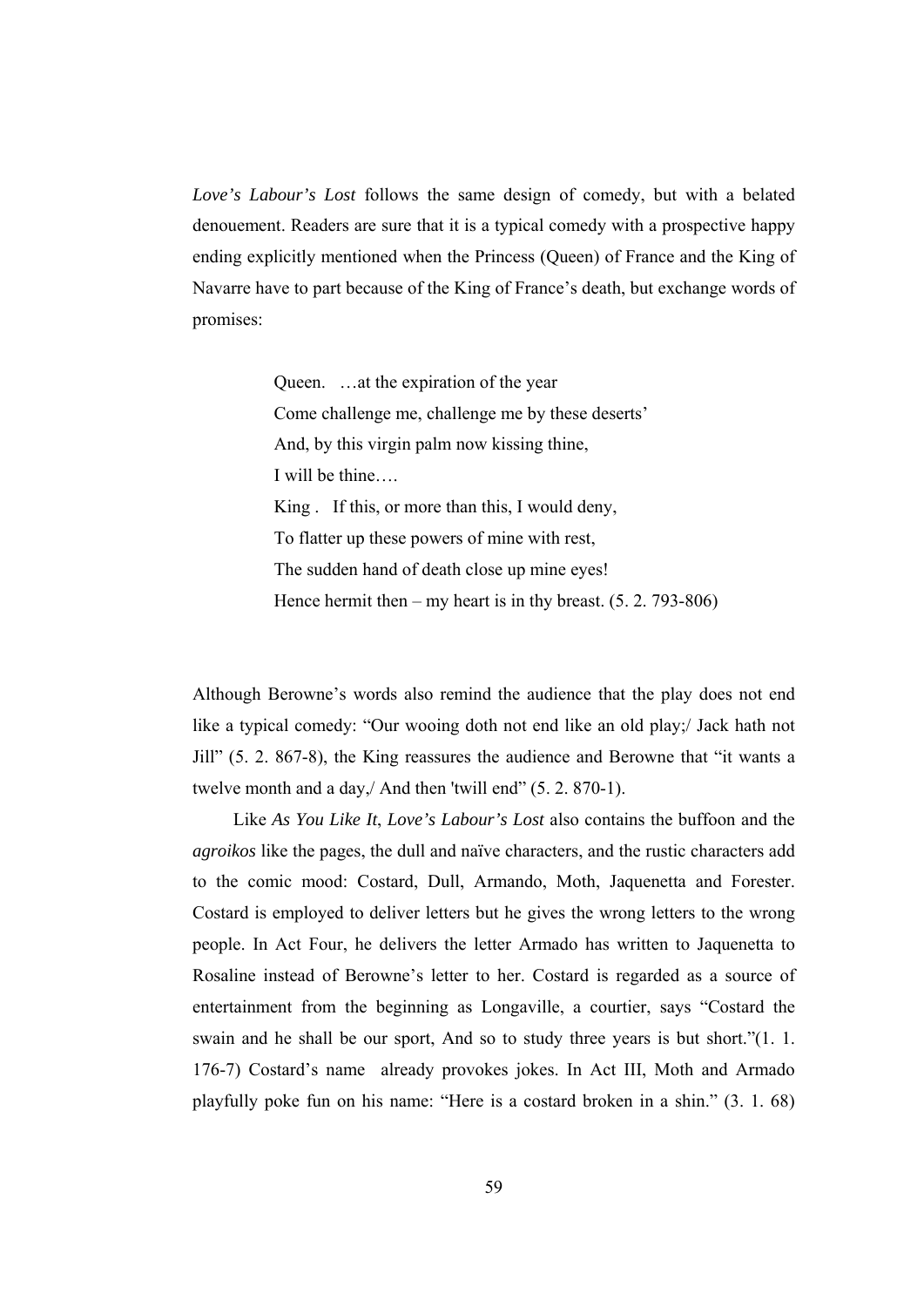Costard's name that is written in small c signifies its old meaning; that is, apple or head neither of which has a shin (as in a leg). The *agroikos* character, Anthony Dull, is a slow-witted rustic constable. When Holofernes asks why Dull has not uttered a word, he replies, "Nor understand neither, Sir" (5. 1. 141). Jaquenetta, the dairy maid, is wooed by both Armado and Costard. In Act One, Scene One, Armado oversees Costard who is arrested and sentenced to a week's diet of bran and water because he delivered a letter from Armado to Jaquenetta despite the King's prohibition. Jaquenetta also gives the letter Berowne has written to Rosaline to King Ferdinand and in the end Costard reveals that Jaquenetta is pregnant by Armado, who was ashamed of his love for her in Act One since she is a country girl.

 The theme of traditional romantic love includes Berowne's ardent love for Rosaline. Berowne regards love as the most valuable element in human life:

> It adds a precious seeing to the eye: A lover's eyes will gaze an eagle blind. A lover's ear will hear the lowest sound, When the suspicious head of theft is stopp'd. Love's feeling is more soft and sensible Than are the tender horns of cocklled snails… (4. 3. 329-34).

 He also laments his reservation over his love and writes love poems and sonnets to Rosaline:

> …I am toiling in a pitch,--pitch that defiles: defile! a foul word. Well, set thee down, sorrow! … By the Lord, this love is as mad as Ajax: it kills sheep; it kills me,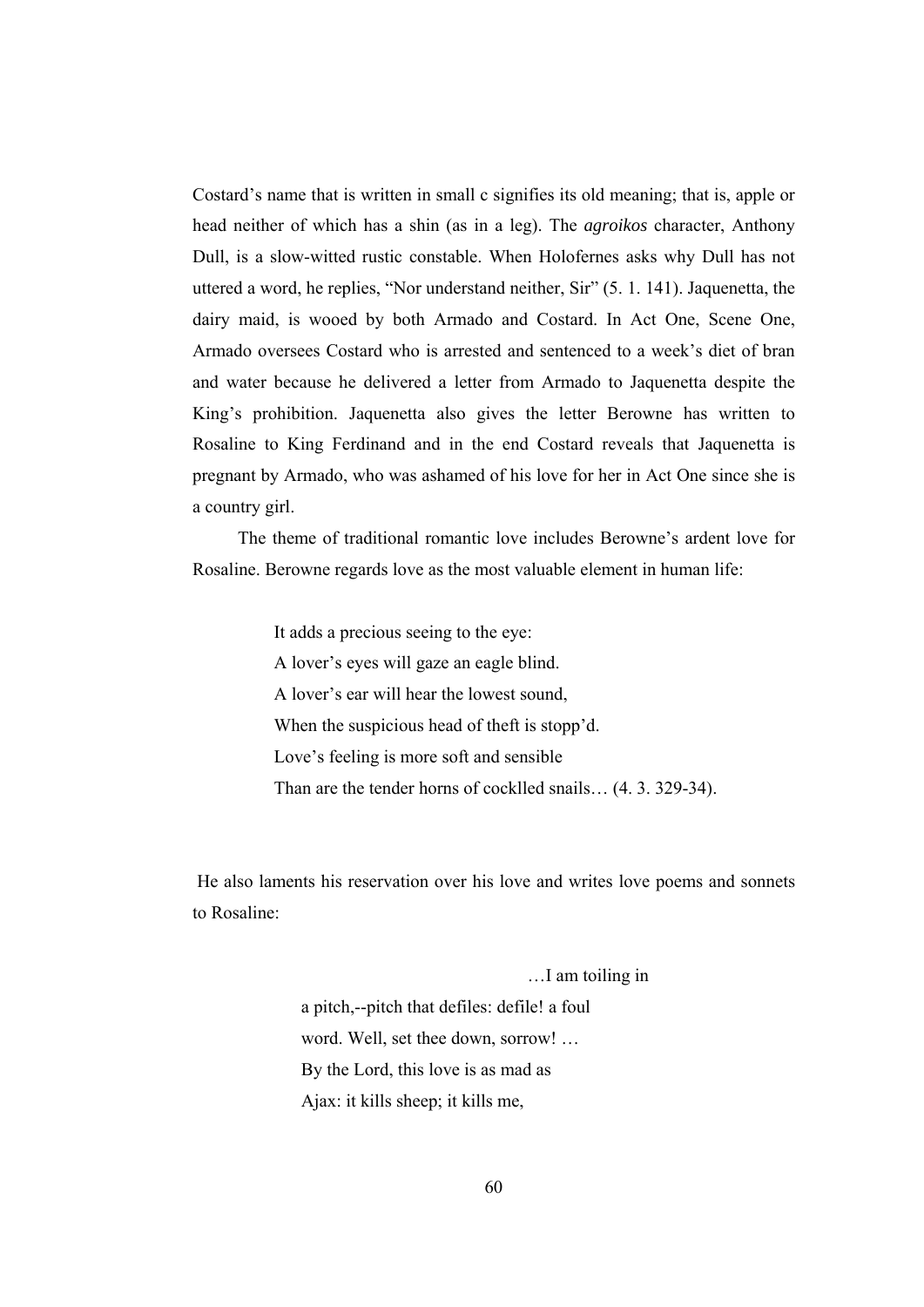…O, but her eye,--by this light, but for her eye, … … By heaven, I do love: and it hath taught me to rhyme and to be melancholy; (4. 3. 2-12)

Like the resolution of *As You Like It*, *Love's Labour's Lost* offers the audience the prospective happy ending in which; although belatedly, the lovers will be united and be happy permanently.

 Finally, *The Nice and the Good* parodies *As You Like It* and *Love's Labour's Lost* as the fourth-phase comedies in two ways. In the first place, *The Nice and the Good* reverses the dominant feature of the two-world image common in fourthphase comedies. Murdoch uses the first-world (London, Germany, India) and Dorset as a two-world image. The characters have either come from the first world to Dorset or they frequently visit it. Like the comic society, they gather in Dorset that seems to be a serene place of refuge and where change and love should be dominant. However, in *The Nice and the Good*, any attempt to see the first-world as the only place of corruption from which there is movement to the second, unaffected world is futile since both the first world and Dorset are places in which characters are involved in moral problems. Willy Kost says that the twins are the only people who are not in turmoil (191). Although, characters like Ducane, Kost, and Theodore attempt to change their moral state in the second-world (Dorset), when they move back to (or decide to move back to) the first world, the novel does not promise any permanent change in their moral state.

 *As You Like It* and *Love's Labour's Lost* belong to the genre of the "drama of the green world" that includes the two-world image. The comic society in each play moves from the first world of ritual bondage and arbitrary law towards the second one which signifies freedom from bondage. In *As You Like It*, there is the movement from the normal world of the court to the Forest of Arden and back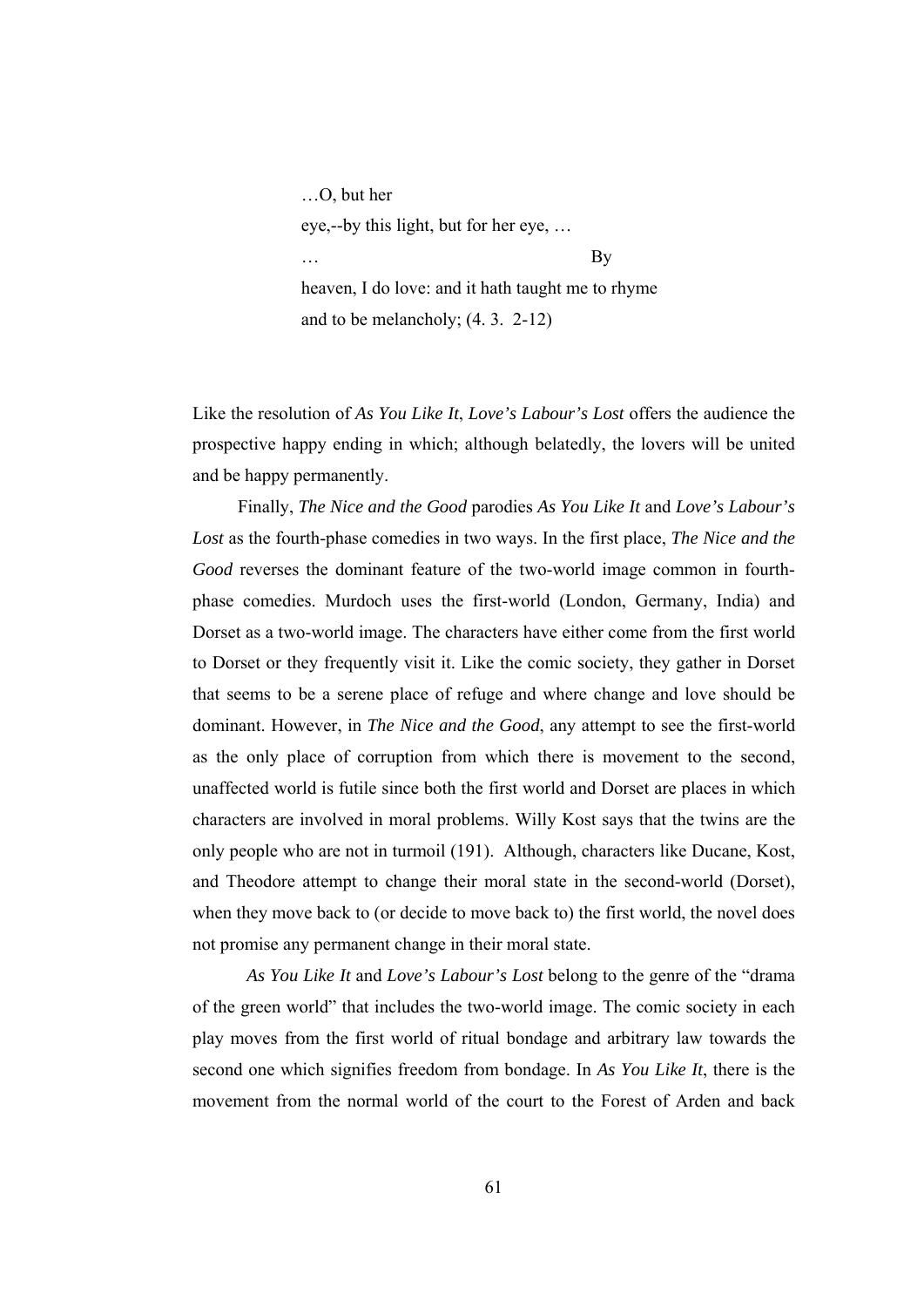again. The court is the waste land of corruption from which the comic society moves to the Forest of Arden that symbolizes life, love and freedom and that is the place of miraculous transformations. Duke Senior compares the safe woods to the envious court, as shown earlier. Those who enter the Forest of Arden are often remarkably different when they leave. The miraculous transformation of Duke Frederick and Oliver are two obvious instances. Duke Frederick aborts his vengeful mission after he meets an old religious man on the road to the Forest of Arden. He immediately changes his ways, dedicating himself to a monastic life and returning the crown to his brother. Jacques notes this in the end, with his question, "The duke hath put on a religious life, and thrown into neglect the pompous court?" (5. 4. 179-80) On the other hand, upon Duke Frederick's order to find his brother, Duke Senior, Oliver enters the Forest of Arden. His brother, Orlando finds him in a desperate condition and saves his life. This display of undeserved generosity prompts Oliver to change himself into a better, more loving person, as is depicted in his conversation with Celia explaining his brother's act of bravery:

> Oliver. … kindness, nobler ever than revenge, And nature, stronger than his just occasion, Made him give battle to the lioness, … Celia. Was't you that did so oft contrive to kill him? Oliver. 'T was I; but 't is not I. I do not shame To tell you what I was, since my conversion So sweetly tastes, being the thing I am. … In brief, he led me to this to this gentle duke, Who gave me fresh array and entertainment, Committing me unto my brother's love… (4. 3. 127-143).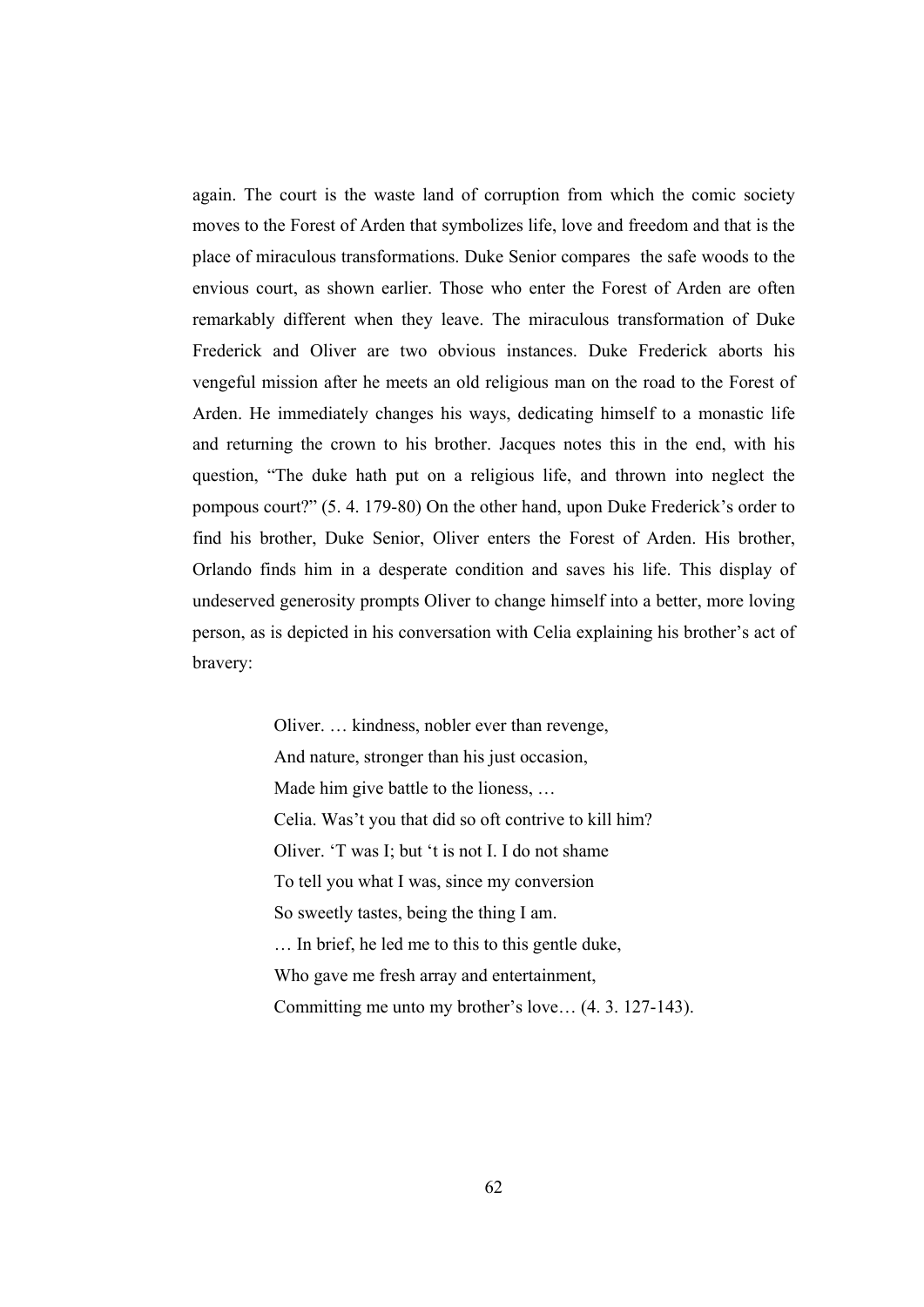The rest of the courtiers, with the exception of Jacques, are back at the court as Jacques in the end says to Duke Senior, "…out of these convertites there is much matter to be heard and learn'd. [*To* Duke Senior] You to your former honour I bequeath; Your patience and your virtue well deserve it …" (5. 4. 182-5). Briefly, in *As You Like It*, there is movement from the society controlled by Duke Frederick's tyranny and bondage towards the Forest of Arden and back again to the court.

 Similarly, the ritual of the triumph of love over arbitrary law is symbolized as the victory of spring over winter in *Love's Labour's Lost*:

SPRING.

When daisies pied and violets blue And lady-smocks all silver-white And cuckoo-buds of yellow hue Do paint the meadows with delight, The cuckoo then, on every tree, Mocks married men; for thus sings he, Cuckoo; Cuckoo, cuckoo: O word of fear, Unpleasing to a married ear! When shepherds pipe on oaten straws And merry larks are ploughmen's clocks, When turtles tread, and rooks, and daws, And maidens bleach their summer smocks The cuckoo then, on every tree, Mocks married men; for thus sings he, Cuckoo; Cuckoo, cuckoo: O word of fear, Unpleasing to a married ear! **WINTER** When icicles hang by the wall And Dick the shepherd blows his nail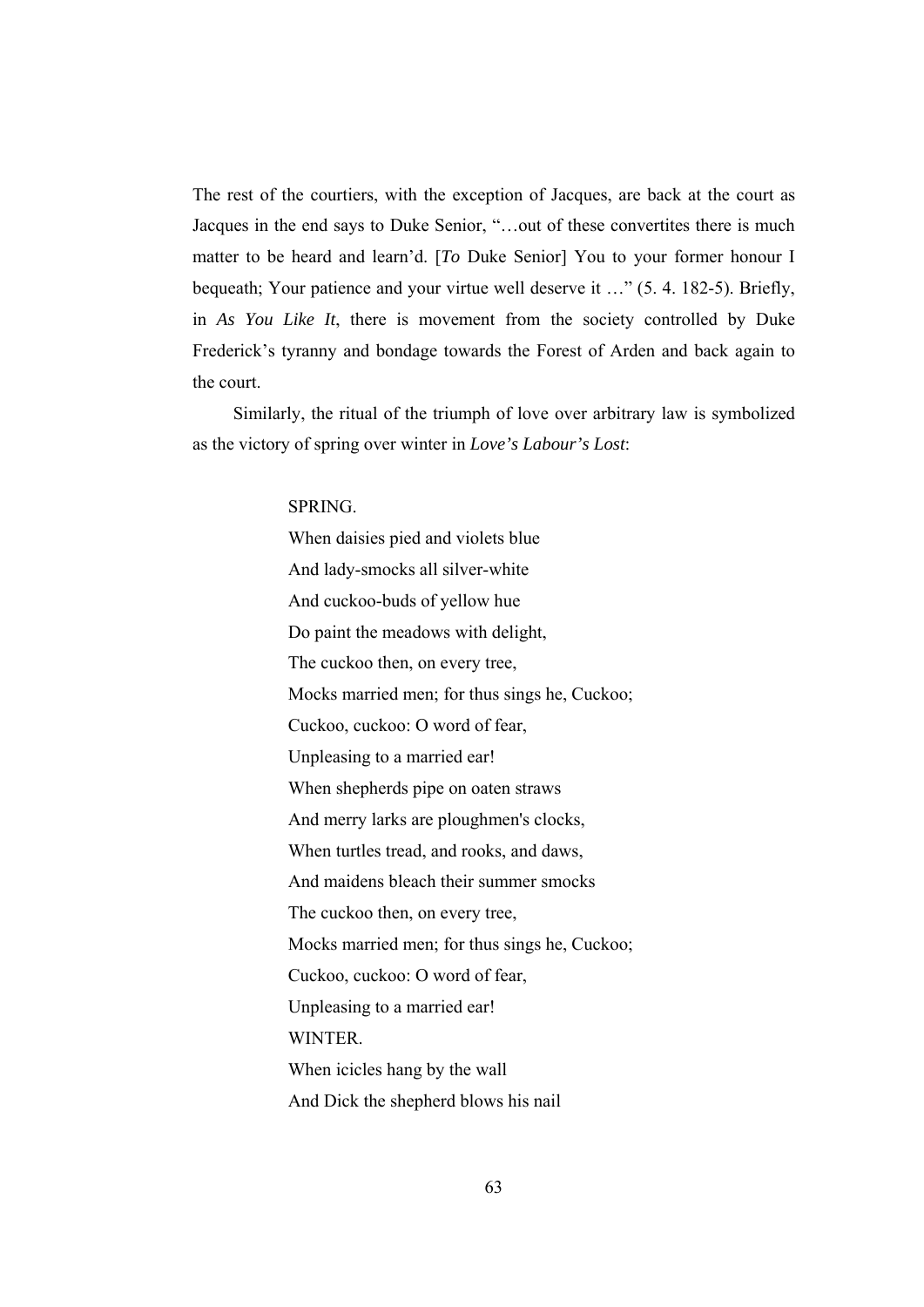And Tom bears logs into the hall And milk comes frozen home in pail, When blood is nipp'd and ways be foul, Then nightly sings the staring owl, Tu-whit; Tu-who, a merry note, While greasy Joan doth keel the pot. When all aloud the wind doth blow And coughing drowns the parson's saw And birds sit brooding in the snow And Marian's nose looks red and raw, When roasted crabs hiss in the bowl, Then nightly sings the staring owl, Tu-whit; Tu-who, a merry note, While greasy Joan doth keel the pot. (5. 2. 877-912)

 Frye says that the song symbolizes the movement from one society that is controlled by the King's ritual bondage and arbitrary law (oath) on pedantry (winter), towards the King's defeat and his and young men's prospective marriage to the Queen of France and her ladies (spring) (Frye 183).

 Besides, *The Nice and the Good* parodies these plays by including one dominant feature of ironic comedy, married infidelity, and reversing it, in an exaggerated manner. The infidelity is depicted in the relationships of characters like Kate and Octavian Gray, Peter and Judy McGrath, Paula and Richard Biranne. However, in ironic comedies such as comedies of manners, the convention of a married couple's surreptitious and illicit love affair does not by any means result in divorce, but rather in laughter. In *The Nice and the Good*, the affairs are mainly overt. Octavian Gray, who is an adulterer himself, enjoys his wife's affairs, Peter McGrath forces his wife to be involved in Radeechy's black masses and Richard Biranne tells his wife he will have affairs with his secretaries. The aim of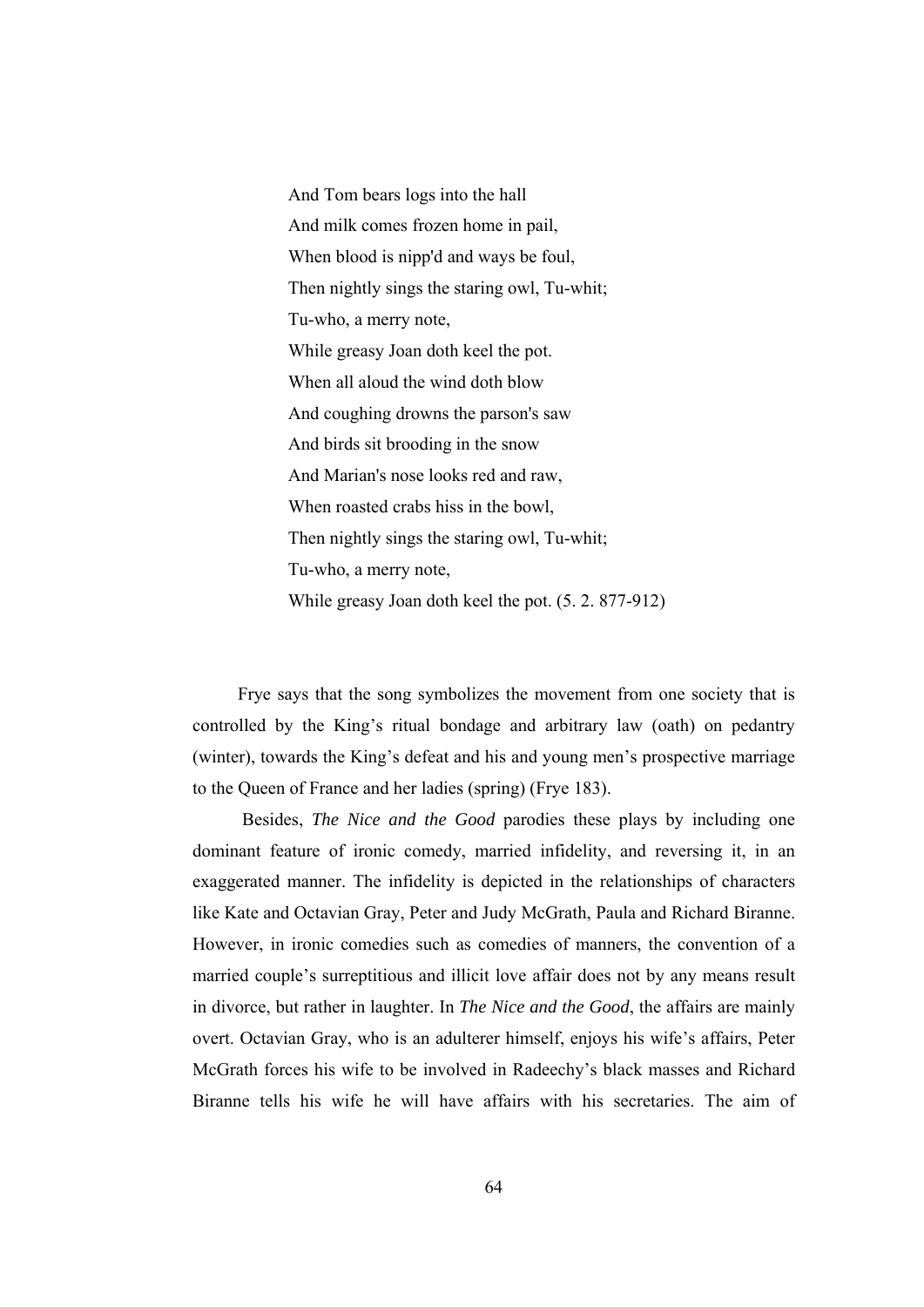comedies of manners was to attack upper-class pretentiousness, but in *The Nice and the Good* the characters do not pretend and are absurdly involved in love affairs that sometimes end in divorce and remarriage (as in Paula and Richard Biranne's relationship).

# **3.4. Murdoch's Philosophical View of the Dramatic in**   *The Nice and the Good*

 In *The Nice and the Good* Murdoch's view of the dramatic as philosophical is depicted through John Ducane's and Theodore Gray's process of unselfing. Willy Kost will also be considered as merely the spokesman of Murdoch's philosophy, with his revealing comments on the concepts that will be discussed. Murdoch argues about two kinds of men in *The Nice and the Good*, the good man and the mediocre man. She shows that a good man should be humble and a humble man is able to distinguish the dividing line between the nice and the good. He is both able to see the state of illusion he is in and capable of challenging the illusory state to approach goodness. Quite relevant to this discussion, Murdoch says that, "The good man is humble; he is very unlike the big neo-Kantian Lucifer…The humble man perceives the distance between suffering and death. And, although he is not by definition the good man, perhaps he is the kind of man who is most likely of all to become good." ("The Sovereignty of Good over Other Concepts" 385). This man possesses "more love" that enables him to notice the differences between men ("The Sublime and the Beautiful Revisited" 283) By contrast, the bad man or the mediocre man is in a state of illusion, egoistic, obsessed, envious, ignorant and neurotic. Therefore, both Ducane and Theodore are considered to be in a state of illusion (in Platonic terminology). The former is obsessed with power, in a moral muddle and selfish, and the latter is obsessed with the past.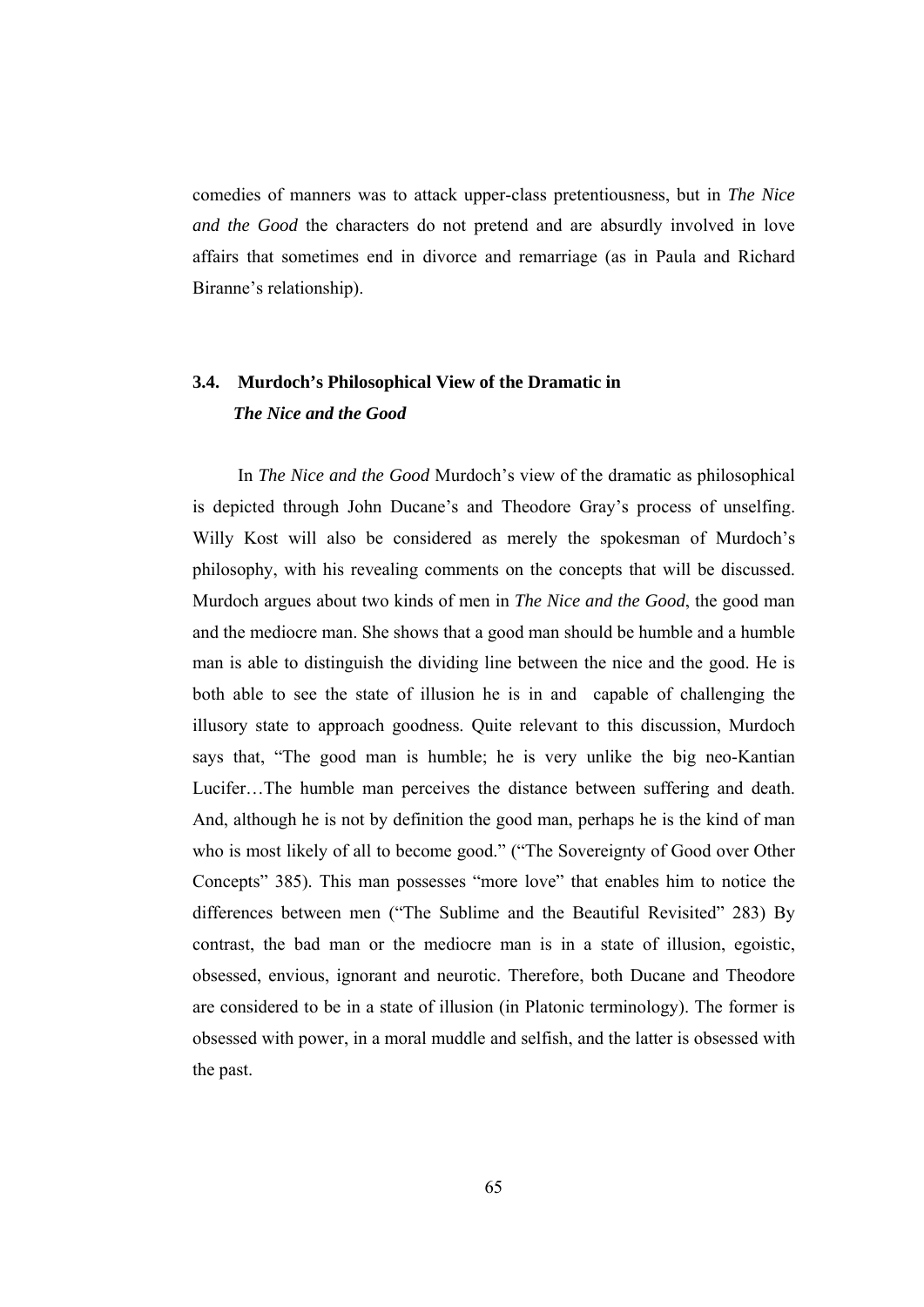The novel opens with the news of Joseph Radeechy's suicide upon which Ducane, the legal advisor of the Whitehall Company, is called in to investigate. Ducane is pictured as a man who is self-confident, quite aware of his aspirations and his position. Ducane, we are told, was a man of "puritanical nature" (*The Nice and the Good* 171), and "a busy successful man and aware of himself as a respected figure" (32). Yet he also wanted to "lead a clean simple life and to be good" (32), and "had from childhood quite explicitly set before himself the aim of becoming a good man..." (77). He is, on the one hand, manipulative, proud, selfish, jealous and power-obsessed, and on the other hand he comes to realize his moral state because his aim is to become good. His state of moral muddle becomes an occasion for him to recognize it. Ducane's problem is his inability to distinguish between good and evil.

 Ducane is pictured as obsessed with power, and he has a feeling of superiority over others. He has "become … used to being … the acknowledged superior" (37). He is pleased that he is appointed to investigate the suicide case, and is given the opportunity to pass judgement on people like McGrath and Biranne whom he finds out are involved in the case, and he discovers Biranne's affair with Judy McGrath. He is hostile towards Biranne. Ducane's source of hostility to Biranne and "his old dislike of" (80) him is the result of overhearing Biranne's mocking laughter while Biranne was speculating about Ducane's homosexuality (37). Ducane is also envious of him because "he was attractive to women' and had "distinguished war records" (79-80). He thinks of him as a "sinner and as a man in a trap" and the case and its conclusion fill him with "a curious deep wicked pleasure" since he sees it as a way to take his revenge (190). His power-obsession is also revealed in his yearning to become a judge. He also has self-confidence in his ability to be a just judge:

> Ducane's rational mind knew that there had to be law courts and that English law was on the whole good law and English judges good judges. But he detested that confrontation between the prisoner in the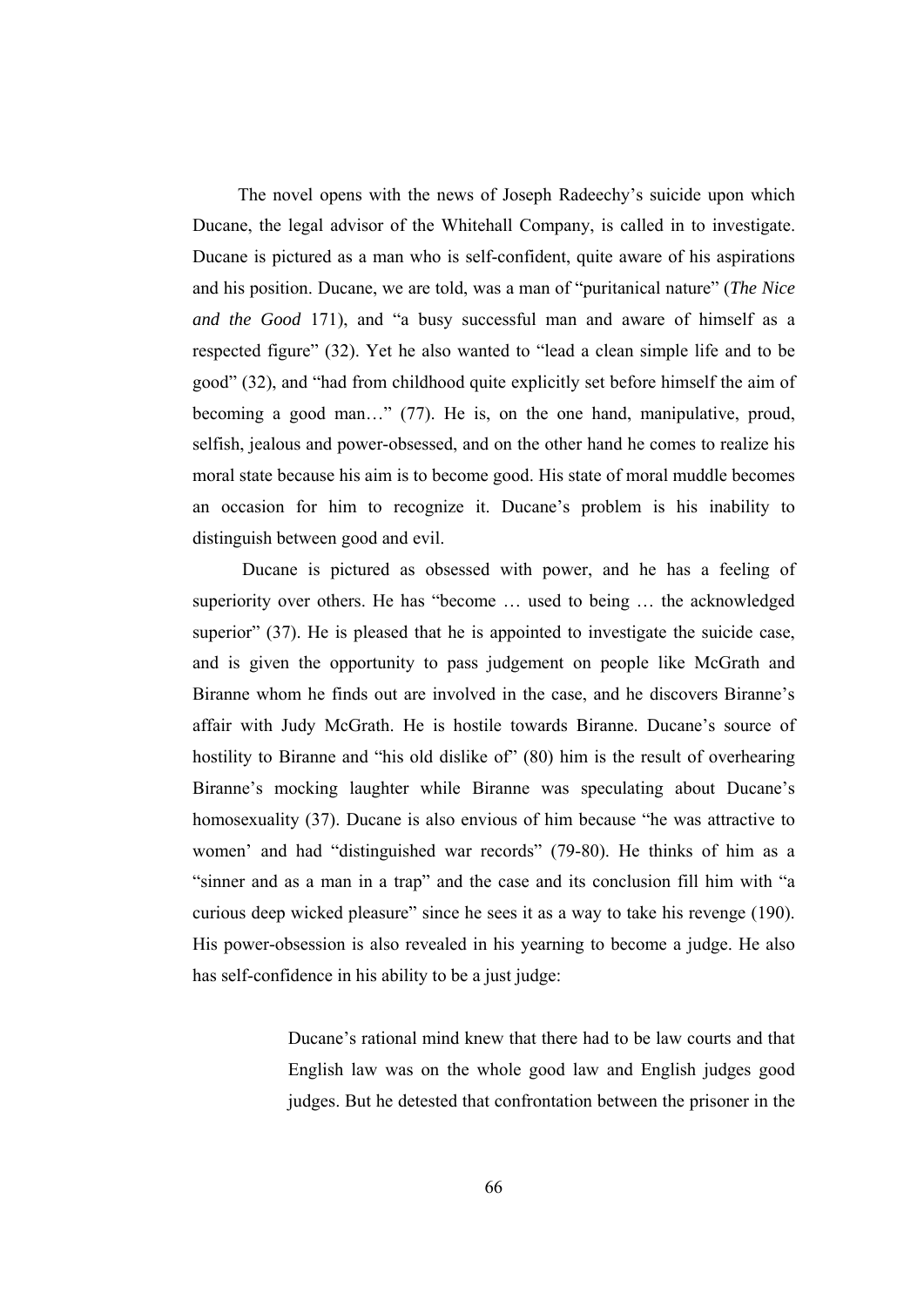dock and the judge, dressed so like a king or a pope, seated up above him. His irrational heart, perceptive of the pride of judges, sickened and said it should not be thus; and said it the more passionately since there was that in Ducane which wanted to be a judge. Ducane knew, and knew it in a half-guilty, half annoyed way as if he had been eaves dropping, that there were moments when he had said to himself 'I alone of all these people am good enough, am humble enough, to be a judge'. Ducane was capable of picturing himself not as only aspiring to be, but as actually being, the just man and the just judge. He did not rightly know what to do with these visions …Sometimes they seemed to him the most corrupting influences in his life… imagining [oneself good] may also be the very thing which renders improvement impossible… he had little of the demoniac in his nature, there was a devil of pride … [which]was quite capable of bringing Ducane to utter damnation, and Ducane knew this perfectly well. (77-8)

Ducane is both selfishly imagining himself as aspiring and is feeling 'half-guilty' in a way that reveals a recognition of his moral state. In addition, his frequent encounters with Kost become occasions for him to realize his state as well. He tries to help Kost with his problem but ends in finding himself in need of help. On one occasion, after discussing his situation with Kost, he does not feel sorry for Kost but for himself, "because the power was denied to him that comes from understanding of suffering and pain." (56) Thinking of himself as an altruistic, compassionate, and a helpful man Ducane is discouraged when later he finds Willy (who avoids seeing everyone and is living the life of a hermit in the cottage) more attentive to the household than he himself who is in direct touch with every member of the household. Kost's caring attention to people like Paula makes Ducane feel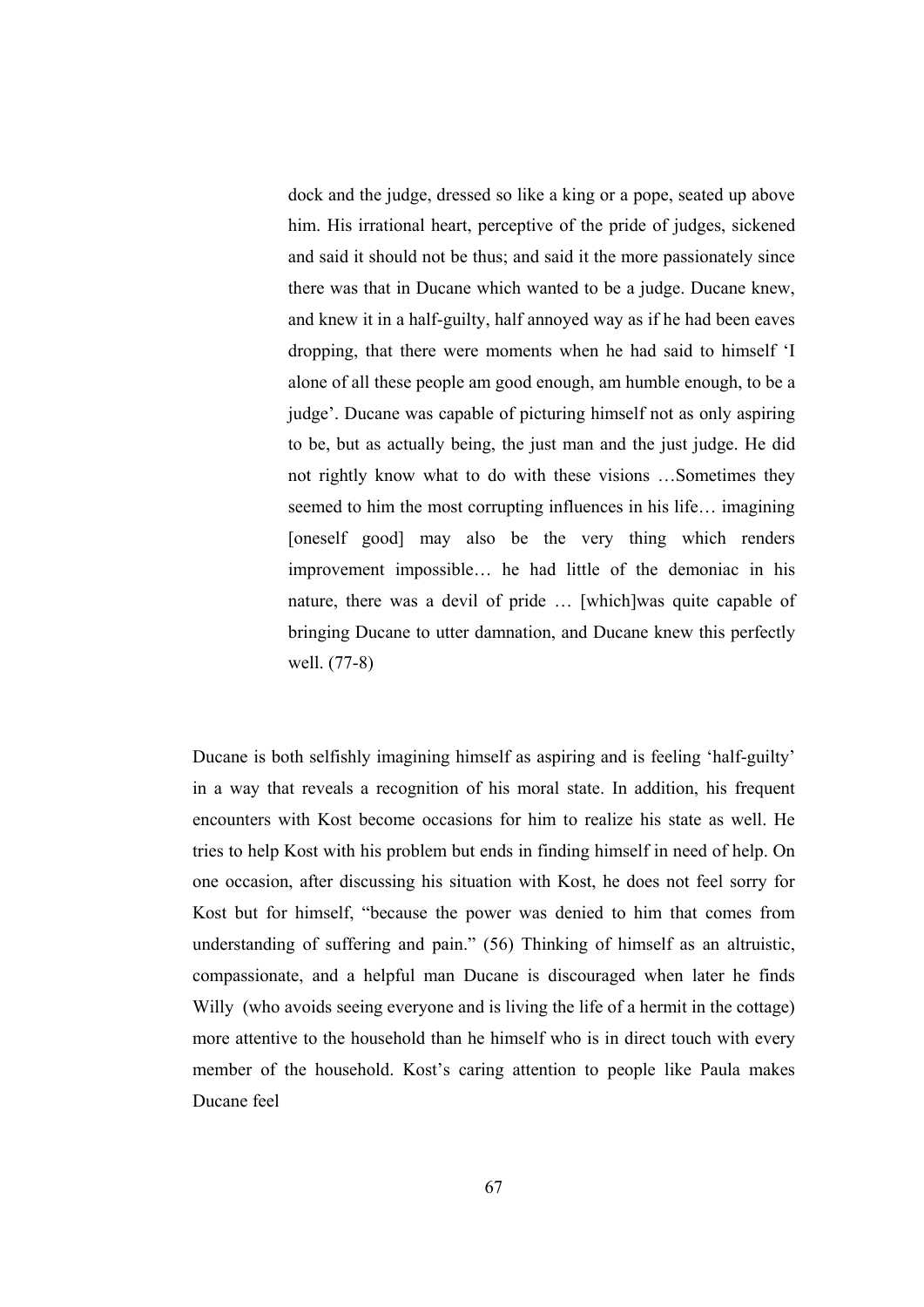almost demoralized and as this was very unusual he was correspondingly alarmed. He was a man who needed to think well of himself. Much of the energy of his life issued from a clear conscience and a lively self-aware altruism …he was accustomed to picture himself as a strong selfsufficient clean-living rather austere person to whom helping others was a natural activity…Ducane knew abstractly that one's ideal picture in his own case had not brought any clear revelation of the shabby truth, but just muddle and loss of power. I cannot help anyone, he thought… I haven't strength any more.... (187-8)

Besides, like every solipsistic character who despises fate and is concerned about it, Ducane tells Kost, who selflessly thinks one should be reconciled with the contingencies, that it is wicked to love destiny, "what happens is usually what oughtn't to happen." (52). Cheryl Bove argues that the accidental nature of their lives causes individuals like Ducane to lose control over their lives and hence to become anxiety-ridden and selfish people (6), but love and near death experiences also make selfish people like Ducane become more selfless in accepting chance that does not harm their selfish self.

 The first and best prompt helping Ducane to recognize his solipsism and his state of illusion is his concurrent love affairs with three women. He is trying to end an affair with Jessica that he thinks should have never started (27), and he has found himself somewhat in love with Kate (29)., meanwhile, he is attracted to Judy who tries to seduce him (278). Although, his physical love for these women is illusory. it makes him realize the "mess of his own creating" (77) and his enervation by all this mess and guilt (188). He also admits that in his state of moral muddle it is hard to do the right thing and to judge the mistake when he is the mistake himself (78). As he attempts to deal with his problematic relationships and further investigates the Radeechy case, he thinks that the evil is in him not in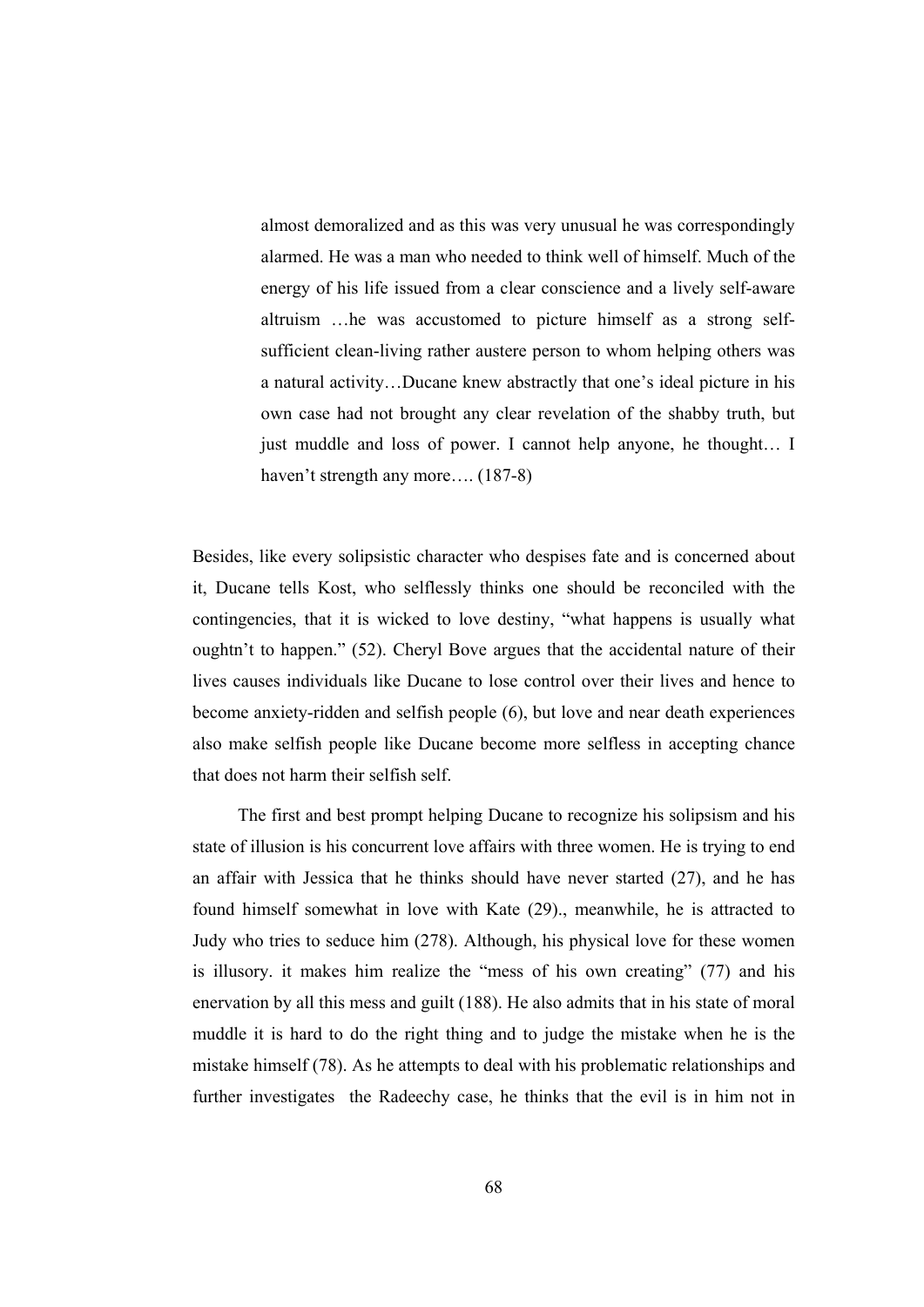people like Radeechy. He thinks that the great evil, the real evil is inside himself and he is Lucifer (223). The Radeechy case also puts him into further contact with McGrath who later becomes a blackmailer. On the one hand, Ducane bribes him to keep his secret about his love affairs, on the other, he sees himself as a "coldblooded deceiver" who is called upon to be another man's judge in his 'state of degrading muddle', and in his 'demented state of mind' (278-79).

 Ducane's recognition of his moral condition is also actualized after his neardeath experience in the Gunnar Cave. Ducane enters the Gunnar cave altruistically, to save Pierce. The accounts of the Gunnar Cave echo the Platonian Cave metaphor:

> The sheer solitude of the sunlit bay, followed by this plunge into the cool half-dark, had already done something to [Ducane]. He felt removed from reality. The faint light behind him diminished and went out. … Now there were new pictures … Coloured images appeared upon the darkness with such brightness that it seemed as if he must be able to see the cavern walls by their light (302-4).

Inside the cave he faces the threat of death, and this affects him substantially. He embraces the idea of the world governed by chance, which does not frighten him because he has started unselfing, and the unselfing self embraces chance and is not concerned about its existence. He repeatedly says to himself that, "it's all chance, utter chance." (305) This experience acts as a *memento mori* and enables Ducane to see things of worth, like love and forgiveness.

 Ducane recognizes whom he truly loves when he is inside the cave. He recognizes love as an enabling force by the image of a woman's face, a saving Venus figure inside the cave. Venus is the symbol of low Eros or physical love, namely, (for Ducane) love of Jessica, Kate and Judy. However, that kind of love is developed into a truer love for Mary. When she meets Ducane afterwards, in his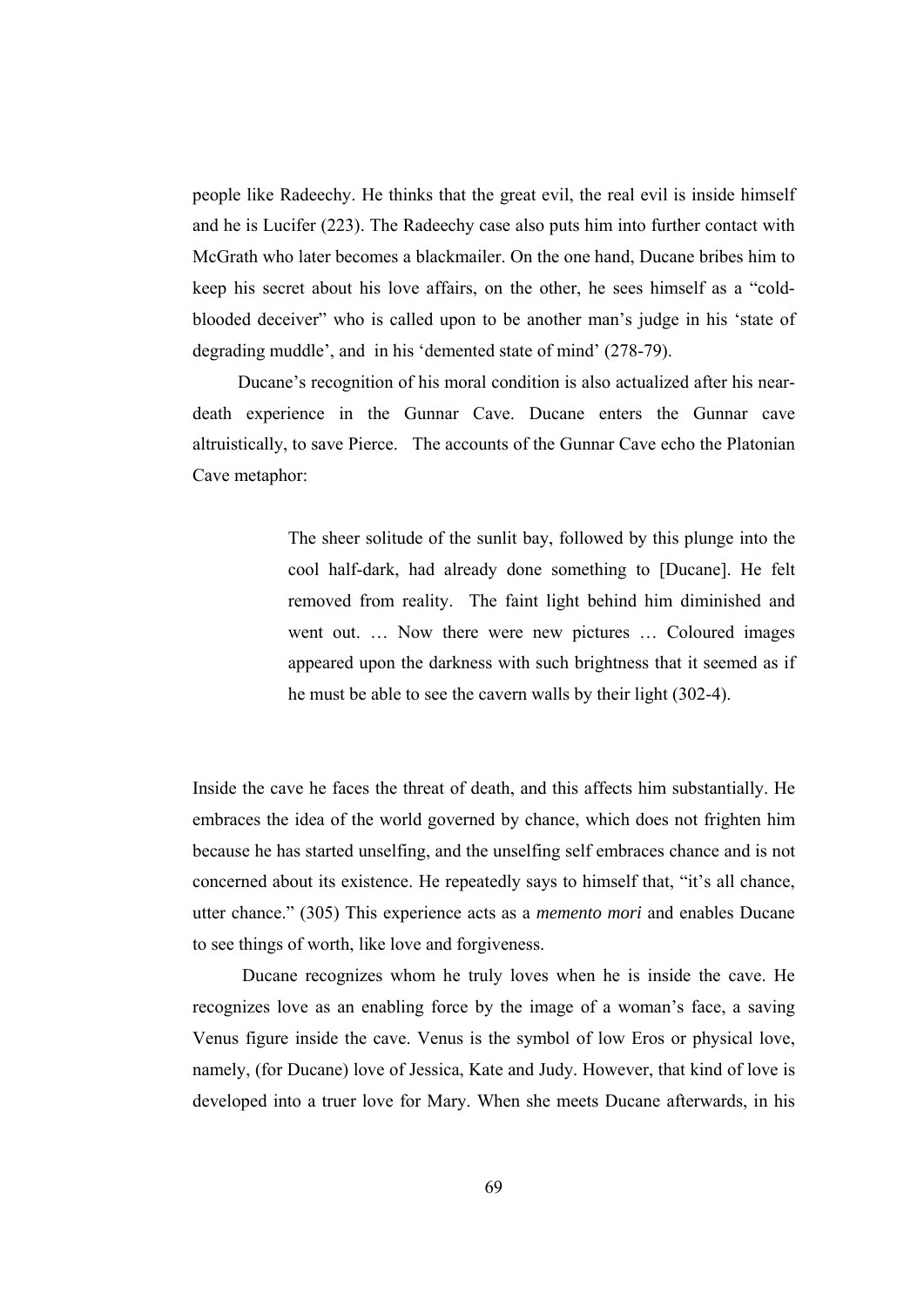house in London, Ducane thinks that her "mode of being gave him a moral, even a metaphysical confidence in the world, in the reality of goodness … it is in the nature of love to discern good, and the best love is … a love of what is good" (344). The Venus figure in the Gunnar Cave is later replaced by Mary Clothier who symbolizes truer love.

 Ducane also recognizes the illusory power with which he has been obsessed. He thinks that if he ever gets out of the cave he will be 'no man's judge' and realizes that "All power is sin and all law is frailty. Love is the only justice. Forgiveness, reconciliation, not law" (315). Ducane fulfills his wish by giving up manipulating people like Jessica Bird and judging people like Biranne and McGrath. He thinks that "the great evil, the dreaded evil, that which made war and slavery and all man's inhumanity to man lay in the cool self-justifying ruthless selfishness of quite ordinary people, such as Biranne, and himself" (*The Nice and the Good* 330-31). Dorothy A. Winsor observes that, "one sees John Ducane's growing recognition of the separate state of others; at the beginning of the novel he keeps Jessica Bird tied to him to the extent that she is literally blind to the outside world, and at the end he recognizes and denounces his own egotism" (149). Briefly, love and near death help Ducane to see power and law as evil and love and forgiveness as good.

 Ducane is not the only character who is unselfed (if only partially). Another noteworthy character whose insight and recognition give the novel its significance and its title is a shadowy figure or 'invisible' character, Theodore. Theodore's process of unselfing mainly includes the last step. Theodore is introduced in Chapter Two as Octavian Gray's "elder brother, formerly an engineer in Delhi and now long time unemployed ... well known to have left India under a cloud, although no one had ever been able to discover what sort of cloud it was that Theodore had left India under." (4) Unable to understand him, Mary believes that he is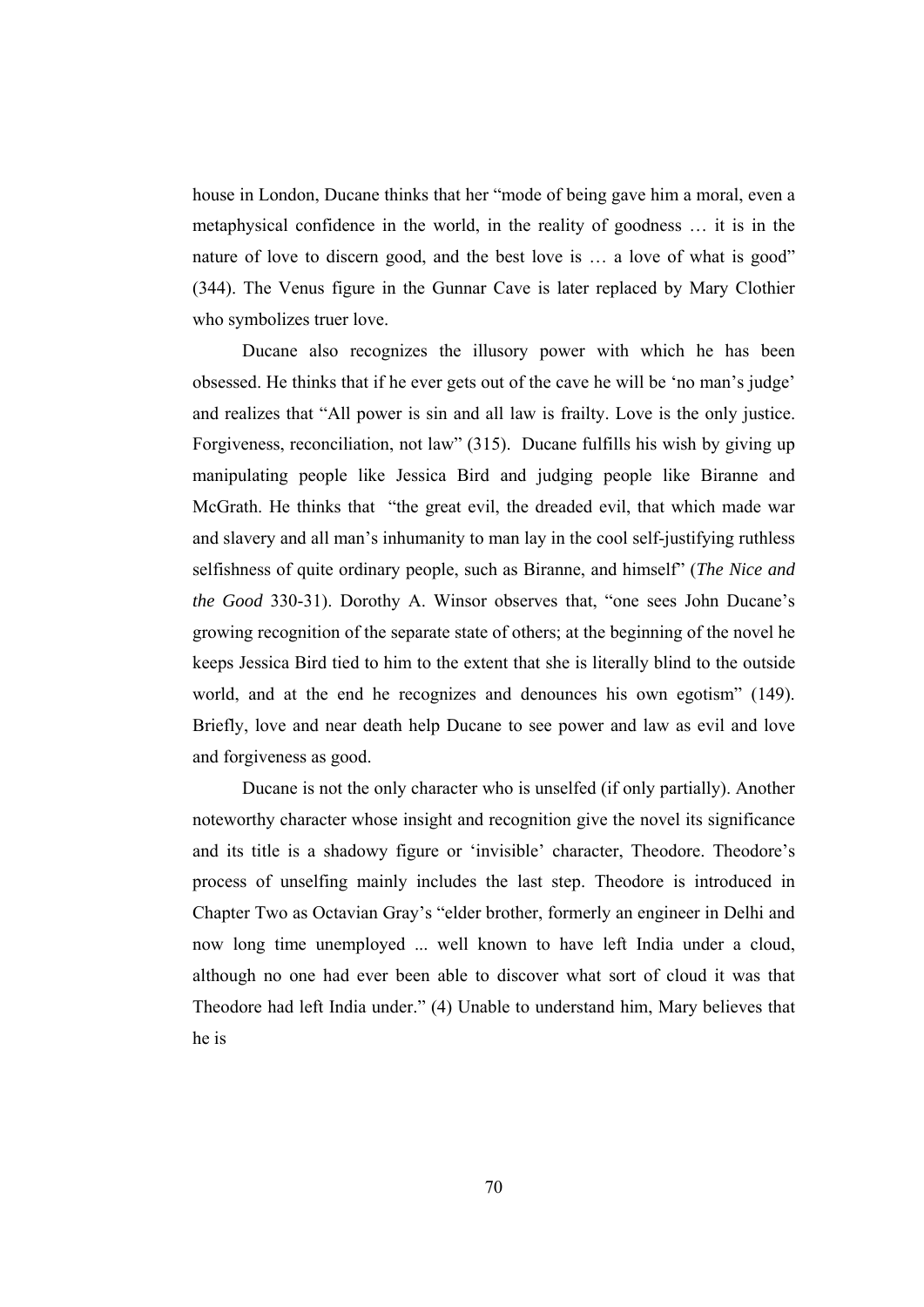a totally non-electric, non-magnetic person… [whose] invisibility was something more like an achievement, or perhaps a curse…his relaxation …[was] but as something on the other side of despair…It was as if…someone had had all his bones broken and yet were still moving about like a sort of limp doll… [he] had been through the inferno and had by the experience been deprived of his will"(90).

Kate Gray does not want Theodore to talk to Kost because she thinks he is "a broken reed if ever there was one. He's just a bundle of nerves himself" (48).

 Theodore Gray should be focused on in two ways: on the one hand, like Ducane, he is obsessed not by power but by his past deeds. On the other, he has a greater awareness of his moral state than Ducane does. Theodore Gray's mind is obsessed with his past deed of escaping from the Buddhist monastery in India to England. Lacking the "moral discipline to keep the blackness of sexual misery inside himself" (Dipple 161), he had not only fallen in love with a young man, but he had also been unable to accept death as a detachment from the wheel (in Buddhist practice), against the oath he had taken in the monastery. He returns to England where he becomes obsessed, concerned and still attached to worldly pleasures since he is attracted to Pierce. He is unable to forgive himself for losing the means to be good. He is also preoccupied with the moral dilemma of good and evil. Yet he clings to one last hope and consolation, the love of his mentor, that he thinks will save him. As a Buddhist, he hopes that "Only the old man could release [him] from this wheel" (359) after which he would be fully detached from worldly attachments. As Cheryl Bove observes, in fact, Theodore Gray is

> shaken by his glimpse of the notion of what being good actually entails… the realization that [he] lacks the mental discipline to face the good alone causes Theodore Gray to leave the monastery and return to England, where he clings to one final consolation,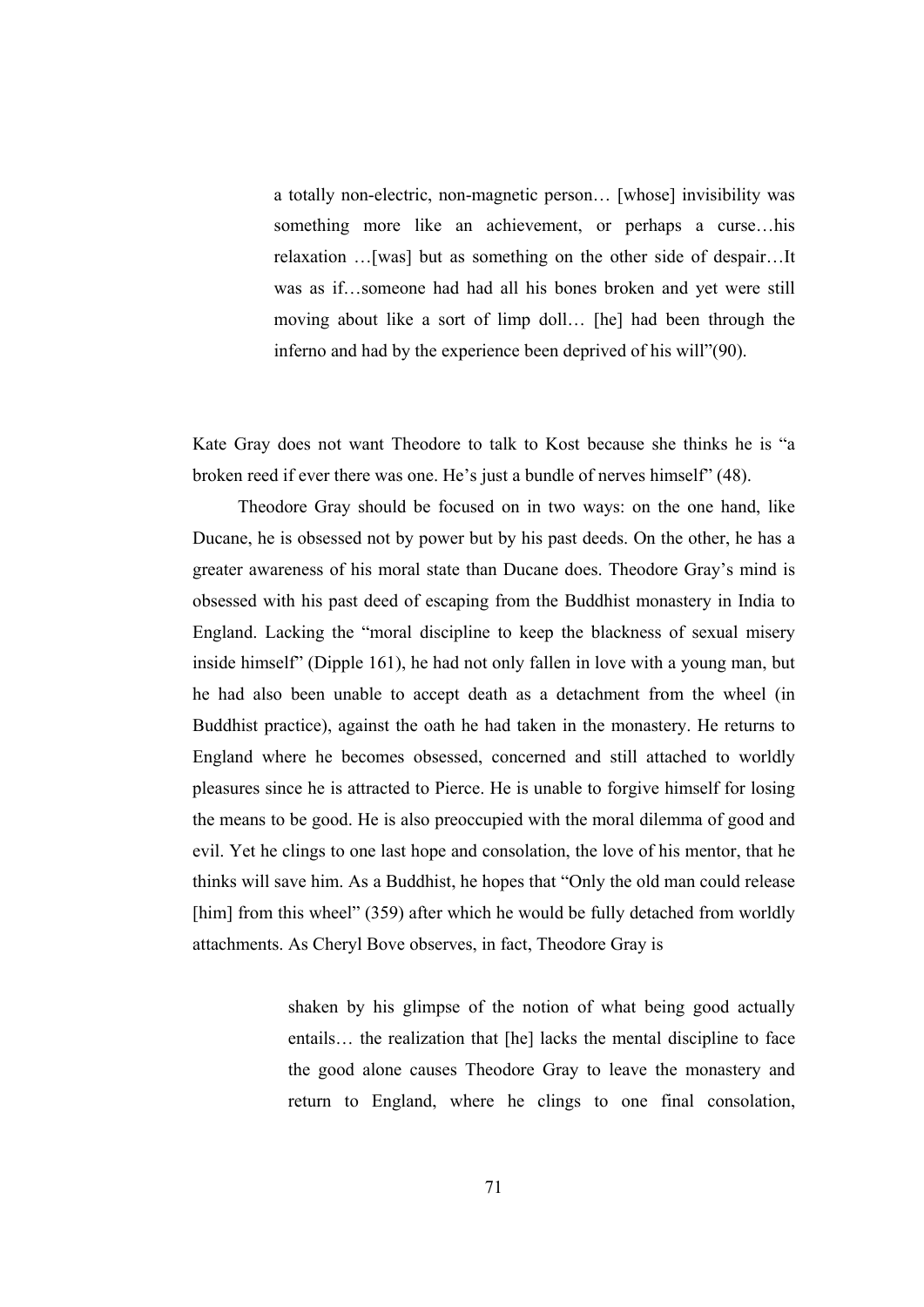dependence on his mentor. He believes that as long as his mentor lives the opportunity to try again remains open to him (63-4).

 Theodore's experience in the monastery has also given him the insight to recognize that he is a "neurotic egomaniac" (*The Nice and the Good* 91) in a state of illusion. The following conversation with Kost reveals his appreciation of his moral state and his inability to deal with concepts of good and evil:

> '*All* is vanity, Willy, and the man walks in a vain shadow. You and I are the only people here who know this… but we also know that we do not know. Our hearts are too corrupt to know such a thing as truth, we know it only as illusion.'

'Is there no way out?'

'There are a million ways out on *this side*, into the fantasy of ordinary life…One ought to be able to get…through… to the other side.' (129)

Theodore also tells Kost that physical love is egoistic and as long as it is maintained physically, it cannot help one to attain the knowledge of the Good and the unself that is on 'the other side'. He refers to Kost's attachment to and love for studying the classics as egoistic. He asks Kost why he is toiling to translate Propertius:

> 'It expresses my love for Propertius…love is an indubitable good. And if there is an indubitable good within one's reach one stretches out one's hand.

'…The object of love here is yourself…'

…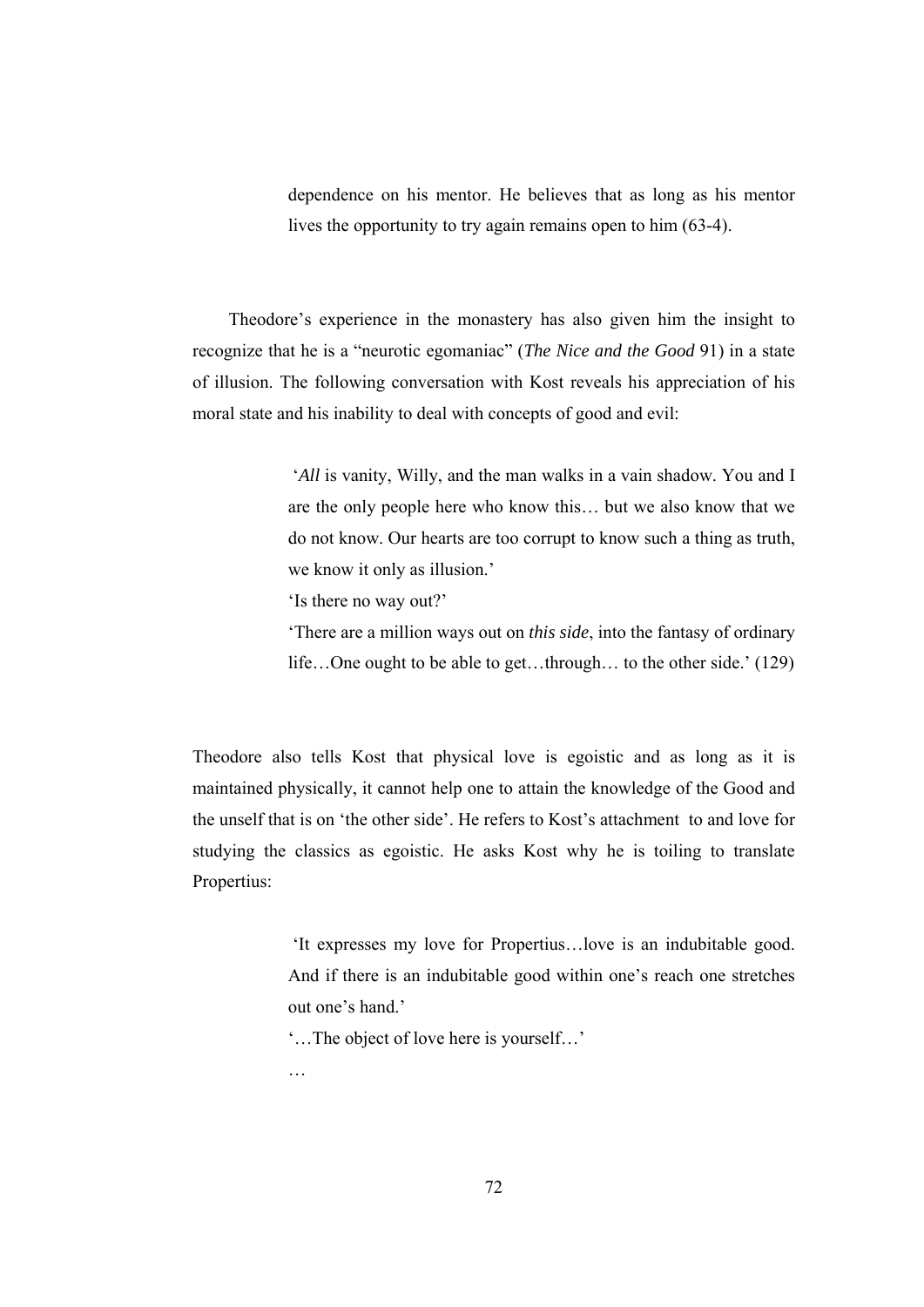'If you know that much you must know more. There is then a light in which you judge us.'

'Yes'… The light shows me evil, but it gives me no hope of good…'" (129-131).

Also as an allusion to the Platonian Cave Myth, both conversations show not only Theodore's recognition of physical love as illusion but also his concern about the means through which one is able to utterly give up the world of illusions. The only means, as Theodore himself is fully aware is spiritual love. Earlier, Kost comments on low Eros as a necessary means that should be turned into high Eros or death, in a conversation with Pierce who suffers from unrequited love. Kost tells Pierce that,

'I have no comfort for you, Pierce. You will suffer.'

'Is there a cure?' 'Only art. Or more love.' 'I should die of more love.' 'dying into life…'

…

…

'My name is death in life and life in death.' A love without reservation ought to be a life force compelling the world into order and beauty. But that love can be so strong and yet so entirely powerless is what breaks the heart. Love did not move toward life, it moved toward death, toward the sea caves of annihilation. (113-14)

What helps Theodore to be unselfed or 'detached' is 'more love' or high Eros and Death. However, Theodore's concern is retained until he receives a letter which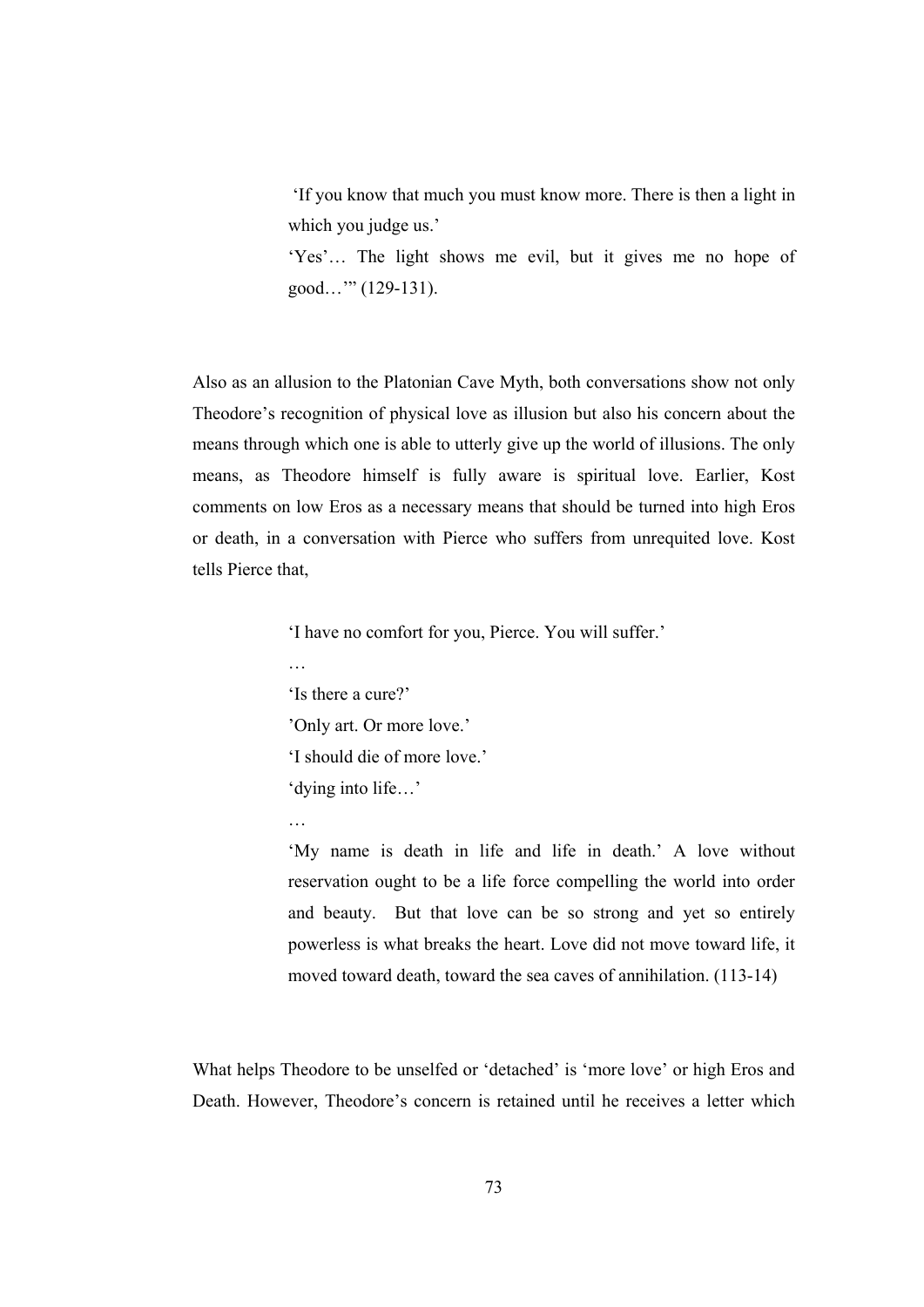tells him that his mentor is dead. The experience acts as a *memento mori* and enables him to forgive himself, to recognize things of worth and to learn how to deal with the problem of good and evil with which he has been preoccupied: "nothing matters except loving what is good. Not to look at evil but to look at good. Only this contemplation breaks the tyranny of the past, breaks the adherence of evil to the personality itself. In the light of the good, evil can be seen in its place, not owned, just existing, in its place" (355-6). After his mentor's death, his last consolation, he begins contemplating detachment and death as a means to the unself or goodness. He realizes that he has sunk in the wreck of himself and lives in himself like a mouse inside a ruin. He sees himself to be empty and corrupted and wonders why he has left the monastery and what he was fleeing from.

> He had fled a broken image of himself…To find himself even there the same being as before shocked his pride, the relentless egoism which he now saw had not suffered an iota of diminution from his gesture of giving up the world…Theo had begun to glimpse the distance which separates the nice from the good, and the vision of this gap had terrified his soul. He had seen, far off, what is perhaps the most dreadful thing in the world, the other face of love, its blank face. Everything that he was, even the best that he was, was connected with possessive self-filling human love. That blank demand implied the death of his whole being (359-60).

Theodore knows how one changes (360) and wonders why he should stay in England and rot (361). Therefore, he decides to go back to the Indian monastery to be at least close to those who keep their vows and practice the death of their whole being. "He could keep company with the enlightenment of others and might regain at least the untempered innocence of a well-guarded child. And although he might never draw a single step closer to that great blankness he would know of its reality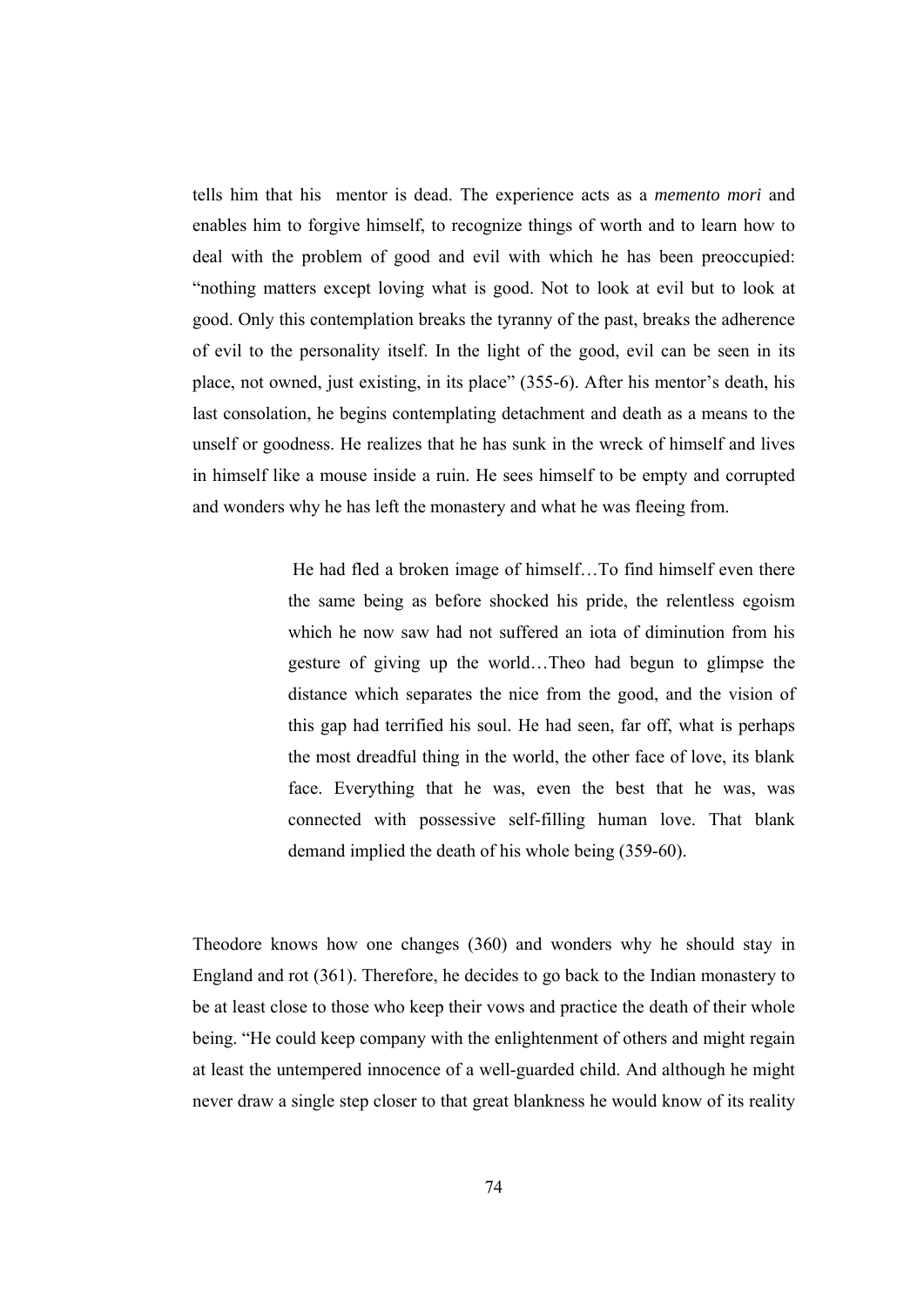and feel more purely in the simplicity of his life the distant plucking of its magnetic power." (361) This is also the decision to replace his physical love for and attraction to the young man in the Buddhist Monastery and later to Pierce with the love of what is good, a more spiritual love, and its blank face or death. He attempts to accept his own nothingness and become unselfed: " Perhaps he would go back. Perhaps he would die after all in that great valley." (361) Theodore is Murdoch's humble man who perceives the distance between suffering and death; although, he is not by definition the good man, he is to become good.

 Hence, Murdoch attempts to show *The Nice and The Good* as parodic of the features of romantic comedy, of comic character types through characters like Kost, Theodore Gray, McGrath and Fivey and of themes of love, lovers separated by blocking characters and metamorphosis through exaggerating, mixing and reversing to ludicrous effect. In addition, *The Nice and The Good* parodies Shakespeare's *As You Like It* and *Love's Labour's Lost* in three ways: by parodic allusions, by parodying the features of both plays as romantic comedies, and by parodying their features as fourth-phase-comedies according to Frye's classification. Further, Murdoch's view of the dramatic as philosophical is depicted through the process of unselfing experienced by Ducane and Theodore. The former is depicted as a solipsistic man in a state of illusion who recognizes his state through love and near death, that lead to his partial unselfing. The partially unselfed Ducane is able to love truly, forgive and give up power. Theodore has already recognized his solipsism and illusion through love and is portrayed as a man who might achieve the unself-knowledge or knowledge of the Good since he attempts to change physical love through accepting spiritual love or death.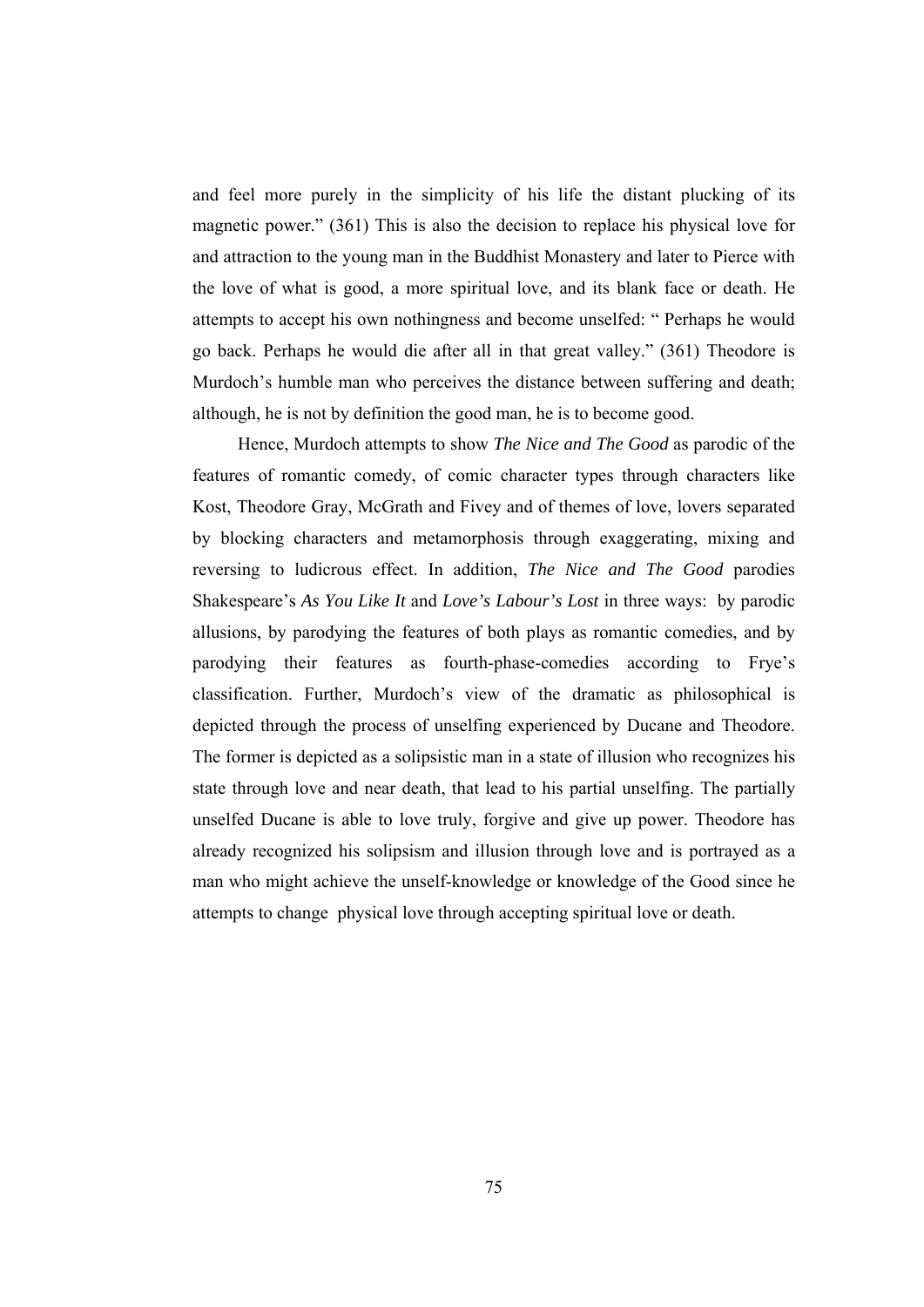#### **CHAPTER IV**

## *The Black Prince*

## **4.1. Introduction**

 This chapter has three aims for focusing on in *The Black Prince*. The first aim is to analyze Bradley Pearson, Loxias and Francis Marloe as parodic versions of conventional character types, referring also to the themes of love, separated lovers and metamorphosis. Bradley Pearson, Loxias and Francis Marloe will be studied as parodic versions of conventional character types. Pearson functions as the parodic *eiron* dissembler and central character, the *alazon* types of the braggart and the misanthrope and the buffoon types of the fool and the parasite, and the *agroikos* type of the refuser of festivity. Loxias parodies the *eiron* dissembler and the tricky slave, the *alazon* types of the braggart and the older man. Marloe functions as the *alazon* braggart, and the buffoon type of the pedant and the fool, the page, and the parasite.

 What readers encounter in *The Black Prince* as illustrating the parodic theme of love is an elderly man, Bradley Pearson, who foolishly falls in love with Julian , thirty years his junior. The two are finally separated: the former dies and the latter marries her boy friend. Consequently, the theme of lovers separated by a blocking character, is also parodied, since Julian seems to leave Pearson for several other reasons, and not because of her blocking father. In *The Black Prince*, the theme of metamorphosis is parodied as Pearson attempts to persuade the readers that he has changed from a selfish person to an altruistic man through love and his work of art. Although Pearson is the main character and author of the autobiography he is writing and narrating; there is a discrepancy between what he says in his autobiography and what the other characters write in their Postscripts which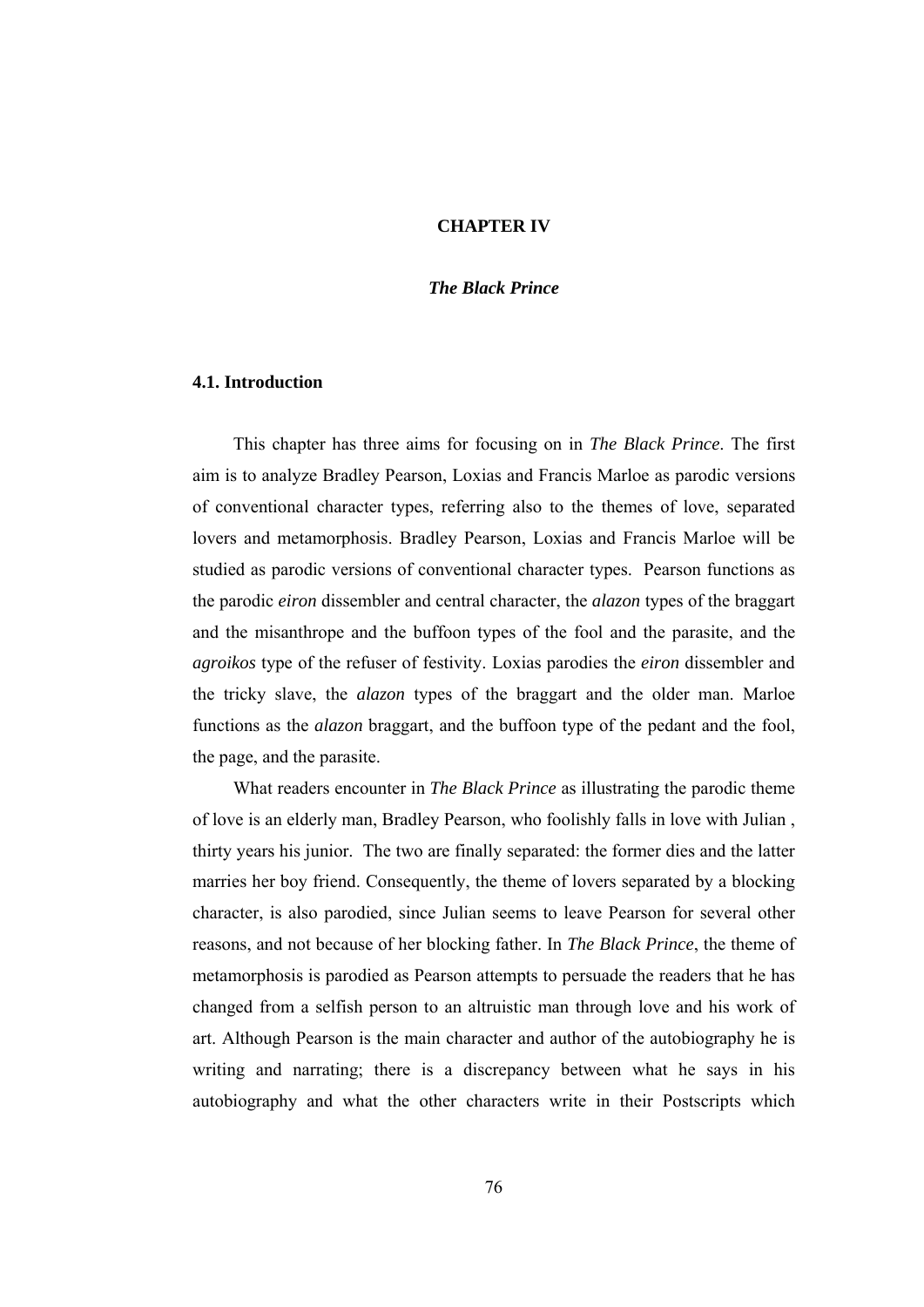undermine the truth of his story. When such a device is employed, it is hard to decide if the narrator is deluded or whether he has the necessary critical detachment to tell his story.

 This chapter also aims to show that a Shakespearean tragedy has been parodied in *The Black Prince*. *The Black Prince*, as its name indicates, makes parodic allusions to *Hamlet.* The allusions include several aspects of both works; however, this part limits the scope of them to some characters. Thus, Pearson will be studied as a parody of Hamlet; Julian as a parody of both Hamlet and Ophelia; Loxias as a parody of Horatio; Arnold Baffin as a parody of Polonius and Hartbourne and Marloe as parodies of Rozencrantz and Guildenstern.

 Finally, this chapter aims to study Murdoch's philosophical view of the dramatic in *The Black Prince*. Bradley Pearson is displayed as a solipsistic person and a mediocre artist who falls in love with Julian Baffin and loses her and is imprisoned for the murder he says he has not committed and writes his autobiography and tale of selfishness and lust and dies of cancer in prison. Accordingly, the novel shows his unselfing through love, art or metaphoric death and real death or spiritual love.

# **4.2.The Parodic Character Types and the Parodic Themes of Love, Separated Lovers and Metamorphosis**

 Unlike the conventional contest between the *eiron* and the *alazon* that results in the defeat of the latter, the contest between Pearson and P. Loxias, as the *eiron* characters with characters like Christian Evandale-Hartbourne, Marloe, Rachel, and Julian Baffin-Belling as the *alazon* characters, is reversed so that Pearson and Loxias appear as the *alazon* types. Therefore, as in *The Nice and the Good*, which characters represent which character types becomes a central question in *The Black Prince*.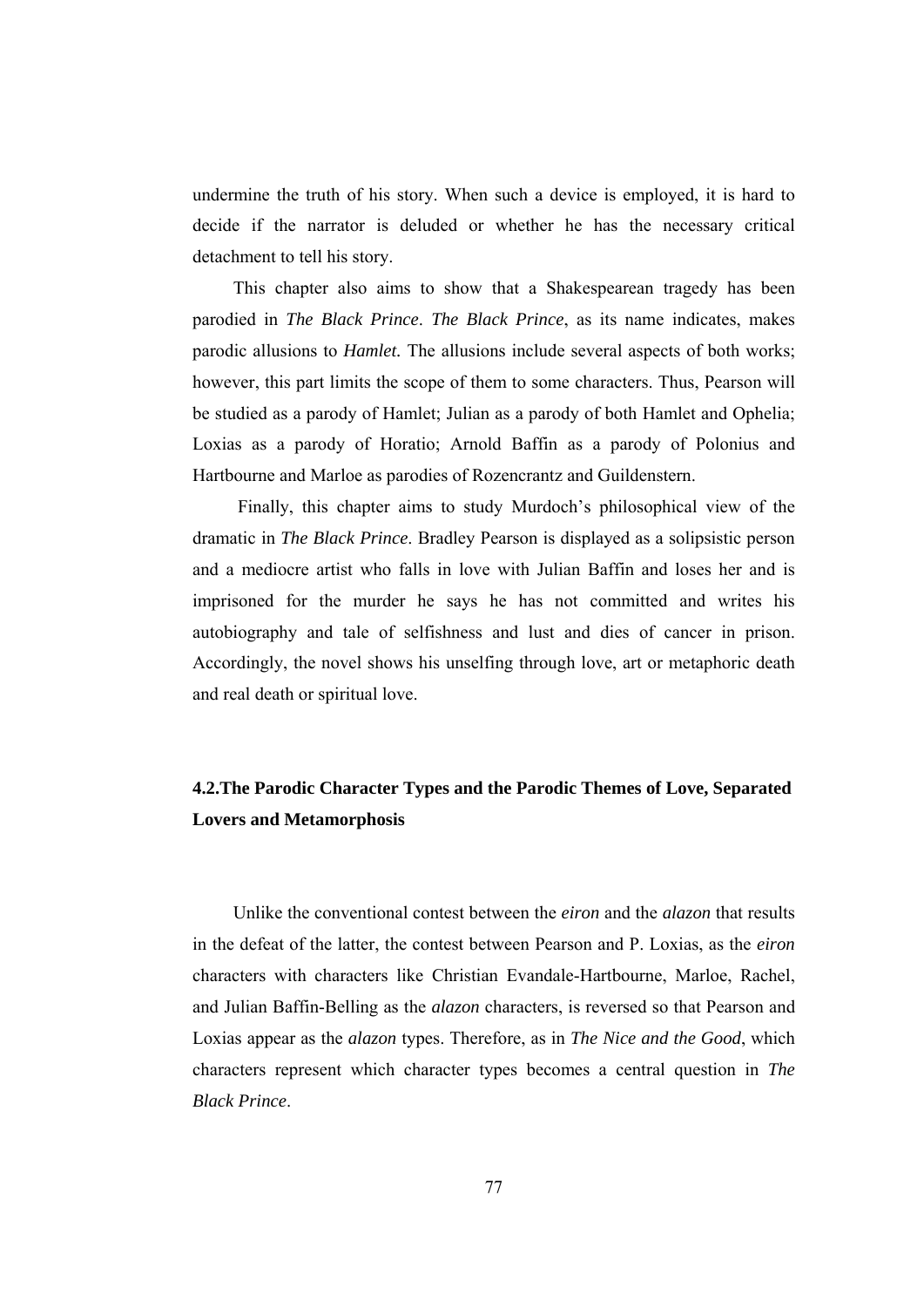Angela Hague has dedicated a chapter to the subject of the contest between Pearson and the characters who have written Postscripts in her book, *Iris Murdoch's Comic Vision*; however, she does not consider any of these characters as parodic comic characters, which I will do in this thesis. As the *eiron* dissembler, Pearson starts writing his Foreword and autobiography particularly in the first part, with a self-mocking tone. He describes himself, in his Foreword, as, an "inglorious" 'hero'" an "aging Don Juan", "conventional, nervous, puritanical", and an unsuccessful writer, and he calls his autobiography "a Seducer's diary". However, his self-mocking tone is a mechanism he uses to counteract the other characters' comments about him in their Postscripts. Through the same seeming modesty he mocks the characters in the first part of his autobiography, one by one, to the extent that his sister (who is compared to his mother) and the woman he says he has fallen madly in love with, Julian Baffin, are not exempted. He has a belittling attitude towards Marloe, Rachel Baffin, Julian Baffin, and Christian Evandale, his ex-wife. Pearson portrays all these characters as failures in life, marriage, and occupation.

 According to Pearson, Marloe is "subsidiary, a sideman not only in the story but also generally in life", who "will never be the hero of anything. He would make an excellent fifth wheel to any coach" (xiii-xiv). Marloe is "a caricature of a bear" (3) and an unwanted figure who is looked down on. He is a disqualified doctor who looks "coarse, fat, red-faced, pathetic…slightly sinister, perhaps a little mad" (5). Christian Evandale, his ex-wife, is described as a "death-bringer" who had attractive sheer silliness, and whom he describes as a woman who brought disorder into his life. Pearson says that he " put her away with a tedious man in a tedious and very distant town and was able at last to feel that she had died", and that gave him a sense of relief (5). His first description of Rachel's physical and mental condition after a fight with her husband involves a touch of mockery. He says that "The bruise seemed bluer, creeping round the eye socket, and the eye itself was reduced to a watery slit" and still bearing the marks of ill-treatment, she said she felt utterly defeated and would die of shame (17). He also states that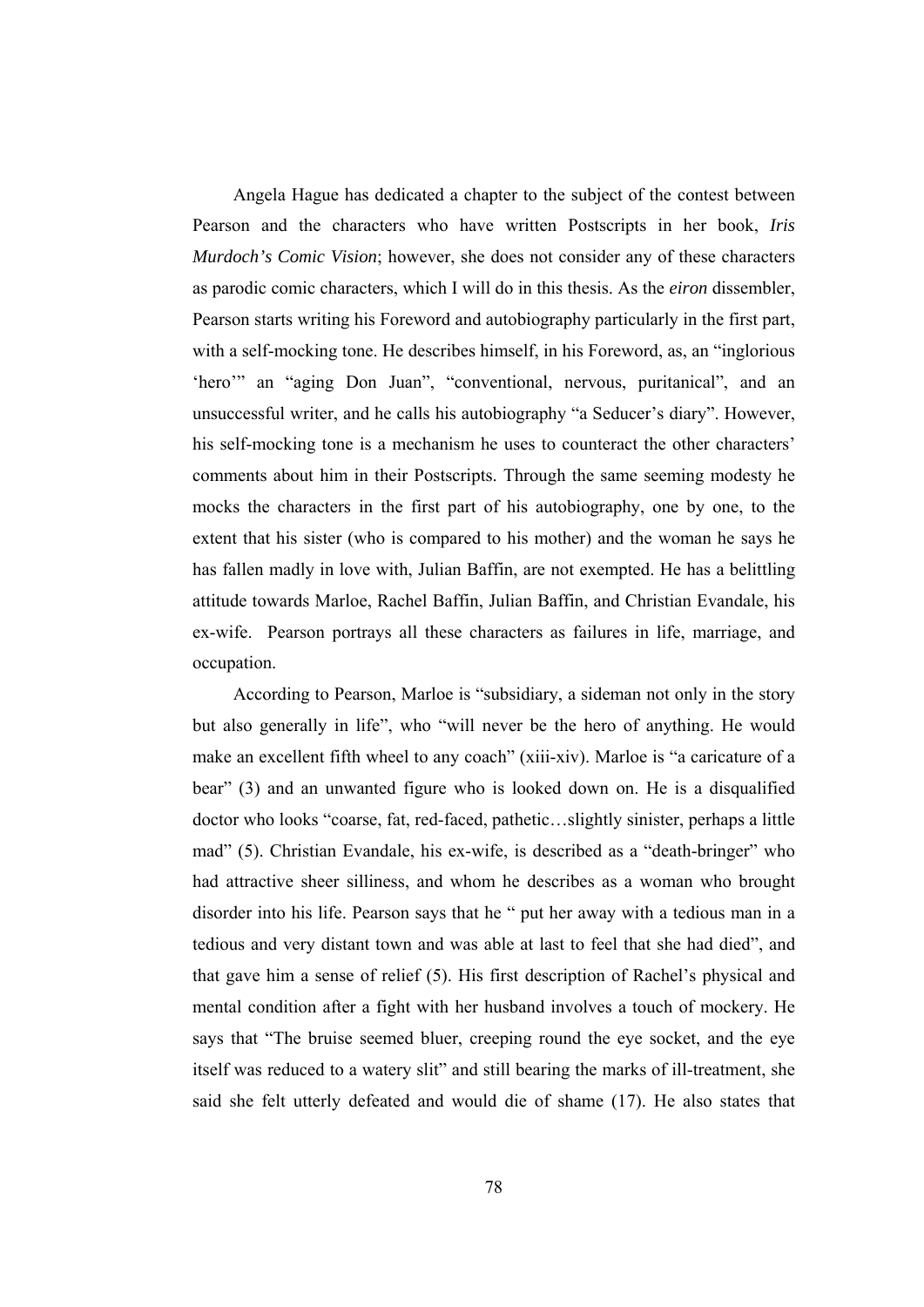Rachel confesses her love for him and writes a letter to tell him that she needs him, loves him with a special love and hates her husband (98-9). He also claims that Rachel has suggested to him that he should be her ally against her husband (100). His early remarks on Julian Baffin are equally belittling. He thinks she is a young man in the railway station and after realizing she is Julian Baffin he begins commenting on her unsuccessful educational background:

> Not notably successful in exams… Julian left school at sixteen… had spent a year in France…speaking very bad French which she promptly forgot…Fledged as a typist she took a job in the 'typing pool'…When she was about nineteen she decided that she was a painter, and Arnold wangled her into an art school, which she left after a year. After that she had entered a teachers' training college somewhere in the Midlands (31).

He adds to the list of Julian's failures her physical weaknesses such as a "secretive dog-like face" and being a girl who 'slightly resembled a boy' (32) and later compares her to a 'fox' (35). His reaction to Julian's request to tutor her on literature is that he could not spare her a couple of hours a week. How dare she ask for his precious hours? (34)

 Pearson also portrays himself in his Foreword as wise, charitable, truthful, an artist, a psychologist and an amateur philosopher, like the *alazon* imposter. However, he is mocked by Christian Hartbourne, Marloe, Rachel and Julian Belling in their Postscripts. These characters' mockery is triggered by Pearson's 'pretension', which is a dominant feature of an *alazon*, according to Cornford (154). By presenting their version of the events and 'facts' these characters also try to undermine those of Pearson's.

 In her Postscript, Christian Hartbourne, Pearson's ex-wife, says that Pearson's book is "sort of off key". She says that Pearson "has a way of seeing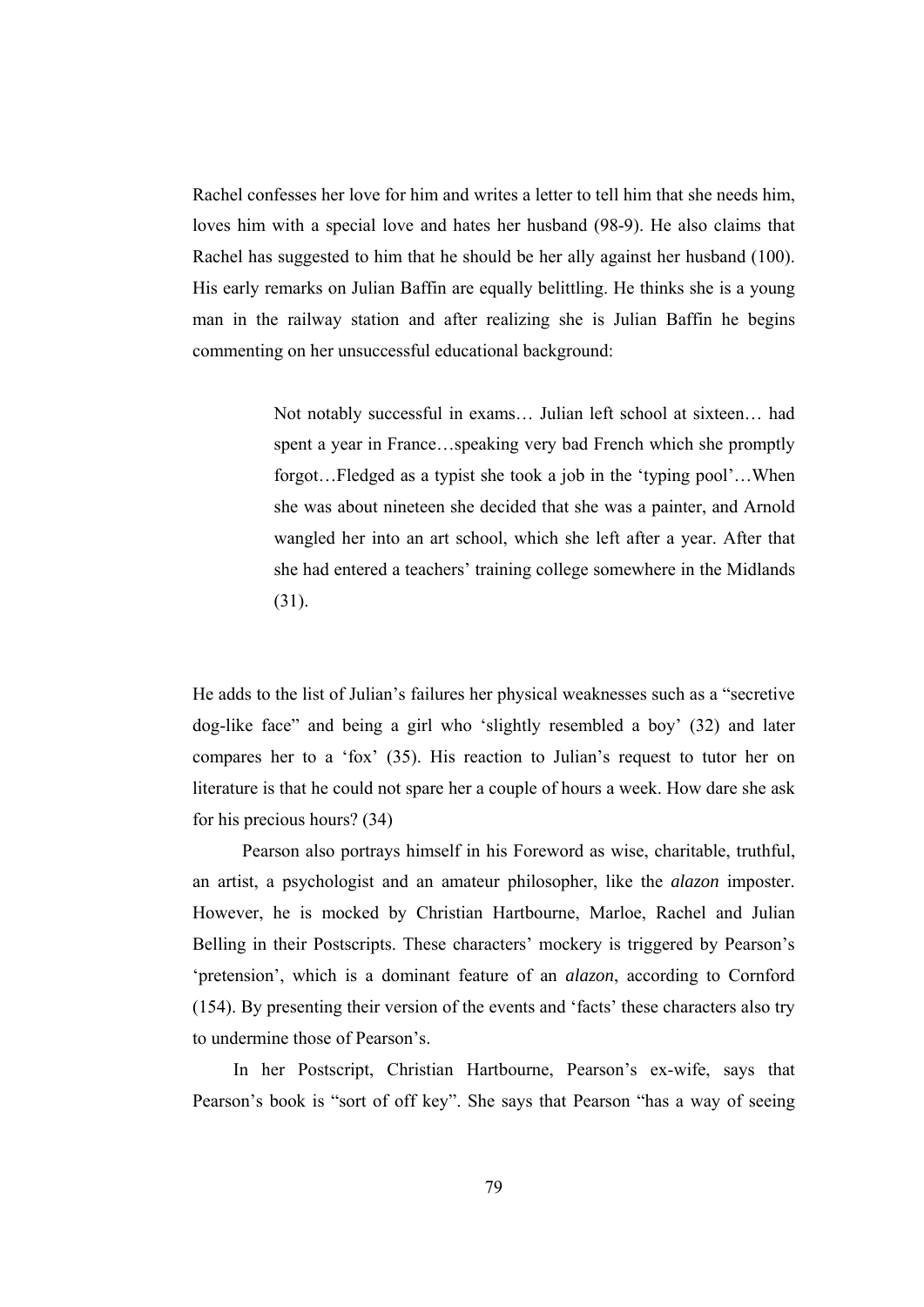everything in his own way and making it all fit together in his own picture." (341) She believes that his picture of their marriage is not fair and that he loved her madly. She was the party who left, although he begged her to stay. She also agrees with her new husband who regards Pearson as mad, a snob and not a real writer at all. She, too, ironically comments on his autobiography as a mad man's writing and a 'fuss about art' (341-44).

 Marloe refers to "'Bradley Pearson's story'" as the story of a homosexual artist who fell in love with Julian Baffin when he mistook her for a boy and who was also in love with Arnold Baffin. According to Marloe, Pearson also hated Arnold Baffin who was "his own distorted image" and killed him due to his Narcissism and Oedipus complex (346-7). He believes that what Pearson has written is "showy rubbish in which he has shamelessly claimed that the Black Eros has given him discipline in life as artist and as man (348).

 Rachel mocks Pearson to the extent of reducing him to the mere initials of his name, BP. She comments on his work as a mad adolescent dream and a fantastic conception. BP, for Rachel, is wicked, a Peter Pan, 'retarded', without dignity, absurd, illiterate, unhappy, stupid, stiff, awkward, very timid, and a bore who used to read mediocre adventure stories constantly (352-55). She adds that Pearson "was print-mad", and he wanted what her next husband had: fame. "BP was a man who hated to be laughed at", consequently, 'the rather pompous selfmocking style' is his defense and a sort of meeting people half-way if they decide to laugh at him (353). She thinks that Pearson has wrongly and sinisterly exaggerated their 'domestic differences' as conjugal problems (354). Finally, Rachel concludes that Pearson was madly in love with her not her daughter, and as a result, he killed her husband (355).

 Julian Belling mocks and tries to remain aloof from her once-lover, simply by addressing him with his last name. She says that she has forgotten much of what Pearson has written and she considers their love story to be the invention of Pearson's mind and the story of "an old man and a child" (357). She also says that Pearson wrongly assumed that her father thought little of her abilities; he did so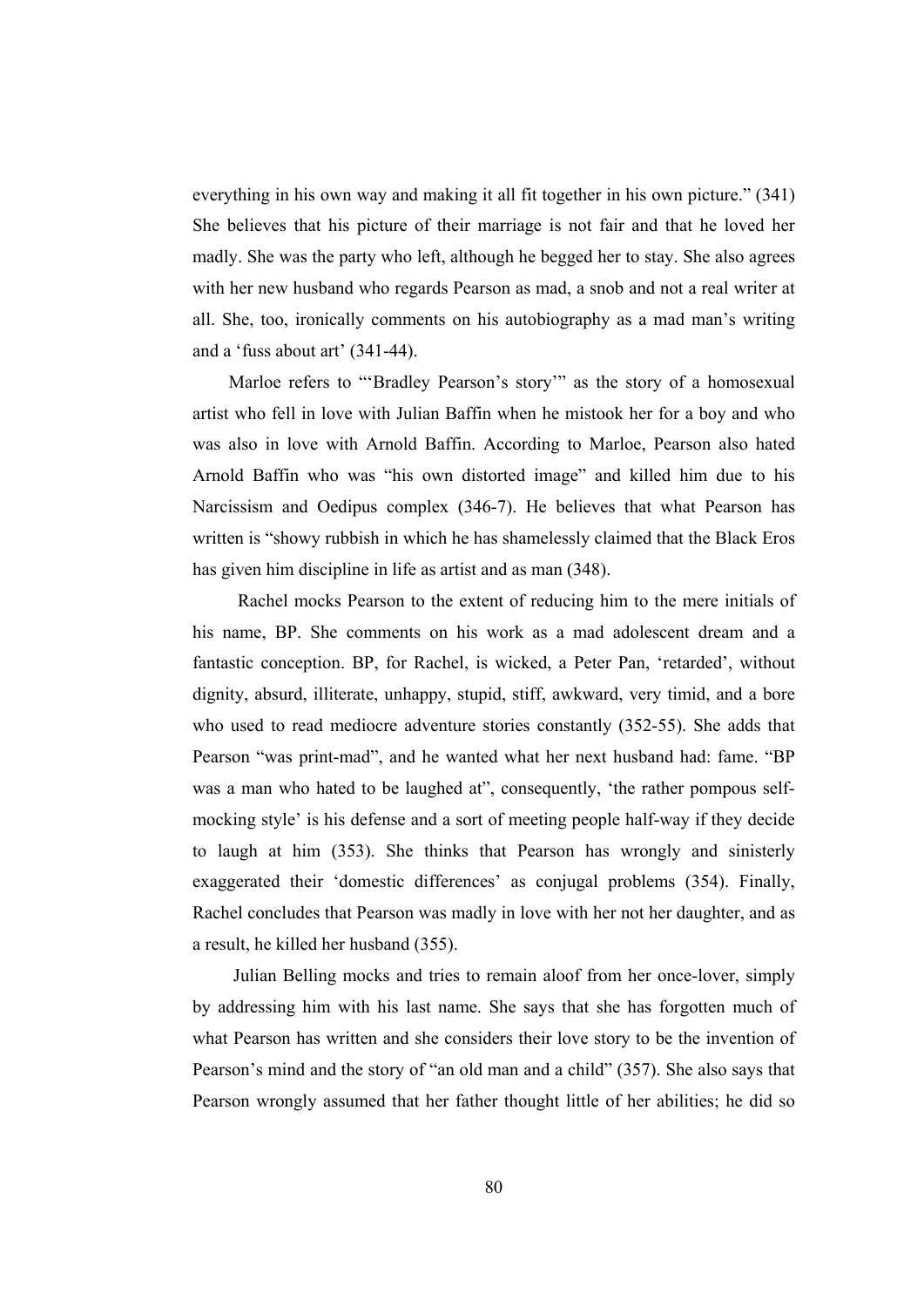out of modesty or fear of destiny (358). She thinks of Pearson as a sentimental man and a failed artist and of his life as an example of "trying and failing" (358). She thinks the child she was loved the man Pearson was. "But this was a love which words cannot describe. Certainly his words do not." (360) She ends her Postscript with three words on Pearson's work: "A literary failure." (360)

 The above instances show that Pearson both appears as the *eiron* dissembler and the *alazon* braggart as he mocks others and is mocked by them. Pearson can also be studied as a parodic hero, another *eiron* type, in a romantic comedy. As a fifty-eight-year-old man who thinks he looks younger than his age, Bradley Pearson falls foolishly in love with Julian, who is much younger than himself. He lies to her about his age and elopes with her to Patara, abandoning his sick sister who subsequently commits suicide. He ignores her death in an attempt to have an affair with Julian who leaves him. He is, finally, condemned for murder and dies in prison. Instead of showing dignity and largeness Pearson appears to be petty, ignominious and dishonest. He manifests what can not be associated with the traditional hero as Abrams describes in *A Glossary of Literary Terms*(12)

 There are also brief references to Pearson as the fool, the parasite, the misanthrope and the refuser of festivity. Rachel portrays Pearson as the buffoon type. Pearson is called a 'fool', a figure of fun, and a 'parasite' by Rachel who claims he needed their family and was "a sort of parasite, an awful nuisance sometimes." (353) She says that her daughter called Pearson "the family pussy cat'" (353). Pearson is mainly seen to be in self-imposed isolation; he says that his visits to the Baffins were made at their own request, and, early in the novel, he is urgently asked to go to their house because of their fight. Therefore, the validity of each character's claims is undermined by the claims of the others. Pearson's function as a fool, as already discussed, might originate from his interpreting the events from his (sometimes erroneous and misleading) point of view as the narrator of events in which he has the main role. He sometimes seems unable to keep the necessary distance for narrating the events objectively. Pearson is also criticized as the misanthrope *alazon* type by Rachel in her Postscript, where she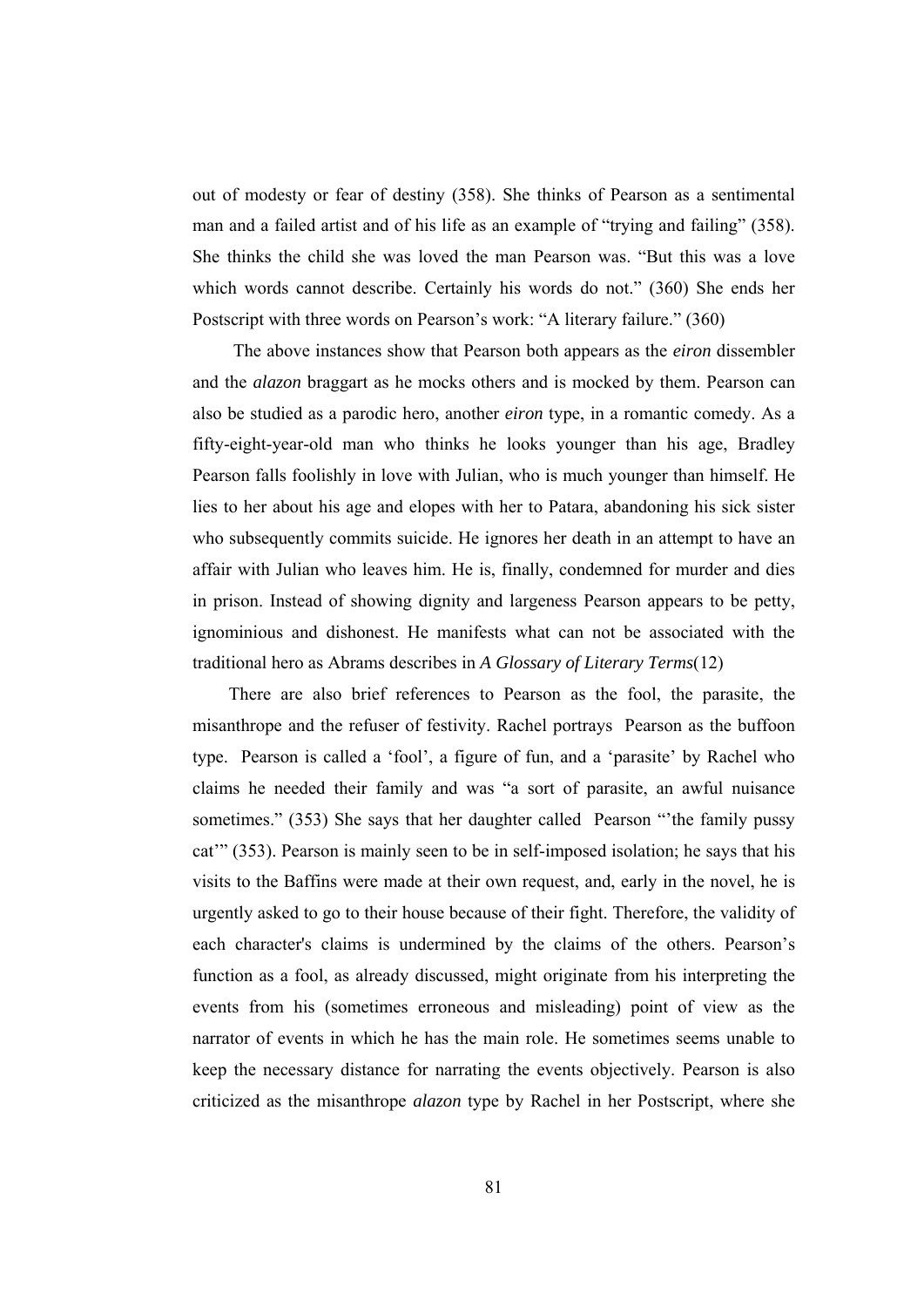attributes to him a "general hatred of the human race" (354). Rachel's comments may present a rather exaggerated picture of Pearson; however, in the first part of his autobiography, he obviously displays a sense of hatred for the people around him, even his sister and his parents. He finds his sister, Marloe, Christian Evandale, and the Baffins unbearable. He supposes that almost everybody diminishes someone else (5). Pearson is also the *agroikos* refuser of festivity, a man who hates company, even that of his sister. He obviously does not want to be involved in anyone's plans. He has rented a house in Patara in order to be alone. He forgets about and is absent at the party given in honor of his retirement (158), which is used as an evidence against him at his trial.

 Like Pearson, Loxias, the fictional editor and Pearson's prison mate, mocks and is mocked by the characters who write Postscripts. In a self mocking tone, Loxias, on the one hand, says in his Foreword that, in a humble mechanical sense, it is through his "agency that these pages now reach the public" (ix) and he also calls himself Pearson's fool, a clown or harlequin figure, and regards his task as editor a simple and minor one. When he asks Christian Hartbourne, Marloe, Rachel, and Julian Belling to read Pearson's autobiography and write their comments, their mockery is triggered by his ambiguity. All four characters approach this figure with uncertainty and they question his identity implicitly and explicitly. Christian thinks that "Mr Loxias" is trying to make a lot of money through publishing Pearson's novel. She mocks his publishing the novel while being in prison and then concludes that "the person Pearson talks of as his 'teacher' and so on and whom he seems to think so much of must be somebody else, or else that bit is probably made up as is obviously much else in the story." (344) Marloe thinks that Loxias is Pearson's invention and, in fact, Loxias is Pearson himself in disguise:

> As for the alleged Mr Loxias, he is too soon seen to be our friend in a thin disguise. There is even a marked similarity of literary style. The narcissism of the deviant eats up all other characters and will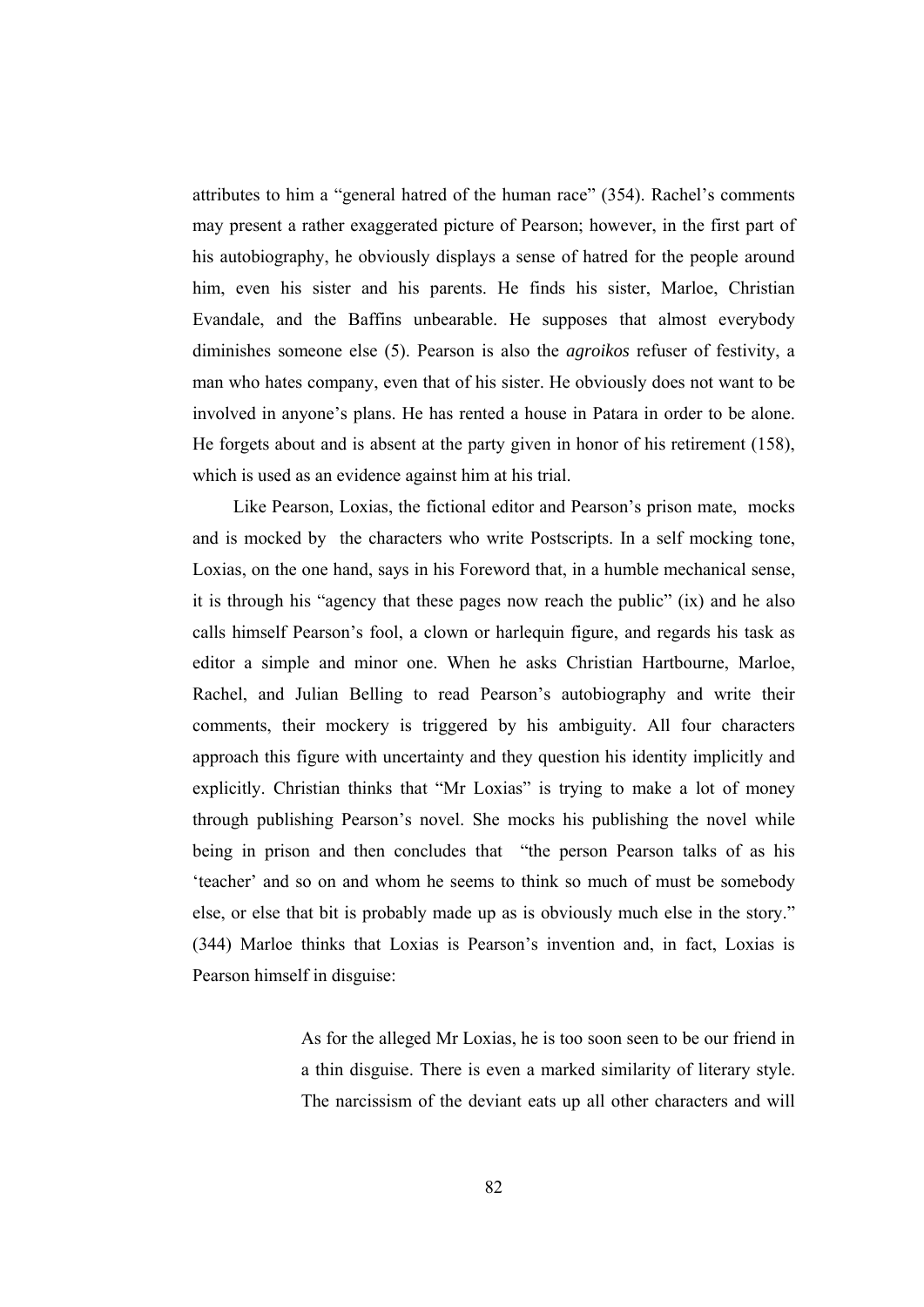tolerate only one: *himself*. Bradley invents Mr Loxias so as to present himself to the world with a flourish of alleged objectivity. He says of P. Loxias ' I could have invented him'. In fact he did! (348)

In Rachel's Postscript, Loxias is mocked even more than in the two previous Postscripts. She calls him "a 'Mr Loxias'" and she says she wanted to ignore his request of writing a Postscript. Later, she accuses 'Luxius' of the crime of publishing Pearson's novel and adds that:

> For the crime of publication I blame the self-styled Mr Loxias (or 'Luxius' as I believe he sometimes calls himself). As several newspapers have hinted, this is a nom de guerre of a fellowprisoner upon whom the unfortunate BP seems to have become distressingly fixated. The name conceals the identity of a notorious rapist and murderer, a well-known musical virtuoso, whose murder, by a particularly horrible method, of a successful fellow-musician made the headlines some considerable time ago. Possibly the similarity of their crime drew these two unhappy men together. (355)

Julian Belling refers to what has been written about Loxias's background and says that there has been speculation about Mr Loxias, but she thinks she knows who he is and she has "mixed feelings about him" (359-60).

 On the other hand, in a self-confidant manner, Loxias mocks all four characters in his Postscript. He notes that these people are "indeed on display" and liars who attempt to advertise themselves. He adds that Rachel and Julian Belling lie to protect each other and he ironically refers to Mrs. Belling's hazy memory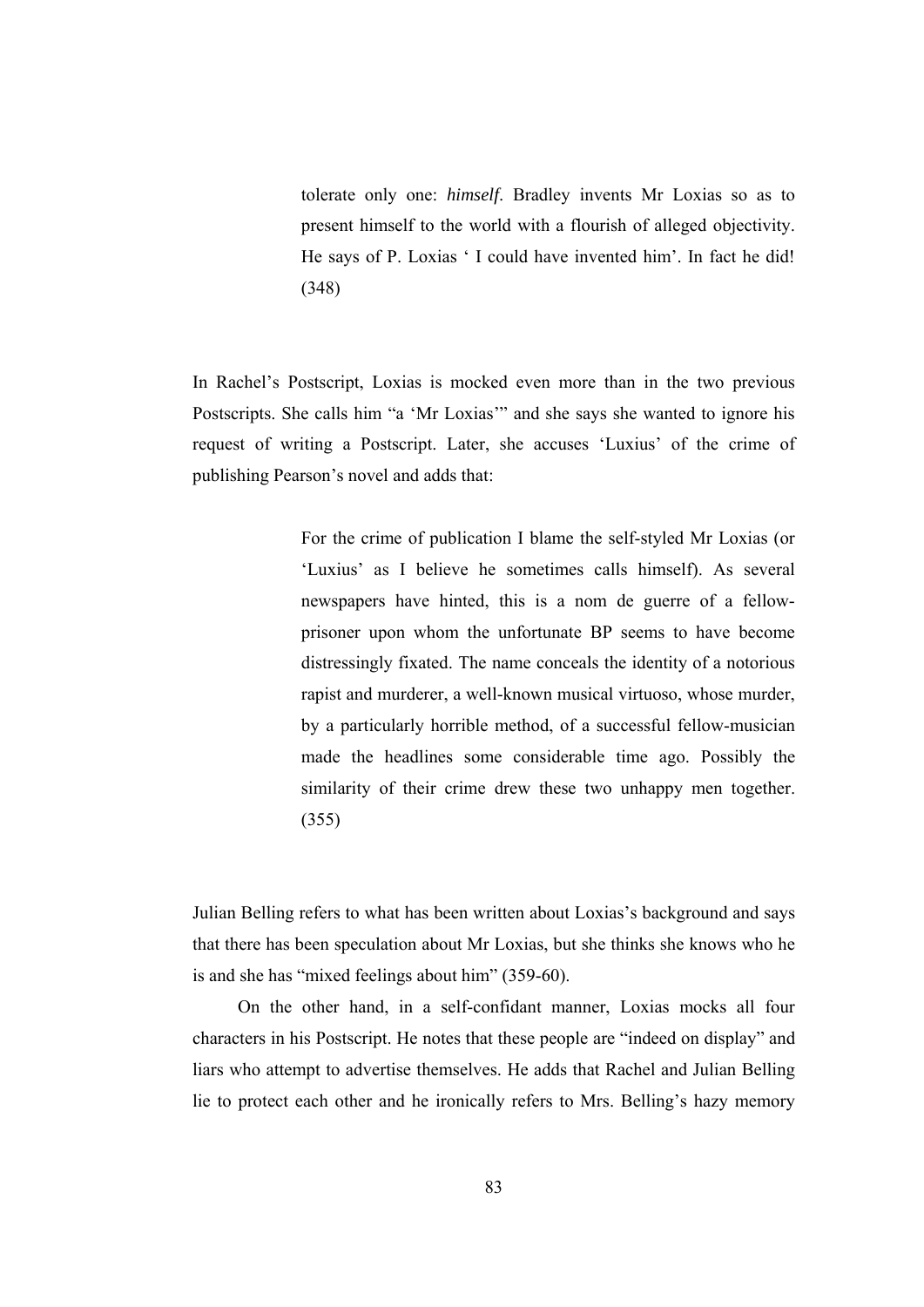and remarks that Mrs. Baffin "polishes a much publicized image of herself". He ironically refers to Marloe's position as a pseudo-scientist. He believes that 'Dr' Marloe is advertising his 'consulting rooms' and his books and Mrs. Hartbourne is advertising her salon and Mrs. Belling is advertising herself as a writer (361). He claims to be himself the Falstaff of Pearson-Shakespeare who outlives him and he adds that Falstaff never edited Shakespeare, which implies that his (Loxias's) position is superior even to that of Falstaff.

 In addition to his functions as the *alazon* imposter and the *eiron* dissembler, Loxias can also be regarded as the *eiron* tricky slave who helps the central character to accomplish his desire. Loxias helps Pearson to fulfill his desire to publish the events that have led him to his final position. Loxias wants to publish Pearson's autobiography in opposition to some characters' wishes; for instance, Rachel considers "resorting to legal action to prevent publication" of Pearson's novel. Loxias can also be studied as another *eiron* type character, the older man who starts the play and retreats and returns in the end. Loxias starts the novel with a Foreword, is absent throughout the novel being only addressed by Pearson until the end when he returns with a comment and concluding Postscript. Loxias introduces himself as 'Bradley's fool' (ix). Cornford refers to the buffoon as the hero's friend or attendant. Loxias calls Pearson a friend and a person who he was with to the last moment.

 Besides functioning as the *alazon* braggart, Pearson's ex-brother-in-law, Marloe, can be regarded as the *alazon* pedant. Although he has been deprived of his license to practice as a doctor "for some irregularity in the prescription of drugs" (5), Marloe maintains the manner of being "a self-styled 'psychoanalyst'" (5). However, as a pseudo-doctor and psychoanalyst, instead of taking care of a suicide case, Priscilla, he leaves her alone and goes drinking with a man while she commits suicide in his absence. He also offers an erroneous Freudian analysis of Pearson's murder case and tries to sell his pseudo-science, according to Loxias (357). He signs his Postscript as "Francis Marloe, *Psychological consultant*" (349) and advertises his business with an additional note that says, "A subscription list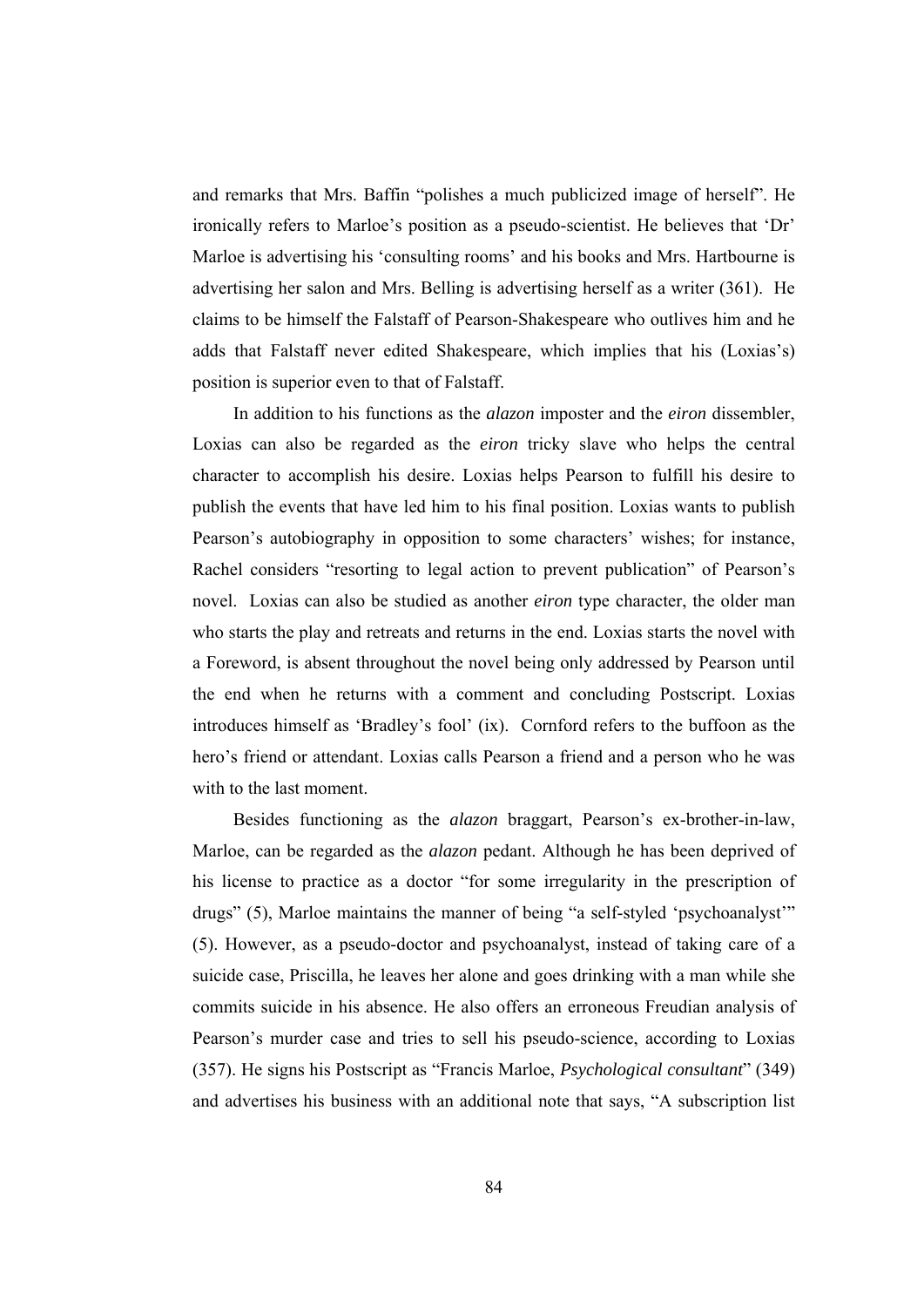for my forthcoming work, *Bradley Pearson, The Paranoiac from the Paper Shop* is now open c/o the publisher. Letters to my consulting rooms will be forwarded from the same address." (349)

 Marloe seems also to function as the fool. He insists in his Postscript that Pearson, the central character, is his friend, and he is one of the only two witnesses in the trial scene who try to help Pearson. When Pearson is trying to follow Julian to Italy, Marloe implores Pearson to take him as his Sancho Panza (321). Like the page type, Marloe brings news to Pearson throughout the novel. Pearson says that his departure to Patara was delayed because Marloe, the messenger, brought him some fatal news (xviii). Marloe is the buffoon parasite who is often at people's door, particularly at Pearson's door and who begs for money and spirits throughout the novel. Pearson describes him in his Foreword as the first of his 'players', but not because he is the most important, he "is not important at all and has no deep connection with the course of [the] events."(xiii-xiv). Marloe says he is in debt up to his neck, and has to keep changing his digs (6). His visits also are 'unwelcome', and 'entirely without a point' as Pearson's letter to him reveals (40).

 Pearson subtitles his autobiography *A Celebration of Love,* which immediately sets the scene for the readers to think of the love story to come. Unlike the conventions of love in romantic comedies, what happens in *The Black Prince* is simply that a parodic hero, a fifty-eight-year-old man, who lies about his age as "'forty-six'" (226), falls in love with a parodic heroine, Julian, thirty-eight years his junior, and faces 'parental opposition' and these parodic lovers are finally separated, but not by the parental opposition. In the end, Pearson dies of cancer in prison and Julian marries her ex-boyfriend, Oscar Belling and attempts to ignore this love story. Pearson is a parody of a young lover whose first reaction to his love for Julian is ridiculously exaggerated:

> I realized now that my whole life had been determinedly traveling towards this moment. *Her* whole life had been traveling towards it, as she played and read her school books and grew and looked in the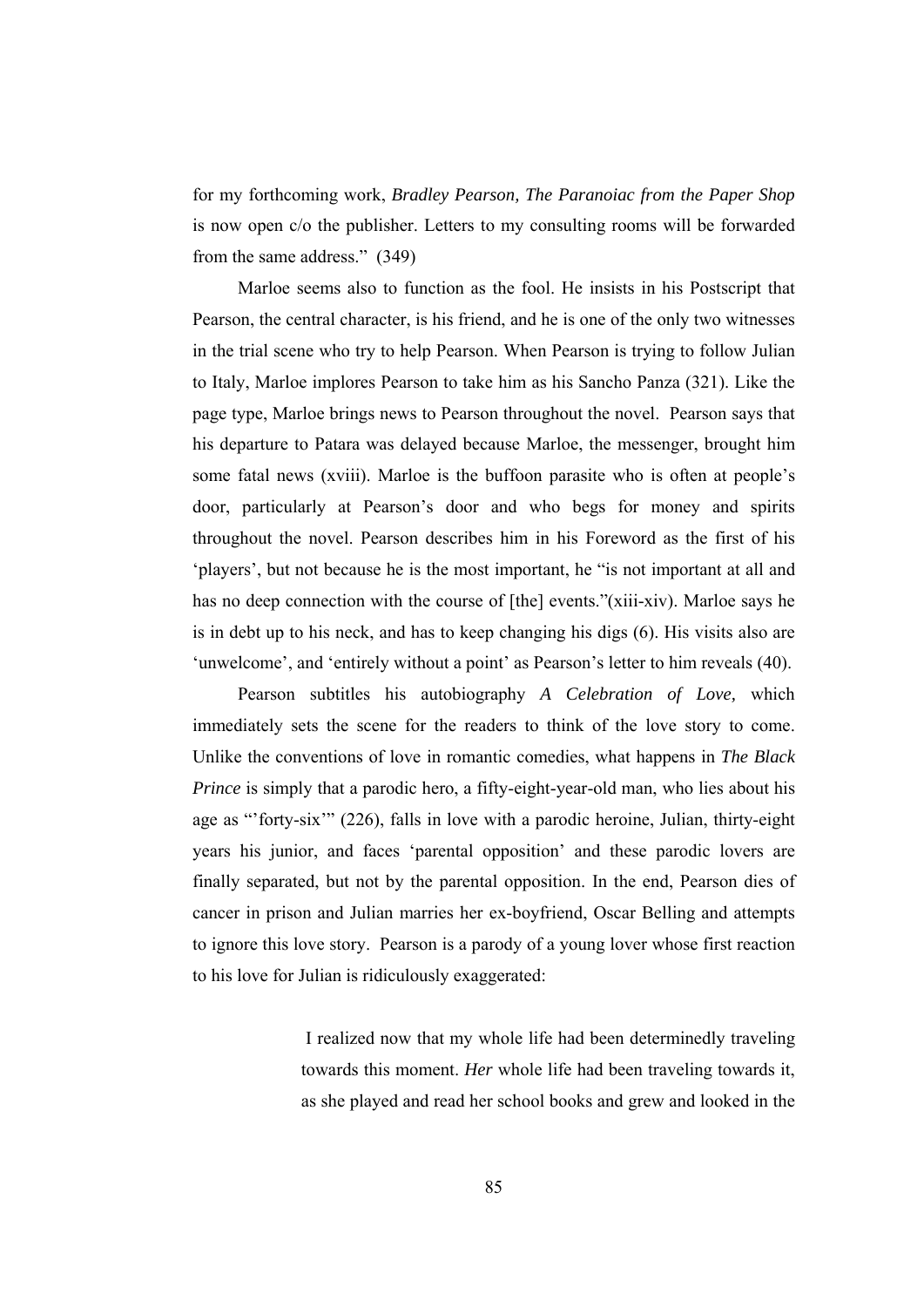mirror at her breasts. This was a predestined collision… I felt as if my stomach had been shot away, leaving a gapping hole. My knees dissolved, I could not stand up, I shuddered and trembled all over, my teeth chattered … I lay there with my nose stuck into the black wool of the rug and the toes of my shoes making little ellipses on the carpet as I shook with possession…Sitting on the floor I reached out and drew towards me the chair upon which she had sat and leaned against it. I could see my own sherry untouched upon the table, hers half drunk. A fly was drowned in it. I would have drunk it fly and all… (170-1).

Towards the end of the novel; however, this ardent and hyperbolic lover thinks that he needed Julian's love in order to write and has considered her as his muse.

 Likewise, Julian Baffin is a parody of the conventional heroine. Early in the novel she is seen tearing up Oscar Belling's love letters in the train station (30-1). In a similar hyperbolic manner, after Pearson confesses his love Julian thinks that she is madly in love with him: "'Bradley, I do love you, I do, it's the real thing. I realized it for absolute certain last night after I left you. I haven't slept, I've been in a sort of mad trance. This is it. I've never had it before.'" (232)

 Julian elopes with Pearson to Patara. Arnold Baffin, the blocking father, whom Pearson describes as a "sort of fanatical gunman" (287) invades Patara and tries to take his daughter away and do 'what any father would do' (288). He gives them the news of Priscilla's suicide, accuses Pearson of being callous and irresponsible, and of pandering to "'The sexual gratification of an elderly man'" (287). He also reveals Pearson's real age as fifty-eight not forty-six. Although, Arnold Baffin may appear as a conventional blocking father type, Julian's reaction to her father's conduct is unconventional. He is not able to force his daughter to come away with him. Julian tells him that she is not going with him and that she is going to stay in Patara with Pearson. She says that she will be back in London the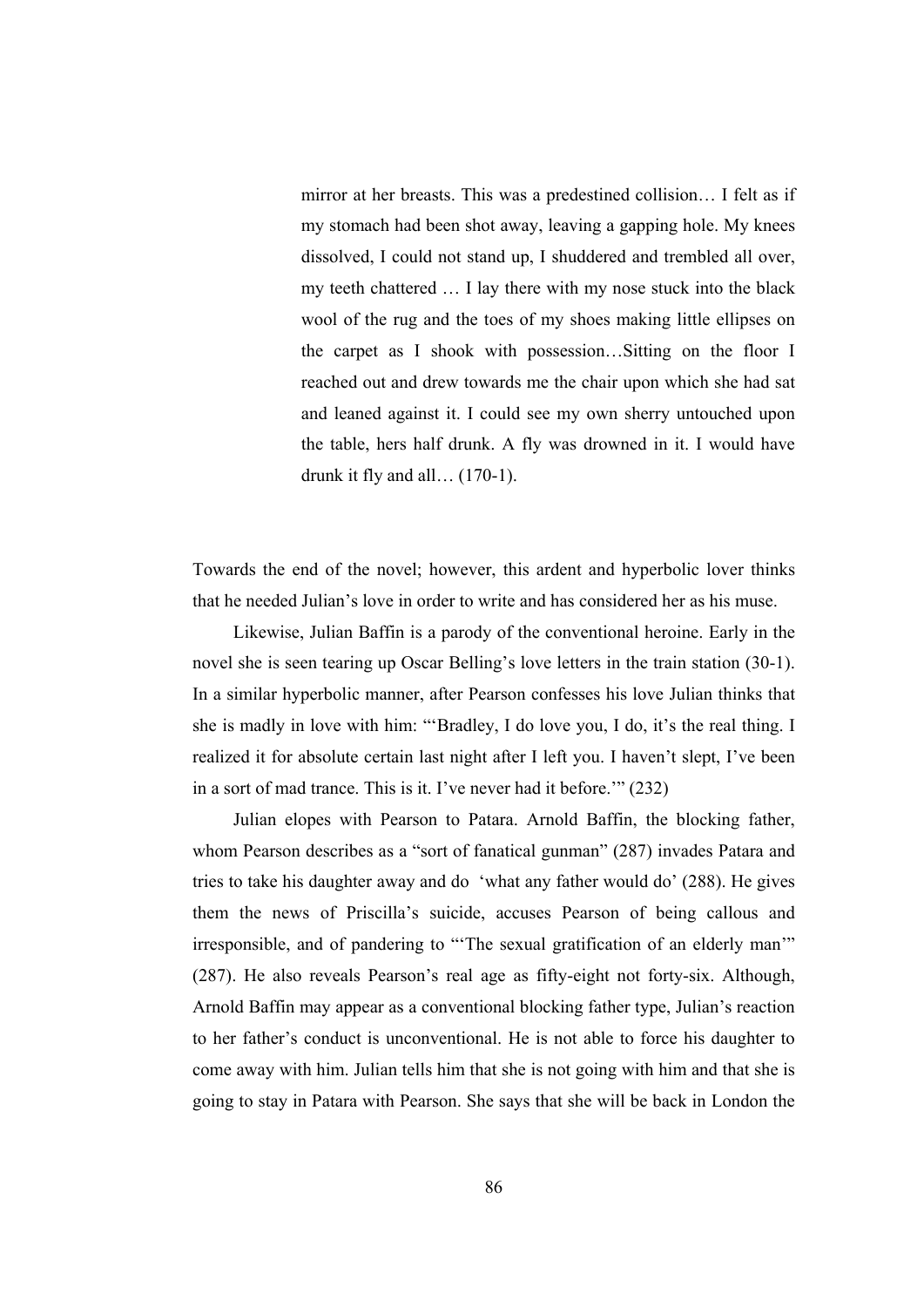next day but she is not going to leave Pearson. She also tells her father that he cannot really do or undo anything in Patara (289). Nevertheless, she never talks to Pearson again, and she leaves Patara without any explanation. In an apologetic letter she sends to Pearson later, she says she did not leave because he lied about his age or because he ignored his sister's death and she also claims and says that perhaps her father is '*the* man' in her life, and adds that he did not make her go away (319). There are several reasons that probably make Julian leave Pearson; in contrast to romantic comedies, there is Priscilla's tragic death that Pearson ignores and that Julian blames herself for, as she feels responsible for taking Pearson away, after which his sister commits suicide. In the Patara scene she also says that she feels their love is in a way doomed (287). In addition, Pearson says he nearly raped Julian Baffin. Moreover, Pearson is unable to give satisfactory reasons for what he has done. Thus, the conventional lovers' romantic, innocent, and everlasting love is parodied by the unconventional Pearson and Julian who are separated forever for uncertain reasons rather than by the blocking father, Arnold Baffin.

 The theme of metamorphosis is also parodied in *The Black Prince*. Pearson claims that he regrets his past conduct and that he has changed from a conventional, nervous, puritanical, callous, unhappy and selfish person into a wiser, more charitable, happier and selfless man. He is an unsuccessful writer who has hired a seaside cottage in Patara, where he believes he can create his lifetime masterpiece. Before he finally goes to Patara some events that he did not expect occur and change him. The most important event is that he falls in love, after which he claims he has changed physically and spiritually. He claims that he examined his face in the mirror and it looked fresh and young. "A radiant force from within had puffed out" his cheeks and smoothed the wrinkles round his eyes (175). He also claims that he has become more charitable. In a 'present-giving mood', he buys presents for Rachel and gives money to Marloe. He even behaves kindly to Roger, Priscilla's husband, and his girlfriend, Marigold, calling them his children (183). Moreover, Pearson, who ridiculed Arnold Baffin's works early in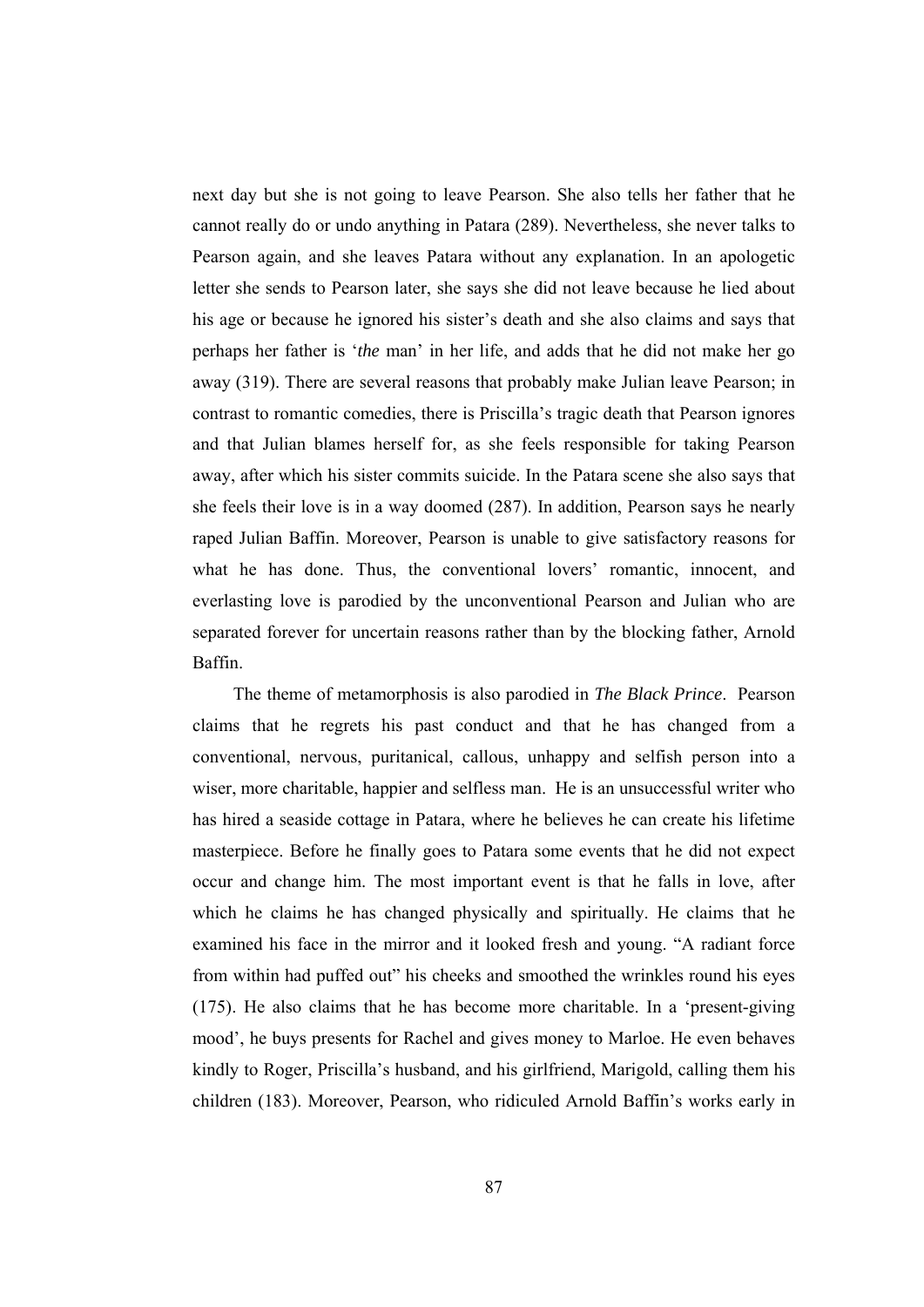the novel, orders all his works in order to reconsider them humbly and without prejudice (192). After falling in love he miraculously becomes a charitable person and he exaggerates his changed demeanor to the point of canonizing himself:

> On the first day I was simply a saint. I was so warmed and vitalized by sheer gratitude that I overflowed by charity. I felt so privileged and glorified that resentment, even memory of any wrong done to me, seemed inconceivable, I wanted to go around touching people, blessing them, communicating my great happiness, the good news, the secret of how the whole universe was a place of joy and freedom filled and running over with selfless rapture."(204-5)

However, Pearson is an unreliable first-person-narrator. First, he claims he has changed but still he ignores his sister's death, and he relapses into his former state of having an uncharitable manner towards everyone at his sister's funeral and afterwards. He accuses Roger of not being upset; he asks Christian Evandale to leave him alone and to keep Marloe at Notting Hill because he does not want to see him (296-7). Secondly, Pearson as the artist-narrator-character fails to manipulate people in real life; therefore, he manipulates them in his written creation. Christian Hartbourne, in her Postscript says that some parts of Pearson's book are eloquent and very well written "But it was not at all like that in real life." (341) Although he claims he has changed, Pearson attempts to manipulate Julian in order to go through an ordeal and to be able to write his autobiography. He thinks that he needs Julian's love in order to write. After Julian leaves him, and all his efforts to get her back fail, he recalls her role in his life and work in his Postscript in the following terms:

> I saw myself a new man, altered out of recognition… this book had come into being because of Julian, and because of the book Julian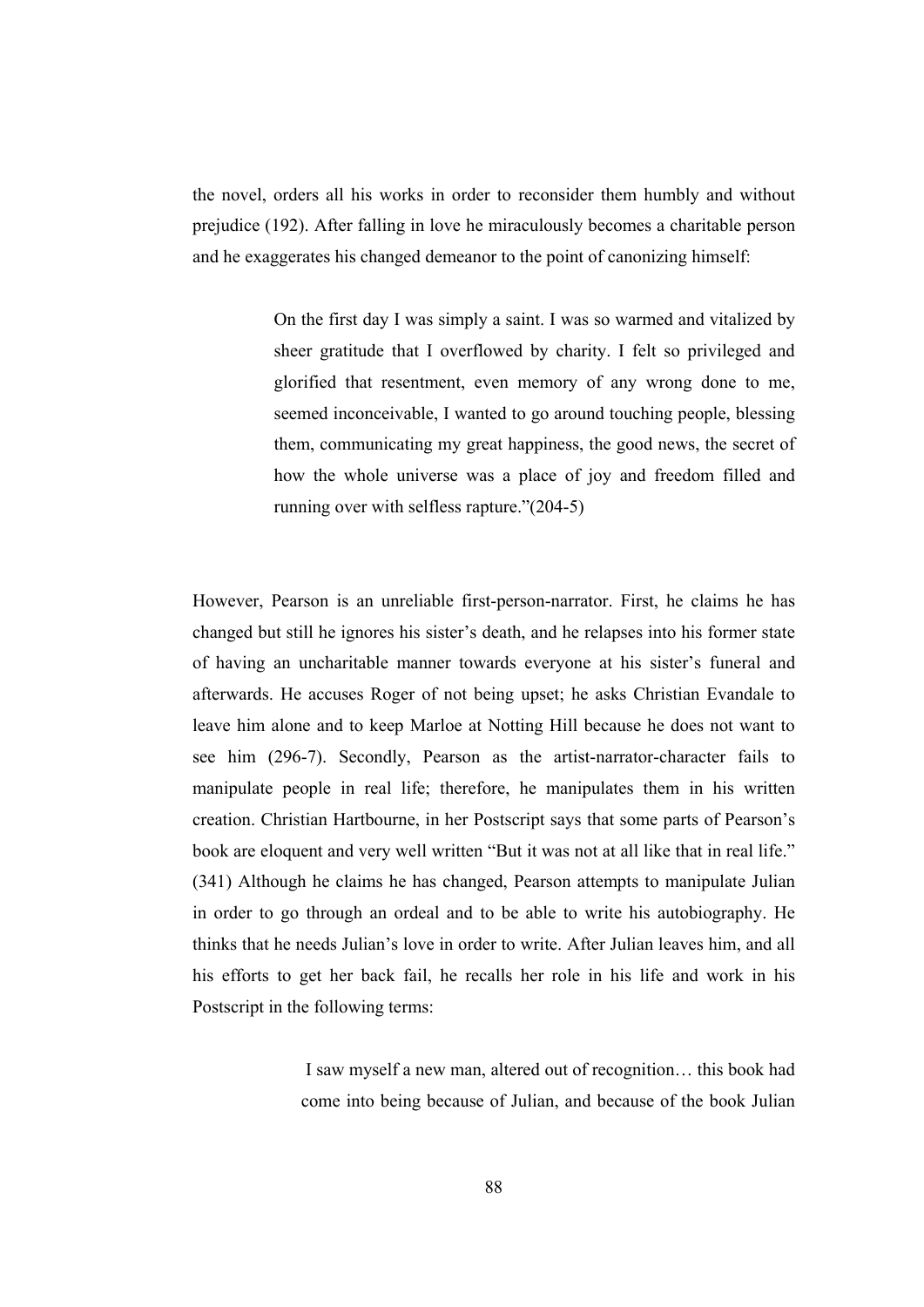had to be...She somehow was and is the book, the story of herself. This is her deification and incidentally her immortality. It is my gift to her and my final possession of her. From this embrace she can never now escape. (336)

Finally, Pearson's claim of metamorphosis and the credibility of his words are undermined by the Postscripts the other characters write, in which they accuse him of pretentiousness. Christian Hartbourne says that Pearson did not give a fair picture of her deposition at his trial, of their marriage, of her second marriage, or of her return to London (341-2). Marloe calls his book "pretentious rubbish"(348), Rachel says that he is "the author of this fantasy" (351), and Julian Belling calls his book "full of unstudied personal emotions" (358).

### **4.3. The Parodic uses of** *Hamlet*

 This section is a study of *The Black Prince* as a comic work that parodies a serious Shakespearean tragedy, *Hamlet*. Although there are a few tragic events in the novel, namely, Priscilla's suicide, Arnold's murder, and finally, Bradley's death, *The Black Prince* has a comic rather than a tragic vision. There are many indirect allusions to *Hamlet* in *The Black Prince* that have been studied as analogies. These allusions are parodic and they include the characters in both works.

 Murdoch's critics, like Spear, Bove, Todd and Conradi have compared and contrasted Pearson to Hamlet. They believe that the soliloquies, the delaying problem, the hatred of women and madness are some of the features these two characters have in common. However, these similarities should, in fact, be studied as distorted parallels. Spear also seems to consider Pearson as a tragic hero since she refers to his tragic flaw. First and foremost, a definition of the tragic hero sheds light on the central difference between these two characters and reveals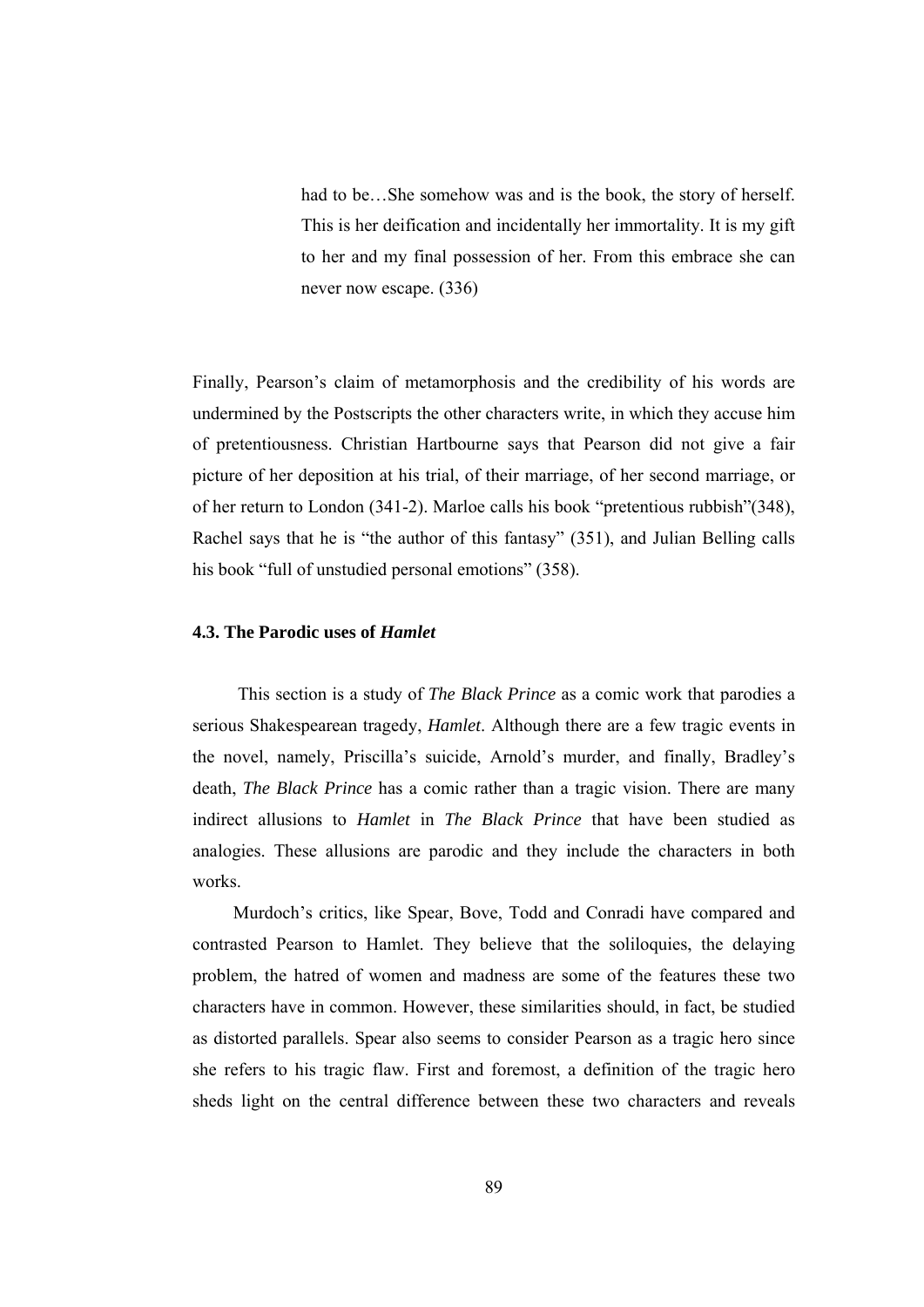Pearson as basically parodic of Hamlet. According to Aristotle, a tragic hero is a noble man, neither good nor bad, whose downfall due to his tragic flaw evokes the sympathy of the audience. Hamlet is a prince whose indecision causes him to delay taking revenge on his father's murderer until his revenge coincides with his own death. Pearson, however, is mediocre, a writer who simply does not have a tragic flaw. His ambivalent accounts show him to be very selfish, nervous, puritanical, and callous in the beginning until a sudden metamorphosis (as he claims) through love and art makes him very selfless and generous in the end.

 Both characters have a problem of indecision. Hamlet's problem of indecision starts with his father's death and his mother's hasty marriage to his uncle whom the ghost of his father claims to be his father's murderer. Hamlet postpones his revenge on his father's murderer for many reasons, like his doubts about the identity of the ghost and his doubts about the rightness of personal revenge, and he is tormented by indecision:

O, vengeance!

Why, what an ass am I! This is most brave, That I, the son of a dear father murdered, Prompted to my revenge by heaven and hell, Must like a whore unpack my heart with words And fall a-cursing like a very drab, A stallion! Fie upon't, foh! About my brains. (*Hamlet* 2. 2. 567-73)

 But he finally kills his father's alleged murderer, Claudius. Spear says that Hamlet's tragic flaw is his inability to decide but Pearson's tragic flaw is his lack of capacity for action (80). Pearson is not a conventional tragic hero to have a tragic flaw. He is not a noble man, unlike Aristotle's tragic hero. The concept of the tragic flaw is not suitable to describe Pearson's comic follies. Unlike Hamlet, Pearson's comic follies prevent him from acting. He plans to go to Patara but he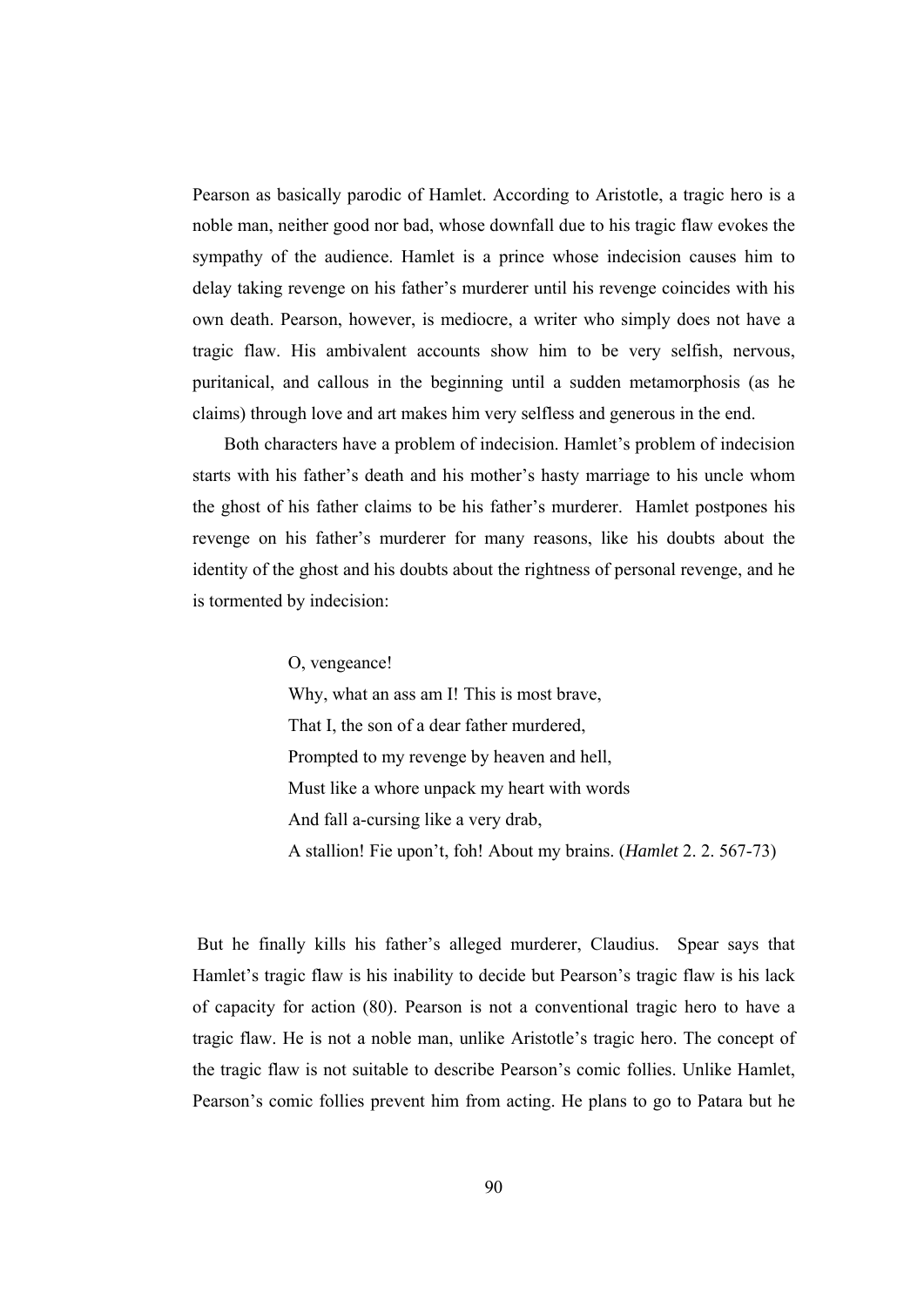seems to deliberately delay his journey. He says that everything was ready for his journey and he was about to telephone a taxi when he experienced a "nervous urge to delay departure". He was anxious about a number of arrangements which he had already checked ten times over (*The Black Prince* 1). Pearson reasons that, in fact, it is in human nature to avoid decision-making:

> We ignore what we are doing until it is too late to alter it. We never allow ourselves quite to focus upon moments of decision; and these are often in fact hard to find even if we are searching for them. We allow the vague pleasure- seeking annoyance-avoiding tide of our being to hurry us onward until the moment when we announce that we can no other. ( 155)

 Second, Pearson postpones his journey probably because he senses that he will not be able to create the masterpiece he has planned. Pearson "himself persistently believes that he is all ready to perform the great act of his life in writing a good book… This delaying tactic obviously reflects an unconscious knowledge that he is not at all ready" (Dipple 119). Therefore, Pearson is divided by instinct, but as Bayley remarks Hamlet is also a divided man "not by instinct but by injunction and duty"(180). It is not just in Pearson's nature to delay; he also postpones his journey to Patara because of unexpected events, and coincidences, namely, his sister's arrival at his house, the Baffins' problem, and his unexpected love for a woman thirty-eight years his junior. Pearson finally elopes to Patara with Julian to protect and keep her away from Arnold Baffin, and that is not what he had planned earlier.

 Some critics call Pearson's long ruminations on art, truth and love Hamletlike soliloquies. The Shakespearean soliloquy has been characterized as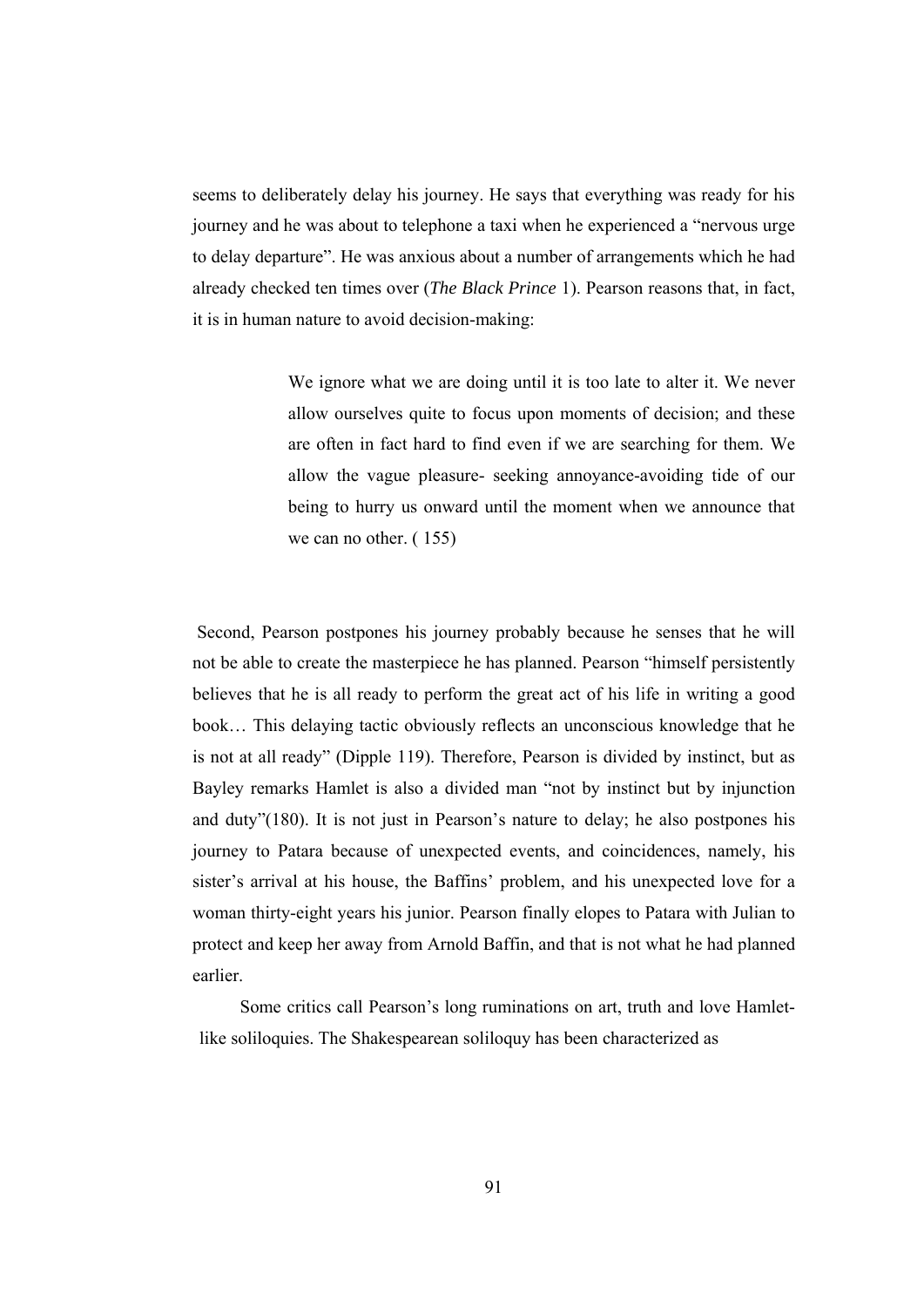A reflection or inner conflict; more often it fulfilled the function of chorus… In a soliloquy [a character] could make himself and his plans known … [soliloquy] could also provide a running commentary on the intricacy of the plot and be a means of linking one scene with another…Words that were addressed to an Elizabethan audience in this way were felt to be true… [Shakespeare sensed] the latent possibilities of dramatization within the soliloquy, of the process whereby monologue becomes dialogue, the speaker being split into selves which are in conflict with one another (Clemen 4-12).

Pearson's position as an author-narrator-character and his playful manner of narrating the events also cast doubts on the truth of what he says. There is an apparent similarity between some of the soliloquies by Hamlet and Pearson, such as Hamlet's first soliloquy in Act I Scene 2. The soliloquy shows his attitude towards the world about him when he shows his hatred of it: "O God! God!/How weary, stale, flat and unprofitable/Seem to me all the uses of this world/Fie on't, ah fie, 'tis an unweeded garden/That grows to seed;" (132-37) It also shows Hamlet's emotions about his father's death, his disgust with his mother's hasty marriage that is mentioned four times: "O, God! a beast, that wants discourse of reason,/Would have mourn'd longer--married with my uncle," (150-51)and "Ere yet the salt of most unrighteous tears/Had left the flushing in her galled eyes,/She married. O, most wicked speed, to post/With such dexterity to incestuous sheets!" (154-57). It gives "an extraordinary amount of detailed information, not only about Hamlet's state of mind but also about the world around him, which is mirrored with great precision…in this way the soliloquy contributes to the exposition of the plot." (Clemen 129) In this soliloquy alone the audience discovers the reason for his agony, his feelings towards his father's successor as he compares and contrasts Claudius and his father: "So excellent a king; that was, to this,/ Hyperion to a satyr;", "My father's brother, but no more like my father/Than I to Hercules"(139- 40) He also remembers the past relationship between his parents and how his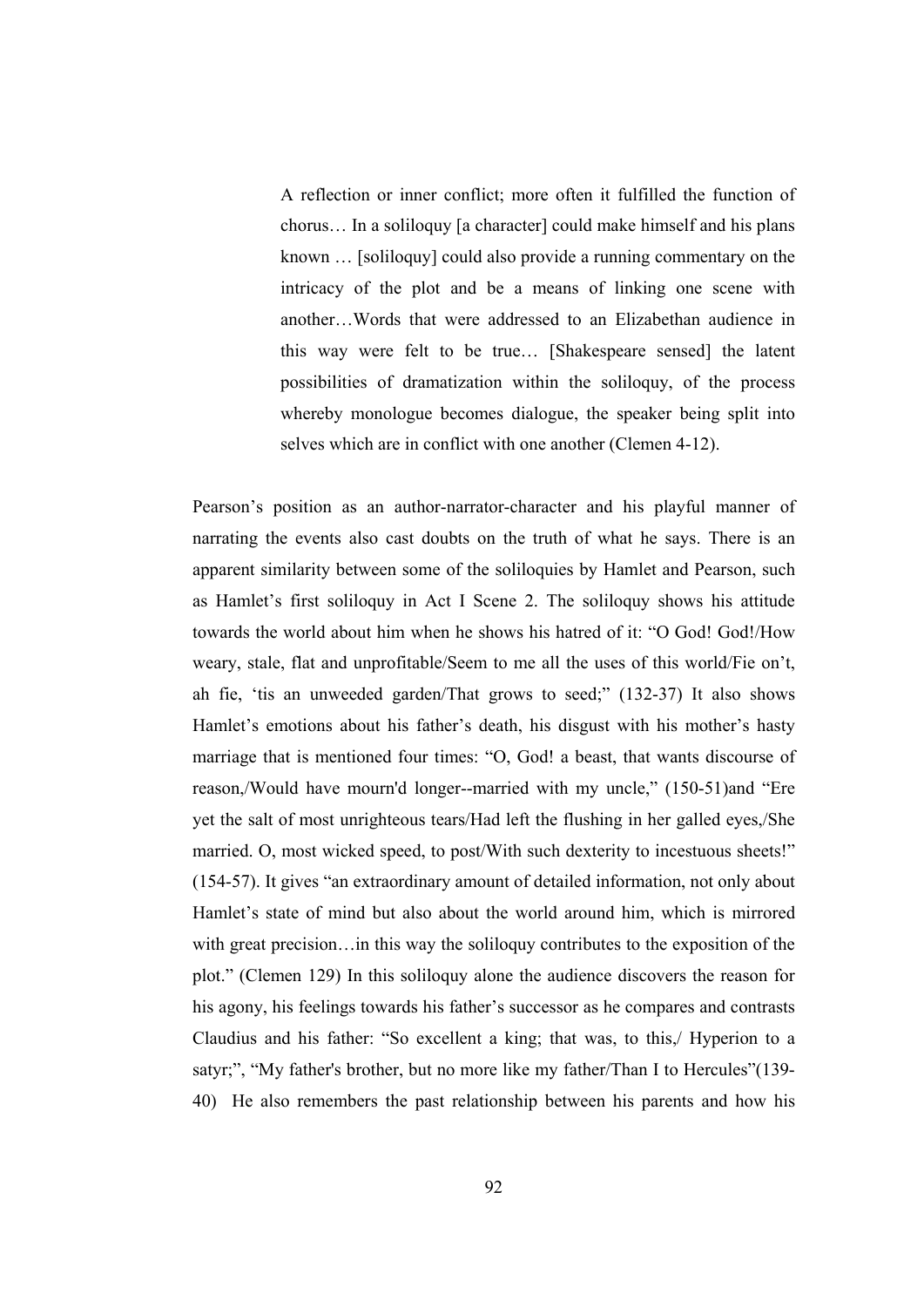father loved his mother: "so loving to my mother/That he might not beteem the winds of heaven/Visit her face too roughly. Heaven and earth!/Must I remember? why, she would hang on him,"(141-43). Finally, he implies that he should fall into silence despite his suffering and deep sorrow: "It is not nor it cannot come to good:/But break, my heart; for I must hold my tongue." (158-59)

 Pearson's seemingly similar feelings about the world around him are the grotesque parallel that can be drawn between him and Hamlet as in the following rumination that is right after the Patara event and Priscilla's death and Julian's desertion. It seems that he is merely engaged in intellectualizing his callous reaction to his sister's death.

> This world is perhaps ultimately to be defined as a place of suffering. Man is a suffering animal, subject to ceaseless anxiety and pain and fear, subject to …the endless unsatisfied anguish of a being who passionately desires only illusory goods. However within this valve of misery there are many regions. We all suffer, but we suffer so appallingly differently. (*The Black Prince* 298).

The examples of Hamlet's soliloquy and Pearson's intellectualization show the depth of Hamlet's intellect and Pearson's selfishness. Hamlet has a deep insight into the events around him but Pearson is trying to justify his conduct. Sypher, in his discussion of comic characters, regards Hamlet as a prophetic fool and says that "Amid the rottenness of Denmark the Prince serves as a philosophic and temperamental fool, a center of 'indifference.' He stands apart from gross revelry under his own melancholy cloud; and from his distance he is able to perceive more things than philosophy can dream."(235) Sypher's argument does not mean that Hamlet is a comic character, it just compares his scope of perception and understanding to those of the prophetic fools who conventionally perceive more than other characters in a play and Hamlet's soliloquies are clear evidence of his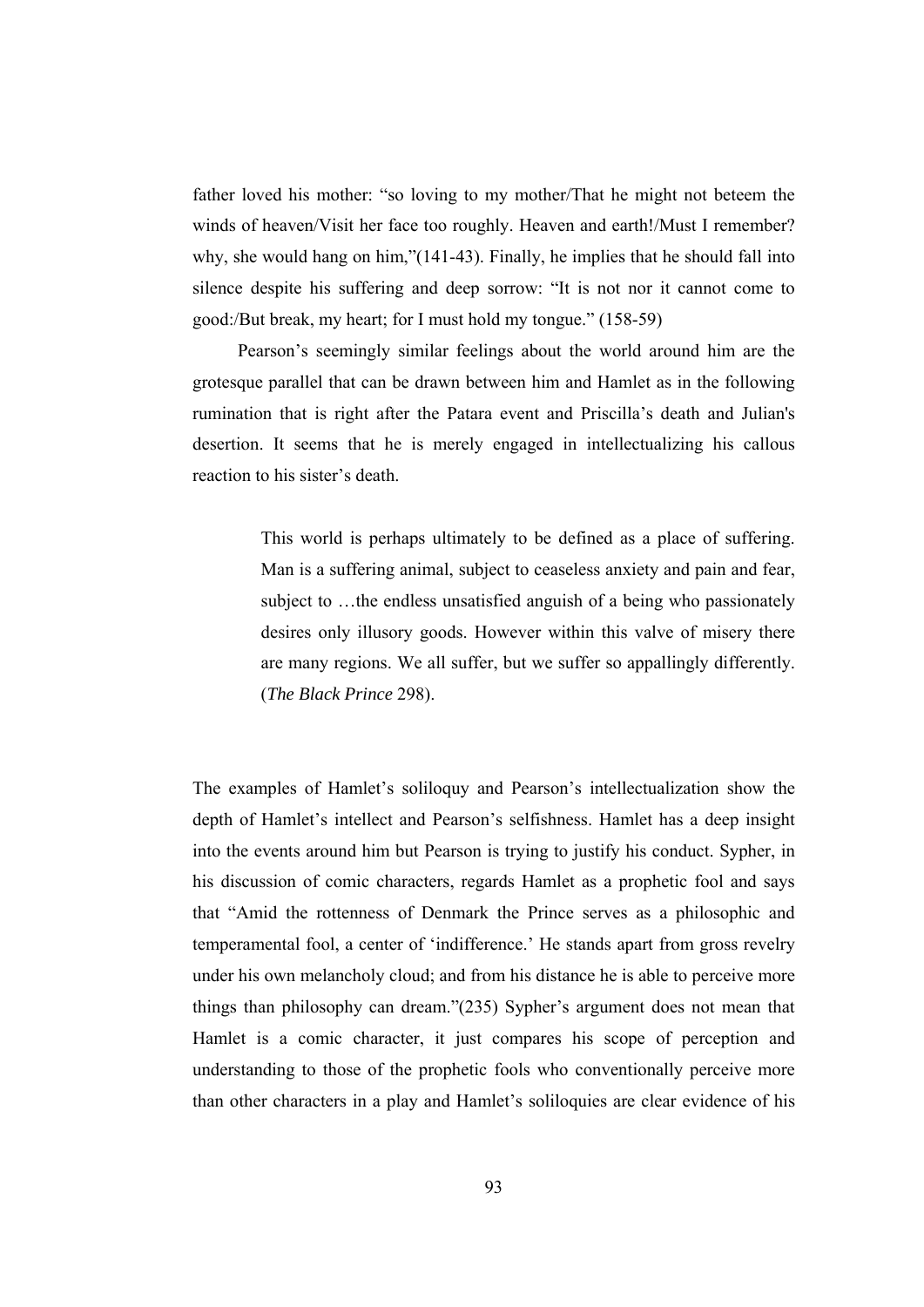scope of perception, as quoted and discussed above. Pearson, however, can be regarded as the Attic fool who tries to seem what he is not. He portrays himself as wise, charitable, truthful, an artist, psychologist and amateur philosopher like a typical *alazon* whereas the other characters comment on him as a fool, a parasite, a mad man, a snob, pretentious, absurd, without dignity, an illiterate, a bore, a pompous, absentminded, moody, eccentric, and sentimental man and a failure as an artist.

 Madness is another trait attributed to both the characters. Hamlet's madness is certainly a tactic he is using in order to find proof for his father's murder without risking his own life, since a madman's odd and violent disposition and manner can be exonerated. In the postscripts, Pearson's alleged murder of Arnold Baffin is said to be because of madness: Pearson says that Hartbourne's line was that he was insane (*The Black Prince* 332), His former wife, Christian Hartbourne, referring to his autobiography, says that it was "really like what mad people write" (343), and Marloe claims that Pearson was "madly in love with Arnold" (333) and killed him out of his mad love. On the one hand, this madness can be considered as a pretext fabricated by Hartbourne in a fruitless attempt to justify Arnold Baffin's murder, which neither Pearson nor the judge and the jury agree with. Pearson says that he calmly and lucidly denied that he was mad, and the judge and the jury agreed with him (332). On the other hand, the autobiography and the Postscripts are polemical and render it hard to decide whether Pearson or the other characters are really telling the truth about the event and Pearson's disposition.

 Hamlet's hatred of women, namely, his mother and Ophelia, has also been compared to Pearson's contempt for women, namely, his sister, Christian Evandale, Marigold, Rachel and Julian. Hamlet hates his mother and directs his hatred towards Ophelia. One reason Hamlet despises his mother is her hasty marriage to his uncle after his father's death. This particular hatred is transformed into hatred of women in general and thus Ophelia becomes his next object of abhorrence. Hamlet calls his mother, the "most pernicious woman" (*Hamlet* 1.5. 105). His attack on the weak nature of women, in general, and his mother whom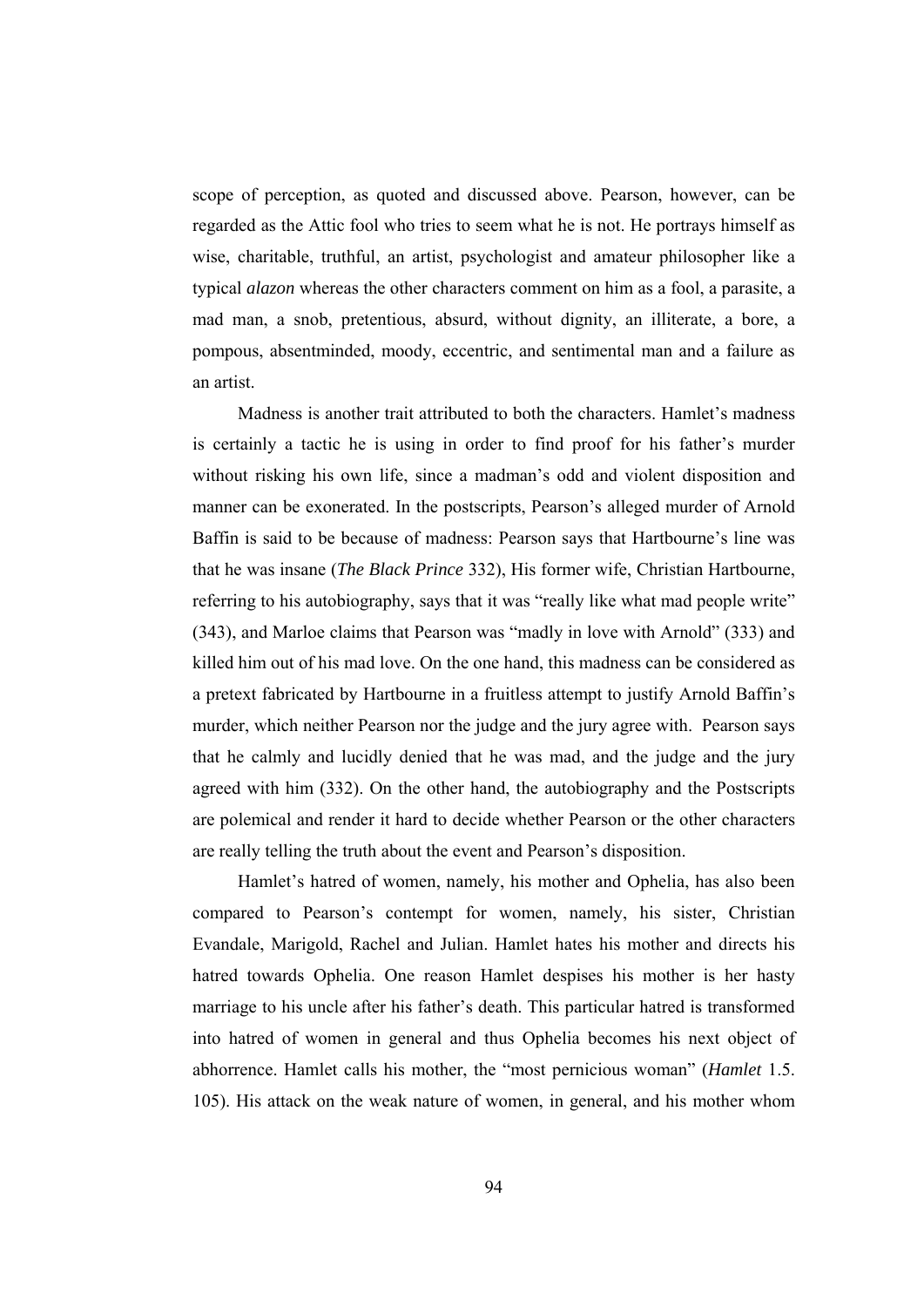he thinks is worse than a beast is mentioned in the first soliloquy about his mother's marriage to his uncle: "O God, a beast that wants discourse of reason/Would have mourned longer" (1.2. 150-1). He also tells his mother about her deed:

> Queen Gertrude: Hamlet, thou hast thy father much offended. Hamlet : Mother, you have my father much offended. Queen Gertrude: Come, come, you answer with an idle tongue. Hamlet: Go, go, you question with a wicked tongue.

…

Queen Gertrude: Have you forgot me? Hamlet: No, by the rood, not so: You are the queen, your husband's brother's wife; And--would it were not so!--you are my mother. … [He kills Polonius]… Queen Gertrude: O, what a rash and bloody deed is this! Hamlet: A bloody deed! almost as bad, good mother, As kill a king, and marry with his brother. (3. 4. 9-30)

In contrast, Pearson's behavior towards everyone, particularly towards women, is ambivalent. In the first part of the novel, he hates all women but in the second part he becomes comically benevolent towards them. In the first part, he says, "I could not I think be 'friends' with a woman" (*The Black Prince* 16). He calls all women destroyers and thinks that: "ships are compartmental and hollow, ships are like women. The steel vibrated and sang, sang of predatory women, Christian, Marigold, [his] mother: the destroyers."(81) Priscilla's presence bothers him and she disgusts him. Marigold is a wicked young woman who is ugly and pathetic and looks like a murderer and Christian is a witch (92), and a power-mongering woman. Julian is a stupid, untalented boyish fox who dares to ask him for his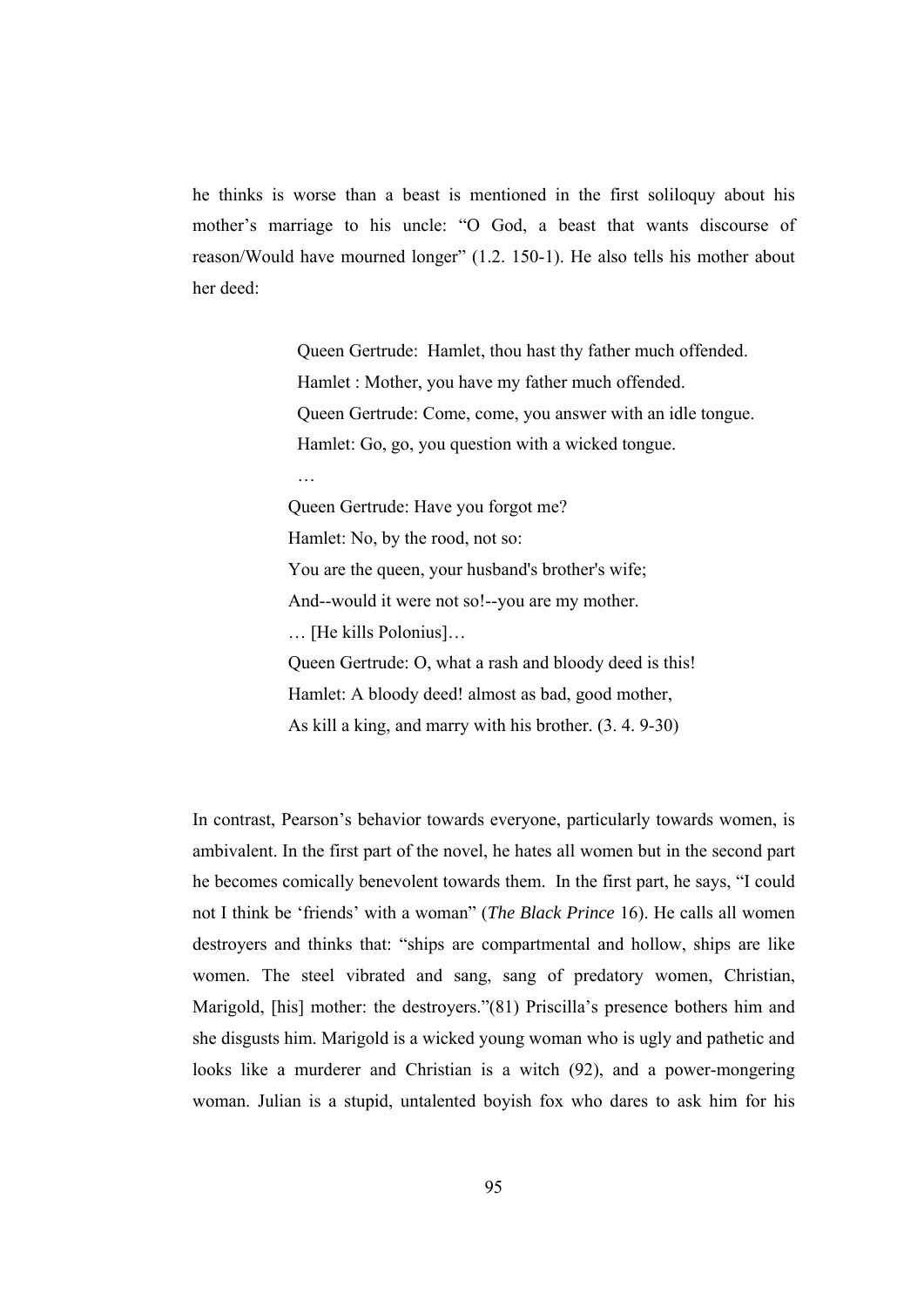precious time to tutor her (31-5). But in the second part, he changes his mind about everyone, one by one. Julian becomes his goddess and savior, Marigold turns into his "favourite dentist" (184); he promises to give Priscilla protection and treats (187), and Christian Evandale is called 'Chris', as in the old days and Pearson tells her that he used to dream of their reconciliation (189).

 The next pair of characters whose affinity attracts our attention is Loxias and Horatio. Horatio is frequently referred to as a friend in whom Hamlet trusts and to whom he confides his secrets, and in the final scene when Hamlet is fatally wounded and Horatio also attempts to kill himself, Hamlet urges him to stay and tell his story:

> Horatio, I am dead, Thou livest; report me and my cause aright To the unsatisfied.

If thou didst ever hold me in thy heart, Absent thee from felicity awhile, And in this harsh world draw thy breath in pain, To tell my story. (*Hamlet* 5. 2. 337-40)

In the same manner, Loxias's Foreword reveals that Pearson has confided in him and asked him to edit and publish his autobiography: "I am in more than one way responsible for the work that follows. The author of it, my friend Pearson, has placed the arrangements for publication in my hands. In this humble mechanical sense it is through my agency that these pages now reach the public." (*The Black Prince* ix) Besides, both Horatio and Loxias are the causes of both main characters' attempt to act. The former informs Hamlet of the ghost, and the latter encourages Pearson to write his autobiography. Loxias says that without his help Pearson would fall silent. However, these characters can be contrasted in two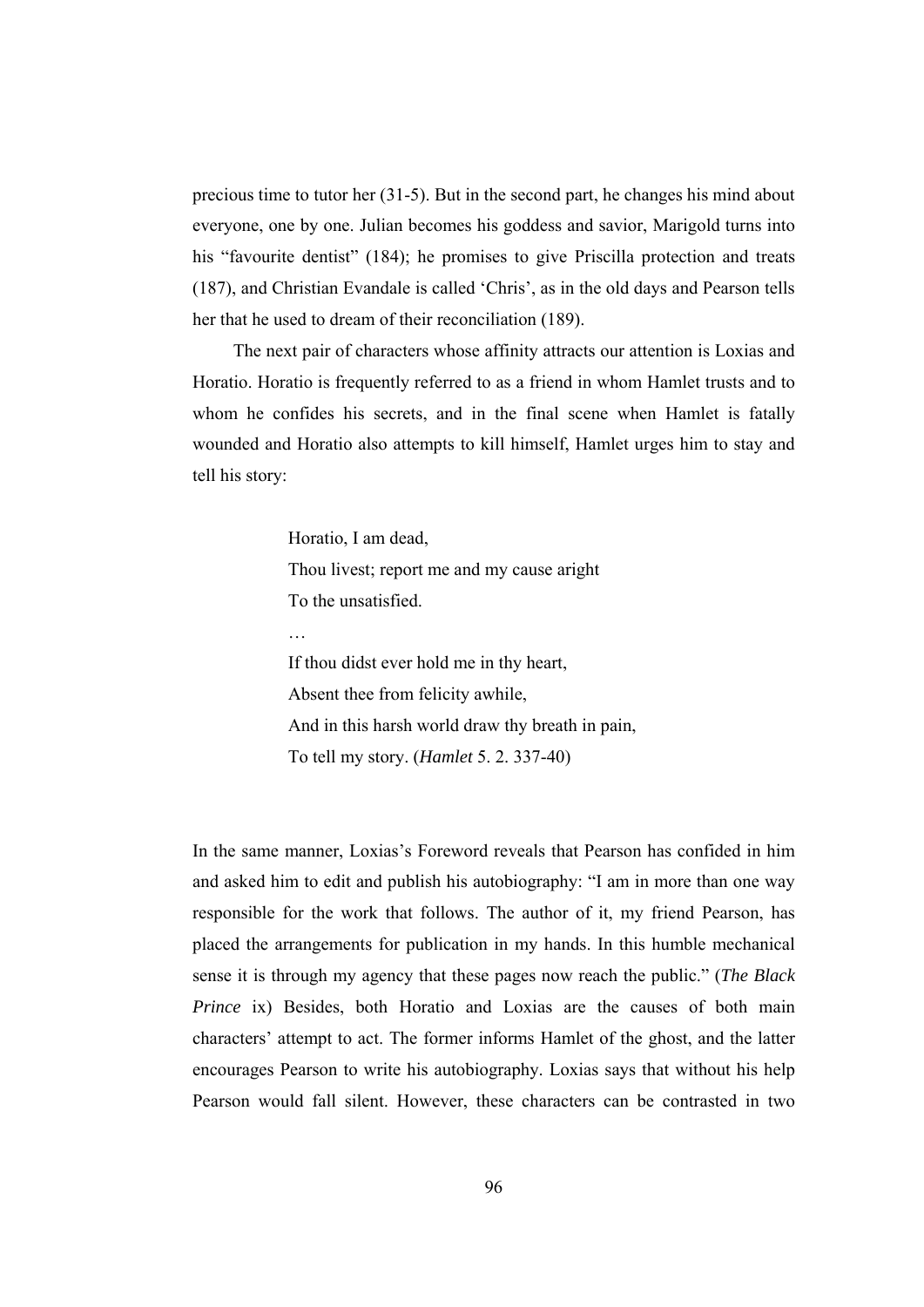ways: in dealing with the Shakespearean pair of Hamlet and Horatio, one is concerned with a royal person and his friend whereas the Murdochian pair is a pair of convicts. In addition, Horatio's conduct towards Hamlet, although they are intimate friends, is that of a subordinate's towards his superior who is even willing to die when the prince is dying. Loxias's conduct is ambivalent. In his Foreword he humbly calls himself Pearson's fool who has no dominant role in his story, but in his Postscript, he elevates his position, comparing himself to Shakespearean characters that have outlived the playwright.

 Julian is also parodic of both Hamlet and Ophelia. During their *Hamlet* tutorial Julian says that she once played Hamlet (164). In the Patara episode she also appears in Hamlet's costume: "she was dressed in black tights, black shoes, she wore a black velvet jerkin and a white shirt and a gold chain with a cross about her neck [and] she had posed herself in the doorway of the kitchen, holding the sheep's skull up in one hand" (280). Despite the echoes of Hamlet in this scene, and the androgyny present in her appearance and her name (Todd 1984 38), Julian can be no more than a shadow of Hamlet residing in the background of events in *The Black Prince*. The Hamlet costumes she wears and the sheep's skull she holds in her hands function as preparation for Pearson to manipulate her for his own purpose, to prepare himself to create his work of art.

 Although, Julian says that she does "*not* identify with Ophelia," (*The Black Prince* 161) her main similarity to Ophelia is that, like Ophelia who is an object of love and sex for Hamlet, she is also an object of love and sex for Pearson. She is the mistress of Pearson's passion (Todd 1984 38). Both Ophelia and Julian are young and expected to be innocent. Most Shakespeare critics believe that Ophelia is so, and she is one of the most victimized Shakespearean female characters. Hamlet seems to love her at first and then he transfers the hatred of his mother to Ophelia, who becomes insane after Hamlet kills her father, and then drowns herself, as reported by the Queen (*Hamlet* 4. 7. 193). Unlike Ophelia, Julian leaves Pearson, outlives him, even writes a Postscript on his autobiography, denies that she has ever loved him, and marries her boyfriend.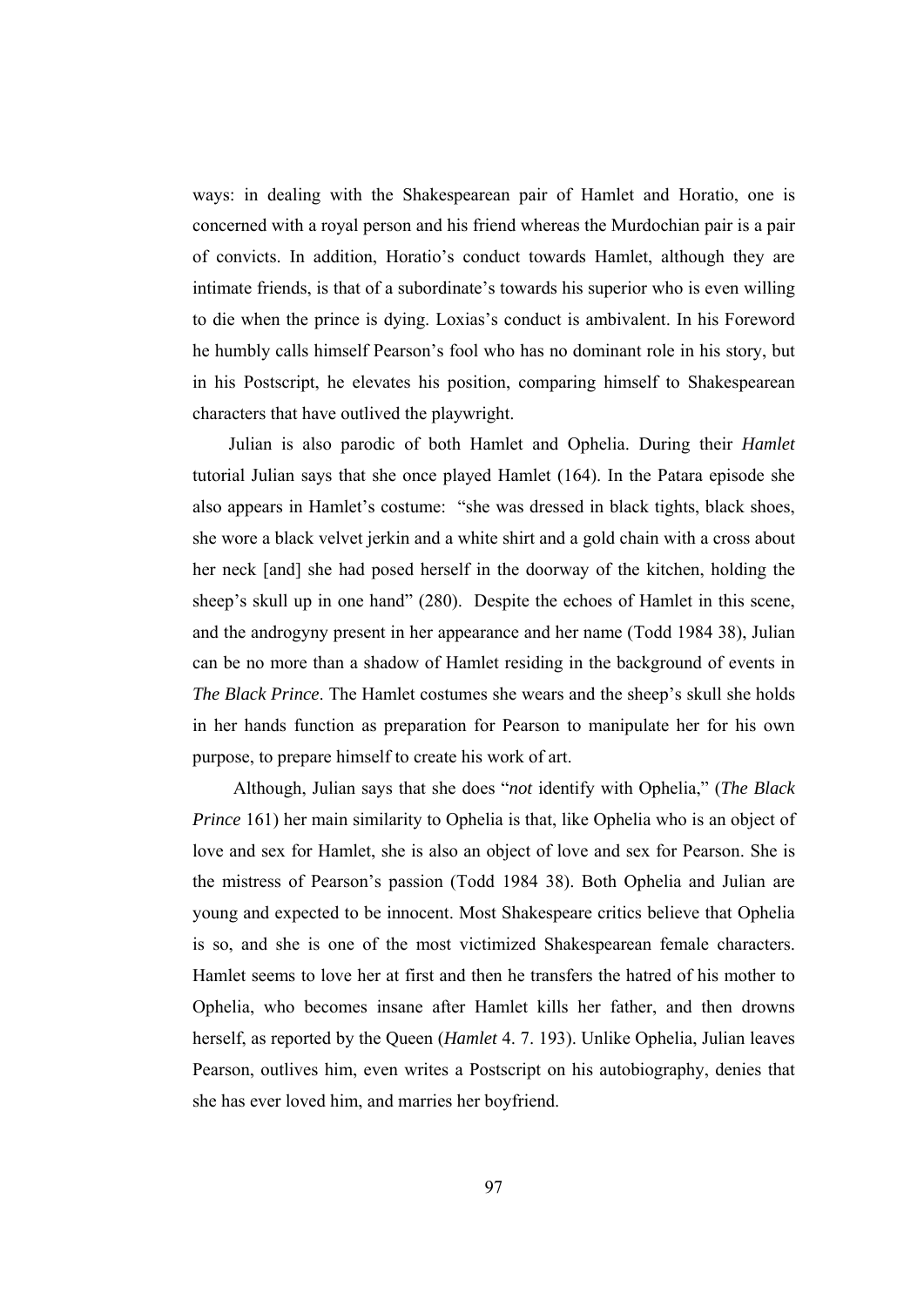The next pair of similar characters in *The Black Prince* and *Hamlet* are Arnold Baffin and Polonius. Both are *alazon* blocking father figures. The former, who indulges in his own affairs and self-image as a successful writer, suddenly finds out about his daughter's affair with Pearson and goes to Patara after he hears that she has eloped with Pearson, to warn her and beg her to go away with him; he tells her that she must have lost her mind to be with Pearson (*The Black Prince* 286). Polonius also forbids his daughter to have a relationship with Hamlet, and thus Ophelia returns Hamlet's letters. Polonius says to Ophelia, "I would not, in plain terms, from this time forth,/Have you so slander any moment's leisure,/As to give words or talk with the Lord Hamlet,/Look to't, I charge you; come your ways"(*Hamlet* 1. 3. 132-5). Both Arnold Baffin and Polonius die similar deaths in the end: Polonius is stabbed by Hamlet who calls him a "wretched, rash, intruding fool" (III. iv. 30), and Arnold Baffin also seems to be stabbed (with some sort of a pointed object) by Pearson (or Rachel) who regards him as a writer inferior to himself.

 Arnold Baffin is a parody rather than an echo of Polonius in two ways: first, he is not a conventional blocking father figure like Polonius to rail and give orders and be obeyed; instead, in the Patara scene the only thing he does is to beg his daughter to leave Patara and go home with him (*The Black Prince* 286). Second, his murderer might be either Pearson or his wife. Arnold Baffin seems to have provoked and paved the way to his own death if he is murdered by his wife. She had threatened to take revenge and had implied this early in the novel (18, 99); if she is the murderer, then her act is in retaliation for what she sometimes says he has done to her, like acts of physical violence, infidelity, and so on. Accordingly, he has died not a Polonius-like but a Claudius-like death because he has tempered his own death like Claudius whose death Laertes says "is justly served;/It is poison tempered by himself" (*Hamlet* 5. 2. 359-60).

 There are similarities between the roles of Marloe and Hartbourne in *The Black Prince* and Rozencrantz and Guildenstern in *Hamlet*. Both Rozencrantz and Guildenstern are Hamlet's friends, but spy on him upon the King's orders.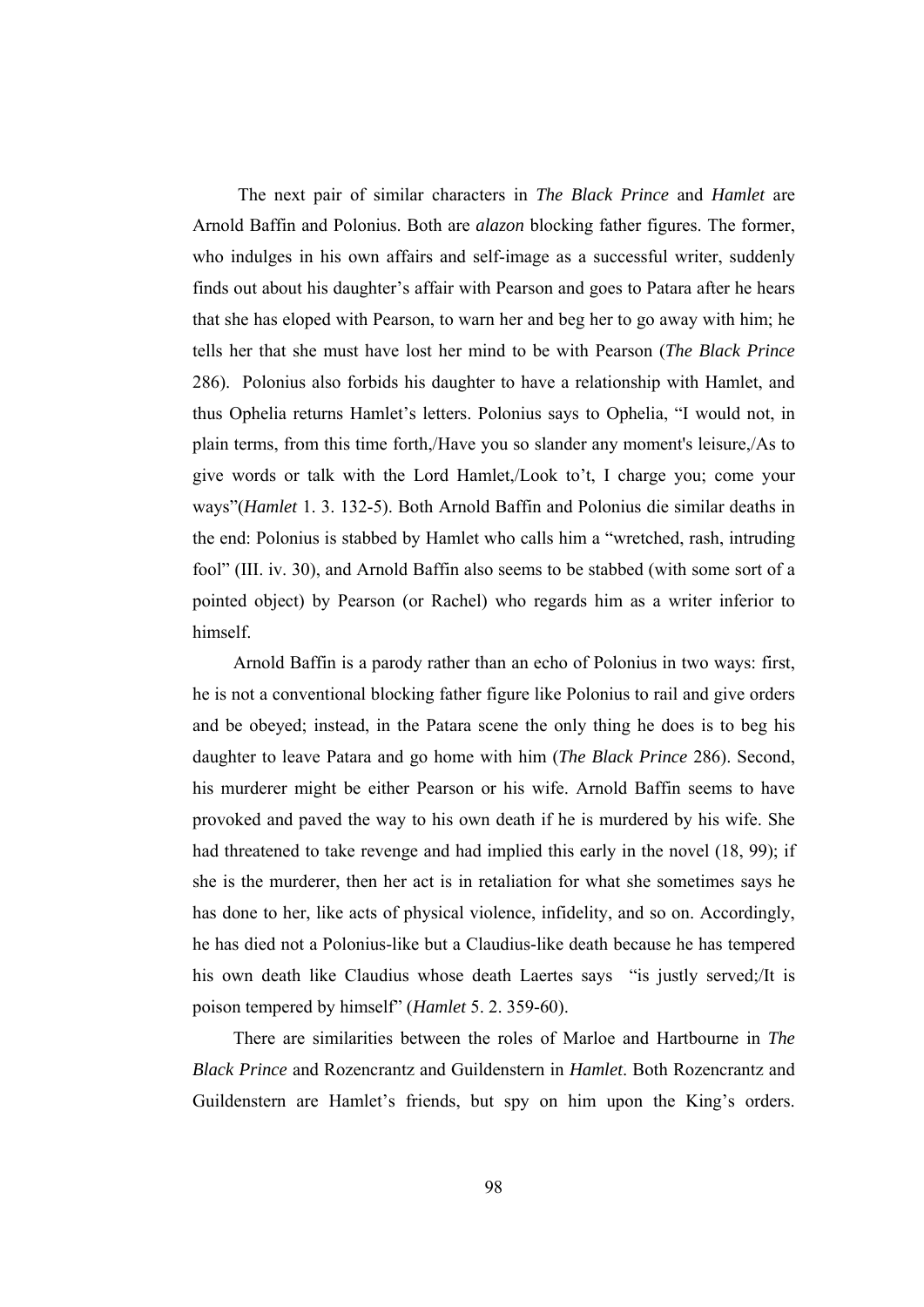Rozencrantz and Guildenstern, ignorant or aware, take part in the King's plot against Hamlet. They are the first people to report on Hamlet's madness:

> Rozengrantz: He does confess that he feels himself distracted; But from what cause he will by no means speak. Guildenstern: Nor do we find him forward to be sounded, But, with a crafty madness, keeps aloof When we would bring him on to some confession Of his true taste. ( 3. 2. 5-9)

 Likewise, Hartbourne is the first person to declare that madness is the cause of Pearson's crime and Marloe claims in his Postscript that Pearson killed Arnold Baffin because he was maddened by love. Rosencrantz and Guildenstern, who accompany Hamlet to England to his fate, resemble Hartbourne and Marloe whose dispositions and words do not justify the accusation and who worsen the result of the trial. Hartbourne's fabricated story is rejected by the judge, the jury and Pearson himself. Hartbourne also thinks that Pearson is guilty of murder. Marloe mars his own evidence by crying all the time, which leaves a bad impression on the jury (*The Black Prince* 332); thus, their attempts to help Pearson in the courtroom have consequences which are the opposite of what they intend. What makes the Murdochian characters parodic of the pair in *Hamlet* is that Rozencrantz and Guildenstern are comic characters in a tragedy, and they die, as reported with the famous words "Rozencrantz and Guildenstern are dead" (5. 2. 376), whereas Hartbourne and Marloe are comic characters in a work with a broad comic vision, and they survive.

#### **4.4. Murdoch's Philosophical View of the Dramatic in** *The Black Prince*

 This part involves a philosophical reading of *The Black Prince*, particularly Pearson's and Loxias's Forewords and Postscripts and Pearson's autobiography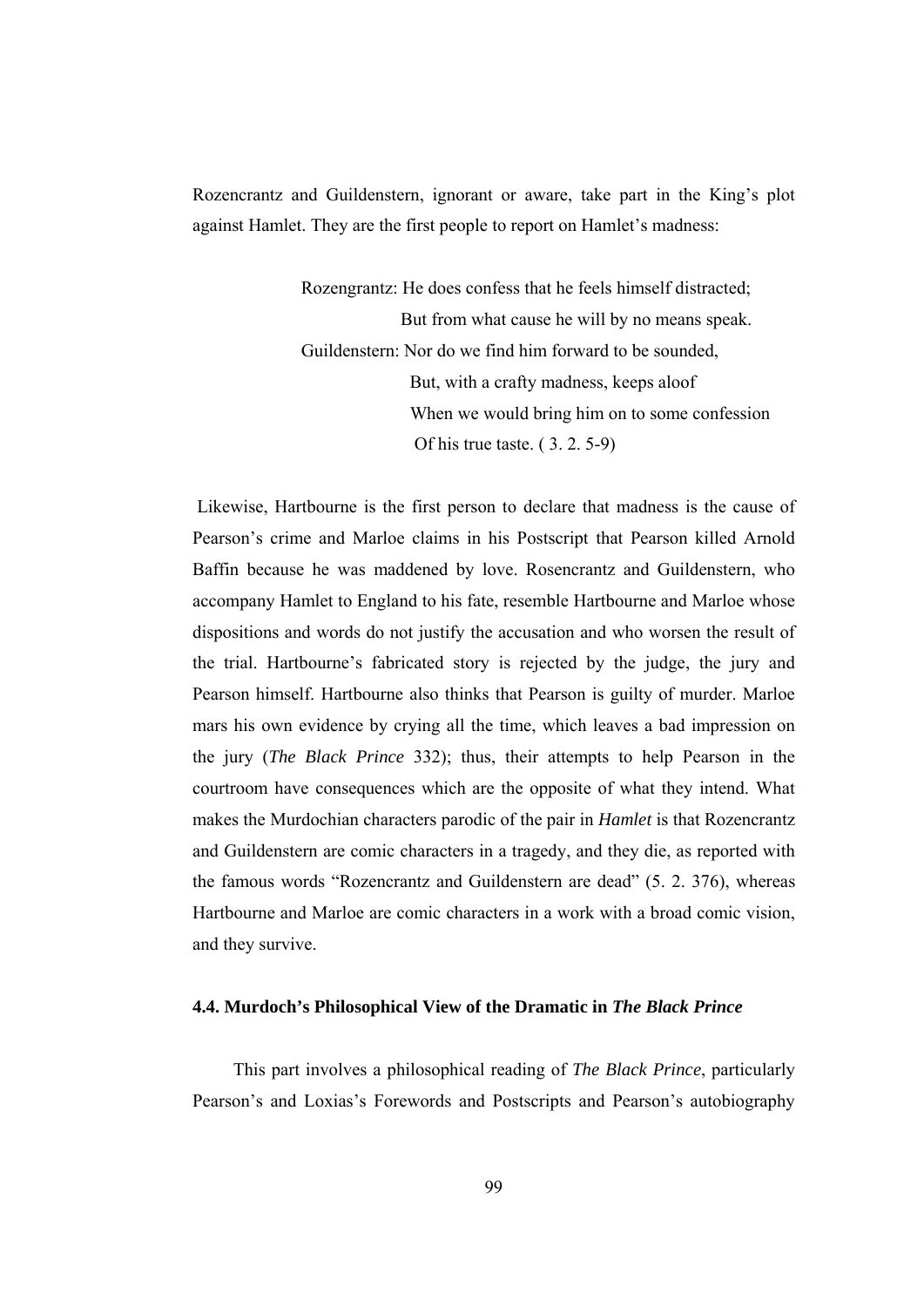concerning his love and the creation of his work of art. David J. Gordon thinks that the novel intensifies "Plato's picture of the mind as a cave of illusory images by stressing the egoism that generates illusions, making us reluctant to accept the plainness of truth" (5). Among the three novels studied, *The Black Prince* is the only novel that shows the full cycle of unselfing, experienced by the main character through all of the three unselfing factors identified by Murdoch: love, art and death. It clearly shows how the main character falls in love and changes not only as a mediocre man but also as a mediocre artist. It also shows that the artist dies a metaphoric death as he creates a work of art, and finally dies.

 Pearson is pictured as a mediocre man and artist when the novel begins with Loxias's and Pearson's Forewords. In his Foreword, Pearson presents his purpose in writing the drama of his life and gives an account of himself as "solitary but not unsociable, sometimes unhappy, often melancholy … conventional, nervous, puritanical, a slave of habit" (*Prince* xv-xviii). He portrays himself in a state of illusion, envious, obsessed, egoistic, ignorant and neurotic and, as an artist, unable to create a good work of art.

 Pearson is so obsessed with packing up and leaving London for Patara where he believes he will write his masterpiece that he is unsympathetic even to his sister who arrives in his house because of her marriage problems. He immediately feels blank dismay and instant fear for himself: he does not want to be involved in any mess of his sister's; he does not even want to have to feel sorry for her (46). His reaction towards his sister's emotional display is also very selfish as he says that he cannot "stand unbridled displays of emotion and women's stupid tears", and he is suddenly deeply frightened by the possibility of having his sister on his hands. He adds that he "simply did not love her enough to be of any use to her" (49). He ignores Marloe, his ex-brother-in-law, his ex-wife, and his friend, Hartbourne, in a very nervous manner.

 As a solipsistic person Pearson wants to be in control of everything around him and is therefore concerned about unexpected happenings, and he despises coincidences. because they seem to point to a world beyond his control or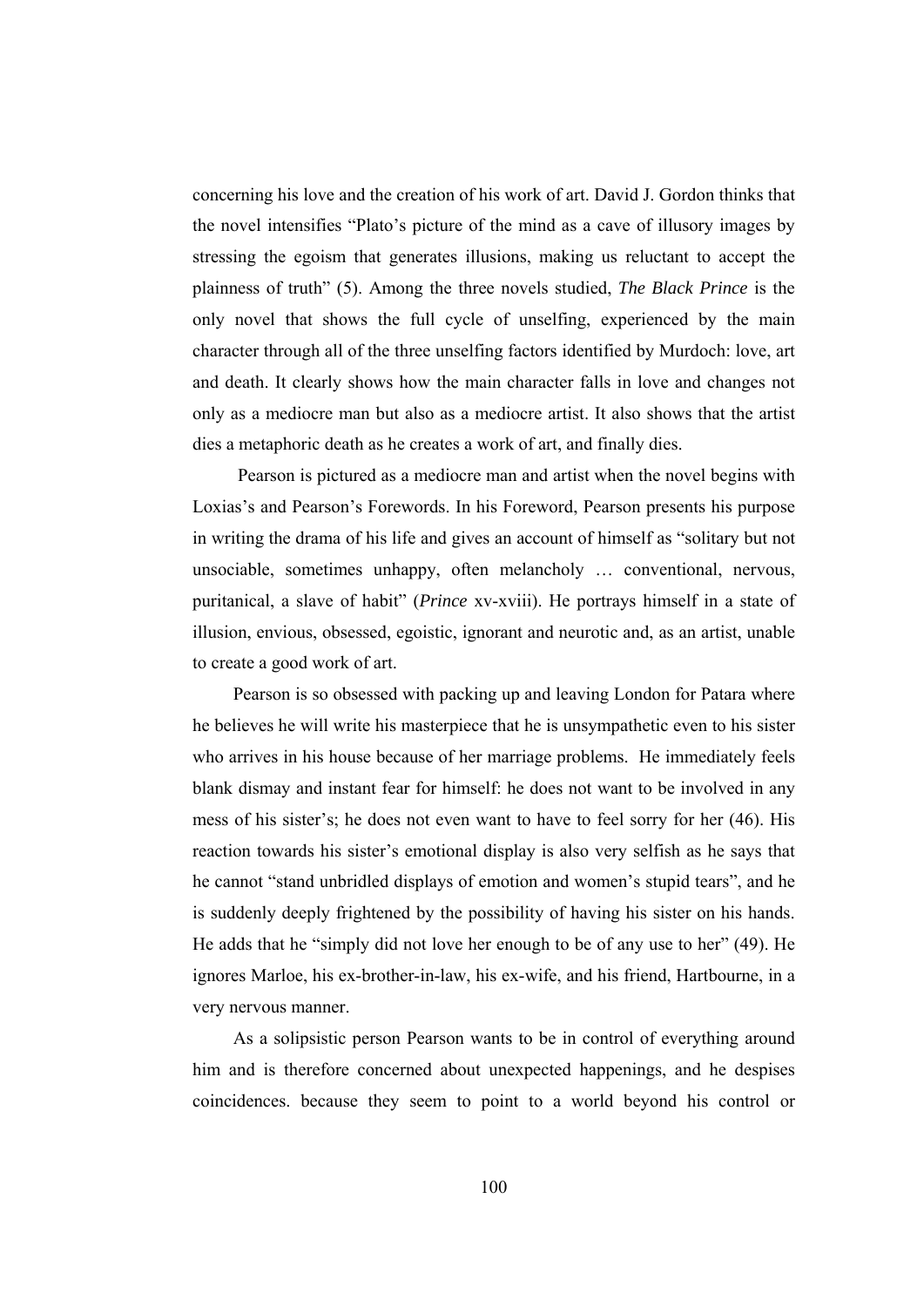understanding. He confronts unexpected problems with Marloe, Christine Evandale, Rachel and Arnold Baffin, Priscilla, Roger and Marigold. He says that his trip to Patara is delayed because of unexpected events, and he fears anything that will spoil his egoistic plans. He regards Marloe "as the messenger of fate" who knocked upon his door (xviii). And his presence bothers him since "something ill-omened" that he could not define emanated from Marloe (3). Marloe is the messenger of his ex-wife's unexpected and fatal (in his view) return to London and, probably, to his life. In addition to Marloe and his sister, the Baffins's unexpected problems make him so anxiety-ridden that he thinks "Life is horrible, without metaphysical sense, wrecked by chance, pain and close prospect of death" (55). He feels that he is "under orders" and is unable to be the master of events in his life: "The burden of all these unpredictable arrangements" annoys him, when he reflects upon them, to the point of screaming. His desire to get away and write had been coming to a climax for he feels, "as artists so felicitously sometimes do, 'under orders'." He is not his own master this time (97). Pearson's fear of the unexpected is also symbolically extended to things like trains, balloons or kites:

> Trains induce such horrible anxiety. They image the possibility of total and irrevocable failure. They are also dirty, rackety, packed with strangers, an object lesson in the foul contingency of life: the talkative fellow-traveller, the possibility of children…I have sometimes had the unpleasant experience, arriving very early for a train, of finding myself catching its predecessor with a minute to spare. (66-67)

 He also sees a balloon coming towards him as "the bearer of some potent yet unfathomed destiny" (94). All this anxiety, selfishness and fear are due to his state of illusion; therefore, what Pearson needs is to challenge illusions, obsessions and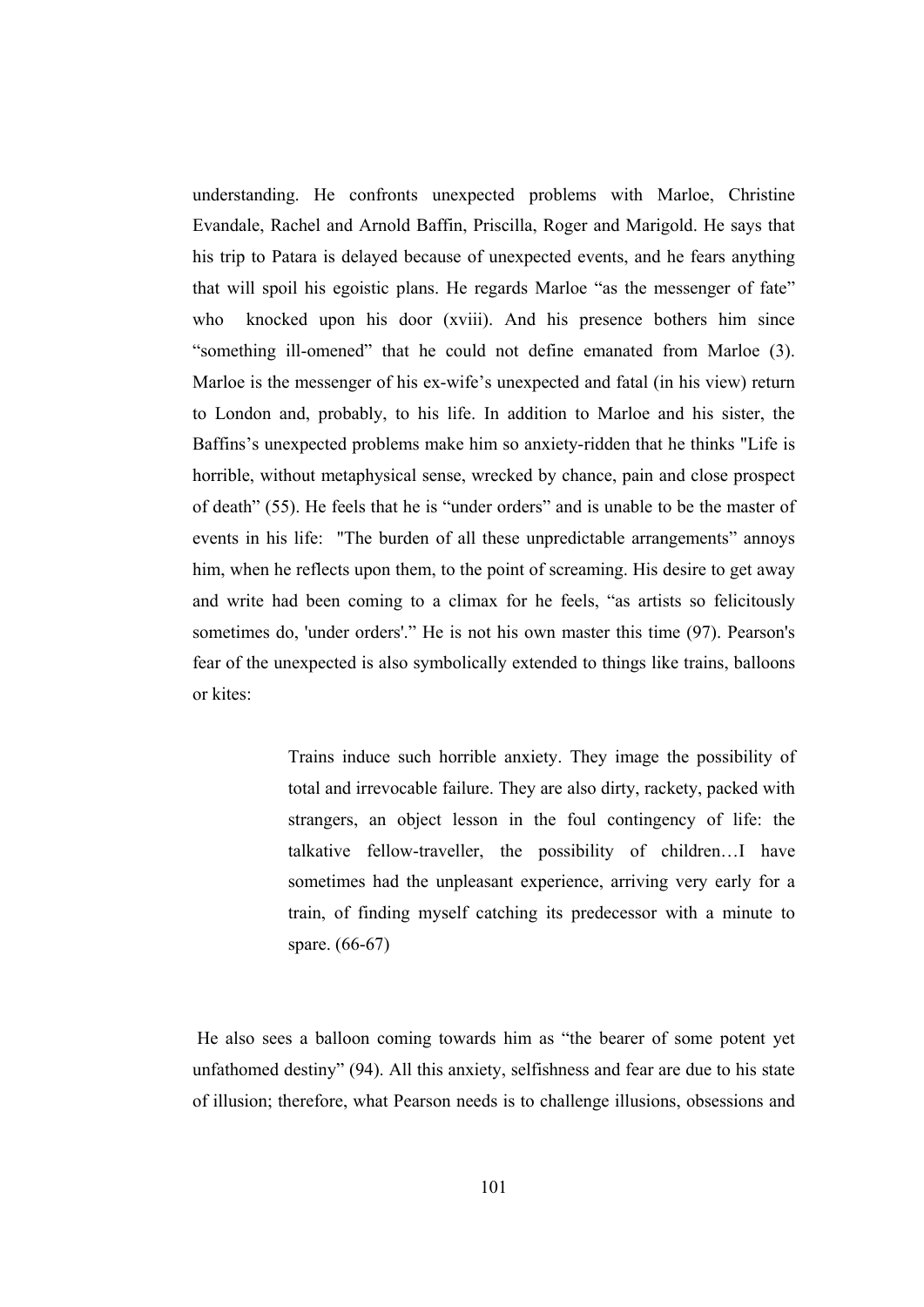chancy life and "The defeat of illusion requires moral effort." ("The Fire and the Sun" 426)

 Thus, Pearson is primarily demonstrated as a solipsistic person who tries to retreat to write. As discussed in the second chapter, solipsism is the first step of unselfing. The second step of unselfing is the recognition of solipsism or state of illusion through love. Pearson falls in love with Julian who asks for his help with the literary works she has to study. Pearson selfishly rejects her, but later, faced with her persistent pleas, he suggests helping her with Shakespeare. During the *Hamlet* tutorial, Pearson finds out that he has fallen passionately in love with her, a feeling he finds hard to explain: "The words are easily written down. But how to describe the thing itself?" (169) His comments on the ennobling and enabling power of love echo Diotima's comments on love in *The Symposium*:

> all this dream of being a great artist was simply a search for a great human love … Love can soon dim the dream of art and makes it seem secondary, even a delusion. I should say at once that this was not my case. Of course since everything was now connected with Julian, my ambitions as a writer were connected with Julian … She had filled me with a previously unimaginable power which I knew that I would and could use in art …love brings with it also a vision of selflessness. How right Plato was to think that, embracing a lovely boy, he was on the road to the good … such insight … even momentarily, is a privilege and can be of permanent value because of the intensity with which it visits us. Ah, even once to will another rather than oneself… (172- 174).

 After he falls in love he recognizes his solipsism and his moral state, and the process of unselfing begins: first, his ignorance of the world around him is replaced by a sense of reality that entails recognizing his solipsism and things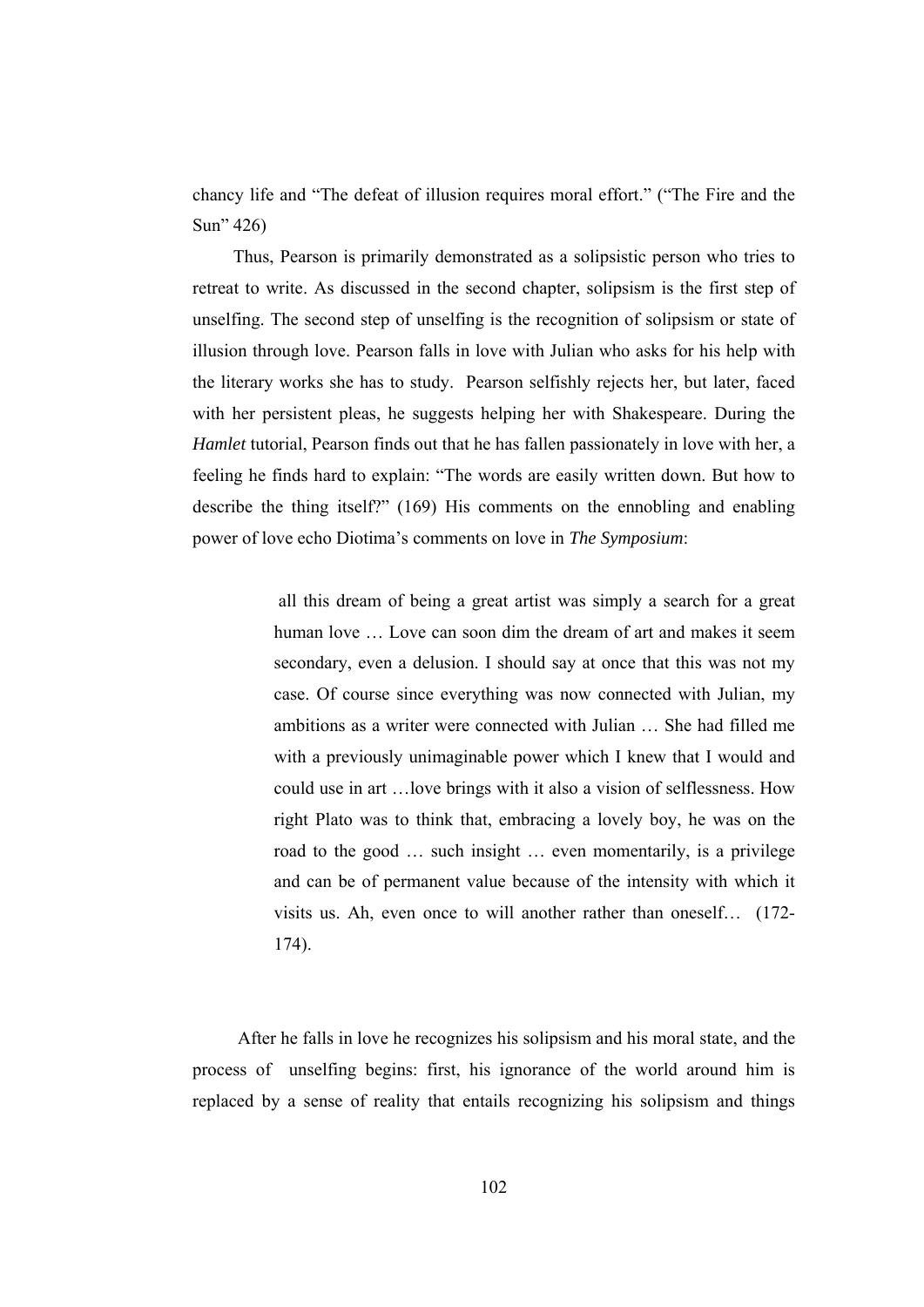other than his self. He is aware of the power of love stripping illusion from him, the love for Julian undoes his self and makes the world visible to him (299), and this changes his perception of the whole world around him, including himself. Pearson recognizes that "there was an overwhelming sense of reality, of being at last real and seeing the real" (173). Alluding to the enabling power of love in the Platonian Cave Myth, Pearson says that all of him, material and spiritual, was composed of the ecstasy of love, and Julian's face became "like a vision of the Saviour come to console some starving and crazed ascetic in a desert cave" (189). He has become a person in love who has the ability to forget his personality, the ability to be blended into the beloved. It is the state in which one is able to be another person (Nicole 7).

 Pearson is no longer anxious about coincidences and their origins, and he "lets contingency into his life" (Conradi 1989 202). Pearson claims that he changes considerably after he falls in love and he is no longer frightened by his delayed journey, the city and all that it involves, people, cars, pollution, trains and kites. He says that he loves and the joy of love has made a void in him where his self had been, and he thinks that he "was purged of resentment and of hate, purged of all the mean anxious fears that compose the vile ego" (194). London, its pollution, and its previous anxiety-breeding forces are now all received with pleasure. He opens the window and a breath of slightly cooler air enters the room, polluted and dusty, yet also somehow bearing the half obliterated ghosts of flowers from distant parks along with a buzz of various noises that fills the room: cars, voices, the endless hum of London's being (201). He even accepts his fate or imprisonment in the end (337).

 Pearson further becomes altruistic and charitable. He becomes overwhelmed with charity. He wants to communicate "the secret of how the whole universe was a place of joy and freedom filled and running over with selfless rapture" (204-5). His egoism is replaced by a kind of primary selflessness. His altruism, both in his disposition and discourse, is the result of the shock of love and it has freed him from his old obsessions and his attitude towards the people around him. "This kind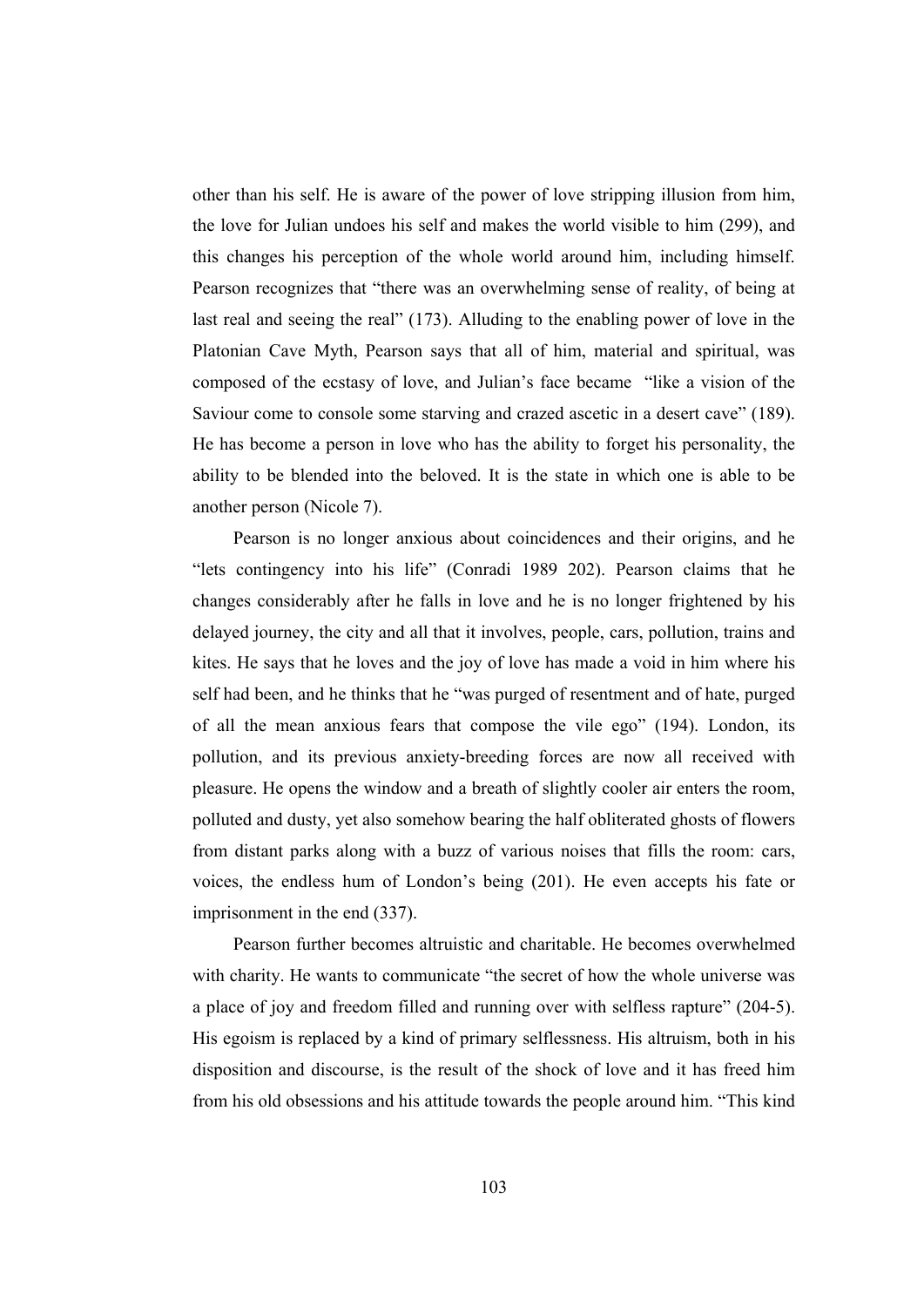of selfless courage gives him the strength to be virtuous … In his new found relaxed social openness, [Pearson's] discourse becomes charitable." (Stevens Heusel 131) He becomes altruistic even in his most trivial interactions, communication and behavior, of which the most obvious example is his being generous to the people around him. One sees also the change in his ruminations from the horrible anxieties of life to subjects concerning love, selflessness and truth.

 Later in the novel, Pearson and Julian elope to Patara where he says they have an affair and calls his physical love 'black Eros' as well, because it is, dreadful rather than tender and it has a selfish motive (Gordon 58). Pearson's love is low Eros, or physical love that is associated with sexuality. Even before their affair in Patara, he admits that that he felt physical desire for Julian but he also repeatedly refers to the moral and spiritual aspect of sexual desire. He confesses that he was sexually excited, but he says what he felt "transcended mere lust to such a degree" that although he could vividly sense his afflicted body he also "felt totally alienated and changed and practically discarnate." (170) Pearson's comments on low Eros repeatedly echo Plato who observes the necessity of physical love in *The Symposium*: "True love is eternal. It is also rare… Love also brings with it also a vision of selflessness. …when sexual desire is also love it connects us with the whole world and becomes a new mode of experience. Sex then reveals itself as the great connective principle whereby we overcome our duality" (*The Black Prince* 174). Pearson insists that sex is necessary to relate to the world around one. He says that his desire for Julian is "though perceptually localized, metaphysically diffused into a general glory. Sex is our great connection with the world, and at its most felicitous and spiritual it is no servitude since it informs everything and enables us to inhabit and enjoy all that we touch and look upon" (205). But since it is physical love, it unselfs Pearson only to a limited extent. On the one hand, he is not the same selfish person he used to be, on the other, he ignores his sister's death.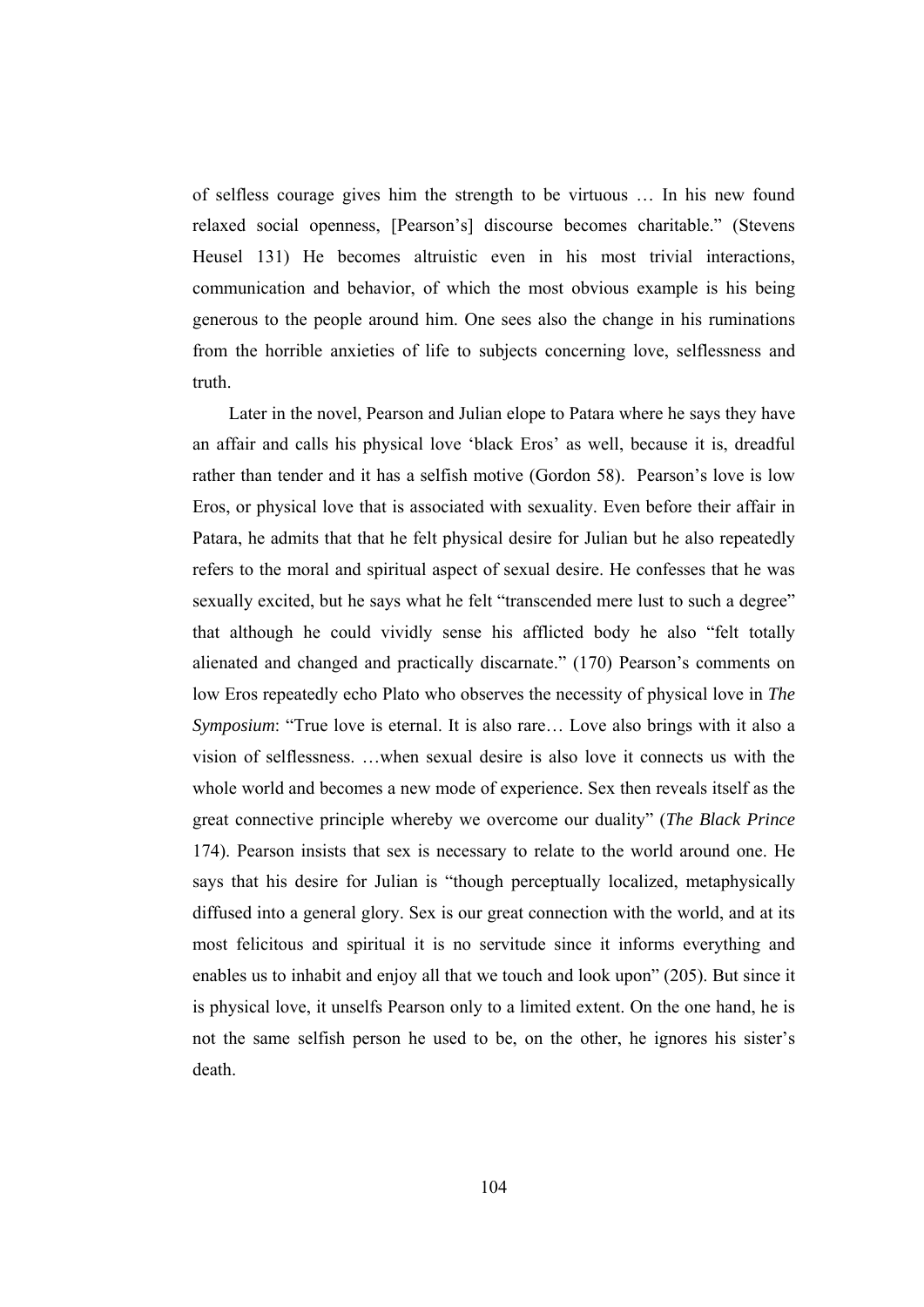The final role of love is in his writing. Pearson has realized that Julian had filled him "with previously unimaginable power" which he thinks he could use in his art (172) long before they had an affair in Patara. After their affair, their conversation is about the means of unselfing and about love as the premise of the creative power on which the artist feeds to gain the ability to write to be more unselfed:

> The desire of the human heart for love and for knowledge is infinite. But most people realize this when they are in love, when the conception of this desire being actually fulfilled is present to them. 'And art too -'

> ' Is this desire - purified - in the presence of - it's possibility - in the divine presence.'

- 'Art and love '
- ' Must both envisage eternal arrangements,'
- 'You will write now, won't you?'
- ' I will write now' (283).

Their love affair indeed serves Pearson's main purpose and becomes "the beginning of the path to the sun" (299). Without low Eros and physical love "Bradley Pearson would have never arrived at this point. Eros is necessary for [his] quest" (Conradi 1989 206). Although Pearson knows he should give up physical love in favor of high Eros, he does not do so. Julian leaves him instead, and that causes him to suffer. He says that "Unhappy love is or can be a revelation of pure suffering" (299) that he had sensed their separation would bring about; however, he also feeds upon it (197). He had nourished the notion that before he could become a great writer he "would have to pass through some *ordeal*" (xvii). After having lost Julian, Pearson is more unselfed and he is ready to write since "Every artist is an unhappy lover. And unhappy lovers want to tell their story." (x)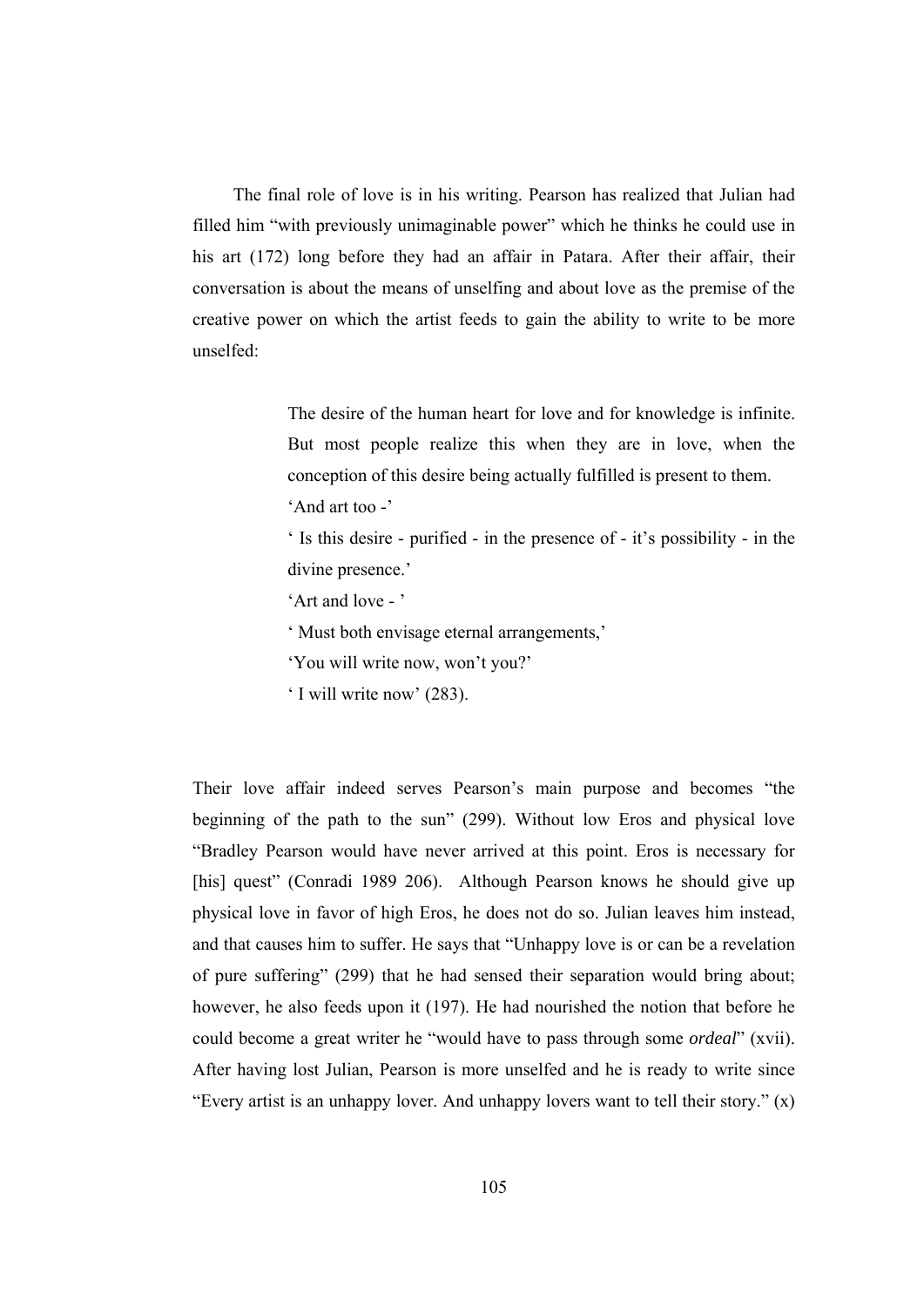He has become selfless enough to transform Eros into art (Gordon 52). Love becomes a means to change Pearson as a mediocre artist and becomes the backbone of his creation:

> Human love is the gateway to all knowledge, as Plato understood. And through the door Julian opened my being passed into another world. When I thought earlier that my ability to love her *was* my ability to write, my ability to exist at last as the artist I had disciplined my life to be, I was in the truth, but knew it only darkly. This little book is important to me and I have written it simply and as truthfully as I can. It has come into being *as* true art comes (337).

 The next means in Pearson's process of unselfing is thus formed, and it is art. His autobiography is about the art that has been created through love, and art as a vehicle through which the mediocre artist metaphorically dies and through which the artist expresses the truth as he sees it. The Apollo and Marsyas myth becomes also a background against which Pearson's metaphoric death and the significance of art and artists are placed. Marsyas was a satyr who challenged Apollo to a contest of music and lost the contest and was flayed by Apollo alive for his hubris in challenging a god. Loxias plays Apollo to flay Pearson who, in creating his book, tells the truth in the most unselfish way. Pearson says that he was to be killed and he was to be gilded and then flayed (217), and this is a clear allusion to his own metaphoric death in terms of the Apollo and Marsyas myth. Critics allude to this myth when they refer to Pearson's need to be flayed by art and to his metaphoric death. Gordon notes that, "the difficult and always imperfect process of unselfing is pictured …more severely … [it] is [the] experience of Marsyas flayed by Apollo" (8). Bran Nicole states that "Guided through his ordeal by the two gods, Apollo (disguised as Loxias) and the Black Prince, Eros, he learns that true love…requires the loss of self. Bradley does achieve ascesis but pay[s] with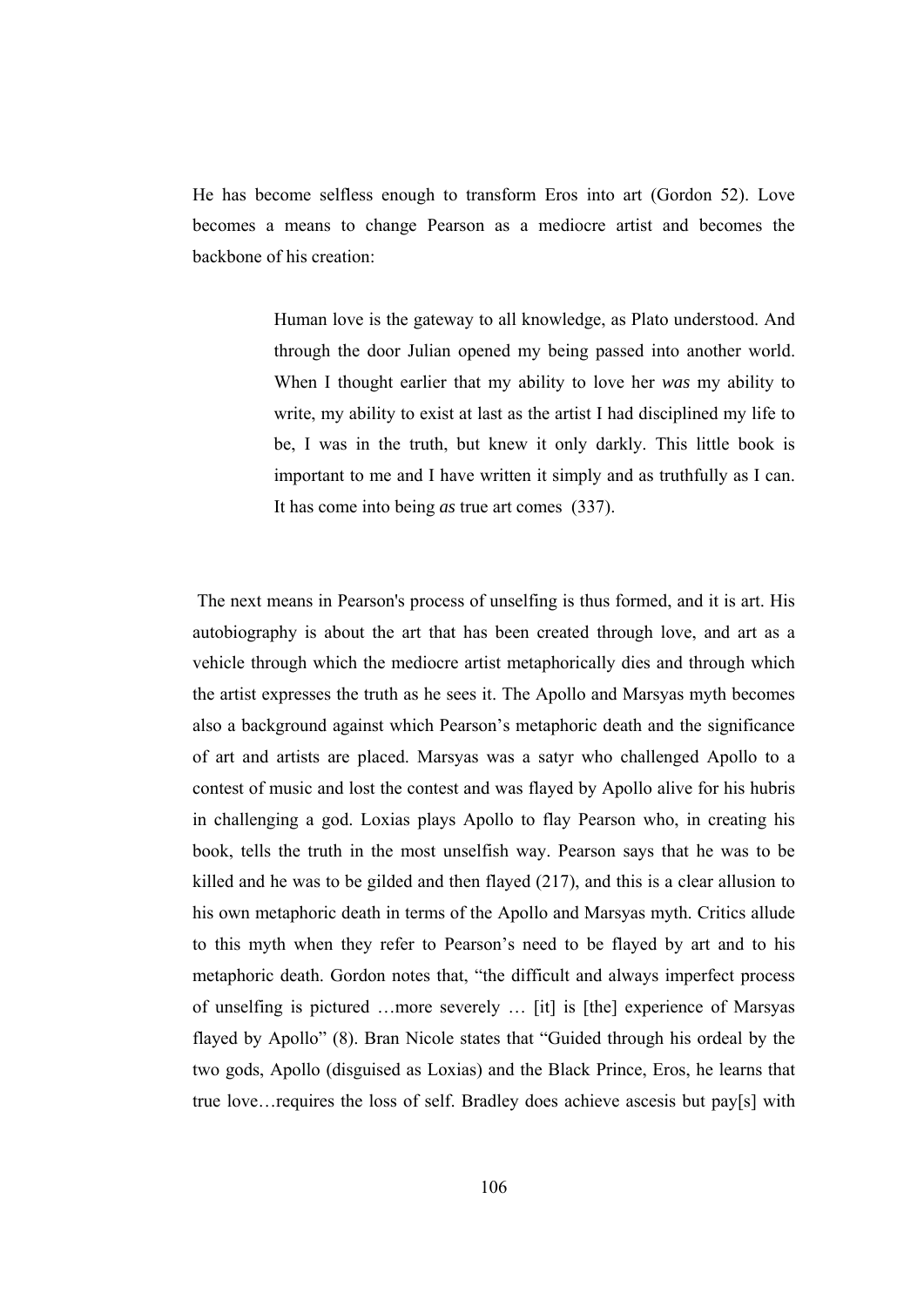his life." (Nicole 94) Dipple refers to the ordeal Pearson must experience to create good art, that is set against the Appollo-Marsyas myth: "The Marsyas who would create art is not praised and lionized as BP wishes to be, but metaphorically flayed, and his final, genuine relatedness to Apollo, the divine reality of good art, is gained only at this immeasurably painful price." (111) Stevens Heusel thinks that "Bradley's metamorphosis, from mediocre artist to good artist through his metaphorical flaying is perhaps Murdoch's most fruitful example of retelling the sacred text in one's own words." (127-8)

 *The Black Prince* is a meditation on art that starts with Pearson's and Loxias's Forewords. Pearson says in his Foreword, "good art speaks truth, indeed is truth, perhaps the only truth"; furthermore, he says that in his autobiography he has endeavored to be "wisely artful and artfully wise" and tell the truth as he understood it "Not only concerning the superficial and 'exciting' aspects of this drama. But also concerning what lies deeper." (*The Black Prince* xi) He also refers to his quest that requires sacrifices and his inability to write because of waiting to write truthfully:

> 'A writer' is indeed the simplest and also the most accurate general description of me… I have always been a seeker. And my seeking has taken the form of that attempt to tell the truth of which I have just spoke. I have, I hope and believe, kept my gift pure. This means, among other things, that I have never been a successful writer. I have never tried to please at the expense of truth. I have known, for long periods, the torture of life without self-expression. The most potent and sacred command which can be laid upon any artist is the command: wait. Art has its martyrs, not least those who have simply waited mutely all their lives rather than profane the purity of a single page with anything less than what is perfectly appropriate and beautiful, that is to say, with anything less than what is true ( xii).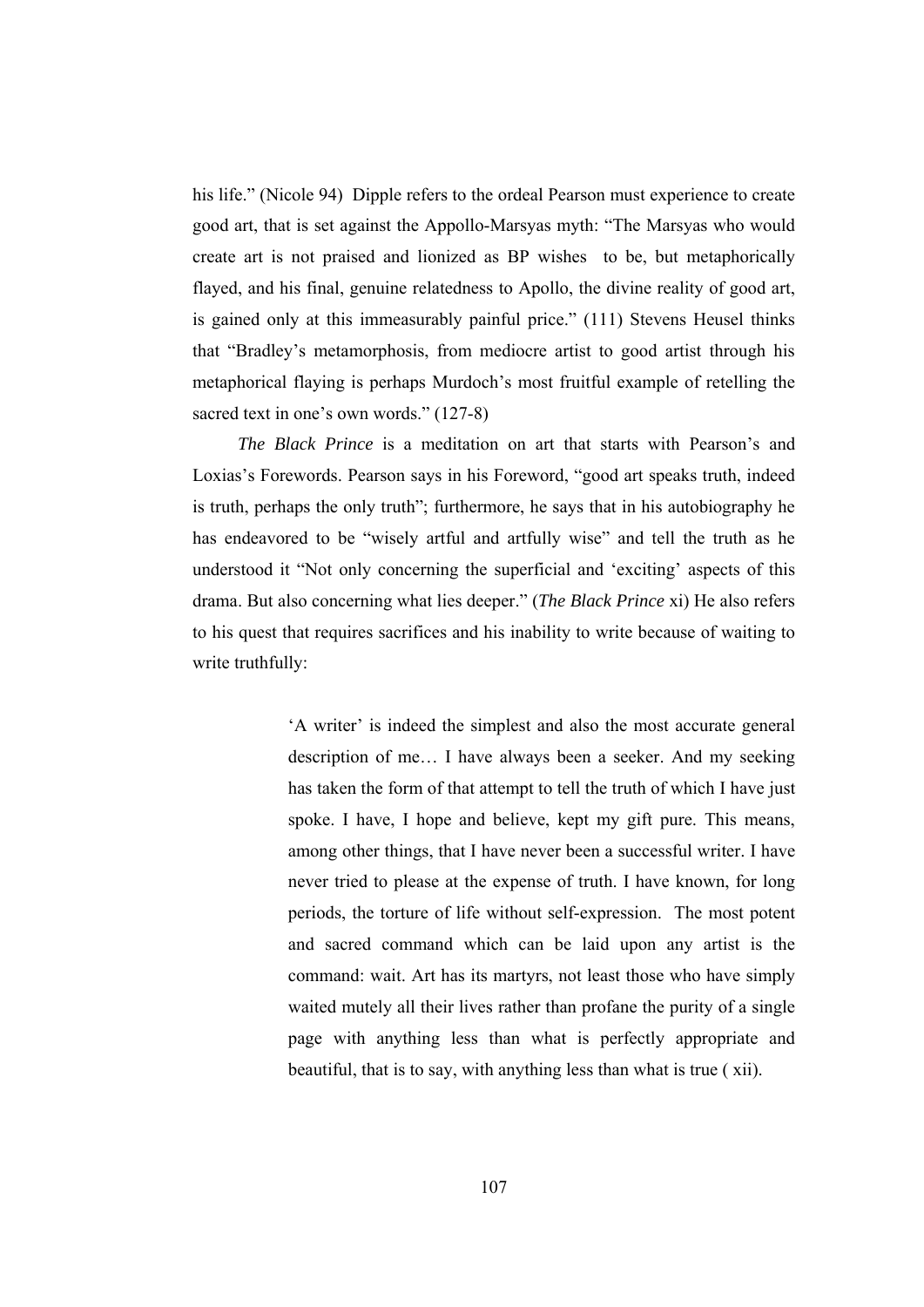Pearson thinks that art shows a just image of everything and that human beings are failures because their bond with art has failed (xv). His meditation on art is maintained throughout his autobiography in which he tells his life story and how he has changed through love. He says he has created a work that "is about art. It is also, in its humble way, a work of art: an 'art object', as the jargon has it … Art …is the telling of the truth, and is the only available method for the telling of certain truths." (55) Pearson also says that if some great change were awaiting him in his life this could not but be part of his development as an artist, since his development as an artist was his development as a man (113). Finally, Pearson closes his meditation on art in his Postscript in which he emphasizes the role of art in making one see without illusions. The reality of the world around one is only understood through art. His autobiography has made him recognize "How little in fact any human being understands about anything the practice of the arts soon teaches one. An inch away from the world one is accustomed to there are other worlds in which one is a complete stranger" (329). Pearson writes his autobiography, which Loxias says would have remained untold if it were not for his encouragement, and he dies metaphorically through his art, like Marsyas who is flayed because of his art. He relates himself to art and in relating to art one is relating oneself to the unself and the Good.

 In his autobiography, Pearson is able to tell the truth about his solipsism, obsessions, ignorance, hatred, foolish fears, and his unhappy and illicit love and life of moral muddle. The last lines of Loxias's Postscript best summarize the significant role art plays in unselfing a mediocre artist like Pearson: "Art is not cozy and it is not mocked. Art tells the only truth that ultimately matters. It is the light by which human things can be mended. And after art there is let me assure you all, nothing." (364) Briefly, the account of love and art in *The Black Prince* can be summarized as the story of a mediocre man-artist who falls in love, uses love to tell a story about the realities of his life and changes into a (partially) good man and improves himself as a selfless artist as he is able to write to tell the story of his solipsism.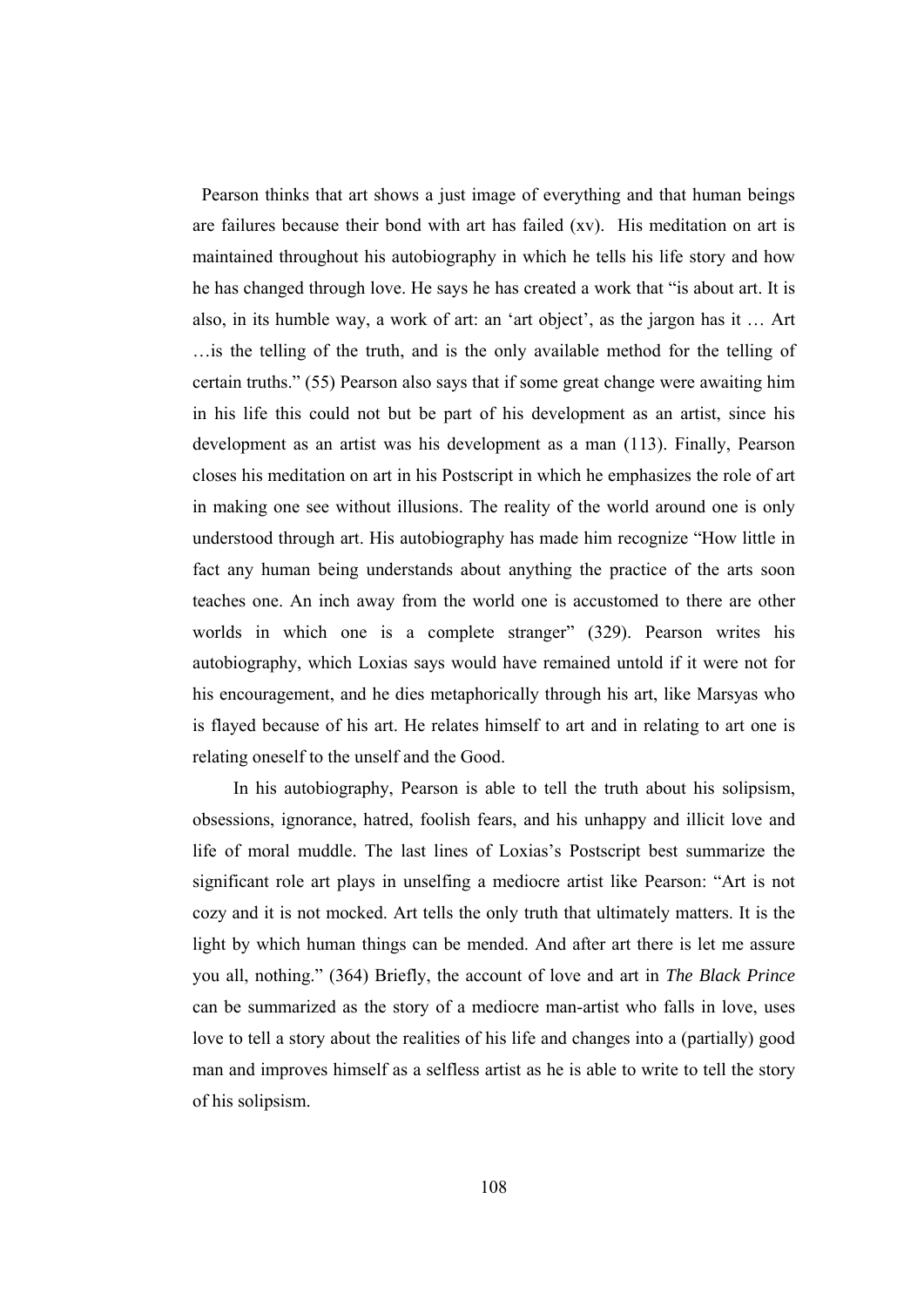Finally, Pearson is condemned for Arnold Baffin's murder and in the trial scene he gives himself up to the course of events with a "certain resignation and without screams of protest, for…[a] deeper reason" (335). As already discussed in the second Chapter, Pearson's goodness, or being unselfed, is connected with the acceptance of death. He accepts his own nothingness as he dies of cancer in prison: "Bradley dies well, tenderly, gently, as a man should." (363) In fact, this is how the low Eros he has felt for Julian is changed to a manifestation of a higher Eros, the acceptance of death and dying.

 Briefly, *The Black Prince* has been studied both as a parodic and a philosophical work. In *The Black Prince* Murdoch, parodies comic character types and comic themes by treating them in a playful manner. The novel also makes parodic allusions to characters in *Hamlet* and treats them playfully. In *The Black Prince* Murdoch presents Pearson as a solipsistic man who, at the opening of the novel, is in a state of illusion and who tries to alienate himself in order to be able to create, but who is unable to create until he falls in physical love with Julian and then loses her. This is a primary stage for Pearson that enables him to write and turns him from a mediocre man-artist to a (partially) good or selfless man and artist who sees without illusion and eventually becomes completely unselfed through death.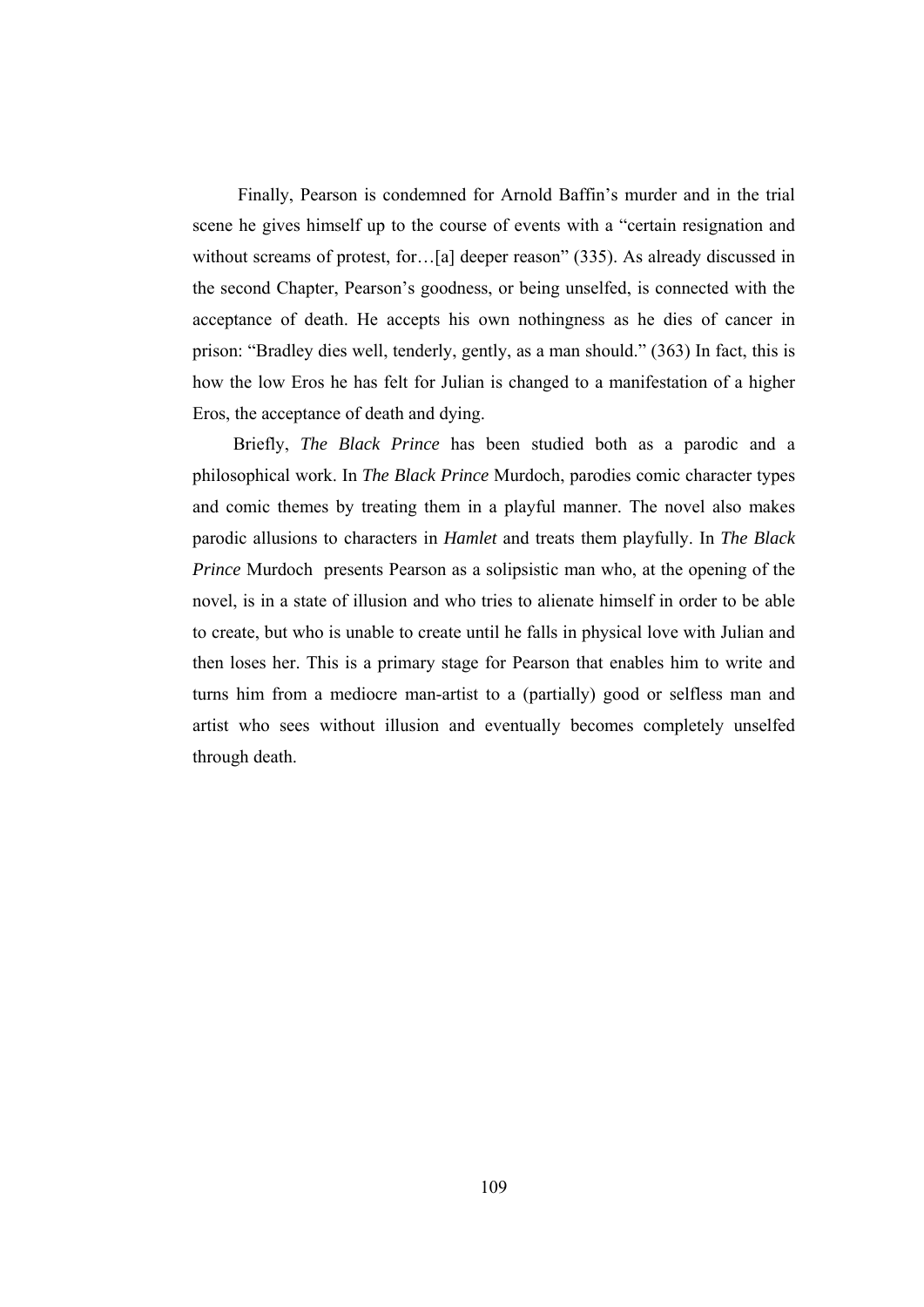## **CHAPTER V**

*The Sea, The Sea* 

## **5.1. Introduction**

 This chapter looks at *The Sea, The Sea* from the points of view of parodied elements of comic romance, its relationship with *The Tempest*, and how the novel displays Murdoch's philosophy of the dramatic. It analyses parodied character types, the themes of love, the scenes of lovers separated by blocking characters and occurrences of metamorphosis; the novel enacts its parodies by exaggerating, mixing and reversing the function of the character types and themes of love, separated lovers and metamorphosis.

 Charles Arrowby functions as a parody of many character types: the *eiron* type of the central character; the *alazon* types of the braggart, the blocking father, the pedant, and the boastful rival, the buffoon types of the fool, and the cook; and, finally, the *agroikos* type of the refuser of festivity.

 The theme of love is parodied in *The Sea, The Sea,* in three ways. First, Charles Arrowby and Mary Fitch function as the unconventional hero and heroine. Second, Charles Arrowby is deluded about whom he has really loved. Third, love is presented in different guises, namely, jealousy, hatred, and fierce yearning. The theme of the lovers separated by blocking characters is also parodied; that is, the novel shows Charles Arrowby and Mary Fitch to be separated by Ben Fitch. In fact Charles Arrowby, the central character, who conventionally ought himself to be separated from his beloved by a blocking character turns into a blocking character who tries to separate people who are or try to be together.

 As in *The Black Prince*, the theme of metamorphosis is parodied, because like Pearson, Charles Arrowby seeks to persuade readers to see the events he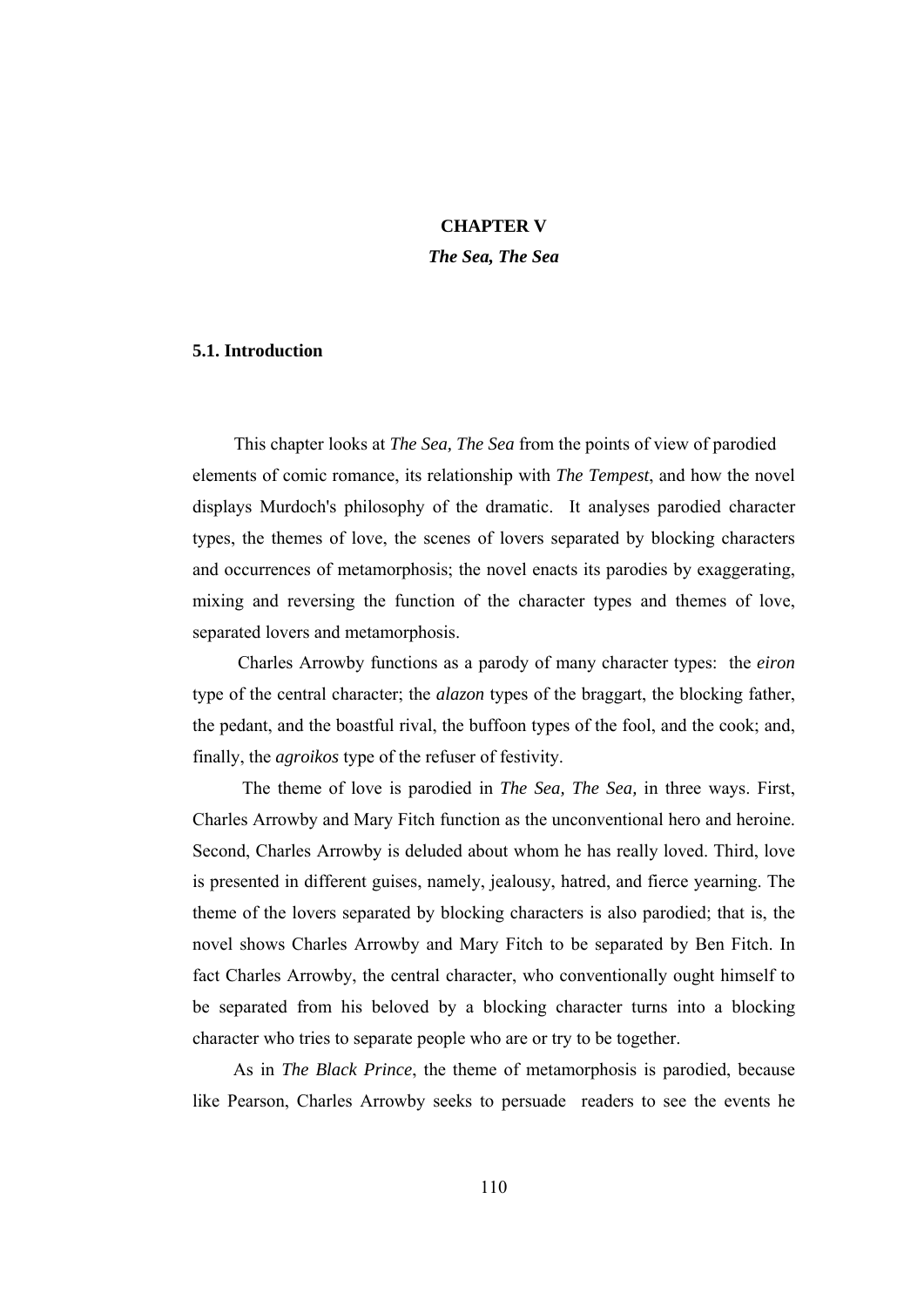narrates from his own perspective. Since Arrowby is the main character, and as we discover at the end of the novel the author of the novel. there is a discrepancy in his autobiography between what he says and how he acts and what the other characters say or what readers understand. As a final entry in the list of comic elements that are parodied in this novel, we should note that comic character types and themes are all exaggerated to ludicrous effect in *The Sea, The Sea*.

 This chapter also studies *The Sea, The Sea* as parodic of *The Tempest.* in three ways. First, *The Sea, The Sea* makes parodic allusions to the characters in *The Tempest*: Prospero is parodied through the Arrowby cousins, Ariel is in two Murdochian counterparts, James Arrowby and Lizzie Scherer, Caliban and Fernando are parodied in Gilbert Opian, and Fernando and Miranda are parodied in two pairs of characters: Lizzie Scherer and Gilbert Opian and Arrowby and Mary Fitch. Second, *The Sea, The Sea* parodies *The Tempest* as a comedy in general, and a romantic comedy in particular, especially in respect of its main design and comic character types and comic themes. Finally, *The Sea, The Sea* parodies *The Tempest* as a fifth and sixth-phase-romantic-comedy, in Frye's classification.

 The third aim is to study Murdoch's philosophical view of the dramatic. The main character, Charles Arrowby and his cousin, James Arrowby, will respectively show a very partial and a full process of unselfing. However, the process of unselfing which Charles Arrowby undergoes is quite different from those of the characters in the two previous novels. He is able to understand people and relate to the world around him unselfishly in a very limited way through his youthful love, through creating a work of art, through a near death experience and particularly through experiencing the death of his cousin. James Arrowby experiences full unselfing through willed death.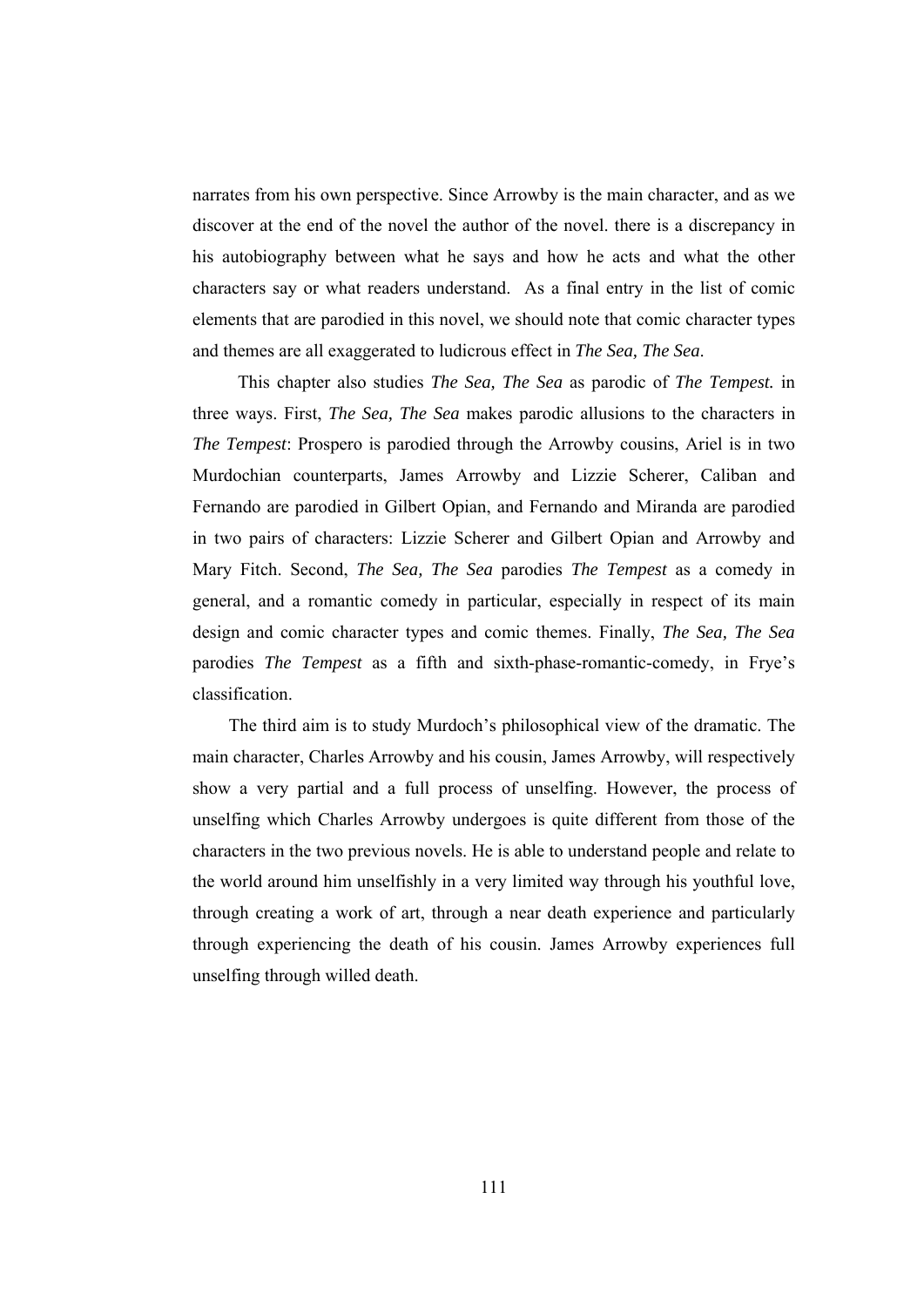# **5.2.Charles Arrowby as a Parodic Representation of Character Types, and the Parodic Themes of Love, Separated Lovers, and Metamorphosis**

 Some characters in *The Sea, The Sea*, like Gilbert Opian, Titus, and Peregrine Arbelow*,* can be studied as comic character types who have remarkable entertaining functions; however, their functions are not as exaggerated as those of Charles Arrowby. Charles, the narrator, functions as a parodic central character. He is an elderly man who falls in love with the central female character, the married elderly Mary Fitch and who creates an imaginary blocking character, Benjamin Fitch, Mary's husband. Like a Gothic villain, Charles imprisons Mary (who he calls by her old name of 'Hartley') and tries to force her to admit that she loves him and that her marriage to Benjamin Fitch has been a failure. He says "'Admit it, say it, you've never really loved anybody but me, you have come home at last…Say that you love me… that we'll be happy'… 'Hartley, you love me, don't you, don't you?'… 'we're close, we know each other'… 'You know me' I know you." (279) Mary's response is simply that Arrowby feels resentment towards her because she went away: "It's resentment really, otherwise you wouldn't be so unkind" (300). Unheroically, Arrowby tries to do what Mary Fitch calls "crashing" her marriage (277) and her husband says that he interferes in their life and frightens Mary (290-1).

 Charles is the typical *alazon* imposter who pretends to be what he is not. He thinks that he is a famous and powerful film director, whose claims of retreating to Shruff End to recover his lost innocence by keeping away from the corrupted London and theater life, and whose imaginary love for a sweetheart from his youth all turn into a quixotic adventure that results in an assault on a middle aged woman's married life, the death of her son, and a return to London and the worldliness it represents as a "powerless ex-magician" (400).

 Charles not only mocks other characters but he is also mocked by them. He calls Peregrine Arbelow a 'noisy bear' who carelessly makes enemies due to his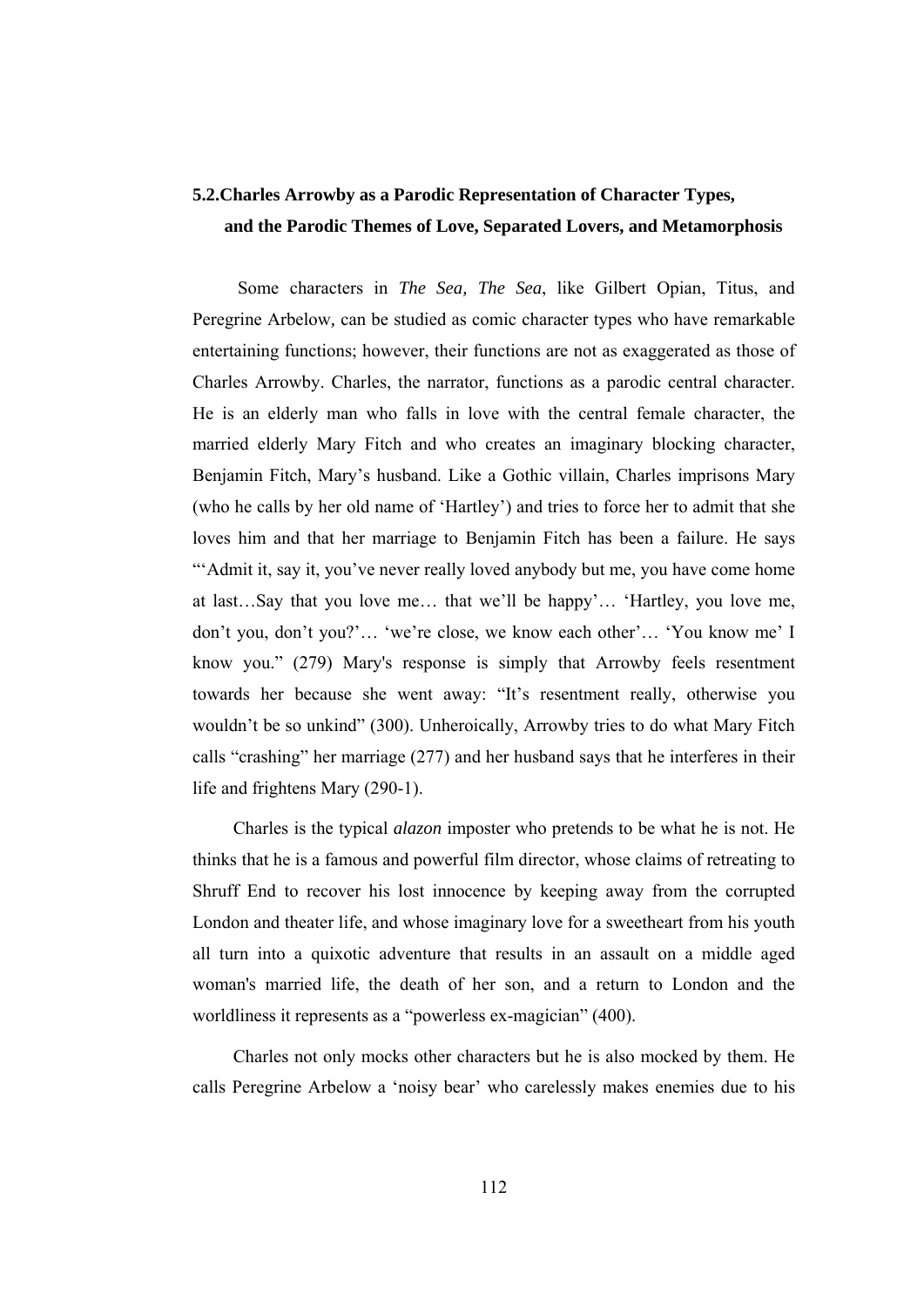lack of professional skills. Arbelow also lacks "the meticulous quality of the true artist, is too damn conceited and casual" and he is "a slapdash Irish man" who has had "too many off-days" (71). Arrowby tells the reader that he was never 'in love' with and never wanted to marry Rosina Vamburgh, even though she wanted to marry him. He describes her as artificial "with a slight cast in one eye which gives her gaze a strange concentrated intensity" (72). He further disparages her, whose surname evokes the Restoration playwright Vanbrugh, by adding that, even though she has the contradictory qualities of being a good actress and a very intelligent woman (73), she is the "nasty girl in the fairy tale who fails to get the prince… a good comic actress [who] excelled in rubbishy Restoration Comedy, a genre [he has] never cared for." (73) According to Arrowby, Rosina is insanely jealous, she is a witch in love with him who is haunting him to take her revenge (103-4). Boastfully, he tries to make Benjamin Fitch appear monstrous. He sees him as a "hateful tyrant", "a thoroughly nasty man" (152), with a "foul temper and foul jealousy" (201). He also regards him as a "dangerous man" and a "classical bully" (200), an unwanted intruder and a pesterer (290).

But these characters also undermine the self-image Charles is trying to create in his 'autobiography'. Arbelow, whose surname clearly indicates some sort of identification with Arrowby, as it looks and sounds close to being an anagram of 'Arrowby', tells Arrowby that he is incapable of loving people (63) or changing (70). He regards Arrowby as a man who stole his wife to gratify the 'beastly impulses' of his 'possessiveness' and his 'jealousy' (397). Arbelow regards Charles as odious, a bad dream, a demon, a cancer, and a four-letter man (398-9). Rosina states that he ruins everybody's marriage and calls him a sorcerer (108). After he imprisons Mary and writes to Fitch to tell him that she is staying with him and their son Titus, Fitch calls him an intruder and tells him he knows what sort of a person Arrowby is and that he is a rotten man, a shit, a destroyer, and, in a word, filth (291).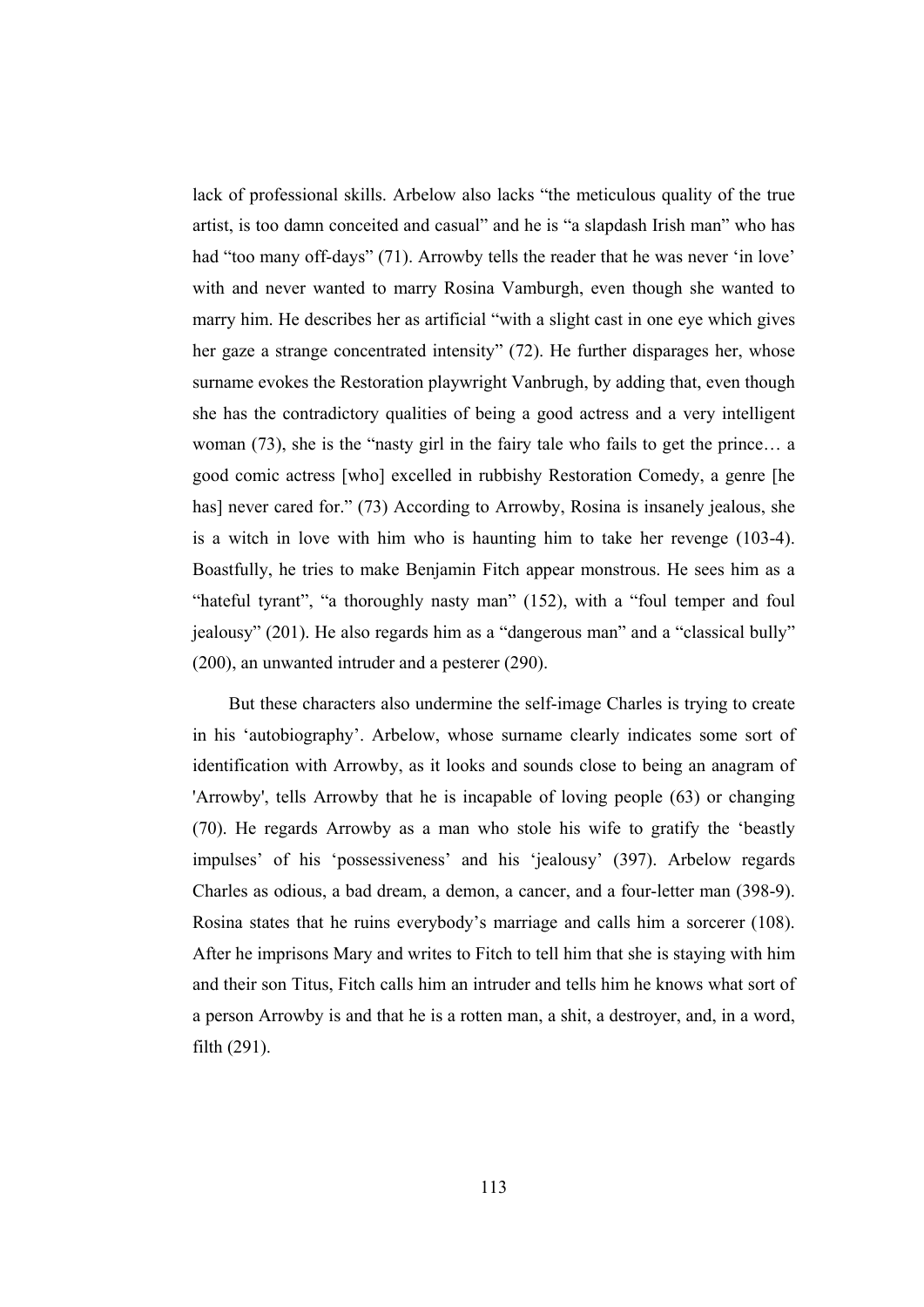Among the *alazon* character types, the most common is the blocking father, a pretentious blocking character. Charles parodies this character type by trying to be a father to his 'discarded' ex-mistress, Lizzie Scherer. He calls her his 'child', his 'son' and says that she is the actress who was made by him (41); he rails when told that Lizzie Scherer and Gilbert Opian are living together (93-8); he even goes to London to learn more about their life together (161). He gets annoyed when he learns, later, about his cousin's relationship with her (407). However, despite his attempts to block the relationship, Gilbert Opian and Lizzie Scherer remain together (452).

 Charles is also the obsessed *alazon* type. He is obsessed both by power to control and by the past. Obsessed with a past love for Mary, he tries to manipulate everyone including his cousin to locate her lost son in order to manipulate him so as to win Mary back. He also tries to make the comic society gathered in Shruff End support his violent act of imprisoning Mary, but is defeated and forced by the comic society to give up. In spite of the absurd situations in which he finds himself, his humor is far from being comic, and his possessive and manipulative obsession has tragic results.

 Moreover, Charles is a parodic boastful rival to Fitch. He talks about his "anti-Ben persona" (158) openly, and he fights with him quixotically in his dreams. He boastfully says he has "indulged in visions of going up to Niblettes [the Fitches' bungalow], grabbing him by the collar when he opened the door, and pounding his face." (200) As a typical boastful rival, he repeatedly confesses and shows his fear of Benjamin Fitch who was, or "perhaps just seemed to be, a dangerous man. He might be the classical bully who is supposed to collapse when threatened" and he wonders whether it is simply the case that he was afraid of Fitch (200-1).

 Conventionally, the *alazon* types change in the end and their metamorphosis is usually permanent. But in *The Sea, The Sea*, Charles remains almost the same obsessed, domineering and jealous person that he used to be, even after he is defeated and rejected by the central female character and after Titus's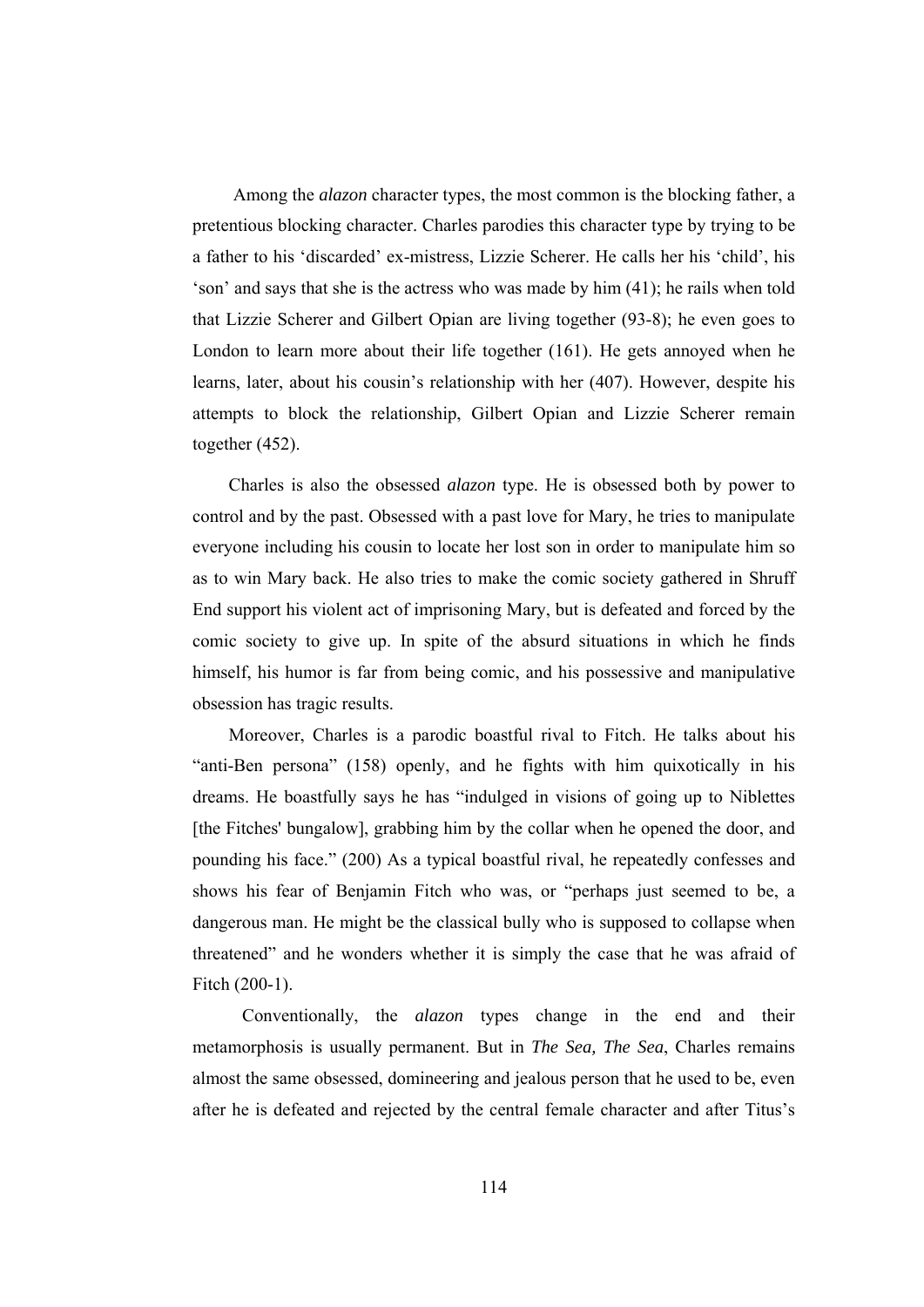and his cousin's deaths. He persistently tries to take Mary away. Even after Titus's death and after Mary and her husband tell him that they are leaving for Australia, he tells her that he will not let her go. He asks her to 'choose happiness' and to stay with him, and Mary tells him he has not understood (425).

 In addition, Charles has buffoonish qualities. Rosina and Peregrine Arbelow call him their "favorite fun person!" (432) Arrowby, who makes "long speeches about the mysteries of cooking" (Frye 175), can be regarded as the buffoon cook. His obsession with food and his (not always appetizing) invented recipes occupy considerable space in the opening pages of his memoir-diaryautobiography. He talks extensively about food, saying that "is important…Every meal should be a treat and one ought to bless every day which brings with it a good digestion and the precious gift of hunger…Food is a profound subject…" (7- 8). Early in the novel, he dedicates relatively long parts of his notes to food, cooking and his meals. One of his several descriptions of meals is as follows:

> anchovy paste on the hot buttered toast, then baked beans and kidney beans with chopped celery, tomatoes, lemon juice and olive oil. (Really good olive oil is essential, the kind with a taste, I have brought a supply from London.) Green peppers would have been a happy addition only the village shop …could not provide them… Then bananas and cream with white sugar. (Banana should be cut, never mashed, and the cream should be thin.) Then hard water-biscuits with New Zealand butter and Wensleydale cheese. (7)

 His self-invented recipes at times seem to include odd ingredients and his falsely ascetic simple food and cooking is "unsupervised" (8). Arrowby, like every unskilled person who attempts to cook, uses wrong ingredients like using olive oil in kidney beans (Stevens Heusel 195)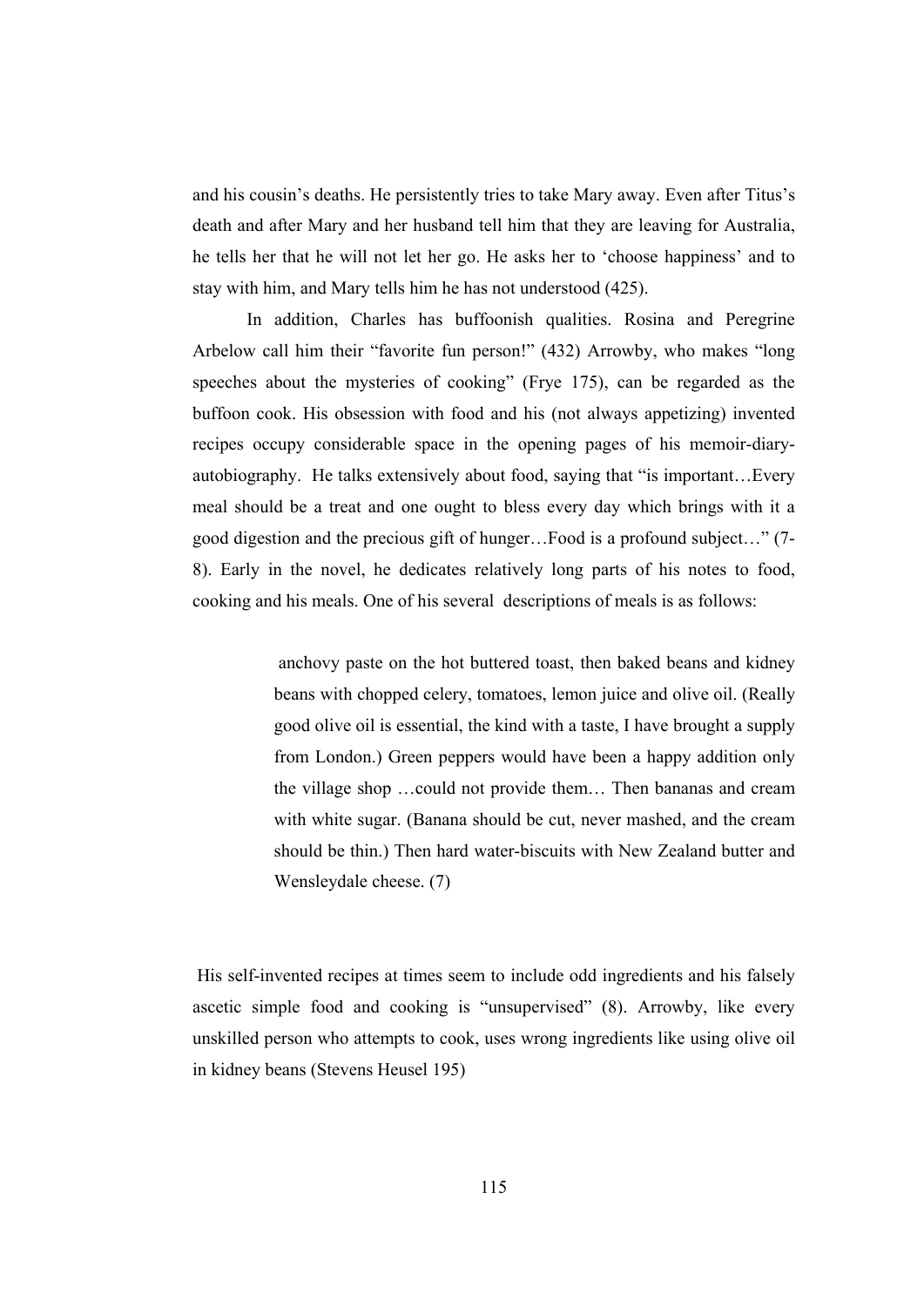Charles Arrowby is also the buffoon fool who thinks he knows and is in control of everything. He mistakenly thinks that Lizzie Scherer loves him and wants to be with him still, not with Gilbert Opian and that Rosina is in pursuit of him despite everything. He even thinks of Mary's imprisonment as saving her and bringing her to a home, Shruff End, where she belongs. Like the typical fool, and unconsciously continuing his career of 'director', in his act of imprisoning Mary, Charles tries to direct everyone: Titus, Gilbert Opian, his cousin, Peregrine Arbelow and Mary. He attempts to exert his power over everybody and "to pull the whole bag of tricks down on" Mary (274). He does not want to release Mary Fitch; however, the group staying with him shows him that he is wrong. Titus warns him that he cannot suddenly make Mary leave her husband since they have lived together for years. He also tells him that he is against forcing people and they should be free (274). Peregrine disillusions him by adding that he does not understand marriage, since he has never been in it, it is deep and a tiff is neither a shipwreck nor the end of a marriage (333-4). James Arrowby, his cousin, tells him that all his adventures are at bottom related to himself and that Mary is a prisoner in the cage of his strong feelings, like vanity, revenge and his love for his youth (442). Above all, Mary accuses him of trying to make her marriage crash, although and she assures him that it is indestructible (277). In spite of Charles's attempts to make her believe that Shruff End is her home, she wants to go home to her husband (330). Thus Charles, finally, finds himself as a 'powerless ex-magician' (400) fooled by others (413). He finds out that Lizzie and his cousin had a relationship and that she is now ready to continue living with Opian (451), he learns of Rosina and Peregrine Arbelow's marriage, and of Mary's plan to live in Australia with her husband.

 Charles' given name originates in the world 'churl' which associates him with his function as the parodic *agroikos* or refuser of festivity. He demonstrates an ambivalent conduct towards visitors to Shruff End. His original intention seems to be to lead a hermitic life in Shruff End. As Arrowby takes up residence in Shruff End, he has unwanted visitors, such as Rosina, who he says haunts him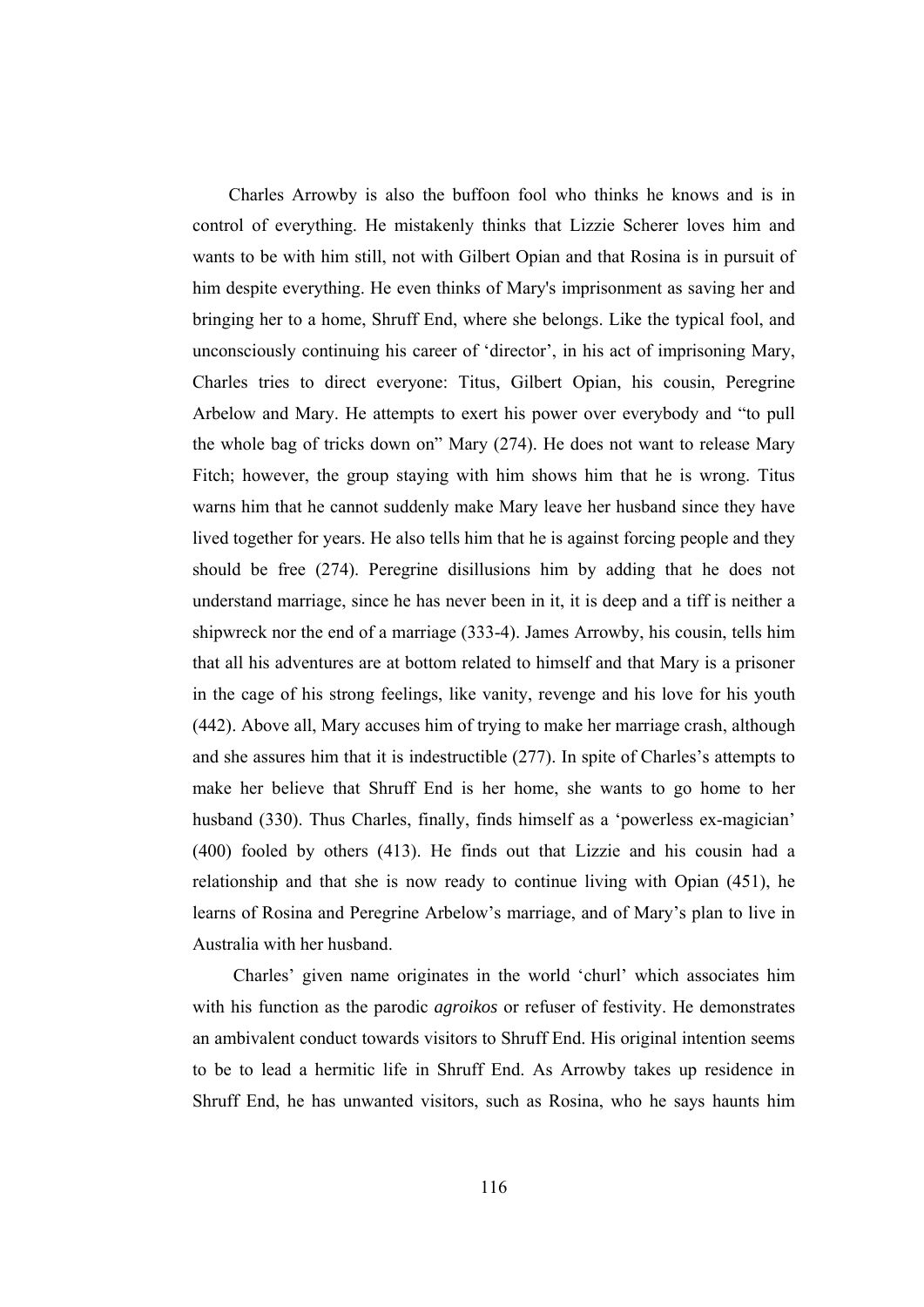(104) and who persistently visits Shruff End. Arrowby tells her to stop haunting him (54). Next, Gilbert Opian and Lizzie Scherer come to ask for his consent or some sort of seal of approval on their relationship, and they too are rejected. Gilbert later insists on staying with him in the hope of being forgiven, and is mostly ignored. Arrowby also invites people but is then annoyed when they arrive. The only person who is welcome is Titus, and this is because Charles Arrowby wants to manipulate him.

 After Charles Arrowby imprisons Mary, nobody is welcome at Shruff End. His anxious efforts are to force people out of Shruff End, and after he is forced to take Mary back to her home and husband, and Titus is dead, he wants to be alone (382, 390). This is mainly because he wants to study and put into action his schemes against Fitch, who, he thinks has attempted to kill him. He is finally alone but this state of loneliness seems to bother him too: suddenly the house seems curiously and weirdly silent. He realizes that for a long time he has not been alone in it and remembers that he has had a lot of visitors: "Gilbert, Lizzie, Perry, James, Titus." (413) His feeling even turns into nostalgia when he remembers (unwanted) Gilbert Opian and he even calls Peregrine Arbelow, who has tried to kill him, Perry, as in the old days.

 In *The Sea, The Sea*, the theme of love is parodied primarily through the parodic hero and heroine. Charles, an elderly man, stripped of influence, importance and power, falls in love with an unconventional heroine, an elderly married woman. Mary, with a beard and a moustache, looks eighty (181) and is like an "old bag" (183). Charles not only tries to separate Benjamin and Mary, who tries to get rid of his unwanted intrusion into her married life, but he also tries to persuade everyone that in so doing he is giving Mary her freedom from a marriage that is a failure. Arrowby thinks that he loves Mary with a love as "blind as a bat" (183). He starts a fruitless adventure to win Mary's heart but ends up imprisoning her in his house and is finally obliged to let her go, since she is only an image in the love story he has created in his mind. Mary is also an unconventional heroine both in terms of her age and her appearance, and also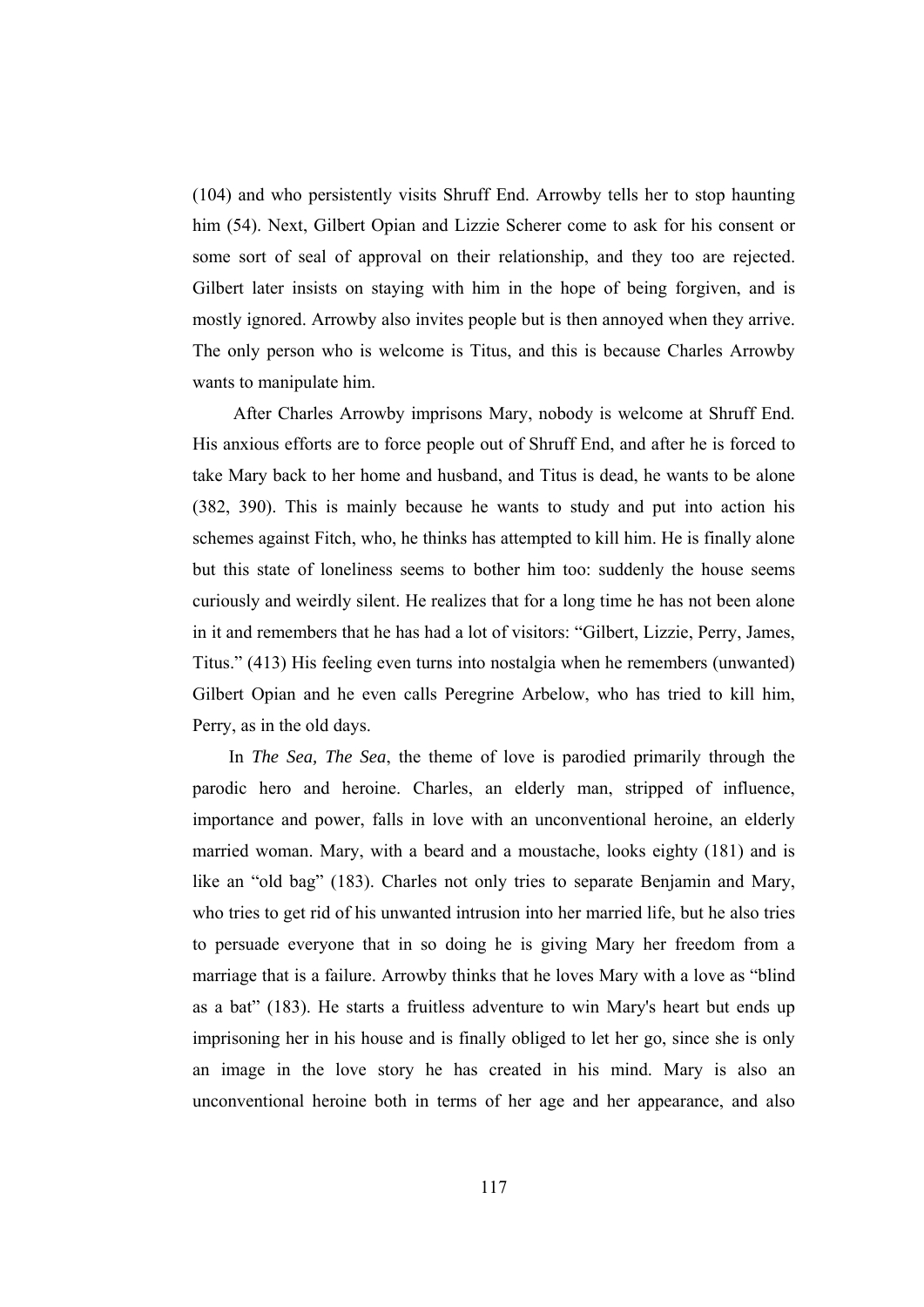because she is married and, whether happy or unhappy, struggles to keep her marriage together.

 Charles who calls Fitch a "brutal aging schoolboy", acts like one himself. He believes he needs to separate Mary from her husband, since he thinks "she will *see* her freedom" (275) and he believes he is offering her freedom and happiness (293). He envisions himself as Perseus rescuing Andromeda-Hartley from the monster called Benjamin Fitch. Titian's painting *Perseus and Andromeda*, that Arrowby alludes to after he has seen it in London, (and that shows Andromeda bound to the rock awaiting deliverance as Perseus descends from the sky to slay the monster) also intensifies his own myth in his mind. However, as already argued, "his attempt to force real events into a falsely romantic shape has both comical and disastrous results" (Hague 121).

 Charles is not even sure with whom he has been in love. At one point, he says that he had not told Peregrine Arbelow about his 'first love' since he really does not know who she is, Mary Fitch, Mary Hartley Smith or someone else. He gives a list of his ex-mistresses whom he has manipulated and discarded. Earlier in the novel, he says that he is in Shruff End because of Clement Makin (32). He has had a relationship with Clement, now dead, who was much older than him and helped him to start his theater career. He says that she is the main theme of his book (68) and adds that the book is and should be about Clement (244), about whom he talks constantly until he meets Mary. After they meet, he stops referring to Clement in the favorable and pleasant way he used to earlier, and calls her a kidnapper. His work changes its focus and becomes a possessive obsession with Mary. In an exaggerated manner, Charles, who says he loves Mary despite everything, tells Rosina and Peregrine Arbelow that he has "'given up the Quest of the Bearded Lady. It was a brief mental aberration'" (433) after Mary's departure for Australia with her husband. In the same boastful way, he once again focuses on Clement and wonders if he might write a book about her one day. In his Postscript he says that Clement was the reality of his life; she made him; she created him,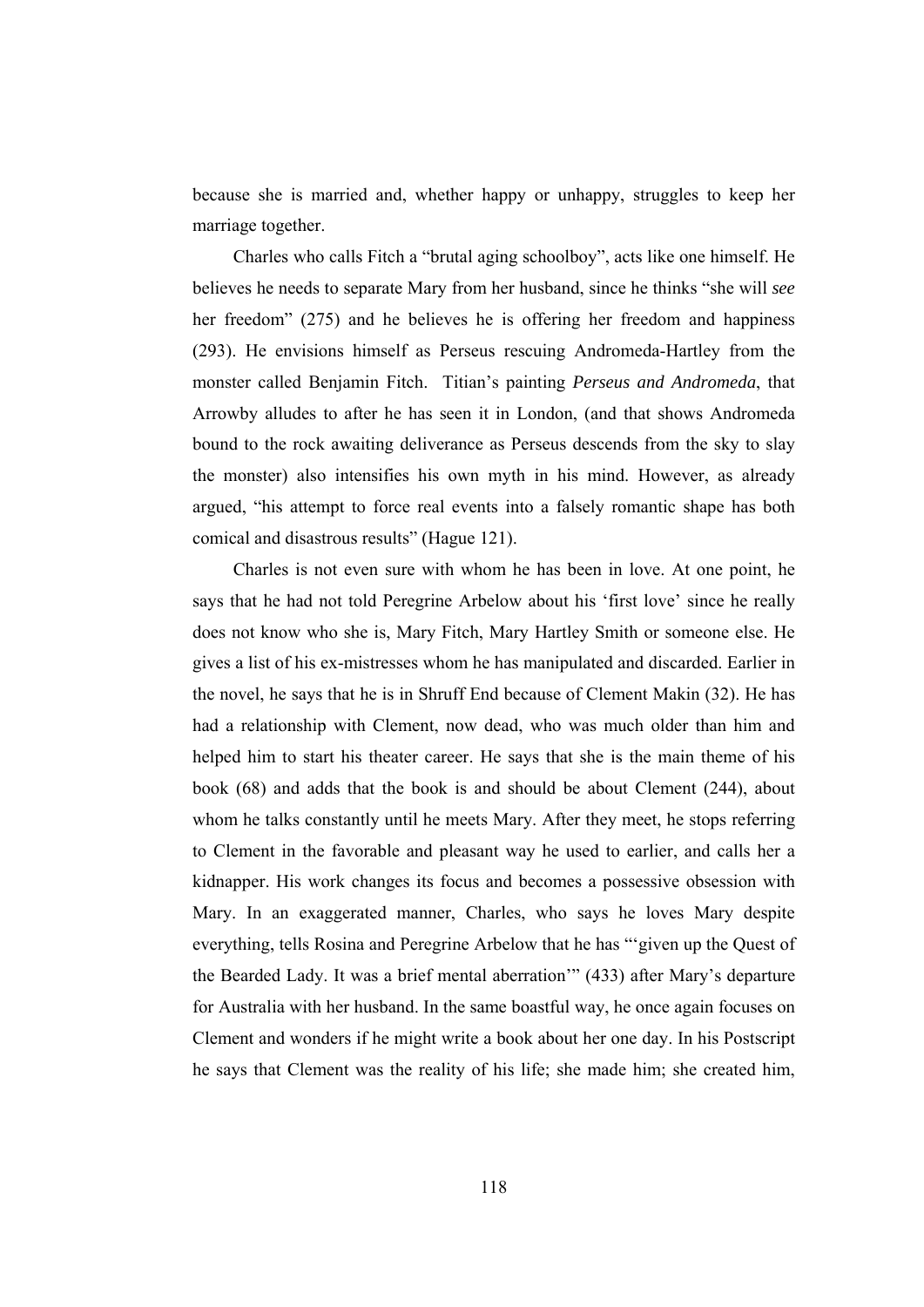and she was his university, his partner, his teacher, his mother, later his child, his soul mate and his absolute mistress, (484).

 Above all, as with every subject, there is also a discrepancy between what Charles says about his love life and what (we gather) it really has been. He is in love with either women in his imagination or imaginary women. Thus he is sure that he loves the Hartley Smith of his imagination, but also admits to having been in love with the imaginary women of Shakespeare's plays as he says, "I was in love with all Shakespeare's heroines" (163).

 Love is also seen in different guises, as in *The Nice and the Good*. Jealousy is one facet of love that characterizes Charles. He calls jealousy a "major topic" of his memoir (182). He is jealous of his cousin James Arrowby, of Gilbert Opian because of Lizzie Scherer and also of Benjamin Fitch because of Mary. When he becomes aware of Lizzie Scherer and Gilbert Opian's relationship he says, "I feel no jealousy of Gilbert but I feel a sort of envy of him!" (48). He is also jealous of Fitch, onto whom he projects his own jealousy, regarding him as a "'boyish' jealous man", "the jealous tyrant" (202), and "a foul insanely jealous bullying maniac" (303). He becomes jealous when he hears that his cousin and Lizzie Scherer were in touch after he left her. His cousin says of Charles that he has 'an insanely jealous disposition'(406) but Charles justifies himself by stating that "'Jealousy is born with love, but does not always die with love.'"(407)

 Arrowby also deforms love into hatred. Peregrine Arbelow says that he despises women (163, 334). Mary also constantly says that he hates her, and when he imprisons her she tells him that he feels resentment against her because she went away and she had to protect herself from him with the idea that he hated her (299); she emphasizes that his feeling is really resentment, otherwise he would not be so unkind to her (300).

 Arrowby, on the other hand, says that his feeling for Mary is a kind of fierce yearning love. The desire for her changes into a violence that results in his imprisoning her in the inner room of Shruff End. He puts so much mental pressure on her that she becomes hysterical. "Hatred, jealousy, fear and fierce yearning love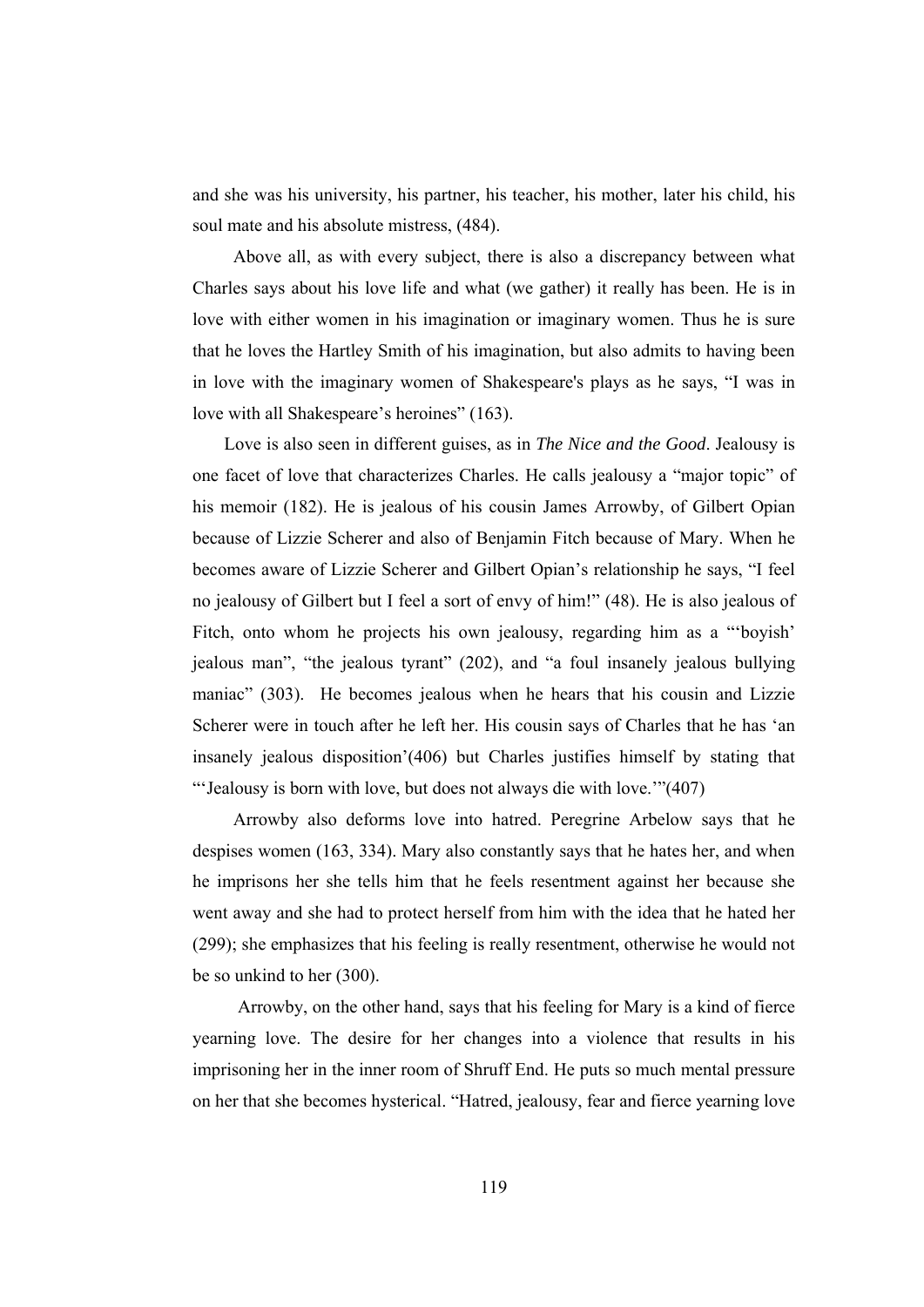rage together" in his mind and he feels "an agony of protective possessive love" (157). He thinks he has given her innocent love and his "innocence to keep which could now miraculously be reclaimed. And these ideas somehow composed themselves into a passion of possessive yearning". He also wants "increasingly, and with a violence which almost burnt the tenderness away, to own her, to possess her body and soul." (186)

 Consequently, the central character, Charles Arrowby, functions as an exaggerated version of the blocking character who interferes in the Fitchs' life in order to separate Mary Fitch, whom he claims he loves, from her husband. Charles declares that he is (in his view heroically) offering Mary Fitch her freedom, happiness and a family but all these dreams end, instead, in a rather sordid and ultimately unsuccessful, imprisonment. It is not merely Benjamin and Mary Fitch's relationship that he attempts to ruin, he has already separated Rosina Vamburgh and Peregrine Arbelow and he tries to hinder Lizzie Scherer and Gilbert Opian from living together. When he claims that he is in love with Mary, Rosina says she thinks he just wants to break up her marriage, as he wanted to break up hers (185).

 The theme of metamorphosis also is parodied by Charles's formless material, and his difficulties in forming it into a cohesive whole. Amidst this material, there are Charles's frequent bewildering comments on the events around him. He claims that he has retired by the seaside from the life of the theater to repent his past life; however, what follows is a tale of an obsessive man whose obsession and manipulative conduct have mainly tragic consequences. His judgments about people are almost always erroneous, particularly, the accounts of his love for Mary, her marriage and her husband. These are the most obvious examples that show the discrepancy between what he thinks, and what the other characters say and do-- and the readers' own growing picture of the events narrated by him. Like Pearson, in his version of the story, Charles Arrowby thinks that his love for a woman has canonized him (138). He repeatedly talks about his blind and unrequited love for his first love, Mary: he thinks that there is an "absolute bond"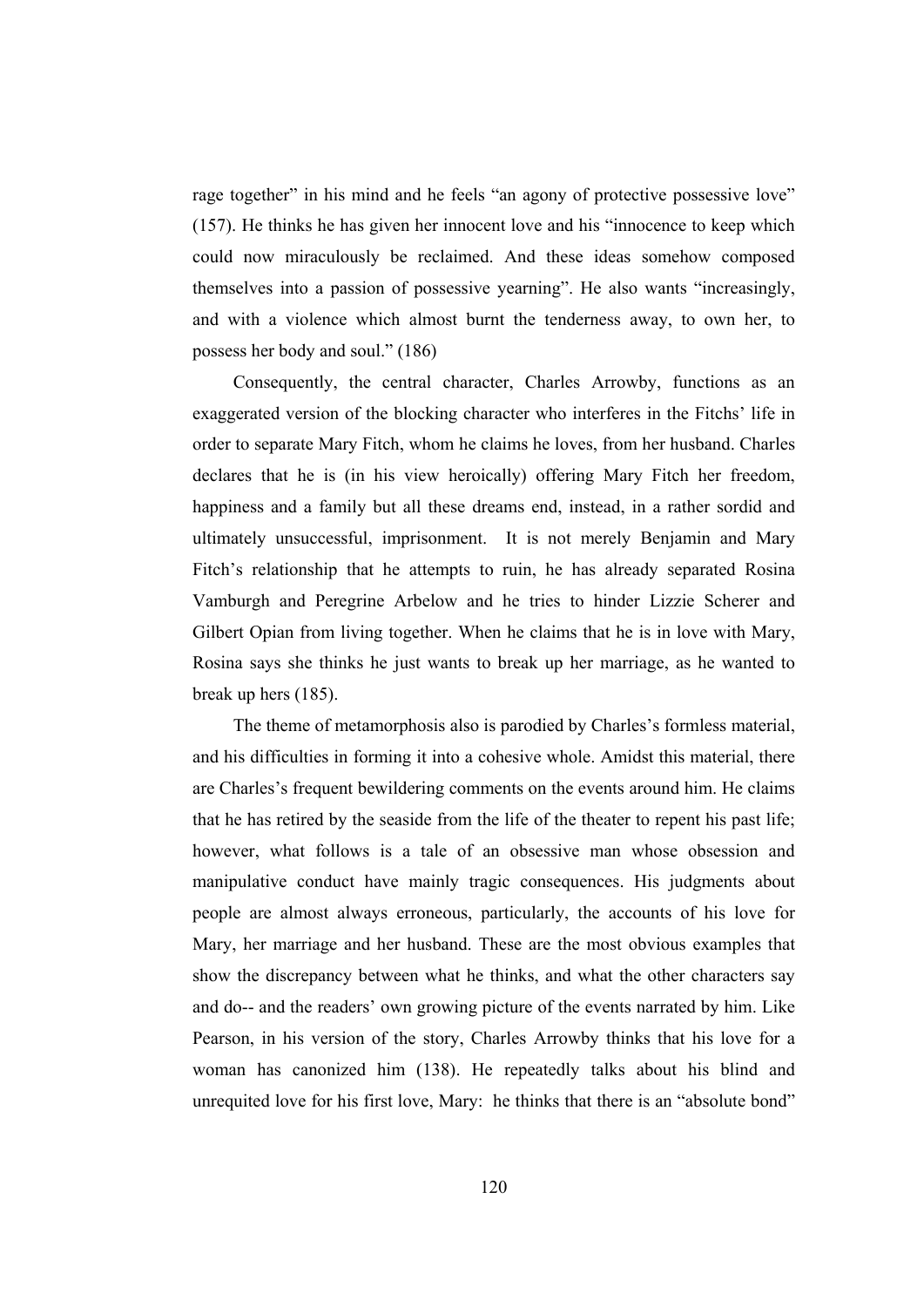(185) between them and "she was the oldest strongest longest thing"(186) in his life who was also " the dearest of all beings and the most precious and unspoilt creature in the world and the most thrilling, attractive"(186). However, Mary runs away from him because, as she later explains, she feels he hates her. He also repeatedly says that she, when she was known as Hartley Smith left him but she says that it was not just her, it was Arrowby who went away and he cannot remember how it was (280). Therefore, the readers are not sure who has left whom. Charles also says that Mary's marriage is a failure. He compares her marriage to a hell from which she should be rescued. However, according to his cousin and friends, he is deluded. James Arrowby reminds him that "'A long marriage is very unifying, even if it's not ideal and those old structures must be respected.'" (178) Peregrine Arbelow, as has already been mentioned, tells him that he does not understand what marriage is like because he has never married.

 Charles Arrowby also constantly criticizes Benjamin Fitch for being violent, and after his near-death in the sea he accuses Fitch of pushing him into the sea and trying to kill him in retaliation for what he, Charles, had done to his wife. But what the readers observe is a man who makes an imaginary foe out of Fitch and decides to kill him. Again a discrepancy is seen between his representation of himself as a sane person and his desire to kill Fitch. He says that he was sane enough to know that he was "in a state of total obsession" and that he "*could only* think, over and over again, certainly agonizing thoughts, *could only* run continually along the same rat paths of fantasy and intent." But he adds he was not sane enough to interrupt the mechanical movement or even the desire to kill Fitch (391). Under such circumstances a sane person definitely has no desire to kill someone. Thus, Charles "gradually reveals to the reader his incorrect evaluations of both himself and others…and [there] is….a discrepancy between Charles Arrowby's interpretation of events and the reader's own conclusion." (Hague 120)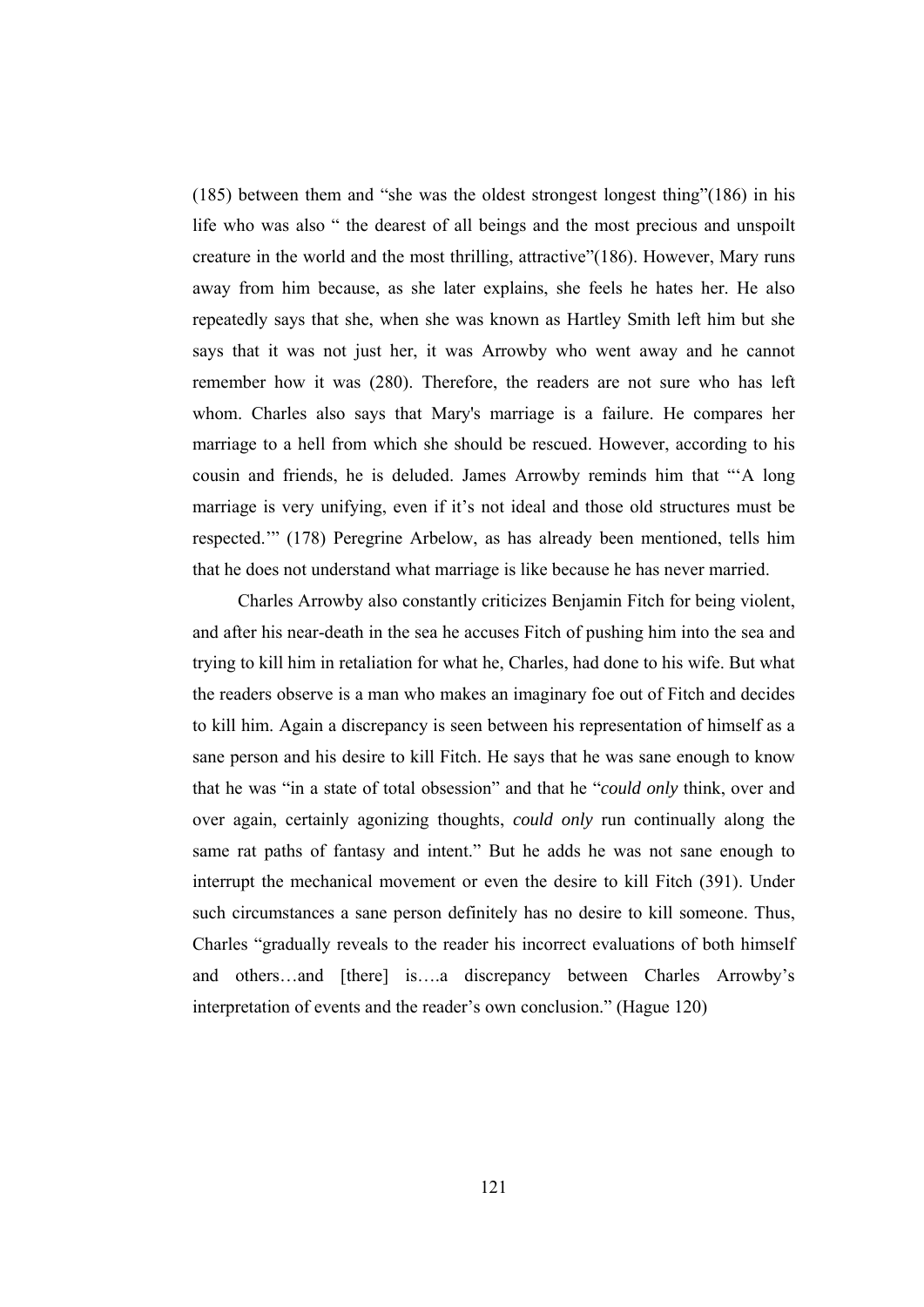## **5.3. The Parodic uses of** *The Tempest*

 Charles Arrowby claims that his life has been influenced by Shakespeare. Arrowby is an actor, playwright, and famous director, known as a "Shakespeare man" (*The Sea, The Sea* 39). His huge interest in Shakespeare is mentioned throughout the book. He gives an account of his background as follows:

> I was born at Stratford-Upon-Avon…near it…in the Forest of Arden. Of course I owe my whole life to Shakespeare…I would never have gone to a theater at all if it had not been that Shakespeare was 'work'… [My father and I] read…history, biography, poetry, Shakespeare… I went into the theater of course because of Shakespeare. Those who knew me in later years as a Shakespeare director often did not realize how absolutely this god had directed me from the first (27-9).

According to his own view of it, Charles's life story also echoes that of Shakespeare's. Like Shakespeare, he leaves Stratford-Upon-Avon and a woman, goes to London and becomes an actor, a playwright and a director. The characters in *The Sea, The Sea* are mainly actors and mainly cast in Shakespearean plays, and the last role Arrowby played was that of Prospero's in *The Tempest*. Therefore, Shakespeare, his life and works, weigh heavily upon *The Sea, The Sea*. In addition to *The Tempest*, other Shakespearean plays are mentioned directly or alluded to while Charles Arrowby is trying to recall the past life of theater and people involved in it, like *Julius Caesar*, *Anthony and Cleopatra, Twelfth Night*, *A Midsummer Night's Dream* and *Romeo and Juliet*. He sometimes draws a parallel between Shakespeare's characters and the theater people he knows.

 *The Sea, The Sea*; however, is studied as parodic of *The Tempest*. First, parodic allusions to the characters include Prospero, who is parodied by both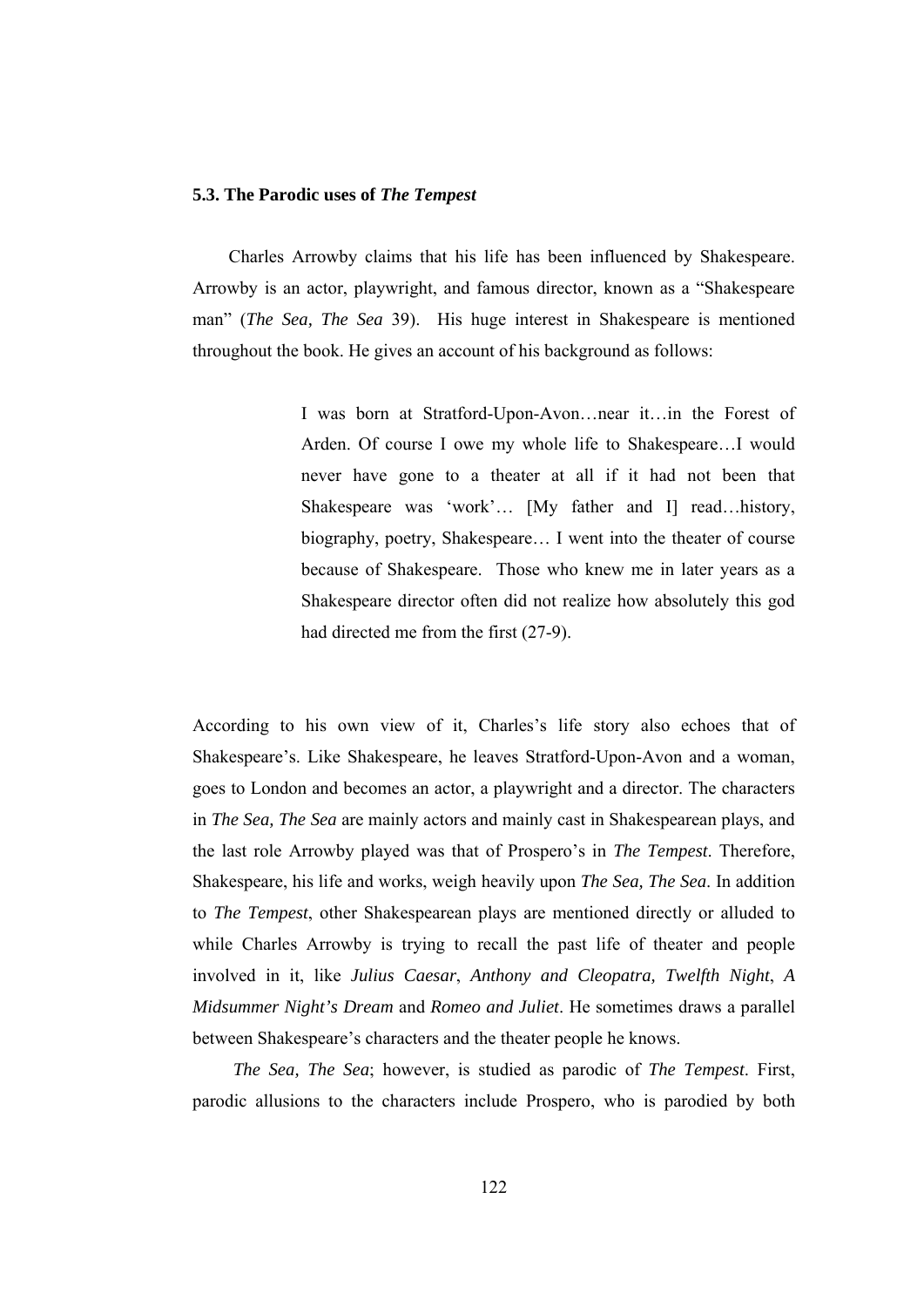Charles and James Arrowby. There are apparent analogies that relate Charles Arrowby to Prospero. Both characters seem to be related by magic. Rosina says that Charles Arrowby is a magician and a sorcerer (108), and Lizzie Scherer calls him a "sort of rapacious magician"(45). Arrowby has manipulated and exerted power over the people around him as a director in the theater and as a man in his personal life. He says that, "The theater is an attack on mankind carried on by magic: to victimize an audience every night, to make them laugh and cry and suffer and miss their trains. Of course actors regard audience as enemies, to be deceived, drugged, incarcerated, stupefied" (33). In the beginning of his work, he plans to retire from his life of power as a director in theater and "abjure magic" (2) of the theater, like Prospero who says in Act Five, Scene One,

But this rough magic

 I here abjure; and when I have acquired/ Some heavenly music (which even now I do) To work mine end upon their senses that This airy charm is for, I'll break my staff, Bury it certain fathom in the earth, And deeper than did ever plummet sound I'll drown my books" (5. 1. 53-7).

 Charles is just parroting Prospero. Prospero has been deprived of his rightful position as a ruler and seeks to regain it through a magic act that does not bring about tragic results, and he abjures magic in the end. By contrast, as a man of words, Charles claims to abjure magic at the beginning of his adventures but in his life of so-called retirement he actually maintains his last role on the stage (Prospero) and attempts to control and manipulate the people around him, which has disastrous consequences. He neither abjures magic (power) nor "drowns" his book. He manipulates people in his narrative when he finds it difficult to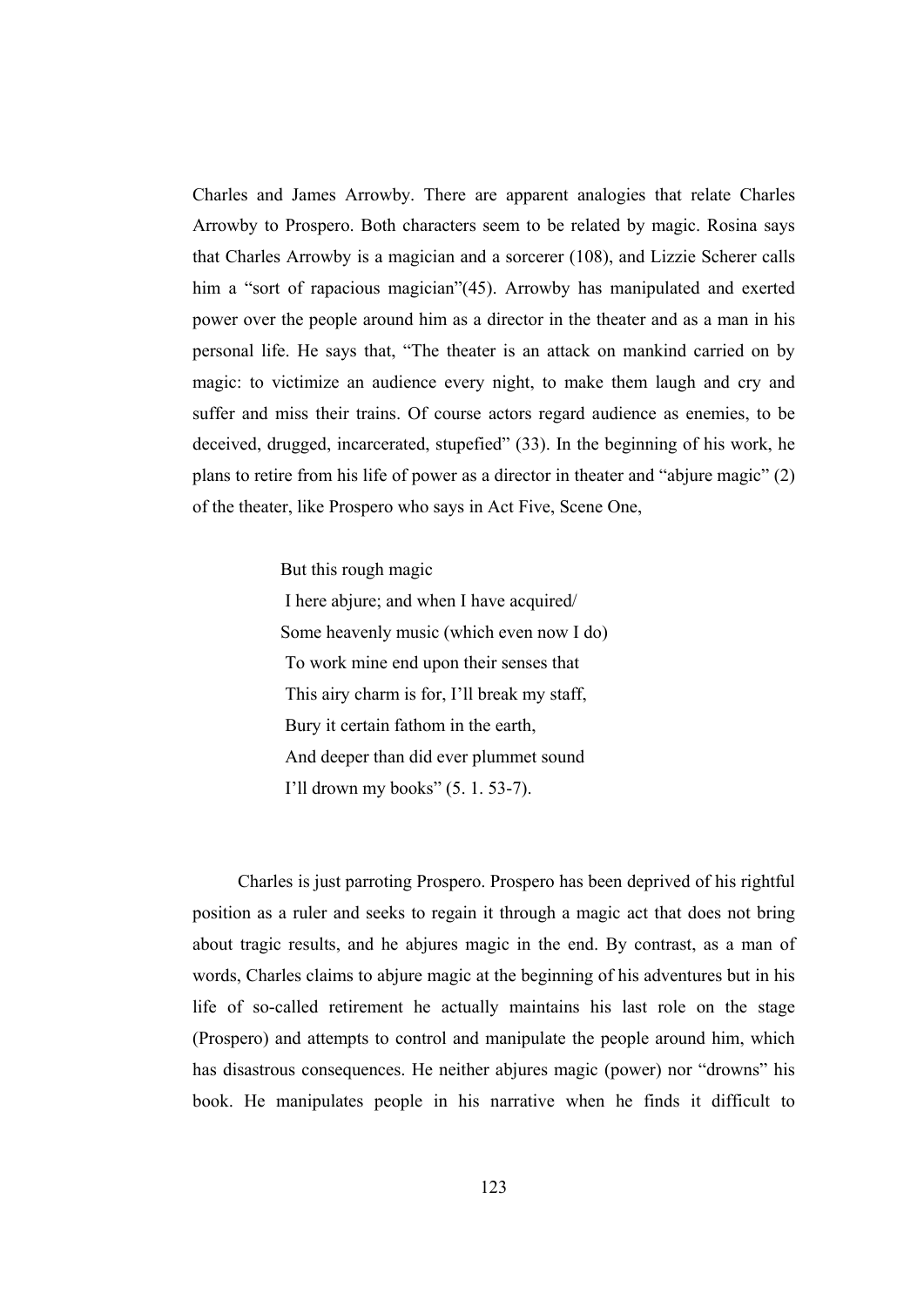manipulate them in real life. Second, Charles is not an enchanter, even though he may sometimes appear to be so. He is actually an enchanted and a deluded person who sees what he wants to see, like a typical quixotic figure.

 Prospero and James Arrowby seem to share many characteristics. Like Prospero, James Arrowby has devoted part of his life to learning "tricks" (446). Again like Prospero, who has been ousted from his position and dukedom, James has experienced "bad turns of fortune. He too has been exiled, has been forced to leave his beloved Tibet after its usurpation by the Chinese." (Tucker 165). Both Charles's account of his cousin and their conversation (in their first encounter after he starts writing his autobiography, in London) reveal that James had gone on a 'secret mission' to Tibet, changed his religion and was forced to leave Tibet, the place he loved (*The Sea, The Sea* 64-5). However, these characters are contrasted in two ways. James does not favor magic or tricks, even for the sake of good (445), although he uses it to locate Titus, to revive his cousin and he fails in his attempt to revive Titus*.* In addition James dies a willed death to abjure all the illusory power - including magic or tricks, as he calls them, whereas Prospero uses magic and regains his rightful position as the Duke of Milan to rule ever after, as the resolution of *The Tempest* promises.

 Lizzie and James function as parodic versions of Ariel. Charles had fallen in love with Lizzie during the performance of *The Tempest* in which, appropriately, he played Prospero and she played Ariel (50). Ariel, in *The Tempest*, is the spirit or fairy that Prospero rescues from Sycorax's confinement. Ariel assists Prospero with his plans and schemes although he wants to be released from Prospero's bondage. Although, Lizzie Scherer is not a male spirit who performs magical tricks, these two characters bear some resemblances. The relationship between Charles and Lizzie reflects in some ways the relationship between Prospero and Ariel. Lizzie's overall disposition echoes that of Ariel – or at least that is the way Charles represents her in his narrative. The way Charles Arrowby addresses her as his "son", his "page", his "tricksy spirit" (50) and his "Ariel" (190) echoes Ariels's role for Prospero. Lizzie Scherer's words also recall those of Ariel. She tells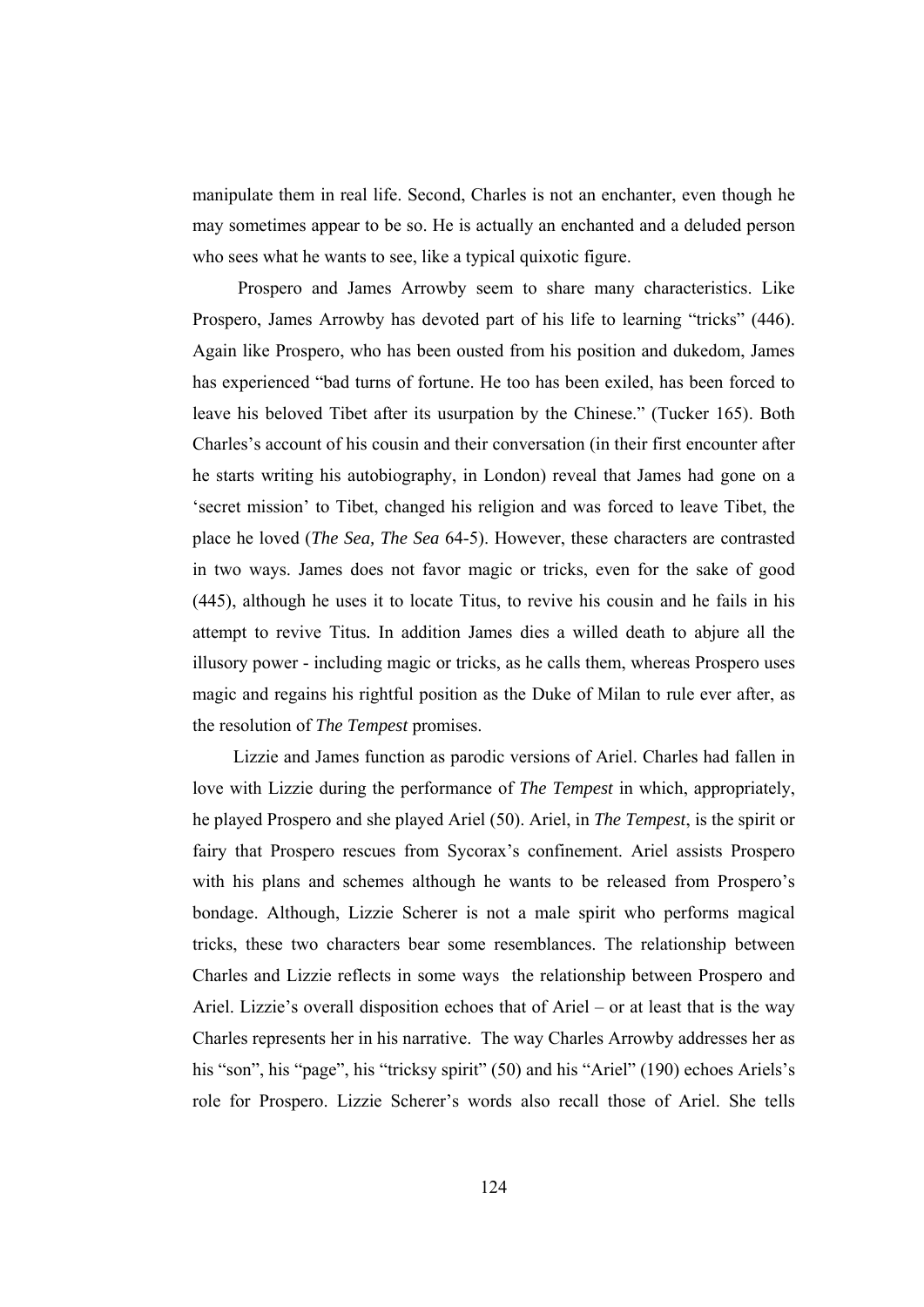Charles Arrowby that "the habit of obeying [him] is [very] strong" in her and Gilbert (46). She wants him to be the lord and the king as he has always been, and like an obedient slave says that she loves him; she belongs to him, and she will do whatever he asks of her forever (190). Similarly, Ariel serves Prospero and eagerly asks him "What shall I do? Say what; What shall I do?" (*The Tempest* I. ii. 300) and "Do you love me, master?" (4. 1. 48) Like Ariel, early in the novel Lizzie Scherer also seeks her freedom from Charles's possessive control over her, in this case in order to live with Gilbert Opian (*The Sea, The Sea* 46).

 James Arrowby, too, seems to echo Ariel, in his ability to " find his way across country like a fox [and]… [he] had a sort of uncanny instinct about things and places… seriously attempting to fly" (63). James Arrowby seems to locate the lost Titus, and he uses his paranormal power in order to rescue his cousin, Charles Arrowby. Charles Arrowby, the Prospero-figure, wants James Arrowby, here in the position of Ariel, to employ the same magic or "tricks" he has learnt in India and Tibet (446) to revive Titus from death, but he cannot because he has already used his paranormal power to save Charles Arrowby. However, the main difference between James Arrowby and Ariel is that it is James Arrowby in the end who controls Charles Arrowby's obsession to manipulate others.

 Gilbert Opian parodies both Caliban and Fernando. Caliban is a captive slave kept in service (*The Tempest* 2. 2. 87) who has no choice but obey Prospero (2. 2. 372). For Miranda, Caliban is an "abhorred slave" (2. 2. 351). Gilbert too is ignored and looked down on by Charles who says Gilbert sometimes was "silent like a dog" (243) and introduces him to Titus as "an old actor down on his luck" (258) who helps him in the house (252). However, unlike Caliban who serves against his will, Gilbert willingly tells Charles that he can cook or clean up, do odd jobs, and has the soul of a slave or house serf who kisses his master's shoulder. He cleans the house and the bath, shops, bakes cakes, goes out for letters, collects stones, picks flowers, busies himself with self-invented serf activities, and enjoys being a servant (241-430).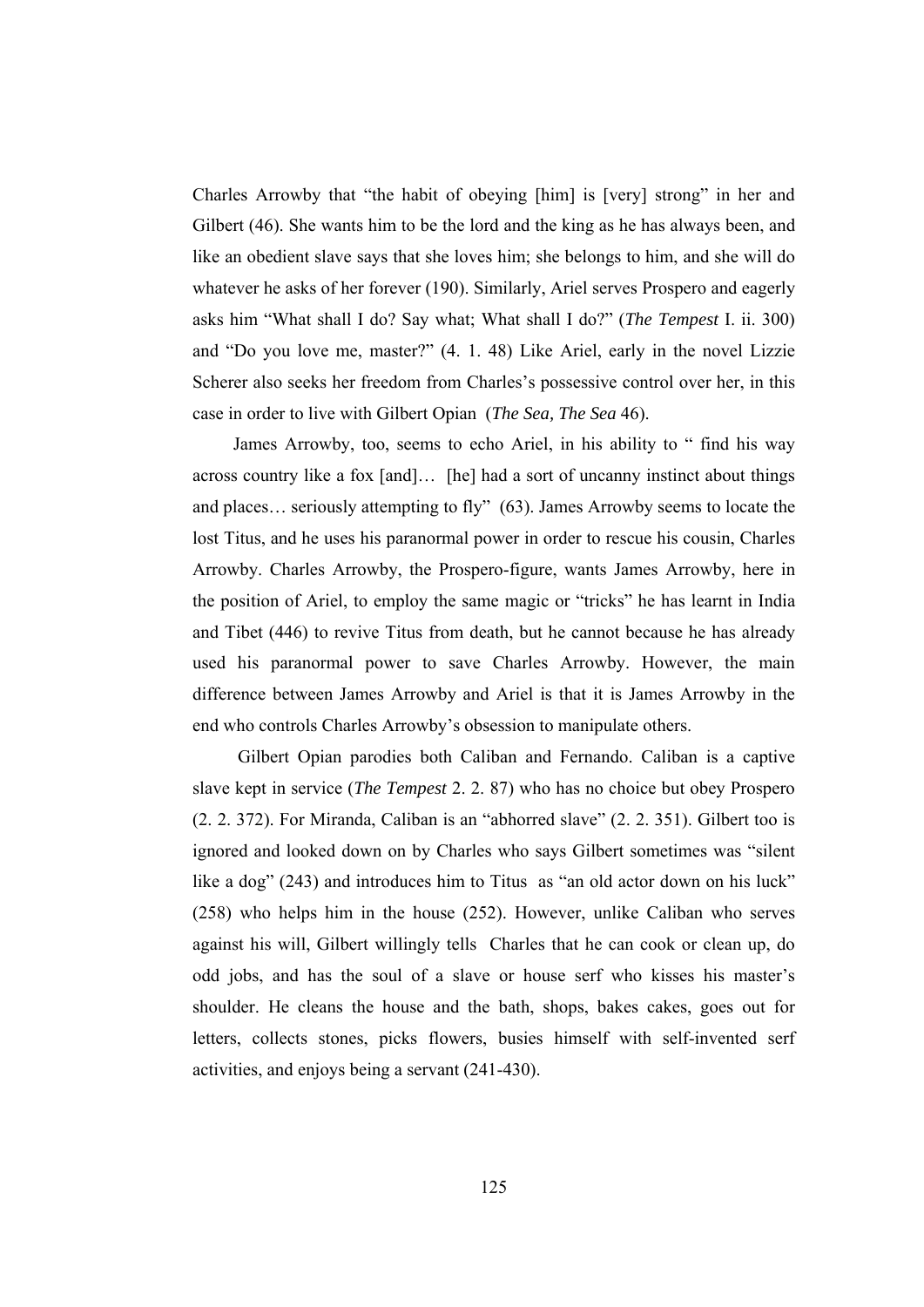Gilbert also functions as a Ferdinand, who tries to live with Lizzie Scherer (who in this case functions as Miranda), and who needs Arrowby's consent. Like Ferdinand who works for Prospero in Act Three, Scene One, Gilbert, as already stated, does the household chores for Arrowby, probably in order to win Charles Arrowby's favor and also in order to obtain his consent for his and Lizzie Scherer's relationship. However, unlike the rather camp Gilbert, Ferdinand is a conventional noble young man (a prince) who falls in love with Miranda at first sight and toils to win her. In Act Three, Scene One, he piles logs as he is told and he toils for his beloved who in return suffers for him:

> The mistress which I serve quickens what's dead And makes my labors pleasures, … I must remove Some thousands of these logs and pile them up. Upon a sore injunction. My sweet mistress Weeps when she sees me work, … But these sweet thoughts do even refresh my labors…(8-14)

Miranda is a young, virtuous, and romantic virgin damsel who loves Ferdinand with an equally blind and innocent love. When Miranda sees Ferdinand for the first time she says "I might call him/A thing divine; for nothing natural ever saw so noble." (1. 2. 418-19) These lovers are united in a marriage ceremony and are blessed by King Alonso: "Give me your hands/Let grief and sorrow still embrace his heart/ That doth not wish you joy."  $(5. 1. 213-15)$ 

 In contrast, Gilbert and Lizzie are unconventional lovers, middle-aged actors. The former used to be queer and seems to still have homosexual tendencies as he is attracted to Titus and probably to Charles, too. The latter is indecisive about whom she really wants to spend her life with. Gilbert also gives a complex account of their relationship to Charles, claiming that something like real love has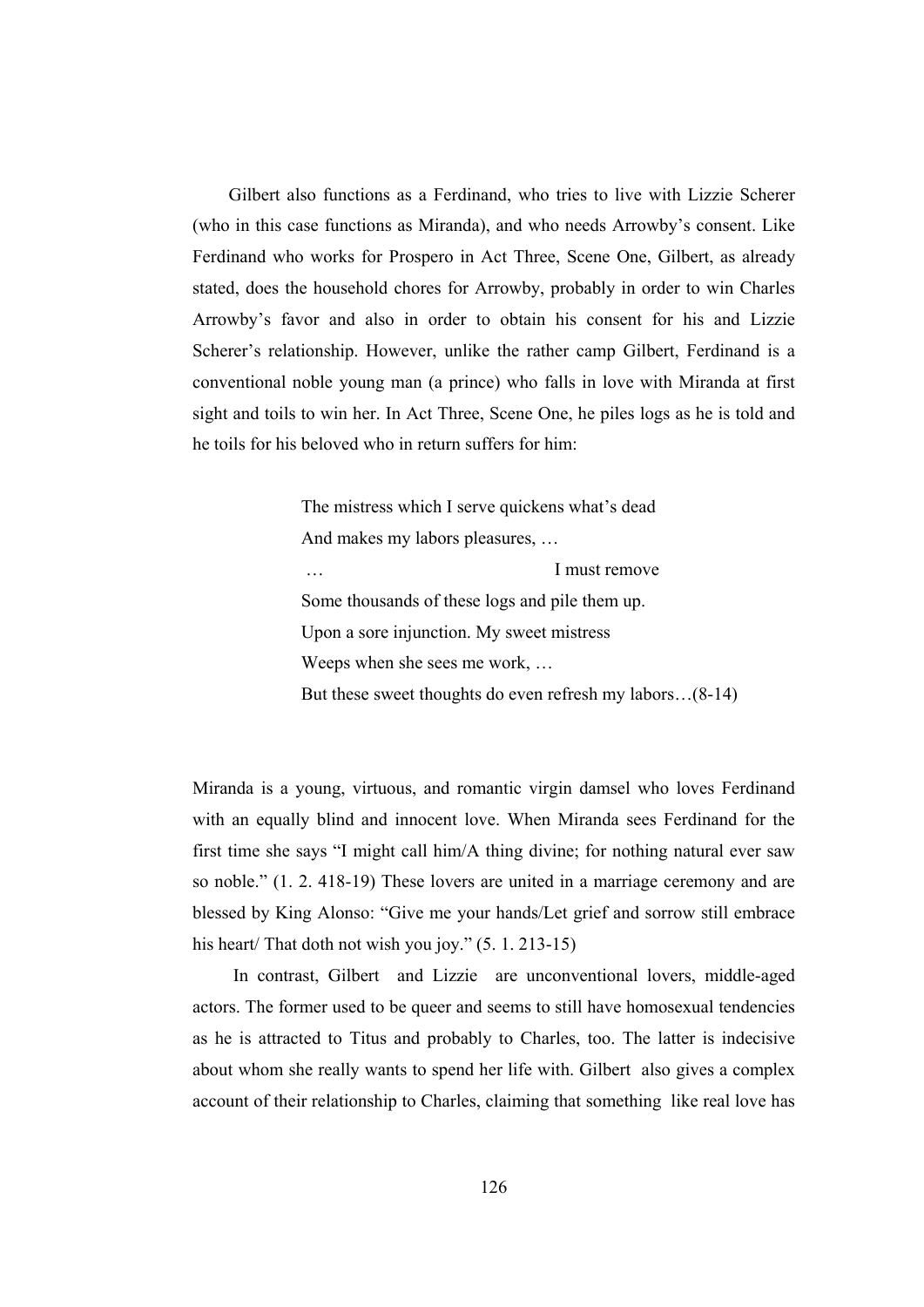really happened between him and Lizzie. He says that he and Lizzie are really connected, they are close, they are like brother and sister and they have "sort of repossessed the past and redeemed it" (*The Sea, The Sea* 92-3). After their announcement of their new relationship early in the novel, Gilbert stays with Charles and is attracted to Titus, and Lizzie mistakes Charles's letter of reconciliation and consent that was meant to give his approval to her relationship with Gilbert, for a love letter. These two characters, finally, continue to live together without any serious bond.

 Charles Arrowby and Mary Fitch are another couple who are parodic of Ferdinand and Miranda. Charles's account of his love for Mary/Hartley (of his imagination) sounds like an account of innocent, romantic, conventional love. Arrowby recalls that they felt like dedicated people who would be protected by love. He thinks that they experienced innocence; their happiness was a solemn and holy one; they were one, and lived in paradise (79-80). However, both Arrowby and Mary are aging people and the latter, who seems to be unhappy in her marriage to Fitch, does not want Arrowby either.

 In addition to the above parodic allusions to the characters in the play, the conventions of comedy, particularly romantic comedy in *The Tempest,* are also parodied in *The Sea, The Sea*. As already argued, the plot of the novel does not develop through the traditional *eiron* and *alazon* contest and *The Sea, The Sea*, ends in the tragic deaths of Titus and James that is contrary to the resolution of a romantic comedy. Unlike the novel, Shakespeare's play has the conventional design of a romantic comedy. It includes the comic character types that develop the plot and add to the comic mood and to the dominant themes of love and metamorphosis. The central character and *eiron*, Prospero, with his tricky slave Ariel, gains victory over his rivals Antonio and King Alonso, the blocking characters (who repent their past deeds and change); he achieves his rightful position as the Duke of Milan. There is also Ferdinand and Miranda's marriage ceremony that is usually a part of the resolution of the comedy. In *The Tempest*, the buffoon type characters, Trinculo, a fool, Stephano, the drunkard, and Caliban,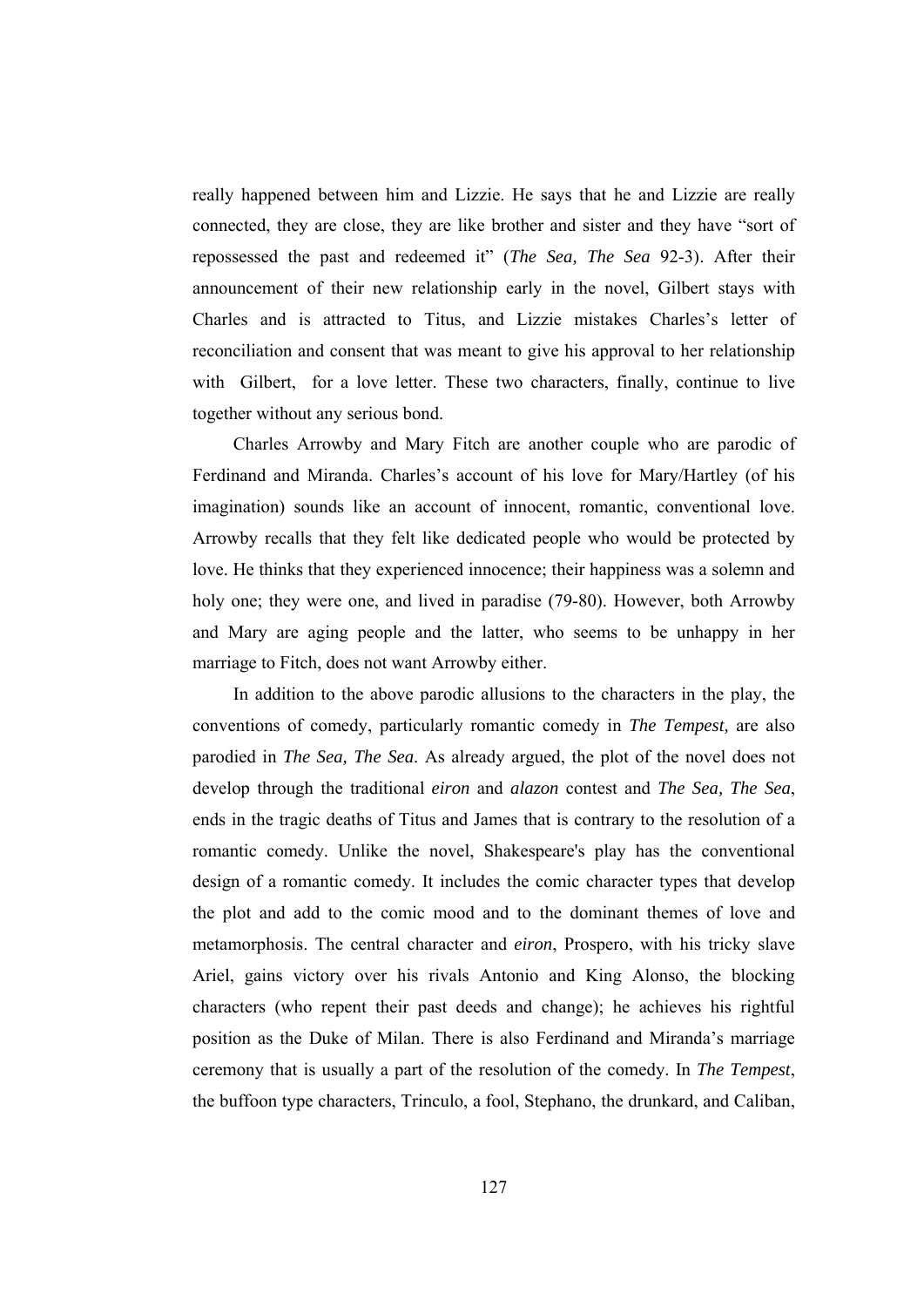the rebellious slave, add to the comic mood. In addition, like the resolution of a typical romantic comedy, in *The Tempest* the reader is given to believe that Prospero will abjure magic and rule justly as the Duke of Milan, that his brother's and the King's change will last forever and that the married young couple will live happily ever after.

 *The Sea, The Sea* also parodies *The Tempest* as a fifth and sixth-phasecomedy, in Frye's classification, in two ways: first, by reversing its features as fifth and sixth-phase-comedy. Second, the features common in different, fourth phase romantic comedies and ironic comedies are not only employed but also parodied in the novel. In the first place, as a fifth and sixth-phase-comedy, *The Tempest* includes the sea. The main action contains a movement from shipwreck in the sea to the island. The shipwreck is followed by the near death of King Alonso and his companions and for the major part of the play he thinks his son, Ferdinand, is dead while Ferdinand believes that his father has perished. Thus, the comic society gathers on Prospero's enchanted island once owned by Caliban's mother, a witch  $(1, 2, 330)$  and almost the entire action takes place there. The plot slowly unfolds on the island where characters that are separated are finally united.

 As a fifth-sixth-phase comedy, *The Tempest* also contains the occult, the marvelous and the supernatural. Prospero like a magician uses "high charms" (3. 3. 88) against his enemies. He performs his magic through a spirit, Ariel, whom he has released from the imprisonment of Caliban's mother who was a witch (1. 2 261-75). Ariel wears a cloak of invisibility in order to perform Prospero's orders, and so does Prospero. Miranda and Ferdinand's wedding is celebrated by three goddesses, Iris, Juno, and Ceres. The Harpy is a supernatural being in whose guise Ariel appears to frighten Alonso, Antonio and Sebastian (3. 3 53-82). Thus, magic, the marvelous, supernatural creatures, spirits, fairies, and witches are all part of the romance one encounters in *The Tempest*.

 The odd happenings, magic, the supernatural, the dominance of the sea setting and the near death that Charles Arrowby experiences also are additional common aspects of *The Sea, The Sea* and *The Tempest*. However, *The Sea, The*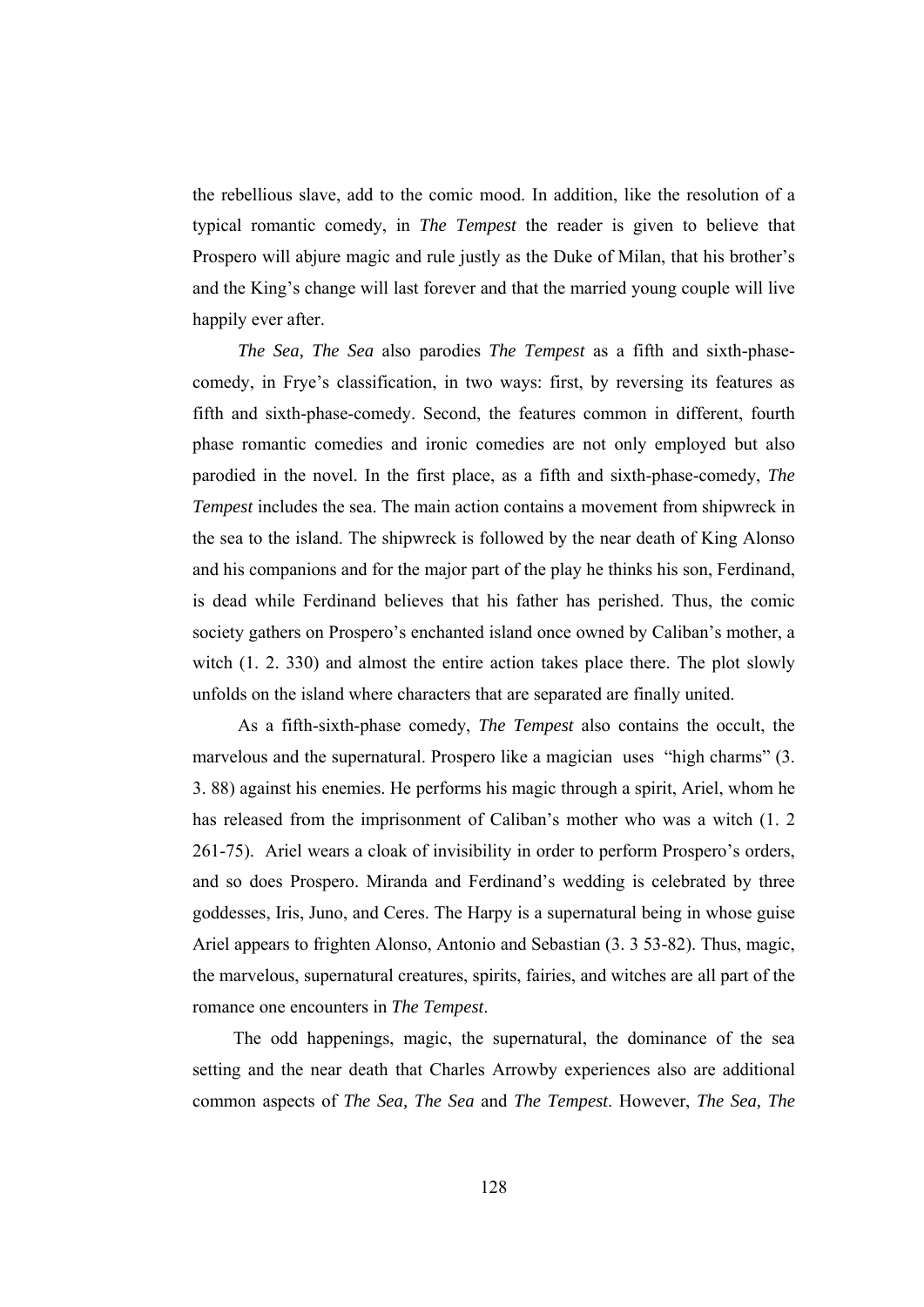*Sea* parodies these features. The dominance of the sea in the novel can be studied in relation to the main character's obsessions and anxiety. Whereas the stormy sea helps Prospero to attain his end and causes reunions, the sea is abominable and fearsome for Charles. It is a real death bringer and causes real separations. Arrowby is abandoned by Mary and his cousin after they are reunited. Charles's magic, in *The Sea, The Sea*, is the power to selfishly control and possess everyone despite the fact that he claims he has come to live by the sea to give it up. In contrast, Prospero forgives his enemies and decides to abjure magic and drown his books on magic (a promise of comic resolution). Although some very odd happenings occur at Shruff End, namely, footsteps being heard in the attic (*The Sea, The Sea* 22); an ugly green vase on the landing is broken (39); a large numinous mirror is knocked down and broken (55), and a face peers at Charles mysteriously in the night through the window (68), these occurrences turn out to have natural explanations, some of them having been planned by the vengeful Rosina; for instance (161). Arrowby is obviously haunted not by a specter but by an ex-mistress and someone else who tries to take revenge. Besides, the sea monster that Charles claims he has seen is no more than a group of seals that his obsession and delusion have made him see as monsters, even though he has been eagerly looking out for seals since setting up house at Shruff End.

 Finally, *The Sea, The Sea* also parodies the fourth- phase device of two worlds and the second-phase themes of freeing a slave and infidelity in marriage, that are common in satiric comedies. London and Shruff End can be considered as the two-world device in the fourth phase romantic comedy in which, Frye says, that there is a movement to the second world where metamorphosis occurs and back again. Charles Arrowby retires by the sea to repent of a life of egoism but there is no or very little change in his conduct. Shruff End is not the romantic second world where Charles Arrowby can repent past deeds miraculously; instead, he goes back to London where he thinks back on his tale of obsession, jealousy and illusion and regards himself as unexceptional in being so, and waits for what the "demon-ridden pilgrimage" of life might bring him next(502).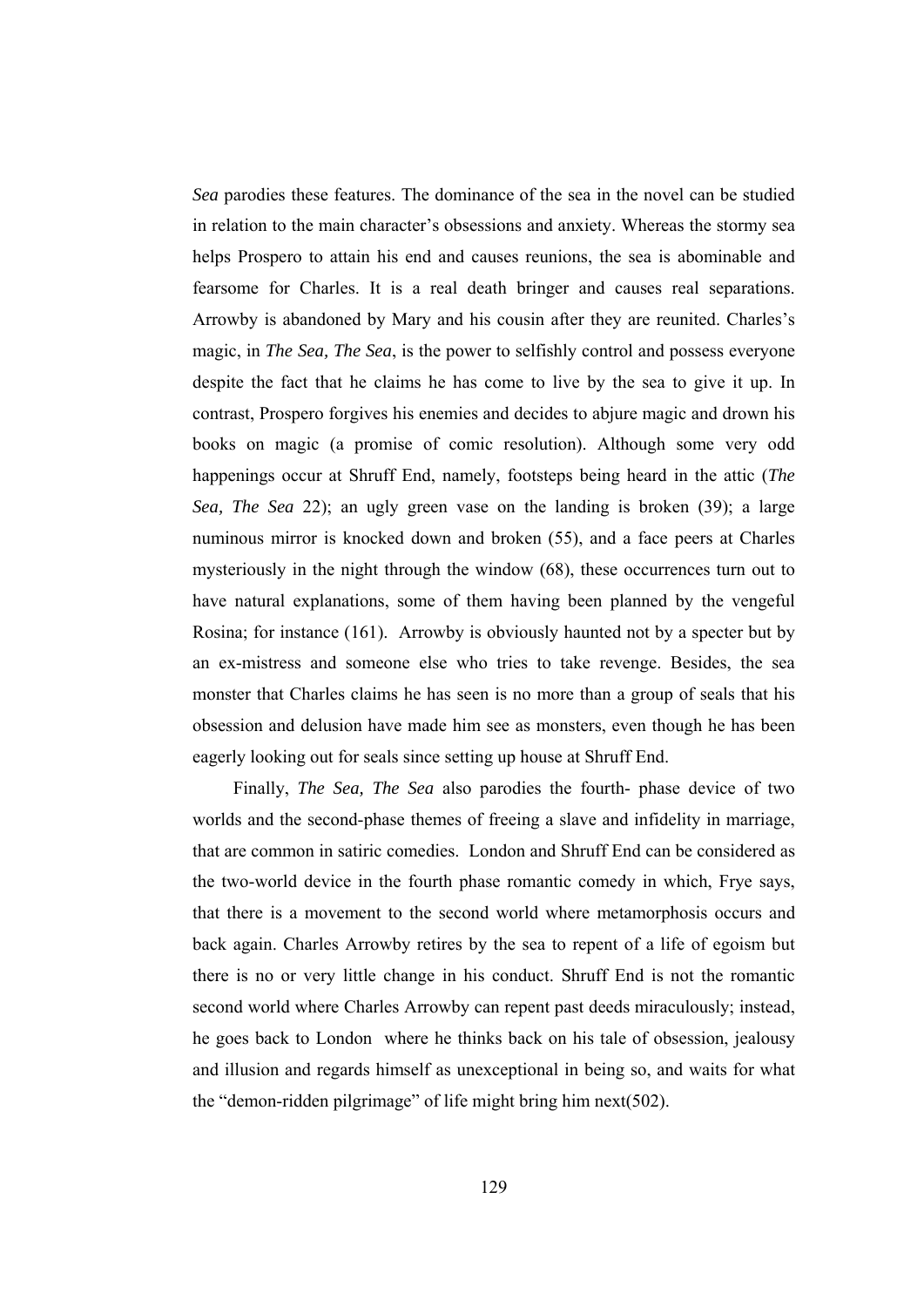Common in the second or quixotic-phase of the satiric comedies, the theme of freeing a slave, which is explicitly mentioned and implicitly depicted through the Perseus and Andromeda Myth, is also parodied in *The Sea, The Sea*. In an exaggerated way, Charles Arrowby repeatedly calls Mary a slave who should be rescued from her 'tyrannical' and monstrous husband (171, 177, 200, 201, 273, 275, 276, 293). There are also instances of freed 'slaves' in the novel. Arrowby 'frees' Lizzie and Rosina from their obsessive ties to him, after all.

 The plot of conventional ironic comedies (comedies of manners) was often concerned with an illicit love affair or the clandestine relationships of married men and women of upper-class that did not lead to divorce. In contrast to these conventions, Charles Arrowby bluntly claims that he has ruined Peregrine Arbelow and Rosina Vamburgh's marriage by 'stealing' Rosina from Arbelow. In the end, Rosina and Arbelow who have been divorced get married again and Rosina says that she has married Arbelow because he has taken his revenge by pushing Arrowby into the sea. She thinks that Arrowby deserves to be murdered for what he has done to them (434).

## **5.4. Murdoch's Philosophical View of the Dramatic in** *The Sea, The Sea*

 Murdoch's philosophical idea of the dramatic is presented in *The Sea, The Sea* through two characters, Charles and James Arrowby. Charles is a medicre man in a state of illusion. When the novel opens, Charles gives an account of himself as "over sixty years of age…wifeless, childless, brotherless, sisterless…well-known self, made glittering and brittle by fame." (3) He says that the popular press described him as a " tyrant, a tartar, and … a power-crazed monster" (3). He retires to Shruff End to write "to repent of a life of egoism? Not exactly, yet something of the sort ..." (1), and "to learn to be good" (4). He later adds that he 'was determined to be good' (85). Not only does Charles say he is egoistic and that he wants to repent, but his state is also depicted by implicit and explicit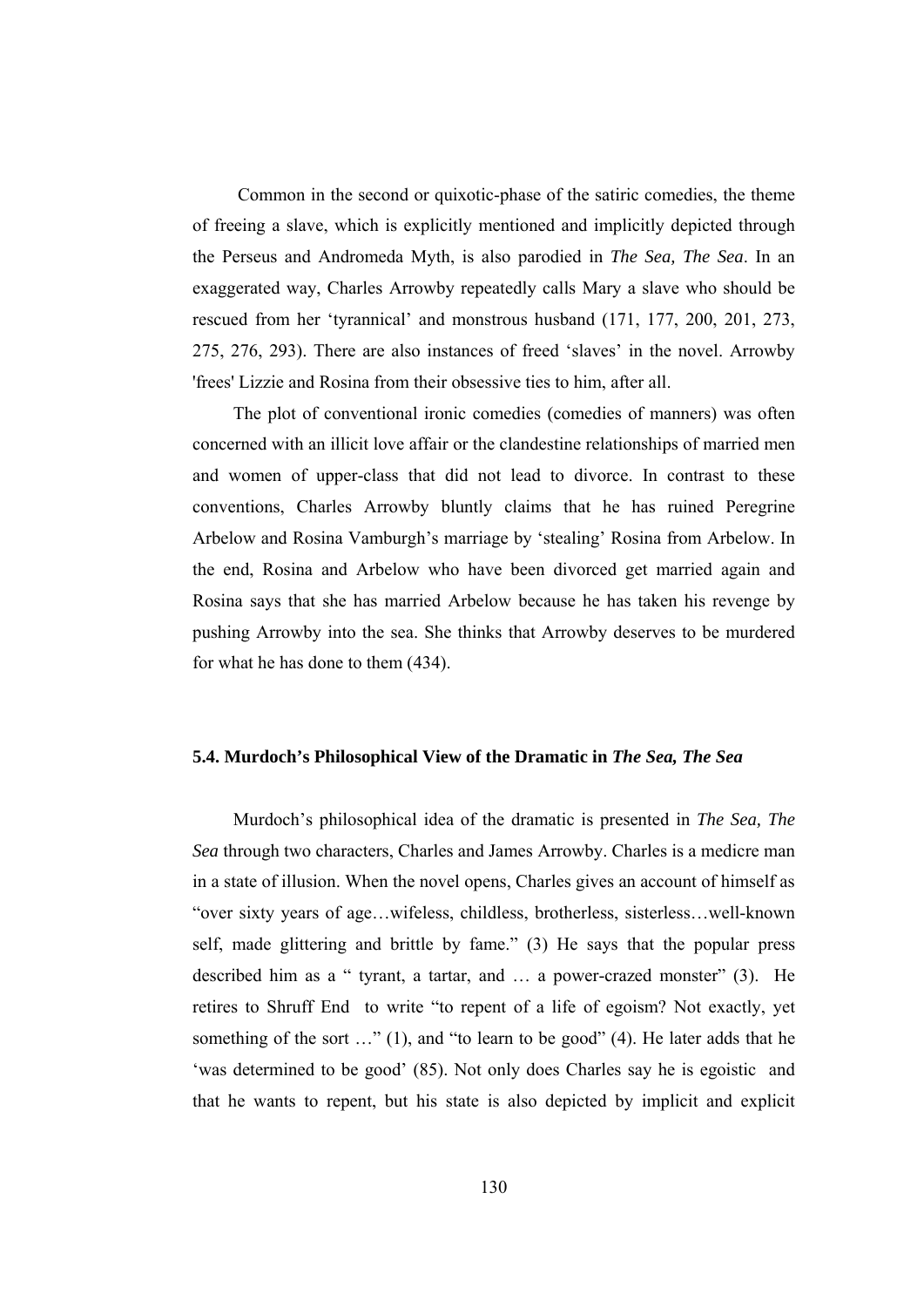allusions to the Platonian Cave metaphor. He is one of those people who James says "end their lives in caves." (4) There are references to Charles's life, the theater, London and Shruff End as caves, and all of these symbolize his ignorance and his blindness to reality: Charles recalls that when he was young he could never decide whether his cousin was real and he was unreal, or vice versa. He thinks that somehow it was clear they could not both be real; one of them must "inhabit the world of shadows" (57). As he recalls the past life of the theater, Charles states that, "Actors are cave dwellers in a rich darkness which they love and hate" (34). He refers to the obsessive and illusory nature of the theater after many years of acting and directing, which equals exerting the power of control on others and manipulating them when he says that

> The theater is a place of obsession. It is not a soft dreamland. Unemployment, poverty, disappointment, racking indecision … grind reality into one's face; and, as in family life, one soon learns the narrow limitations of the human soul. Yet obsession is what it is all about. All dramatists and directors and most (not all) good actors are obsessed men. (34)

Charles repeatedly mentions that the theater enhances egoism and that it has a magical power. He has enjoyed exerting power throughout his career as a director in the theater and he persists in controlling people in London through letters even after he claims he has given up worldly vanities in London. He retains an obsessive control over people.

 Shruff End without electricity and lit by candles and a fire also reminds one of the Platonian firelit Cave, and of course it symbolizes it, too. Charles says that Shruff End is his cave, recalls his cousin who said "something about people who end their lives in caves" (4). Charles's obsession with the theater is replaced by Shruff End and the food and routine work in it. First, he tries to do things he has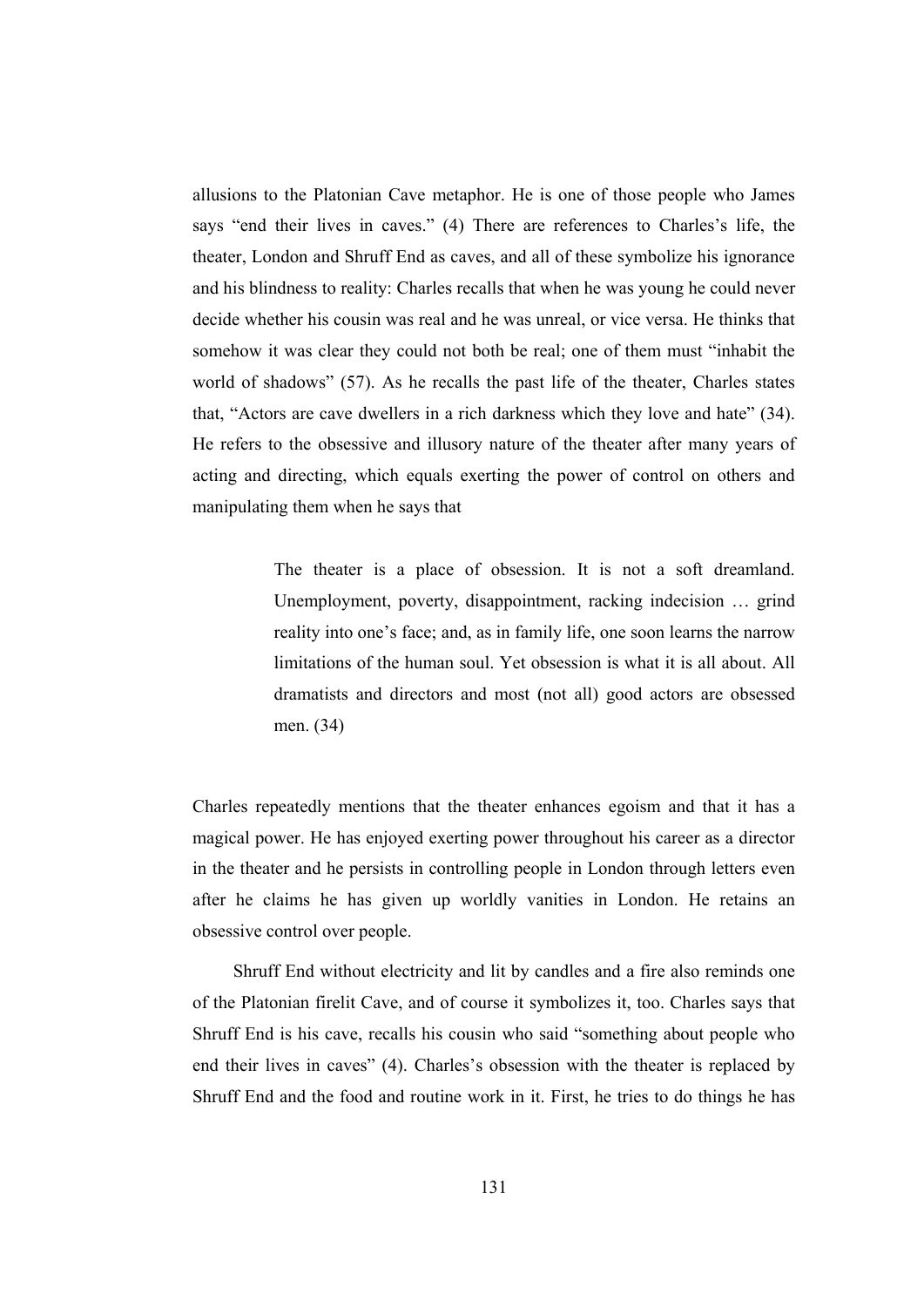never done before, and in so doing he is just changing his objects of obsession that seem to delay his unselfing:

> I have been cleaning and tidying up the house. What an extraordinary satisfaction there is in cleaning things! (does the satisfaction depend on ownership? I suppose so.) I sweep the hall and stairs. I washed the big slate flagstones … the big ugly vase on the landing. … I started to dust the drawing room chimney piece but some spirit that dwelt therein resisted me. … And I have been polishing the big oval mirror in the hall … A lot of dirt certainly came off on the cloth. Since I have just spent a little while gazing at myself in this mirror it is perhaps time to attempt to describe my appearance (31-2).

As he is preoccupied with his own appearance, he is also metaphorically preoccupied with appearances. As Barbara Stevens Heusel observes, "his attempt to replace his egoism with domestic routine fails: even his effort to focus on the polishing of the mirror results only in him gazing at himself" (195). His obsession deludes him about his surroundings. For instance, Charles's peaceful and romantic picture of the sea is soon replaced by a monster, he sees "an immense creature break the surface and arch itself upward" out of a perfectly calm empty sea (19). He remains obsessed with the sea monster until the end, when he experiences a near death and Titus's and James's deaths, and he says that " *The monstrous sea serpent had actually been in the cauldron with [him]*" (466).

 The sea monster represents the jealousy that characterizes Charles and is the trait that makes him deluded. As a jealous man he is not able to make sound judgments. He says that the major topic of his memoir is jealousy (182). He is jealous of nearly everyone around him. He is jealous of his cousin James, and has regarded Mary's love as a protection against James (203). He is envious of Gilbert as soon as he finds out about his relationship with Lizzie (48). He talks about his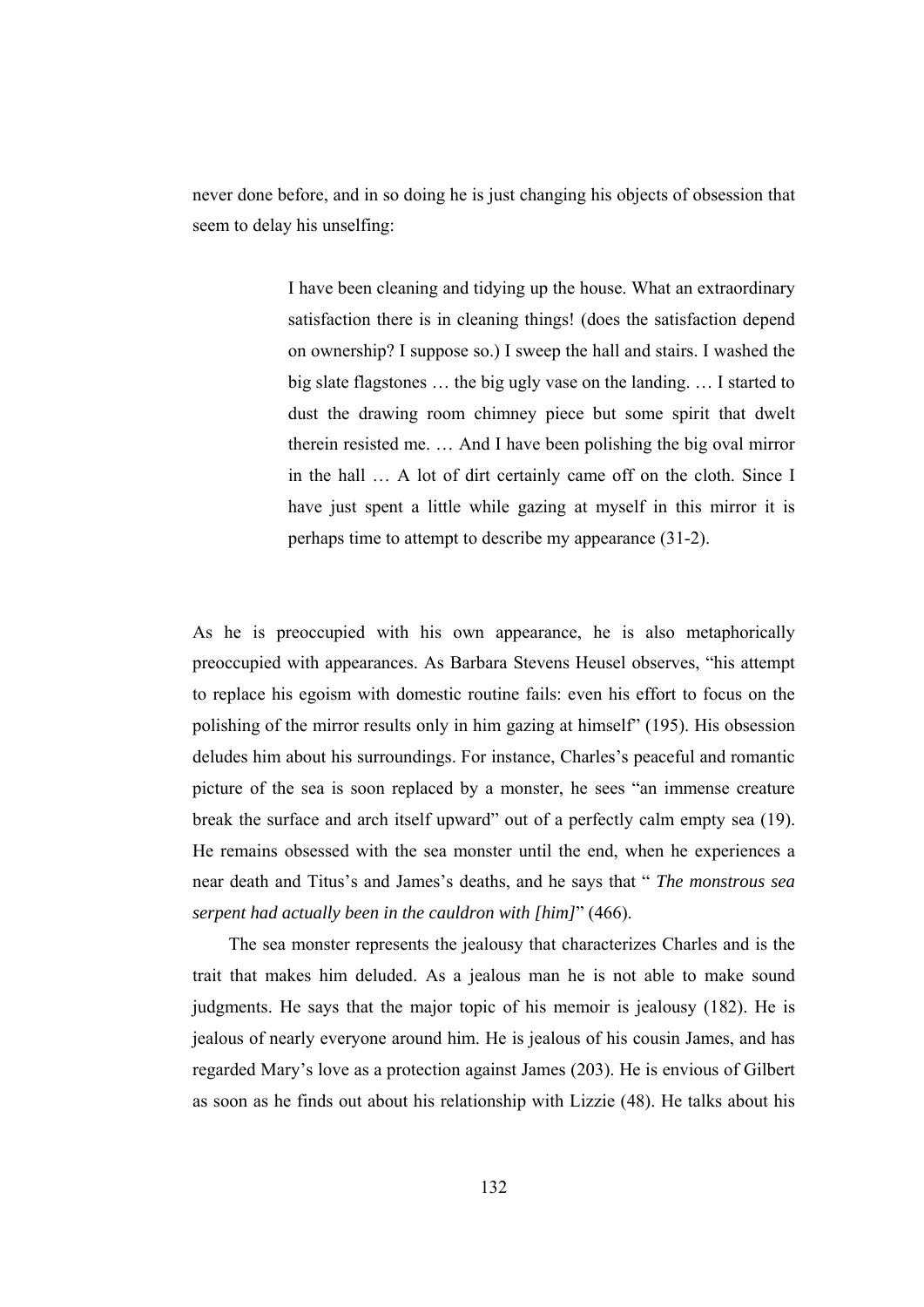"vigilant jealousy" (334) and the "bite of the serpent of jealousy" (378) when he notices that Titus is looking up to James and is influenced by him. He is not only insanely jealous of Fitch from the moment he learns that Mary is not a widow and struggles to "hold off a frightful crippling mindless jealousy-pain" (157), but he also projects his jealousy onto Fitch whom he sees as "a foul insanely jealous bullying maniac" (303). He himself says that he has been jealous, which explains Clement's main role in his life as nursing his jealousy (83). He also accuses Hartley Smith who has invoked the "demon of jealousy" in him and has destroyed his innocence  $(85)$ .

 The sea monster also represents fate and a power beyond Charles's control: "It was something morally, spiritually horrible, as if one's stinking inside had emerged and become the universe: a surging emanation of dark half-formed spiritual evil, something never ever to be escaped from" (21). He calls fate a "powerful pain-source' in his life since he is selfish. He refers to life as [fate] dominated by fate:

> What a queer gamble our existence is. We decide to do A instead of B and then the two roads diverge utterly and may lead in the end to heaven and to hell. Only later one sees how much and how awfully the fates differ. Yet what were the reasons for the choice? They may have been forgotten. Does one know what one was choosing? Certainly not. There are such chasms of might-have-beens in any human life. (85)

 Fate also occurs as coincidences in Charles's life that are represented through Japanese *hyoshigi‡* , a percussion instrument, used on the Japanese stage to increase suspense or to announce doom, which Charles says he used in his own

-

<sup>‡</sup> *Hyoshigi* is a simple Japanese musical instrument, consisting of two pieces of wooden clappers connected by a rope that are used in traditional theaters in Japan to announce the beginning of a performance. These wooden clappers are struck, slowly at first, then faster to announce suspense or doom.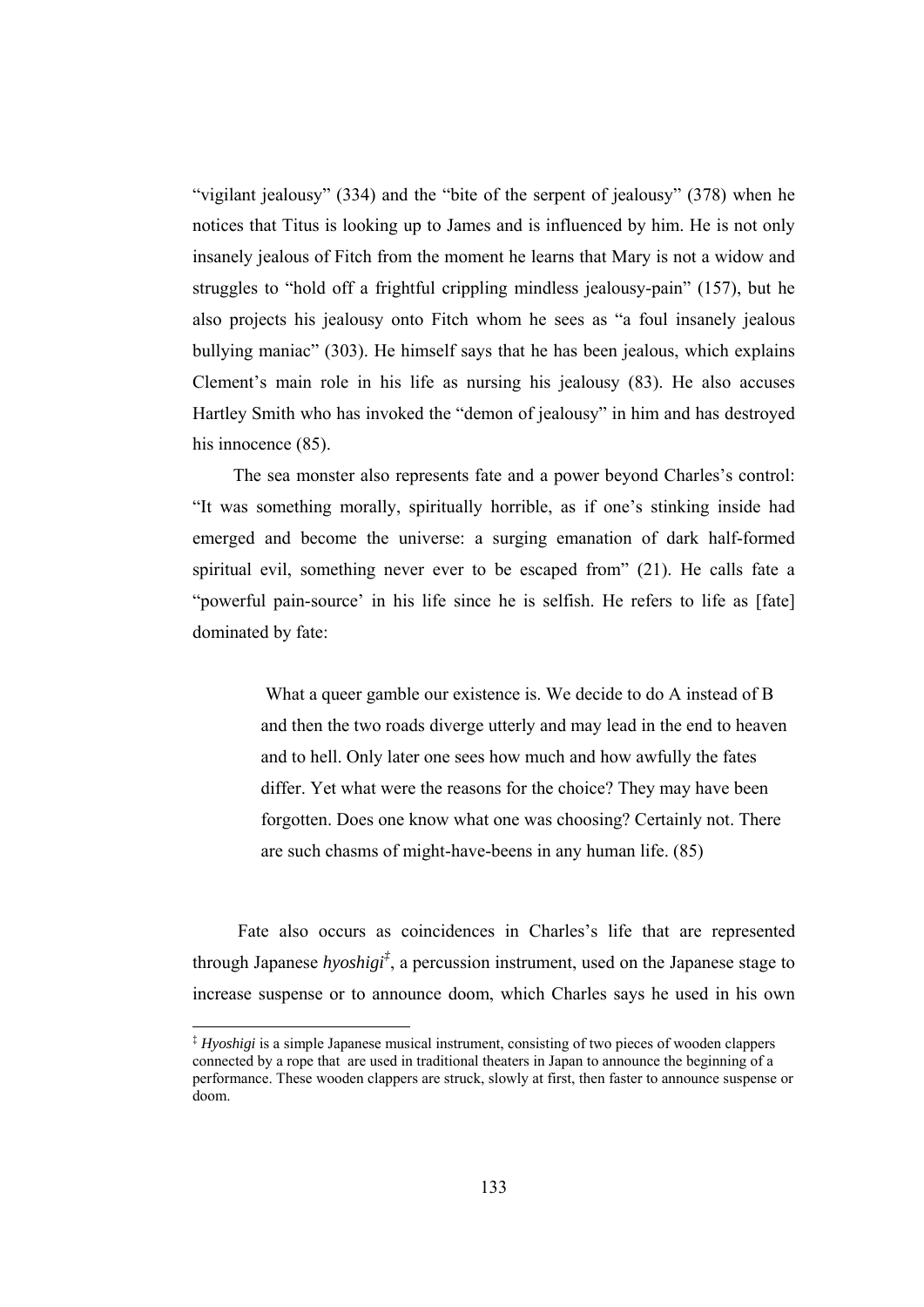plays (171). The *hyoshigi* recurs three times in the novel. The first occasion occurs after he finds Mary and is thinking of rescuing her. In the London art gallery, he sees Titian's painting *Perseus and Andromeda* and he feels like Perseus who rescued Andromeda from a sea monster, which foreshadows his seizing Mary and its tragic consequences. Then, he hears the workmen: " the hammering of the workmen down below seemed to be becoming more rhythmic, clearer, faster, more insistent, like the sound of those wooden clappers, which the Japanese call *Hyoshigi* " (171) and James appears unexpectedly, seeking to prevent the fate that his cousin is pursuing.

 The second occasion occurs when Titus comes to Shruff End in search of his lost father and dies there. Charles says he knew that something which frightened him was coming nearer as he began to study the sea through the glasses. He searches the "restless white-flecked surface with an increasing anxiety" expecting to behold a sea monster and then his heart starts "beating fast, thumping with an accelerating sound like that of *hyoshigi*" (246).

 Finally, Charles hears the sound of wooden clappers and James visits him unexpectedly to talk for the last time before his willed death: "the peculiar regular slapping boom which was produced by the water racing into Minn's Cauldron … the force of it seemed to enter my body, … and then the menacing accelerating sound of the wooden clappers used in the Japanese theater" (440). Like the role of the doom in the Japanese theater announced by wooden clappers, which is indicative that something abominable will happen to change the characters' life for the worse, *hyoshigi* announces the fatal events to come to Charles's life. Coincidences concern the solipsistic Charles and he calls these happenings the "demonic arrangements of fate" (*The Sea, The Sea* 413).

 Briefly, Charles is egoistic, anxious, fearful, jealous, obsessed and in a state of illusion that should be recognized and then defeated by moral effort. Love is the first means of recognizing solipsism and illusion. Charles tells [the] readers that he has had relationships with several women and he emphasizes the role of Clement's love in his life. As Mary appears in the novel, she preoccupies Charles's mind to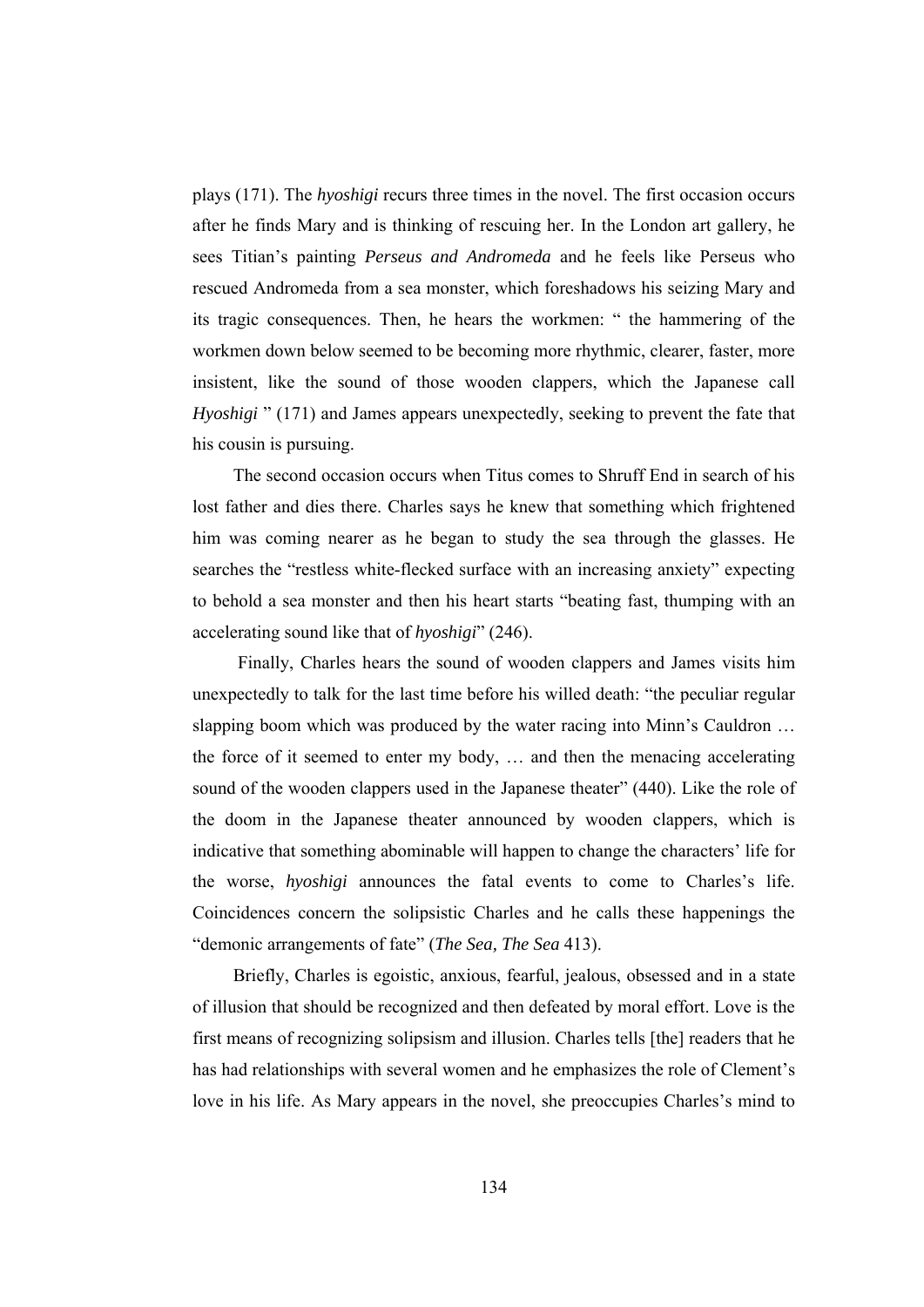the extent that he nearly forgets the other women in his life. She becomes Charles's center of obsession rather than the enabling force behind his unselfing. His love for Mary becomes destructive rather than constructive.

 Charles is unable to distinguish between the real Mary Fitch and the Mary Hartley Smith of his imagination. Mary, no longer young and no longer beautiful and married, is regarded by the deluded Charles as both young and beautiful. The old, innocent feeling for Mary Hartley Smith is turned into a physical passion for Mary Fitch, which he says "roused, disturbed, confused, has twisted and turned" in him, because he worked and worked imaginatively to join together her youth and her age, as he so much "desired to desire her" (186). He tries obsessively to possess Mary Fitch and starts to fabricate imaginary stories about her failed marriage and a fierce, cruel husband from whom she must be rescued. He is deluded about Mary Fitch's marriage as a disaster and an inferno (200), and writes to her that he knows she is unhappily married to "a tyrannical perhaps violent man…" (204). He quixotically concludes that he ought to rescue her from her tyrannical, jealous, dangerous and bullying husband. James points to Charles's false assumptions about Mary's marriage and his love for her. He compares Mary to Helen (both of whom seem illusory to him) and thinks that the war fought to gain her back is as false as the Trojan War for the phantom Helen. He believes that if Mary Smith is not a source of unselfing light (in Platonic terminology), that is endowed on her by Charles's love, then she is as illusory as a 'dog's tooth or a fetish' (175). James tries to warn him of the false nature of his persuasion and tells him that "'it could all end in tears...One should not come too close to what one may intuit as the misery of others.'" (178). Rosina also tells him of his false love for a married woman (like their own false love). She says that their love is imaginary, a fable, and tells Charles that he would simply get himself into a very unpleasant mess and "*lose face*!" She warns him to have enough self-knowledge to see that he would hate Mary after he gained her. He has no role in the Fitchs' life, she says, and she reminds him that he even admits that Mary Fitch does not want to talk to him (184).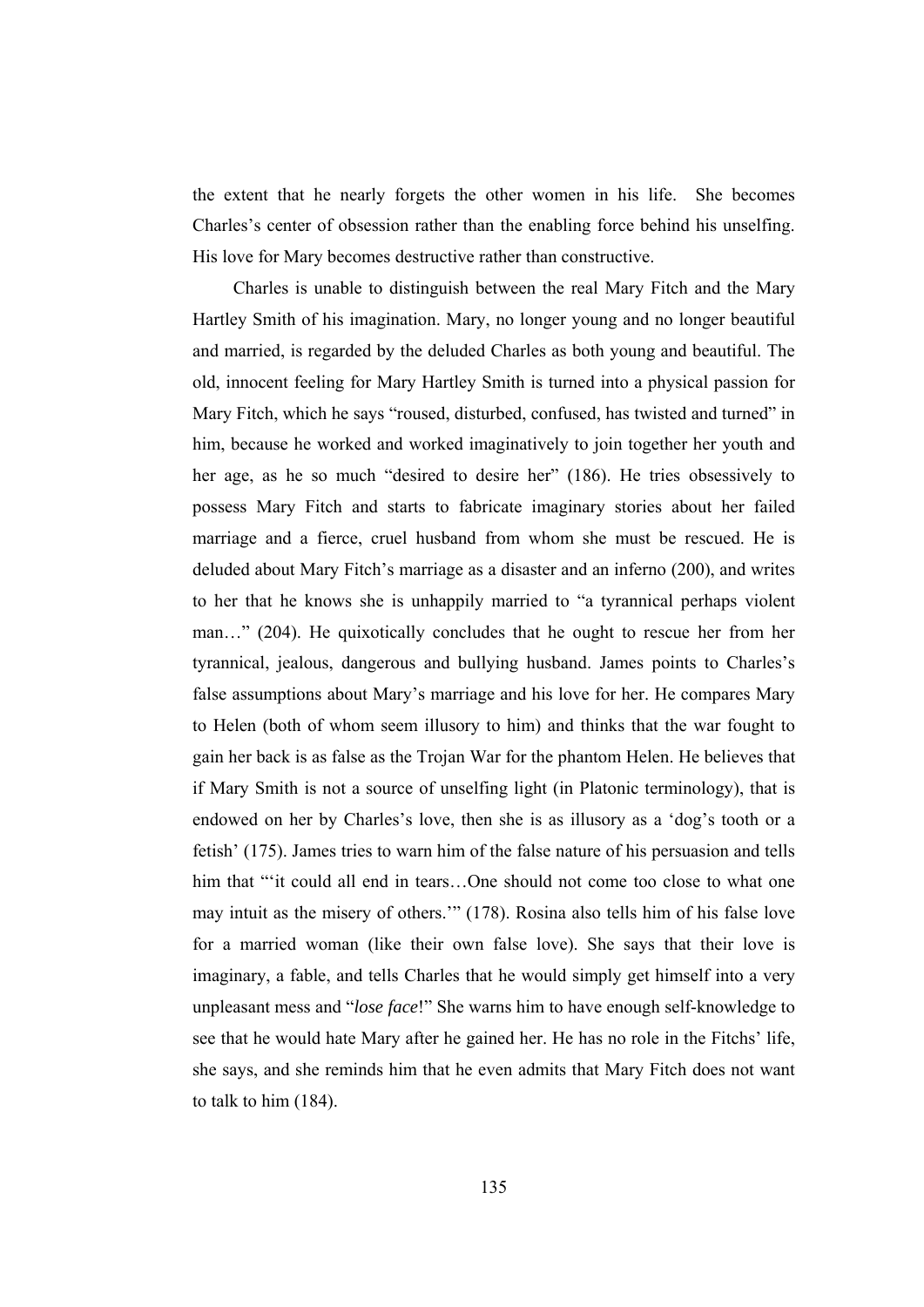Once he is faced with his unrequited love for Mary Fitch, Charles asks James to locate Titus (who yields to Charles's preoccupation) since he thinks that this is a way to win Hartley Smith back. After Titus's appearance, Charles's scheme to manipulate him to persuade Mary Fitch fails since Titus and his adopted parents are reluctant to be united. Charles's failed pursuit changes into violence as he imprisons Mary. "Such behaviour makes a mockery of his original intention to retire to a lonely house by the sea to renounce the illusory world of the theater" (Nicole, 130).

 Mary tells him that he is deluded about her marriage and says that their youthful love is a dream and that what he imagines about their relationship is false, full of lies, and an illusion that must be left behind (*The Sea, The Sea* 280, 329). Rosina tells him that he is having a "delusion" (184). James who had earlier tried to warn his cousin about his obsession with Mary, attempts to explain that all his love adventure is false and an invention of his deluded mind and that his suffering "is caused by craving and selfish desire … Hartley is the central attachment and therefore the greatest pain-source" (Ramanthan 76). James tells his cousin that Mary's love should only be a means for him to see the reality, not something that deludes him and makes him pass wrong judgments. He has recourse to Charles's own words when he says that Charles has kept this "image of a pure first love" beside him all these years. He might have even come to think of it as a "supreme value, a standard by which all other loves have failed". James calls it a dream and he adds that of course one lives "in dreams and by dreams . . . even in a disciplined spiritual life" and sometimes it is hard to distinguish dream from reality. "In ordinary human affairs humble common sense comes to one's aid. For most people common sense *is* moral sense." But Charles, according to him, seems to have "deliberately excluded this modest source of light" since he does not really know what happened between them all those years ago (334-5).

 James also attempts to release Charles from his attachment to Mary and seeks to show his cousin that "the past can not be 'repossessed'; one has to live in the present with the past focused in it and Charles has to learn to live with his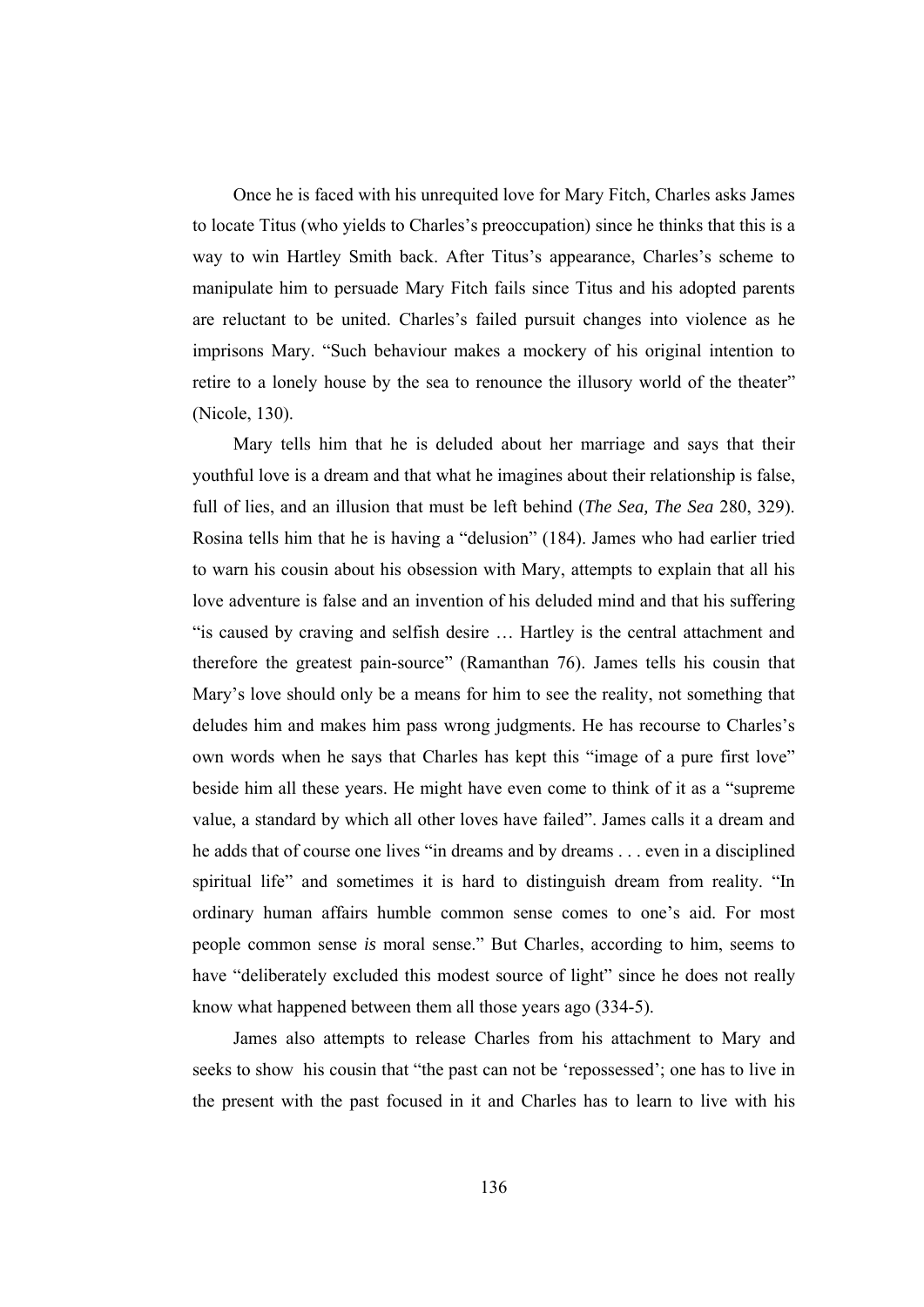past" (Spear 96). He tells his cousin that he is using Mary as an "image, a doll, a simulacrum, it's an exorcism", and soon he will start to see her as a wicked enchantress. Then he will have nothing to do except forgive her (*The Sea, The Sea* 442). Charles's deluded and obsessive demeanor is retained even after Mary has returned to her home and her husband. He is still deceiving himself about Mary and thinks that she will return; he believes that she is part of him and that she is not a caprice and a dream. He insists that he has known her from childhood and she has always been there. He says that this is not an illusion and that she is woven into him (355).

 The question remains whether love enables Charles to recognize reality and whether Mary enables him to change. Actually, the character of Mary appears in two guises. First, there is Mary Fitch who unwittingly provokes an adventure with tragic-comic results, second, there is the imaginary Mary Hartley Smith whose past image and love becomes a transient ennobling power enabling Charles to temporarily change. She reveals both his ultimate obsession and the fact that she is the Platonian force that helps Charles to recognize his state, although to a very limited degree. Although love is destructive in Charles's life, it gives him a (very limited) altruistic vision. Certainly it is the love for Mary Hartley Smith that redeems Charles, even if only in a very limited way. Hilda D. Spear notes that, "the Hartley of his imagination represents the only purely unselfish love he has known, a spiritual love without carnal possession: through his memory of this love, Charles is striving to return to innocence, to wipe out evil and corruption that has intervened and become morally 'Good' again'" (96).

 When he recalls Mary Hartley Smith his language is dominated by allusions to Plato's Cave Myth. He thinks that "There was among those lights one great light towards which [he] has been half consciously wending [his] way" (77). By comparing her to a light source he, in fact, he regards Mary Hartley Smith as the power of love that has enabled him to see what was true once in his life, when he was unaffected by the false obsessions of London and theater life. In his recollection he thinks of Mary Hartley Smith as "one great light, The Good itself"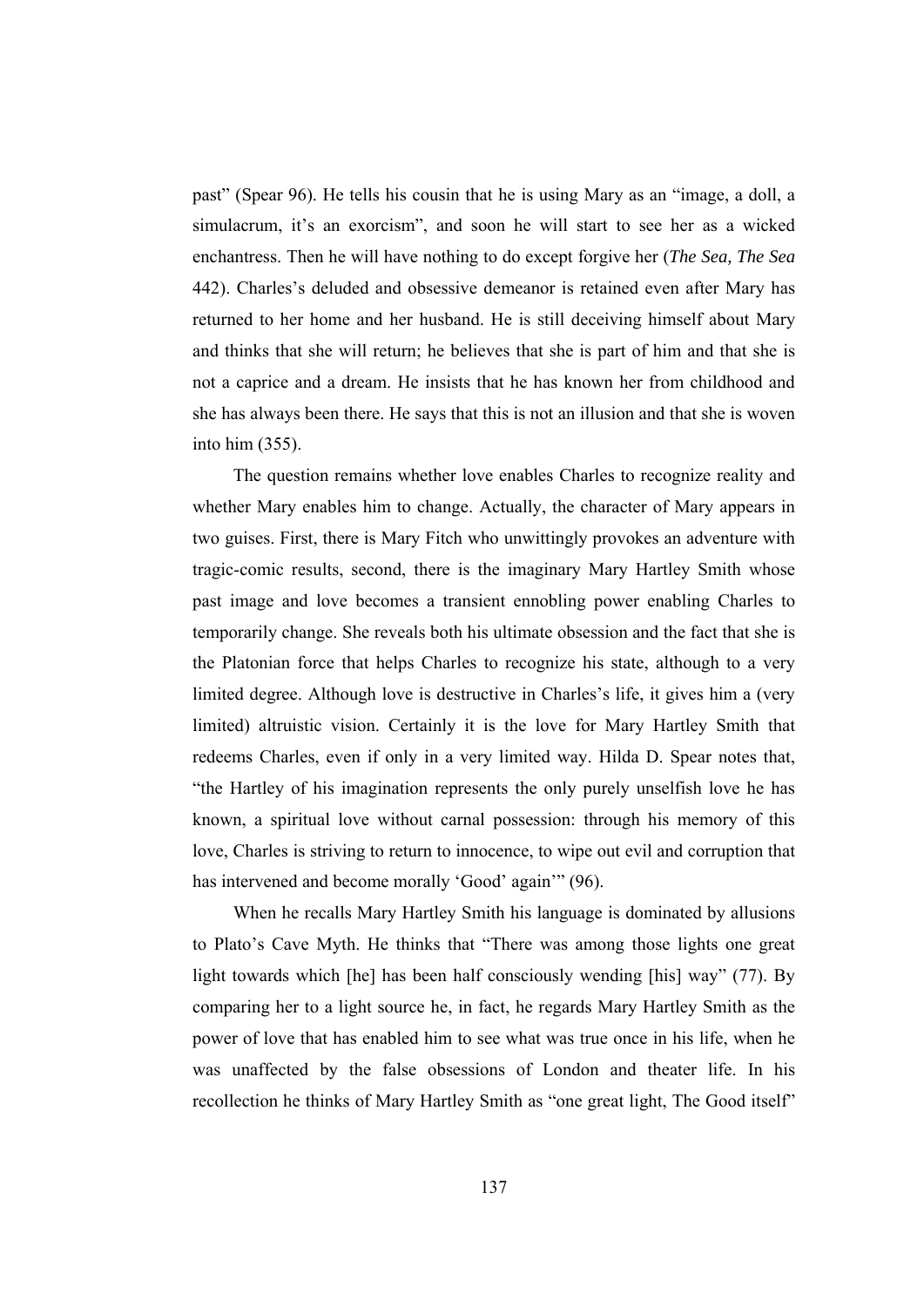(77) He declares her to be the most "unspoilt creature in the world" to whom he had given his "completely innocent love", before he turned into a "'hedonistic dreamer'" (186) and later he claims that his feeling for Hartley was "indistinguishable from pure love" (279).

 After his first encounter with Mary Fitch, he claims that he woke next morning to an "instant sense of a changed world" and "there was a new extremely anxious excitement and a sheer longing to be in her presence, the fierce indubitable magnetism of love that had changed him into a beneficent being that could produce and bestow good" (113). He also says that he felt a new detached generosity in his "changed and purified form of being which the return of Hartley was going to create" in him (138). He becomes charitable very partially; for instance, he writes an amiable letter to Lizzie. In the letter he suggests that they both should "enjoy a free and unpossessive mutual affection" (137). He also calls Lizzie and Gilbert his friends whom "he intends to treasure…in a sensible and…generous way." (137). He begins to feel benevolent towards Gilbert whom he had fiercely ridiculed and criticized earlier (138). He even tries to talk with Rosina (181) who he had previously harshly rejected (103-4).

 Unlike Ducane who changes considerably after his near death experience in Gunnar Cave, Charles only changes very partially after his near death experience. Pushed into the sea by Peregrine and almost drowned (367-8), he starts being obsessed and suspicious of Fitch whom he thinks has tried to take revenge (379) until Peregrine confesses that he has pushed him into the sea (397). Charles also attributes Titus's death and Mary's departure for Australia to Fitch (399, 426).

 Charles is a mediocre artist and very partially changes by the close of his "novel". Unlike Bradley Pearson, Charles's metaphoric death does not make him very altruistic either. Bradley Pearson writes his story long after the events narrated in his autobiography, have happened. Charles tries to write about the past events but some other events happen while he is writing and as a result he mixes the past and present events through his delusions. Another very important difference is that Charles is not able to form his work. Only after he finds his long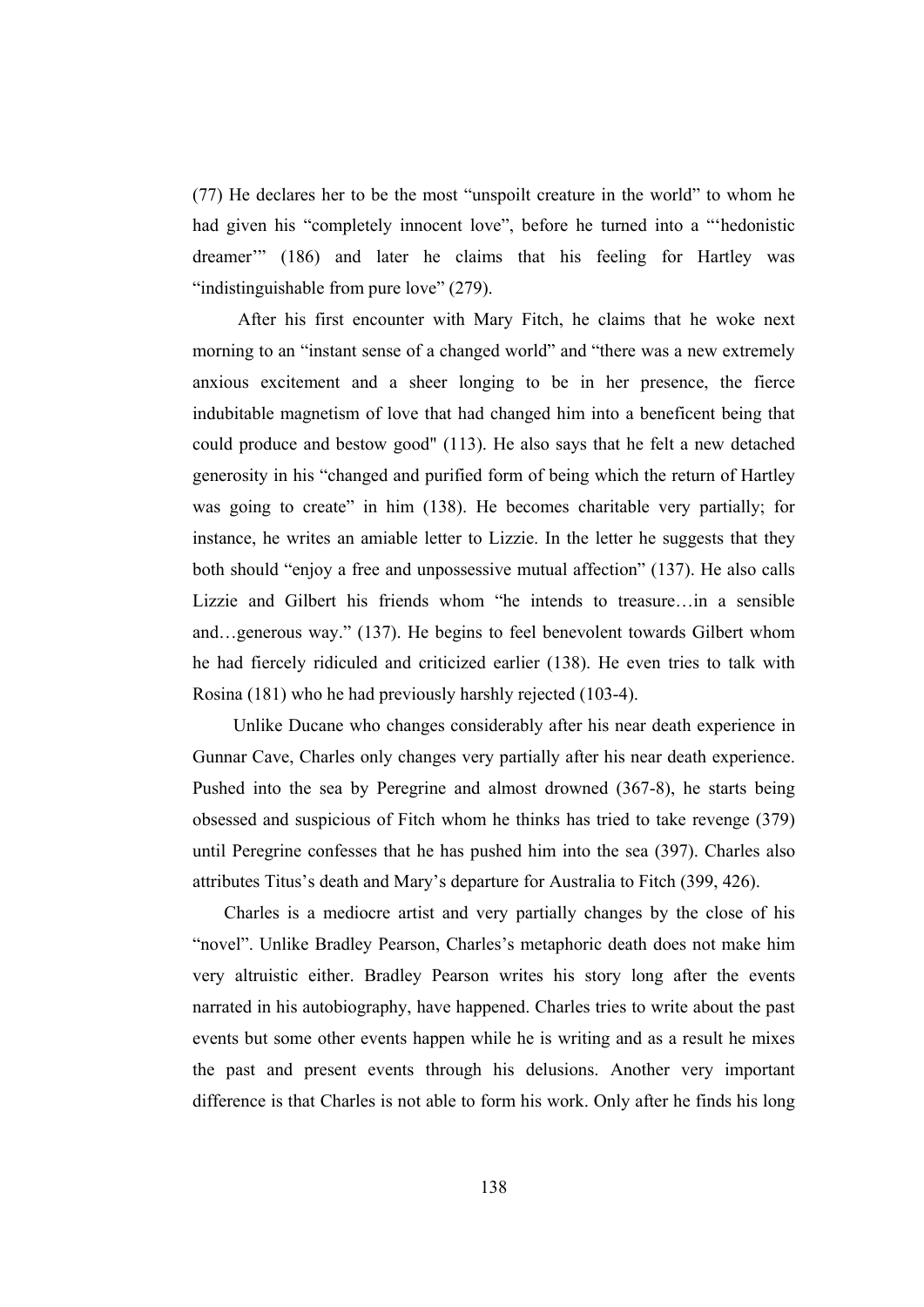lost youth love is he able to say that he is actually writing a "novel" (169). He writes about a past life full of egoistic preoccupations and deeds, the relationships he has had and the lives he has destroyed and about his family and relatives, particularly, his cousin James, who is the center of his hatred and jealousy. As a result of such a mentality he tells readers a false story (335) and a tale of obsessions. "Charles Arrowby believes in reminiscence as the source of truth, and in his narrative shifts through the experiences of what he calls his 'far past' … to find the one period where he thinks truth is located … he reactivates the past in search of truth" (Nicole 134-5). The novel demonstrates that Charles's retirement from the illusory life of theatre and the illusory power he thought he had in it is futile. He fails to notice that past is something to live with, that it cannot be changed and the attempt to alter it is also pointless. "He came to the sea wishing to play-act at renunciation, but the plot has forced him through a series of savagely painful renunciations that make his early desire for repentance look a posturing nonsense" (Conradi 239).

 Charles does not tell the whole truth, because he is deluded and tries to draw his readers into his delusion. His art is not a redeeming power in his life and, like his love, it unselfs him only in a very limited way. At the end of his work, he only accepts that for him Mary has been only an image (428), and he learns not to selfishly possess others as he lets Gilbert and Lizzie go (451). He finally admits that it was his vanity that killed Titus, not Fitch (459). He can see for the first time that Rosina was going through her ordeal in appealing to him, that James was actually his friend and a more like a twin brother than a foe (471).

 It is also the idea of death, *a memento mori*, that makes him partially recognize his moral state. In the end, he receives a letter from James's Indian doctor, who writes that he has died a willed death: "Mr Arrowby died … There are some who can freely choose their moment of death and without violence to the body can by simple will power die. It was so with him. He has gone quietly and by the force of his own thought was consciousness extinguished." (473). Charles starts to see everything around him in a different manner. His rather partial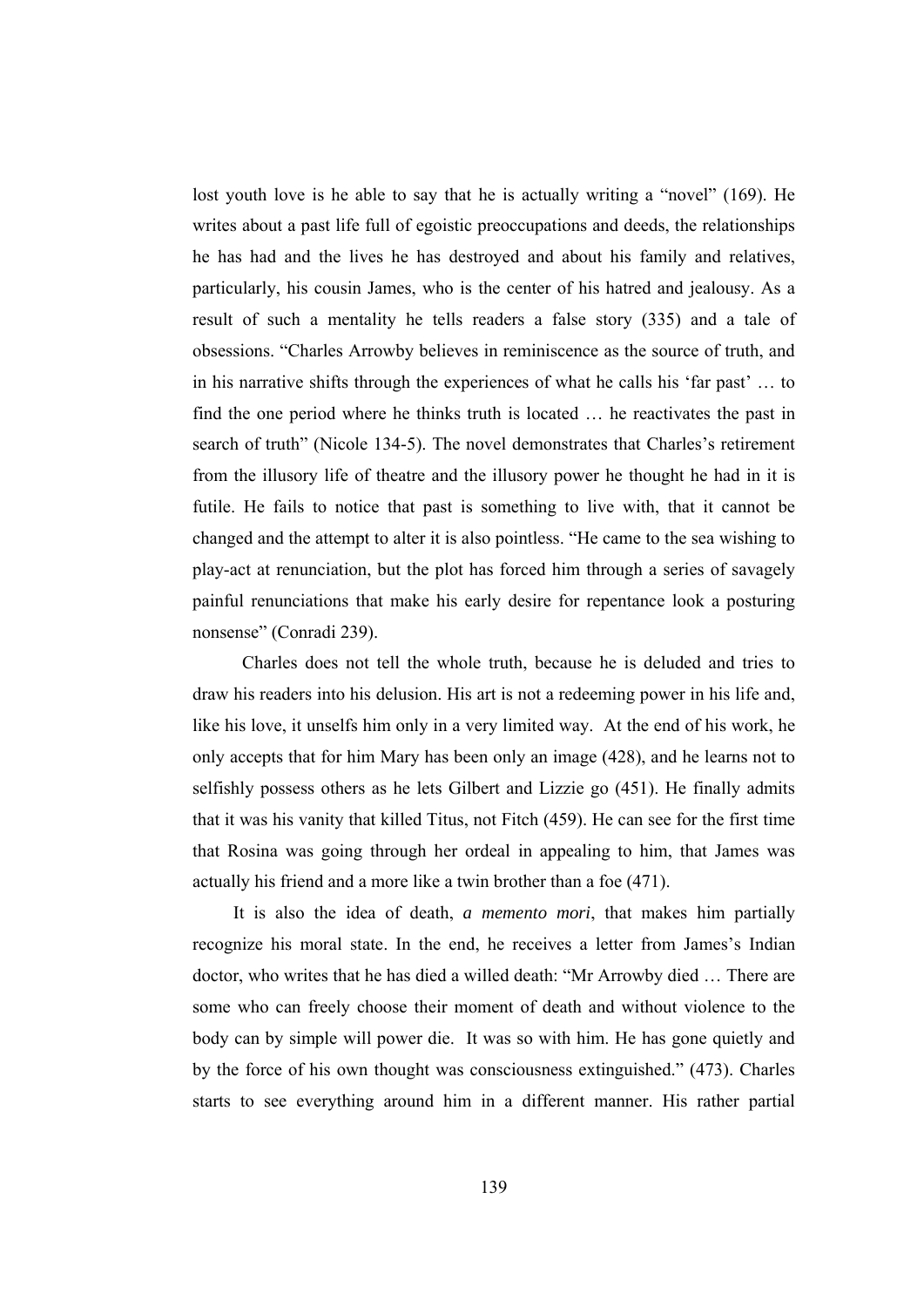unselfing also allows him for the first time in his life to see without illusion, as is reflected in the end of his work and the Postscript: Life Goes On. In a limited way, he is able to embrace the fate (as embodied in the sea creatures) that seemed monstrous in the beginning. The sea monsters turn into seals: "They curved and played a while, gulping and gurgling a little, looking up at" him all the time. And as he watched their play he "could not doubt that they were beneficent beings come to visit me and bless me" (476). He also starts seeing the events he witnessed rather differently. He seems to understand that it was because of Clement Makin that he never got married, not because of Mary Hartley Smith (484).

 One also can observe that the Charles narrating while he is in James's flat at the end of the novel is somehow different from the Charles in Shruff End at the beginning. There is "an indication of some spiritual growth" (Bove 92). He recognizes his egoism (but he justifies it rather than endeavoring to be stripped of it), and he admits that he is a moral failure:

> What an egoist I must seem in the preceding pages. But am I so exceptional? We must live by the light of our own self-satisfaction, through that secret vital busy inwardness which is even more remarkable than our reason. Thus we must live unless we are saints, and are there any? There are spiritual beings, perhaps James was one, but there are no saints. (482)

He also recognizes his inability to be a good artist and admits that his "chattering diary is a façade, the literary equivalent of the everyday smiling face which hides the inward ravages of jealousy, remorse, fear and the consciousness of irretrievable moral failure" (483). Charles finally concedes that he had deluded himself throughout with his idea of reviving a secret love which did not, in fact, exist at all. He sees as he looks back his own dream text and does not look at the reality (499). It can be concluded that Charles experiences a very partial unselfing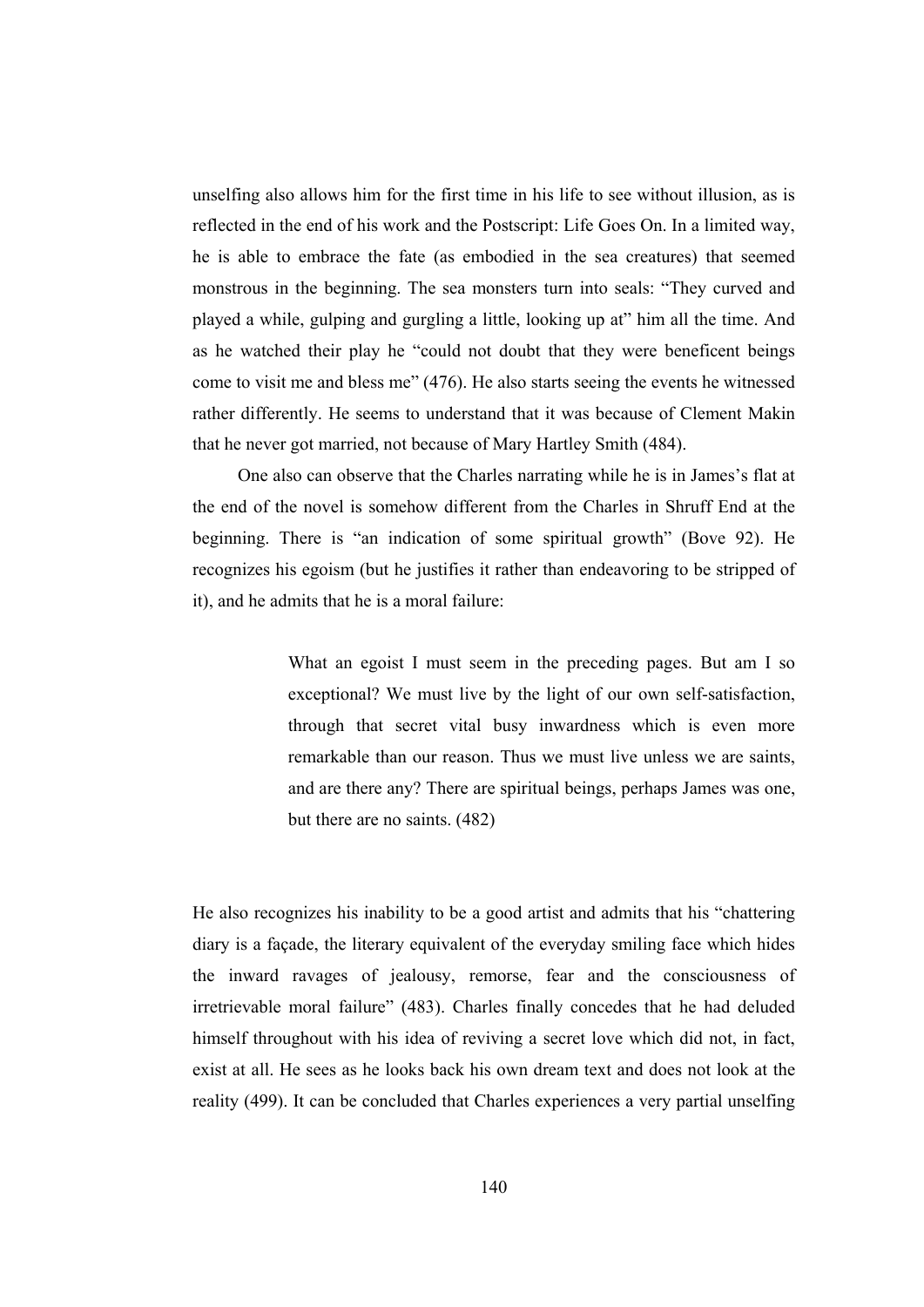in the end because, despite partial awareness of his state, as already discussed, he still insists that his selfishness is not an exception:

> That no doubt is how the story ought to end, with seals and the stars, explanation, resignation, reconciliation, everything picked up into some radiant bland ambiguous higher significance, in calm of mind, all passion spent. However, life, unlike art, has an irritating way of bumping and limping on, undoing conversions, casting doubt on solutions, and generally illustrating the impossibility of living happily or virtuously ever after… I felt too that I might take this opportunity to tie up a few loose ends, only of course loose ends can never be properly tied, one is always producing new ones. Time, like sea, unties all knots. Judgments on people are never final, they emerge from summings up which at once suggest the need of reconsideration. Human arrangements are nothing but loose ends and hazy reckoning, whatever art may otherwise pretend in order to console us (*The Sea, The Sea*  477).

 Besides he seems to be still rather anxious about contingency in the end. As he closes his novel, he wonders what is next "upon the demon-ridden pilgrimage of human life" (502).

 Unlike Charles, who is blind to the world and people around him, and who either does not see or sees with illusion, James's Buddhist practices help him to see without illusion. "Obsession narrows Charles' focus; virtue widens James'" (Conradi 242). The Indian doctor who writes to Charles also says that he has thought of James "as one who knows many things."(473) James knows the truth about himself and the people around him and he has been enabled to see things of worth. In Tibet he both experienced love and learned "tricks"; therefore, he knows that both experiences deal with appearances and are illusory. He tells his cousin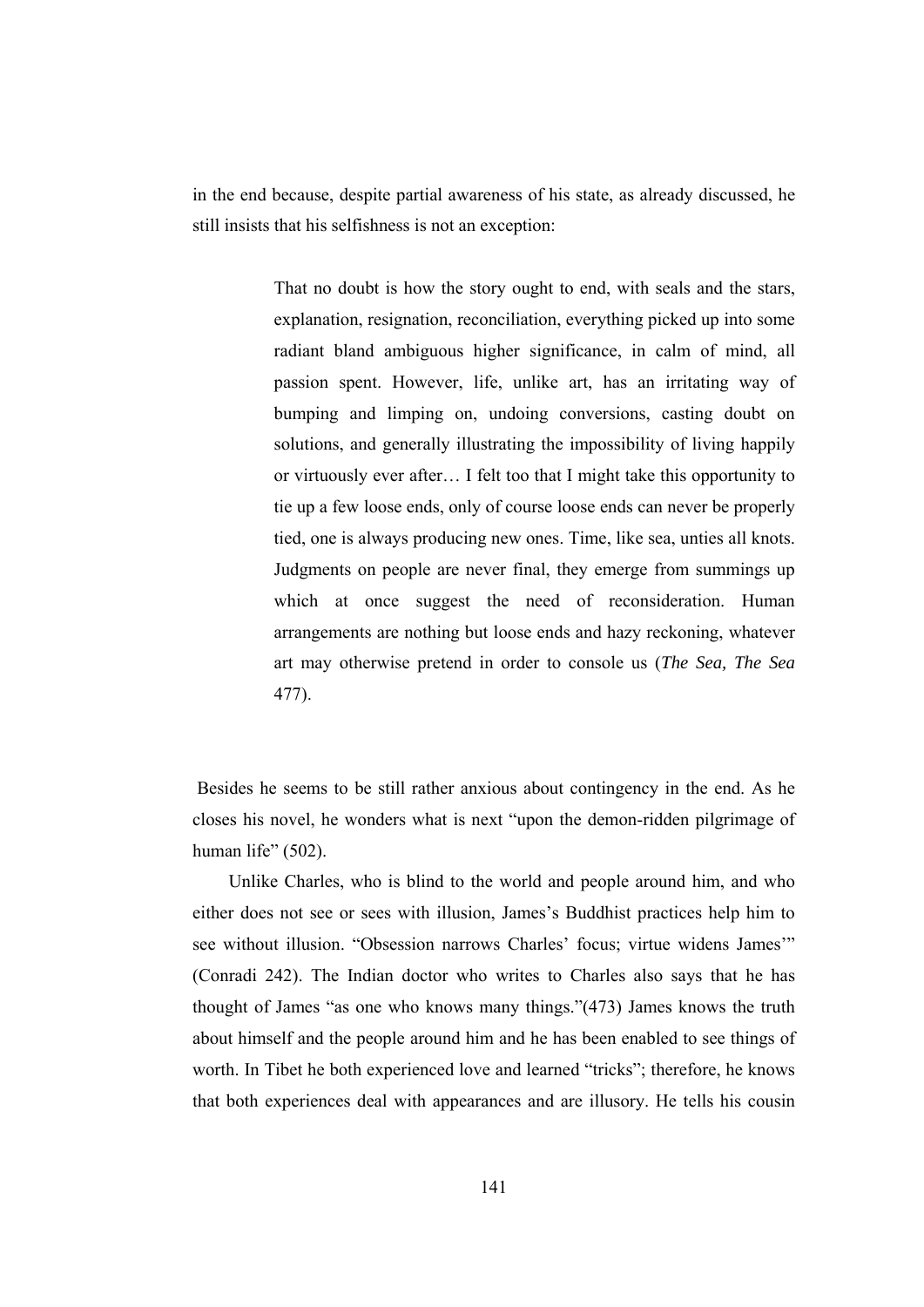that both of them are "'fake objects, fakes, bundles of illusions'". He thinks that they are secret, inward-looking creatures. But they cannot just walk into the cavern and look around. Most of what they think they know is pseudo-knowledge. He knows that people are all shocking poseurs, good at inflating the importance of what they think they value (175). When he tries to persuade Charles to distinguish between Mary Hartley Smith and Mary Fitch, James says that obsession and solipsism can divorce one from the reality of people; they can separate one from people and turn them into ghosts. Or rather, it is people like Charles who turn them into ghosts or demons: "Some kind of fruitless preoccupation with the past can create such simulacra, and they can exercise power, like those heroes at Troy fighting for phantom Helen" (352-3). James is the Murdochian humble man, the representative of the good, who shows mature vision. He is aware that to be unselfed is to surrender what is worldly and to give up attachments because they are merely images: "The truth lies beyond" (384).

 Unlike Charles, James has also recognized that the tricks, or paranormal powers, he has learnt in Tibet are illusory and he has realized the destructive nature of magic and its power, even when they are used for the sake of good:

> The worshipper endows the worshipped object with power, real power not imaginary power, that is the sense of ontological proof, one of the most ambiguous ideas clever men ever thought of. But this power is dreadful stuff. Our lusts and our attachments compose our god […]All spirituality tends to degenerate into magic, and the use of magic has an automatic nemesis even when the mind has been purified of grosser habits. White magic is black magic. And a less than perfect meddling in the spiritual world can breed monsters for other people. Demons used for good can hang around and make mischief afterwards. The last achievement is the absolute surrender of magic itself, the end of what you call superstition. Yet how does it happen? Goodness is giving up power and acting upon the world negatively (445).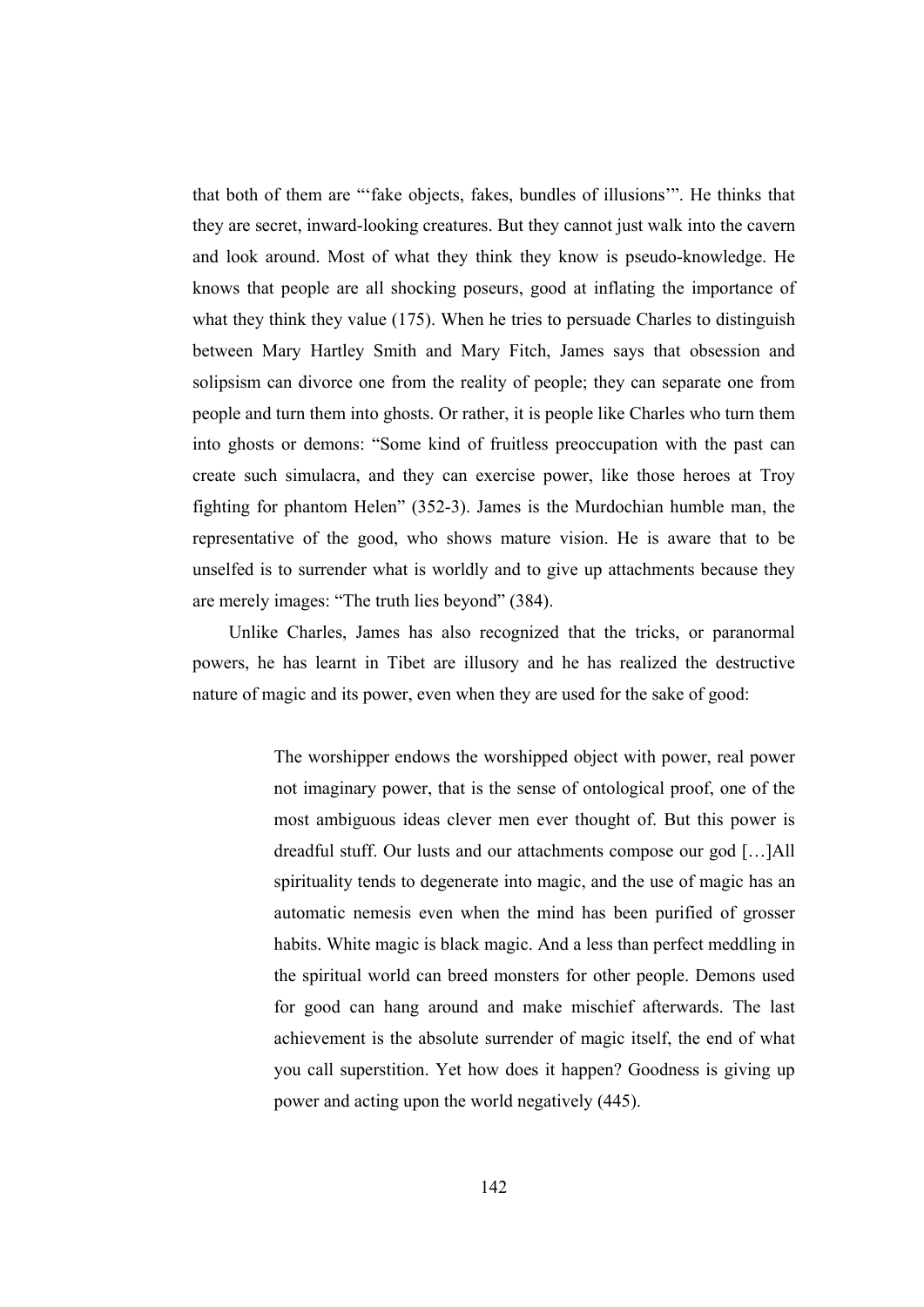He is also one of the characters in this study who experiences spiritual love or death in order to be unselfed. He not only accepts death but he also practices it. Every time he visits Charles he mainly talks about death because he knows that it is death that makes one free of the attachments and gives one the experience of truth. He says that at the moment of death one is given a total vision of reality. If one can comprehend and grasp it then one is free of attachments, cravings, desires, and whatever chains him to an unreal world (385). His discourse is embedded in Buddhist and Platonic philosophies of goodness, death, detachment or of philosophy as a training for death. He refers to Socrates who said people must practice dying (445). He also tells Charles that any earthly attachment, if it persists until death, ties one to the Wheel and prevents one from attaining liberation (446). He is different from Theodore Gray and Pearson since he is neither a candidate for becoming unselfed (good) nor dies of a disease to be unselfed. What makes James second to none is that he willingly chooses to die. He dies a willed death without violence, "in happiness, achieving it all", and becomes "an enlightened one"(473).

 Briefly, in *The Sea, The Sea*, Charles functions as a parody of a number of different character types He is also depicted as an unconventional central character who is deluded about his love and who thus blocks other people who love each other or try to be together. His claims that he changes are also parodied through his unreliable narration of the events, events that create a discrepancy between what he says and what readers understand. *The Sea, The Sea* also parodies *The Tempest* by treating its genre of romantic comedy playfully and parodying its characters, like Prospero, who are parodied by two Murdochian characters in the novel. The dramatic unselfing of the Arrowby cousins involves Charles's state of illusion that changes in the end in a very limited way and James's experience of the unself through willed death.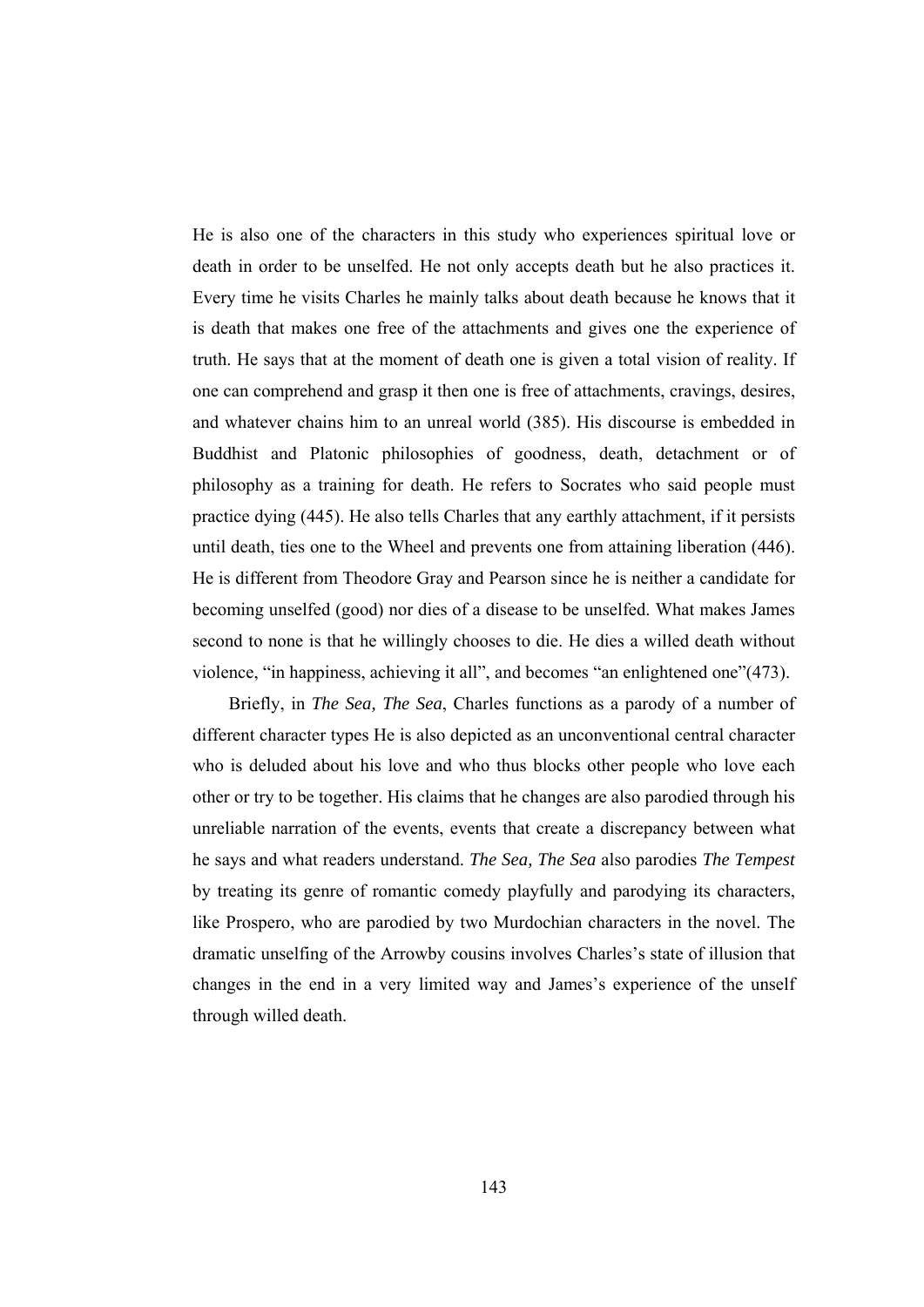#### **CONCLUSION**

This dissertation has had three aims. First, it has tried to analyze how Murdoch has parodied the conventional comic features, four major comic character types of the *eiron*, *alazon*, buffoon and *agroikos* and the comic themes of love, lovers separated by blocking characters and metamorphosis in *The Nice and the Good*, *The Black Prince*, and *The Sea, The Sea*. Second, it has focused on how these three novels parody the Shakespeare's plays *As You Like It* and *Love's Labour's Lost* in *The Nice and the Good*, *Hamlet* in *The Black Prince* and *The Tempest* in *The Sea, The Sea*. Finally, this study has demonstrated how Murdoch's idea of the dramatic is philosophical.

 In order to fulfill these aims, the first chapter, includes a study of theories of intertextuality and genres, the theories of comedy, the comic features mentioned above, the concepts of formal parody, and parodic allusions and Murdoch's philosophical view of the dramatic as a war of self with its solipsism or state of illusion and its attempt to be stripped of it through a process called unselfing to reach Murdochian self-knowledge. The next three chapters on *The Nice and the Good*, *The Black Prince*, and *The Sea, The Sea* included illustrations of and elaborations on these aims, based on the arguments in the second chapter.

 Murdoch's parody differs from postmodern parody or what some critics like Jameson and Lyotard call pastiche. Postmodern parody usually involves the inclusion and mixture of different discourses and genres whereas Murdoch deflates, mocks, and exaggerates about the old and the conventional that are the functions of parody rather than postmodern parody. Within the limitation of this study, it can be concluded that Murdoch makes a contribution to literary scholarship by using both parody as a form of literary commentary and her moral philosophy as ethical criticism. The novel has, from the beginning, established itself in the form of parody. The tradition of the novel as parodic of romance starts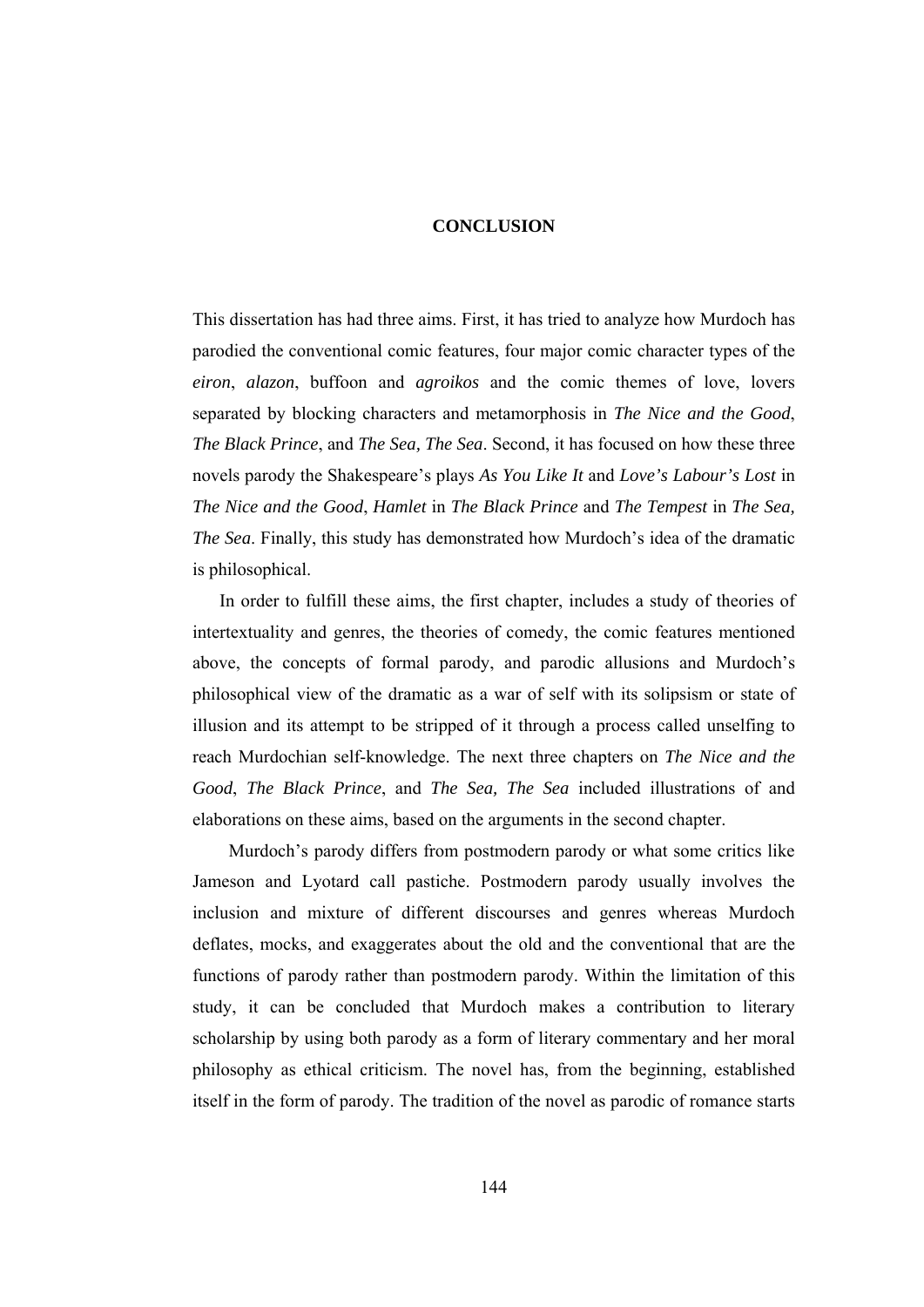as early as Cervantes. Murdoch's novels, *The Nice and the Good*, *The Black Prince*, and *The Sea, The Sea,* debunk the genre of romantic comedy and its way of depicting the world. Murdoch imitates features of romantic comedies in order to parody them by mixing, reversing, exaggerating or treating them playfully. Therefore, her works share certain characteristics of comedy. She shows that her characters, like conventional character types, are selfish, obsessed, but capable of loving, forgiving, transformation and survival.

 Among the theoreticians of comedy only Henri Bergson and George Meredith isolate egotism as one of the significant traits of the comic character (Hague 21). Nearly all theories of comedy assert that the blocking comic character type is obsessed and forces the rest of the comic society into keeping with his obsession. Those who see comedy as having originated in rituals find love as the central theme. According to them, the comic central character (the *eiron*) loves his beloved but he is only able to fulfill his desire (to win his beloved lady) after a contest with the *alazon* in which he defeats him. A comic character is said to be also flexible and to survive near-death in a conventional comedy. The resolution of a conventional comedy promises the cliché of a life which is happy ever after. There is no death; that is, sometimes there is a threat of it, but the comic character survives. In the end of a conventional comedy, all the characters gain the knowledge that love and forgiveness are the most important things in human life and the villainous characters are miraculously transformed. Thus, the romanticcomic character's cycle of development involves a contest and conflict that includes love, sometimes near death, and a movement back to life again.

 Based on Dentith's argument of the critical function of parody, it can be argued that one way in which Murdoch's parody works is that it seizes on the aspects of romantic comedy mentioned above and on the manner or style of Shakespearean works, and it exaggerates them to a ludicrous effect that has a critical function. She first identifies these aspects of romantic comedy and then makes them comically visible. That is, the function of her works is to make explicit the absurdities of the fashion of the romantic comedies with their emphasis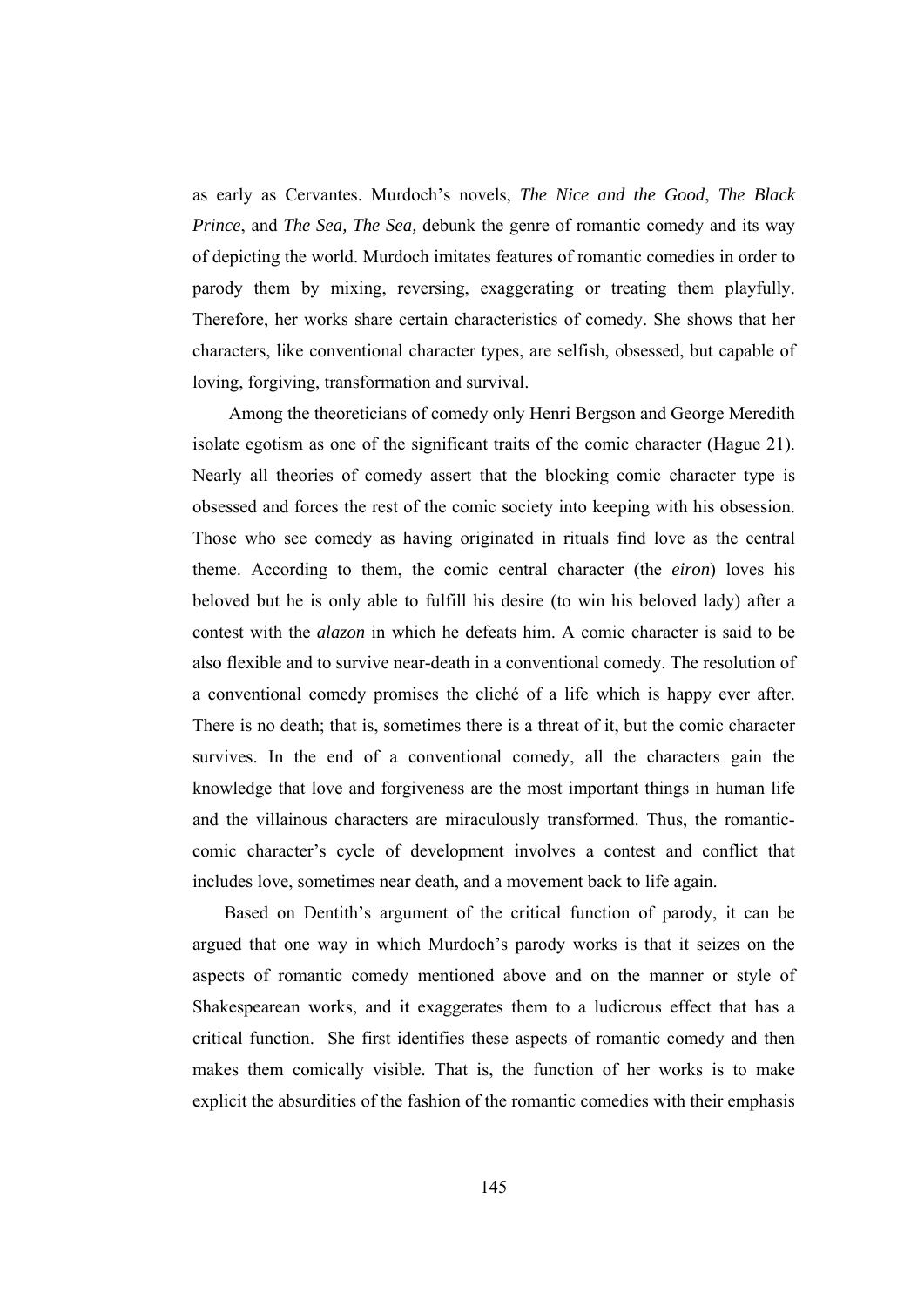on the functions of character types, everlasting love, the ardent blind lovers and unlikely miraculous changes employed by Shakespeare as well. She "wields parody as a weapon against the considerable stylistic contention of the old" (Dentith 33). Parody serves the function of reordering the literary elements in her works, as Russian Formalists thought it could. Thus, she contributes to "the evolution of the literary style" as she allows low-status literary elements of the Ancients to take on high-status positions of the literary elements of the Moderns (Dentith 33).

 The low status comic concepts evolve in Murdoch's fiction into high-status concepts as they are presented in philosophical versions or context. Murdoch believes that comedy and tragedy both deal with appearance, not reality. She adds that the dramatic should deal will reality. She considers the aim of good art to be that of making humans virtuous, and states that "Human life is chancy and incomplete. It is the role of tragedy, and also of comedy…to show us suffering without a thrill and death without a consolation. Or if there is any consolation it is the austere consolation of a beauty which teaches …the attempt to be virtuous." (371) She maintains that the tragic end of all great tragedies is all vanity and maintains that "Perhaps one of the greatest achievements of all is to join this sense of absolute mortality not to the tragic but to the comic." ("The Sovereignty of Good over Other Concepts" 372). Therefore, this study has also shown Murdoch's greatest achievement, as a philosopher and a practicing artist, is showing the philosophical version of the same comic concepts and themes: parodic-comic versions and philosophical versions of egotism, love, near death, change and survival in her comic novels. In her novels one can see "how ideas are embedded in a narrative" (Gordon 1). Thus, she deliberately makes a contribution to ethical criticism in reaction to post-structuralist and postmodernist uncertainty and contingency in human life and in art, which "seeks to create meaningful bond between the life of the narrative and the life of the reader" (Womack 106) Murdoch's fiction creates that bond through the unselfish love, and the art of the comic. Murdoch's moral philosophy enacted in her novels, *The Nice and the*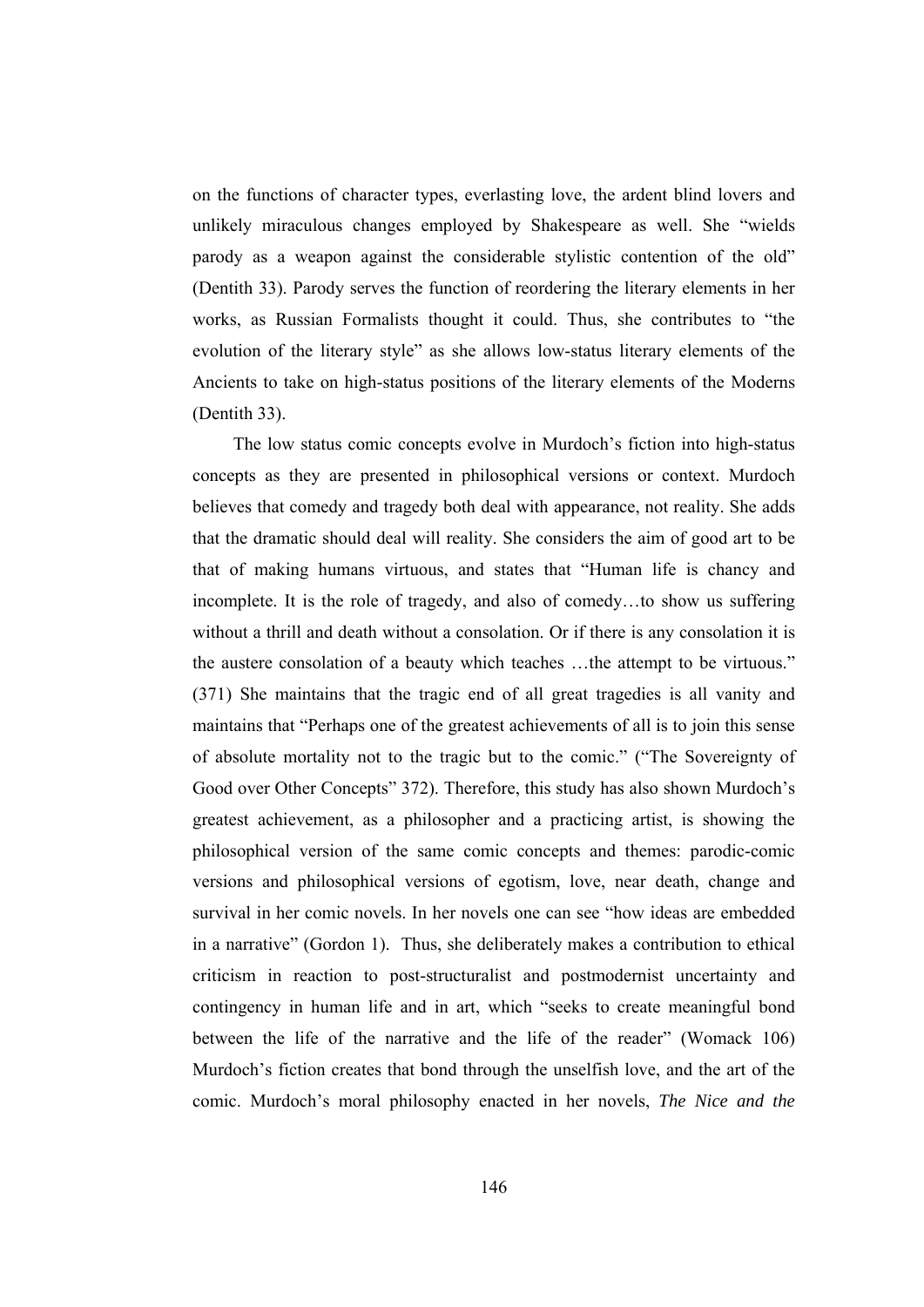*Good*, *The Black Prince*, and *The Sea, The Sea* focuses on moral improvement through the enabling power of love and particularly through comic art. The Murdochian character is definitely solipsistic. His solipsism and obsession make him ignorant of the reality of the world around; however, his egoism is only the first stage of a process he goes through and he is in conflict with solipsism after he recognizes it to gain his aim, that is to reach Murdochian self-knowledge and above all becoming unselfed and good. Egotism is recognized through one of the central means of unselfing, which is love. Love is not the end but a means of achieving the end. It is also recognized through unselfish art. Murdoch enlarges on philosophy in her art which has a substantial comic vision and lets her characters, namely, Bradley Pearson, Charles Arrowby and Willy Kost spell out her philosophy. Pearson, the artist says after he falls in love and writes his autobiography that art teaches one perhaps better than philosophy that one's area of understanding is tiny. "We and art are made for each other, and where that bond fails human life fails" (*The Black Prince* xv). Charles Arrowby says, "Even a middling novelist can tell quite a lot of truth. His humble medium is on the side of truth" (*The Sea, The Sea* 33). Willy Kost regards only art and more love as a cure for suffering from love (113). Iris Murdoch exaggerates certain features of romantic comedy because for her the dramatic is not an external experience, performed on the stage for an audience dealing with appearances. Murdoch believes that the dramatic is philosophical and deals with the reality that lies beyond the appearance of the stage. It is an internal and moral process that her characters experience. Murdoch attempts to say that the sense of morality can be gained through the truth set against a comic or even a ludicrous background. It is better to end by citing *The Black Prince* and *Hamlet* as the examples that have been studied earlier. It is hard to appreciate and understand the significance of Pearson's altruism and metaphoric death and sympathize with his death against a comic background in *The Black Prince* unless we only appreciate that it is dramatically philosophical or philosophically dramatic, whereas we can easily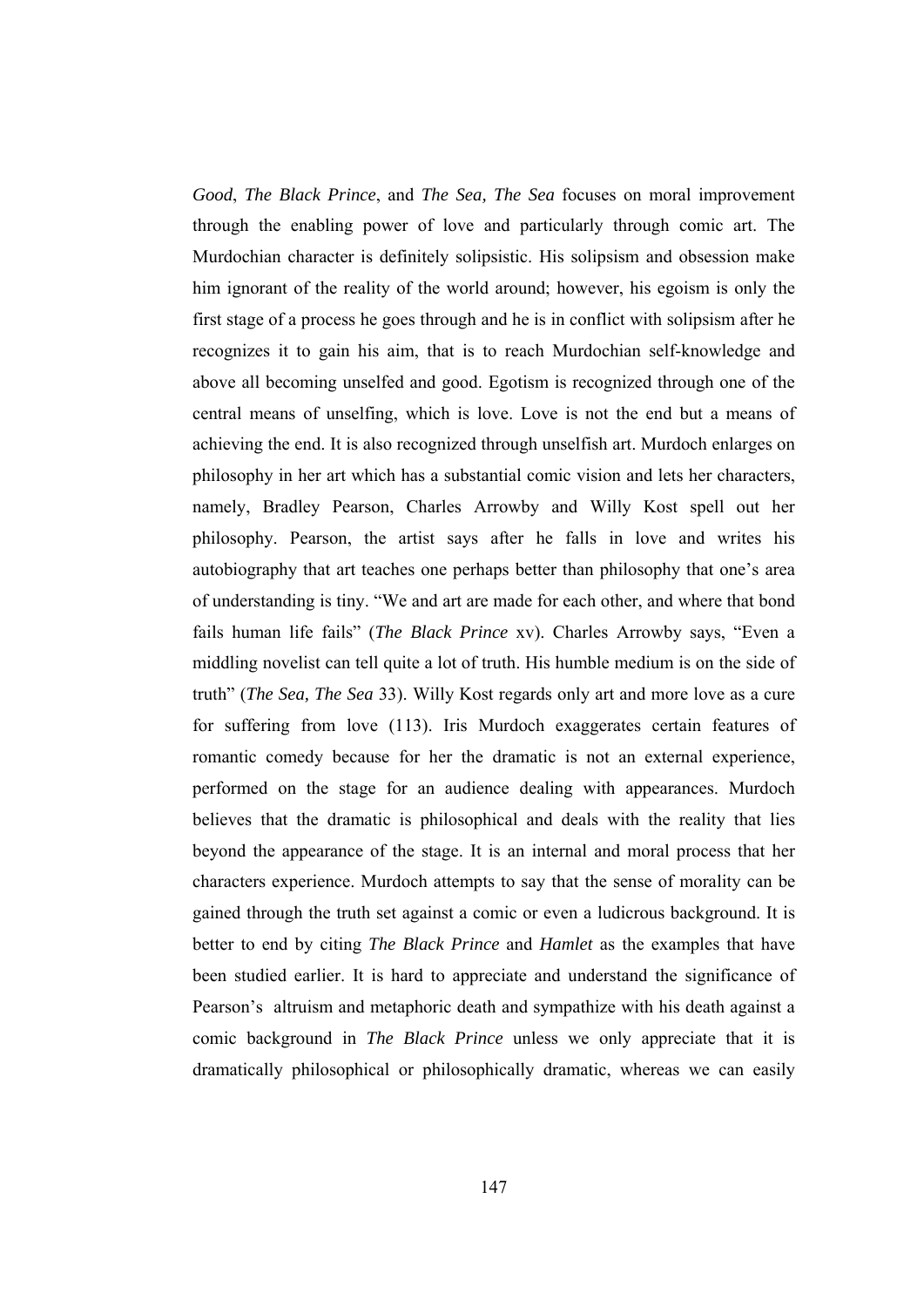sympathize with Hamlet's death because it is dramatically tragic and tragically dramatic when the play ends and the curtain falls.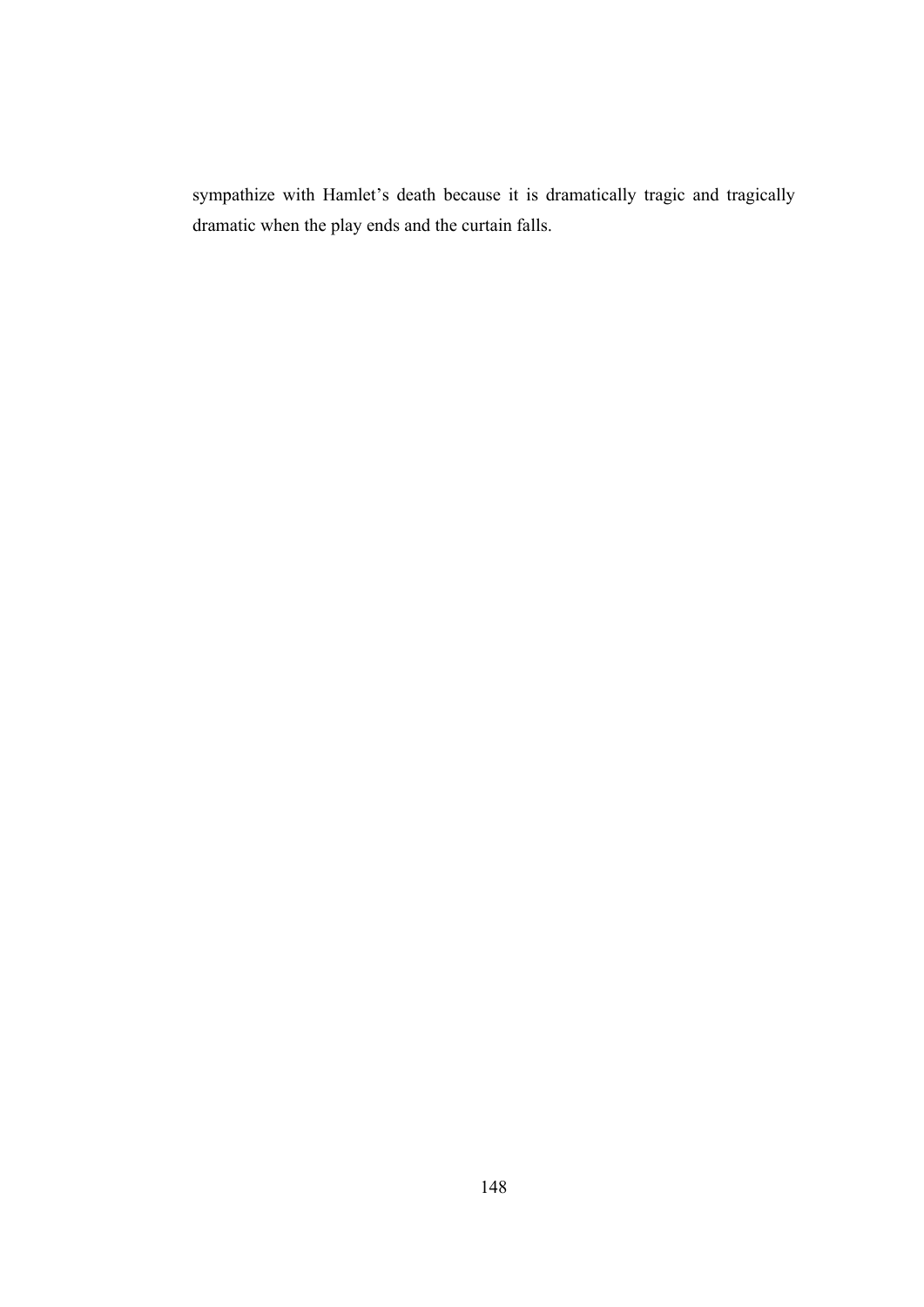## **REFERENCES**

## **Primary Sources**

Murdoch, Iris. *The Black Prince.* London: Chatto and Windus, 1973.

- – –. "The Fire and the Sun: Why Plato Banished the Artists". *Existentialists and Mystics: Writings on Philosophy and Literature.* New York: The Penguin Press, 1997. pp. 386-463
- – –."Literature and Philosophy: A Conversation with Bryan Magee". *Existentialists and Mystics: Writings on Philosophy and Literature.* New York: The Penguin Press, 1997. pp.3-30.
- – –.*Metaphysics as a Guide to Morals*. New York: Allen Lane and The Penguin Press, 1992.
- – –. *The Nice and the Good*. Middlesex: Penguin Books Ltd., 1969.
- – –."Salvation by Words". *Existentialists and Mystics: Writings on Philosophy and Literature.* New York: The Penguin Press, 1997. pp. 235- 242.
- – –. "The Sovereignty of Good Over Other Concepts". *Existentialists and Mystics: Writings on Philosophy and Literature.* New York: The Penguin Press, 1997. pp.363-385.
- – –. *The Sea, The Sea*. London: Vintage, 1999.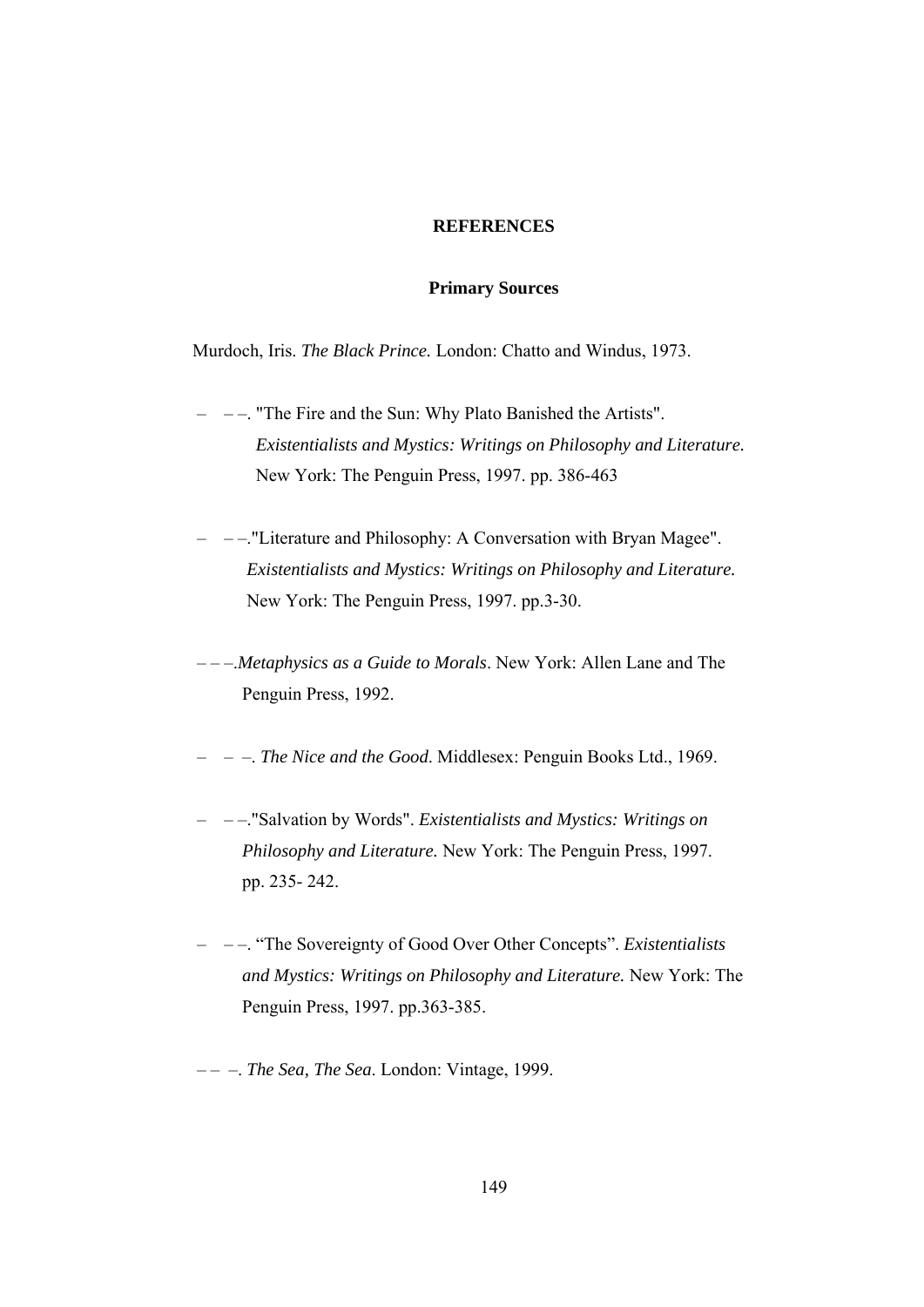- – –."The Sublime and the Good". *Existentialists and Mystics: Writings On Philosophy and Literature.* New York: The Penguin Press, 1997. pp.205-220
- – –."The Sublime and the Beautiful Revisited". *Existentialists and Mystics: Writings on Philosophy and Literature.* New York: The Penguin Press, 1997. pp. 261-287

# **Secondary Sources**

Abrams, M. H. *A Glossary of Literary Terms*. Boston: Heinle and Heinle, 1999.

Allan, Graham. *Intertextuality*. London: Routledge, 2000.

- Aristotle. *Poetics*. Trans. James Hutton. New York: W. W. Norton and Company Inc., 1982.
- Bakhtin, M. M. "Discourse in the Novel". *The Dialogic Imagination: Four Essays*. eds. and trans. Caryl Emerson and Michael Holquist. Austen: University of Texas Press, 2006. pp.259-422.
- – *Marxism and the Philosophy of Language*. Trans. L. Matejka and I. R. Titunik. Cambridge: Harvard University Press, 1986.
- Barnet, Sylvan, Morton Berman and William Burto. *Types of Drama*. New York: Harper Collins College Publishers, 1992.
- Barthes, Roland. *Image, Music, Text*. Trans. Stephen Heath. London: Fontana, 1977.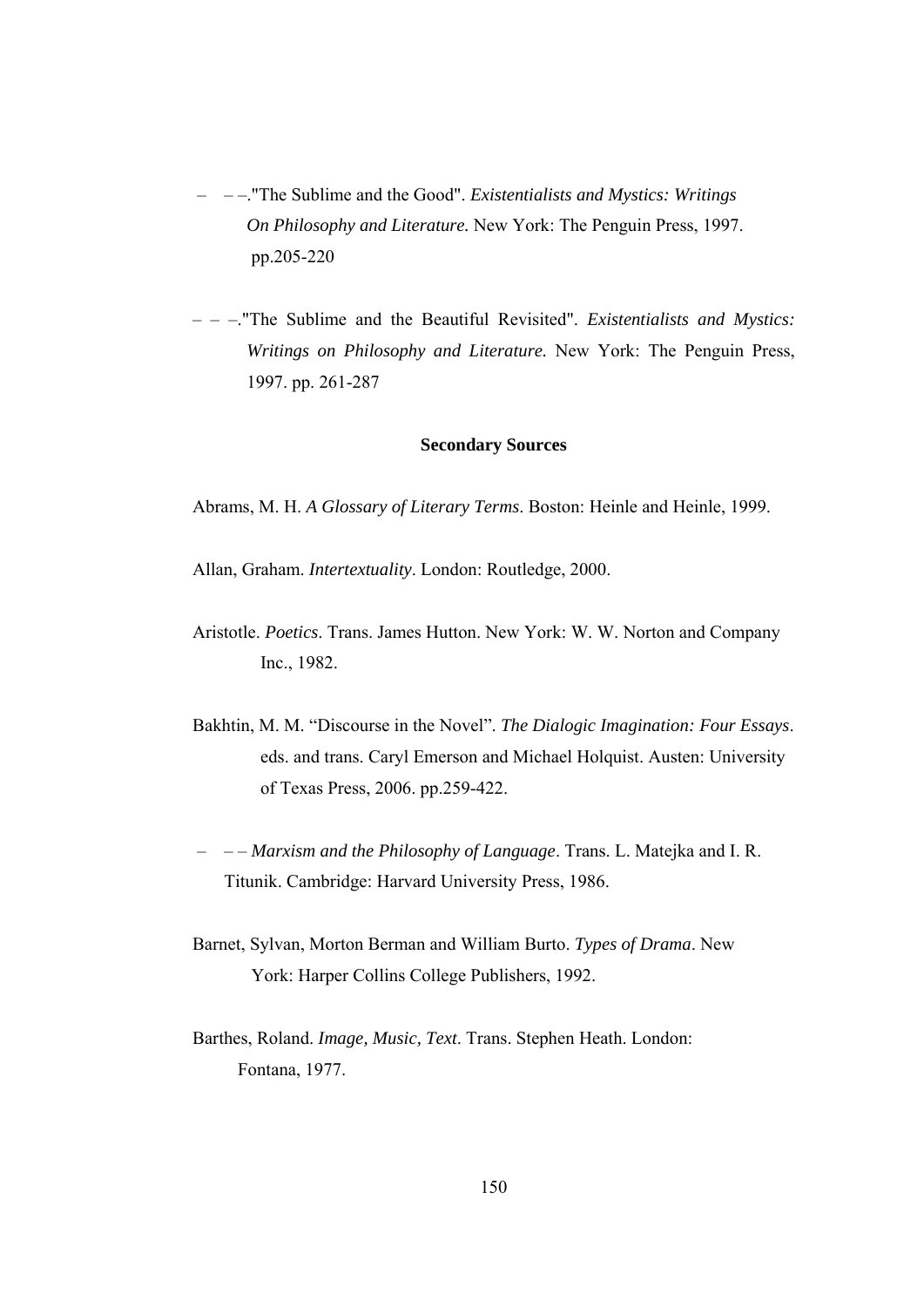- Bayley, John. *Shakespeare and Tragedy*. London: Routledge and Kegan Paul, 1981.
- Bove, Cheryl K. *Understanding Iris Murdoch.* South Carolina: University of South Carolina Press, 1993.
- Bradbury, Malcolm. *The Modern British Novel.* London: Secker and Warburg, 1993.
	- – . *No, Not Bloomsbury.* London: Andre Deutsch Limited, 1987.
- Cairns, Francis. *Composition in Greek and Roman Poetry*. Edinburgh: Edinburgh University Press, 1972.
- Clemen, Wolfgang. *Shakespeare's Soliloquies.* Trans. Charity Scott Stokes. London: Methuen, 1987.
- Conner, Steven. *The English Novel in History 1950-1995*. London: Routledge, 1996.
- Conradi, Peter. " Platonism in Iris Murdoch." *Platonism and the English Imagination.* Eds. Anna Baldwin and Sarah Hutton. Cambridge: Cambridge University Press, 1994. pp.330-342.
- Conradi, Peter J. *Iris Murdoch: The saint and the Artist.* London: Macmillan, 1989.
- Cornford, Francis Macdonald. *The Origin of Attic Comedy*. London : Edward Arnold, 1914.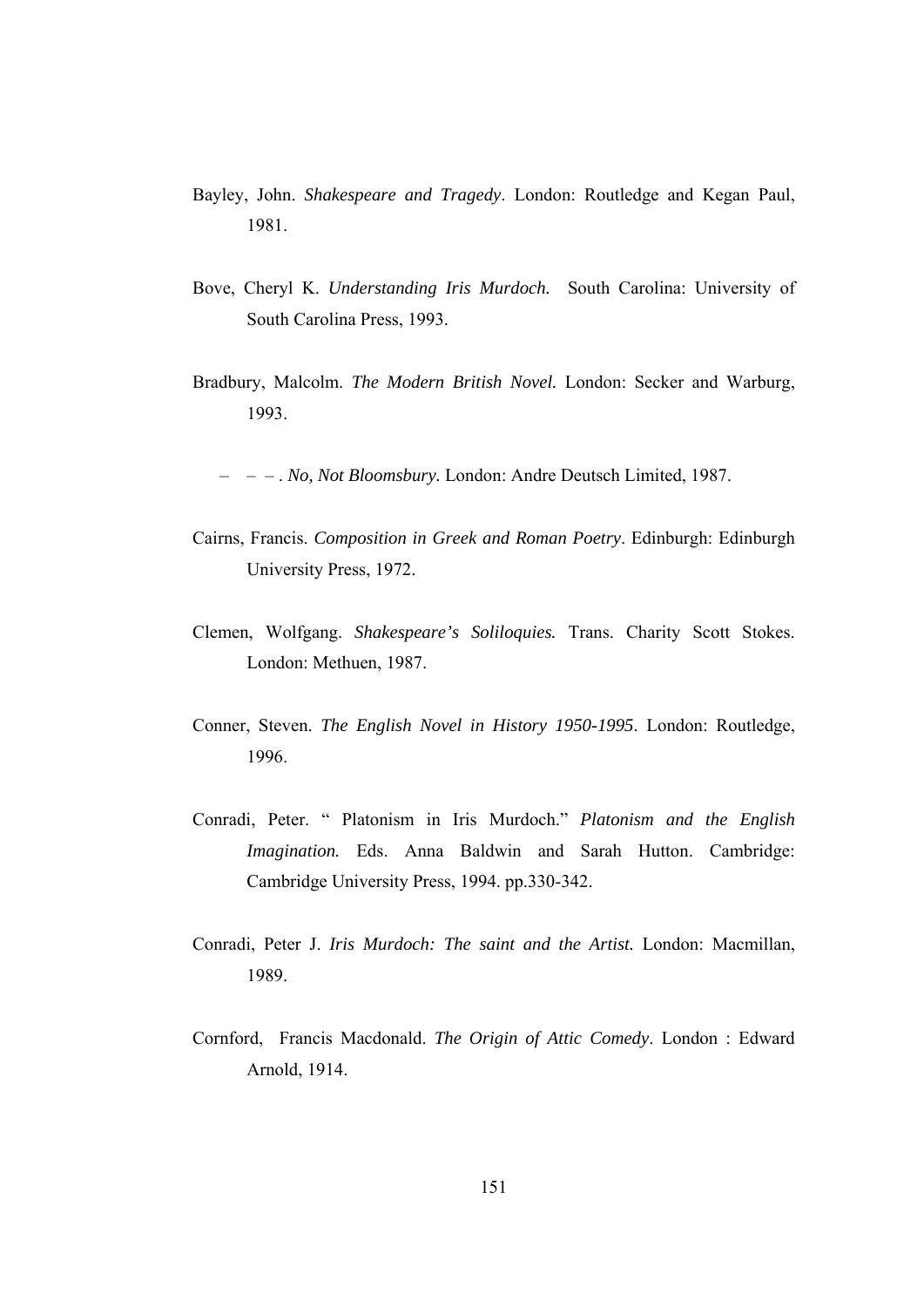- Cuddon, J. A. *A Dictionary of Literary Terms.* Middlesex: Penguin Books Ltd., 1979.
- Dodds, E.R. *The Greeks and the Irrational.* Berkley: University of California Press, 1962.
- Dipple, Elizabeth. *Iris Murdoch: Work for the Spirit*. London: Methuen and Co. Ltd., 1982.
- Elliott, Angela. "Introduction". *Platonism and the English Imagination.* Eds. Anna Baldwin and Sarah Hutton. Cambridge: Cambridge University Press, 1994. pp. 21-27
- Elliot, Robert C. "The Definition of Satire". *Yearbook of Comparative and General Literature II*. ed. Giancarlo Maiorino. Bloomington: Indiana University, 1969. pp. 19-23.
- Fishelov, David. *Metaphors of Genre: The Role of Analogies in Genre Theory*. Pennsylvania: Pennsylvania State University Press, 1993.
- Fowler, Alastair. *Kinds of Literature: An Introduction to the Theory of Genres and Modes*. Oxford: Clarendon Press, 1982.
- Frye, Northrope. *Anatomy of Criticism*. London: Penguin Books, 1957.
- Gordon, David J. *Iris Murdoch's Fables of Unselfing.* Columbia: University of Missouri Press, 1995.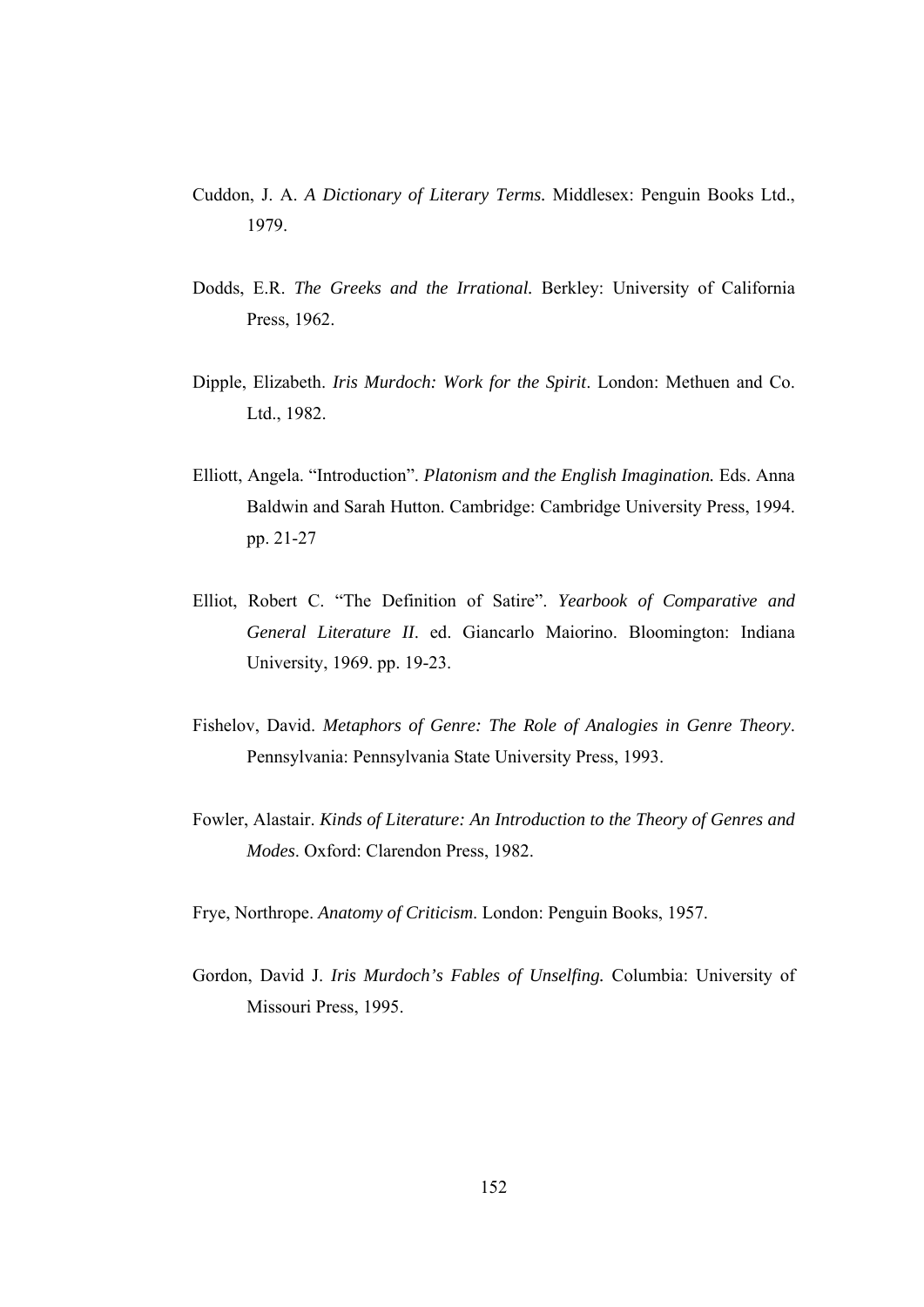- Genette, Gerard. *Palimpsests: Literature in the Second Degree*. Trans. Channa Newman and Claude Doubinsky. Lincoln NE: University of Nebraska Press, 1997.
- Haffenden, John. *Novelists in Interview*. New York: Methuen and Co. Ltd., 1985.
- Hague, Angela. *Iris Murdoch's Comic Vision*. London and Toronto: Associated University Presses, 1984.
- Hardy, Robert. *Psychological and Religious Narratives in Iris Murdoch's Fiction*. New York: the Edwin Mellen Press, Ltd., 2000.
- Head, Dominic. *The Cambridge Guide to Modern British Fiction, 1950-2000*. Cambridge: Cambridge University Press, 2002.
- Eds. Maria Antonaccio and William Schweiker. *Iris Murdoch and the Search for Human Goodness.* Chicago: The University of Chicago press, 1996.
- Johnson, Deborah. *Iris Murdoch*. Sussex: The Harvester Press Limited, 1987.
- Kennedy, Alan. *The Protean Self: Dramatic Action in Contemporary Fiction*. London: The Macmillan Press Ltd., 1974.
- Kenyon, Olga. *Women Novelists Today: A Survey of English Writing in the Seventies and Eighties*. Sussex: The Harvester Press, 1988.
- Kristeva, Julia. *Desire in Language: a Semiotic Approach to Literature and Art.* Trans. Thomas Cora et.al. New York: Colombia University Press, 1980.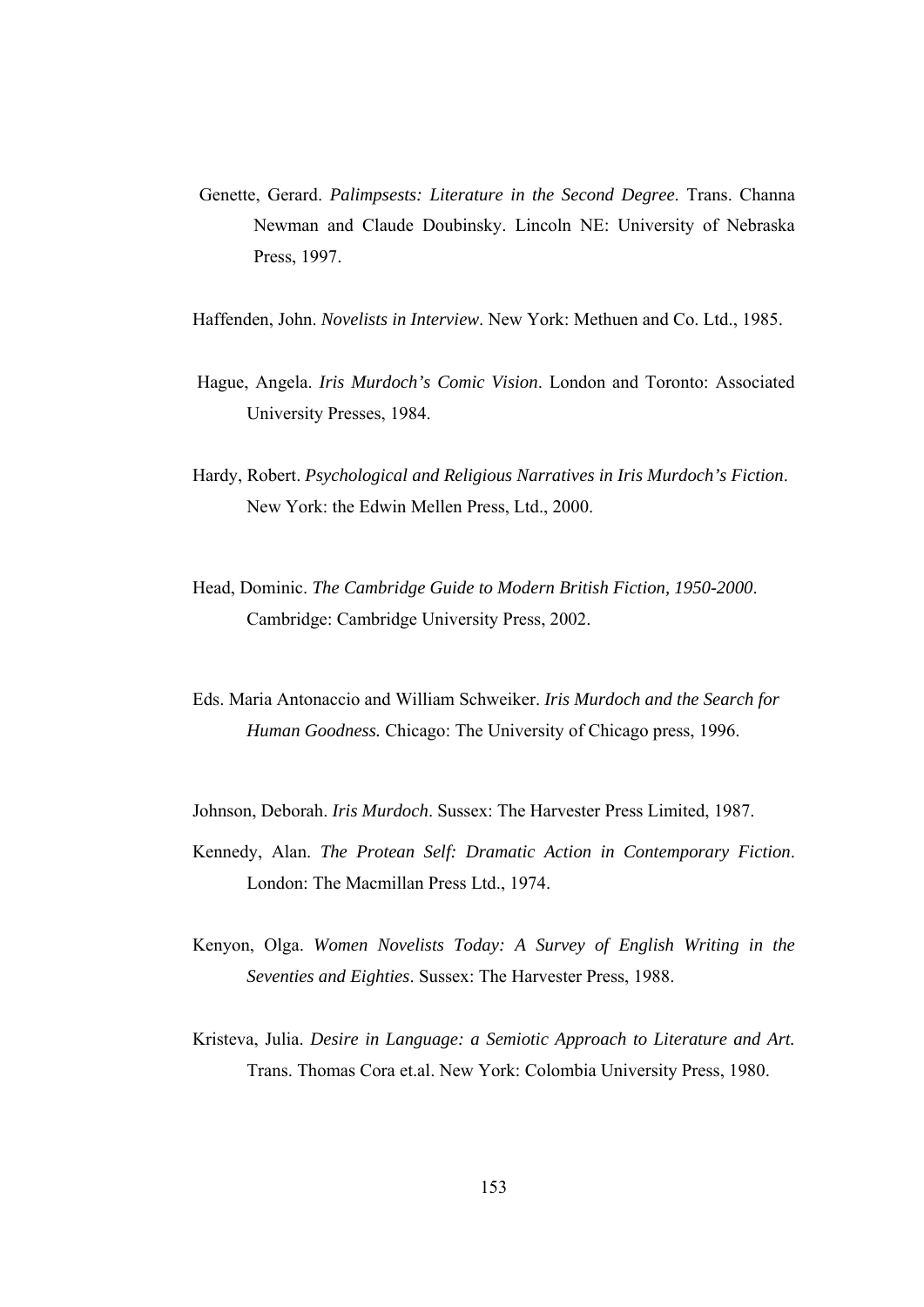- Langer, Sussane K. "The Great dramatic Forms: The Comic Rhythm". *Theories of Comedy*. Ed. Paul Lauter. Garden City: Anchor Books, 1964. pp. 497-522.
- Leggatt, Alexander. *English Stage Comedy 1490-1990: Five Centuries of a Genre*. London: Routledge, 1998.
- Leggatt, Alexander. *Shakespeare's Comedy of Love*. London: Methuen,1973.
- Lodge, David. *The Novelist at the Crossroads and Other Essays on Fiction and Criticism*. London: n.p., 1971)
- Lodge, David. *The Modes of Modern writing: Metaphor, Metonymy and the Typology of Modern Literature.* London: np. , 1977.
- Mangan, Michael. *A Preface to Shakespeare's Tragedies*. London: Longman Group UK Limited, 1991.
- McEwan, Neil. *The Survival of the Novel: British Fiction in the Later Twentieth Century*. London: The Macmillan Press Ltd., 1981.
- Naussbaum, Martha C. " Love and Vision: Iris Murdoch on Eros and the Individual." *Iris Murdoch and the Search for Human Goodness.* Eds. Maria Antonaccio and William Schweiker. Chicago: The University of Chicago press, 1996. pp.29-54.
- Nietzsche, Friedrich. *The Birth of Tragedy*. *The Complete Works of Friedrich Nietzsche.* Vol. 3. Ed. Oscar Levy. Edinbrough: T. N. Foulis, 1913.
- Olson, Elder. *The Theory of Comedy*. Bloomington: Indiana University Press, 1968.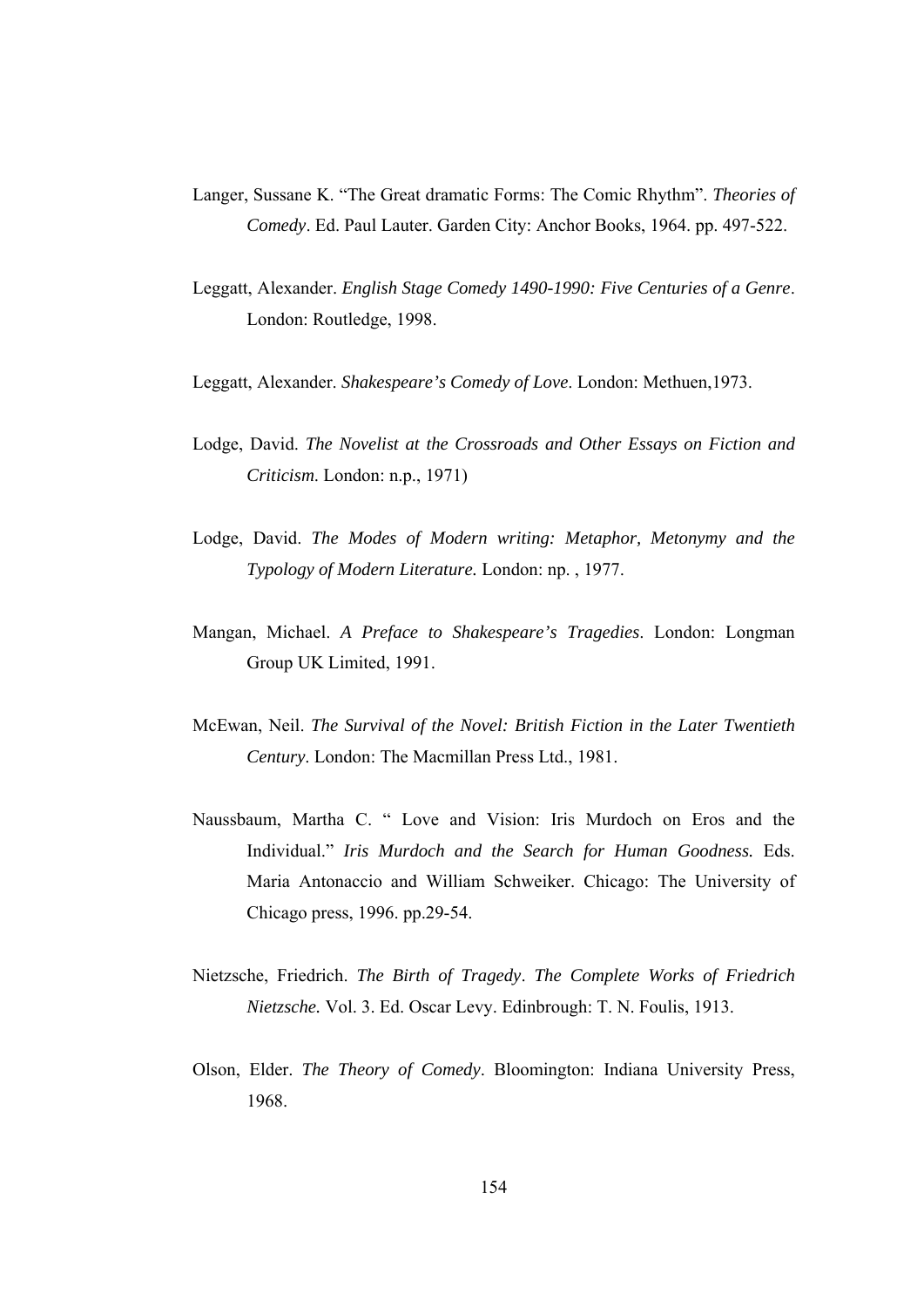- Ornstein, Robert. *Shakespeare's Comedies: From Roman Farce to Romantic Mystery*. Cranbury: Associated university Press, 1986.
- Philips, Diana. *Agencies of the Good in the Works of Iris Murdoch*. Frankfurt: Verlag, 1991.
- Ramanthan, Suguna. *Iris Murdoch: Figures of Good*. London: Macmillan Press Ltd., 1990.
- Saussure, Ferdinand de. *Courses in General Linguistics*. London: Fontana, 1974.
- Shakespeare, William. *As You Like It*. *The Complete Works of William Shakespeare.* London: Cresta House, 1978.
	- – –. *Hamlet*. *The Complete Works of William Shakespeare.* London: Cresta House, 1978.
	- – –. *Love's Labour's* Lost. The *Complete Works of William Shakespeare.* London: Cresta House, 1978.
	- – –.*The Tempest*. The *Complete Works of William Shakespeare.* London: Cresta House, 1978.
- Slaymaker, William. "Myth, Mystery and the Mechanisms of Determinism: The Aesthetics of Freedom in Iris Murdoch's Fiction". *Critical Essays on Iris Murdoch*. Ed. Lindsey Tucker. New York: G. K. Hall and Co., 1992. pp. 19-33

Spear, Hilda D. *Iris Murdoch.* London: Macmillan Press Ltd., 1995.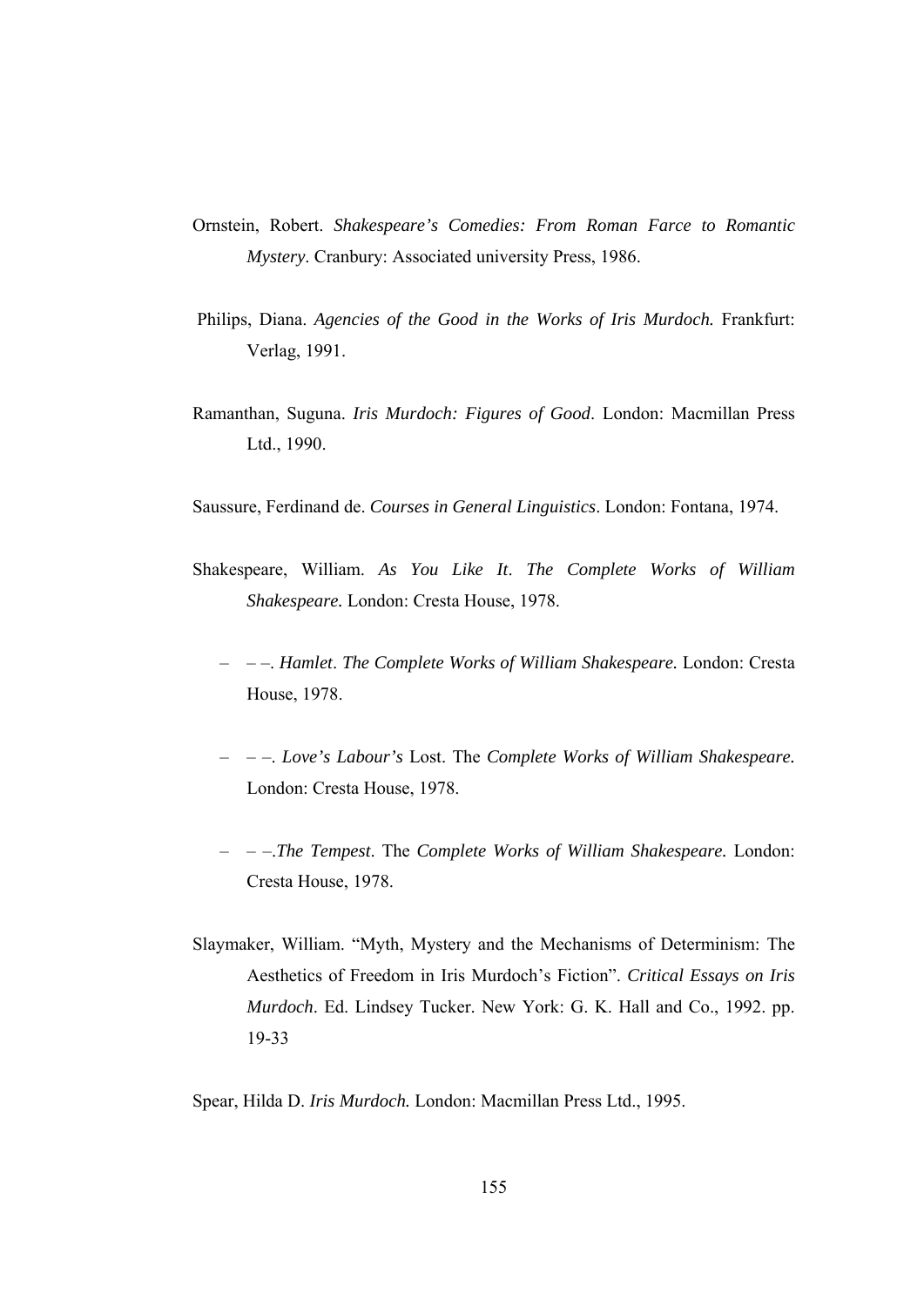- Stevens Heusel, Barbara. *Patterned Aimlessness: Iris Murdoch's Novels of 1970's and 1980's.* Athens: The University of Georgia press, 1995.
- Sypher, Wylie. "The Meanings of Comedy". *Comedy*. Ed. Wylie Sypher. Baltimore: The Johns Hopkins Press Ltd., 1959. pp. 193-241.

Todd, Richard. *Iris Murdoch*. London: Methuen, 1984.

- – –. "The Shakespearean Ideal". *Critical Essays on Iris Murdoch*. Ed. Lindsey Tucker. New York: G. K. Hall and Co., 1992. pp. 33-48
- Tracy, David. " Iris Murdoch and The Many Faces of Platonism." *Iris Murdoch and the Search for Human Goodness.* Eds. Maria Antonaccio and William Schweiker. Chicago: The University of Chicago press, 1996. pp.54-79.
- Tucker, Lindsey. "Released From Bands: Iris Murdoch's Two Prosperos in *The Sea, The Sea*". *Critical Essays on Iris Murdoch*. Ed. Lindsey Tucker. New York: G. K. Hall and Co., 1992. pp. 161-176
- Turner, Jack. *Murdoch vs. Freud: a Freudian Look at an Anti-Freudian*. New York: Peter Lang Publishing, Inc., 1993.
- Waugh, Patricia. *Metafiction: The Theory and Practice of Self-Conscious Fiction*. London: Methuen and Co. Ltd., 1984.
- Winnigton-Ingram, R. P. "The Origin of Tragedy". *The Cambridge History of Classical Literature.* Eds. P. E. Earterling and B. M. W. Knox. Vol. I. Cambridge: Cambridge University Press, 1989. pp.1-6.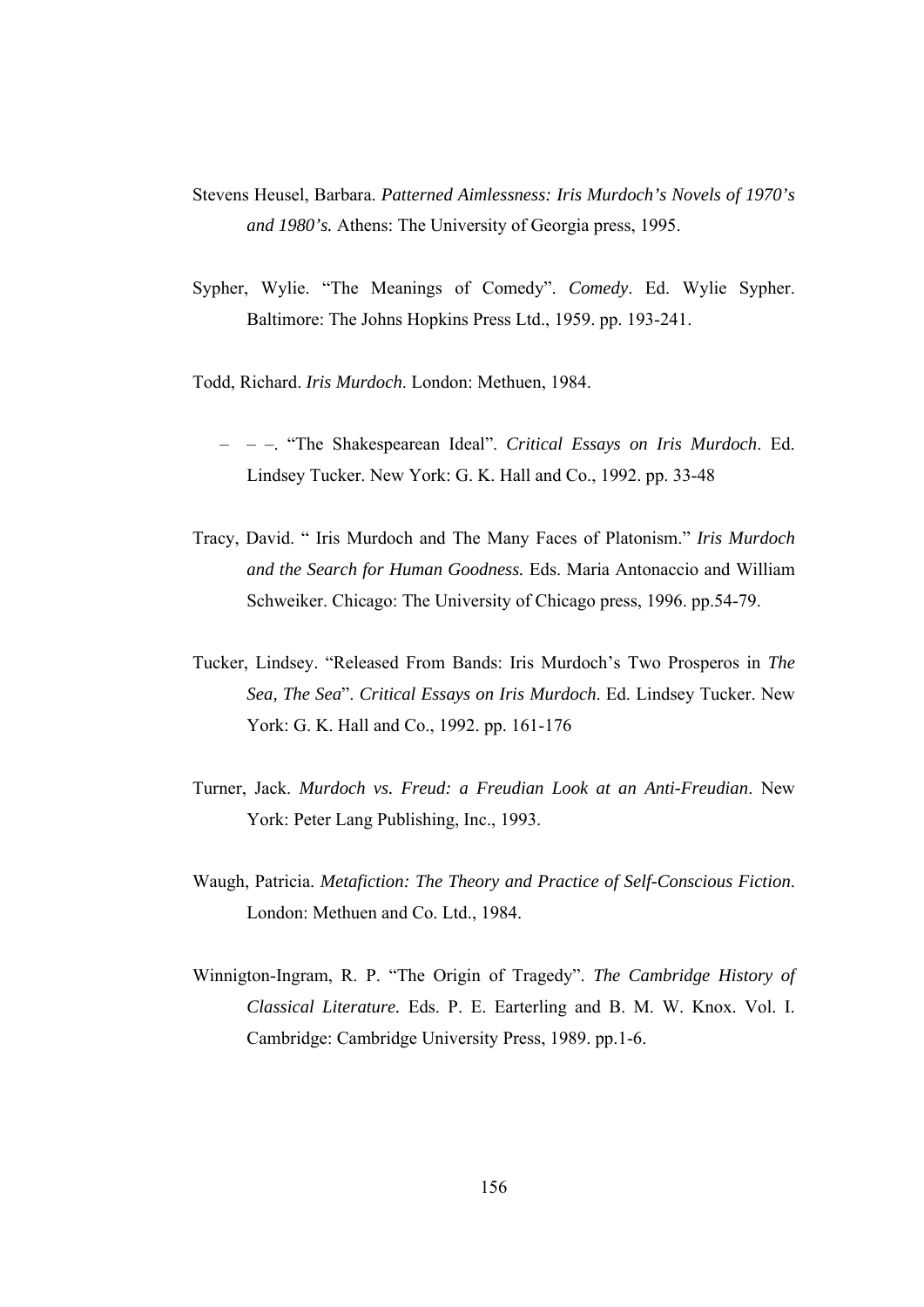- Winsor, Dorothy A. "Iris Murdoch's Conflict in Ethical Demands: Separation versus Passivity in *The Sacred and Profane Love Machine*" *Critical Essays on Iris Murdoch*. Ed. Lindsey Tucker. New York: G. K. Hall and Co., 1992. pp.148-161.
- Womack, Kenneth. "Ethical Criticism". *Modern North American Criticism and Theory: A Critical Guide*. Ed. Julian Wolfrey. Edinburgh: Edinburgh University Press, 2006. pp. 106-126.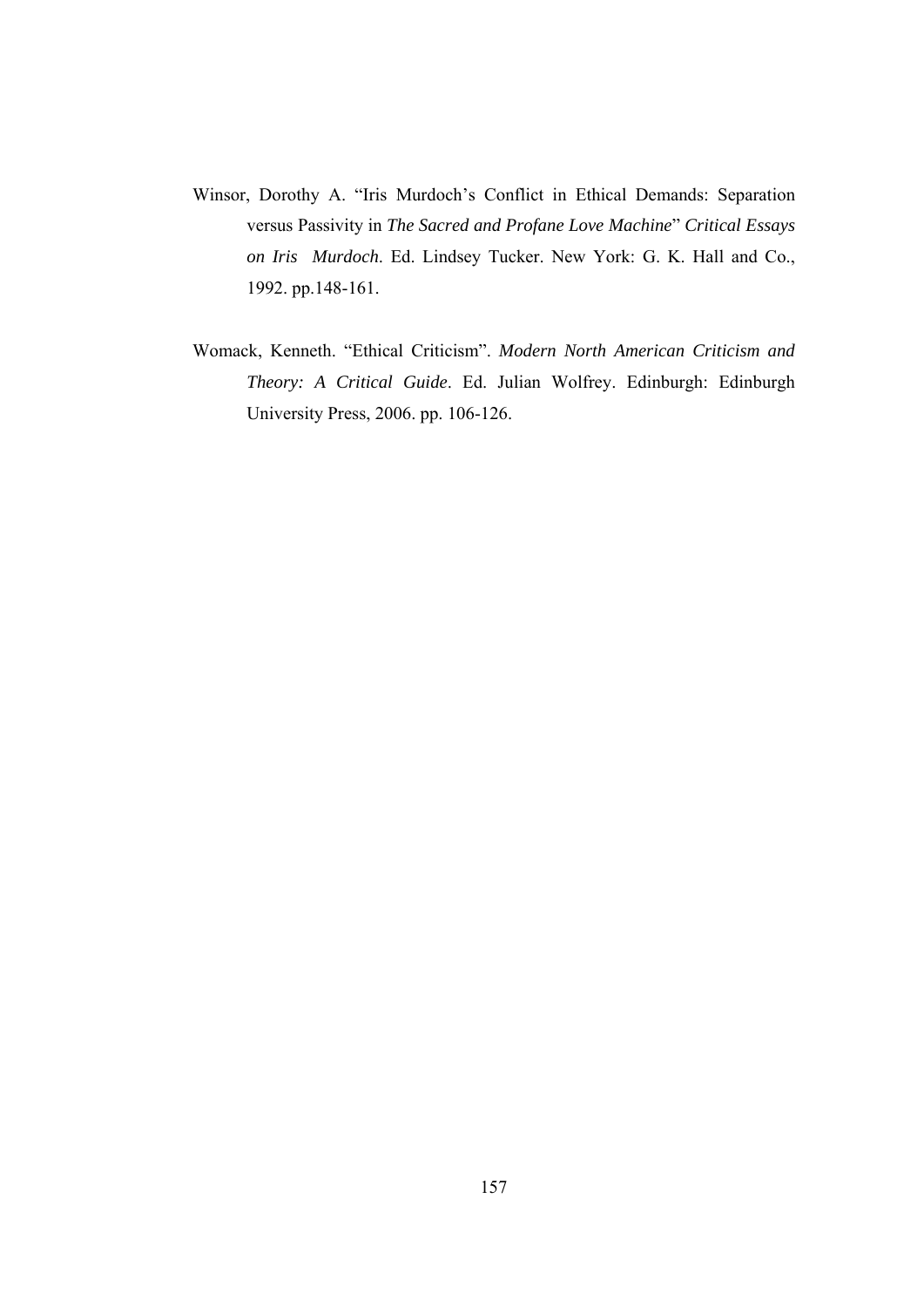#### **TURKISH SUMMARY**

*Drama* ve "dramatik" açısından bakıldı ında, Murdoch'ın son romanlarında, özellikle de bu tezin konusu olan *The Nice and the Good*, *The Black Prince* ve *The Sea, The Sea*'de ele alınması gereken ba lıca üç nokta vardır. Birincisi, Murdoch'ın bu romanlarda dramatik tekniklerden, özellikle de komik ö elerden yararlanması, bu romanlar ile komedi arasındaki sınırları kaldırmı tır. Bu komik ö eler birbirleriyle formel bir ba lantı olu turacak ekilde kullanılmadı ından ve onlarla oynandı ından, yapıtın organik bütünlü ünü sa layacak geleneksel dramatik bir i levden de söz edilemez. kincisi, Murdoch her ne kadar felsefi yapıtlarında Shakespeare'e duydu u hayranlı ı sık sık ifade etse de (ve büyük sanatçı kavramını temsil eden bir örnek olarak ondan derinden etkilenmi olsa da), bu romanlarda onun oyunlarının parodisini yaptı ı görülmektedir. Son olarak, bu romanlarda Murdoch, dramatik kavramına ili kin olarak, kendine özgü felsefi bir yakla ım sergilemektedir.

 Dolayısıyla, bu tezin üç amacı vardır. Birincisi, Murdoch'ın bu romanlarda geleneksel komik ö elerin, dört ana komik karakter *eiron*, *alazon*, *buffoon* ve *agroikos*'un, komik a k temalarının, engelleyici karakterler tarafından ayrılan â ıkların ve metamorfozun parodisini nasıl yaptı ını göstermektir. Nitekim, ikinci bölümde gösterilece i gibi, bu komik ö elerin geleneksel rolleri vardır ve bunlar formel olarak birbirine ba lanmakla birlikte, Murdoch'ın bunları gerek tersine çevirerek, gerek abartarak, gerekse onlarla oynayarak parodisini yaptı ı görülür. kincisi, bu tez, ilgili romanları Shakespeare'in *As You Like It*, *Love's Labour's Lost*, *Hamlet*, ve *The Tempest* oyunlarının parodisi olarak incelemektedir, ki bu eserlere romanlarda sık sık atıfta bulunuldu u görülür. Son olarak, bu çalı ma, Murdoch'ın dramatik kavramının felsefi boyutlarına e ilmektedir.

 Dolayısıyla, bu tezin ana konusu Murdoch'ın romanlarında yarattı ı parodi ve Murdoch'ın dramatik'e ili kin felsefi yakla ımıdır. Bu çalı manın üzerinde durdu u parodi türleri "formel parodi" ve "parodik göndermeler"dir. lki bir türün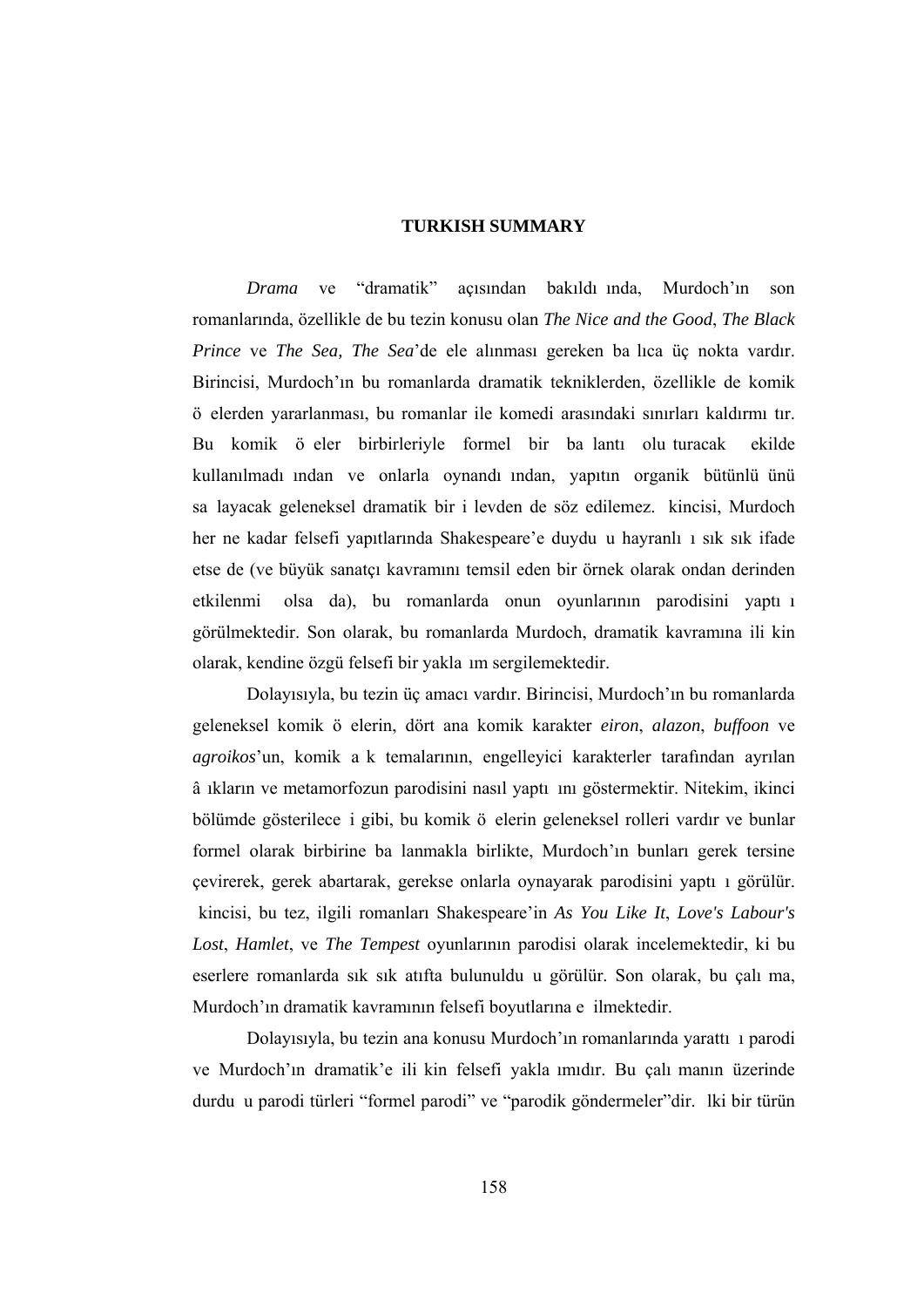genel parodisini içerir, di eri ise belli fragman ve ifadelerin parodisidir. Bunların her ikisi de ele aldıkları nesneyi, alaycı yakla arak ve gülünçlük yaratacak ekilde abartarak hiciv ve ele tirinin konusu haline getirir. Murdoch ilk olarak komik karakterler *eiron, alazon*, buffoon ve agroikos'un özelliklerini abartarak ve birbiriyle karı tırarak bunların parodisini yapar. *The Nice and the Good*, *The Black Prince*, ve *The Sea, The Sea*'deki karakterlerin aksine *eiron-alazon* çifti komik aksiyonun temelini olu turur. Bu komik aksiyon genellikle bir ana karakterin (*eiron* benzeri) sonunda yenilgiye u rayacak olan ba ka bir karakter tarafından engellenen arzularına dayanır. Di er çift ise, komedinin komik modunu güçlendirir. Dolayısıyla, bu komik karakter tipleri geleneksel komedinin bütüncül yapısına formel olarak eklemlenmi spesifik rollere sahiptir. Murdoch aynı zamanda komik abartılar yoluyla a k temasının, *alazon* tarafından ayrılmı a ıkların (ya da Frye'nin deyimiyle karakterlerin bloke edilmesi; Frye engelleyici karaktere "heavy father"ı örnek verir) ve metamorfozun parodisini yapmaktadır. Geleneksel romantik komedideki ana aksiyon, Murdoch romanlarındaki komik temaların aksine, genellikle genç bir adamın erdem timsali bir kadına duydu u kör ve tutkulu a kı esas alır. Bu a k *alazon* tarafından yıkılır ya da Frye'nin "engelleyici karakter"i (blocking character) tarafından engellenir. Bu karakter nihayetinde yenilgiye ve de i ime u rar ve oyun genellikle genç â ıkların kavu ması ve evlilik törenleriyle son bulur. Romantik komedilerde bazen ana karakter engelleyici karakter tarafından yanlı a sürüklenir, fakat daha sonra aksiyon bu ana karakterin amaçladı ı mutlu sona ula mak için engelleyici olanları bertaraf etme çabalarına sahne olur. Bununla birlikte geleneksel komedideki mutlu son izleyiciye istedi i eyi verir: sonsuz mutluluk ve engelleyici karakterlerin de i ime u raması.

 Murdoch'ın felsefi yapıtlarında Shakespeare'e hayran oldu u görülür. Ancak, bu tezin di er bir amacı Murdoch'ın Shakespeare'in oyunlarının parodisini yaptı ını göstermektir. Murdoch'ın bahsi geçen üç romanında, *As You Like It, Love's Harbour's Lost*, *Hamlet* ve *The Tempest*'ın karakter, tema ve motiflerine parodik göndermeler yapılarak, bu oyunlardaki komik ö elerle oynanmı tır.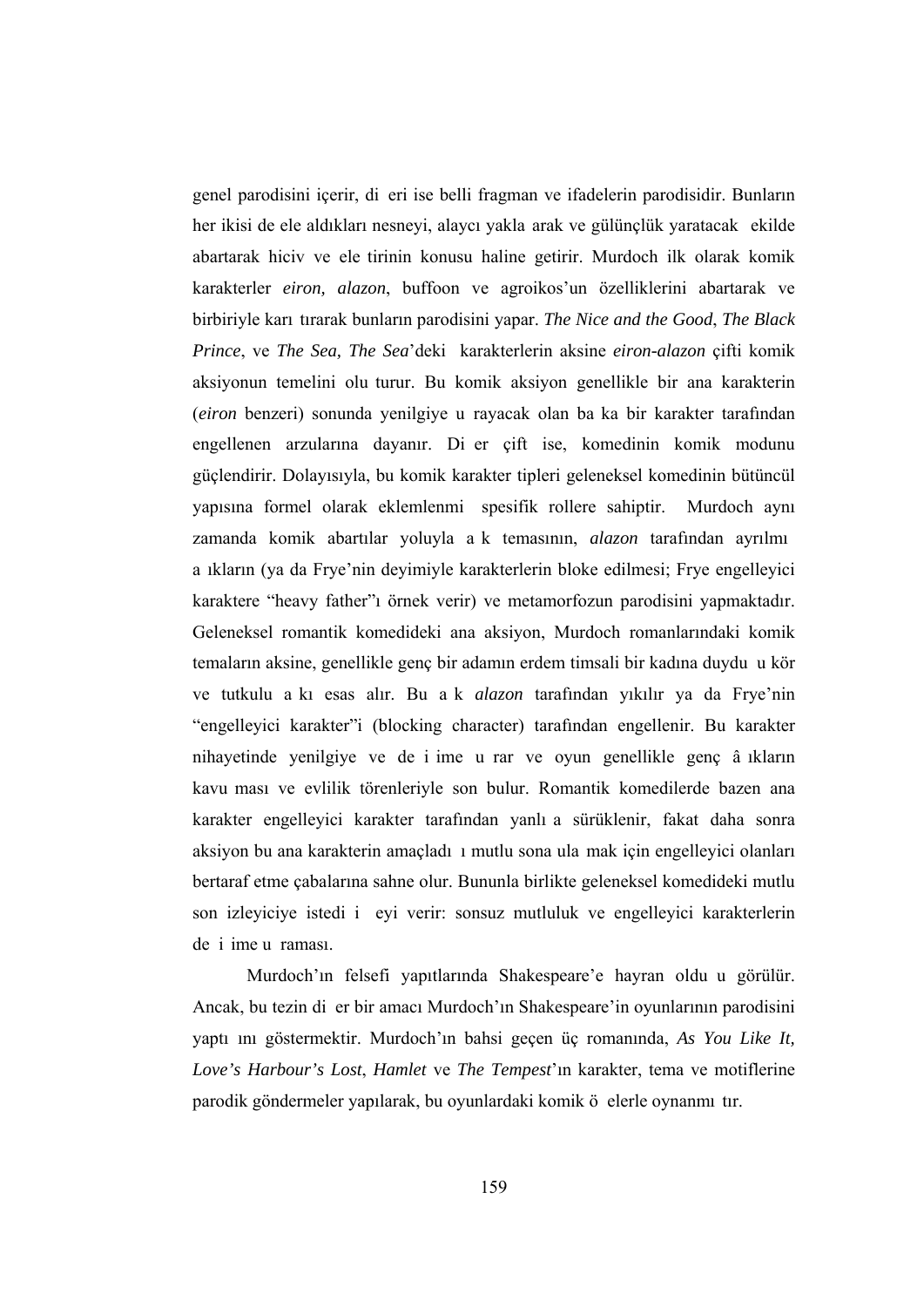Murdoch'ın Shakespeare oyunlarına parodiyle yakla ması ve onları ele alırken abartı yolunu seçmesi, onun dramati e olan farklı yakla ımından kaynaklanmaktadır. Bu tezin, tartı tı ı noktalardan biri de, bu farklı dramatik görü ün felsefi nitelik ta ıdı ıdır. Murdoch, "The Sublime and the Beautiful Revisited" adlı felsefi eserinde ister trajedi ister komedi olsun, dramanın gerçeklikle de il görünü le u ra tı ını, gerçekli in ise romanda (özellikle onun komik ö eler barındıran felsefi romanlarında) ifade edilebilece ini söyler. Ona göre, trajedi, "gerçekli in (reality) de il, görünü ün (appearance) ürünü ve bir bütünün parçalarının kar ılıklı olarak biribirini yanlı anlamasıdır. Tamamıyla bütün açısından bakıldı ında, trajedi diye bir eyin olmadı ı görülür… varolan ey çeli ki ve tutarsızlıktır (conflict)" (264). Murdoch ayrıca Kant, Hegel ve Kierkegaard'ı kar ıla tırarak, dramatik'in ne oldu u üzerinde durmaktadır. Dramati in "çeli ki" içerdi i konusunda Hegel ile aynı fikirdedir. "Çeli ki: Ben (self) kendi kendisiyle mücadele içindedir ve onu geli tiren bu mücadeledir" (264). Kierkegaard'da da dramatik'e ili kin benzer yakla ımlar bulur: Kierkegaard "kendisiyle mücadele halindeki Ben'in açık, dramatik ve solipsist resmini" (265) sunmaktadır. "Ben,

bu mücadelede geçirdi i safhalar sonucu kendini bilme a amasına do ru yol alır" (265). Murdoch'ın belirtti ine göre, Hegel ve Kierkegaard açısından insan, "kendi iç ya amına güvenmeyen," "tesadüf veya ihtimalden nefret eden" ve "bilinciyle sava an" ben-merkezli bir varlıktır (269). Dolayısıyla Murdoch'ın kahramanları kendilerini tehlikeye atan tesadüflerden nefret eder. Murdoch u sonuca varır: "Benim kafamdaki insan, insanlı ın birçok yüzüyle kar ı kar ıyadır. E er önünde duran eyin ne oldu unun farkına varacaksa, bu, korku kadar zevk de olabilir, fakat, üstünlük (superiority) de il. nsan dramatik olmayan, dolayısıyla benmerkezli olmayan ve toleransın e lik etti i bilinemezcilikle acı çekmektedir." Alan Kennedy bu sözlerin Murdoch'ın sıra dı ı bir dramatik anlayı ı oldu unu gösterdi ini belirtir ve Murdoch'taki dramatik'in ben-merkezlilikle e anlamlı oldu unun altını çizer, ki Murdoch'ın dünyasındaki en büyük dü man budur (281). Kennedy'nin yorumu eksiktir çünkü ben-merkezlilik Murdoch'ın dramatik'inin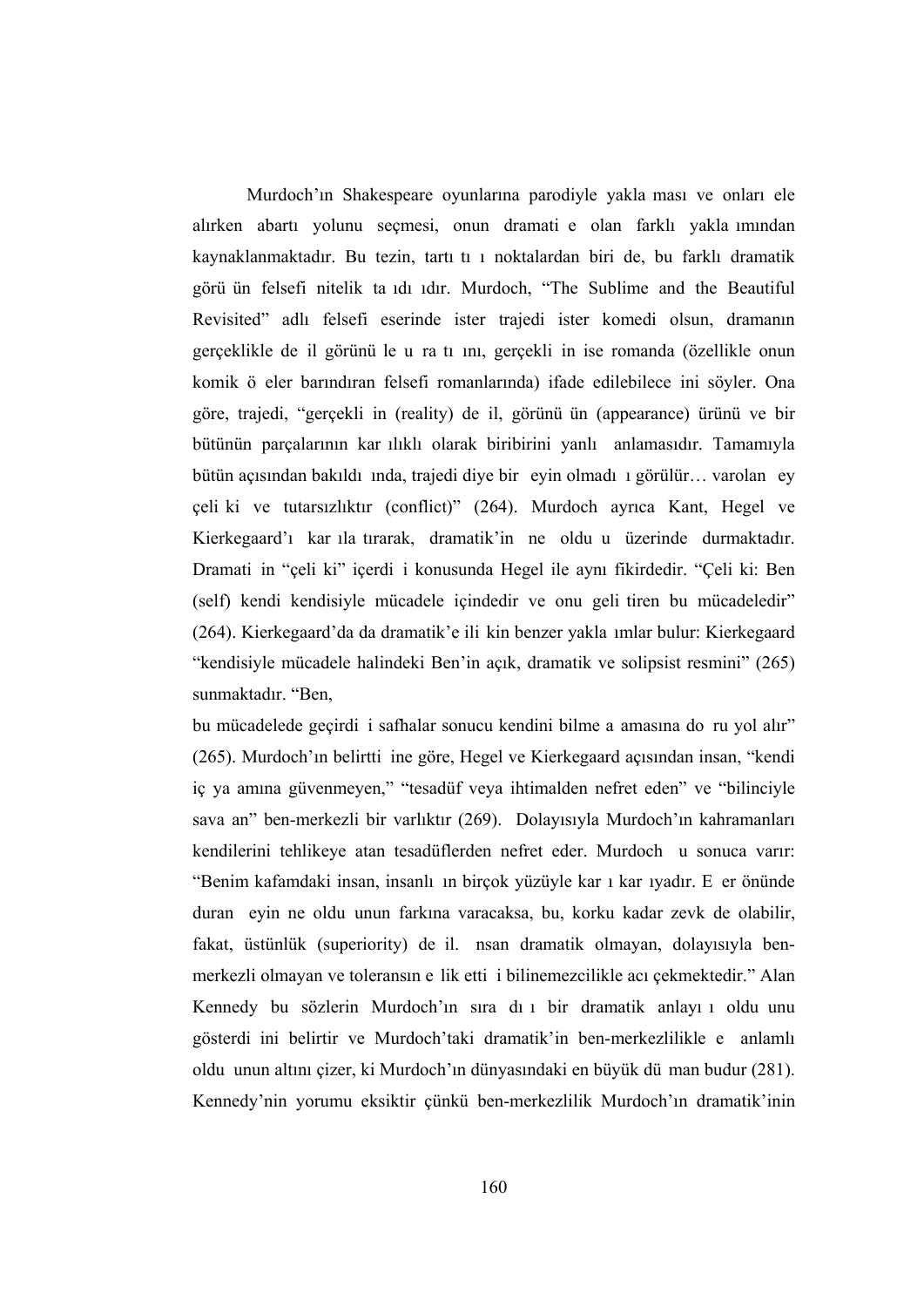sadece bir yönünü olu turur. "The Sublime and the Beautiful Revisited" adlı eserinin yanı sıra Plato'nun ahlak (moral) felsefesini irdeledi i "The Sovereignty of Good over Other Concepts," ve "The Fire and The Sun" onun dramatik hakkındaki görü lerini açıkça ortaya koymaktadır.

 Murdoch, dramati in Ben'in bencillikle çatı ması veya bencillik ve ilüzyonun farkına varma yanılsaması, ve de ondan tamamen kurtulma veya Ben'den arınma deneyimi oldu unu dü ünür. Bir ba ka deyi le, dramatik, solipsizm veya ilüzyondan kurtulmak için yine onlar üzerinden sürdürülen mücadeledir. Dahası, kendi solipsizm ve ilüzyonuyla yüzle meksizin bu sürece dahil olunamaz. Böyle zorlu bir deneyimin bir di er adı da Ben'den arınmadır (unselfing). Bunun sonunda Ben'in ötesindeki kendini bilme mertebesine eri ilir ve Ben gerek solipsizm gerekse ilüzyondan kurtulmu olur.

 Ben'den arınmanın üç a aması vardır: lki solipsizmin hüküm sürdü ü ilüzyon halidir. kincisi, bu solipsizm ve yanılsamanın farkına varılmasıdır. Bu a amada, a k/sevgi (love) (genellikle nispeten dü ük mertebeli Eros), sanat eseri ya da metaforik bir ölüm veya ölüme yakla ma deneyimi aracılı ıyla Ben'den arınılır. Son a ama, spritüel a k veya ölüm a amasıdır.

 A k Ben'den arınmanın en ba ta gelen ve önemli aracıdır. A k sayesinde insan kendi ben'inden ba ka nesnelere odaklanabilir. Bu aynı zamanda sanat eseri yaratmanın ardındaki itici güçtür. Murdoch, sanat ve ahlakın özünün a k oldu una inanır. A k ve sanat, ve de ahlak (morals) sayesinde, insan kendi Ben'inden ba ka bir eyin de gerçek olabilece ini anlar. Bunlar, gerçekli in ke fini sa layan araçlardır. Ayrıca, Murdoch'ın da tıpkı Plato gibi a kı fiziksel ve spritüel olarak ikiye ayırdı ını belirtmek gerekir. Fiziksel a k ilk iki a amada rol oynar ve kısmi olarak Ben'den arınmada ve sanat eseri yaratmada itici güçtür. Di erinin ise ölüme benzedi i belirtilmektedir.

 Murdoch, ayrıca, sanatın da solipsizm ve ilüzyonun farkına varma ve bunlar hakkındaki hakikatleri ifade etmede bir araç oldu unu iddia eder. Büyük sanatın do ruluk (truthfulness) ve tevazuyu ilham etti ine inanır. Büyük sanat bizim gerçekli imizin özünü gösterme ve tartı ma yetisine sahiptir. Ayrıca, büyük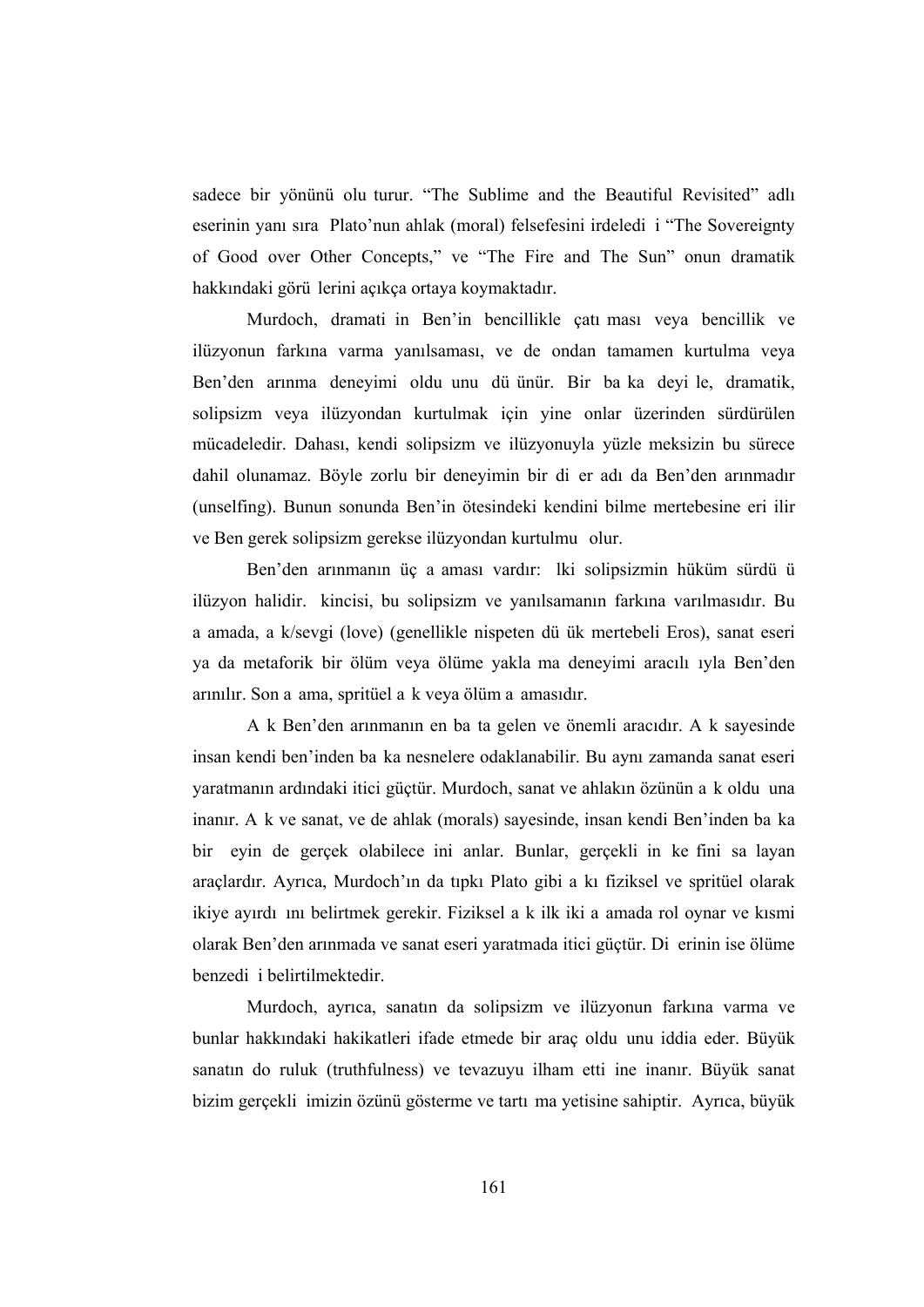sanat farkına varmakta ya çok bencil ya da çok çekingen oldu umuz eyleri gösterir. Bu çalı mada, büyük sanat eseri yaratmak metaforik olarak ölüme benzetilmektedir. Bu, Murdoch tarafından açıkça tartı ılmı bir nokta olmamakla beraber, sanatçının eserini yaratırken bütünüyle kendi Ben'inden uzakla ması ve yarattı ı ey üzerine odaklanması dikkate alındı ında aradaki benzerlik görülmektedir. Denebilir ki, Murdoch, ciddi sanat dünyaya baktı ında daha fazlasını gördü ü için, genellikle sanatçı ve yazar olan kahramanlar yaratmı tır. Büyük sanatçı, bencil tedirginli imizin bizden sakladı ı mucizeleri görür. Murdoch, sanatçıların kendilerinden ba ka eyleri de görebildikleri, kavradıkları ve onlara saygı duydukları için Ben'lerinden arınmı erdemli ki iler olduklarını dü ünür. Murdoch, yanılsamaya dü meden görme ve hakikati (truth) yansıtma kabiliyetinin sadece Ben'den arınmı sanatçılarda oldu unu vurgular. Çünkü sanatçı a kla yarattı ı sanat yapıtı vasıtasıyla görmektedir. Üçüncü araç olan, ölüme yakla ma deneyiminden Murdoch do rudan bahsetmez; fakat bu durum, romanlarında ele alınmaktadır. Bu öyle bir deneyimdir ki bu deneyimden sonra karakterler ya adıkları ilüzyon ve solipsizmin farkına varırlar ve daha fedakar ve daha az bencil hale gelirler. Aslında bu çalı manın okurları, Murdoch'ın roman karakterlerinin onun dramatik görü ünü yansıttıklarını anlayacaklardır.

 Bu görü ler ı ı ında, bu çalı manın altı bölümden olu maktadır. kinci bölüm kuramsal arka planı ortaya koymakta, ilgili kuramlar ve terminolojiyi ele almaktadır. Bu, ba lıca dört bölüm ve amaç içermektedir. lki ve en önemlisi, bu tezin ba lı ını da etkilemi olan -"Iris Murdoch'ın Roman-Oyunları: Dramatik Ögelerin Iris Murdoch Romanına Etkisi"- metinlerarası ili kiler (*intertextuality*) kuramını ele almakta ve roman ile oyun arasında gittikçe kaybolan türler arası ayrıma i aret etmektedir. Bu kuram ve tür (genre) teorileri drama'nın romanı nasıl etkiledi ini göstermektedir. Bununla birlikte, *intertextuality* Murdoch'ın komik ö elerin parodik kullanımına ve Shakespeare'in *As You Like It* ve *Love's Labour's Lost* oyunlarına *The Nice and the Good*'da, *Hamlet*'e *The Black Prince*'da, *The Tempest*'a *The Sea, the Sea*'de yaptı ı parodik göndermelere temel te kil etmektedir. Dolayısıyla, ilk bölüm *intertextuality* teorisine ve Cairn, Fishelov ve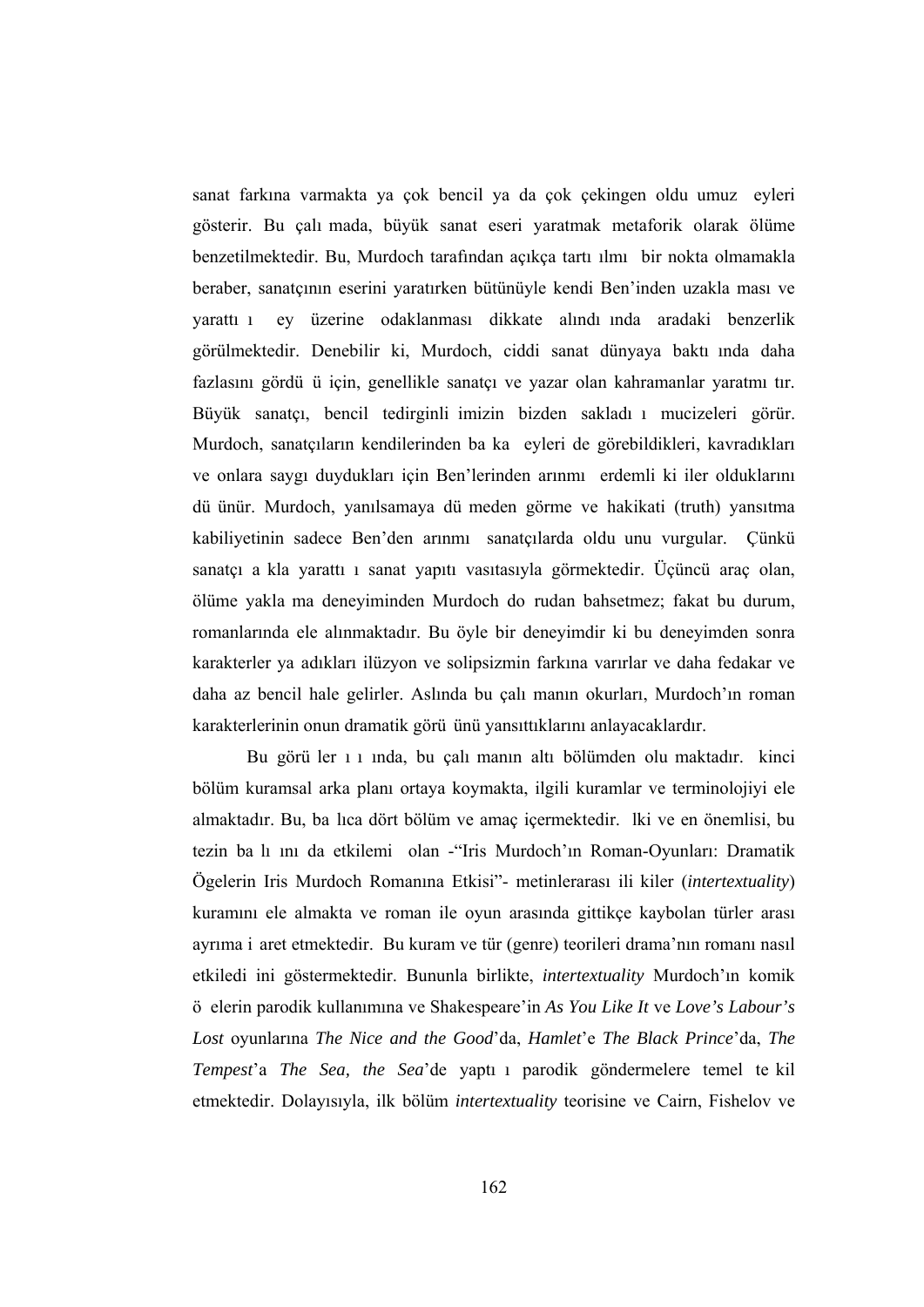Fowler'ın türler arasındaki jenerik ba ların nasıl ortadan kalkmı oldu una yönelik dü üncelerini özetlemektedir.

kinci bölüm dramayı ve dramatik'i komediyle, özellikle de romantik komediyle, komik karakter ve temalarla sınırlandırmaktadır. Bu bölümde, öncelikle komedi teorilerinin ve komik karakterlerin de erlendirilmesine yer verilmi tir. Aristotle, Olson, Cornford, ve Sypher'in ilgili görü lerine de inilmekle birlikte, asıl tartı ma Northrop Frye'nin ortaya koydu u mit teorisi etrafında toplanmı tır. Frye'nin *Anatomy of Criticism*'de komediyi ayrıntılı olarak ele aldı ı görülür ve bu bölümde onun görü lerine etraflıca yer verilmi tir. Yayınlandı ı 1957'den bu yana, Frye'nin *Anatomy of Criticism*'i arketipsel çalı maları, Bloom gibi ele tirmenleri, Margaret Atwood ve romanları sonradan yayınlanmı olan Iris Murdoch gibi yazarları etkilemi tir. lgilendi i insanlık öyküsünün boyutlarını analiz eden bu yapıttan, Murdoch'ın do rudan etkilendi ini söylemek mümkündür. Bu bölümde dört ana komik karakter ele alınacaktır: *Eiron*, *alazon*, buffoon ve agroikos. Asıl üzerinde durulacak olan, komedi kurgusunun dayandı ı *eiron* ve *alazon* karakterleri arasındaki rekabettir. Bu karakter tipleri arasındaki sınıflandırmaya da yer verilecektir. *Eiron* tipi, kadın-erkek kahraman, hilekar ve ya lı adamları ifade eder. *Alazon* tipi, engelleyici baba figürünü, ukala, cimri, sevgi yoksunu, kötü kalpli, iki yüzlü ve kuruntulu karakterleri ifade eder. Buffoon grubunda ise, soytarılar, palyaçolar, hizmetçiler, arkıcılar, önemsiz karakterler ve yabancı ve bozuk aksanla konu anlar yer alır. Son grup olan agroikos'ta kabasaba ta ralılar vardır. Bu bölümde ayrıca, a k, engelleyici karakterler tarafından ayrılan a ıklar, ve karakterlerin geçirdi i metamorfoz üzerinde durulmaktadır.

 Üçüncü bölümde, parodi kavramı tartı ılmaktadır. Bazı genel parodi tanımları verilecektir. Fakat bundan önce, parodi, formel parodiler ve parodik göndermeler olarak ayrılacaktır. *The Nice and the Good, The black Prince* ve *The Sea, the Sea*'de bunların her ikisi de kullanılmı tır. Bu bölümde ayrıca Murdoch'ın Shakespeare'in kullandı ı komik ö eler ve oyunlarıyla nasıl parodi yaptı ı üzerinde durulmaktadır.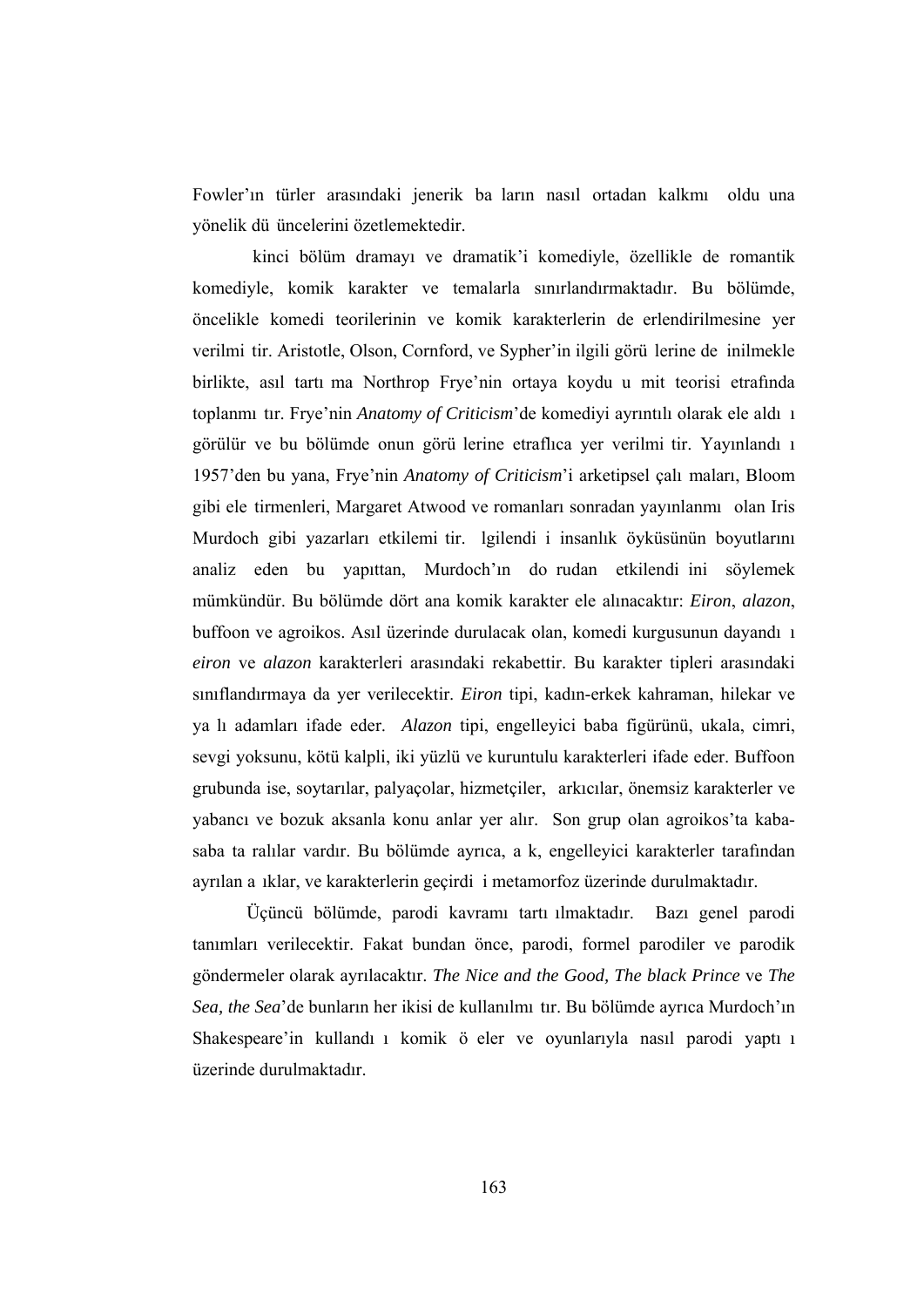Bu bölümün son kısmı Murdoch'ın dramatik hakkındaki felsefi dü üncesini açıklamaktadır. Öyle görünüyor ki, Murdoch'a göre drama, okunma amaçlı yazılmı oyunları saymazsak, sadece sahnelenmek için yazılmı oyunları kapsamaz. Drama sadece izleyiciyi etkilemesi muhtemel dı sal performans ve deneyim demek de ildir. Drama ahlaksal ve felsefi bir eydir. Dramatik, Ben'den arınma denen ahlaksal bir sava tır. Bu sava , aslen bencil olan ve yanılsama kurbanı Ben'de gerçekle ir ve metaforik bir ölüm gerçekle inceye kadar ya da ölüme iyice yakla ıncaya kadar sürer.

 Üçüncü bölümün *The Nice and the Good* ba lamında üç amacı vardır. Birincisi *eiron*, *alazon*, buffoon ve agroikos tiplerini, a k ve ayrılık temasını ve metamorfozu içeren romantik komedideki parodi unsurlarını göstermek. Willy Kost, Theodore Gray, Peter McGrath ve Fivey geleneksel karakter tiplerinin abartılı versiyonlarıdır. Bunlardan beklenen, ya *eiron* ve *alazon* grubu gibi olay örgüsünü geli tirmek, ya da buffoon ve agroikos grubu gibi komiklik yaratmaktır. Fakat bunlar parodi i levine de sahiptir. Willy Kost ukalâ, baba figürü, takıntılı, kuruntulu, *alazon* tiplemesinin; içten pazarlıklı *eiron* tiplemesinin; yabancı aksanlı bufoon tiplemesinin ve e lence kar ıtı agroikos tiplemesinin parodisidir. Theodore Gray, baba figürü ve takıntılı, kuruntulu *alazon* tiplemesinin, parazit buffoon tiplemesi ve somurtkan agroikos tiplemesinin parodisidir. Peter McGrath ise hizmetçi çocuk, parazit buffoon tiplemesinin ve engelleyici *alazon* tiplemesinin parodisidir. Fivey hilekar *eiron* tiplemesinin, bozuk aksanlı buffoon tiplemesinin, ve ta ralı agroikos tiplemesinin parodisidir.

 A k temasının ise üç ekilde parodisi yapılmaktadır. Birincisi, parodi niteli i ta ıyan a k öyküleri parodik kadın ve erkek kahramanlara yer vermektedir. kincisi, a k gayet tuhaf ve müsrifçe kullanılan a k öyküleriyle parodi edilmektedir. Üçüncüsü, a k ihtiras, kıskançlık, ehvet, gayrime ruluk, gelipgeçicilik, aldatma ve Lolita kompleksi gibi de i ik kılıklara girer. *The Nice and the Good*'da engelleyici karakterlerin ayırdı ı genç a ıklar temasının parodisi yapılır. Ancak burada geleneksel romantik komedidekinin aksine, sıra dı ı a ıkların araya giren engelleyiciler olmaksızın ayrıldı ı görülür. Yine, izleyicinin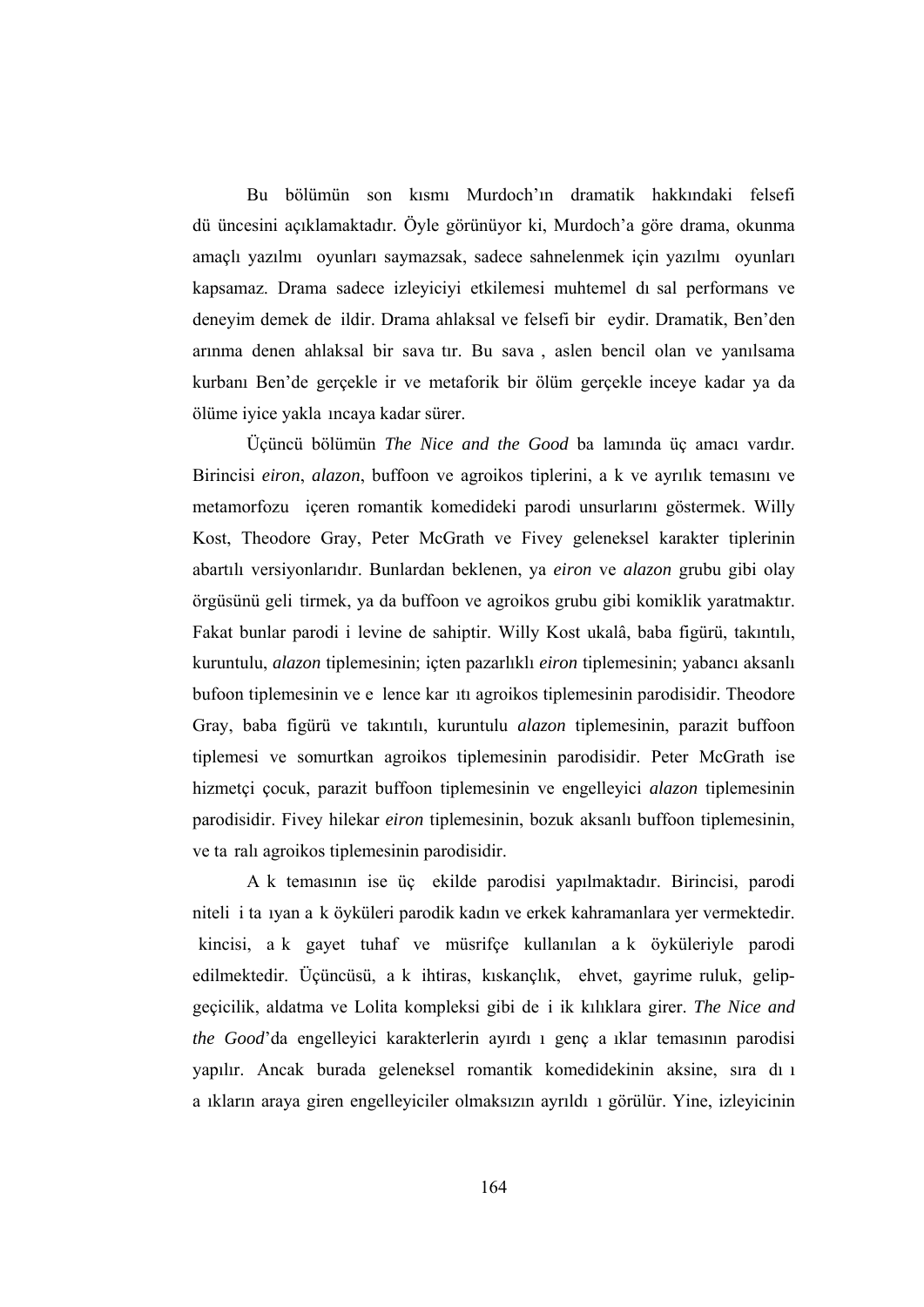engelleyici karakterlerin ebediyen iyiye dönü tü üne inandırıldı ı geleneksel romantik komedinin aksine, metamorfoz temasının parodisi yapılır. Salt engelleyici bir i leve sahip oldu u dü ünülen karakterlerin sahte engelleyici karakterler oldu u ve de i meye çalı madıkları görülür.

kinci bölümün üzerinde durdu u üçüncü amaç, Shakespeare oyunlarının romanlarda parodisinin nasıl yapıldı ını ele almaktır. *The Nice and the Good*, *As You Like It* ve *Love's Labour Lost*'un parodisini üç ekilde yapar. Birincisi Jack ve Berowne gibi karakterleri kullanarak *As You Like It* ve *Love's Labour's Lost*'a parodik göndermelerde bulunur. Yine Arden Ormanı *As you Like It*'e mekansal bir göndermedir. Ö renme teması ve guguk ku u *Love's Labour's Lost*'a, a k tanrısı Cupid motifi her iki oyuna parodik göndermelerdir. kinci olarak, *The Nice and the Good*, her iki oyunun ana plan, komik karakter tiplemeleri ve gülünç temalar açısından geleneksel romantik komedi ö elerinin parodisini yapmaktadır. Üçüncüsü, *As You Like It* ve *Love's Labour's Lost*'u, dördüncü safha (Frye) romantik komediler olarak görür ve parodisini yapar. Bu iki oyun, ikili bir dünya imajı yansıtmakta, ironik komedi içermekte ve evlili e sadakatsizli i abartılı biçimde tersine çevirmektedir.

 Nihayet, üçüncü bölüm, Murdoch'ın dramati e ili kin felsefi dü üncelerine e ilmeyi ve John Ducane ve Theodore Gray'in Ben'den arınma sürecine dair yaptıklarına ı ık tutmayı amaçlamaktadır. lki, ilüzyon a amasında bir karakterdir ve a k aracılı ıyla bunun farkına varır ve ölümün e i ine kadar gelerek sonunda kısmen de olsa Ben'den arınır. Di eri, ya adı ı solipsizmin ve ilüzyonun farkına varmı biridir ve sonunda ölümü kabullenerek tümüyle Ben'den arınmayı tercih eder.

*The Black Prince*'ı konu alan dördüncü bölümün üç amacı vardır. Birincisi, romanın komik karakter tipleri, a k teması, a ıklar, engelleyici karakterlerin u radı ı metamorfoz gibi ögelerle oynayarak, onları tersine çevirerek ya da birbiriyle karı tırarak parodisini yaptı ını göstermektir. Bradley Pearson, Loxias ve Francis Marloe, geleneksel karakter tiplemelerinin birer parodisi olarak ele alınacaktır. Ana karakter Pearson içten pazarlıklı *eiron*'u; palavracı ve asosyal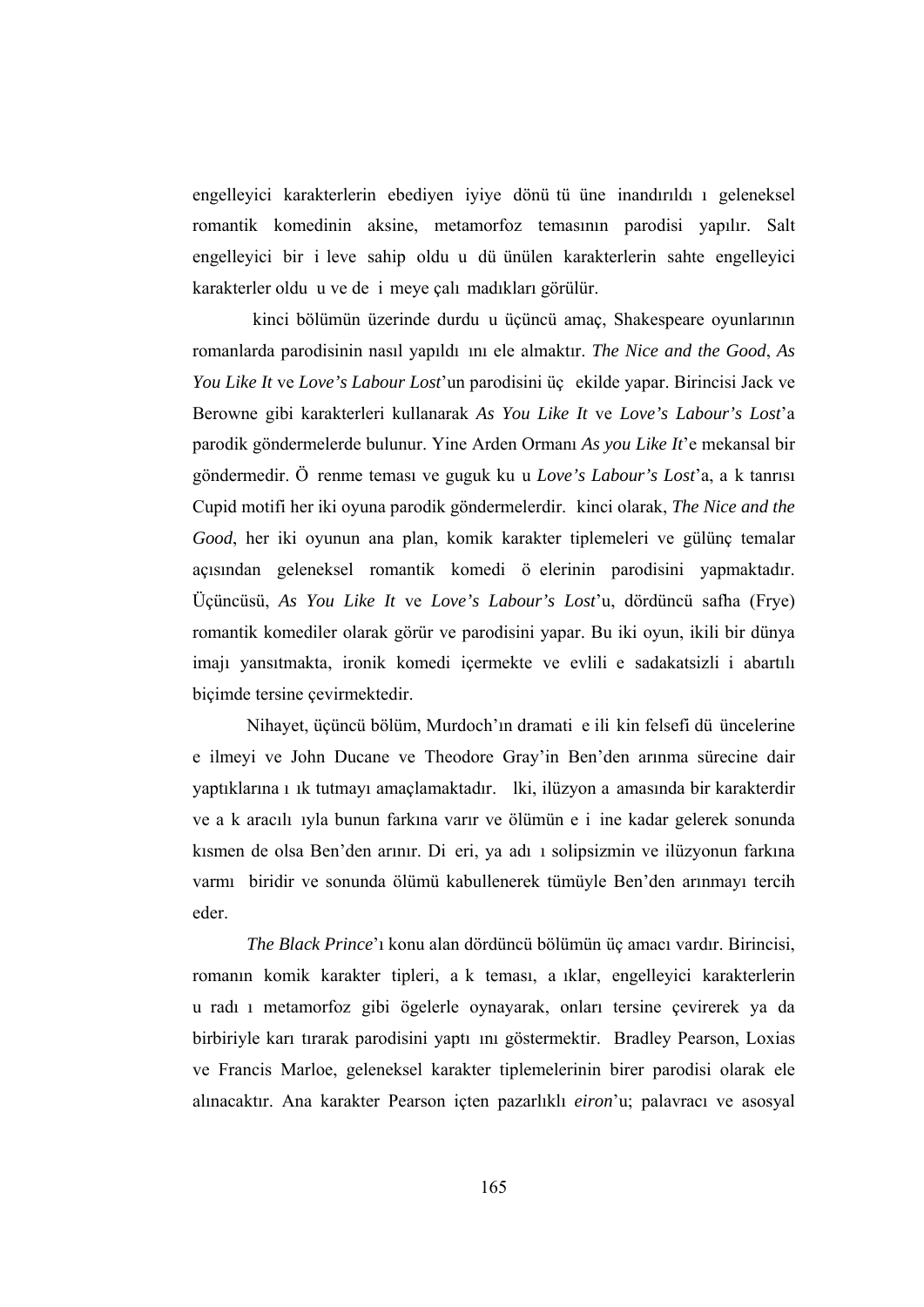*alazon*'u; parazit ve aptal buffoon'u; ve de e lence kar ıtı agroikos'u temsil eder. Loxias, içten pazarlıklı hilebaz u ak *eiron*, palavracı ya lıca adam *alazon* i levi görür. Marloe, palavracı alazon, ayrıca ukala ve aptal, toy delikanlı ve parazit buffoon görevindedir.

 Okurların *The Black Prince*'ta kar ıla tıkları ey ya lı Bradley pearson karakterinin kendinden otuz ya küçük genç bir kıza duydu u aptalca a k temasının parodisidir. Bu ikisi sonunda ayrılırlar; biri ölürken di eri eski erkek arkada ıyla evlenir. Sonuç olarak, engelleyici karakterler tarafından ayrılmı a ıklar temasının da parodisi yapılmaktadır çünkü Julian'ın Pearson'dan ayrılma sebebi engelleyici bir baba de il, ba ka sebeplerdir. *The Black Prince*'ta metamorfoz temasının parodisi karakter-anlatıcı-yazar aracılı ıyla yapılır. Pearson kaleme aldı ı otobiyo rafisinde, okurları bencillikten kurtulup de i ti ine, a k ve sanat aracılı ıyla fedakar ve özgecil birine dönü tü üne ikna etmeye çalı ır. Pearson öykünün ana karakteri ve anlattı ı otobiyo rafinin yazarı olmakla beraber, onun otobiyo rafisinde anlattıkları ile di er karakterlerin ekler bölümünde dile getirdikleri arasında bir uyumsuzluk göze çarpar, bu da öykünün do rulu una gölge dü ürür, onu sarsar. Böyle bir teknik kullanıldı ında, anlatıcının yanılsama kurbanı olup olmadı ına veya o öyküyü anlatmak için yeterli mesafe duygusuna sahip olup olmadı ına karar vermek güçtür.

 Dördüncü bölüm aynı zamanda *The Black Prince*'ın Shakespeare'in bir trajedisinin parodisi oldu unu göstermeye çalı ır. Romanın adından da anla ılaca ı gibi, bu trajedi *Hamlet*'tir. Yapılan göndermeler her iki eserin de bazı yönlerini içerir. Fakat bu bölüm özellikle belli karakterlerle sınırlı tutulmu tur. Dolayısıyla, Pearson, monologları, sorunları ertelemesi ve kadınlardan nefret etmesi ile trajik bir kahraman olarak Hamlet'in parodisidir. Julian ise hem Hamlet hem de Ophelia'nın parodisidir. Giydi i Hamlet kostümü, elinde tuttu u koyun kafatası ile Pearson'ı manipüle etme ve sanat eseri yaratma sürecine hazırlık i levini yerine getirir. Ophelia'nın aksine, Julian Pearson'ı terkeder, onu ya amından çıkarır, hatta onun otobiyo rafisine bir dipnot da o yazar, onu sevdi ini inkar eder ve üstelik erkek arkada ıyla evlenir. Loxias, Pearson'a kar ı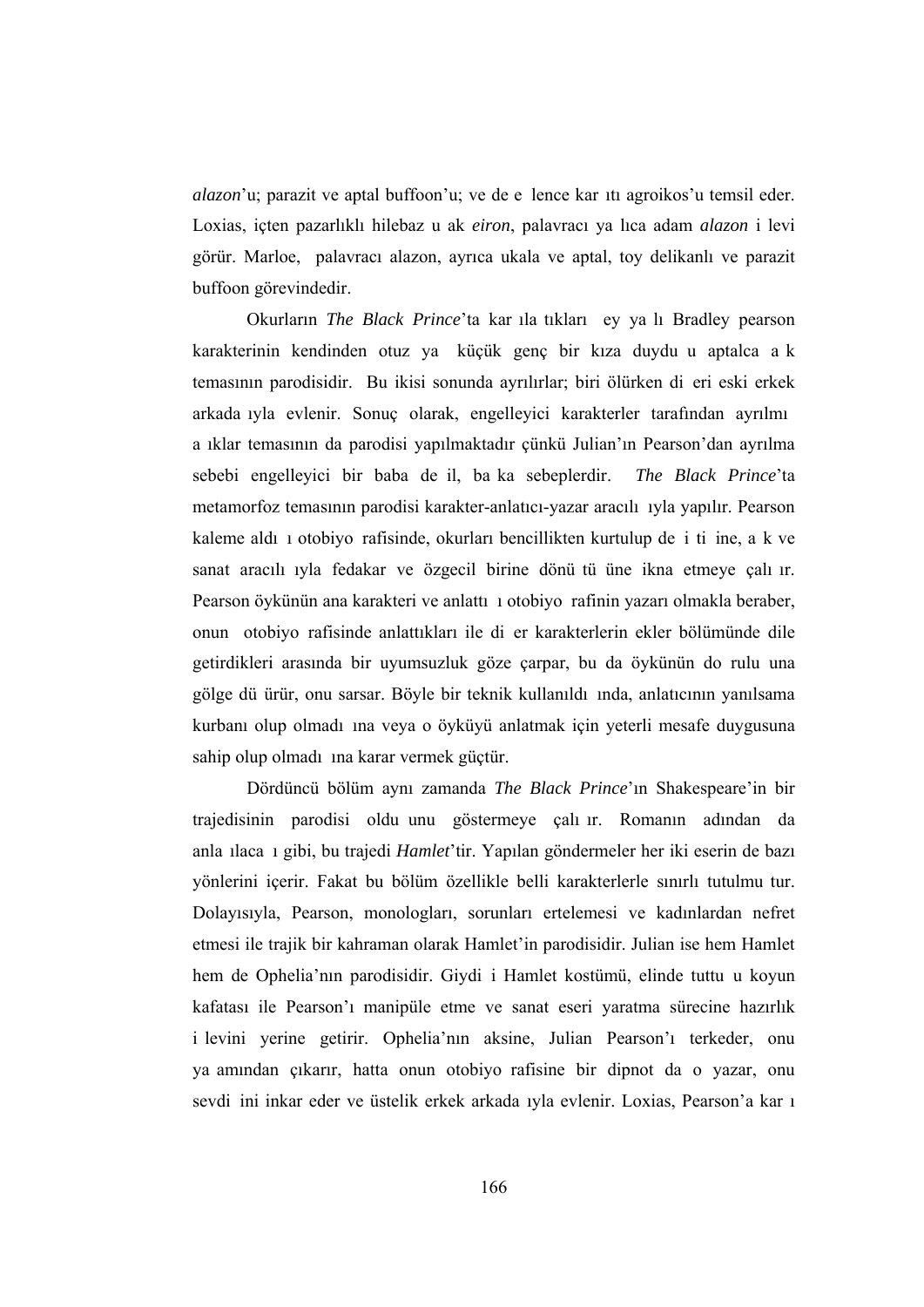belirsiz bir tutum içindeki bir karakter olarak Horatio'nun parodisidir. Arnold Baffin geleneksel engelleyici baba figürü (*alazon*) olarak Polonius'un parodisidir, ki Baffin'in katili bilinmezken onunki bilinmektedir. Pearson'a destek olan Hartbourne ve Marloe ise krala Hamlet'i gözlemek için görevlendirilen ve sonunda ölen Rozencrantz ve Guildenstern'ün parodisidir.

 Dördüncü bölüm, son olarak, Murdoch'ın The *Black Prince*'da ortaya koydu u dramatik hakkındaki felsefi görü lerini ele almaktadır. Pearson, solipsizme dü mü vasat bir sanatçıdır. Julian'a a ık olur fakat onu kaybeder ve üstelik i lemedi ini iddia etti i bir cinayetten ötürü hapse atılır. Orada bir bencillik ve ehvet hikayesi olan otobiyo rafisini kaleme alır ve hapisteyken kanserden ölür. Dolayısıyla roman onu Ben'den arındıran gerçek a kını, sanatı, metaforik ölümü, gerçek ölümü ve spritüel a kını anlatır.

 Be inci bölüm, *The Sea the Sea*'deki komik romans ögelerinin parodisine *The Tempest* ba lamında de inir. Ayrıca, Murdoch'ın bu romanda yansıttı ı dramatik'e dair felsefesini ele alır. Bu bölümde, parodisi yapılan karakter tiplemeleri, a k temları, engelleyici karakterler tarafından ayrılan a ıklar ve metamorfoz anları analiz edilir. Roman, bunların parodisini yaparken, abartma, ters çevirme, birbirine karı tırma yollarına ba vurur. Charles Arrowby bir çok karakter tiplemesinin yerini tutar: ana karakter *eiron*; palavracı, ukala, kendini be enmi hasım ve engelleyici baba figürü olarak *alazon*; aptal a çı olarak buffoon; ve e lence kar ıtı olarak agroikos tiplemesi i levi görür.

*The Sea the Sea*'de a k temasının parodisi üç ekilde yapılır. Birincisi, Charles Arrowby ve Mary Fitch geleneksel olmayan kadın ve erkek kahramanlar olarak i lev görür. kincisi, Arrowby gerçekten sevdi i ki i hakkında yanılsama içindedir. Üçüncüsü, a k kıskançlık, nefret ve ate li özleyi eklinde kılık de i tirmi tir. Engelleyiciler tarafından ayrılan a ıkların da parodisi yapılmaktadır. Roman, Charles Arrowby ve Mary Fitch'in Ben Fitch tarafından ayrıldı ını gösterir. Aslında, ana karakter olan ve geleneksel olarak sevdi inden engelleyiciler yüzünden ayrılması gereken Charles Arrowby, kendisi engelleyici bir karaktere dönü ür ve kavu maya çalı anları ayırma gayretine dü er.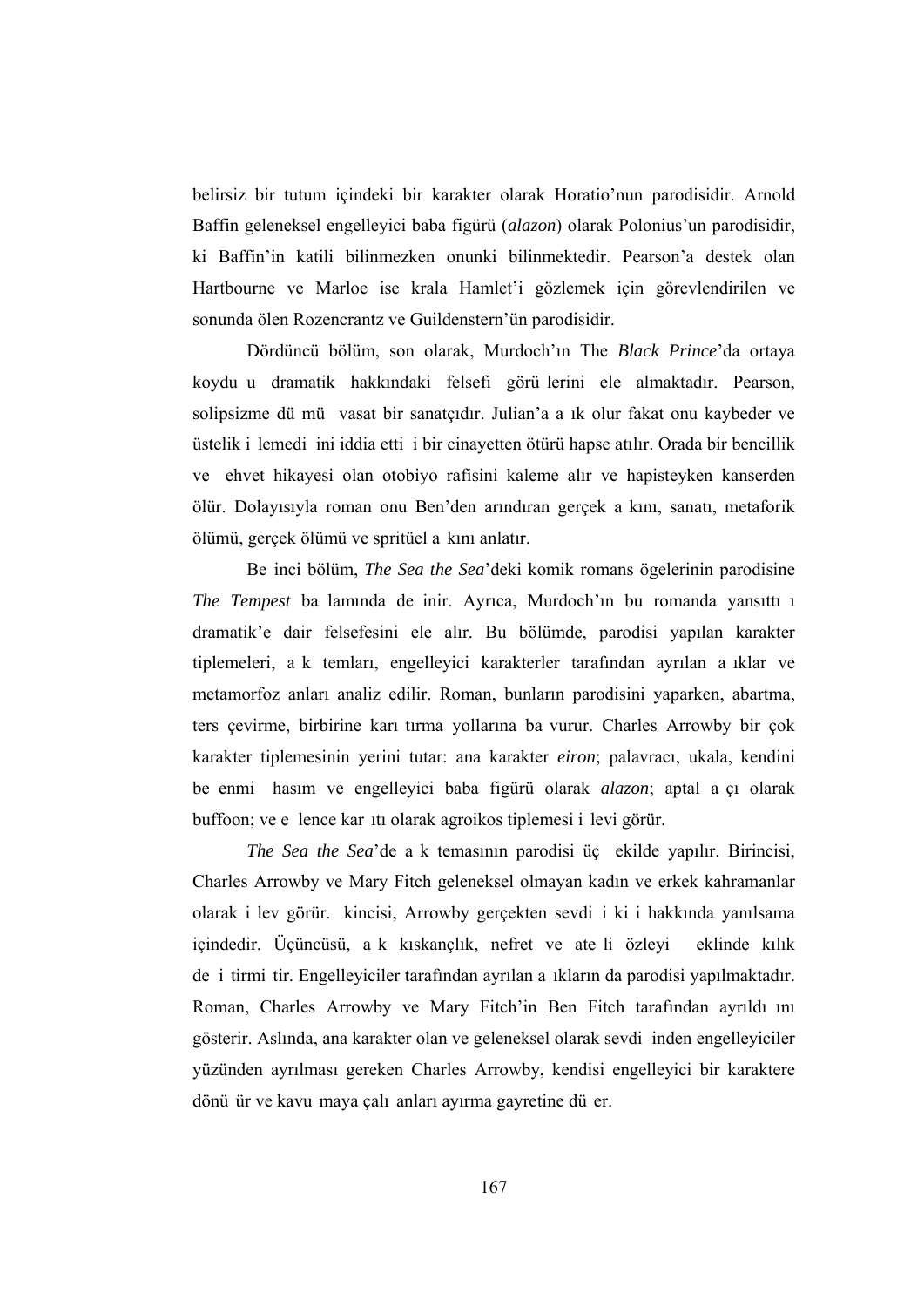*The Black Prince*'da oldu u gibi, metamorfoz temasının da parodisi yapılır. Çünkü, Pearson gibi, Arrowby da okurlarını kendi perspektifinden bakma konusunda ikna etmeye çalı maktadır. Arrowby da romanın ana karakteridir, ve anlattıkları ile eylemleri; di er karakterlerin söyledikleri ile okurun anladı ı arasında uyumsuzluklar mevcuttur. Romanda parodisi yapılan komik ögelerden sonuncusu ise, komik karakter tiplemeleri ve temaların komik etki yaratma amacıyla abartılmasıdır.

 Bu bölümde *The Sea, the Sea* ayrıca The tempest'ın parodisi olarak üç ekilde ele alınır. Birincisi, *The Sea, the Sea*, The Tempest'daki karakterlere parodik göndermeler yapar. Arrowby'ın kuzeni tarafından Prospero'nun parodisi yapılır. Prospero bir hükümdar olarak kaybettiklerini büyülerle geri kazanmaya çalı maktadır. Trajik sonuçlara yol açmasa da, sonunda büyüye tövbe eder. Aksine, lafazan Charles daha ba ında büyüye tövbe etti ini söyler fakat, Prospero rolünü oynamaktan geri durmaz ve hep çevresindeki insanları manipüle ve kontrol etmeye çalı ır. Bu da olumsuz sonuçlar do urur. Ne büyüden (güçten) vazgeçer, ne de kitabını suya atıp yok eder. nsanları gerçek ya amda manipüle etmenin zor oldu unu görünce bu kez onları yazdıklarıyla etkilemeye çalı ır. kincisi, Charles bir büyücü de ildir. Prospero'nun aksine o kendisi büyülenmi ve yanılsamaya dü mü biridir. James iyilik için olsa dahi; Titus'u hayata döndürmek için onu kullansa dahi büyüyü olumlamaz. Bununla birlikte, James bütün bu yanılsatıcı güçten kurtulmak için isteyerek ölüme gider. Ariel'in Murdoch'ta iki e leni i vardır: Arielin aksine, nihayet Charles'ın insanları manipüle etme takıntısını kontrol eden James Arrowby ve efendisinin amaçları do rultusunda büyüler yapan di i ruh Lizzie Scherer. Caliban ve Fernando ise Gilbert Opian ile parodi edilmi tir. Opian, Caliban'ın tersine, kendi iradesiyle Charles'a kul-köle olmu tur, ve Lizzie'ye duydu u a k Ferdinand gibi geleneksel bir a ı ınkine benzemez. Fernando ve Miranda'nın iki çift karakterle parodisi yapılır. Bunlardan birincisi Lizzie Scherer ve Gilbert Opian'dır. Bu orta ya lı aktörler geleneksel olmayan a ıklardır. lki tuhaf bir karakterdir ve gerek Titus gerekse Charles'a kar ı hissettikleriyle, hâlâ homoseksüel e ilimlere sahiptir. Di eri ise hayatını kimle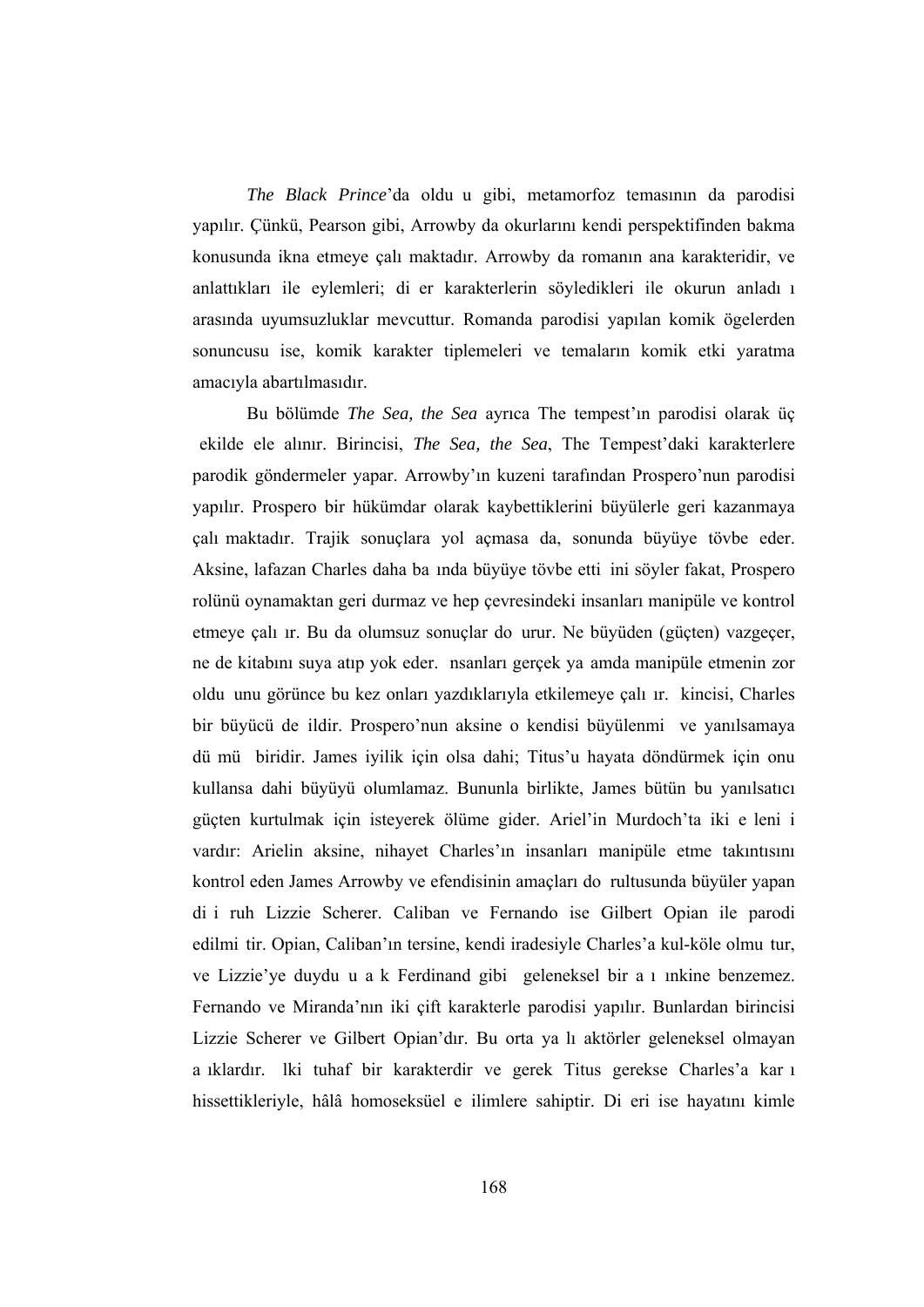geçirmek istedi i konusunda kararsızlık içindedir. Bu arada, Charles ve Mary Fitch ya lı insanlardır. Mary ba arısız bir evlilik yapmı tır, fakat Arrowby'ı da istememektedir.

kincisi, *The sea, the Sea, The Tempest*'ın genelde komedi, özelde ise romantik komedi olarak parodisini yapar. Bunu yaparken özellikle ana plan, komik karakter ve komik temaları dikkate alır. Nihayet, *The Sea, the Sea*, *The Tempest*'ı Frye'nin be inci ve altıncı safhasında yer alan romantik komedi olarak parodisini yapar. Denizin özellikleri, do aüstülük, ikili bir dünya öngören dördüncü safha ve ikinci safhada yer alan ve satirik komedilerde yaygın olan aldatma ve kölelikten kurtulu temalarının parodisi yapılmı tır.

 Be inci Bölüm'ün üçüncü amacı Murdoch'ın bu romanda yansıtılan dramatik'e ili kin felsefi yakla ımını ele almaktır. Ana karakter, Charles Arrowby ve kuzeni, James Arrowby, sırasıyla kısmi ve bütüncül olarak Ben'den arınma süreçlerini sergilerler. Fakat, Charles Arrowby'ın Ben'den arınma süreci di er iki romandaki karakterlerden oldukça farklıdır. Gençlikte ya adı ı a k, yarattı ı sanat eseri, ölüme yakla tı ı deneyim, ve özellikle de kuzeninin ölümü ile insanları anlama ve çok sınırlı da olsa etrafındaki dünya ile bencil olmayan bir ili ki kurmayı ba arır. Tam ve bütüncül olarak Ben'den arınmayı ise kendi iradesiyle ölüme giderek tecrübe eder.

 Bu çalı manın sınırları içinde, Murdoch'ın edebiyat bilimine önemli katkıda bulundu u sonucuna varılabilir. Çünkü Murdoch, parodiyi yazınsal yorum formu olarak ve kendi ahlak felsefesini de etik ele tiri yöntemi olarak kullanır. Roman en ba ından beri kendisini parodi formunda ortaya koymu tur. Romans parodisi olarak roman gelene i ta Cervantes'e kadar uzanır. Murdoch'ın *The Nice and the Good*, *The Black Prince* ve *The Sea, the Sea* romanları romantik komedi türünün ve onun dünyayı yansıtma biçiminin maskesini dü ürmü tür. Murdoch bu türün ö elerini parodi amacıyla kullanmı , ve onlarla oynayarak, abartı, ters çevirme, karı tırma gibi yollara ba vurmu tur. Dolayısıyla Murdoch romanlarında komedi unsurlarına rastlanır. Geleneksel karakterler gibi, onun krakterleri de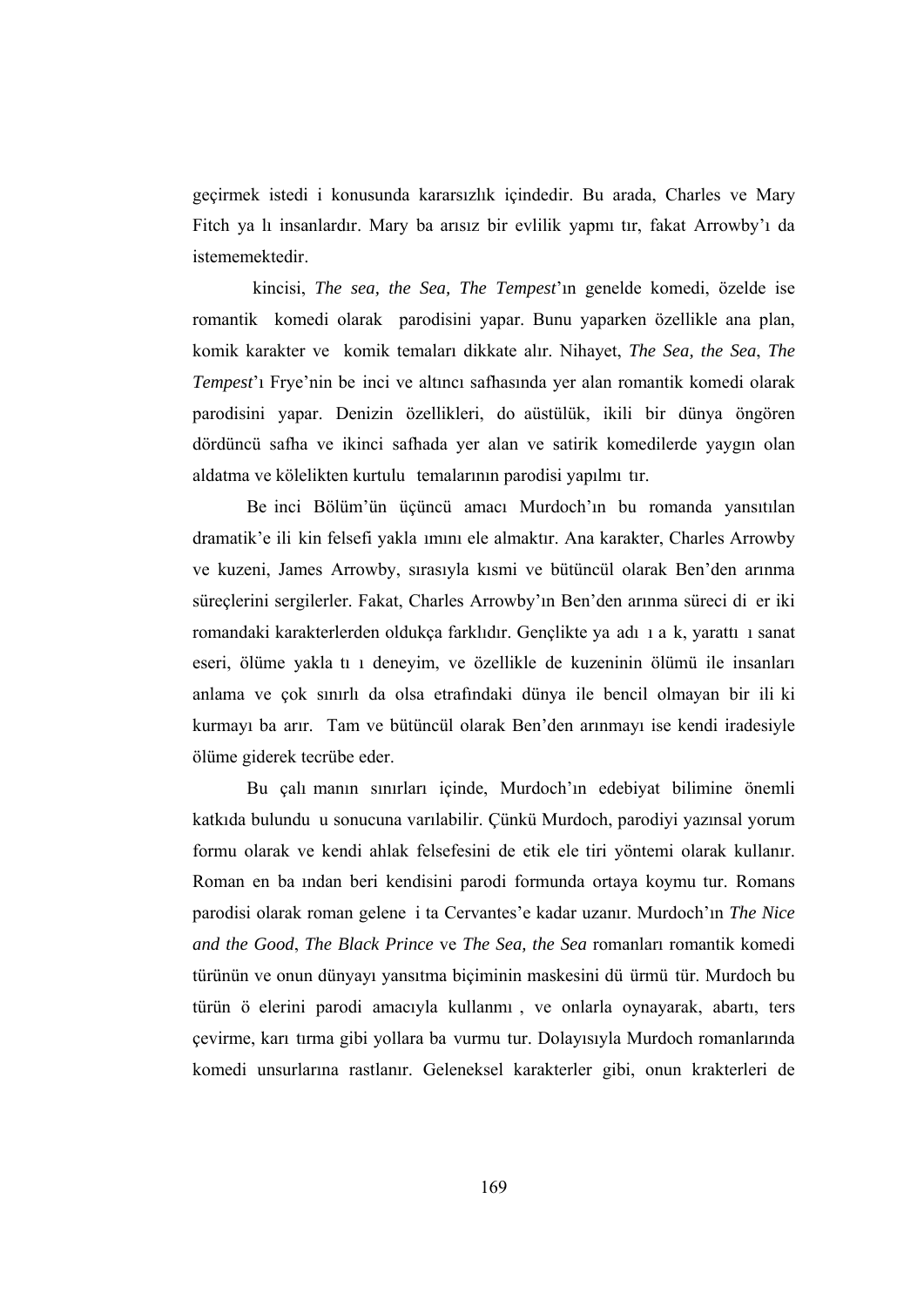bencil ve takıntılıdır fakat sevme, affetme ve de i im geçirme ve hayatta kalma kabiliyetinden yoksun de illerdir.

 Komedi kuramcılarından sadece Henry Bergson ve George Meredith egotizmin komik karakterin önemli özelliklerinden biri oldu unu belirtir (Hague, 21). Di er bütün kuramlara göre ise engelleyici komik karakter tiplemesi takıntılıdır ve bütün bir komik toplulu u kendi takıntılarının esiri yapar. Komedinin eski ritüellere dayandı ını dü ünenler, a kı temel ö e olarak görürler. Onlara göre ana karakter (*eiron*) birine a ık olur fakat sevdi ini ancak *alazon* ile girdi i mücadelede onu yenerek elde edebilir. Geleneksel komedide karakterin oldukça esnek oldu u, ölümün e i ine kadar gelse de hayatta kalaca ı öngörülür. Geleneksel komedide "mutlu son" kli esi ve sonsuz mutluluk vaadi vardır. Ölüm tehdidi olmakla birlikte, ölümün kendisi yoktur ve komik karakter hayatta kalmayı ba arır. Geleneksel komedinin sonunda karakterler sevgi ve ba ı lamanın ya amdaki en önemli eyler oldu u bilgisine eri ir ve kötü karakterler mucizevi ekilde ve olumlu yönde bir dönü üm geçirir. Böylece romantik-komik karakterin geli im seyri a k, ölüm ve dirili in yer aldı ı bir mücadele (contest) ve çatı ma (conflict) barındırır.

 Parodinin ele tirel i levi konusunda Dentith'in dü üncelerinden hareketle u söylenebilir: Murdoch parodisi yukarda bahsedilen romantik komedi ö elerini ve Shakespeare oyunlarındaki üslûbu/biçemi baz alır. Bunları abartarak, ele tirel i levi de olan gülünç bir etki yaratır. Öncelikle romantik komedinin bu ö elerini saptar sonra bunları komik olarak görünür hale getirir. Dolayısıyla, Murdoch'ın yapıtları romantik komedilerdeki, örne in Shakespeare oyunlarında rastlanan aynı karakter tiplemeleri, sonsuz a k teması, kara sevdaya dü mü ate li a ıklar, sıra dı ı mucizevi de i imler gibi saçmalıkları gün yüzüne çıkarır. Murdoch, "parodiyi eski yapıtların o kayda de er stilize içeri ine kar ı bir silah olarak kullanır." Böylece, dü ük statülü sıradan ö eleri yüksek amaçlar do rultusunda kullanarak yazınsal biçemin geli mesine katkıda bulunur (Dentith, 33). Rus Biçimci Victor Scholovsky yazınsal biçemdeki bu geli imi "küçük alçak dalların kanonizasyonu" yani yükseltilmesi olarak niteler. Bu da, Antikler (dü ük statü) ile Modernler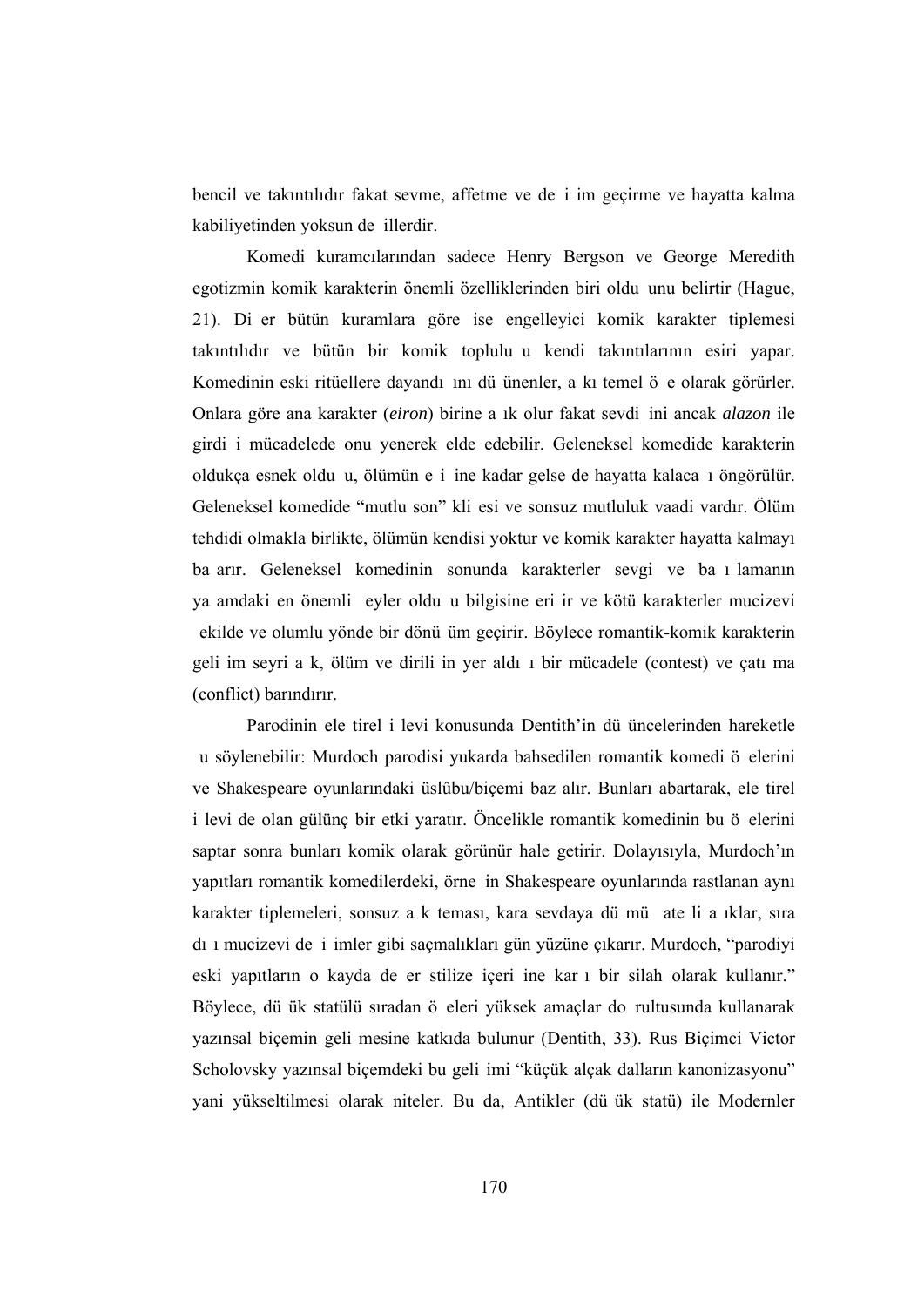(yüksek statü) arasındaki ili kiye, dolayısıyla bir evrime ve yazınsal ö elerin yeniden düzenlenmesine i aret eder.

 Murdoch'ın romanlarında felsefi (moral) kontekst içinde sunulan dü ük statülü komik kavramların yüksek statülü kavramlara dönü tü ü görülür. Murdoch gerek komedi, gerekse trajedinin gerçeklik ile de il, görünü ile ilgilendi ini söyler. Ona göre dramatik olan gerçeklik ile u ra malıdır ve iyi sanatın amacı insanı erdemli kılmaktır. Der ki, "insan ya amı tesadüflerle doludur ve eksiktir. Trajedi ve komedinin amacı, bize titremeksizin duyulan acıyı ve tesellisi olmayan ölümü göstermektir. Yahut e er bir teselli olacaksa, bu, bize erdemli olma çabasını ö reten güzelli in yalın ve a ırba lı tesellisi olacaktır." Murdoch, bütün trajedilerdeki trajik sonların bo ve saçma oldu unu ileri sürer. Ona göre, "en önemli i lerden biri bu mutlak ölüm dü üncesinin trajik de il, komik olana ba lanması olacaktır" ( Sovereignty of Good, 372). Dolayısıyla bu çalı ma komik kavram ve temaların felsefi örneklerini göstererek, Murdoch'ın bir filozof ve pratisyen bir sanatçı olarak en önemli ba arısının altını çizmektedir. Bunlar, onun komik romanlarında rastladı ımız egotizm, a k, ölüme yakla ma, de i im ve hayatta kalma temalarının parodik-komik ve felsefi örnekleridir. Onun romanlarında, dü üncenin anlatıya nasıl ili tirildi i ve yerle tirildi i görülür (Gordon, 1). Dolayısyla, Murdoch postyapısal ve postmodern belirsizli e ve ya am ve sanattaki tesadüflere kar ı bilinçli olarak "anlatının ya amı ile okurun ya amı arasında anlamlı bir ba kurmaya çalı an" (Womack, 106) etik ele tiriye katkıda bulunmaktadır. Murdoch'ın romanları bu ba ı bencil olmayan bir sevgi ve komik sanat vasıtası ile kurar. Murdoch'ın, *The Nice and the Good, The Black prince* ve *The Sea, the Sea* romanları a kın sa altıcı gücüne ve özellikle de komik sanata do ru ahlaksal iyile me üzerinde odaklanır. Murdoch karakteri kesin olarak solipsisttir. Bu solipsizm ve takıntı, onu etrafındaki dünyanın gerçekli inden habersiz kılar. Ancak, onun egotizmi ya ayaca ı sürecin a amalarından sadece birincisidir. Amacını gerçekle tirdikten sonra, kendi solipsizminin farkına varır ve onunla çatı maya girer. Yani, kendini tanımaya, bilmeye ba lar, hepsinden öte, Ben'den arınma ve iyilik a amalarına eri ir. Egotizmin farkına varılması, Ben'den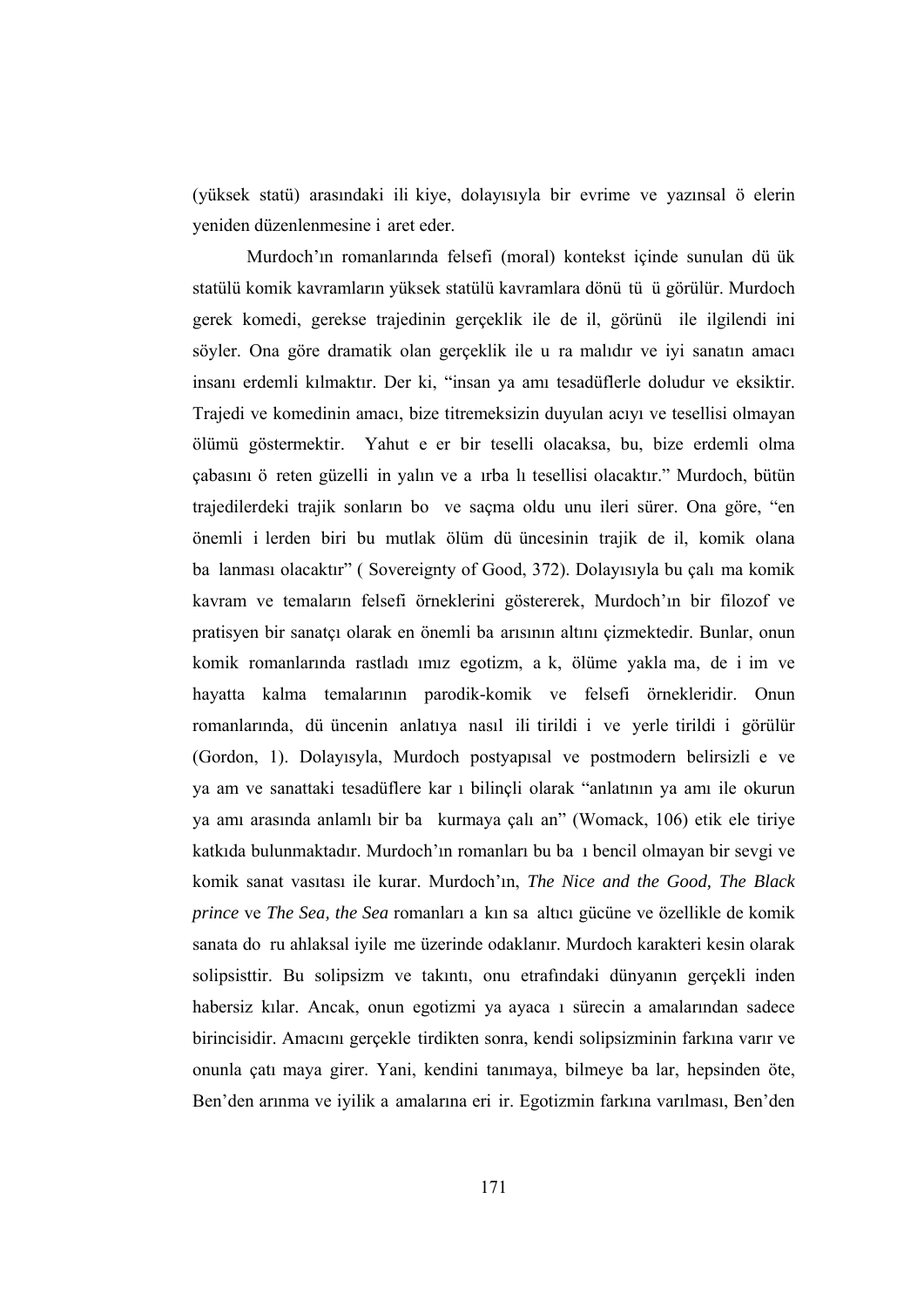arınmanın en önemli araçlarından biri olan a k ile olur. A k bir son de il, o sona bizi götüren bir araçtır. Benzer ekilde, bu sona bencil olmayan sanat ile de eri ilebilir. Murdoch aynı zamanda sanatını felsefeye do ru geni letir. Bu felsefe, "komik" hakkında sa lam bir vizyon içerir ve Bradley Pearson, Charles Arrowby ve Willy Cost karakterleri bu felsefeyi dillendirirler. Pearson, a ık olduktan sonra yazdı ı otobiyo rafisinde, anlayı ımızın kıt oldu u yerlerde sanatın ö rettiklerinin felsefeden çok daha fazla oldu unu söyler: "Biz ve sanat birbirimiz için yaratılmı ızdır. Ve her nerede bu ba koparsa, insan ya amı hüsrana u rar" (The Black Prince, xv). Charles Arrowby da öyle der: "Vasat bir romancı bile hakikatin önemli bir bölümünü anlatabilir." (The Sea, the Sea, 33). Willy Kost da sadece sanat ve daha fazla a k ile a kın yaralarını sarabilece imiz dü üncesindedir (113). Murdoch, romantik komedinin belli ö elerini abartır çünkü ona göre dramatik, görünü le ilgilenen bir izleyici kitlesine sunulan, dı sal bir performans ve deneyim de ildir. Murdoch'a göre dramatik, felsefidir ve sahnedeki görünü ün ötesindeki gerçeklikle ilgilenir. Dolayısıyla dramatik, karakterlerin ya adı ı içsel ve ahlaksal bir süreçtir. Murdoch'ın söylemeye çalı tı ı ey udur: Ahlak duygusu komik veya gülünç bir arka plana yerle tirilmi hakikat sayesinde elde edilebilir.